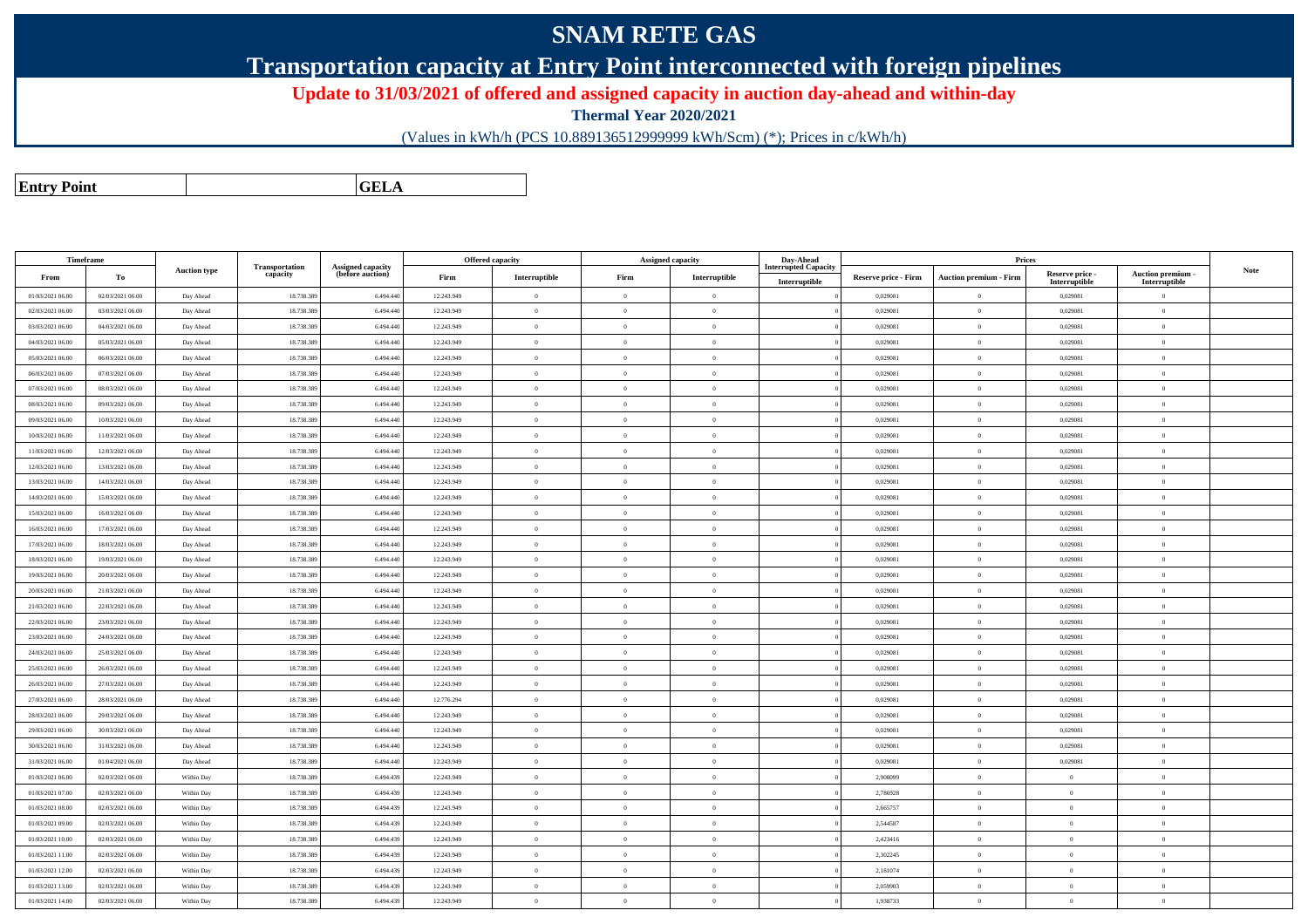| 01/03/2021 15:00 | 02/03/2021 06:00 | Within Day | 18.738.389 | 6.494.439 | 12.243.949 | $\overline{0}$ | $\overline{0}$ | $\Omega$       | 1,817562 | $\bf{0}$       | $\mathbf{0}$   | $\bf{0}$       |  |
|------------------|------------------|------------|------------|-----------|------------|----------------|----------------|----------------|----------|----------------|----------------|----------------|--|
| 01/03/2021 16:00 | 02/03/2021 06:00 | Within Day | 18.738.389 | 6.494.439 | 12.243.949 | $\mathbf{0}$   | $\overline{0}$ | $\overline{0}$ | 1,696391 | $\overline{0}$ | $\overline{0}$ | $\theta$       |  |
| 01/03/2021 17:00 | 02/03/2021 06:00 | Within Day | 18.738.389 | 6.494.439 | 12.243.949 | $\,$ 0         | $\overline{0}$ | $\bf{0}$       | 1,575220 | $\,$ 0         | $\overline{0}$ | $\,$ 0 $\,$    |  |
| 01/03/2021 18:00 | 02/03/2021 06:00 | Within Day | 18.738.389 | 6,494,439 | 12.243.949 | $\bf{0}$       | $\overline{0}$ | $\Omega$       | 1,454050 | $\bf{0}$       | $\mathbf{0}$   | $\theta$       |  |
| 01/03/2021 20:00 | 02/03/2021 06:00 | Within Day | 18.738.389 | 6.494.439 | 12.243.949 | $\bf{0}$       | $\overline{0}$ | $\overline{0}$ | 1,211708 | $\overline{0}$ | $\overline{0}$ | $\overline{0}$ |  |
| 01/03/2021 21:00 | 02/03/2021 06:00 | Within Day | 18.738.389 | 6.494.439 | 12.243.949 | $\bf{0}$       | $\overline{0}$ | $\bf{0}$       | 1,090537 | $\,$ 0         | $\overline{0}$ | $\,$ 0 $\,$    |  |
| 01/03/2021 22.00 | 02/03/2021 06:00 | Within Day | 18.738.389 | 6.494.439 | 12.243.949 | $\bf{0}$       | $\overline{0}$ | $\Omega$       | 0.969366 | $\theta$       | $\mathbf{0}$   | $\theta$       |  |
| 01/03/2021 23:00 | 02/03/2021 06:00 | Within Day | 18.738.389 | 6.494.439 | 12.243.949 | $\overline{0}$ | $\overline{0}$ | $\overline{0}$ | 0,848196 | $\mathbf{0}$   | $\overline{0}$ | $\overline{0}$ |  |
| 02/03/2021 00:00 | 02/03/2021 06:00 | Within Day | 18.738.389 | 6.494.439 | 12.243.949 | $\bf{0}$       | $\overline{0}$ | $\bf{0}$       | 0,727025 | $\,$ 0         | $\overline{0}$ | $\,$ 0 $\,$    |  |
| 02/03/2021 01:00 | 02/03/2021 06:00 | Within Day | 18.738.389 | 6,494,439 | 12.243.949 | $\bf{0}$       | $\overline{0}$ | $\Omega$       | 0.605854 | $\theta$       | $\mathbf{0}$   | $\theta$       |  |
| 02/03/2021 02:00 | 02/03/2021 06:00 | Within Day | 18.738.389 | 6.494.439 | 12.243.949 | $\overline{0}$ | $\overline{0}$ | $\overline{0}$ | 0,484683 | $\mathbf{0}$   | $\overline{0}$ | $\overline{0}$ |  |
| 02/03/2021 03:00 | 02/03/2021 06:00 | Within Day | 18.738.389 | 6.494.439 | 12.243.949 | $\,$ 0         | $\overline{0}$ | $\bf{0}$       | 0,363512 | $\,$ 0         | $\overline{0}$ | $\,$ 0 $\,$    |  |
| 02/03/2021 04:00 | 02/03/2021 06:00 | Within Day | 18.738.389 | 6,494,439 | 12.243.949 | $\bf{0}$       | $\overline{0}$ | $\Omega$       | 0,242342 | $\overline{0}$ | $\mathbf{0}$   | $\theta$       |  |
| 02/03/2021 05:00 | 02/03/2021 06:00 | Within Dav | 18.738.389 | 6.494.439 | 12.243.949 | $\overline{0}$ | $\overline{0}$ | $\overline{0}$ | 0,121171 | $\mathbf{0}$   | $\overline{0}$ | $\overline{0}$ |  |
| 02/03/2021 06:00 | 03/03/2021 06:00 | Within Day | 18.738.389 | 6.494.439 | 12.243.949 | $\bf{0}$       | $\overline{0}$ | $\bf{0}$       | 2,908099 | $\,$ 0         | $\overline{0}$ | $\,$ 0 $\,$    |  |
| 02/03/2021 07:00 | 03/03/2021 06:00 | Within Day | 18.738.389 | 6.494.439 | 12.243.949 | $\bf{0}$       | $\overline{0}$ | $\overline{0}$ | 2,786928 | $\theta$       | $\mathbf{0}$   | $\theta$       |  |
| 02/03/2021 08:00 | 03/03/2021 06:00 | Within Day | 18.738.389 | 6.494.439 | 12.243.949 | $\overline{0}$ | $\overline{0}$ | $\overline{0}$ | 2,665757 | $\mathbf{0}$   | $\overline{0}$ | $\overline{0}$ |  |
| 02/03/2021 09:00 | 03/03/2021 06:00 | Within Day | 18.738.389 | 6.494.439 | 12.243.949 | $\bf{0}$       | $\overline{0}$ | $\bf{0}$       | 2,544587 | $\,$ 0         | $\overline{0}$ | $\,$ 0 $\,$    |  |
| 02/03/2021 10:00 | 03/03/2021 06:00 | Within Day | 18.738.389 | 6,494,439 | 12.243.949 | $\bf{0}$       | $\overline{0}$ | $\Omega$       | 2,423416 | $\theta$       | $\mathbf{0}$   | $\theta$       |  |
| 02/03/2021 11:00 | 03/03/2021 06:00 | Within Day | 18.738.389 | 6.494.439 | 12.243.949 | $\overline{0}$ | $\overline{0}$ | $\overline{0}$ | 2,302245 | $\mathbf{0}$   | $\overline{0}$ | $\overline{0}$ |  |
| 02/03/2021 12:00 | 03/03/2021 06:00 | Within Day | 18.738.389 | 6.494.439 | 12.243.949 | $\bf{0}$       | $\overline{0}$ | $\bf{0}$       | 2,181074 | $\,$ 0         | $\overline{0}$ | $\,$ 0 $\,$    |  |
| 02/03/2021 13:00 | 03/03/2021 06:00 | Within Day | 18.738.389 | 6,494,439 | 12.243.949 | $\bf{0}$       | $\overline{0}$ | $\Omega$       | 2.059903 | $\bf{0}$       | $\theta$       | $\theta$       |  |
| 02/03/2021 14:00 | 03/03/2021 06:00 | Within Dav | 18.738.389 | 6.494.439 | 12.243.949 | $\overline{0}$ | $\overline{0}$ | $\overline{0}$ | 1,938733 | $\mathbf{0}$   | $\overline{0}$ | $\overline{0}$ |  |
| 02/03/2021 15:00 | 03/03/2021 06:00 | Within Day | 18.738.389 | 6.494.439 | 12.243.949 | $\bf{0}$       | $\overline{0}$ | $\bf{0}$       | 1,817562 | $\,$ 0         | $\overline{0}$ | $\,$ 0 $\,$    |  |
| 02/03/2021 16:00 | 03/03/2021 06:00 | Within Day | 18.738.389 | 6.494.439 | 12.243.949 | $\bf{0}$       | $\overline{0}$ | $\overline{0}$ | 1,696391 | $\bf{0}$       | $\bf{0}$       | $\theta$       |  |
| 02/03/2021 17:00 | 03/03/2021 06:00 | Within Day | 18.738.389 | 6.494.439 | 12.243.949 | $\overline{0}$ | $\overline{0}$ | $\overline{0}$ | 1,575220 | $\mathbf{0}$   | $\overline{0}$ | $\overline{0}$ |  |
| 02/03/2021 18:00 | 03/03/2021 06:00 | Within Day | 18.738.389 | 6.494.439 | 12.243.949 | $\bf{0}$       | $\overline{0}$ | $\bf{0}$       | 1,454050 | $\,$ 0         | $\overline{0}$ | $\,$ 0 $\,$    |  |
| 02/03/2021 19:00 | 03/03/2021 06:00 | Within Day | 18.738.389 | 6,494,439 | 12.243.949 | $\bf{0}$       | $\overline{0}$ | $\Omega$       | 1,332879 | $\theta$       | $\mathbf{0}$   | $\theta$       |  |
| 02/03/2021 20:00 | 03/03/2021 06:00 | Within Day | 18.738.389 | 6.494.439 | 12.243.949 | $\overline{0}$ | $\overline{0}$ | $\overline{0}$ | 1,211708 | $\mathbf{0}$   | $\overline{0}$ | $\overline{0}$ |  |
| 02/03/2021 21:00 | 03/03/2021 06:00 | Within Day | 18.738.389 | 6.494.439 | 12.243.949 | $\bf{0}$       | $\overline{0}$ | $\bf{0}$       | 1,090537 | $\,$ 0         | $\overline{0}$ | $\,$ 0 $\,$    |  |
| 02/03/2021 22.00 | 03/03/2021 06:00 | Within Day | 18.738.389 | 6.494.439 | 12.243.949 | $\,$ 0         | $\bf{0}$       | $\overline{0}$ | 0,969366 | $\bf{0}$       | $\overline{0}$ | $\,0\,$        |  |
| 02/03/2021 23:00 | 03/03/2021 06:00 | Within Dav | 18.738.389 | 6.494.439 | 12.243.949 | $\overline{0}$ | $\overline{0}$ | $\overline{0}$ | 0,848196 | $\mathbf{0}$   | $\overline{0}$ | $\overline{0}$ |  |
| 03/03/2021 00:00 | 03/03/2021 06:00 | Within Day | 18.738.389 | 6.494.439 | 12.243.949 | $\bf{0}$       | $\overline{0}$ | $\bf{0}$       | 0,727025 | $\,$ 0         | $\overline{0}$ | $\,$ 0 $\,$    |  |
| 03/03/2021 01:00 | 03/03/2021 06:00 | Within Day | 18.738.389 | 6.494.439 | 12.243.949 | $\bf{0}$       | $\bf{0}$       | $\bf{0}$       | 0,605854 | $\bf{0}$       | $\overline{0}$ | $\,0\,$        |  |
| 03/03/2021 02:00 | 03/03/2021 06:00 | Within Day | 18.738.389 | 6.494.439 | 12.243.949 | $\overline{0}$ | $\overline{0}$ | $\overline{0}$ | 0,484683 | $\overline{0}$ | $\overline{0}$ | $\overline{0}$ |  |
| 03/03/2021 03:00 | 03/03/2021 06:00 | Within Day | 18.738.389 | 6.494.439 | 12.243.949 | $\bf{0}$       | $\overline{0}$ | $\bf{0}$       | 0,363512 | $\,$ 0         | $\overline{0}$ | $\,$ 0 $\,$    |  |
| 03/03/2021 04:00 | 03/03/2021 06:00 | Within Day | 18.738.389 | 6.494.439 | 12.243.949 | $\,$ 0         | $\bf{0}$       | $\overline{0}$ | 0,242342 | $\bf{0}$       | $\overline{0}$ | $\,0\,$        |  |
| 03/03/2021 05:00 | 03/03/2021 06:00 | Within Day | 18.738.389 | 6.494.439 | 12.243.949 | $\overline{0}$ | $\overline{0}$ | $\overline{0}$ | 0,121171 | $\mathbf{0}$   | $\overline{0}$ | $\overline{0}$ |  |
| 03/03/2021 06:00 | 04/03/2021 06:00 | Within Day | 18.738.389 | 6.494.439 | 12.243.949 | $\bf{0}$       | $\overline{0}$ | $\bf{0}$       | 2,908099 | $\,$ 0         | $\overline{0}$ | $\,$ 0 $\,$    |  |
| 03/03/2021 07:00 | 04/03/2021 06:00 | Within Day | 18.738.389 | 6.494.439 | 12.243.949 | $\bf{0}$       | $\bf{0}$       | $\overline{0}$ | 2,786928 | $\bf{0}$       | $\overline{0}$ | $\,0\,$        |  |
| 03/03/2021 08:00 | 04/03/2021 06:00 | Within Dav | 18.738.389 | 6.494.439 | 12.243.949 | $\overline{0}$ | $\overline{0}$ | $\overline{0}$ | 2,665757 | $\overline{0}$ | $\overline{0}$ | $\overline{0}$ |  |
| 03/03/2021 09:00 | 04/03/2021 06:00 | Within Day | 18.738.389 | 6.494.439 | 12.243.949 | $\bf{0}$       | $\overline{0}$ | $\bf{0}$       | 2,544587 | $\,$ 0         | $\overline{0}$ | $\,$ 0 $\,$    |  |
| 03/03/2021 10:00 | 04/03/2021 06:00 | Within Day | 18.738.389 | 6.494.439 | 12.243.949 | $\bf{0}$       | $\bf{0}$       | $\bf{0}$       | 2,423416 | $\bf{0}$       | $\overline{0}$ | $\,0\,$        |  |
| 03/03/2021 11:00 | 04/03/2021 06:00 | Within Day | 18.738.389 | 6.494.439 | 12.243.949 | $\mathbf{0}$   | $\overline{0}$ | $\overline{0}$ | 2,302245 | $\overline{0}$ | $\overline{0}$ | $\overline{0}$ |  |
| 03/03/2021 12:00 | 04/03/2021 06:00 | Within Day | 18.738.389 | 6.494.439 | 12.243.949 | $\bf{0}$       | $\overline{0}$ | $\theta$       | 2,181074 | $\overline{0}$ | $\theta$       | $\theta$       |  |
| 03/03/2021 13:00 | 04/03/2021 06:00 | Within Day | 18.738.389 | 6.494.439 | 12.243.949 | $\bf{0}$       | $\bf{0}$       | $\bf{0}$       | 2,059903 | $\bf{0}$       | $\overline{0}$ | $\,0\,$        |  |
| 03/03/2021 14:00 | 04/03/2021 06:00 | Within Day | 18.738.389 | 6.494.439 | 12.243.949 | $\overline{0}$ | $\overline{0}$ | $\overline{0}$ | 1,938733 | $\overline{0}$ | $\bf{0}$       | $\overline{0}$ |  |
| 03/03/2021 15:00 | 04/03/2021 06:00 | Within Day | 18.738.389 | 6.494.439 | 12.243.949 | $\,$ 0 $\,$    | $\overline{0}$ | $\overline{0}$ | 1,817562 | $\,$ 0 $\,$    | $\,$ 0 $\,$    | $\,$ 0 $\,$    |  |
| 03/03/2021 16:00 | 04/03/2021 06:00 | Within Day | 18.738.389 | 6.494.439 | 12.243.949 | $\bf{0}$       | $\bf{0}$       | $\overline{0}$ | 1,696391 | $\bf{0}$       | $\overline{0}$ | $\bf{0}$       |  |
| 03/03/2021 17:00 | 04/03/2021 06:00 | Within Day | 18.738.389 | 6.494.439 | 12.243.949 | $\bf{0}$       | $\overline{0}$ | $\overline{0}$ | 1,575220 | $\overline{0}$ | $\bf{0}$       | $\overline{0}$ |  |
| 03/03/2021 18:00 | 04/03/2021 06:00 | Within Day | 18.738.389 | 6.494.439 | 12.243.949 | $\,$ 0 $\,$    | $\overline{0}$ | $\overline{0}$ | 1,454050 | $\,$ 0 $\,$    | $\overline{0}$ | $\,$ 0 $\,$    |  |
| 03/03/2021 19:00 | 04/03/2021 06:00 | Within Day | 18.738.389 | 6.494.439 | 12.243.949 | $\bf{0}$       | $\overline{0}$ | $\overline{0}$ | 1,332879 | $\bf{0}$       | $\overline{0}$ | $\overline{0}$ |  |
| 03/03/2021 20:00 | 04/03/2021 06:00 | Within Day | 18.738.389 | 6.494.439 | 12.243.949 | $\overline{0}$ | $\overline{0}$ | $\overline{0}$ | 1,211708 | $\overline{0}$ | $\bf{0}$       | $\overline{0}$ |  |
| 03/03/2021 21:00 | 04/03/2021 06:00 | Within Day | 18.738.389 | 6.494.439 | 12.243.949 | $\,$ 0 $\,$    | $\overline{0}$ | $\overline{0}$ | 1,090537 | $\,$ 0 $\,$    | $\,$ 0 $\,$    | $\,$ 0 $\,$    |  |
| 03/03/2021 22:00 | 04/03/2021 06:00 | Within Day | 18.738.389 | 6.494.439 | 12.243.949 | $\bf{0}$       | $\bf{0}$       | $\overline{0}$ | 0,969366 | $\bf{0}$       | $\overline{0}$ | $\bf{0}$       |  |
| 03/03/2021 23:00 | 04/03/2021 06:00 | Within Day | 18.738.389 | 6.494.439 | 12.243.949 | $\bf{0}$       | $\overline{0}$ | $\overline{0}$ | 0,848196 | $\mathbf{0}$   | $\bf{0}$       | $\overline{0}$ |  |
| 04/03/2021 00:00 | 04/03/2021 06:00 | Within Day | 18.738.389 | 6.494.439 | 12.243.949 | $\,0\,$        | $\overline{0}$ | $\overline{0}$ | 0,727025 | $\,$ 0         | $\overline{0}$ | $\,$ 0 $\,$    |  |
|                  |                  |            |            |           |            |                |                |                |          |                |                |                |  |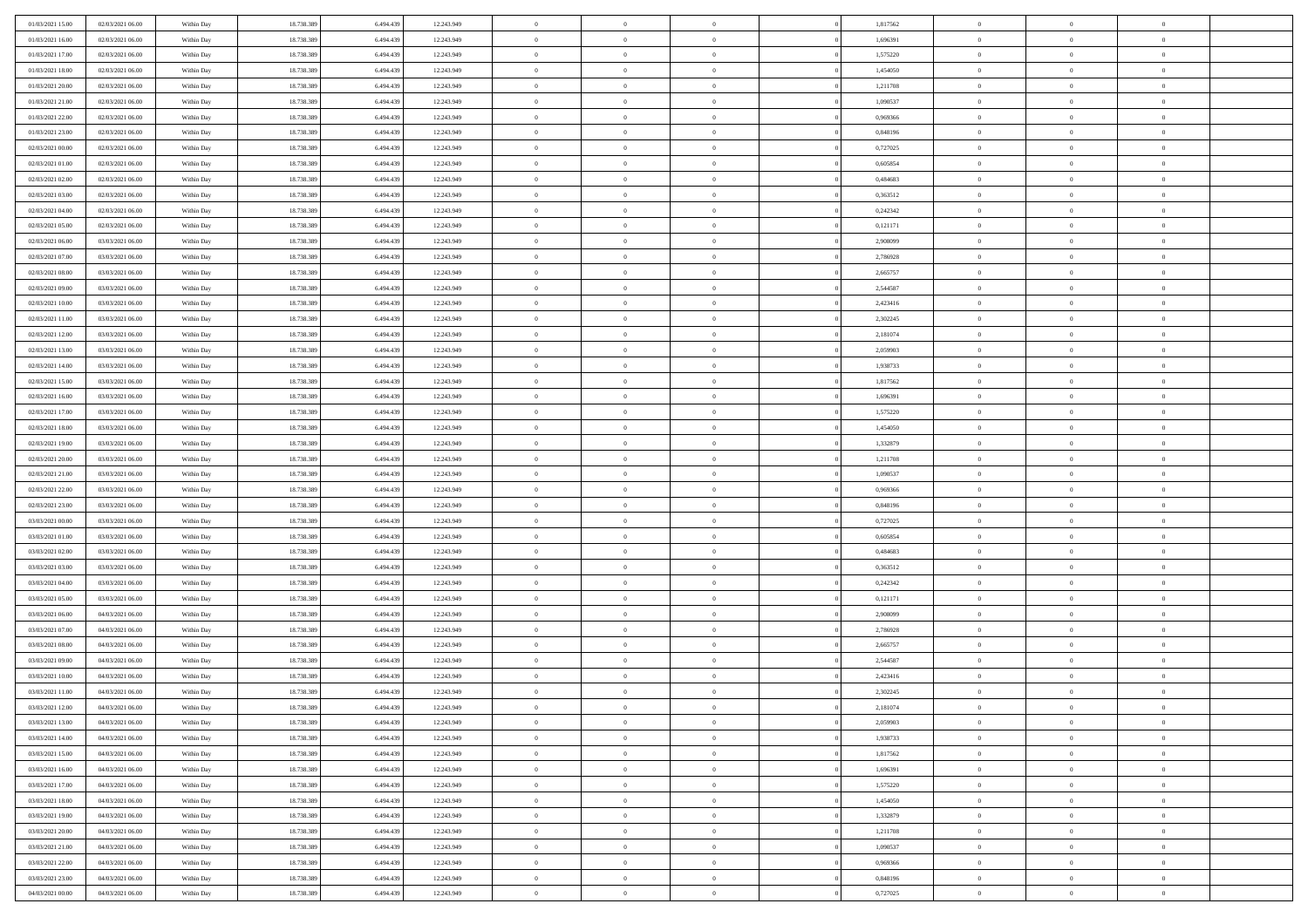| 04/03/2021 01:00 | 04/03/2021 06:00                     | Within Day               | 18.738.389 | 6.494.439              | 12.243.949               | $\overline{0}$       | $\overline{0}$             | $\Omega$                         | 0,605854             | $\bf{0}$                 | $\mathbf{0}$                     | $\bf{0}$       |  |
|------------------|--------------------------------------|--------------------------|------------|------------------------|--------------------------|----------------------|----------------------------|----------------------------------|----------------------|--------------------------|----------------------------------|----------------|--|
| 04/03/2021 02:00 | 04/03/2021 06:00                     | Within Day               | 18.738.389 | 6.494.439              | 12.243.949               | $\mathbf{0}$         | $\overline{0}$             | $\overline{0}$                   | 0,484683             | $\overline{0}$           | $\overline{0}$                   | $\theta$       |  |
| 04/03/2021 03:00 | 04/03/2021 06:00                     | Within Day               | 18.738.389 | 6.494.439              | 12.243.949               | $\,$ 0               | $\overline{0}$             | $\bf{0}$                         | 0,363512             | $\,$ 0                   | $\overline{0}$                   | $\,$ 0 $\,$    |  |
| 04/03/2021 04:00 | 04/03/2021 06:00                     | Within Day               | 18.738.389 | 6,494,439              | 12.243.949               | $\bf{0}$             | $\overline{0}$             | $\Omega$                         | 0,242342             | $\bf{0}$                 | $\mathbf{0}$                     | $\theta$       |  |
| 04/03/2021 05:00 | 04/03/2021 06:00                     | Within Dav               | 18.738.389 | 6.494.439              | 12.243.949               | $\bf{0}$             | $\overline{0}$             | $\overline{0}$                   | 0,121171             | $\mathbf{0}$             | $\overline{0}$                   | $\overline{0}$ |  |
| 04/03/2021 06:00 | 05/03/2021 06:00                     | Within Day               | 18.738.389 | 6.494.439              | 12.243.949               | $\bf{0}$             | $\overline{0}$             | $\bf{0}$                         | 2,908099             | $\,$ 0                   | $\overline{0}$                   | $\,$ 0 $\,$    |  |
| 04/03/2021 07:00 | 05/03/2021 06:00                     | Within Day               | 18.738.389 | 6.494.439              | 12.243.949               | $\bf{0}$             | $\overline{0}$             | $\Omega$                         | 2,786928             | $\theta$                 | $\mathbf{0}$                     | $\theta$       |  |
| 04/03/2021 08:00 | 05/03/2021 06:00                     | Within Day               | 18.738.389 | 6.494.439              | 12.243.949               | $\overline{0}$       | $\overline{0}$             | $\overline{0}$                   | 2,665757             | $\mathbf{0}$             | $\overline{0}$                   | $\overline{0}$ |  |
| 04/03/2021 09:00 | 05/03/2021 06:00                     |                          | 18.738.389 | 6.494.439              | 12.243.949               | $\bf{0}$             | $\overline{0}$             |                                  | 2,544587             | $\,$ 0                   | $\overline{0}$                   | $\,$ 0 $\,$    |  |
| 04/03/2021 10:00 | 05/03/2021 06:00                     | Within Day               |            | 6,494,439              |                          | $\bf{0}$             | $\overline{0}$             | $\bf{0}$<br>$\Omega$             |                      | $\theta$                 | $\mathbf{0}$                     | $\theta$       |  |
|                  |                                      | Within Day               | 18.738.389 |                        | 12.243.949               | $\overline{0}$       |                            |                                  | 2,423416             | $\overline{0}$           |                                  | $\overline{0}$ |  |
| 04/03/2021 11:00 | 05/03/2021 06:00                     | Within Day               | 18.738.389 | 6.494.439              | 12.243.949               |                      | $\overline{0}$             | $\overline{0}$                   | 2,302245             |                          | $\overline{0}$                   |                |  |
| 04/03/2021 12:00 | 05/03/2021 06:00                     | Within Day               | 18.738.389 | 6.494.439              | 12.243.949               | $\,$ 0               | $\overline{0}$             | $\bf{0}$                         | 2,181074             | $\,$ 0                   | $\overline{0}$                   | $\,$ 0 $\,$    |  |
| 04/03/2021 13:00 | 05/03/2021 06:00                     | Within Day               | 18.738.389 | 6,494,439              | 12.243.949               | $\bf{0}$             | $\overline{0}$             | $\Omega$                         | 2.059903             | $\overline{0}$           | $\mathbf{0}$                     | $\theta$       |  |
| 04/03/2021 14:00 | 05/03/2021 06:00                     | Within Dav               | 18.738.389 | 6.494.439              | 12.243.949               | $\overline{0}$       | $\overline{0}$             | $\overline{0}$                   | 1,938733             | $\mathbf{0}$             | $\overline{0}$                   | $\overline{0}$ |  |
| 04/03/2021 15:00 | 05/03/2021 06:00                     | Within Day               | 18.738.389 | 6.494.439              | 12.243.949               | $\bf{0}$             | $\overline{0}$             | $\bf{0}$                         | 1,817562             | $\,$ 0                   | $\overline{0}$                   | $\,$ 0 $\,$    |  |
| 04/03/2021 16:00 | 05/03/2021 06:00                     | Within Day               | 18.738.389 | 6.494.439              | 12.243.949               | $\bf{0}$             | $\overline{0}$             | $\overline{0}$                   | 1,696391             | $\theta$                 | $\mathbf{0}$                     | $\bf{0}$       |  |
| 04/03/2021 17:00 | 05/03/2021 06:00                     | Within Day               | 18.738.389 | 6.494.439              | 12.243.949               | $\overline{0}$       | $\overline{0}$             | $\overline{0}$                   | 1,575220             | $\mathbf{0}$             | $\overline{0}$                   | $\overline{0}$ |  |
| 04/03/2021 18:00 | 05/03/2021 06:00                     | Within Day               | 18.738.389 | 6.494.439              | 12.243.949               | $\bf{0}$             | $\overline{0}$             | $\bf{0}$                         | 1,454050             | $\,$ 0                   | $\overline{0}$                   | $\,$ 0 $\,$    |  |
| 04/03/2021 19:00 | 05/03/2021 06:00                     | Within Day               | 18.738.389 | 6,494,439              | 12.243.949               | $\bf{0}$             | $\overline{0}$             | $\Omega$                         | 1,332879             | $\theta$                 | $\mathbf{0}$                     | $\theta$       |  |
| 04/03/2021 20:00 | 05/03/2021 06:00                     | Within Day               | 18.738.389 | 6.494.439              | 12.243.949               | $\overline{0}$       | $\overline{0}$             | $\overline{0}$                   | 1,211708             | $\mathbf{0}$             | $\overline{0}$                   | $\overline{0}$ |  |
| 04/03/2021 21:00 | 05/03/2021 06:00                     | Within Day               | 18.738.389 | 6.494.439              | 12.243.949               | $\bf{0}$             | $\overline{0}$             | $\bf{0}$                         | 1,090537             | $\,$ 0                   | $\overline{0}$                   | $\,$ 0 $\,$    |  |
| 04/03/2021 22.00 | 05/03/2021 06:00                     | Within Day               | 18.738.389 | 6,494,439              | 12.243.949               | $\bf{0}$             | $\overline{0}$             | $\Omega$                         | 0.969366             | $\bf{0}$                 | $\theta$                         | $\theta$       |  |
| 04/03/2021 23:00 | 05/03/2021 06:00                     | Within Dav               | 18.738.389 | 6.494.439              | 12.243.949               | $\overline{0}$       | $\overline{0}$             | $\overline{0}$                   | 0,848196             | $\mathbf{0}$             | $\overline{0}$                   | $\overline{0}$ |  |
| 05/03/2021 00:00 | 05/03/2021 06:00                     | Within Day               | 18.738.389 | 6.494.439              | 12.243.949               | $\bf{0}$             | $\overline{0}$             | $\bf{0}$                         | 0,727025             | $\,$ 0                   | $\overline{0}$                   | $\,$ 0 $\,$    |  |
| 05/03/2021 01:00 | 05/03/2021 06:00                     | Within Day               | 18.738.389 | 6.494.439              | 12.243.949               | $\bf{0}$             | $\overline{0}$             | $\overline{0}$                   | 0.605854             | $\bf{0}$                 | $\bf{0}$                         | $\theta$       |  |
| 05/03/2021 02:00 | 05/03/2021 06:00                     | Within Day               | 18.738.389 | 6.494.439              | 12.243.949               | $\overline{0}$       | $\overline{0}$             | $\overline{0}$                   | 0,484683             | $\overline{0}$           | $\overline{0}$                   | $\overline{0}$ |  |
| 05/03/2021 03:00 | 05/03/2021 06:00                     | Within Day               | 18.738.389 | 6.494.439              | 12.243.949               | $\bf{0}$             | $\overline{0}$             | $\bf{0}$                         | 0,363512             | $\,$ 0                   | $\overline{0}$                   | $\,$ 0 $\,$    |  |
| 05/03/2021 04:00 | 05/03/2021 06:00                     | Within Day               | 18.738.389 | 6,494,439              | 12.243.949               | $\bf{0}$             | $\overline{0}$             | $\Omega$                         | 0.242342             | $\theta$                 | $\mathbf{0}$                     | $\theta$       |  |
| 05/03/2021 05:00 | 05/03/2021 06:00                     | Within Day               | 18.738.389 | 6.494.439              | 12.243.949               | $\overline{0}$       | $\overline{0}$             | $\overline{0}$                   | 0,121171             | $\mathbf{0}$             | $\overline{0}$                   | $\overline{0}$ |  |
| 05/03/2021 06:00 | 06/03/2021 06:00                     | Within Day               | 18.738.389 | 6.494.439              | 12.243.949               | $\bf{0}$             | $\overline{0}$             | $\bf{0}$                         | 2,908099             | $\,$ 0                   | $\overline{0}$                   | $\,$ 0 $\,$    |  |
| 05/03/2021 07:00 | 06/03/2021 06:00                     | Within Day               | 18.738.389 | 6.494.439              | 12.243.949               | $\,$ 0               | $\bf{0}$                   | $\overline{0}$                   | 2,786928             | $\bf{0}$                 | $\overline{0}$                   | $\,0\,$        |  |
| 05/03/2021 08:00 | 06/03/2021 06:00                     | Within Dav               | 18.738.389 | 6.494.439              | 12.243.949               | $\overline{0}$       | $\overline{0}$             | $\overline{0}$                   | 2,665757             | $\mathbf{0}$             | $\overline{0}$                   | $\overline{0}$ |  |
| 05/03/2021 09:00 | 06/03/2021 06:00                     | Within Day               | 18.738.389 | 6.494.439              | 12.243.949               | $\bf{0}$             | $\overline{0}$             | $\bf{0}$                         | 2,544587             | $\,$ 0                   | $\overline{0}$                   | $\,$ 0 $\,$    |  |
| 05/03/2021 10:00 | 06/03/2021 06:00                     | Within Day               | 18.738.389 | 6.494.439              | 12.243.949               | $\bf{0}$             | $\bf{0}$                   | $\bf{0}$                         | 2,423416             | $\bf{0}$                 | $\overline{0}$                   | $\,0\,$        |  |
| 05/03/2021 11:00 | 06/03/2021 06:00                     | Within Day               | 18.738.389 | 6.494.439              | 12.243.949               | $\overline{0}$       | $\overline{0}$             | $\overline{0}$                   | 2,302245             | $\overline{0}$           | $\overline{0}$                   | $\overline{0}$ |  |
| 05/03/2021 12:00 | 06/03/2021 06:00                     | Within Day               | 18.738.389 | 6.494.439              | 12.243.949               | $\bf{0}$             | $\overline{0}$             | $\bf{0}$                         | 2,181074             | $\,$ 0                   | $\overline{0}$                   | $\,$ 0 $\,$    |  |
| 05/03/2021 13:00 | 06/03/2021 06:00                     | Within Day               | 18.738.389 | 6.494.439              | 12.243.949               | $\,$ 0               | $\bf{0}$                   | $\overline{0}$                   | 2,059903             | $\bf{0}$                 | $\overline{0}$                   | $\,0\,$        |  |
| 05/03/2021 14:00 | 06/03/2021 06:00                     | Within Day               | 18.738.389 | 6.494.439              | 12.243.949               | $\overline{0}$       | $\overline{0}$             | $\overline{0}$                   | 1,938733             | $\mathbf{0}$             | $\overline{0}$                   | $\overline{0}$ |  |
| 05/03/2021 15:00 | 06/03/2021 06:00                     | Within Day               | 18.738.389 | 6.494.439              | 12.243.949               | $\bf{0}$             | $\overline{0}$             | $\bf{0}$                         | 1,817562             | $\,$ 0                   | $\overline{0}$                   | $\,$ 0 $\,$    |  |
| 05/03/2021 16:00 | 06/03/2021 06:00                     | Within Day               | 18.738.389 | 6.494.439              | 12.243.949               | $\bf{0}$             | $\bf{0}$                   | $\overline{0}$                   | 1,696391             | $\bf{0}$                 | $\overline{0}$                   | $\,0\,$        |  |
| 05/03/2021 20:00 | 06/03/2021 06:00                     | Within Dav               | 18.738.389 | 6.494.439              | 12.243.949               | $\overline{0}$       | $\overline{0}$             | $\overline{0}$                   | 1,211708             | $\overline{0}$           | $\overline{0}$                   | $\overline{0}$ |  |
| 05/03/2021 21:00 | 06/03/2021 06:00                     | Within Day               | 18.738.389 | 6.494.439              | 12.243.949               | $\bf{0}$             | $\overline{0}$             | $\bf{0}$                         | 1,090537             | $\,$ 0                   | $\overline{0}$                   | $\,$ 0 $\,$    |  |
| 05/03/2021 22.00 | 06/03/2021 06:00                     | Within Day               | 18.738.389 | 6.494.439              | 12.243.949               | $\bf{0}$             | $\bf{0}$                   | $\bf{0}$                         | 0,969366             | $\bf{0}$                 | $\overline{0}$                   | $\,0\,$        |  |
| 05/03/2021 23:00 | 06/03/2021 06:00                     | Within Day               | 18.738.389 | 6.494.439              | 12.243.949               | $\mathbf{0}$         | $\overline{0}$             | $\overline{0}$                   | 0,848196             | $\overline{0}$           | $\overline{0}$                   | $\overline{0}$ |  |
| 06/03/2021 00:00 | 06/03/2021 06:00                     | Within Day               | 18.738.389 | 6.494.439              | 12.243.949               | $\bf{0}$             | $\overline{0}$             | $\theta$                         | 0,727025             | $\overline{0}$           | $\theta$                         | $\theta$       |  |
| 06/03/2021 01:00 | 06/03/2021 06:00                     | Within Day               | 18.738.389 | 6.494.439              | 12.243.949               | $\bf{0}$             | $\bf{0}$                   | $\bf{0}$                         | 0,605854             | $\bf{0}$                 | $\overline{0}$                   | $\,0\,$        |  |
| 06/03/2021 02:00 | 06/03/2021 06:00                     | Within Day               | 18.738.389 | 6.494.439              | 12.243.949               | $\overline{0}$       | $\overline{0}$             | $\overline{0}$                   | 0,484683             | $\overline{0}$           | $\bf{0}$                         | $\overline{0}$ |  |
| 06/03/2021 03:00 | 06/03/2021 06:00                     | Within Day               | 18.738.389 | 6.494.439              | 12.243.949               | $\,$ 0 $\,$          | $\overline{0}$             | $\overline{0}$                   | 0,363512             | $\mathbf{0}$             | $\,$ 0 $\,$                      | $\,$ 0 $\,$    |  |
| 06/03/2021 04:00 |                                      |                          | 18.738.389 |                        |                          |                      |                            |                                  |                      |                          |                                  | $\bf{0}$       |  |
| 06/03/2021 05:00 | 06/03/2021 06:00<br>06/03/2021 06:00 | Within Day<br>Within Day | 18.738.389 | 6.494.439<br>6.494.439 | 12.243.949<br>12.243.949 | $\bf{0}$<br>$\bf{0}$ | $\bf{0}$<br>$\overline{0}$ | $\overline{0}$<br>$\overline{0}$ | 0,242342<br>0,121171 | $\bf{0}$<br>$\mathbf{0}$ | $\overline{0}$<br>$\overline{0}$ | $\overline{0}$ |  |
|                  |                                      |                          |            |                        |                          |                      |                            |                                  |                      |                          | $\overline{0}$                   |                |  |
| 06/03/2021 06:00 | 07/03/2021 06:00                     | Within Day               | 18.738.389 | 6.494.439              | 12.243.949               | $\,$ 0 $\,$          | $\overline{0}$             | $\overline{0}$                   | 2,908099             | $\,$ 0 $\,$              |                                  | $\,$ 0 $\,$    |  |
| 06/03/2021 07:00 | 07/03/2021 06:00                     | Within Day               | 18.738.389 | 6.494.439              | 12.243.949               | $\bf{0}$             | $\overline{0}$             | $\overline{0}$                   | 2,786928             | $\bf{0}$                 | $\overline{0}$                   | $\overline{0}$ |  |
| 06/03/2021 08:00 | 07/03/2021 06:00                     | Within Day               | 18.738.389 | 6.494.439              | 12.243.949               | $\overline{0}$       | $\overline{0}$             | $\overline{0}$                   | 2,665757             | $\overline{0}$           | $\bf{0}$                         | $\overline{0}$ |  |
| 06/03/2021 09:00 | 07/03/2021 06:00                     | Within Day               | 18.738.389 | 6.494.439              | 12.243.949               | $\,$ 0 $\,$          | $\overline{0}$             | $\overline{0}$                   | 2,544587             | $\,$ 0 $\,$              | $\,$ 0 $\,$                      | $\,$ 0 $\,$    |  |
| 06/03/2021 10:00 | 07/03/2021 06:00                     | Within Day               | 18.738.389 | 6.494.439              | 12.243.949               | $\bf{0}$             | $\bf{0}$                   | $\overline{0}$                   | 2,423416             | $\mathbf{0}$             | $\overline{0}$                   | $\bf{0}$       |  |
| 06/03/2021 11:00 | 07/03/2021 06:00                     | Within Day               | 18.738.389 | 6.494.439              | 12.243.949               | $\bf{0}$             | $\overline{0}$             | $\overline{0}$                   | 2,302245             | $\mathbf{0}$             | $\bf{0}$                         | $\overline{0}$ |  |
| 06/03/2021 12:00 | 07/03/2021 06:00                     | Within Day               | 18.738.389 | 6.494.439              | 12.243.949               | $\,0\,$              | $\overline{0}$             | $\overline{0}$                   | 2,181074             | $\,$ 0                   | $\overline{0}$                   | $\,$ 0 $\,$    |  |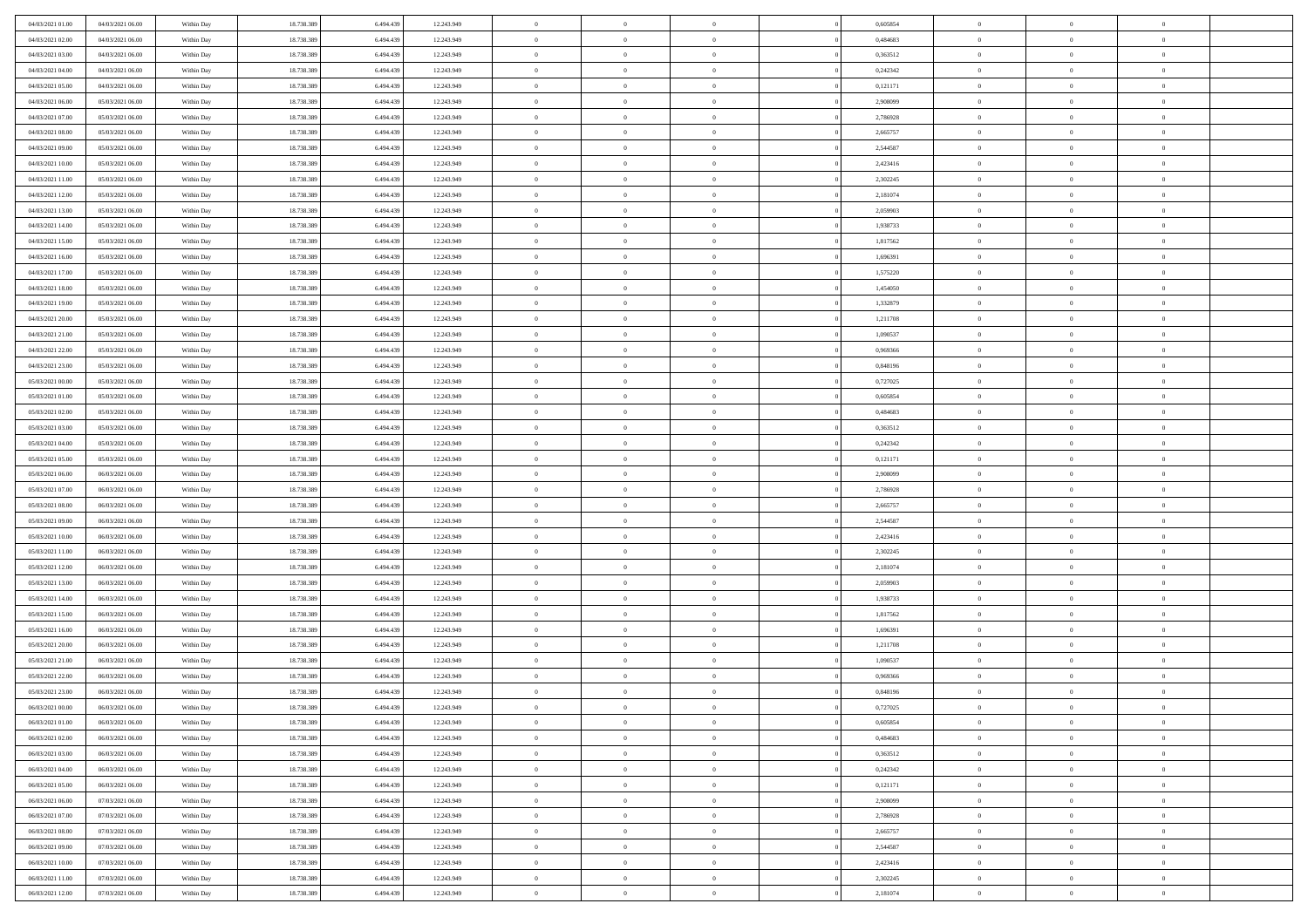| 06/03/2021 13:00 | 07/03/2021 06:00 | Within Day | 18.738.389 | 6.494.439 | 12.243.949 | $\overline{0}$ | $\overline{0}$ | $\Omega$       | 2,059903 | $\bf{0}$       | $\mathbf{0}$   | $\bf{0}$       |  |
|------------------|------------------|------------|------------|-----------|------------|----------------|----------------|----------------|----------|----------------|----------------|----------------|--|
| 06/03/2021 14:00 | 07/03/2021 06:00 | Within Day | 18.738.389 | 6.494.439 | 12.243.949 | $\mathbf{0}$   | $\overline{0}$ | $\overline{0}$ | 1,938733 | $\overline{0}$ | $\overline{0}$ | $\theta$       |  |
| 06/03/2021 15:00 | 07/03/2021 06:00 | Within Day | 18.738.389 | 6.494.439 | 12.243.949 | $\,$ 0         | $\overline{0}$ | $\bf{0}$       | 1,817562 | $\,$ 0         | $\overline{0}$ | $\,$ 0 $\,$    |  |
| 06/03/2021 16:00 | 07/03/2021 06:00 | Within Day | 18.738.389 | 6,494,439 | 12.243.949 | $\bf{0}$       | $\overline{0}$ | $\Omega$       | 1.696391 | $\bf{0}$       | $\mathbf{0}$   | $\theta$       |  |
| 06/03/2021 17:00 | 07/03/2021 06:00 | Within Day | 18.738.389 | 6.494.439 | 12.243.949 | $\bf{0}$       | $\overline{0}$ | $\overline{0}$ | 1,575220 | $\mathbf{0}$   | $\overline{0}$ | $\overline{0}$ |  |
| 06/03/2021 18:00 | 07/03/2021 06:00 | Within Day | 18.738.389 | 6.494.439 | 12.243.949 | $\bf{0}$       | $\overline{0}$ | $\bf{0}$       | 1,454050 | $\,$ 0         | $\overline{0}$ | $\,$ 0 $\,$    |  |
| 06/03/2021 19:00 | 07/03/2021 06:00 | Within Day | 18.738.389 | 6.494.439 | 12.243.949 | $\bf{0}$       | $\overline{0}$ | $\Omega$       | 1,332879 | $\theta$       | $\mathbf{0}$   | $\theta$       |  |
| 06/03/2021 20:00 | 07/03/2021 06:00 | Within Dav | 18.738.389 | 6.494.439 | 12.243.949 | $\overline{0}$ | $\overline{0}$ | $\overline{0}$ | 1,211708 | $\mathbf{0}$   | $\overline{0}$ | $\overline{0}$ |  |
|                  |                  |            |            |           |            |                |                |                |          |                |                |                |  |
| 06/03/2021 21:00 | 07/03/2021 06:00 | Within Day | 18.738.389 | 6.494.439 | 12.243.949 | $\bf{0}$       | $\overline{0}$ | $\bf{0}$       | 1,090537 | $\,$ 0         | $\overline{0}$ | $\,$ 0 $\,$    |  |
| 06/03/2021 22:00 | 07/03/2021 06:00 | Within Day | 18.738.389 | 6,494,439 | 12.243.949 | $\bf{0}$       | $\overline{0}$ | $\Omega$       | 0.969366 | $\theta$       | $\mathbf{0}$   | $\theta$       |  |
| 06/03/2021 23:00 | 07/03/2021 06:00 | Within Day | 18.738.389 | 6.494.439 | 12.243.949 | $\overline{0}$ | $\overline{0}$ | $\overline{0}$ | 0,848196 | $\overline{0}$ | $\overline{0}$ | $\overline{0}$ |  |
| 07/03/2021 00:00 | 07/03/2021 06:00 | Within Day | 18.738.389 | 6.494.439 | 12.243.949 | $\,$ 0         | $\overline{0}$ | $\bf{0}$       | 0,727025 | $\,$ 0         | $\overline{0}$ | $\,$ 0 $\,$    |  |
| 07/03/2021 01:00 | 07/03/2021 06:00 | Within Day | 18.738.389 | 6,494,439 | 12.243.949 | $\bf{0}$       | $\overline{0}$ | $\Omega$       | 0.605854 | $\overline{0}$ | $\mathbf{0}$   | $\theta$       |  |
| 07/03/2021 02:00 | 07/03/2021 06:00 | Within Dav | 18.738.389 | 6.494.439 | 12.243.949 | $\overline{0}$ | $\overline{0}$ | $\overline{0}$ | 0,484683 | $\mathbf{0}$   | $\overline{0}$ | $\overline{0}$ |  |
| 07/03/2021 03:00 | 07/03/2021 06:00 | Within Day | 18.738.389 | 6.494.439 | 12.243.949 | $\bf{0}$       | $\overline{0}$ | $\bf{0}$       | 0,363512 | $\,$ 0         | $\overline{0}$ | $\,$ 0 $\,$    |  |
| 07/03/2021 04:00 | 07/03/2021 06:00 | Within Day | 18.738.389 | 6.494.439 | 12.243.949 | $\bf{0}$       | $\overline{0}$ | $\overline{0}$ | 0,242342 | $\bf{0}$       | $\mathbf{0}$   | $\theta$       |  |
| 07/03/2021 05:00 | 07/03/2021 06:00 | Within Day | 18.738.389 | 6.494.439 | 12.243.949 | $\overline{0}$ | $\overline{0}$ | $\overline{0}$ | 0,121171 | $\mathbf{0}$   | $\overline{0}$ | $\overline{0}$ |  |
| 07/03/2021 06:00 | 08/03/2021 06:00 | Within Day | 18.738.389 | 6.494.439 | 12.243.949 | $\bf{0}$       | $\overline{0}$ | $\bf{0}$       | 2,908099 | $\,$ 0         | $\overline{0}$ | $\,$ 0 $\,$    |  |
| 07/03/2021 07:00 | 08/03/2021 06:00 | Within Day | 18.738.389 | 6,494,439 | 12.243.949 | $\bf{0}$       | $\overline{0}$ | $\Omega$       | 2,786928 | $\theta$       | $\mathbf{0}$   | $\theta$       |  |
| 07/03/2021 08:00 | 08/03/2021 06:00 | Within Day | 18.738.389 | 6.494.439 | 12.243.949 | $\overline{0}$ | $\overline{0}$ | $\overline{0}$ | 2,665757 | $\mathbf{0}$   | $\overline{0}$ | $\overline{0}$ |  |
| 07/03/2021 09:00 | 08/03/2021 06:00 | Within Day | 18.738.389 | 6.494.439 | 12.243.949 | $\bf{0}$       | $\overline{0}$ | $\bf{0}$       | 2,544587 | $\,$ 0         | $\overline{0}$ | $\,$ 0 $\,$    |  |
| 07/03/2021 11:00 | 08/03/2021 06:00 | Within Day | 18.738.389 | 6,494,439 | 12.243.949 | $\bf{0}$       | $\overline{0}$ | $\Omega$       | 2,302245 | $\bf{0}$       | $\theta$       | $\theta$       |  |
| 07/03/2021 12:00 | 08/03/2021 06:00 | Within Dav | 18.738.389 | 6.494.439 | 12.243.949 | $\overline{0}$ | $\overline{0}$ | $\overline{0}$ | 2,181074 | $\mathbf{0}$   | $\overline{0}$ | $\overline{0}$ |  |
| 07/03/2021 13:00 | 08/03/2021 06:00 | Within Day | 18.738.389 | 6.494.439 | 12.243.949 | $\bf{0}$       | $\overline{0}$ | $\bf{0}$       | 2,059903 | $\,$ 0         | $\overline{0}$ | $\,$ 0 $\,$    |  |
| 07/03/2021 14:00 | 08/03/2021 06:00 | Within Day | 18.738.389 | 6.494.439 | 12.243.949 | $\bf{0}$       | $\overline{0}$ | $\overline{0}$ | 1.938733 | $\bf{0}$       | $\overline{0}$ | $\theta$       |  |
| 07/03/2021 15:00 | 08/03/2021 06:00 | Within Day | 18.738.389 | 6.494.439 | 12.243.949 | $\overline{0}$ | $\overline{0}$ | $\overline{0}$ | 1,817562 | $\mathbf{0}$   | $\overline{0}$ | $\overline{0}$ |  |
| 07/03/2021 16:00 | 08/03/2021 06:00 | Within Day | 18.738.389 | 6.494.439 | 12.243.949 | $\bf{0}$       | $\overline{0}$ | $\bf{0}$       | 1,696391 | $\,$ 0         | $\overline{0}$ | $\,$ 0 $\,$    |  |
| 07/03/2021 17:00 | 08/03/2021 06:00 | Within Day | 18.738.389 | 6,494,439 | 12.243.949 | $\bf{0}$       | $\overline{0}$ | $\Omega$       | 1.575220 | $\theta$       | $\mathbf{0}$   | $\theta$       |  |
| 07/03/2021 18:00 | 08/03/2021 06:00 | Within Day | 18.738.389 | 6.494.439 | 12.243.949 | $\overline{0}$ | $\overline{0}$ | $\overline{0}$ | 1,454050 | $\mathbf{0}$   | $\overline{0}$ | $\overline{0}$ |  |
|                  |                  |            |            |           |            | $\bf{0}$       |                |                |          | $\,$ 0         | $\overline{0}$ | $\,$ 0 $\,$    |  |
| 07/03/2021 19:00 | 08/03/2021 06:00 | Within Day | 18.738.389 | 6.494.439 | 12.243.949 |                | $\overline{0}$ | $\bf{0}$       | 1,332879 |                |                |                |  |
| 07/03/2021 20:00 | 08/03/2021 06:00 | Within Day | 18.738.389 | 6.494.439 | 12.243.949 | $\,$ 0         | $\overline{0}$ | $\overline{0}$ | 1,211708 | $\bf{0}$       | $\overline{0}$ | $\,0\,$        |  |
| 07/03/2021 21:00 | 08/03/2021 06:00 | Within Dav | 18.738.389 | 6.494.439 | 12.243.949 | $\overline{0}$ | $\overline{0}$ | $\overline{0}$ | 1,090537 | $\mathbf{0}$   | $\overline{0}$ | $\overline{0}$ |  |
| 07/03/2021 22.00 | 08/03/2021 06:00 | Within Day | 18.738.389 | 6.494.439 | 12.243.949 | $\bf{0}$       | $\overline{0}$ | $\bf{0}$       | 0,969366 | $\,$ 0         | $\overline{0}$ | $\,$ 0 $\,$    |  |
| 07/03/2021 23.00 | 08/03/2021 06:00 | Within Day | 18.738.389 | 6.494.439 | 12.243.949 | $\bf{0}$       | $\overline{0}$ | $\bf{0}$       | 0,848196 | $\bf{0}$       | $\overline{0}$ | $\,0\,$        |  |
| 08/03/2021 00:00 | 08/03/2021 06:00 | Within Day | 18.738.389 | 6.494.439 | 12.243.949 | $\overline{0}$ | $\overline{0}$ | $\overline{0}$ | 0,727025 | $\overline{0}$ | $\overline{0}$ | $\overline{0}$ |  |
| 08/03/2021 01:00 | 08/03/2021 06:00 | Within Day | 18.738.389 | 6.494.439 | 12.243.949 | $\bf{0}$       | $\overline{0}$ | $\bf{0}$       | 0,605854 | $\,$ 0         | $\overline{0}$ | $\,$ 0 $\,$    |  |
| 08/03/2021 02:00 | 08/03/2021 06:00 | Within Day | 18.738.389 | 6.494.439 | 12.243.949 | $\,$ 0         | $\overline{0}$ | $\overline{0}$ | 0,484683 | $\bf{0}$       | $\overline{0}$ | $\,0\,$        |  |
| 08/03/2021 03:00 | 08/03/2021 06:00 | Within Day | 18.738.389 | 6.494.439 | 12.243.949 | $\overline{0}$ | $\overline{0}$ | $\overline{0}$ | 0,363512 | $\mathbf{0}$   | $\overline{0}$ | $\overline{0}$ |  |
| 08/03/2021 04:00 | 08/03/2021 06:00 | Within Day | 18.738.389 | 6.494.439 | 12.243.949 | $\bf{0}$       | $\overline{0}$ | $\bf{0}$       | 0,242342 | $\,$ 0         | $\overline{0}$ | $\,$ 0 $\,$    |  |
| 08/03/2021 05:00 | 08/03/2021 06:00 | Within Day | 18.738.389 | 6.494.439 | 12.243.949 | $\bf{0}$       | $\overline{0}$ | $\overline{0}$ | 0,121171 | $\bf{0}$       | $\overline{0}$ | $\,0\,$        |  |
| 08/03/2021 06:00 | 09/03/2021 06:00 | Within Dav | 18.738.389 | 6.494.439 | 12.243.949 | $\overline{0}$ | $\overline{0}$ | $\overline{0}$ | 2,908099 | $\overline{0}$ | $\overline{0}$ | $\overline{0}$ |  |
| 08/03/2021 07:00 | 09/03/2021 06:00 | Within Day | 18.738.389 | 6.494.439 | 12.243.949 | $\bf{0}$       | $\overline{0}$ | $\bf{0}$       | 2,786928 | $\,$ 0         | $\overline{0}$ | $\,$ 0 $\,$    |  |
| 08/03/2021 08:00 | 09/03/2021 06:00 | Within Day | 18.738.389 | 6.494.439 | 12.243.949 | $\bf{0}$       | $\bf{0}$       | $\bf{0}$       | 2,665757 | $\bf{0}$       | $\overline{0}$ | $\,0\,$        |  |
| 08/03/2021 09:00 | 09/03/2021 06:00 | Within Day | 18.738.389 | 6.494.439 | 12.243.949 | $\mathbf{0}$   | $\overline{0}$ | $\overline{0}$ | 2,544587 | $\overline{0}$ | $\overline{0}$ | $\overline{0}$ |  |
| 08/03/2021 10:00 | 09/03/2021 06:00 | Within Day | 18.738.389 | 6.494.439 | 12.243.949 | $\bf{0}$       | $\overline{0}$ | $\theta$       | 2,423416 | $\overline{0}$ | $\theta$       | $\theta$       |  |
| 08/03/2021 11:00 | 09/03/2021 06:00 | Within Day | 18.738.389 | 6.494.439 | 12.243.949 | $\bf{0}$       | $\bf{0}$       | $\bf{0}$       | 2,302245 | $\bf{0}$       | $\overline{0}$ | $\,0\,$        |  |
| 08/03/2021 12:00 | 09/03/2021 06:00 | Within Day | 18.738.389 | 6.494.439 | 12.243.949 | $\overline{0}$ | $\overline{0}$ | $\overline{0}$ | 2,181074 | $\overline{0}$ | $\bf{0}$       | $\overline{0}$ |  |
| 08/03/2021 13:00 | 09/03/2021 06:00 | Within Day | 18.738.389 | 6.494.439 | 12.243.949 | $\,$ 0 $\,$    | $\overline{0}$ | $\overline{0}$ | 2,059903 | $\,$ 0 $\,$    | $\,$ 0 $\,$    | $\,$ 0 $\,$    |  |
| 08/03/2021 14:00 | 09/03/2021 06:00 | Within Day | 18.738.389 | 6.494.439 | 12.243.949 | $\bf{0}$       | $\bf{0}$       | $\overline{0}$ | 1,938733 | $\bf{0}$       | $\overline{0}$ | $\bf{0}$       |  |
| 08/03/2021 15:00 | 09/03/2021 06:00 | Within Day | 18.738.389 | 6.494.439 | 12.243.949 | $\bf{0}$       | $\overline{0}$ | $\overline{0}$ | 1,817562 | $\overline{0}$ | $\bf{0}$       | $\overline{0}$ |  |
| 08/03/2021 16:00 | 09/03/2021 06:00 | Within Day | 18.738.389 | 6.494.439 | 12.243.949 | $\,$ 0 $\,$    | $\overline{0}$ | $\overline{0}$ | 1,696391 | $\,$ 0 $\,$    | $\overline{0}$ | $\,$ 0 $\,$    |  |
| 08/03/2021 17:00 | 09/03/2021 06:00 | Within Day | 18.738.389 | 6.494.439 | 12.243.949 | $\bf{0}$       | $\overline{0}$ | $\overline{0}$ | 1,575220 | $\bf{0}$       | $\overline{0}$ | $\overline{0}$ |  |
| 08/03/2021 18:00 | 09/03/2021 06:00 | Within Day | 18.738.389 | 6.494.439 | 12.243.949 | $\overline{0}$ | $\overline{0}$ | $\overline{0}$ | 1,454050 | $\overline{0}$ | $\bf{0}$       | $\overline{0}$ |  |
| 08/03/2021 19:00 | 09/03/2021 06:00 | Within Day | 18.738.389 | 6.494.439 | 12.243.949 | $\,$ 0 $\,$    | $\overline{0}$ | $\overline{0}$ | 1,332879 | $\,$ 0 $\,$    | $\,$ 0 $\,$    | $\,$ 0 $\,$    |  |
| 08/03/2021 20:00 |                  |            |            |           |            |                |                |                |          |                | $\overline{0}$ |                |  |
| 08/03/2021 21:00 | 09/03/2021 06:00 | Within Day | 18.738.389 | 6.494.439 | 12.243.949 | $\bf{0}$       | $\bf{0}$       | $\overline{0}$ | 1,211708 | $\bf{0}$       |                | $\bf{0}$       |  |
|                  | 09/03/2021 06:00 | Within Day | 18.738.389 | 6.494.439 | 12.243.949 | $\bf{0}$       | $\overline{0}$ | $\overline{0}$ | 1,090537 | $\mathbf{0}$   | $\bf{0}$       | $\overline{0}$ |  |
| 08/03/2021 22:00 | 09/03/2021 06:00 | Within Day | 18.738.389 | 6.494.439 | 12.243.949 | $\,0\,$        | $\overline{0}$ | $\overline{0}$ | 0,969366 | $\,$ 0         | $\overline{0}$ | $\,$ 0 $\,$    |  |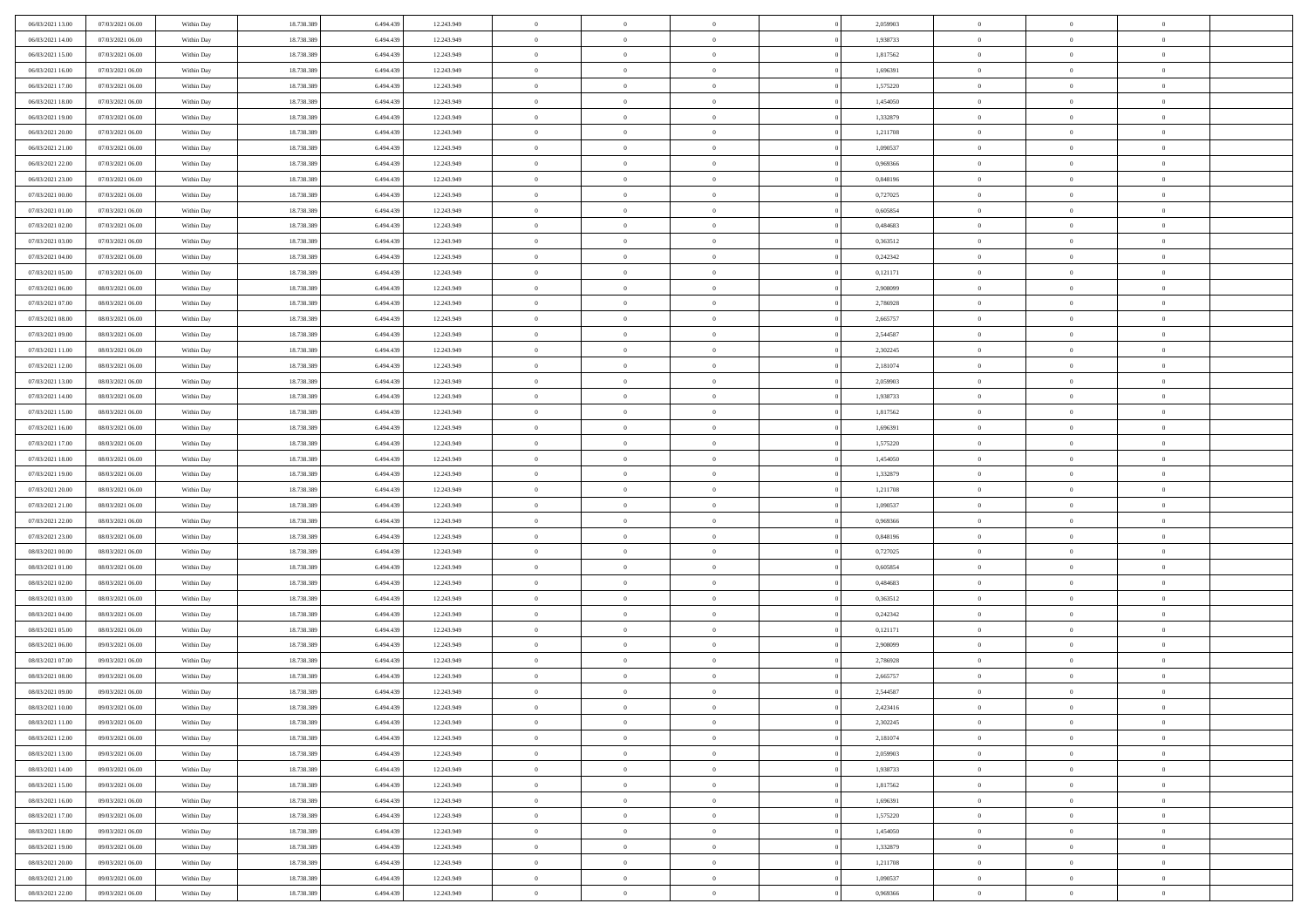| 08/03/2021 23:00 | 09/03/2021 06:00 | Within Day | 18.738.389 | 6.494.439 | 12.243.949 | $\overline{0}$ | $\overline{0}$ | $\Omega$       | 0,848196 | $\bf{0}$       | $\mathbf{0}$   | $\bf{0}$       |  |
|------------------|------------------|------------|------------|-----------|------------|----------------|----------------|----------------|----------|----------------|----------------|----------------|--|
| 09/03/2021 00:00 | 09/03/2021 06:00 | Within Day | 18.738.389 | 6.494.439 | 12.243.949 | $\mathbf{0}$   | $\overline{0}$ | $\overline{0}$ | 0,727025 | $\overline{0}$ | $\overline{0}$ | $\overline{0}$ |  |
| 09/03/2021 01:00 | 09/03/2021 06:00 | Within Day | 18.738.389 | 6.494.439 | 12.243.949 | $\,$ 0         | $\overline{0}$ | $\bf{0}$       | 0,605854 | $\,$ 0         | $\overline{0}$ | $\,$ 0 $\,$    |  |
| 09/03/2021 02:00 | 09/03/2021 06:00 | Within Day | 18.738.389 | 6,494,439 | 12.243.949 | $\bf{0}$       | $\overline{0}$ | $\Omega$       | 0.484683 | $\bf{0}$       | $\mathbf{0}$   | $\theta$       |  |
| 09/03/2021 03:00 | 09/03/2021 06:00 | Within Day | 18.738.389 | 6.494.439 | 12.243.949 | $\bf{0}$       | $\overline{0}$ | $\overline{0}$ | 0,363512 | $\mathbf{0}$   | $\overline{0}$ | $\overline{0}$ |  |
| 09/03/2021 04:00 | 09/03/2021 06:00 | Within Day | 18.738.389 | 6.494.439 | 12.243.949 | $\bf{0}$       | $\overline{0}$ | $\bf{0}$       | 0,242342 | $\,$ 0         | $\overline{0}$ | $\,$ 0 $\,$    |  |
| 09/03/2021 05:00 | 09/03/2021 06:00 | Within Day | 18.738.389 | 6.494.439 | 12.243.949 | $\bf{0}$       | $\overline{0}$ | $\overline{0}$ | 0,121171 | $\theta$       | $\mathbf{0}$   | $\theta$       |  |
| 09/03/2021 06:00 | 10/03/2021 06:00 | Within Day | 18.738.389 | 6.494.439 | 12.243.949 | $\overline{0}$ | $\overline{0}$ | $\overline{0}$ | 2,908099 | $\mathbf{0}$   | $\overline{0}$ | $\overline{0}$ |  |
|                  |                  |            |            |           |            |                |                |                |          |                |                |                |  |
| 09/03/2021 07:00 | 10/03/2021 06:00 | Within Day | 18.738.389 | 6.494.439 | 12.243.949 | $\bf{0}$       | $\overline{0}$ | $\bf{0}$       | 2,786928 | $\,$ 0         | $\overline{0}$ | $\,$ 0 $\,$    |  |
| 09/03/2021 08:00 | 10/03/2021 06:00 | Within Day | 18.738.389 | 6,494,439 | 12.243.949 | $\bf{0}$       | $\overline{0}$ | $\Omega$       | 2.665757 | $\theta$       | $\mathbf{0}$   | $\theta$       |  |
| 09/03/2021 09:00 | 10/03/2021 06:00 | Within Day | 18.738.389 | 6.494.439 | 12.243.949 | $\overline{0}$ | $\overline{0}$ | $\overline{0}$ | 2,544587 | $\mathbf{0}$   | $\overline{0}$ | $\overline{0}$ |  |
| 09/03/2021 10:00 | 10/03/2021 06:00 | Within Day | 18.738.389 | 6.494.439 | 12.243.949 | $\bf{0}$       | $\overline{0}$ | $\bf{0}$       | 2,423416 | $\,$ 0         | $\overline{0}$ | $\,$ 0 $\,$    |  |
| 09/03/2021 11:00 | 10/03/2021 06:00 | Within Day | 18.738.389 | 6,494,439 | 12.243.949 | $\bf{0}$       | $\overline{0}$ | $\Omega$       | 2,302245 | $\overline{0}$ | $\mathbf{0}$   | $\theta$       |  |
| 09/03/2021 12:00 | 10/03/2021 06:00 | Within Day | 18.738.389 | 6.494.439 | 12.243.949 | $\overline{0}$ | $\overline{0}$ | $\overline{0}$ | 2,181074 | $\mathbf{0}$   | $\overline{0}$ | $\overline{0}$ |  |
| 09/03/2021 13:00 | 10/03/2021 06:00 | Within Day | 18.738.389 | 6.494.439 | 12.243.949 | $\bf{0}$       | $\overline{0}$ | $\bf{0}$       | 2,059903 | $\,$ 0         | $\overline{0}$ | $\,$ 0 $\,$    |  |
| 09/03/2021 14:00 | 10/03/2021 06:00 | Within Day | 18.738.389 | 6.494.439 | 12.243.949 | $\bf{0}$       | $\overline{0}$ | $\overline{0}$ | 1.938733 | $\theta$       | $\mathbf{0}$   | $\bf{0}$       |  |
| 09/03/2021 15:00 | 10/03/2021 06:00 | Within Day | 18.738.389 | 6.494.439 | 12.243.949 | $\overline{0}$ | $\overline{0}$ | $\overline{0}$ | 1,817562 | $\mathbf{0}$   | $\overline{0}$ | $\overline{0}$ |  |
| 09/03/2021 16:00 | 10/03/2021 06:00 | Within Day | 18.738.389 | 6.494.439 | 12.243.949 | $\bf{0}$       | $\overline{0}$ | $\bf{0}$       | 1,696391 | $\,$ 0         | $\overline{0}$ | $\,$ 0 $\,$    |  |
| 09/03/2021 17:00 | 10/03/2021 06:00 | Within Day | 18.738.389 | 6,494,439 | 12.243.949 | $\bf{0}$       | $\overline{0}$ | $\Omega$       | 1,575220 | $\theta$       | $\mathbf{0}$   | $\theta$       |  |
| 09/03/2021 18:00 | 10/03/2021 06:00 | Within Day | 18.738.389 | 6.494.439 | 12.243.949 | $\overline{0}$ | $\overline{0}$ | $\overline{0}$ | 1,454050 | $\mathbf{0}$   | $\overline{0}$ | $\overline{0}$ |  |
| 09/03/2021 19:00 | 10/03/2021 06:00 | Within Day | 18.738.389 | 6.494.439 | 12.243.949 | $\bf{0}$       | $\overline{0}$ | $\bf{0}$       | 1,332879 | $\,$ 0         | $\overline{0}$ | $\,$ 0 $\,$    |  |
| 09/03/2021 20:00 | 10/03/2021 06:00 | Within Day | 18.738.389 | 6,494,439 | 12.243.949 | $\bf{0}$       | $\overline{0}$ | $\Omega$       | 1,211708 | $\theta$       | $\mathbf{0}$   | $\theta$       |  |
| 09/03/2021 21:00 | 10/03/2021 06:00 | Within Day | 18.738.389 | 6.494.439 | 12.243.949 | $\overline{0}$ | $\overline{0}$ | $\overline{0}$ | 1,090537 | $\mathbf{0}$   | $\overline{0}$ | $\overline{0}$ |  |
| 09/03/2021 22.00 | 10/03/2021 06:00 | Within Day | 18.738.389 | 6.494.439 | 12.243.949 | $\bf{0}$       | $\overline{0}$ | $\bf{0}$       | 0,969366 | $\,$ 0         | $\overline{0}$ | $\,$ 0 $\,$    |  |
| 09/03/2021 23.00 | 10/03/2021 06:00 | Within Day | 18.738.389 | 6.494.439 | 12.243.949 | $\bf{0}$       | $\overline{0}$ | $\overline{0}$ | 0.848196 | $\bf{0}$       | $\overline{0}$ | $\bf{0}$       |  |
| 10/03/2021 00:00 | 10/03/2021 06:00 | Within Day | 18.738.389 | 6.494.439 | 12.243.949 | $\overline{0}$ | $\overline{0}$ | $\overline{0}$ | 0,727025 | $\mathbf{0}$   | $\overline{0}$ | $\overline{0}$ |  |
| 10/03/2021 01:00 | 10/03/2021 06:00 | Within Day | 18.738.389 | 6.494.439 | 12.243.949 | $\bf{0}$       | $\overline{0}$ | $\bf{0}$       | 0,605854 | $\,$ 0         | $\overline{0}$ | $\,$ 0 $\,$    |  |
| 10/03/2021 02:00 | 10/03/2021 06:00 | Within Day | 18.738.389 | 6,494,439 | 12.243.949 | $\bf{0}$       | $\overline{0}$ | $\Omega$       | 0.484683 | $\theta$       | $\mathbf{0}$   | $\theta$       |  |
| 10/03/2021 03:00 | 10/03/2021 06:00 | Within Day | 18.738.389 | 6.494.439 | 12.243.949 | $\overline{0}$ | $\overline{0}$ | $\overline{0}$ | 0,363512 | $\mathbf{0}$   | $\overline{0}$ | $\overline{0}$ |  |
| 10/03/2021 04:00 | 10/03/2021 06:00 | Within Day | 18.738.389 | 6.494.439 | 12.243.949 | $\bf{0}$       | $\overline{0}$ | $\bf{0}$       | 0,242342 | $\,$ 0         | $\overline{0}$ | $\,$ 0 $\,$    |  |
| 10/03/2021 05:00 | 10/03/2021 06:00 | Within Day | 18.738.389 | 6.494.439 | 12.243.949 | $\,$ 0         | $\bf{0}$       | $\overline{0}$ | 0,121171 | $\bf{0}$       | $\overline{0}$ | $\,0\,$        |  |
| 10/03/2021 06:00 | 11/03/2021 06:00 | Within Day | 18.738.389 | 6.494.439 | 12.243.949 | $\overline{0}$ | $\overline{0}$ | $\overline{0}$ | 2,908099 | $\mathbf{0}$   | $\overline{0}$ | $\overline{0}$ |  |
| 10/03/2021 07:00 | 11/03/2021 06:00 | Within Day | 18.738.389 | 6.494.439 | 12.243.949 | $\bf{0}$       | $\overline{0}$ | $\bf{0}$       | 2,786928 | $\,$ 0         | $\overline{0}$ | $\,$ 0 $\,$    |  |
| 10/03/2021 08:00 | 11/03/2021 06:00 | Within Day | 18.738.389 | 6.494.439 | 12.243.949 | $\bf{0}$       | $\overline{0}$ | $\bf{0}$       | 2,665757 | $\bf{0}$       | $\overline{0}$ | $\,0\,$        |  |
| 10/03/2021 09:00 | 11/03/2021 06:00 |            | 18.738.389 | 6.494.439 | 12.243.949 | $\overline{0}$ | $\overline{0}$ | $\overline{0}$ | 2,544587 | $\overline{0}$ | $\overline{0}$ | $\overline{0}$ |  |
|                  |                  | Within Day |            |           |            |                |                |                |          |                |                |                |  |
| 10/03/2021 10:00 | 11/03/2021 06:00 | Within Day | 18.738.389 | 6.494.439 | 12.243.949 | $\bf{0}$       | $\overline{0}$ | $\bf{0}$       | 2,423416 | $\,$ 0         | $\overline{0}$ | $\,$ 0 $\,$    |  |
| 10/03/2021 11:00 | 11/03/2021 06:00 | Within Day | 18.738.389 | 6.494.439 | 12.243.949 | $\,$ 0         | $\bf{0}$       | $\overline{0}$ | 2,302245 | $\bf{0}$       | $\overline{0}$ | $\,0\,$        |  |
| 10/03/2021 12:00 | 11/03/2021 06:00 | Within Day | 18.738.389 | 6.494.439 | 12.243.949 | $\overline{0}$ | $\overline{0}$ | $\overline{0}$ | 2,181074 | $\mathbf{0}$   | $\overline{0}$ | $\overline{0}$ |  |
| 10/03/2021 13:00 | 11/03/2021 06:00 | Within Day | 18.738.389 | 6.494.439 | 12.243.949 | $\bf{0}$       | $\overline{0}$ | $\bf{0}$       | 2,059903 | $\,$ 0         | $\overline{0}$ | $\,$ 0 $\,$    |  |
| 10/03/2021 14:00 | 11/03/2021 06:00 | Within Day | 18.738.389 | 6.494.439 | 12.243.949 | $\bf{0}$       | $\bf{0}$       | $\overline{0}$ | 1,938733 | $\bf{0}$       | $\overline{0}$ | $\,0\,$        |  |
| 10/03/2021 15:00 | 11/03/2021 06:00 | Within Day | 18.738.389 | 6.494.439 | 12.243.949 | $\overline{0}$ | $\overline{0}$ | $\overline{0}$ | 1,817562 | $\overline{0}$ | $\overline{0}$ | $\overline{0}$ |  |
| 10/03/2021 16:00 | 11/03/2021 06:00 | Within Day | 18.738.389 | 6.494.439 | 12.243.949 | $\bf{0}$       | $\overline{0}$ | $\bf{0}$       | 1,696391 | $\,$ 0         | $\overline{0}$ | $\,$ 0 $\,$    |  |
| 10/03/2021 17:00 | 11/03/2021 06:00 | Within Day | 18.738.389 | 6.494.439 | 12.243.949 | $\bf{0}$       | $\bf{0}$       | $\bf{0}$       | 1,575220 | $\bf{0}$       | $\overline{0}$ | $\,0\,$        |  |
| 10/03/2021 18:00 | 11/03/2021 06:00 | Within Day | 18.738.389 | 6.494.439 | 12.243.949 | $\mathbf{0}$   | $\overline{0}$ | $\overline{0}$ | 1,454050 | $\overline{0}$ | $\overline{0}$ | $\overline{0}$ |  |
| 10/03/2021 19:00 | 11/03/2021 06:00 | Within Day | 18.738.389 | 6.494.439 | 12.243.949 | $\bf{0}$       | $\overline{0}$ | $\theta$       | 1,332879 | $\overline{0}$ | $\theta$       | $\theta$       |  |
| 10/03/2021 20:00 | 11/03/2021 06:00 | Within Day | 18.738.389 | 6.494.439 | 12.243.949 | $\bf{0}$       | $\bf{0}$       | $\bf{0}$       | 1,211708 | $\bf{0}$       | $\overline{0}$ | $\bf{0}$       |  |
| 10/03/2021 21:00 | 11/03/2021 06:00 | Within Day | 18.738.389 | 6.494.439 | 12.243.949 | $\overline{0}$ | $\overline{0}$ | $\overline{0}$ | 1,090537 | $\overline{0}$ | $\bf{0}$       | $\overline{0}$ |  |
| 10/03/2021 22:00 | 11/03/2021 06:00 | Within Day | 18.738.389 | 6.494.439 | 12.243.949 | $\,$ 0 $\,$    | $\overline{0}$ | $\overline{0}$ | 0,969366 | $\mathbf{0}$   | $\,$ 0 $\,$    | $\,$ 0 $\,$    |  |
| 10/03/2021 23:00 | 11/03/2021 06:00 | Within Day | 18.738.389 | 6.494.439 | 12.243.949 | $\bf{0}$       | $\bf{0}$       | $\overline{0}$ | 0,848196 | $\bf{0}$       | $\overline{0}$ | $\bf{0}$       |  |
| 11/03/2021 00:00 | 11/03/2021 06:00 | Within Day | 18.738.389 | 6.494.439 | 12.243.949 | $\bf{0}$       | $\overline{0}$ | $\overline{0}$ | 0,727025 | $\overline{0}$ | $\bf{0}$       | $\overline{0}$ |  |
| 11/03/2021 01:00 | 11/03/2021 06:00 | Within Day | 18.738.389 | 6.494.439 | 12.243.949 | $\,$ 0 $\,$    | $\overline{0}$ | $\overline{0}$ | 0,605854 | $\,$ 0 $\,$    | $\overline{0}$ | $\,$ 0 $\,$    |  |
| 11/03/2021 02:00 | 11/03/2021 06:00 | Within Day | 18.738.389 | 6.494.439 | 12.243.949 | $\bf{0}$       | $\overline{0}$ | $\overline{0}$ | 0,484683 | $\bf{0}$       | $\overline{0}$ | $\overline{0}$ |  |
| 11/03/2021 03:00 | 11/03/2021 06:00 | Within Day | 18.738.389 | 6.494.439 | 12.243.949 | $\overline{0}$ | $\overline{0}$ | $\overline{0}$ | 0,363512 | $\overline{0}$ | $\bf{0}$       | $\overline{0}$ |  |
| 11/03/2021 04:00 | 11/03/2021 06:00 | Within Day | 18.738.389 | 6.494.439 | 12.243.949 | $\,$ 0 $\,$    | $\overline{0}$ | $\overline{0}$ | 0,242342 | $\mathbf{0}$   | $\,$ 0 $\,$    | $\,$ 0 $\,$    |  |
| 11/03/2021 05:00 | 11/03/2021 06:00 | Within Day | 18.738.389 | 6.494.439 | 12.243.949 | $\bf{0}$       | $\bf{0}$       | $\overline{0}$ | 0,121171 | $\mathbf{0}$   | $\overline{0}$ | $\bf{0}$       |  |
| 11/03/2021 06:00 | 12/03/2021 06:00 | Within Day | 18.738.389 | 6.494.439 | 12.243.949 | $\overline{0}$ | $\overline{0}$ | $\overline{0}$ | 2,908099 | $\mathbf{0}$   | $\bf{0}$       | $\overline{0}$ |  |
| 11/03/2021 07:00 | 12/03/2021 06:00 | Within Day | 18.738.389 | 6.494.439 | 12.243.949 | $\,0\,$        | $\overline{0}$ | $\overline{0}$ | 2,786928 | $\,$ 0         | $\overline{0}$ | $\,$ 0 $\,$    |  |
|                  |                  |            |            |           |            |                |                |                |          |                |                |                |  |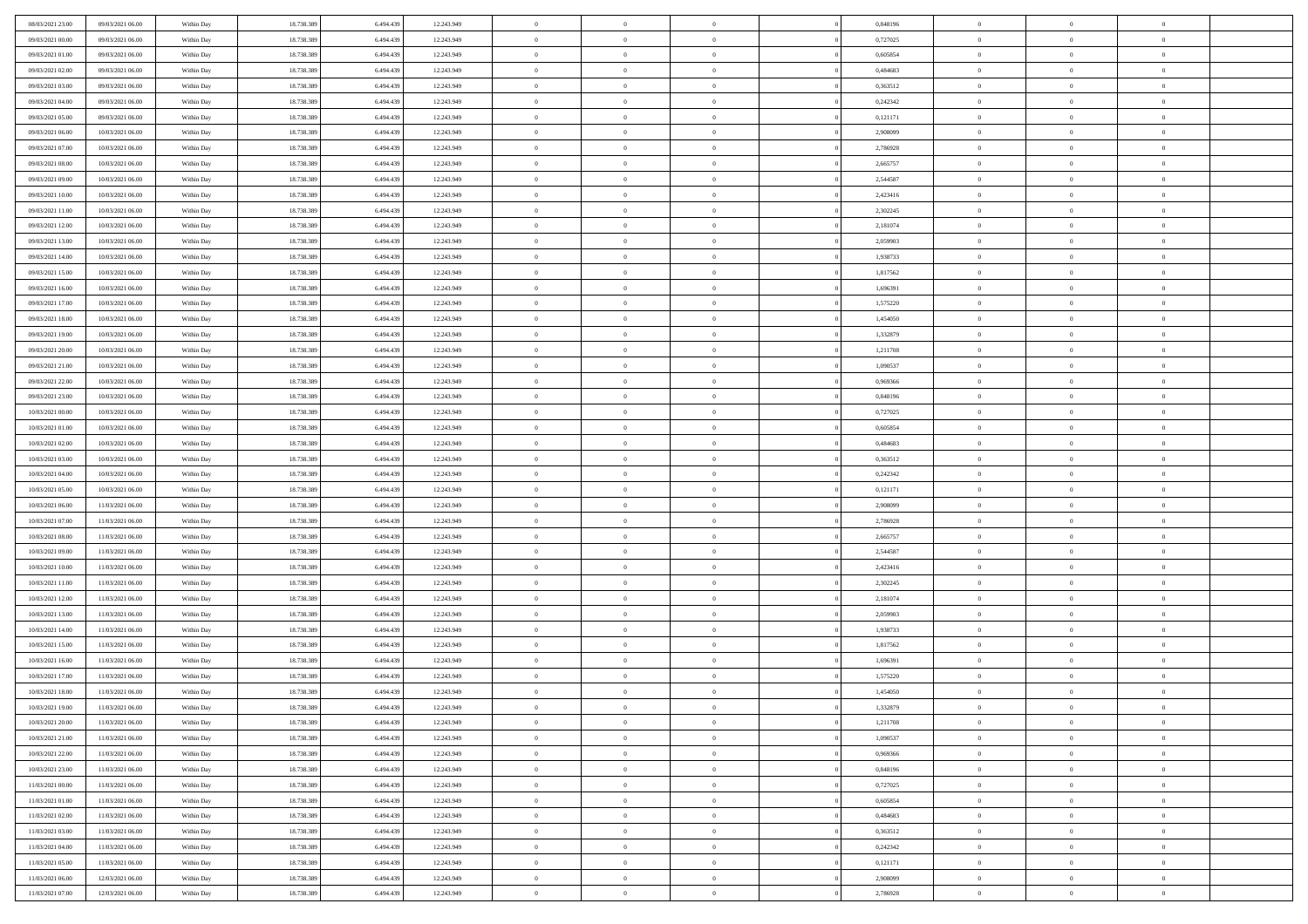| 11/03/2021 08:00 | 12/03/2021 06:00 | Within Day | 18.738.389 | 6.494.439 | 12.243.949 | $\overline{0}$ | $\overline{0}$ | $\Omega$       | 2,665757 | $\bf{0}$       | $\mathbf{0}$   | $\bf{0}$       |  |
|------------------|------------------|------------|------------|-----------|------------|----------------|----------------|----------------|----------|----------------|----------------|----------------|--|
| 11/03/2021 09:00 | 12/03/2021 06:00 | Within Dav | 18.738.389 | 6.494.439 | 12.243.949 | $\overline{0}$ | $\overline{0}$ | $\overline{0}$ | 2,544587 | $\overline{0}$ | $\overline{0}$ | $\overline{0}$ |  |
| 11/03/2021 10:00 | 12/03/2021 06:00 | Within Day | 18.738.389 | 6.494.439 | 12.243.949 | $\,$ 0         | $\overline{0}$ | $\bf{0}$       | 2,423416 | $\,$ 0         | $\overline{0}$ | $\,$ 0 $\,$    |  |
| 11/03/2021 11:00 | 12/03/2021 06:00 | Within Day | 18.738.389 | 6,494,439 | 12.243.949 | $\bf{0}$       | $\overline{0}$ | $\Omega$       | 2,302245 | $\bf{0}$       | $\mathbf{0}$   | $\theta$       |  |
| 11/03/2021 12:00 | 12/03/2021 06:00 | Within Day | 18.738.389 | 6.494.439 | 12.243.949 | $\bf{0}$       | $\overline{0}$ | $\overline{0}$ | 2,181074 | $\mathbf{0}$   | $\overline{0}$ | $\overline{0}$ |  |
| 11/03/2021 13:00 | 12/03/2021 06:00 | Within Day | 18.738.389 | 6.494.439 | 12.243.949 | $\bf{0}$       | $\overline{0}$ | $\bf{0}$       | 2,059903 | $\,$ 0         | $\overline{0}$ | $\,$ 0 $\,$    |  |
| 11/03/2021 14:00 | 12/03/2021 06:00 | Within Day | 18.738.389 | 6.494.439 | 12.243.949 | $\bf{0}$       | $\overline{0}$ | $\overline{0}$ | 1.938733 | $\bf{0}$       | $\overline{0}$ | $\theta$       |  |
| 11/03/2021 15:00 | 12/03/2021 06:00 | Within Day | 18.738.389 | 6.494.439 | 12.243.949 | $\overline{0}$ | $\overline{0}$ | $\overline{0}$ | 1,817562 | $\mathbf{0}$   | $\overline{0}$ | $\overline{0}$ |  |
| 11/03/2021 16:00 | 12/03/2021 06:00 | Within Day | 18.738.389 | 6.494.439 | 12.243.949 | $\bf{0}$       | $\overline{0}$ | $\bf{0}$       | 1,696391 | $\,$ 0         | $\overline{0}$ | $\,$ 0 $\,$    |  |
| 11/03/2021 17:00 | 12/03/2021 06:00 | Within Day | 18.738.389 | 6,494,439 | 12.243.949 | $\bf{0}$       | $\overline{0}$ | $\Omega$       | 1,575220 | $\theta$       | $\mathbf{0}$   | $\theta$       |  |
| 11/03/2021 18:00 | 12/03/2021 06:00 | Within Day | 18.738.389 | 6.494.439 | 12.243.949 | $\overline{0}$ | $\overline{0}$ | $\overline{0}$ | 1,454050 | $\mathbf{0}$   | $\overline{0}$ | $\overline{0}$ |  |
| 11/03/2021 19:00 | 12/03/2021 06:00 | Within Day | 18.738.389 | 6.494.439 | 12.243.949 | $\bf{0}$       | $\overline{0}$ | $\bf{0}$       | 1,332879 | $\,$ 0         | $\overline{0}$ | $\,$ 0 $\,$    |  |
| 11/03/2021 20:00 | 12/03/2021 06:00 | Within Day | 18.738.389 | 6,494,439 | 12.243.949 | $\bf{0}$       | $\overline{0}$ | $\Omega$       | 1,211708 | $\theta$       | $\mathbf{0}$   | $\theta$       |  |
| 11/03/2021 21:00 | 12/03/2021 06:00 | Within Day | 18.738.389 | 6.494.439 | 12.243.949 | $\overline{0}$ | $\overline{0}$ | $\overline{0}$ | 1,090537 | $\overline{0}$ | $\overline{0}$ | $\overline{0}$ |  |
| 11/03/2021 22:00 | 12/03/2021 06:00 | Within Day | 18.738.389 | 6.494.439 | 12.243.949 | $\bf{0}$       | $\overline{0}$ | $\bf{0}$       | 0,969366 | $\,$ 0         | $\overline{0}$ | $\,$ 0 $\,$    |  |
| 11/03/2021 23.00 | 12/03/2021 06:00 | Within Day | 18.738.389 | 6.494.439 | 12.243.949 | $\bf{0}$       | $\overline{0}$ | $\overline{0}$ | 0.848196 | $\bf{0}$       | $\mathbf{0}$   | $\bf{0}$       |  |
| 12/03/2021 00:00 | 12/03/2021 06:00 | Within Day | 18.738.389 | 6.494.439 | 12.243.949 | $\overline{0}$ | $\overline{0}$ | $\overline{0}$ | 0,727025 | $\mathbf{0}$   | $\overline{0}$ | $\overline{0}$ |  |
| 12/03/2021 01:00 | 12/03/2021 06:00 | Within Day | 18.738.389 | 6.494.439 | 12.243.949 | $\bf{0}$       | $\overline{0}$ | $\bf{0}$       | 0,605854 | $\,$ 0         | $\overline{0}$ | $\,$ 0 $\,$    |  |
| 12/03/2021 02:00 | 12/03/2021 06:00 | Within Day | 18.738.389 | 6,494,439 | 12.243.949 | $\bf{0}$       | $\overline{0}$ | $\Omega$       | 0.484683 | $\theta$       | $\mathbf{0}$   | $\theta$       |  |
| 12/03/2021 03:00 | 12/03/2021 06:00 | Within Day | 18.738.389 | 6.494.439 | 12.243.949 | $\overline{0}$ | $\overline{0}$ | $\overline{0}$ | 0,363512 | $\mathbf{0}$   | $\overline{0}$ | $\overline{0}$ |  |
| 12/03/2021 04:00 | 12/03/2021 06:00 | Within Day | 18.738.389 | 6.494.439 | 12.243.949 | $\bf{0}$       | $\overline{0}$ | $\bf{0}$       | 0,242342 | $\,$ 0         | $\overline{0}$ | $\,$ 0 $\,$    |  |
| 12/03/2021 05:00 | 12/03/2021 06:00 | Within Day | 18.738.389 | 6,494,439 | 12.243.949 | $\bf{0}$       | $\overline{0}$ | $\Omega$       | 0,121171 | $\theta$       | $\mathbf{0}$   | $\theta$       |  |
| 12/03/2021 06:00 | 13/03/2021 06:00 | Within Day | 18.738.389 | 6.494.439 | 12.243.949 | $\overline{0}$ | $\overline{0}$ | $\overline{0}$ | 2,908099 | $\mathbf{0}$   | $\overline{0}$ | $\overline{0}$ |  |
| 12/03/2021 07:00 | 13/03/2021 06:00 | Within Day | 18.738.389 | 6.494.439 | 12.243.949 | $\bf{0}$       | $\overline{0}$ | $\bf{0}$       | 2,786928 | $\,$ 0         | $\overline{0}$ | $\,$ 0 $\,$    |  |
| 12/03/2021 08:00 | 13/03/2021 06:00 | Within Day | 18.738.389 | 6.494.439 | 12.243.949 | $\bf{0}$       | $\overline{0}$ | $\overline{0}$ | 2,665757 | $\bf{0}$       | $\overline{0}$ | $\bf{0}$       |  |
| 12/03/2021 09:00 | 13/03/2021 06:00 | Within Day | 18.738.389 | 6.494.439 | 12.243.949 | $\overline{0}$ | $\overline{0}$ | $\overline{0}$ | 2,544587 | $\mathbf{0}$   | $\overline{0}$ | $\overline{0}$ |  |
| 12/03/2021 10:00 | 13/03/2021 06:00 | Within Day | 18.738.389 | 6.494.439 | 12.243.949 | $\bf{0}$       | $\overline{0}$ | $\bf{0}$       | 2,423416 | $\,$ 0         | $\overline{0}$ | $\,$ 0 $\,$    |  |
| 12/03/2021 11:00 | 13/03/2021 06:00 | Within Day | 18.738.389 | 6,494,439 | 12.243.949 | $\bf{0}$       | $\overline{0}$ | $\Omega$       | 2,302245 | $\theta$       | $\mathbf{0}$   | $\theta$       |  |
| 12/03/2021 12:00 | 13/03/2021 06:00 | Within Day | 18.738.389 | 6.494.439 | 12.243.949 | $\overline{0}$ | $\overline{0}$ | $\overline{0}$ | 2,181074 | $\overline{0}$ | $\overline{0}$ | $\overline{0}$ |  |
| 12/03/2021 13:00 | 13/03/2021 06:00 | Within Day | 18.738.389 | 6.494.439 | 12.243.949 | $\bf{0}$       | $\overline{0}$ | $\bf{0}$       | 2,059903 | $\,$ 0         | $\overline{0}$ | $\,$ 0 $\,$    |  |
| 12/03/2021 14:00 | 13/03/2021 06:00 | Within Day | 18.738.389 | 6.494.439 | 12.243.949 | $\bf{0}$       | $\bf{0}$       | $\overline{0}$ | 1,938733 | $\bf{0}$       | $\overline{0}$ | $\,0\,$        |  |
| 12/03/2021 15:00 | 13/03/2021 06:00 | Within Day | 18.738.389 | 6.494.439 | 12.243.949 | $\overline{0}$ | $\overline{0}$ | $\overline{0}$ | 1,817562 | $\mathbf{0}$   | $\overline{0}$ | $\overline{0}$ |  |
| 12/03/2021 16:00 | 13/03/2021 06:00 | Within Day | 18.738.389 | 6.494.439 | 12.243.949 | $\bf{0}$       | $\overline{0}$ | $\bf{0}$       | 1,696391 | $\,$ 0         | $\overline{0}$ | $\,$ 0 $\,$    |  |
| 12/03/2021 17:00 | 13/03/2021 06:00 | Within Day | 18.738.389 | 6.494.439 | 12.243.949 | $\bf{0}$       | $\overline{0}$ | $\bf{0}$       | 1,575220 | $\bf{0}$       | $\overline{0}$ | $\,0\,$        |  |
| 12/03/2021 18:00 | 13/03/2021 06:00 | Within Day | 18.738.389 | 6.494.439 | 12.243.949 | $\overline{0}$ | $\overline{0}$ | $\overline{0}$ | 1,454050 | $\mathbf{0}$   | $\overline{0}$ | $\overline{0}$ |  |
| 12/03/2021 19:00 | 13/03/2021 06:00 | Within Day | 18.738.389 | 6.494.439 | 12.243.949 | $\bf{0}$       | $\overline{0}$ | $\bf{0}$       | 1,332879 | $\,$ 0         | $\overline{0}$ | $\,$ 0 $\,$    |  |
| 12/03/2021 20:00 | 13/03/2021 06:00 | Within Day | 18.738.389 | 6.494.439 | 12.243.949 | $\bf{0}$       | $\bf{0}$       | $\overline{0}$ | 1,211708 | $\bf{0}$       | $\overline{0}$ | $\,0\,$        |  |
| 12/03/2021 21:00 | 13/03/2021 06:00 | Within Day | 18.738.389 | 6.494.439 | 12.243.949 | $\overline{0}$ | $\overline{0}$ | $\overline{0}$ | 1,090537 | $\mathbf{0}$   | $\overline{0}$ | $\overline{0}$ |  |
| 12/03/2021 22:00 | 13/03/2021 06:00 | Within Day | 18.738.389 | 6.494.439 | 12.243.949 | $\bf{0}$       | $\overline{0}$ | $\bf{0}$       | 0,969366 | $\,$ 0         | $\overline{0}$ | $\,$ 0 $\,$    |  |
| 12/03/2021 23:00 | 13/03/2021 06:00 | Within Day | 18.738.389 | 6.494.439 | 12.243.949 | $\bf{0}$       | $\bf{0}$       | $\overline{0}$ | 0,848196 | $\bf{0}$       | $\overline{0}$ | $\,0\,$        |  |
| 13/03/2021 00:00 | 13/03/2021 06:00 | Within Day | 18.738.389 | 6.494.439 | 12.243.949 | $\overline{0}$ | $\overline{0}$ | $\overline{0}$ | 0,727025 | $\mathbf{0}$   | $\overline{0}$ | $\overline{0}$ |  |
| 13/03/2021 01:00 | 13/03/2021 06:00 | Within Day | 18.738.389 | 6.494.439 | 12.243.949 | $\bf{0}$       | $\overline{0}$ | $\bf{0}$       | 0,605854 | $\,$ 0         | $\overline{0}$ | $\,$ 0 $\,$    |  |
| 13/03/2021 02:00 | 13/03/2021 06:00 | Within Day | 18.738.389 | 6.494.439 | 12.243.949 | $\bf{0}$       | $\bf{0}$       | $\bf{0}$       | 0,484683 | $\bf{0}$       | $\overline{0}$ | $\,0\,$        |  |
| 13/03/2021 03:00 | 13/03/2021 06:00 | Within Day | 18.738.389 | 6.494.439 | 12.243.949 | $\mathbf{0}$   | $\overline{0}$ | $\overline{0}$ | 0,363512 | $\overline{0}$ | $\overline{0}$ | $\overline{0}$ |  |
| 13/03/2021 04:00 | 13/03/2021 06:00 | Within Day | 18.738.389 | 6.494.439 | 12.243.949 | $\bf{0}$       | $\overline{0}$ | $\theta$       | 0,242342 | $\overline{0}$ | $\overline{0}$ | $\theta$       |  |
| 13/03/2021 05:00 | 13/03/2021 06:00 | Within Day | 18.738.389 | 6.494.439 | 12.243.949 | $\bf{0}$       | $\bf{0}$       | $\bf{0}$       | 0,121171 | $\bf{0}$       | $\overline{0}$ | $\bf{0}$       |  |
| 13/03/2021 06:00 | 14/03/2021 06:00 | Within Day | 18.738.389 | 6.494.439 | 12.243.949 | $\overline{0}$ | $\overline{0}$ | $\overline{0}$ | 2,908099 | $\mathbf{0}$   | $\bf{0}$       | $\overline{0}$ |  |
| 13/03/2021 07:00 | 14/03/2021 06:00 | Within Day | 18.738.389 | 6.494.439 | 12.243.949 | $\,$ 0 $\,$    | $\overline{0}$ | $\overline{0}$ | 2,786928 | $\mathbf{0}$   | $\,$ 0 $\,$    | $\,$ 0 $\,$    |  |
| 13/03/2021 08:00 | 14/03/2021 06:00 | Within Day | 18.738.389 | 6.494.439 | 12.243.949 | $\bf{0}$       | $\bf{0}$       | $\overline{0}$ | 2,665757 | $\bf{0}$       | $\overline{0}$ | $\bf{0}$       |  |
| 13/03/2021 09:00 | 14/03/2021 06:00 | Within Day | 18.738.389 | 6.494.439 | 12.243.949 | $\bf{0}$       | $\overline{0}$ | $\overline{0}$ | 2,544587 | $\mathbf{0}$   | $\bf{0}$       | $\overline{0}$ |  |
| 13/03/2021 10:00 | 14/03/2021 06:00 | Within Day | 18.738.389 | 6.494.439 | 12.243.949 | $\,$ 0 $\,$    | $\overline{0}$ | $\overline{0}$ | 2,423416 | $\,$ 0 $\,$    | $\overline{0}$ | $\,$ 0 $\,$    |  |
| 13/03/2021 11:00 | 14/03/2021 06:00 | Within Day | 18.738.389 | 6.494.439 | 12.243.949 | $\overline{0}$ | $\overline{0}$ | $\overline{0}$ | 2,302245 | $\bf{0}$       | $\overline{0}$ | $\overline{0}$ |  |
| 13/03/2021 12:00 | 14/03/2021 06:00 | Within Day | 18.738.389 | 6.494.439 | 12.243.949 | $\overline{0}$ | $\overline{0}$ | $\overline{0}$ | 2,181074 | $\overline{0}$ | $\bf{0}$       | $\overline{0}$ |  |
| 13/03/2021 13:00 | 14/03/2021 06:00 | Within Day | 18.738.389 | 6.494.439 | 12.243.949 | $\,$ 0 $\,$    | $\overline{0}$ | $\overline{0}$ | 2,059903 | $\mathbf{0}$   | $\,$ 0 $\,$    | $\,$ 0 $\,$    |  |
| 13/03/2021 14:00 | 14/03/2021 06:00 | Within Day | 18.738.389 | 6.494.439 | 12.243.949 | $\bf{0}$       | $\bf{0}$       | $\overline{0}$ | 1,938733 | $\bf{0}$       | $\overline{0}$ | $\bf{0}$       |  |
| 13/03/2021 15:00 | 14/03/2021 06:00 | Within Day | 18.738.389 | 6.494.439 | 12.243.949 | $\overline{0}$ | $\overline{0}$ | $\overline{0}$ | 1,817562 | $\mathbf{0}$   | $\bf{0}$       | $\overline{0}$ |  |
| 13/03/2021 16:00 | 14/03/2021 06:00 | Within Day | 18.738.389 | 6.494.439 | 12.243.949 | $\,0\,$        | $\overline{0}$ | $\overline{0}$ | 1,696391 | $\,$ 0         | $\overline{0}$ | $\,$ 0 $\,$    |  |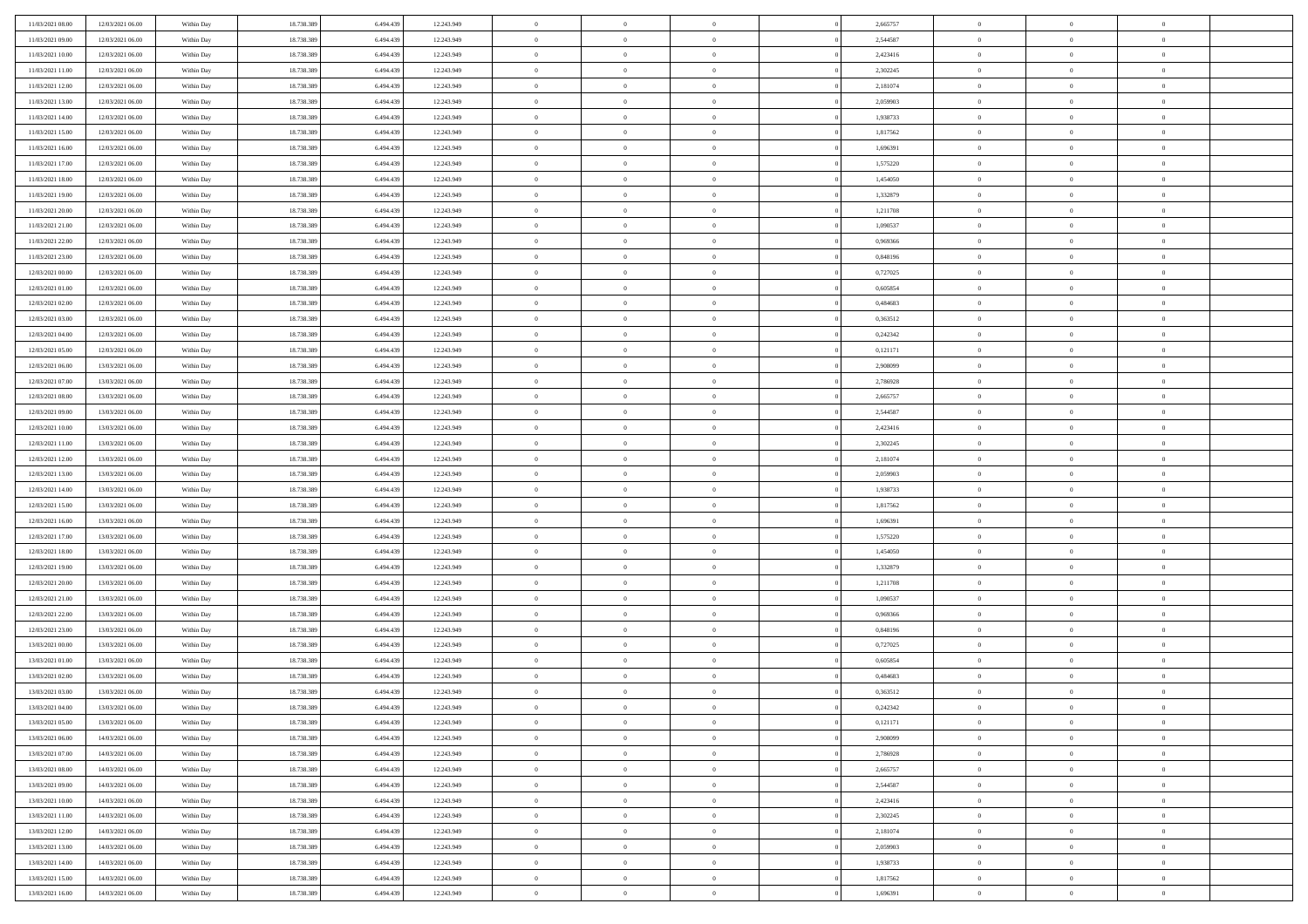| 13/03/2021 17:00 | 14/03/2021 06:00 | Within Day               | 18.738.389 | 6.494.439 | 12.243.949               | $\bf{0}$       | $\bf{0}$       | $\overline{0}$ |          | 1,575220 | $\bf{0}$       | $\overline{0}$ | $\,0\,$        |  |
|------------------|------------------|--------------------------|------------|-----------|--------------------------|----------------|----------------|----------------|----------|----------|----------------|----------------|----------------|--|
| 13/03/2021 18:00 | 14/03/2021 06:00 | Within Day               | 18.738.389 | 6,494,439 | 12.243.949               | $\overline{0}$ | $\overline{0}$ | $\overline{0}$ |          | 1,454050 | $\overline{0}$ | $\overline{0}$ | $\theta$       |  |
| 13/03/2021 19:00 | 14/03/2021 06:00 | Within Dav               | 18.738.389 | 6.494.439 | 12.243.949               | $\mathbf{0}$   | $\overline{0}$ | $\overline{0}$ |          | 1,332879 | $\mathbf{0}$   | $\overline{0}$ | $\overline{0}$ |  |
| 13/03/2021 20:00 | 14/03/2021 06:00 | Within Day               | 18.738.389 | 6.494.439 | 12.243.949               | $\bf{0}$       | $\overline{0}$ | $\bf{0}$       |          | 1,211708 | $\bf{0}$       | $\overline{0}$ | $\bf{0}$       |  |
| 13/03/2021 21:00 | 14/03/2021 06:00 | Within Day               | 18.738.389 | 6,494,439 | 12.243.949               | $\bf{0}$       | $\bf{0}$       | $\overline{0}$ |          | 1,090537 | $\bf{0}$       | $\bf{0}$       | $\,0\,$        |  |
| 13/03/2021 22:00 | 14/03/2021 06:00 | Within Dav               | 18.738.389 | 6.494.439 | 12.243.949               | $\overline{0}$ | $\overline{0}$ | $\overline{0}$ |          | 0,969366 | $\mathbf{0}$   | $\overline{0}$ | $\overline{0}$ |  |
|                  |                  |                          |            |           |                          |                |                |                |          |          |                |                |                |  |
| 13/03/2021 23:00 | 14/03/2021 06:00 | Within Day               | 18.738.389 | 6.494.439 | 12.243.949               | $\bf{0}$       | $\bf{0}$       | $\overline{0}$ |          | 0,848196 | $\bf{0}$       | $\overline{0}$ | $\,0\,$        |  |
| 14/03/2021 00:00 | 14/03/2021 06:00 | Within Day               | 18.738.389 | 6,494,439 | 12.243.949               | $\overline{0}$ | $\overline{0}$ | $\overline{0}$ |          | 0,727025 | $\,$ 0 $\,$    | $\overline{0}$ | $\overline{0}$ |  |
| 14/03/2021 01:00 | 14/03/2021 06:00 | Within Day               | 18.738.389 | 6.494.439 | 12.243.949               | $\mathbf{0}$   | $\overline{0}$ | $\overline{0}$ |          | 0,605854 | $\mathbf{0}$   | $\overline{0}$ | $\overline{0}$ |  |
| 14/03/2021 02:00 | 14/03/2021 06:00 | Within Day               | 18.738.389 | 6.494.439 | 12.243.949               | $\bf{0}$       | $\bf{0}$       | $\overline{0}$ |          | 0,484683 | $\bf{0}$       | $\overline{0}$ | $\,0\,$        |  |
| 14/03/2021 03:00 | 14/03/2021 06:00 | Within Day               | 18.738.389 | 6,494,439 | 12.243.949               | $\bf{0}$       | $\overline{0}$ | $\overline{0}$ |          | 0.363512 | $\bf{0}$       | $\overline{0}$ | $\theta$       |  |
| 14/03/2021 04:00 | 14/03/2021 06:00 | Within Dav               | 18.738.389 | 6.494.439 | 12.243.949               | $\mathbf{0}$   | $\overline{0}$ | $\overline{0}$ |          | 0,242342 | $\mathbf{0}$   | $\overline{0}$ | $\overline{0}$ |  |
| 14/03/2021 05:00 | 14/03/2021 06:00 | Within Day               | 18.738.389 | 6.494.439 | 12.243.949               | $\bf{0}$       | $\overline{0}$ | $\bf{0}$       |          | 0,121171 | $\bf{0}$       | $\overline{0}$ | $\bf{0}$       |  |
| 14/03/2021 06:00 | 15/03/2021 06:00 | Within Day               | 18.738.389 | 6.494.439 | 12.243.949               | $\bf{0}$       | $\overline{0}$ | $\overline{0}$ |          | 2,908099 | $\bf{0}$       | $\mathbf{0}$   | $\,0\,$        |  |
| 14/03/2021 07:00 | 15/03/2021 06:00 | Within Dav               | 18.738.389 | 6.494.439 | 12.243.949               | $\overline{0}$ | $\overline{0}$ | $\overline{0}$ |          | 2,786928 | $\mathbf{0}$   | $\overline{0}$ | $\overline{0}$ |  |
| 14/03/2021 08:00 | 15/03/2021 06:00 | Within Day               | 18.738.389 | 6.494.439 | 12.243.949               | $\bf{0}$       | $\bf{0}$       | $\overline{0}$ |          | 2,665757 | $\bf{0}$       | $\overline{0}$ | $\bf{0}$       |  |
| 14/03/2021 09:00 | 15/03/2021 06:00 | Within Day               | 18.738.389 | 6,494,439 | 12.243.949               | $\overline{0}$ | $\overline{0}$ | $\overline{0}$ |          | 2,544587 | $\,$ 0 $\,$    | $\overline{0}$ | $\overline{0}$ |  |
| 14/03/2021 11:00 | 15/03/2021 06:00 | Within Day               | 18.738.389 | 6.494.439 | 12.243.949               | $\mathbf{0}$   | $\overline{0}$ | $\overline{0}$ |          | 2,302245 | $\mathbf{0}$   | $\overline{0}$ | $\overline{0}$ |  |
| 14/03/2021 12:00 | 15/03/2021 06:00 | Within Day               | 18.738.389 | 6.494.439 | 12.243.949               | $\bf{0}$       | $\bf{0}$       | $\overline{0}$ |          | 2,181074 | $\bf{0}$       | $\overline{0}$ | $\,0\,$        |  |
| 14/03/2021 13:00 | 15/03/2021 06:00 | Within Day               | 18.738.389 | 6,494,439 | 12.243.949               | $\bf{0}$       | $\overline{0}$ | $\overline{0}$ |          | 2,059903 | $\bf{0}$       | $\overline{0}$ | $\bf{0}$       |  |
| 14/03/2021 14:00 | 15/03/2021 06:00 | Within Dav               | 18.738.389 | 6.494.439 | 12.243.949               | $\mathbf{0}$   | $\overline{0}$ | $\overline{0}$ |          | 1,938733 | $\mathbf{0}$   | $\overline{0}$ | $\overline{0}$ |  |
| 14/03/2021 15:00 | 15/03/2021 06:00 | Within Day               | 18.738.389 | 6.494.439 | 12.243.949               | $\bf{0}$       | $\overline{0}$ | $\overline{0}$ |          | 1,817562 | $\bf{0}$       | $\overline{0}$ | $\bf{0}$       |  |
| 14/03/2021 16:00 | 15/03/2021 06:00 | Within Day               | 18.738.389 | 6,494,439 | 12.243.949               | $\bf{0}$       | $\bf{0}$       | $\overline{0}$ |          | 1,696391 | $\bf{0}$       | $\bf{0}$       | $\,0\,$        |  |
| 14/03/2021 17:00 | 15/03/2021 06:00 | Within Dav               | 18.738.389 | 6.494.439 | 12.243.949               | $\mathbf{0}$   | $\overline{0}$ | $\overline{0}$ |          | 1,575220 | $\mathbf{0}$   | $\overline{0}$ | $\overline{0}$ |  |
| 14/03/2021 18:00 | 15/03/2021 06:00 | Within Day               | 18.738.389 | 6.494.439 | 12.243.949               | $\bf{0}$       | $\bf{0}$       | $\overline{0}$ |          | 1,454050 | $\bf{0}$       | $\overline{0}$ | $\,0\,$        |  |
| 14/03/2021 19:00 | 15/03/2021 06:00 | Within Day               | 18.738.389 | 6.494.439 | 12.243.949               | $\overline{0}$ | $\overline{0}$ | $\overline{0}$ |          | 1,332879 | $\bf{0}$       | $\overline{0}$ | $\overline{0}$ |  |
| 14/03/2021 20:00 | 15/03/2021 06:00 | Within Day               | 18.738.389 | 6.494.439 | 12.243.949               | $\mathbf{0}$   | $\overline{0}$ | $\overline{0}$ |          | 1,211708 | $\mathbf{0}$   | $\overline{0}$ | $\overline{0}$ |  |
| 14/03/2021 21:00 | 15/03/2021 06:00 | Within Day               | 18.738.389 | 6.494.439 | 12.243.949               | $\bf{0}$       | $\bf{0}$       | $\overline{0}$ |          | 1,090537 | $\bf{0}$       | $\overline{0}$ | $\,0\,$        |  |
| 14/03/2021 22.00 | 15/03/2021 06:00 | Within Day               | 18.738.389 | 6,494,439 | 12.243.949               | $\bf{0}$       | $\bf{0}$       | $\overline{0}$ |          | 0.969366 | $\bf{0}$       | $\bf{0}$       | $\overline{0}$ |  |
| 14/03/2021 23:00 | 15/03/2021 06:00 | Within Dav               | 18.738.389 | 6.494.439 | 12.243.949               | $\mathbf{0}$   | $\overline{0}$ | $\overline{0}$ |          | 0,848196 | $\mathbf{0}$   | $\overline{0}$ | $\overline{0}$ |  |
| 15/03/2021 00:00 | 15/03/2021 06:00 |                          | 18.738.389 | 6.494.439 |                          | $\bf{0}$       | $\overline{0}$ | $\overline{0}$ |          | 0,727025 | $\,$ 0         | $\overline{0}$ | $\theta$       |  |
| 15/03/2021 01:00 | 15/03/2021 06:00 | Within Day               | 18.738.389 | 6.494.439 | 12.243.949               | $\bf{0}$       | $\bf{0}$       | $\overline{0}$ |          | 0,605854 | $\bf{0}$       | $\bf{0}$       | $\overline{0}$ |  |
| 15/03/2021 02:00 | 15/03/2021 06:00 | Within Day<br>Within Dav | 18.738.389 | 6.494.439 | 12.243.949<br>12.243.949 | $\overline{0}$ | $\overline{0}$ |                |          | 0,484683 | $\mathbf{0}$   | $\overline{0}$ | $\overline{0}$ |  |
|                  |                  |                          |            |           |                          |                |                | $\overline{0}$ |          |          |                |                |                |  |
| 15/03/2021 03:00 | 15/03/2021 06:00 | Within Day               | 18.738.389 | 6.494.439 | 12.243.949               | $\bf{0}$       | $\overline{0}$ | $\overline{0}$ |          | 0,363512 | $\,$ 0         | $\overline{0}$ | $\theta$       |  |
| 15/03/2021 04:00 | 15/03/2021 06:00 | Within Day               | 18.738.389 | 6,494,439 | 12.243.949               | $\overline{0}$ | $\overline{0}$ | $\overline{0}$ |          | 0,242342 | $\bf{0}$       | $\overline{0}$ | $\overline{0}$ |  |
| 15/03/2021 05:00 | 15/03/2021 06:00 | Within Day               | 18.738.389 | 6.494.439 | 12.243.949               | $\mathbf{0}$   | $\overline{0}$ | $\overline{0}$ |          | 0,121171 | $\mathbf{0}$   | $\overline{0}$ | $\overline{0}$ |  |
| 15/03/2021 06:00 | 16/03/2021 06:00 | Within Day               | 18.738.389 | 6.494.439 | 12.243.949               | $\bf{0}$       | $\overline{0}$ | $\overline{0}$ |          | 2,908099 | $\,$ 0         | $\overline{0}$ | $\theta$       |  |
| 15/03/2021 07:00 | 16/03/2021 06:00 | Within Day               | 18.738.389 | 6.494.439 | 12.243.949               | $\bf{0}$       | $\overline{0}$ | $\overline{0}$ |          | 2,786928 | $\bf{0}$       | $\bf{0}$       | $\overline{0}$ |  |
| 15/03/2021 08:00 | 16/03/2021 06:00 | Within Dav               | 18.738.389 | 6.494.439 | 12.243.949               | $\mathbf{0}$   | $\overline{0}$ | $\overline{0}$ |          | 2,665757 | $\mathbf{0}$   | $\overline{0}$ | $\overline{0}$ |  |
| 15/03/2021 09:00 | 16/03/2021 06:00 | Within Day               | 18.738.389 | 6.494.439 | 12.243.949               | $\,0\,$        | $\overline{0}$ | $\overline{0}$ |          | 2,544587 | $\,$ 0         | $\overline{0}$ | $\theta$       |  |
| 15/03/2021 10:00 | 16/03/2021 06:00 | Within Day               | 18.738.389 | 6.494.439 | 12.243.949               | $\bf{0}$       | $\overline{0}$ | $\overline{0}$ |          | 2,423416 | $\bf{0}$       | $\overline{0}$ | $\overline{0}$ |  |
| 15/03/2021 11:00 | 16/03/2021 06:00 | Within Dav               | 18.738.389 | 6.494.439 | 12.243.949               | $\mathbf{0}$   | $\overline{0}$ | $\overline{0}$ |          | 2,302245 | $\mathbf{0}$   | $\overline{0}$ | $\overline{0}$ |  |
| 15/03/2021 12:00 | 16/03/2021 06:00 | Within Day               | 18.738.389 | 6.494.439 | 12.243.949               | $\bf{0}$       | $\overline{0}$ | $\theta$       |          | 2,181074 | $\,$ 0         | $\overline{0}$ | $\theta$       |  |
| 15/03/2021 13:00 | 16/03/2021 06:00 | Within Day               | 18.738.389 | 6.494.439 | 12.243.949               | $\bf{0}$       | $\overline{0}$ | $\overline{0}$ |          | 2,059903 | $\bf{0}$       | $\overline{0}$ | $\overline{0}$ |  |
| 15/03/2021 14:00 | 16/03/2021 06:00 | Within Day               | 18.738.389 | 6.494.439 | 12.243.949               | $\bf{0}$       | $\overline{0}$ |                |          | 1,938733 | $\overline{0}$ | $\theta$       | $\theta$       |  |
| 15/03/2021 15:00 | 16/03/2021 06:00 | Within Day               | 18.738.389 | 6.494.439 | 12.243.949               | $\,0\,$        | $\overline{0}$ | $\theta$       |          | 1,817562 | $\,$ 0 $\,$    | $\bf{0}$       | $\theta$       |  |
| 15/03/2021 16:00 | 16/03/2021 06:00 | Within Day               | 18.738.389 | 6.494.439 | 12.243.949               | $\overline{0}$ | $\overline{0}$ | $\overline{0}$ |          | 1,696391 | $\overline{0}$ | $\overline{0}$ | $\overline{0}$ |  |
| 15/03/2021 17:00 | 16/03/2021 06:00 | Within Day               | 18.738.389 | 6.494.439 | 12.243.949               | $\bf{0}$       | $\overline{0}$ | $\overline{0}$ |          | 1,575220 | $\overline{0}$ | $\bf{0}$       | $\mathbf{0}$   |  |
| 15/03/2021 18:00 | 16/03/2021 06:00 | Within Day               | 18.738.389 | 6.494.439 | 12.243.949               | $\bf{0}$       | $\overline{0}$ | $\overline{0}$ | $\theta$ | 1,454050 | $\,$ 0 $\,$    | $\bf{0}$       | $\,$ 0 $\,$    |  |
| 15/03/2021 19:00 | 16/03/2021 06:00 | Within Day               | 18.738.389 | 6.494.439 | 12.243.949               | $\bf{0}$       | $\overline{0}$ | $\overline{0}$ |          | 1,332879 | $\,$ 0 $\,$    | $\overline{0}$ | $\overline{0}$ |  |
| 15/03/2021 20:00 | 16/03/2021 06:00 | Within Day               | 18.738.389 | 6.494.439 | 12.243.949               | $\bf{0}$       | $\overline{0}$ | $\overline{0}$ |          | 1,211708 | $\mathbf{0}$   | $\overline{0}$ | $\overline{0}$ |  |
| 15/03/2021 21:00 | 16/03/2021 06:00 | Within Day               | 18.738.389 | 6.494.439 | 12.243.949               | $\,0\,$        | $\overline{0}$ | $\overline{0}$ | $\theta$ | 1,090537 | $\,$ 0 $\,$    | $\overline{0}$ | $\overline{0}$ |  |
| 15/03/2021 22.00 | 16/03/2021 06:00 | Within Day               | 18.738.389 | 6.494.439 | 12.243.949               | $\bf{0}$       | $\overline{0}$ | $\overline{0}$ |          | 0,969366 | $\overline{0}$ | $\overline{0}$ | $\overline{0}$ |  |
| 15/03/2021 23:00 | 16/03/2021 06:00 | Within Day               | 18.738.389 | 6.494.439 | 12.243.949               | $\bf{0}$       | $\overline{0}$ | $\overline{0}$ |          | 0,848196 | $\mathbf{0}$   | $\bf{0}$       | $\overline{0}$ |  |
| 16/03/2021 00:00 | 16/03/2021 06:00 | Within Day               | 18.738.389 | 6.494.439 | 12.243.949               | $\,$ 0 $\,$    | $\overline{0}$ | $\overline{0}$ |          | 0,727025 | $\,$ 0 $\,$    | $\mathbf{0}$   | $\,$ 0 $\,$    |  |
| 16/03/2021 01:00 | 16/03/2021 06:00 | Within Day               | 18.738.389 | 6,494,439 | 12.243.949               | $\overline{0}$ | $\overline{0}$ | $\overline{0}$ |          | 0.605854 | $\mathbf{0}$   | $\mathbf{0}$   | $\overline{0}$ |  |
| 16/03/2021 02:00 | 16/03/2021 06:00 | Within Day               | 18.738.389 | 6.494.439 | 12.243.949               | $\bf{0}$       | $\overline{0}$ | $\overline{0}$ |          | 0,484683 | $\mathbf{0}$   | $\overline{0}$ | $\overline{0}$ |  |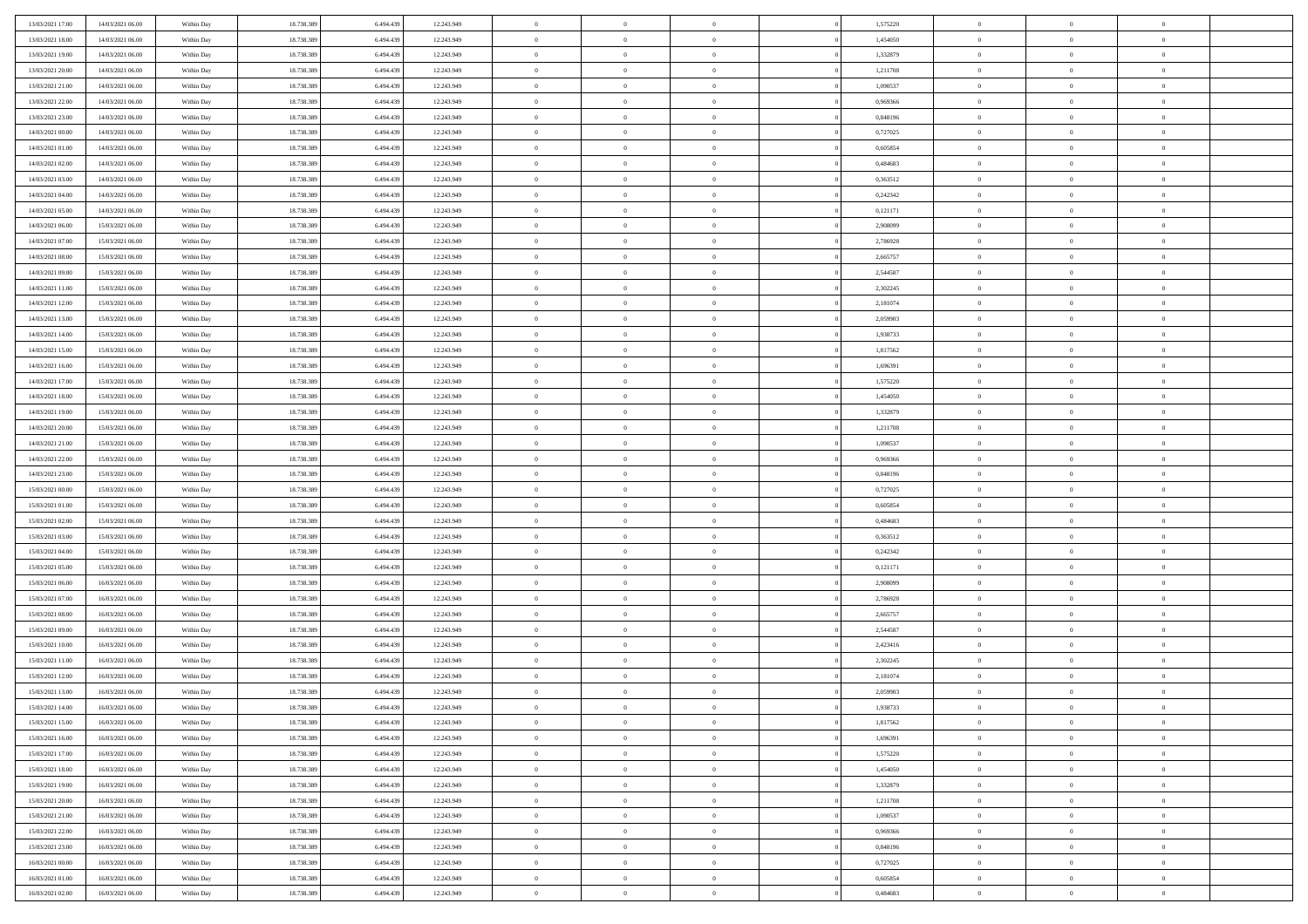| 16/03/2021 03:00 | 16/03/2021 06:00 | Within Day | 18.738.389 | 6.494.439 | 12.243.949 | $\bf{0}$       | $\bf{0}$       | $\theta$       |          | 0,363512 | $\bf{0}$       | $\overline{0}$ | $\,0\,$        |  |
|------------------|------------------|------------|------------|-----------|------------|----------------|----------------|----------------|----------|----------|----------------|----------------|----------------|--|
| 16/03/2021 04:00 | 16/03/2021 06:00 | Within Day | 18.738.389 | 6,494,439 | 12.243.949 | $\overline{0}$ | $\overline{0}$ | $\overline{0}$ |          | 0,242342 | $\overline{0}$ | $\overline{0}$ | $\theta$       |  |
| 16/03/2021 05:00 | 16/03/2021 06:00 | Within Dav | 18.738.389 | 6.494.439 | 12.243.949 | $\mathbf{0}$   | $\overline{0}$ | $\overline{0}$ |          | 0,121171 | $\mathbf{0}$   | $\overline{0}$ | $\overline{0}$ |  |
| 16/03/2021 06:00 | 17/03/2021 06:00 | Within Day | 18.738.389 | 6.494.439 | 12.243.949 | $\bf{0}$       | $\overline{0}$ | $\bf{0}$       |          | 2,908099 | $\bf{0}$       | $\overline{0}$ | $\bf{0}$       |  |
| 16/03/2021 07:00 | 17/03/2021 06:00 | Within Day | 18.738.389 | 6,494,439 | 12.243.949 | $\bf{0}$       | $\bf{0}$       | $\overline{0}$ |          | 2,786928 | $\bf{0}$       | $\bf{0}$       | $\,0\,$        |  |
| 16/03/2021 08:00 | 17/03/2021 06:00 | Within Dav | 18.738.389 | 6.494.439 | 12.243.949 | $\overline{0}$ | $\overline{0}$ | $\overline{0}$ |          | 2,665757 | $\mathbf{0}$   | $\overline{0}$ | $\overline{0}$ |  |
|                  |                  |            |            |           |            |                |                |                |          |          |                |                |                |  |
| 16/03/2021 09:00 | 17/03/2021 06:00 | Within Day | 18.738.389 | 6.494.439 | 12.243.949 | $\bf{0}$       | $\bf{0}$       | $\overline{0}$ |          | 2,544587 | $\bf{0}$       | $\overline{0}$ | $\,0\,$        |  |
| 16/03/2021 10:00 | 17/03/2021 06:00 | Within Day | 18.738.389 | 6,494,439 | 12.243.949 | $\overline{0}$ | $\overline{0}$ | $\overline{0}$ |          | 2,423416 | $\,$ 0 $\,$    | $\overline{0}$ | $\overline{0}$ |  |
| 16/03/2021 11:00 | 17/03/2021 06:00 | Within Day | 18.738.389 | 6.494.439 | 12.243.949 | $\mathbf{0}$   | $\overline{0}$ | $\overline{0}$ |          | 2,302245 | $\mathbf{0}$   | $\overline{0}$ | $\overline{0}$ |  |
| 16/03/2021 12:00 | 17/03/2021 06:00 | Within Day | 18.738.389 | 6.494.439 | 12.243.949 | $\bf{0}$       | $\bf{0}$       | $\overline{0}$ |          | 2,181074 | $\bf{0}$       | $\overline{0}$ | $\,0\,$        |  |
| 16/03/2021 13:00 | 17/03/2021 06:00 | Within Day | 18.738.389 | 6,494,439 | 12.243.949 | $\bf{0}$       | $\overline{0}$ | $\overline{0}$ |          | 2,059903 | $\bf{0}$       | $\overline{0}$ | $\theta$       |  |
| 16/03/2021 14:00 | 17/03/2021 06:00 | Within Dav | 18.738.389 | 6.494.439 | 12.243.949 | $\mathbf{0}$   | $\overline{0}$ | $\overline{0}$ |          | 1,938733 | $\mathbf{0}$   | $\overline{0}$ | $\overline{0}$ |  |
| 16/03/2021 15:00 | 17/03/2021 06:00 | Within Day | 18.738.389 | 6.494.439 | 12.243.949 | $\bf{0}$       | $\overline{0}$ | $\bf{0}$       |          | 1,817562 | $\bf{0}$       | $\overline{0}$ | $\overline{0}$ |  |
| 16/03/2021 16:00 | 17/03/2021 06:00 | Within Day | 18.738.389 | 6,494,439 | 12.243.949 | $\bf{0}$       | $\overline{0}$ | $\overline{0}$ |          | 1,696391 | $\bf{0}$       | $\mathbf{0}$   | $\,0\,$        |  |
| 16/03/2021 17:00 | 17/03/2021 06:00 | Within Dav | 18.738.389 | 6.494.439 | 12.243.949 | $\overline{0}$ | $\overline{0}$ | $\overline{0}$ |          | 1,575220 | $\mathbf{0}$   | $\overline{0}$ | $\overline{0}$ |  |
| 16/03/2021 18:00 | 17/03/2021 06:00 | Within Day | 18.738.389 | 6.494.439 | 12.243.949 | $\bf{0}$       | $\bf{0}$       | $\overline{0}$ |          | 1,454050 | $\bf{0}$       | $\overline{0}$ | $\bf{0}$       |  |
| 16/03/2021 19:00 | 17/03/2021 06:00 | Within Day | 18.738.389 | 6,494,439 | 12.243.949 | $\overline{0}$ | $\overline{0}$ | $\overline{0}$ |          | 1,332879 | $\,$ 0 $\,$    | $\overline{0}$ | $\theta$       |  |
| 16/03/2021 20:00 | 17/03/2021 06:00 | Within Day | 18.738.389 | 6.494.439 | 12.243.949 | $\mathbf{0}$   | $\overline{0}$ | $\overline{0}$ |          | 1,211708 | $\mathbf{0}$   | $\overline{0}$ | $\overline{0}$ |  |
| 16/03/2021 21:00 | 17/03/2021 06:00 | Within Day | 18.738.389 | 6.494.439 | 12.243.949 | $\bf{0}$       | $\bf{0}$       | $\overline{0}$ |          | 1,090537 | $\bf{0}$       | $\overline{0}$ | $\,0\,$        |  |
| 16/03/2021 22.00 | 17/03/2021 06:00 | Within Day | 18.738.389 | 6,494,439 | 12.243.949 | $\bf{0}$       | $\overline{0}$ | $\overline{0}$ |          | 0.969366 | $\bf{0}$       | $\overline{0}$ | $\overline{0}$ |  |
| 16/03/2021 23:00 | 17/03/2021 06:00 | Within Dav | 18.738.389 | 6.494.439 | 12.243.949 | $\mathbf{0}$   | $\overline{0}$ | $\overline{0}$ |          | 0,848196 | $\mathbf{0}$   | $\overline{0}$ | $\overline{0}$ |  |
| 17/03/2021 00:00 | 17/03/2021 06:00 | Within Day | 18.738.389 | 6.494.439 | 12.243.949 | $\bf{0}$       | $\overline{0}$ | $\overline{0}$ |          | 0,727025 | $\bf{0}$       | $\overline{0}$ | $\bf{0}$       |  |
| 17/03/2021 01:00 | 17/03/2021 06:00 | Within Day | 18.738.389 | 6,494,439 | 12.243.949 | $\bf{0}$       | $\bf{0}$       | $\overline{0}$ |          | 0,605854 | $\bf{0}$       | $\overline{0}$ | $\,0\,$        |  |
| 17/03/2021 02:00 | 17/03/2021 06:00 | Within Dav | 18.738.389 | 6.494.439 | 12.243.949 | $\mathbf{0}$   | $\overline{0}$ | $\overline{0}$ |          | 0,484683 | $\mathbf{0}$   | $\overline{0}$ | $\overline{0}$ |  |
| 17/03/2021 03:00 | 17/03/2021 06:00 | Within Day | 18.738.389 | 6.494.439 | 12.243.949 | $\bf{0}$       | $\bf{0}$       | $\overline{0}$ |          | 0,363512 | $\bf{0}$       | $\overline{0}$ | $\,0\,$        |  |
| 17/03/2021 04:00 | 17/03/2021 06:00 | Within Day | 18.738.389 | 6,494,439 | 12.243.949 | $\overline{0}$ | $\overline{0}$ | $\overline{0}$ |          | 0,242342 | $\bf{0}$       | $\mathbf{0}$   | $\overline{0}$ |  |
| 17/03/2021 05:00 | 17/03/2021 06:00 | Within Day | 18.738.389 | 6.494.439 | 12.243.949 | $\mathbf{0}$   | $\overline{0}$ | $\overline{0}$ |          | 0,121171 | $\mathbf{0}$   | $\overline{0}$ | $\overline{0}$ |  |
| 17/03/2021 06:00 | 18/03/2021 06:00 | Within Day | 18.738.389 | 6.494.439 | 12.243.949 | $\bf{0}$       | $\bf{0}$       | $\overline{0}$ |          | 2,908099 | $\bf{0}$       | $\overline{0}$ | $\,0\,$        |  |
| 17/03/2021 07:00 | 18/03/2021 06:00 | Within Day | 18.738.389 | 6,494,439 | 12.243.949 | $\bf{0}$       | $\bf{0}$       | $\overline{0}$ |          | 2,786928 | $\bf{0}$       | $\overline{0}$ | $\overline{0}$ |  |
| 17/03/2021 08:00 | 18/03/2021 06:00 | Within Dav | 18.738.389 | 6.494.439 | 12.243.949 | $\mathbf{0}$   | $\overline{0}$ | $\overline{0}$ |          | 2,665757 | $\mathbf{0}$   | $\overline{0}$ | $\overline{0}$ |  |
| 17/03/2021 09:00 | 18/03/2021 06:00 |            | 18.738.389 | 6.494.439 |            | $\bf{0}$       | $\overline{0}$ | $\theta$       |          | 2,544587 | $\,$ 0         | $\overline{0}$ | $\theta$       |  |
|                  |                  | Within Day | 18.738.389 |           | 12.243.949 | $\bf{0}$       |                |                |          |          |                | $\overline{0}$ |                |  |
| 17/03/2021 10:00 | 18/03/2021 06:00 | Within Day |            | 6.494.439 | 12.243.949 |                | $\bf{0}$       | $\overline{0}$ |          | 2,423416 | $\bf{0}$       |                | $\overline{0}$ |  |
| 17/03/2021 11:00 | 18/03/2021 06:00 | Within Dav | 18.738.389 | 6.494.439 | 12.243.949 | $\overline{0}$ | $\overline{0}$ | $\overline{0}$ |          | 2,302245 | $\mathbf{0}$   | $\overline{0}$ | $\overline{0}$ |  |
| 17/03/2021 12:00 | 18/03/2021 06:00 | Within Day | 18.738.389 | 6.494.439 | 12.243.949 | $\bf{0}$       | $\overline{0}$ | $\theta$       |          | 2,181074 | $\,$ 0         | $\overline{0}$ | $\theta$       |  |
| 17/03/2021 13:00 | 18/03/2021 06:00 | Within Day | 18.738.389 | 6,494,439 | 12.243.949 | $\overline{0}$ | $\overline{0}$ | $\overline{0}$ |          | 2,059903 | $\bf{0}$       | $\overline{0}$ | $\overline{0}$ |  |
| 17/03/2021 14:00 | 18/03/2021 06:00 | Within Day | 18.738.389 | 6.494.439 | 12.243.949 | $\mathbf{0}$   | $\overline{0}$ | $\overline{0}$ |          | 1,938733 | $\mathbf{0}$   | $\overline{0}$ | $\overline{0}$ |  |
| 17/03/2021 15:00 | 18/03/2021 06:00 | Within Day | 18.738.389 | 6.494.439 | 12.243.949 | $\bf{0}$       | $\overline{0}$ | $\theta$       |          | 1,817562 | $\,$ 0         | $\overline{0}$ | $\theta$       |  |
| 17/03/2021 16:00 | 18/03/2021 06:00 | Within Day | 18.738.389 | 6,494,439 | 12.243.949 | $\bf{0}$       | $\overline{0}$ | $\overline{0}$ |          | 1,696391 | $\bf{0}$       | $\overline{0}$ | $\overline{0}$ |  |
| 17/03/2021 17:00 | 18/03/2021 06:00 | Within Dav | 18.738.389 | 6.494.439 | 12.243.949 | $\mathbf{0}$   | $\overline{0}$ | $\overline{0}$ |          | 1,575220 | $\mathbf{0}$   | $\overline{0}$ | $\overline{0}$ |  |
| 17/03/2021 18:00 | 18/03/2021 06:00 | Within Day | 18.738.389 | 6.494.439 | 12.243.949 | $\,0\,$        | $\overline{0}$ | $\theta$       |          | 1,454050 | $\,$ 0         | $\overline{0}$ | $\theta$       |  |
| 17/03/2021 19:00 | 18/03/2021 06:00 | Within Day | 18.738.389 | 6.494.439 | 12.243.949 | $\bf{0}$       | $\overline{0}$ | $\overline{0}$ |          | 1,332879 | $\bf{0}$       | $\overline{0}$ | $\overline{0}$ |  |
| 17/03/2021 20:00 | 18/03/2021 06:00 | Within Dav | 18.738.389 | 6.494.439 | 12.243.949 | $\mathbf{0}$   | $\overline{0}$ | $\overline{0}$ |          | 1,211708 | $\mathbf{0}$   | $\overline{0}$ | $\overline{0}$ |  |
| 17/03/2021 21:00 | 18/03/2021 06:00 | Within Day | 18.738.389 | 6.494.439 | 12.243.949 | $\bf{0}$       | $\overline{0}$ | $\theta$       |          | 1,090537 | $\,$ 0         | $\overline{0}$ | $\theta$       |  |
| 17/03/2021 22.00 | 18/03/2021 06:00 | Within Day | 18.738.389 | 6.494.439 | 12.243.949 | $\bf{0}$       | $\overline{0}$ | $\overline{0}$ |          | 0.969366 | $\bf{0}$       | $\overline{0}$ | $\bf{0}$       |  |
| 17/03/2021 23:00 | 18/03/2021 06:00 | Within Day | 18.738.389 | 6.494.439 | 12.243.949 | $\bf{0}$       | $\overline{0}$ |                |          | 0,848196 | $\overline{0}$ | $\theta$       | $\theta$       |  |
| 18/03/2021 00:00 | 18/03/2021 06:00 | Within Day | 18.738.389 | 6.494.439 | 12.243.949 | $\,0\,$        | $\overline{0}$ | $\theta$       |          | 0,727025 | $\,$ 0 $\,$    | $\bf{0}$       | $\theta$       |  |
| 18/03/2021 01:00 | 18/03/2021 06:00 | Within Day | 18.738.389 | 6.494.439 | 12.243.949 | $\overline{0}$ | $\overline{0}$ | $\overline{0}$ |          | 0.605854 | $\overline{0}$ | $\overline{0}$ | $\overline{0}$ |  |
| 18/03/2021 02:00 | 18/03/2021 06:00 | Within Day | 18.738.389 | 6.494.439 | 12.243.949 | $\bf{0}$       | $\overline{0}$ | $\overline{0}$ |          | 0,484683 | $\overline{0}$ | $\bf{0}$       | $\mathbf{0}$   |  |
| 18/03/2021 03:00 | 18/03/2021 06:00 | Within Day | 18.738.389 | 6.494.439 | 12.243.949 | $\bf{0}$       | $\overline{0}$ | $\overline{0}$ | $\theta$ | 0,363512 | $\,$ 0 $\,$    | $\bf{0}$       | $\,$ 0 $\,$    |  |
| 18/03/2021 04:00 | 18/03/2021 06:00 | Within Day | 18.738.389 | 6.494.439 | 12.243.949 | $\bf{0}$       | $\overline{0}$ | $\overline{0}$ |          | 0,242342 | $\,$ 0 $\,$    | $\overline{0}$ | $\overline{0}$ |  |
| 18/03/2021 05:00 | 18/03/2021 06:00 | Within Day | 18.738.389 | 6.494.439 | 12.243.949 | $\bf{0}$       | $\overline{0}$ | $\overline{0}$ |          | 0,121171 | $\mathbf{0}$   | $\overline{0}$ | $\overline{0}$ |  |
| 18/03/2021 06:00 | 19/03/2021 06:00 | Within Day | 18.738.389 | 6.494.439 | 12.243.949 | $\,0\,$        | $\overline{0}$ | $\overline{0}$ | $\theta$ | 2,908099 | $\,$ 0 $\,$    | $\overline{0}$ | $\overline{0}$ |  |
| 18/03/2021 07:00 | 19/03/2021 06:00 | Within Day | 18.738.389 | 6.494.439 | 12.243.949 | $\bf{0}$       | $\overline{0}$ | $\overline{0}$ |          | 2,786928 | $\overline{0}$ | $\overline{0}$ | $\overline{0}$ |  |
| 18/03/2021 08:00 | 19/03/2021 06:00 | Within Day | 18.738.389 | 6.494.439 | 12.243.949 | $\bf{0}$       | $\overline{0}$ | $\overline{0}$ |          | 2,665757 | $\mathbf{0}$   | $\overline{0}$ | $\overline{0}$ |  |
| 18/03/2021 09:00 | 19/03/2021 06:00 | Within Day | 18.738.389 | 6.494.439 | 12.243.949 | $\,0\,$        | $\overline{0}$ | $\overline{0}$ |          | 2,544587 | $\,$ 0 $\,$    | $\mathbf{0}$   | $\overline{0}$ |  |
| 18/03/2021 10:00 | 19/03/2021 06:00 | Within Day | 18.738.389 | 6.494.439 | 12.243.949 | $\overline{0}$ | $\overline{0}$ | $\overline{0}$ |          | 2,423416 | $\bf{0}$       | $\mathbf{0}$   | $\overline{0}$ |  |
| 18/03/2021 11:00 | 19/03/2021 06:00 | Within Day | 18.738.389 | 6.494.439 | 12.243.949 | $\bf{0}$       | $\overline{0}$ | $\overline{0}$ |          | 2,302245 | $\mathbf{0}$   | $\overline{0}$ | $\overline{0}$ |  |
|                  |                  |            |            |           |            |                |                |                |          |          |                |                |                |  |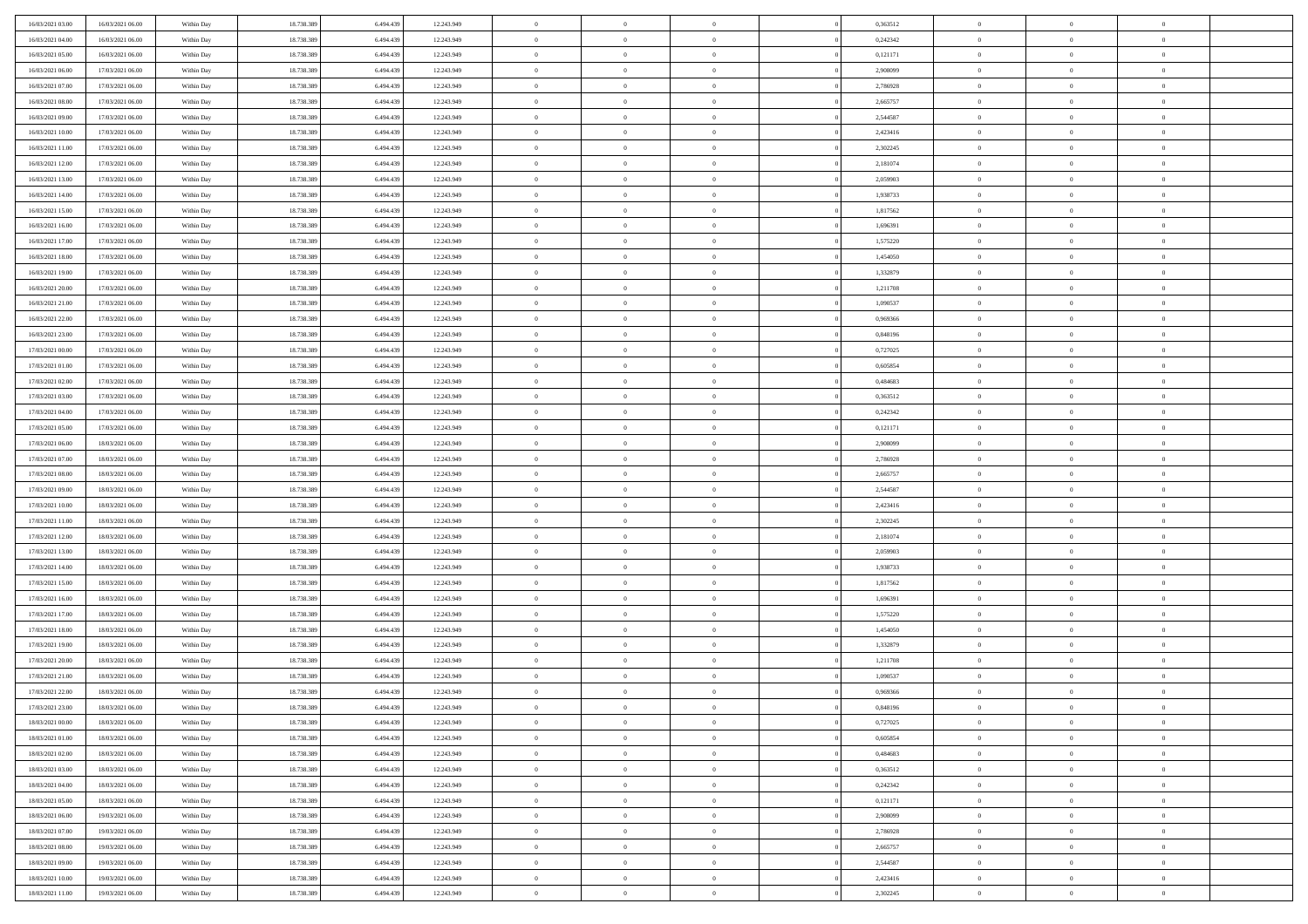| 18/03/2021 12:00                     | 19/03/2021 06:00 | Within Day | 18.738.389 | 6.494.439 | 12.243.949 | $\bf{0}$       | $\bf{0}$       | $\theta$       |          | 2,181074 | $\bf{0}$                 | $\overline{0}$ | $\,0\,$        |  |
|--------------------------------------|------------------|------------|------------|-----------|------------|----------------|----------------|----------------|----------|----------|--------------------------|----------------|----------------|--|
| 18/03/2021 13:00                     | 19/03/2021 06:00 | Within Day | 18.738.389 | 6,494,439 | 12.243.949 | $\overline{0}$ | $\overline{0}$ | $\overline{0}$ |          | 2,059903 | $\overline{0}$           | $\overline{0}$ | $\theta$       |  |
| 18/03/2021 14:00                     | 19/03/2021 06:00 | Within Dav | 18.738.389 | 6.494.439 | 12.243.949 | $\mathbf{0}$   | $\overline{0}$ | $\overline{0}$ |          | 1,938733 | $\mathbf{0}$             | $\overline{0}$ | $\overline{0}$ |  |
| 18/03/2021 15:00                     | 19/03/2021 06:00 | Within Day | 18.738.389 | 6.494.439 | 12.243.949 | $\bf{0}$       | $\overline{0}$ | $\bf{0}$       |          | 1,817562 | $\bf{0}$                 | $\overline{0}$ | $\bf{0}$       |  |
| 18/03/2021 16:00                     | 19/03/2021 06:00 | Within Day | 18.738.389 | 6,494,439 | 12.243.949 | $\bf{0}$       | $\bf{0}$       | $\overline{0}$ |          | 1,696391 | $\bf{0}$                 | $\bf{0}$       | $\,0\,$        |  |
| 18/03/2021 17:00                     | 19/03/2021 06:00 | Within Dav | 18.738.389 | 6.494.439 | 12.243.949 | $\mathbf{0}$   | $\overline{0}$ | $\overline{0}$ |          | 1,575220 | $\mathbf{0}$             | $\overline{0}$ | $\overline{0}$ |  |
| 18/03/2021 18:00                     | 19/03/2021 06:00 | Within Day | 18.738.389 | 6.494.439 | 12.243.949 | $\bf{0}$       | $\bf{0}$       | $\overline{0}$ |          | 1,454050 | $\bf{0}$                 | $\overline{0}$ | $\,0\,$        |  |
| 18/03/2021 19:00                     | 19/03/2021 06:00 | Within Day | 18.738.389 | 6,494,439 | 12.243.949 | $\overline{0}$ | $\overline{0}$ | $\overline{0}$ |          | 1,332879 | $\,$ 0 $\,$              | $\overline{0}$ | $\overline{0}$ |  |
| 18/03/2021 20:00                     | 19/03/2021 06:00 | Within Day | 18.738.389 | 6.494.439 | 12.243.949 | $\mathbf{0}$   | $\overline{0}$ | $\overline{0}$ |          | 1,211708 | $\mathbf{0}$             | $\overline{0}$ | $\overline{0}$ |  |
| 18/03/2021 21:00                     | 19/03/2021 06:00 |            | 18.738.389 | 6.494.439 | 12.243.949 | $\bf{0}$       | $\bf{0}$       | $\overline{0}$ |          | 1,090537 | $\bf{0}$                 | $\overline{0}$ | $\,0\,$        |  |
|                                      |                  | Within Day |            | 6,494,439 |            | $\overline{0}$ | $\overline{0}$ |                |          | 0.969366 |                          | $\overline{0}$ | $\theta$       |  |
| 18/03/2021 22:00<br>18/03/2021 23:00 | 19/03/2021 06:00 | Within Day | 18.738.389 |           | 12.243.949 | $\mathbf{0}$   |                | $\overline{0}$ |          |          | $\bf{0}$<br>$\mathbf{0}$ |                | $\overline{0}$ |  |
|                                      | 19/03/2021 06:00 | Within Dav | 18.738.389 | 6.494.439 | 12.243.949 |                | $\overline{0}$ | $\overline{0}$ |          | 0,848196 |                          | $\overline{0}$ |                |  |
| 19/03/2021 00:00                     | 19/03/2021 06:00 | Within Day | 18.738.389 | 6.494.439 | 12.243.949 | $\bf{0}$       | $\overline{0}$ | $\bf{0}$       |          | 0,727025 | $\bf{0}$                 | $\overline{0}$ | $\bf{0}$       |  |
| 19/03/2021 01:00                     | 19/03/2021 06:00 | Within Day | 18.738.389 | 6,494,439 | 12.243.949 | $\bf{0}$       | $\overline{0}$ | $\overline{0}$ |          | 0,605854 | $\bf{0}$                 | $\mathbf{0}$   | $\,0\,$        |  |
| 19/03/2021 02:00                     | 19/03/2021 06:00 | Within Dav | 18.738.389 | 6.494.439 | 12.243.949 | $\overline{0}$ | $\overline{0}$ | $\overline{0}$ |          | 0,484683 | $\mathbf{0}$             | $\overline{0}$ | $\overline{0}$ |  |
| 19/03/2021 03:00                     | 19/03/2021 06:00 | Within Day | 18.738.389 | 6.494.439 | 12.243.949 | $\bf{0}$       | $\bf{0}$       | $\overline{0}$ |          | 0,363512 | $\bf{0}$                 | $\overline{0}$ | $\bf{0}$       |  |
| 19/03/2021 04:00                     | 19/03/2021 06:00 | Within Day | 18.738.389 | 6,494,439 | 12.243.949 | $\overline{0}$ | $\overline{0}$ | $\overline{0}$ |          | 0,242342 | $\,$ 0 $\,$              | $\overline{0}$ | $\theta$       |  |
| 19/03/2021 05:00                     | 19/03/2021 06:00 | Within Day | 18.738.389 | 6.494.439 | 12.243.949 | $\mathbf{0}$   | $\overline{0}$ | $\overline{0}$ |          | 0,121171 | $\mathbf{0}$             | $\overline{0}$ | $\overline{0}$ |  |
| 19/03/2021 06:00                     | 20/03/2021 06:00 | Within Day | 18.738.389 | 6.494.439 | 12.243.949 | $\bf{0}$       | $\bf{0}$       | $\overline{0}$ |          | 2,908099 | $\bf{0}$                 | $\overline{0}$ | $\,0\,$        |  |
| 19/03/2021 07:00                     | 20/03/2021 06:00 | Within Day | 18.738.389 | 6,494,439 | 12.243.949 | $\bf{0}$       | $\overline{0}$ | $\overline{0}$ |          | 2,786928 | $\bf{0}$                 | $\overline{0}$ | $\overline{0}$ |  |
| 19/03/2021 08:00                     | 20/03/2021 06:00 | Within Dav | 18.738.389 | 6.494.439 | 12.243.949 | $\mathbf{0}$   | $\overline{0}$ | $\overline{0}$ |          | 2,665757 | $\mathbf{0}$             | $\overline{0}$ | $\overline{0}$ |  |
| 19/03/2021 09:00                     | 20/03/2021 06:00 | Within Day | 18.738.389 | 6.494.439 | 12.243.949 | $\bf{0}$       | $\overline{0}$ | $\overline{0}$ |          | 2,544587 | $\bf{0}$                 | $\overline{0}$ | $\bf{0}$       |  |
| 19/03/2021 10:00                     | 20/03/2021 06:00 | Within Day | 18.738.389 | 6,494,439 | 12.243.949 | $\bf{0}$       | $\bf{0}$       | $\overline{0}$ |          | 2,423416 | $\bf{0}$                 | $\overline{0}$ | $\,0\,$        |  |
| 19/03/2021 11:00                     | 20/03/2021 06:00 | Within Dav | 18.738.389 | 6.494.439 | 12.243.949 | $\mathbf{0}$   | $\overline{0}$ | $\overline{0}$ |          | 2,302245 | $\mathbf{0}$             | $\overline{0}$ | $\overline{0}$ |  |
| 19/03/2021 12:00                     | 20/03/2021 06:00 | Within Day | 18.738.389 | 6.494.439 | 12.243.949 | $\bf{0}$       | $\bf{0}$       | $\overline{0}$ |          | 2,181074 | $\bf{0}$                 | $\overline{0}$ | $\,0\,$        |  |
| 19/03/2021 13:00                     | 20/03/2021 06:00 | Within Day | 18.738.389 | 6,494,439 | 12.243.949 | $\overline{0}$ | $\overline{0}$ | $\overline{0}$ |          | 2,059903 | $\bf{0}$                 | $\mathbf{0}$   | $\overline{0}$ |  |
| 19/03/2021 14:00                     | 20/03/2021 06:00 | Within Dav | 18.738.389 | 6.494.439 | 12.243.949 | $\mathbf{0}$   | $\overline{0}$ | $\overline{0}$ |          | 1,938733 | $\mathbf{0}$             | $\overline{0}$ | $\overline{0}$ |  |
| 19/03/2021 15:00                     | 20/03/2021 06:00 | Within Day | 18.738.389 | 6.494.439 | 12.243.949 | $\bf{0}$       | $\bf{0}$       | $\overline{0}$ |          | 1,817562 | $\bf{0}$                 | $\overline{0}$ | $\,0\,$        |  |
| 19/03/2021 16:00                     | 20/03/2021 06:00 | Within Day | 18.738.389 | 6,494,439 | 12.243.949 | $\bf{0}$       | $\bf{0}$       | $\overline{0}$ |          | 1,696391 | $\bf{0}$                 | $\overline{0}$ | $\overline{0}$ |  |
| 19/03/2021 17:00                     | 20/03/2021 06:00 | Within Dav | 18.738.389 | 6.494.439 | 12.243.949 | $\mathbf{0}$   | $\overline{0}$ | $\overline{0}$ |          | 1,575220 | $\mathbf{0}$             | $\overline{0}$ | $\overline{0}$ |  |
| 19/03/2021 18:00                     | 20/03/2021 06:00 | Within Day | 18.738.389 | 6.494.439 | 12.243.949 | $\bf{0}$       | $\overline{0}$ | $\overline{0}$ |          | 1,454050 | $\,$ 0                   | $\overline{0}$ | $\theta$       |  |
| 19/03/2021 19:00                     | 20/03/2021 06:00 | Within Day | 18.738.389 | 6.494.439 | 12.243.949 | $\bf{0}$       | $\bf{0}$       | $\overline{0}$ |          | 1,332879 | $\bf{0}$                 | $\mathbf{0}$   | $\overline{0}$ |  |
| 19/03/2021 20:00                     | 20/03/2021 06:00 | Within Dav | 18.738.389 | 6.494.439 | 12.243.949 | $\overline{0}$ | $\overline{0}$ | $\overline{0}$ |          | 1,211708 | $\mathbf{0}$             | $\overline{0}$ | $\overline{0}$ |  |
| 19/03/2021 21:00                     | 20/03/2021 06:00 | Within Day | 18.738.389 | 6.494.439 | 12.243.949 | $\bf{0}$       | $\overline{0}$ | $\overline{0}$ |          | 1,090537 | $\,$ 0                   | $\overline{0}$ | $\theta$       |  |
| 19/03/2021 22:00                     | 20/03/2021 06:00 | Within Day | 18.738.389 | 6,494,439 | 12.243.949 | $\overline{0}$ | $\overline{0}$ | $\overline{0}$ |          | 0.969366 | $\bf{0}$                 | $\overline{0}$ | $\overline{0}$ |  |
| 19/03/2021 23:00                     | 20/03/2021 06:00 | Within Day | 18.738.389 | 6.494.439 | 12.243.949 | $\mathbf{0}$   | $\overline{0}$ | $\overline{0}$ |          | 0,848196 | $\mathbf{0}$             | $\overline{0}$ | $\overline{0}$ |  |
| 20/03/2021 00:00                     | 20/03/2021 06:00 | Within Day | 18.738.389 | 6.494.439 | 12.243.949 | $\bf{0}$       | $\overline{0}$ | $\overline{0}$ |          | 0,727025 | $\,$ 0                   | $\overline{0}$ | $\theta$       |  |
| 20/03/2021 01:00                     | 20/03/2021 06:00 | Within Day | 18.738.389 | 6,494,439 | 12.243.949 | $\bf{0}$       | $\overline{0}$ | $\overline{0}$ |          | 0.605854 | $\bf{0}$                 | $\overline{0}$ | $\bf{0}$       |  |
| 20/03/2021 02:00                     | 20/03/2021 06:00 | Within Dav | 18.738.389 | 6.494.439 | 12.243.949 | $\mathbf{0}$   | $\overline{0}$ | $\overline{0}$ |          | 0,484683 | $\mathbf{0}$             | $\overline{0}$ | $\overline{0}$ |  |
| 20/03/2021 03:00                     | 20/03/2021 06:00 | Within Day | 18.738.389 | 6.494.439 | 12.243.949 | $\,0\,$        | $\overline{0}$ | $\overline{0}$ |          | 0,363512 | $\,$ 0                   | $\overline{0}$ | $\theta$       |  |
| 20/03/2021 04:00                     | 20/03/2021 06:00 | Within Day | 18.738.389 | 6.494.439 | 12.243.949 | $\bf{0}$       | $\bf{0}$       | $\overline{0}$ |          | 0,242342 | $\bf{0}$                 | $\overline{0}$ | $\bf{0}$       |  |
| 20/03/2021 05:00                     | 20/03/2021 06:00 | Within Dav | 18.738.389 | 6.494.439 | 12.243.949 | $\mathbf{0}$   | $\overline{0}$ | $\overline{0}$ |          | 0,121171 | $\mathbf{0}$             | $\overline{0}$ | $\overline{0}$ |  |
| 20/03/2021 06:00                     | 21/03/2021 06:00 | Within Day | 18.738.389 | 6.494.439 | 12.243.949 | $\bf{0}$       | $\overline{0}$ | $\overline{0}$ |          | 2,908099 | $\,$ 0                   | $\overline{0}$ | $\theta$       |  |
| 20/03/2021 07:00                     | 21/03/2021 06:00 | Within Day | 18.738.389 | 6.494.439 | 12.243.949 | $\bf{0}$       | $\overline{0}$ | $\overline{0}$ |          | 2,786928 | $\bf{0}$                 | $\overline{0}$ | $\bf{0}$       |  |
| 20/03/2021 08:00                     | 21/03/2021 06:00 | Within Day | 18.738.389 | 6.494.439 | 12.243.949 | $\bf{0}$       | $\overline{0}$ |                |          | 2,665757 | $\overline{0}$           | $\theta$       | $\theta$       |  |
| 20/03/2021 09:00                     | 21/03/2021 06:00 | Within Day | 18.738.389 | 6.494.439 | 12.243.949 | $\,0\,$        | $\overline{0}$ | $\overline{0}$ |          | 2,544587 | $\,$ 0 $\,$              | $\bf{0}$       | $\theta$       |  |
| 20/03/2021 10:00                     | 21/03/2021 06:00 | Within Day | 18.738.389 | 6.494.439 | 12.243.949 | $\overline{0}$ | $\overline{0}$ | $\overline{0}$ |          | 2,423416 | $\overline{0}$           | $\overline{0}$ | $\overline{0}$ |  |
| 20/03/2021 11:00                     | 21/03/2021 06:00 | Within Day | 18.738.389 | 6.494.439 | 12.243.949 | $\bf{0}$       | $\overline{0}$ | $\overline{0}$ |          | 2,302245 | $\overline{0}$           | $\bf{0}$       | $\mathbf{0}$   |  |
|                                      |                  |            |            |           |            |                |                |                |          |          |                          |                |                |  |
| 20/03/2021 12:00                     | 21/03/2021 06:00 | Within Day | 18.738.389 | 6.494.439 | 12.243.949 | $\bf{0}$       | $\overline{0}$ | $\overline{0}$ | $\theta$ | 2,181074 | $\mathbf{0}$             | $\bf{0}$       | $\,$ 0 $\,$    |  |
| 20/03/2021 13:00                     | 21/03/2021 06:00 | Within Day | 18.738.389 | 6.494.439 | 12.243.949 | $\bf{0}$       | $\overline{0}$ | $\overline{0}$ |          | 2,059903 | $\,$ 0 $\,$              | $\overline{0}$ | $\overline{0}$ |  |
| 20/03/2021 14:00                     | 21/03/2021 06:00 | Within Day | 18.738.389 | 6.494.439 | 12.243.949 | $\bf{0}$       | $\overline{0}$ | $\overline{0}$ |          | 1,938733 | $\mathbf{0}$             | $\overline{0}$ | $\overline{0}$ |  |
| 20/03/2021 15:00                     | 21/03/2021 06:00 | Within Day | 18.738.389 | 6.494.439 | 12.243.949 | $\,0\,$        | $\overline{0}$ | $\overline{0}$ | $\theta$ | 1,817562 | $\mathbf{0}$             | $\mathbf{0}$   | $\,$ 0 $\,$    |  |
| 20/03/2021 16:00                     | 21/03/2021 06:00 | Within Day | 18.738.389 | 6.494.439 | 12.243.949 | $\bf{0}$       | $\overline{0}$ | $\overline{0}$ |          | 1,696391 | $\overline{0}$           | $\overline{0}$ | $\overline{0}$ |  |
| 20/03/2021 17:00                     | 21/03/2021 06:00 | Within Day | 18.738.389 | 6.494.439 | 12.243.949 | $\bf{0}$       | $\overline{0}$ | $\overline{0}$ |          | 1,575220 | $\mathbf{0}$             | $\bf{0}$       | $\overline{0}$ |  |
| 20/03/2021 18:00                     | 21/03/2021 06:00 | Within Day | 18.738.389 | 6.494.439 | 12.243.949 | $\,0\,$        | $\overline{0}$ | $\overline{0}$ |          | 1,454050 | $\mathbf{0}$             | $\mathbf{0}$   | $\overline{0}$ |  |
| 20/03/2021 19:00                     | 21/03/2021 06:00 | Within Day | 18.738.389 | 6.494.439 | 12.243.949 | $\bf{0}$       | $\overline{0}$ | $\overline{0}$ |          | 1,332879 | $\mathbf 0$              | $\mathbf{0}$   | $\overline{0}$ |  |
| 20/03/2021 20:00                     | 21/03/2021 06:00 | Within Day | 18.738.389 | 6.494.439 | 12.243.949 | $\bf{0}$       | $\overline{0}$ | $\overline{0}$ |          | 1,211708 | $\mathbf{0}$             | $\overline{0}$ | $\overline{0}$ |  |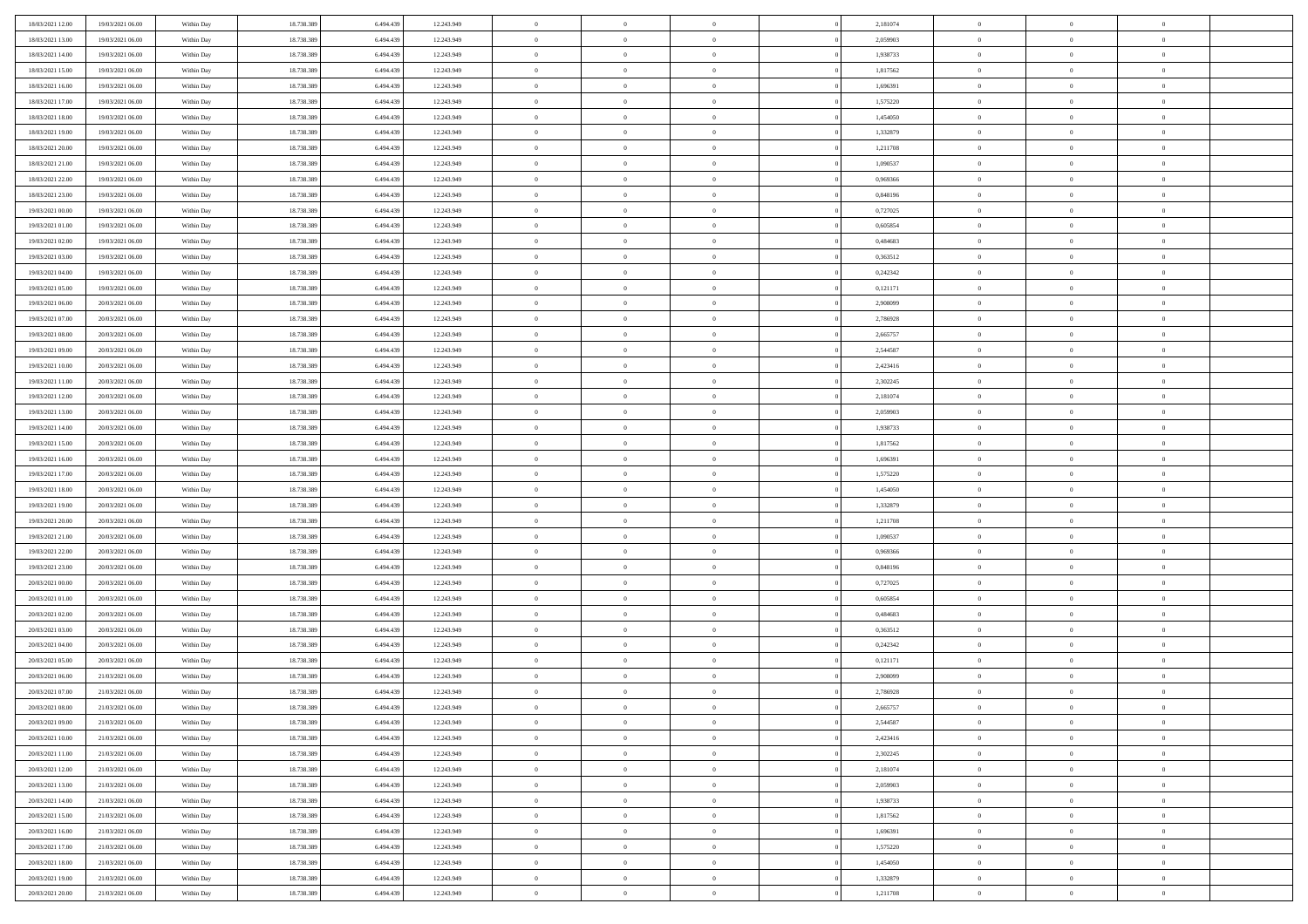| 20/03/2021 21:00 | 21/03/2021 06:00 | Within Day | 18.738.389 | 6.494.439 | 12.243.949 | $\overline{0}$ | $\overline{0}$ | $\Omega$       | 1,090537 | $\bf{0}$       | $\mathbf{0}$   | $\bf{0}$       |  |
|------------------|------------------|------------|------------|-----------|------------|----------------|----------------|----------------|----------|----------------|----------------|----------------|--|
| 20/03/2021 22:00 | 21/03/2021 06:00 | Within Day | 18.738.389 | 6.494.439 | 12.243.949 | $\mathbf{0}$   | $\overline{0}$ | $\overline{0}$ | 0,969366 | $\mathbf{0}$   | $\overline{0}$ | $\overline{0}$ |  |
| 20/03/2021 23:00 | 21/03/2021 06:00 | Within Day | 18.738.389 | 6.494.439 | 12.243.949 | $\,$ 0         | $\overline{0}$ | $\bf{0}$       | 0,848196 | $\,$ 0         | $\overline{0}$ | $\,$ 0 $\,$    |  |
| 21/03/2021 00:00 | 21/03/2021 06:00 | Within Day | 18.738.389 | 6,494,439 | 12.243.949 | $\bf{0}$       | $\overline{0}$ | $\Omega$       | 0,727025 | $\bf{0}$       | $\mathbf{0}$   | $\theta$       |  |
| 21/03/2021 01:00 | 21/03/2021 06:00 | Within Day | 18.738.389 | 6.494.439 | 12.243.949 | $\bf{0}$       | $\overline{0}$ | $\overline{0}$ | 0,605854 | $\mathbf{0}$   | $\overline{0}$ | $\overline{0}$ |  |
| 21/03/2021 02:00 | 21/03/2021 06:00 | Within Day | 18.738.389 | 6.494.439 | 12.243.949 | $\bf{0}$       | $\overline{0}$ | $\bf{0}$       | 0,484683 | $\,$ 0         | $\overline{0}$ | $\,$ 0 $\,$    |  |
| 21/03/2021 03:00 | 21/03/2021 06:00 | Within Day | 18.738.389 | 6.494.439 | 12.243.949 | $\bf{0}$       | $\overline{0}$ | $\overline{0}$ | 0,363512 | $\theta$       | $\overline{0}$ | $\theta$       |  |
| 21/03/2021 04:00 | 21/03/2021 06:00 | Within Day | 18.738.389 | 6.494.439 | 12.243.949 | $\overline{0}$ | $\overline{0}$ | $\overline{0}$ | 0,242342 | $\mathbf{0}$   | $\overline{0}$ | $\overline{0}$ |  |
| 21/03/2021 05:00 | 21/03/2021 06:00 | Within Day | 18.738.389 | 6.494.439 | 12.243.949 | $\bf{0}$       | $\overline{0}$ | $\bf{0}$       | 0,121171 | $\,$ 0         | $\overline{0}$ | $\,$ 0 $\,$    |  |
| 21/03/2021 06:00 | 22/03/2021 06:00 | Within Day | 18.738.389 | 6,494,439 | 12.243.949 | $\bf{0}$       | $\overline{0}$ | $\Omega$       | 2,908099 | $\theta$       | $\mathbf{0}$   | $\theta$       |  |
| 21/03/2021 07:00 | 22/03/2021 06:00 | Within Day | 18.738.389 | 6.494.439 | 12.243.949 | $\overline{0}$ | $\overline{0}$ | $\overline{0}$ | 2,786928 | $\mathbf{0}$   | $\overline{0}$ | $\overline{0}$ |  |
| 21/03/2021 08:00 | 22/03/2021 06:00 | Within Day | 18.738.389 | 6.494.439 | 12.243.949 | $\bf{0}$       | $\overline{0}$ | $\bf{0}$       | 2,665757 | $\,$ 0         | $\overline{0}$ | $\,$ 0 $\,$    |  |
| 21/03/2021 09:00 | 22/03/2021 06:00 | Within Day | 18.738.389 | 6,494,439 | 12.243.949 | $\bf{0}$       | $\overline{0}$ | $\Omega$       | 2,544587 | $\bf{0}$       | $\mathbf{0}$   | $\theta$       |  |
| 21/03/2021 11:00 | 22/03/2021 06:00 | Within Day | 18.738.389 | 6.494.439 | 12.243.949 | $\overline{0}$ | $\overline{0}$ | $\overline{0}$ | 2,302245 | $\mathbf{0}$   | $\overline{0}$ | $\overline{0}$ |  |
| 21/03/2021 12:00 | 22/03/2021 06:00 | Within Day | 18.738.389 | 6.494.439 | 12.243.949 | $\bf{0}$       | $\overline{0}$ | $\bf{0}$       | 2,181074 | $\,$ 0         | $\overline{0}$ | $\,$ 0 $\,$    |  |
| 21/03/2021 13:00 | 22/03/2021 06:00 | Within Day | 18.738.389 | 6,494,439 | 12.243.949 | $\bf{0}$       | $\overline{0}$ | $\overline{0}$ | 2.059903 | $\bf{0}$       | $\mathbf{0}$   | $\bf{0}$       |  |
| 21/03/2021 14:00 | 22/03/2021 06:00 | Within Day | 18.738.389 | 6.494.439 | 12.243.949 | $\overline{0}$ | $\overline{0}$ | $\overline{0}$ | 1,938733 | $\mathbf{0}$   | $\overline{0}$ | $\overline{0}$ |  |
| 21/03/2021 15:00 | 22/03/2021 06:00 | Within Day | 18.738.389 | 6.494.439 | 12.243.949 | $\bf{0}$       | $\overline{0}$ | $\bf{0}$       | 1,817562 | $\,$ 0         | $\overline{0}$ | $\,$ 0 $\,$    |  |
| 21/03/2021 16:00 | 22/03/2021 06:00 | Within Day | 18.738.389 | 6,494,439 | 12.243.949 | $\bf{0}$       | $\overline{0}$ | $\Omega$       | 1.696391 | $\theta$       | $\mathbf{0}$   | $\theta$       |  |
| 21/03/2021 17:00 | 22/03/2021 06:00 | Within Day | 18.738.389 | 6.494.439 | 12.243.949 | $\overline{0}$ | $\overline{0}$ | $\overline{0}$ | 1,575220 | $\mathbf{0}$   | $\overline{0}$ | $\overline{0}$ |  |
| 21/03/2021 18:00 | 22/03/2021 06:00 | Within Day | 18.738.389 | 6.494.439 | 12.243.949 | $\bf{0}$       | $\overline{0}$ | $\bf{0}$       | 1,454050 | $\,$ 0         | $\overline{0}$ | $\,$ 0 $\,$    |  |
| 21/03/2021 19:00 | 22/03/2021 06:00 | Within Day | 18.738.389 | 6,494,439 | 12.243.949 | $\bf{0}$       | $\overline{0}$ | $\Omega$       | 1,332879 | $\theta$       | $\mathbf{0}$   | $\theta$       |  |
| 21/03/2021 20:00 | 22/03/2021 06:00 | Within Day | 18.738.389 | 6.494.439 | 12.243.949 | $\overline{0}$ | $\overline{0}$ | $\overline{0}$ | 1,211708 | $\mathbf{0}$   | $\overline{0}$ | $\overline{0}$ |  |
| 21/03/2021 21:00 | 22/03/2021 06:00 | Within Day | 18.738.389 | 6.494.439 | 12.243.949 | $\bf{0}$       | $\overline{0}$ | $\bf{0}$       | 1,090537 | $\,$ 0         | $\overline{0}$ | $\,$ 0 $\,$    |  |
| 21/03/2021 22.00 | 22/03/2021 06:00 | Within Day | 18.738.389 | 6.494.439 | 12.243.949 | $\bf{0}$       | $\overline{0}$ | $\overline{0}$ | 0.969366 | $\bf{0}$       | $\overline{0}$ | $\bf{0}$       |  |
| 21/03/2021 23:00 | 22/03/2021 06:00 | Within Day | 18.738.389 | 6.494.439 | 12.243.949 | $\overline{0}$ | $\overline{0}$ | $\overline{0}$ | 0,848196 | $\mathbf{0}$   | $\overline{0}$ | $\overline{0}$ |  |
| 22/03/2021 00:00 | 22/03/2021 06:00 | Within Day | 18.738.389 | 6.494.439 | 12.243.949 | $\bf{0}$       | $\overline{0}$ | $\bf{0}$       | 0,727025 | $\,$ 0         | $\overline{0}$ | $\,$ 0 $\,$    |  |
| 22/03/2021 01:00 | 22/03/2021 06:00 | Within Day | 18.738.389 | 6,494,439 | 12.243.949 | $\bf{0}$       | $\overline{0}$ | $\Omega$       | 0.605854 | $\theta$       | $\mathbf{0}$   | $\theta$       |  |
| 22/03/2021 02:00 | 22/03/2021 06:00 | Within Day | 18.738.389 | 6.494.439 | 12.243.949 | $\overline{0}$ | $\overline{0}$ | $\overline{0}$ | 0,484683 | $\mathbf{0}$   | $\overline{0}$ | $\overline{0}$ |  |
| 22/03/2021 03:00 | 22/03/2021 06:00 | Within Day | 18.738.389 | 6.494.439 | 12.243.949 | $\bf{0}$       | $\overline{0}$ | $\bf{0}$       | 0,363512 | $\,$ 0         | $\overline{0}$ | $\,$ 0 $\,$    |  |
| 22/03/2021 04:00 | 22/03/2021 06:00 | Within Day | 18.738.389 | 6.494.439 | 12.243.949 | $\,$ 0         | $\bf{0}$       | $\overline{0}$ | 0,242342 | $\bf{0}$       | $\overline{0}$ | $\,0\,$        |  |
| 22/03/2021 05:00 | 22/03/2021 06:00 | Within Day | 18.738.389 | 6.494.439 | 12.243.949 | $\overline{0}$ | $\overline{0}$ | $\overline{0}$ | 0,121171 | $\mathbf{0}$   | $\overline{0}$ | $\overline{0}$ |  |
| 22/03/2021 06:00 | 23/03/2021 06:00 | Within Day | 18.738.389 | 6.494.439 | 12.243.949 | $\bf{0}$       | $\overline{0}$ | $\bf{0}$       | 2,908099 | $\,$ 0         | $\overline{0}$ | $\,$ 0 $\,$    |  |
| 22/03/2021 07:00 | 23/03/2021 06:00 | Within Day | 18.738.389 | 6.494.439 | 12.243.949 | $\bf{0}$       | $\overline{0}$ | $\bf{0}$       | 2,786928 | $\bf{0}$       | $\overline{0}$ | $\,0\,$        |  |
| 22/03/2021 08:00 | 23/03/2021 06:00 | Within Day | 18.738.389 | 6.494.439 | 12.243.949 | $\overline{0}$ | $\overline{0}$ | $\overline{0}$ | 2,665757 | $\overline{0}$ | $\overline{0}$ | $\overline{0}$ |  |
| 22/03/2021 09:00 | 23/03/2021 06:00 | Within Day | 18.738.389 | 6.494.439 | 12.243.949 | $\bf{0}$       | $\overline{0}$ | $\bf{0}$       | 2,544587 | $\,$ 0         | $\overline{0}$ | $\,$ 0 $\,$    |  |
| 22/03/2021 10:00 | 23/03/2021 06:00 | Within Day | 18.738.389 | 6.494.439 | 12.243.949 | $\,$ 0         | $\bf{0}$       | $\overline{0}$ | 2,423416 | $\bf{0}$       | $\overline{0}$ | $\,0\,$        |  |
| 22/03/2021 11:00 | 23/03/2021 06:00 | Within Day | 18.738.389 | 6.494.439 | 12.243.949 | $\overline{0}$ | $\overline{0}$ | $\overline{0}$ | 2,302245 | $\mathbf{0}$   | $\overline{0}$ | $\overline{0}$ |  |
| 22/03/2021 12:00 | 23/03/2021 06:00 | Within Day | 18.738.389 | 6.494.439 | 12.243.949 | $\bf{0}$       | $\overline{0}$ | $\bf{0}$       | 2,181074 | $\,$ 0         | $\overline{0}$ | $\,$ 0 $\,$    |  |
| 22/03/2021 13:00 | 23/03/2021 06:00 | Within Day | 18.738.389 | 6.494.439 | 12.243.949 | $\bf{0}$       | $\bf{0}$       | $\overline{0}$ | 2,059903 | $\bf{0}$       | $\overline{0}$ | $\,0\,$        |  |
| 22/03/2021 14:00 | 23/03/2021 06:00 | Within Day | 18.738.389 | 6.494.439 | 12.243.949 | $\overline{0}$ | $\overline{0}$ | $\overline{0}$ | 1,938733 | $\overline{0}$ | $\overline{0}$ | $\overline{0}$ |  |
| 22/03/2021 15:00 | 23/03/2021 06:00 | Within Day | 18.738.389 | 6.494.439 | 12.243.949 | $\bf{0}$       | $\overline{0}$ | $\bf{0}$       | 1,817562 | $\,$ 0         | $\overline{0}$ | $\,$ 0 $\,$    |  |
| 22/03/2021 16:00 | 23/03/2021 06:00 | Within Day | 18.738.389 | 6.494.439 | 12.243.949 | $\bf{0}$       | $\bf{0}$       | $\bf{0}$       | 1,696391 | $\bf{0}$       | $\overline{0}$ | $\,0\,$        |  |
| 22/03/2021 17:00 | 23/03/2021 06:00 | Within Day | 18.738.389 | 6.494.439 | 12.243.949 | $\mathbf{0}$   | $\overline{0}$ | $\overline{0}$ | 1,575220 | $\mathbf{0}$   | $\overline{0}$ | $\overline{0}$ |  |
| 22/03/2021 18:00 | 23/03/2021 06:00 | Within Day | 18.738.389 | 6.494.439 | 12.243.949 | $\bf{0}$       | $\overline{0}$ | $\theta$       | 1,454050 | $\overline{0}$ | $\theta$       | $\theta$       |  |
| 22/03/2021 19:00 | 23/03/2021 06:00 | Within Day | 18.738.389 | 6.494.439 | 12.243.949 | $\bf{0}$       | $\bf{0}$       | $\bf{0}$       | 1,332879 | $\bf{0}$       | $\overline{0}$ | $\bf{0}$       |  |
| 22/03/2021 20:00 | 23/03/2021 06:00 | Within Day | 18.738.389 | 6.494.439 | 12.243.949 | $\overline{0}$ | $\overline{0}$ | $\overline{0}$ | 1,211708 | $\overline{0}$ | $\overline{0}$ | $\overline{0}$ |  |
| 22/03/2021 21:00 | 23/03/2021 06:00 | Within Day | 18.738.389 | 6.494.439 | 12.243.949 | $\,$ 0 $\,$    | $\overline{0}$ | $\overline{0}$ | 1,090537 | $\mathbf{0}$   | $\,$ 0 $\,$    | $\,$ 0 $\,$    |  |
| 22/03/2021 22:00 | 23/03/2021 06:00 | Within Day | 18.738.389 | 6.494.439 | 12.243.949 | $\bf{0}$       | $\bf{0}$       | $\overline{0}$ | 0,969366 | $\bf{0}$       | $\overline{0}$ | $\bf{0}$       |  |
| 22/03/2021 23:00 | 23/03/2021 06:00 | Within Day | 18.738.389 | 6.494.439 | 12.243.949 | $\bf{0}$       | $\overline{0}$ | $\overline{0}$ | 0,848196 | $\overline{0}$ | $\bf{0}$       | $\overline{0}$ |  |
| 23/03/2021 00:00 | 23/03/2021 06:00 | Within Day | 18.738.389 | 6.494.439 | 12.243.949 | $\,$ 0 $\,$    | $\overline{0}$ | $\overline{0}$ | 0,727025 | $\mathbf{0}$   | $\overline{0}$ | $\,$ 0 $\,$    |  |
| 23/03/2021 01:00 | 23/03/2021 06:00 | Within Day | 18.738.389 | 6.494.439 | 12.243.949 | $\bf{0}$       | $\overline{0}$ | $\overline{0}$ | 0,605854 | $\bf{0}$       | $\overline{0}$ | $\overline{0}$ |  |
| 23/03/2021 02:00 | 23/03/2021 06:00 | Within Day | 18.738.389 | 6.494.439 | 12.243.949 | $\overline{0}$ | $\overline{0}$ | $\overline{0}$ | 0,484683 | $\overline{0}$ | $\bf{0}$       | $\overline{0}$ |  |
| 23/03/2021 03:00 | 23/03/2021 06:00 | Within Day | 18.738.389 | 6.494.439 | 12.243.949 | $\,$ 0 $\,$    | $\overline{0}$ | $\overline{0}$ | 0,363512 | $\mathbf{0}$   | $\,$ 0 $\,$    | $\,$ 0 $\,$    |  |
| 23/03/2021 04:00 | 23/03/2021 06:00 | Within Day | 18.738.389 | 6.494.439 | 12.243.949 | $\bf{0}$       | $\bf{0}$       | $\overline{0}$ | 0,242342 | $\mathbf{0}$   | $\overline{0}$ | $\bf{0}$       |  |
| 23/03/2021 05:00 | 23/03/2021 06:00 | Within Day | 18.738.389 | 6.494.439 | 12.243.949 | $\bf{0}$       | $\overline{0}$ | $\overline{0}$ | 0,121171 | $\mathbf{0}$   | $\bf{0}$       | $\overline{0}$ |  |
| 23/03/2021 06:00 | 24/03/2021 06:00 | Within Day | 18.738.389 | 6.494.439 | 12.243.949 | $\,0\,$        | $\overline{0}$ | $\overline{0}$ | 2,908099 | $\,$ 0         | $\overline{0}$ | $\,$ 0 $\,$    |  |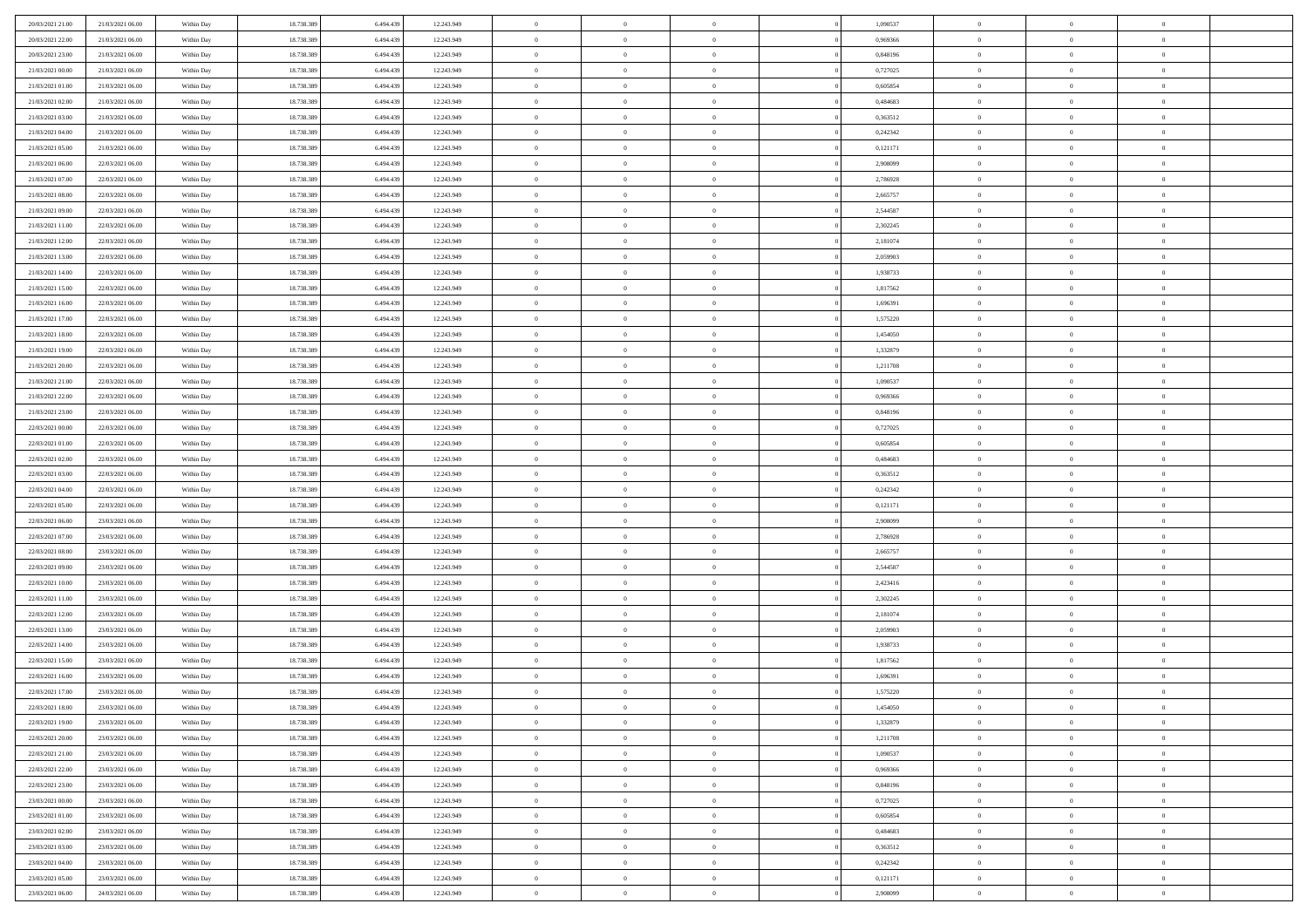| 23/03/2021 07:00 | 24/03/2021 06:00 | Within Day | 18.738.389 | 6.494.439 | 12.243.949 | $\bf{0}$       | $\bf{0}$       | $\overline{0}$ |          | 2,786928 | $\bf{0}$          | $\overline{0}$ | $\,0\,$        |  |
|------------------|------------------|------------|------------|-----------|------------|----------------|----------------|----------------|----------|----------|-------------------|----------------|----------------|--|
| 23/03/2021 08:00 | 24/03/2021 06:00 | Within Day | 18.738.389 | 6,494,439 | 12.243.949 | $\overline{0}$ | $\overline{0}$ | $\overline{0}$ |          | 2,665757 | $\overline{0}$    | $\overline{0}$ | $\theta$       |  |
| 23/03/2021 09:00 | 24/03/2021 06:00 | Within Dav | 18.738.389 | 6.494.439 | 12.243.949 | $\mathbf{0}$   | $\overline{0}$ | $\overline{0}$ |          | 2,544587 | $\mathbf{0}$      | $\overline{0}$ | $\overline{0}$ |  |
| 23/03/2021 10:00 | 24/03/2021 06:00 | Within Day | 18.738.389 | 6.494.439 | 12.243.949 | $\bf{0}$       | $\overline{0}$ | $\bf{0}$       |          | 2,423416 | $\bf{0}$          | $\overline{0}$ | $\bf{0}$       |  |
| 23/03/2021 11:00 | 24/03/2021 06:00 | Within Day | 18.738.389 | 6,494,439 | 12.243.949 | $\bf{0}$       | $\bf{0}$       | $\overline{0}$ |          | 2,302245 | $\bf{0}$          | $\bf{0}$       | $\,0\,$        |  |
| 23/03/2021 12:00 | 24/03/2021 06:00 | Within Dav | 18.738.389 | 6.494.439 | 12.243.949 | $\mathbf{0}$   | $\overline{0}$ | $\overline{0}$ |          | 2,181074 | $\mathbf{0}$      | $\overline{0}$ | $\overline{0}$ |  |
|                  |                  |            |            |           |            |                |                |                |          |          |                   |                |                |  |
| 23/03/2021 13:00 | 24/03/2021 06:00 | Within Day | 18.738.389 | 6.494.439 | 12.243.949 | $\bf{0}$       | $\bf{0}$       | $\overline{0}$ |          | 2,059903 | $\bf{0}$          | $\overline{0}$ | $\,0\,$        |  |
| 23/03/2021 14:00 | 24/03/2021 06:00 | Within Day | 18.738.389 | 6,494,439 | 12.243.949 | $\overline{0}$ | $\overline{0}$ | $\overline{0}$ |          | 1,938733 | $\,$ 0 $\,$       | $\overline{0}$ | $\overline{0}$ |  |
| 23/03/2021 15:00 | 24/03/2021 06:00 | Within Day | 18.738.389 | 6.494.439 | 12.243.949 | $\mathbf{0}$   | $\overline{0}$ | $\overline{0}$ |          | 1,817562 | $\mathbf{0}$      | $\overline{0}$ | $\overline{0}$ |  |
| 23/03/2021 16:00 | 24/03/2021 06:00 | Within Day | 18.738.389 | 6.494.439 | 12.243.949 | $\bf{0}$       | $\bf{0}$       | $\overline{0}$ |          | 1,696391 | $\bf{0}$          | $\overline{0}$ | $\,0\,$        |  |
| 23/03/2021 17:00 | 24/03/2021 06:00 | Within Day | 18.738.389 | 6,494,439 | 12.243.949 | $\bf{0}$       | $\overline{0}$ | $\overline{0}$ |          | 1,575220 | $\bf{0}$          | $\overline{0}$ | $\theta$       |  |
| 23/03/2021 18:00 | 24/03/2021 06:00 | Within Dav | 18.738.389 | 6.494.439 | 12.243.949 | $\mathbf{0}$   | $\overline{0}$ | $\overline{0}$ |          | 1,454050 | $\mathbf{0}$      | $\overline{0}$ | $\overline{0}$ |  |
| 23/03/2021 19:00 | 24/03/2021 06:00 | Within Day | 18.738.389 | 6.494.439 | 12.243.949 | $\bf{0}$       | $\overline{0}$ | $\bf{0}$       |          | 1,332879 | $\bf{0}$          | $\overline{0}$ | $\overline{0}$ |  |
| 23/03/2021 20:00 | 24/03/2021 06:00 | Within Day | 18.738.389 | 6.494.439 | 12.243.949 | $\bf{0}$       | $\overline{0}$ | $\overline{0}$ |          | 1,211708 | $\bf{0}$          | $\mathbf{0}$   | $\,0\,$        |  |
| 23/03/2021 21:00 | 24/03/2021 06:00 | Within Dav | 18.738.389 | 6.494.439 | 12.243.949 | $\overline{0}$ | $\overline{0}$ | $\overline{0}$ |          | 1,090537 | $\mathbf{0}$      | $\overline{0}$ | $\overline{0}$ |  |
| 23/03/2021 22.00 | 24/03/2021 06:00 | Within Day | 18.738.389 | 6.494.439 | 12.243.949 | $\bf{0}$       | $\bf{0}$       | $\overline{0}$ |          | 0,969366 | $\bf{0}$          | $\overline{0}$ | $\bf{0}$       |  |
| 23/03/2021 23:00 | 24/03/2021 06:00 | Within Day | 18.738.389 | 6,494,439 | 12.243.949 | $\bf{0}$       | $\overline{0}$ | $\overline{0}$ |          | 0,848196 | $\hspace{0.1cm}0$ | $\overline{0}$ | $\theta$       |  |
| 24/03/2021 00:00 | 24/03/2021 06:00 | Within Day | 18.738.389 | 6.494.439 | 12.243.949 | $\mathbf{0}$   | $\overline{0}$ | $\overline{0}$ |          | 0,727025 | $\mathbf{0}$      | $\overline{0}$ | $\overline{0}$ |  |
| 24/03/2021 01:00 | 24/03/2021 06:00 | Within Day | 18.738.389 | 6.494.439 | 12.243.949 | $\bf{0}$       | $\bf{0}$       | $\overline{0}$ |          | 0,605854 | $\bf{0}$          | $\overline{0}$ | $\,0\,$        |  |
| 24/03/2021 02.00 | 24/03/2021 06:00 | Within Day | 18.738.389 | 6,494,439 | 12.243.949 | $\bf{0}$       | $\overline{0}$ | $\overline{0}$ |          | 0.484683 | $\bf{0}$          | $\overline{0}$ | $\overline{0}$ |  |
| 24/03/2021 03:00 | 24/03/2021 06:00 | Within Dav | 18.738.389 | 6.494.439 | 12.243.949 | $\mathbf{0}$   | $\overline{0}$ | $\overline{0}$ |          | 0,363512 | $\mathbf{0}$      | $\overline{0}$ | $\overline{0}$ |  |
| 24/03/2021 04:00 | 24/03/2021 06:00 | Within Day | 18.738.389 | 6.494.439 | 12.243.949 | $\bf{0}$       | $\overline{0}$ | $\overline{0}$ |          | 0,242342 | $\bf{0}$          | $\overline{0}$ | $\bf{0}$       |  |
| 24/03/2021 05:00 | 24/03/2021 06:00 | Within Day | 18.738.389 | 6,494,439 | 12.243.949 | $\bf{0}$       | $\bf{0}$       | $\overline{0}$ |          | 0,121171 | $\bf{0}$          | $\overline{0}$ | $\,0\,$        |  |
| 24/03/2021 06:00 | 25/03/2021 06:00 | Within Dav | 18.738.389 | 6.494.439 | 12.243.949 | $\mathbf{0}$   | $\overline{0}$ | $\overline{0}$ |          | 2,908099 | $\mathbf{0}$      | $\overline{0}$ | $\overline{0}$ |  |
| 24/03/2021 07:00 | 25/03/2021 06:00 | Within Day | 18.738.389 | 6.494.439 | 12.243.949 | $\bf{0}$       | $\bf{0}$       | $\overline{0}$ |          | 2,786928 | $\bf{0}$          | $\overline{0}$ | $\,0\,$        |  |
| 24/03/2021 08:00 | 25/03/2021 06:00 | Within Day | 18.738.389 | 6.494.439 | 12.243.949 | $\overline{0}$ | $\overline{0}$ | $\overline{0}$ |          | 2,665757 | $\bf{0}$          | $\overline{0}$ | $\overline{0}$ |  |
| 24/03/2021 09:00 | 25/03/2021 06:00 | Within Dav | 18.738.389 | 6.494.439 | 12.243.949 | $\mathbf{0}$   | $\overline{0}$ | $\overline{0}$ |          | 2,544587 | $\mathbf{0}$      | $\overline{0}$ | $\overline{0}$ |  |
| 24/03/2021 10:00 | 25/03/2021 06:00 | Within Day | 18.738.389 | 6.494.439 | 12.243.949 | $\bf{0}$       | $\bf{0}$       | $\overline{0}$ |          | 2,423416 | $\bf{0}$          | $\overline{0}$ | $\,0\,$        |  |
| 24/03/2021 11:00 | 25/03/2021 06:00 | Within Day | 18.738.389 | 6,494,439 | 12.243.949 | $\bf{0}$       | $\bf{0}$       | $\overline{0}$ |          | 2,302245 | $\bf{0}$          | $\overline{0}$ | $\bf{0}$       |  |
| 24/03/2021 12:00 | 25/03/2021 06:00 | Within Dav | 18.738.389 | 6.494.439 | 12.243.949 | $\mathbf{0}$   | $\overline{0}$ | $\overline{0}$ |          | 2,181074 | $\mathbf{0}$      | $\overline{0}$ | $\overline{0}$ |  |
| 24/03/2021 13:00 | 25/03/2021 06:00 | Within Day | 18.738.389 | 6.494.439 | 12.243.949 | $\bf{0}$       | $\overline{0}$ | $\overline{0}$ |          | 2,059903 | $\,$ 0            | $\overline{0}$ | $\theta$       |  |
| 24/03/2021 14:00 | 25/03/2021 06:00 | Within Day | 18.738.389 | 6.494.439 | 12.243.949 | $\bf{0}$       | $\bf{0}$       | $\overline{0}$ |          | 1,938733 | $\bf{0}$          | $\overline{0}$ | $\bf{0}$       |  |
| 24/03/2021 15:00 | 25/03/2021 06:00 | Within Dav | 18.738.389 | 6.494.439 | 12.243.949 | $\mathbf{0}$   | $\overline{0}$ | $\overline{0}$ |          | 1,817562 | $\mathbf{0}$      | $\overline{0}$ | $\overline{0}$ |  |
| 24/03/2021 16:00 | 25/03/2021 06:00 |            | 18.738.389 | 6.494.439 |            | $\bf{0}$       | $\overline{0}$ | $\overline{0}$ |          | 1,696391 | $\,$ 0            | $\overline{0}$ | $\theta$       |  |
|                  |                  | Within Day |            | 6,494,439 | 12.243.949 |                | $\overline{0}$ | $\overline{0}$ |          |          |                   | $\overline{0}$ | $\overline{0}$ |  |
| 24/03/2021 17:00 | 25/03/2021 06:00 | Within Day | 18.738.389 |           | 12.243.949 | $\bf{0}$       |                |                |          | 1,575220 | $\bf{0}$          |                |                |  |
| 24/03/2021 18:00 | 25/03/2021 06:00 | Within Day | 18.738.389 | 6.494.439 | 12.243.949 | $\mathbf{0}$   | $\overline{0}$ | $\overline{0}$ |          | 1,454050 | $\mathbf{0}$      | $\overline{0}$ | $\overline{0}$ |  |
| 24/03/2021 19:00 | 25/03/2021 06:00 | Within Day | 18.738.389 | 6.494.439 | 12.243.949 | $\bf{0}$       | $\overline{0}$ | $\overline{0}$ |          | 1,332879 | $\,$ 0            | $\overline{0}$ | $\theta$       |  |
| 24/03/2021 20:00 | 25/03/2021 06:00 | Within Day | 18.738.389 | 6.494.439 | 12.243.949 | $\bf{0}$       | $\overline{0}$ | $\overline{0}$ |          | 1,211708 | $\bf{0}$          | $\overline{0}$ | $\bf{0}$       |  |
| 24/03/2021 21:00 | 25/03/2021 06:00 | Within Dav | 18.738.389 | 6.494.439 | 12.243.949 | $\mathbf{0}$   | $\overline{0}$ | $\overline{0}$ |          | 1,090537 | $\mathbf{0}$      | $\overline{0}$ | $\overline{0}$ |  |
| 24/03/2021 22.00 | 25/03/2021 06:00 | Within Day | 18.738.389 | 6.494.439 | 12.243.949 | $\,0\,$        | $\overline{0}$ | $\overline{0}$ |          | 0,969366 | $\,$ 0            | $\overline{0}$ | $\theta$       |  |
| 24/03/2021 23:00 | 25/03/2021 06:00 | Within Day | 18.738.389 | 6.494.439 | 12.243.949 | $\bf{0}$       | $\overline{0}$ | $\overline{0}$ |          | 0,848196 | $\bf{0}$          | $\overline{0}$ | $\overline{0}$ |  |
| 25/03/2021 00:00 | 25/03/2021 06:00 | Within Dav | 18.738.389 | 6.494.439 | 12.243.949 | $\mathbf{0}$   | $\overline{0}$ | $\overline{0}$ |          | 0,727025 | $\mathbf{0}$      | $\overline{0}$ | $\overline{0}$ |  |
| 25/03/2021 01:00 | 25/03/2021 06:00 | Within Day | 18.738.389 | 6.494.439 | 12.243.949 | $\bf{0}$       | $\overline{0}$ | $\overline{0}$ |          | 0,605854 | $\,$ 0            | $\overline{0}$ | $\theta$       |  |
| 25/03/2021 02:00 | 25/03/2021 06:00 | Within Day | 18.738.389 | 6.494.439 | 12.243.949 | $\bf{0}$       | $\overline{0}$ | $\overline{0}$ |          | 0.484683 | $\,$ 0 $\,$       | $\overline{0}$ | $\overline{0}$ |  |
| 25/03/2021 03:00 | 25/03/2021 06:00 | Within Day | 18.738.389 | 6.494.439 | 12.243.949 | $\bf{0}$       | $\overline{0}$ |                |          | 0,363512 | $\overline{0}$    | $\theta$       | $\theta$       |  |
| 25/03/2021 04:00 | 25/03/2021 06:00 | Within Day | 18.738.389 | 6.494.439 | 12.243.949 | $\,0\,$        | $\overline{0}$ | $\overline{0}$ |          | 0,242342 | $\,$ 0 $\,$       | $\bf{0}$       | $\theta$       |  |
| 25/03/2021 05:00 | 25/03/2021 06:00 | Within Day | 18.738.389 | 6.494.439 | 12.243.949 | $\overline{0}$ | $\overline{0}$ | $\overline{0}$ |          | 0,121171 | $\overline{0}$    | $\overline{0}$ | $\overline{0}$ |  |
| 25/03/2021 06:00 | 26/03/2021 06:00 | Within Day | 18.738.389 | 6.494.439 | 12.243.949 | $\bf{0}$       | $\overline{0}$ | $\overline{0}$ |          | 2,908099 | $\overline{0}$    | $\bf{0}$       | $\mathbf{0}$   |  |
| 25/03/2021 07:00 | 26/03/2021 06:00 | Within Day | 18.738.389 | 6.494.439 | 12.243.949 | $\bf{0}$       | $\overline{0}$ | $\overline{0}$ | $\theta$ | 2,786928 | $\mathbf{0}$      | $\bf{0}$       | $\,$ 0 $\,$    |  |
| 25/03/2021 08:00 | 26/03/2021 06:00 | Within Day | 18.738.389 | 6.494.439 | 12.243.949 | $\bf{0}$       | $\overline{0}$ | $\overline{0}$ |          | 2,665757 | $\,$ 0 $\,$       | $\overline{0}$ | $\overline{0}$ |  |
| 25/03/2021 09:00 | 26/03/2021 06:00 | Within Day | 18.738.389 | 6.494.439 | 12.243.949 | $\bf{0}$       | $\overline{0}$ | $\overline{0}$ |          | 2,544587 | $\mathbf{0}$      | $\overline{0}$ | $\overline{0}$ |  |
| 25/03/2021 10:00 | 26/03/2021 06:00 | Within Day | 18.738.389 | 6.494.439 | 12.243.949 | $\,0\,$        | $\overline{0}$ | $\overline{0}$ | $\theta$ | 2,423416 | $\,$ 0 $\,$       | $\overline{0}$ | $\overline{0}$ |  |
| 25/03/2021 11:00 | 26/03/2021 06:00 | Within Day | 18.738.389 | 6.494.439 | 12.243.949 | $\bf{0}$       | $\overline{0}$ | $\overline{0}$ |          | 2,302245 | $\overline{0}$    | $\overline{0}$ | $\overline{0}$ |  |
| 25/03/2021 12:00 | 26/03/2021 06:00 | Within Day | 18.738.389 | 6.494.439 | 12.243.949 | $\bf{0}$       | $\overline{0}$ | $\overline{0}$ |          | 2,181074 | $\mathbf{0}$      | $\overline{0}$ | $\overline{0}$ |  |
| 25/03/2021 13:00 | 26/03/2021 06:00 | Within Day | 18.738.389 | 6.494.439 | 12.243.949 | $\,0\,$        | $\overline{0}$ | $\overline{0}$ |          | 2,059903 | $\mathbf{0}$      | $\mathbf{0}$   | $\overline{0}$ |  |
| 25/03/2021 14:00 | 26/03/2021 06:00 | Within Day | 18.738.389 | 6.494.439 | 12.243.949 | $\overline{0}$ | $\overline{0}$ | $\overline{0}$ |          | 1,938733 | $\mathbf{0}$      | $\mathbf{0}$   | $\overline{0}$ |  |
| 25/03/2021 15:00 | 26/03/2021 06:00 | Within Day | 18.738.389 | 6.494.439 | 12.243.949 | $\overline{0}$ | $\overline{0}$ | $\overline{0}$ |          | 1,817562 | $\mathbf{0}$      | $\overline{0}$ | $\overline{0}$ |  |
|                  |                  |            |            |           |            |                |                |                |          |          |                   |                |                |  |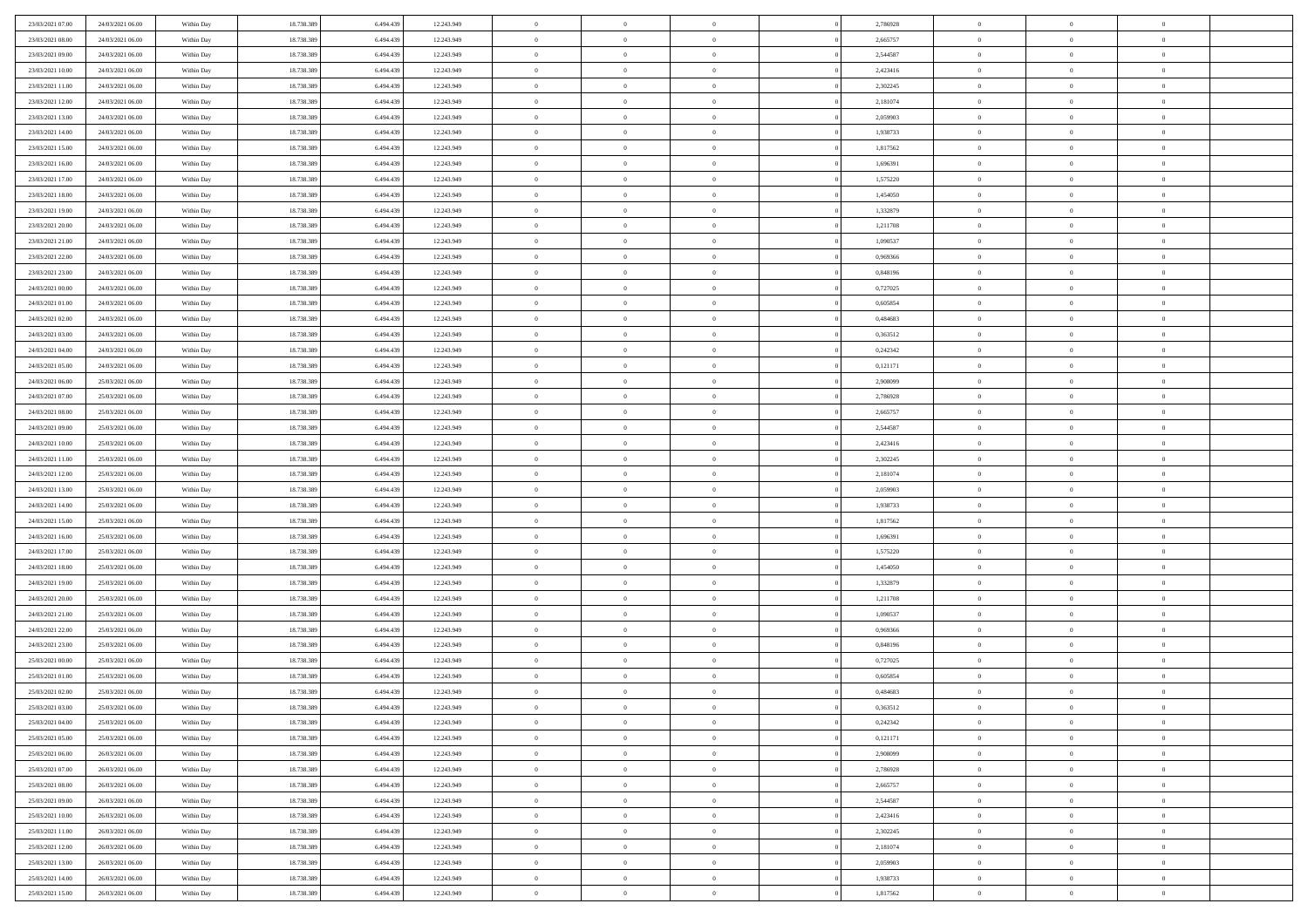| 25/03/2021 16:00 | 26/03/2021 06:00 | Within Day | 18.738.389 | 6.494.439 | 12.243.949 | $\overline{0}$ | $\overline{0}$ | $\Omega$       | 1,696391 | $\bf{0}$       | $\mathbf{0}$   | $\bf{0}$       |  |
|------------------|------------------|------------|------------|-----------|------------|----------------|----------------|----------------|----------|----------------|----------------|----------------|--|
| 25/03/2021 17:00 | 26/03/2021 06:00 | Within Day | 18.738.389 | 6.494.439 | 12.243.949 | $\mathbf{0}$   | $\overline{0}$ | $\overline{0}$ | 1,575220 | $\overline{0}$ | $\overline{0}$ | $\overline{0}$ |  |
| 25/03/2021 18:00 | 26/03/2021 06:00 | Within Day | 18.738.389 | 6.494.439 | 12.243.949 | $\,$ 0         | $\overline{0}$ | $\bf{0}$       | 1,454050 | $\,$ 0         | $\overline{0}$ | $\,$ 0 $\,$    |  |
| 25/03/2021 19:00 | 26/03/2021 06:00 | Within Day | 18.738.389 | 6,494,439 | 12.243.949 | $\bf{0}$       | $\overline{0}$ | $\Omega$       | 1,332879 | $\bf{0}$       | $\mathbf{0}$   | $\theta$       |  |
| 25/03/2021 20:00 | 26/03/2021 06:00 | Within Day | 18.738.389 | 6.494.439 | 12.243.949 | $\bf{0}$       | $\overline{0}$ | $\overline{0}$ | 1,211708 | $\mathbf{0}$   | $\overline{0}$ | $\overline{0}$ |  |
| 25/03/2021 21:00 | 26/03/2021 06:00 | Within Day | 18.738.389 | 6.494.439 | 12.243.949 | $\bf{0}$       | $\overline{0}$ | $\bf{0}$       | 1,090537 | $\,$ 0         | $\overline{0}$ | $\,$ 0 $\,$    |  |
| 25/03/2021 22.00 | 26/03/2021 06:00 | Within Day | 18.738.389 | 6.494.439 | 12.243.949 | $\bf{0}$       | $\overline{0}$ | $\overline{0}$ | 0.969366 | $\bf{0}$       | $\overline{0}$ | $\theta$       |  |
| 25/03/2021 23:00 | 26/03/2021 06:00 | Within Day | 18.738.389 | 6.494.439 | 12.243.949 | $\overline{0}$ | $\overline{0}$ | $\overline{0}$ | 0,848196 | $\mathbf{0}$   | $\overline{0}$ | $\overline{0}$ |  |
| 26/03/2021 00:00 | 26/03/2021 06:00 | Within Day | 18.738.389 | 6.494.439 | 12.243.949 | $\bf{0}$       | $\overline{0}$ | $\bf{0}$       | 0,727025 | $\,$ 0         | $\overline{0}$ | $\,$ 0 $\,$    |  |
| 26/03/2021 01:00 | 26/03/2021 06:00 | Within Day | 18.738.389 | 6,494,439 | 12.243.949 | $\bf{0}$       | $\overline{0}$ | $\Omega$       | 0.605854 | $\theta$       | $\mathbf{0}$   | $\theta$       |  |
| 26/03/2021 02:00 | 26/03/2021 06:00 | Within Day | 18.738.389 | 6.494.439 | 12.243.949 | $\overline{0}$ | $\overline{0}$ | $\overline{0}$ | 0,484683 | $\mathbf{0}$   | $\overline{0}$ | $\overline{0}$ |  |
| 26/03/2021 03:00 | 26/03/2021 06:00 | Within Day | 18.738.389 | 6.494.439 | 12.243.949 | $\bf{0}$       | $\overline{0}$ | $\bf{0}$       | 0,363512 | $\,$ 0         | $\overline{0}$ | $\,$ 0 $\,$    |  |
| 26/03/2021 04:00 | 26/03/2021 06:00 | Within Day | 18.738.389 | 6,494,439 | 12.243.949 | $\bf{0}$       | $\overline{0}$ | $\Omega$       | 0,242342 | $\theta$       | $\mathbf{0}$   | $\theta$       |  |
| 26/03/2021 05:00 | 26/03/2021 06:00 | Within Day | 18.738.389 | 6.494.439 | 12.243.949 | $\overline{0}$ | $\overline{0}$ | $\overline{0}$ | 0,121171 | $\overline{0}$ | $\overline{0}$ | $\overline{0}$ |  |
| 26/03/2021 06:00 | 27/03/2021 06:00 | Within Day | 18.738.389 | 6.494.439 | 12.243.949 | $\bf{0}$       | $\overline{0}$ | $\bf{0}$       | 2,908099 | $\,$ 0         | $\overline{0}$ | $\,$ 0 $\,$    |  |
| 26/03/2021 07:00 | 27/03/2021 06:00 | Within Day | 18.738.389 | 6.494.439 | 12.243.949 | $\bf{0}$       | $\overline{0}$ | $\overline{0}$ | 2,786928 | $\bf{0}$       | $\mathbf{0}$   | $\theta$       |  |
| 26/03/2021 08:00 | 27/03/2021 06:00 | Within Day | 18.738.389 | 6.494.439 | 12.243.949 | $\overline{0}$ | $\overline{0}$ | $\overline{0}$ | 2,665757 | $\mathbf{0}$   | $\overline{0}$ | $\overline{0}$ |  |
| 26/03/2021 09:00 | 27/03/2021 06:00 | Within Day | 18.738.389 | 6.494.439 | 12.243.949 | $\bf{0}$       | $\overline{0}$ | $\bf{0}$       | 2,544587 | $\,$ 0         | $\overline{0}$ | $\,$ 0 $\,$    |  |
| 26/03/2021 10:00 | 27/03/2021 06:00 | Within Day | 18.738.389 | 6,494,439 | 12.243.949 | $\bf{0}$       | $\overline{0}$ | $\Omega$       | 2,423416 | $\theta$       | $\mathbf{0}$   | $\theta$       |  |
| 26/03/2021 11:00 | 27/03/2021 06:00 | Within Day | 18.738.389 | 6.494.439 | 12.243.949 | $\overline{0}$ | $\overline{0}$ | $\overline{0}$ | 2,302245 | $\mathbf{0}$   | $\overline{0}$ | $\overline{0}$ |  |
| 26/03/2021 12:00 | 27/03/2021 06:00 | Within Day | 18.738.389 | 6.494.439 | 12.243.949 | $\bf{0}$       | $\overline{0}$ | $\bf{0}$       | 2,181074 | $\,$ 0         | $\overline{0}$ | $\,$ 0 $\,$    |  |
| 26/03/2021 13:00 | 27/03/2021 06:00 | Within Day | 18.738.389 | 6,494,439 | 12.243.949 | $\bf{0}$       | $\overline{0}$ | $\Omega$       | 2.059903 | $\theta$       | $\mathbf{0}$   | $\theta$       |  |
| 26/03/2021 14:00 | 27/03/2021 06:00 | Within Day | 18.738.389 | 6.494.439 | 12.243.949 | $\overline{0}$ | $\overline{0}$ | $\overline{0}$ | 1,938733 | $\mathbf{0}$   | $\overline{0}$ | $\overline{0}$ |  |
| 26/03/2021 15:00 | 27/03/2021 06:00 | Within Day | 18.738.389 | 6.494.439 | 12.243.949 | $\bf{0}$       | $\overline{0}$ | $\bf{0}$       | 1,817562 | $\,$ 0         | $\overline{0}$ | $\,$ 0 $\,$    |  |
| 26/03/2021 16:00 | 27/03/2021 06:00 | Within Day | 18.738.389 | 6.494.439 | 12.243.949 | $\bf{0}$       | $\overline{0}$ | $\overline{0}$ | 1,696391 | $\bf{0}$       | $\overline{0}$ | $\bf{0}$       |  |
| 26/03/2021 17:00 | 27/03/2021 06:00 | Within Day | 18.738.389 | 6.494.439 | 12.243.949 | $\overline{0}$ | $\overline{0}$ | $\overline{0}$ | 1,575220 | $\mathbf{0}$   | $\overline{0}$ | $\overline{0}$ |  |
| 26/03/2021 18:00 | 27/03/2021 06:00 | Within Day | 18.738.389 | 6.494.439 | 12.243.949 | $\bf{0}$       | $\overline{0}$ | $\bf{0}$       | 1,454050 | $\,$ 0         | $\overline{0}$ | $\,$ 0 $\,$    |  |
| 26/03/2021 19:00 | 27/03/2021 06:00 | Within Day | 18.738.389 | 6,494,439 | 12.243.949 | $\bf{0}$       | $\overline{0}$ | $\Omega$       | 1,332879 | $\theta$       | $\mathbf{0}$   | $\theta$       |  |
| 26/03/2021 20:00 | 27/03/2021 06:00 | Within Day | 18.738.389 | 6.494.439 | 12.243.949 | $\overline{0}$ | $\overline{0}$ | $\overline{0}$ | 1,211708 | $\mathbf{0}$   | $\overline{0}$ | $\overline{0}$ |  |
| 26/03/2021 21:00 | 27/03/2021 06:00 | Within Day | 18.738.389 | 6.494.439 | 12.243.949 | $\bf{0}$       | $\overline{0}$ | $\bf{0}$       | 1,090537 | $\,$ 0         | $\overline{0}$ | $\,$ 0 $\,$    |  |
| 26/03/2021 22.00 | 27/03/2021 06:00 | Within Day | 18.738.389 | 6.494.439 | 12.243.949 | $\,$ 0         | $\bf{0}$       | $\overline{0}$ | 0,969366 | $\bf{0}$       | $\overline{0}$ | $\,0\,$        |  |
| 26/03/2021 23:00 | 27/03/2021 06:00 | Within Day | 18.738.389 | 6.494.439 | 12.243.949 | $\overline{0}$ | $\overline{0}$ | $\overline{0}$ | 0,848196 | $\mathbf{0}$   | $\overline{0}$ | $\overline{0}$ |  |
| 27/03/2021 00:00 | 27/03/2021 06:00 | Within Day | 18.738.389 | 6.494.439 | 12.243.949 | $\bf{0}$       | $\overline{0}$ | $\bf{0}$       | 0,727025 | $\,$ 0         | $\overline{0}$ | $\,$ 0 $\,$    |  |
| 27/03/2021 01:00 | 27/03/2021 06:00 | Within Day | 18.738.389 | 6.494.439 | 12.243.949 | $\bf{0}$       | $\bf{0}$       | $\bf{0}$       | 0,605854 | $\bf{0}$       | $\overline{0}$ | $\,0\,$        |  |
| 27/03/2021 02:00 | 27/03/2021 06:00 | Within Day | 18.738.389 | 6.494.439 | 12.243.949 | $\overline{0}$ | $\overline{0}$ | $\overline{0}$ | 0,484683 | $\overline{0}$ | $\overline{0}$ | $\overline{0}$ |  |
| 27/03/2021 03:00 | 27/03/2021 06:00 | Within Day | 18.738.389 | 6.494.439 | 12.243.949 | $\bf{0}$       | $\overline{0}$ | $\bf{0}$       | 0,363512 | $\,$ 0         | $\overline{0}$ | $\,$ 0 $\,$    |  |
| 27/03/2021 04:00 | 27/03/2021 06:00 | Within Day | 18.738.389 | 6.494.439 | 12.243.949 | $\bf{0}$       | $\bf{0}$       | $\overline{0}$ | 0,242342 | $\bf{0}$       | $\overline{0}$ | $\,0\,$        |  |
| 27/03/2021 05:00 | 27/03/2021 06:00 | Within Day | 18.738.389 | 6.494.439 | 12.243.949 | $\overline{0}$ | $\overline{0}$ | $\overline{0}$ | 0,121171 | $\mathbf{0}$   | $\overline{0}$ | $\overline{0}$ |  |
| 27/03/2021 06:00 | 28/03/2021 06:00 | Within Day | 19.553.102 | 6.776.806 | 12.776.294 | $\bf{0}$       | $\overline{0}$ | $\bf{0}$       | 2,908099 | $\,$ 0         | $\overline{0}$ | $\,$ 0 $\,$    |  |
| 27/03/2021 07:00 | 28/03/2021 06:00 | Within Day | 19.553.102 | 6.776.806 | 12.776.294 | $\bf{0}$       | $\bf{0}$       | $\overline{0}$ | 2,781660 | $\bf{0}$       | $\overline{0}$ | $\,0\,$        |  |
| 27/03/2021 08:00 | 28/03/2021 06:00 | Within Day | 19.553.102 | 6.776.806 | 12.776.294 | $\overline{0}$ | $\overline{0}$ | $\overline{0}$ | 2,655221 | $\overline{0}$ | $\overline{0}$ | $\overline{0}$ |  |
| 27/03/2021 09:00 | 28/03/2021 06:00 | Within Day | 19.553.102 | 6.776.806 | 12.776.294 | $\bf{0}$       | $\overline{0}$ | $\bf{0}$       | 2,528782 | $\,$ 0         | $\overline{0}$ | $\,$ 0 $\,$    |  |
| 27/03/2021 10:00 | 28/03/2021 06:00 | Within Day | 19.553.102 | 6.776.806 | 12.776.294 | $\bf{0}$       | $\bf{0}$       | $\bf{0}$       | 2,402343 | $\bf{0}$       | $\overline{0}$ | $\,0\,$        |  |
| 27/03/2021 11:00 | 28/03/2021 06:00 | Within Day | 19.553.102 | 6.776.806 | 12.776.294 | $\mathbf{0}$   | $\overline{0}$ | $\overline{0}$ | 2,275904 | $\mathbf{0}$   | $\overline{0}$ | $\overline{0}$ |  |
| 27/03/2021 12:00 | 28/03/2021 06:00 | Within Day | 19.553.102 | 6.776.806 | 12.776.294 | $\bf{0}$       | $\overline{0}$ | $\theta$       | 2,149464 | $\overline{0}$ | $\overline{0}$ | $\theta$       |  |
| 27/03/2021 13:00 | 28/03/2021 06:00 | Within Day | 19.553.102 | 6.776.806 | 12.776.294 | $\bf{0}$       | $\overline{0}$ | $\bf{0}$       | 2,023025 | $\bf{0}$       | $\overline{0}$ | $\bf{0}$       |  |
| 27/03/2021 14:00 | 28/03/2021 06:00 | Within Day | 19.553.102 | 6.776.806 | 12.776.294 | $\overline{0}$ | $\overline{0}$ | $\overline{0}$ | 1,896586 | $\overline{0}$ | $\bf{0}$       | $\overline{0}$ |  |
| 27/03/2021 15:00 | 28/03/2021 06:00 | Within Day | 19.553.102 | 6.776.806 | 12.776.294 | $\,$ 0 $\,$    | $\overline{0}$ | $\overline{0}$ | 1,770147 | $\mathbf{0}$   | $\,$ 0 $\,$    | $\,$ 0 $\,$    |  |
| 27/03/2021 16:00 | 28/03/2021 06:00 | Within Day | 19.553.102 | 6.776.806 | 12.776.294 | $\bf{0}$       | $\overline{0}$ | $\overline{0}$ | 1,643708 | $\bf{0}$       | $\overline{0}$ | $\bf{0}$       |  |
| 27/03/2021 17:00 | 28/03/2021 06:00 | Within Day | 19.553.102 | 6.776.806 | 12.776.294 | $\bf{0}$       | $\overline{0}$ | $\overline{0}$ | 1,517269 | $\overline{0}$ | $\bf{0}$       | $\overline{0}$ |  |
| 27/03/2021 18:00 | 28/03/2021 06:00 | Within Day | 19.553.102 | 6.776.806 | 12.776.294 | $\,$ 0 $\,$    | $\overline{0}$ | $\overline{0}$ | 1,390830 | $\,$ 0 $\,$    | $\overline{0}$ | $\,$ 0 $\,$    |  |
| 27/03/2021 19:00 | 28/03/2021 06:00 | Within Day | 19.553.102 | 6.776.806 | 12.776.294 | $\bf{0}$       | $\overline{0}$ | $\overline{0}$ | 1,264391 | $\bf{0}$       | $\overline{0}$ | $\overline{0}$ |  |
| 27/03/2021 20:00 | 28/03/2021 06:00 | Within Day | 19.553.102 | 6.776.806 | 12.776.294 | $\overline{0}$ | $\overline{0}$ | $\overline{0}$ | 1,137952 | $\overline{0}$ | $\bf{0}$       | $\overline{0}$ |  |
| 27/03/2021 21:00 | 28/03/2021 06:00 | Within Day | 19.553.102 | 6.776.806 | 12.776.294 | $\,$ 0 $\,$    | $\overline{0}$ | $\overline{0}$ | 1,011513 | $\,$ 0 $\,$    | $\,$ 0 $\,$    | $\,$ 0 $\,$    |  |
| 27/03/2021 22.00 | 28/03/2021 06:00 | Within Day | 19.553.102 | 6.776.806 | 12.776.294 | $\bf{0}$       | $\overline{0}$ | $\overline{0}$ | 0,885074 | $\mathbf{0}$   | $\overline{0}$ | $\bf{0}$       |  |
| 27/03/2021 23:00 | 28/03/2021 06:00 | Within Day | 19.553.102 | 6.776.806 | 12.776.294 | $\bf{0}$       | $\overline{0}$ | $\overline{0}$ | 0,758635 | $\mathbf{0}$   | $\bf{0}$       | $\overline{0}$ |  |
| 28/03/2021 00:00 | 28/03/2021 06:00 | Within Day | 19.553.102 | 6.776.806 | 12.776.294 | $\,0\,$        | $\overline{0}$ | $\overline{0}$ | 0,632195 | $\,$ 0         | $\overline{0}$ | $\,$ 0 $\,$    |  |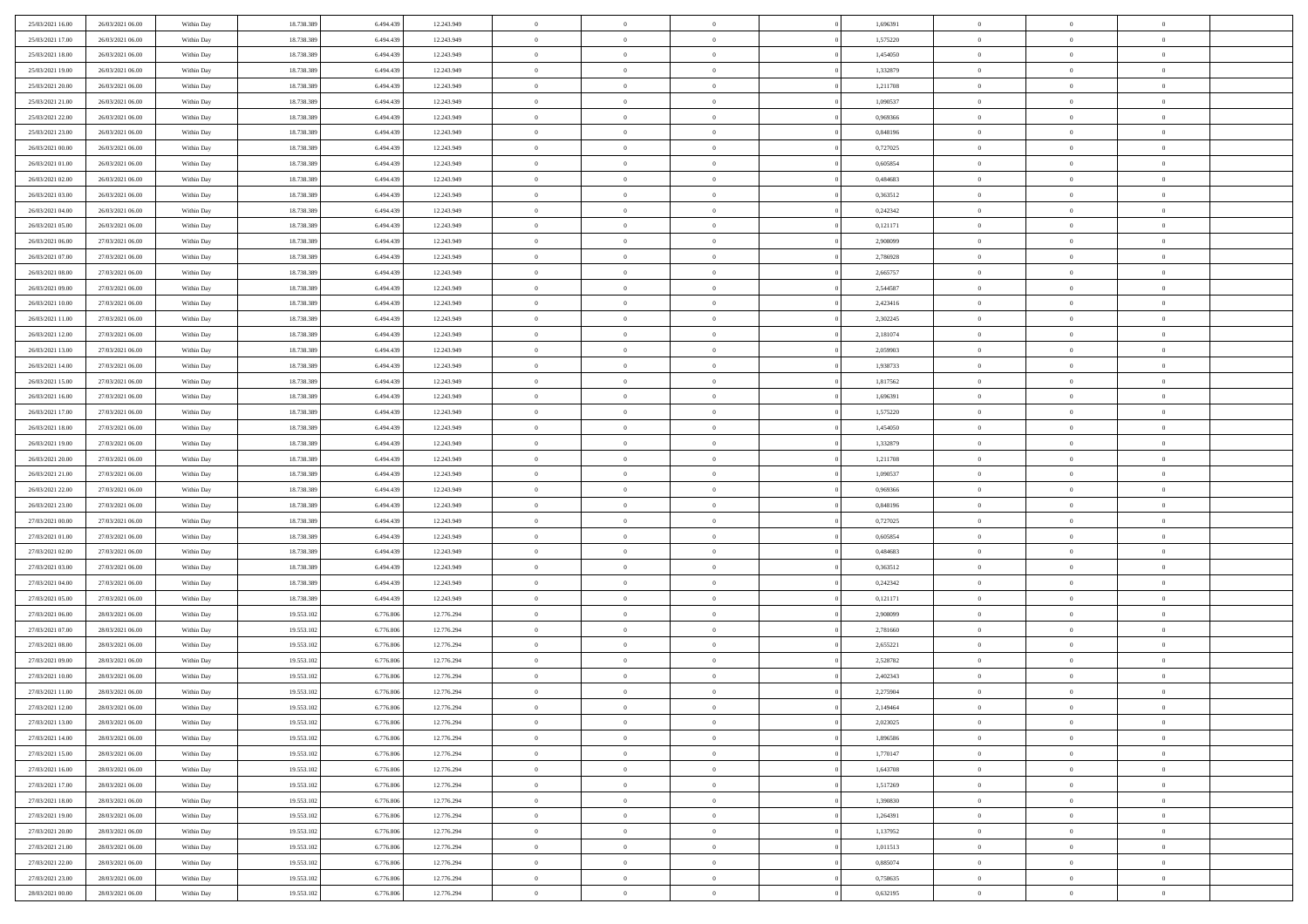| 28/03/2021 01:00 | 28/03/2021 06:00 | Within Day | 19.553.102 | 6.776.806 | 12.776.294 | $\overline{0}$ | $\overline{0}$ | $\Omega$       | 0,505756 | $\bf{0}$       | $\mathbf{0}$   | $\bf{0}$       |  |
|------------------|------------------|------------|------------|-----------|------------|----------------|----------------|----------------|----------|----------------|----------------|----------------|--|
| 28/03/2021 03:00 | 28/03/2021 06:00 | Within Dav | 19.553.102 | 6.776.806 | 12.776.294 | $\mathbf{0}$   | $\overline{0}$ | $\overline{0}$ | 0,379317 | $\overline{0}$ | $\overline{0}$ | $\overline{0}$ |  |
| 28/03/2021 04:00 | 28/03/2021 06:00 | Within Day | 19.553.102 | 6.776.806 | 12.776.294 | $\,$ 0         | $\overline{0}$ | $\bf{0}$       | 0,252878 | $\,$ 0         | $\overline{0}$ | $\,$ 0 $\,$    |  |
| 28/03/2021 05:00 | 28/03/2021 06:00 | Within Day | 19.553.102 | 6.776.806 | 12.776.294 | $\bf{0}$       | $\overline{0}$ | $\Omega$       | 0,126439 | $\bf{0}$       | $\mathbf{0}$   | $\theta$       |  |
| 28/03/2021 06:00 | 29/03/2021 06:00 | Within Day | 18.738.389 | 6.494.439 | 12.243.949 | $\bf{0}$       | $\overline{0}$ | $\overline{0}$ | 2,908099 | $\overline{0}$ | $\overline{0}$ | $\overline{0}$ |  |
| 28/03/2021 07:00 | 29/03/2021 06:00 | Within Day | 18.738.389 | 6.494.439 | 12.243.949 | $\bf{0}$       | $\overline{0}$ | $\bf{0}$       | 2,786928 | $\,$ 0         | $\overline{0}$ | $\,$ 0 $\,$    |  |
| 28/03/2021 08:00 | 29/03/2021 06:00 | Within Day | 18.738.389 | 6.494.439 | 12.243.949 | $\bf{0}$       | $\overline{0}$ | $\overline{0}$ | 2,665757 | $\bf{0}$       | $\overline{0}$ | $\theta$       |  |
| 28/03/2021 09:00 | 29/03/2021 06:00 | Within Day | 18.738.389 | 6.494.439 | 12.243.949 | $\overline{0}$ | $\overline{0}$ | $\overline{0}$ | 2,544587 | $\mathbf{0}$   | $\overline{0}$ | $\overline{0}$ |  |
| 28/03/2021 10:00 | 29/03/2021 06:00 | Within Day | 18.738.389 | 6.494.439 | 12.243.949 | $\bf{0}$       | $\overline{0}$ | $\bf{0}$       | 2,423416 | $\,$ 0         | $\overline{0}$ | $\,$ 0 $\,$    |  |
| 28/03/2021 11:00 | 29/03/2021 06:00 | Within Day | 18.738.389 | 6,494,439 | 12.243.949 | $\bf{0}$       | $\overline{0}$ | $\Omega$       | 2,302245 | $\theta$       | $\mathbf{0}$   | $\theta$       |  |
| 28/03/2021 12:00 | 29/03/2021 06:00 | Within Day | 18.738.389 | 6.494.439 | 12.243.949 | $\overline{0}$ | $\overline{0}$ | $\overline{0}$ | 2,181074 | $\mathbf{0}$   | $\overline{0}$ | $\overline{0}$ |  |
| 28/03/2021 13:00 | 29/03/2021 06:00 | Within Day | 18.738.389 | 6.494.439 | 12.243.949 | $\bf{0}$       | $\overline{0}$ | $\bf{0}$       | 2,059903 | $\,$ 0         | $\overline{0}$ | $\,$ 0 $\,$    |  |
| 28/03/2021 14:00 | 29/03/2021 06:00 | Within Day | 18.738.389 | 6,494,439 | 12.243.949 | $\bf{0}$       | $\overline{0}$ | $\Omega$       | 1.938733 | $\theta$       | $\mathbf{0}$   | $\theta$       |  |
| 28/03/2021 15:00 | 29/03/2021 06:00 | Within Day | 18.738.389 | 6.494.439 | 12.243.949 | $\overline{0}$ | $\overline{0}$ | $\overline{0}$ | 1,817562 | $\overline{0}$ | $\overline{0}$ | $\overline{0}$ |  |
| 28/03/2021 16:00 | 29/03/2021 06:00 | Within Day | 18.738.389 | 6.494.439 | 12.243.949 | $\bf{0}$       | $\overline{0}$ | $\bf{0}$       | 1,696391 | $\,$ 0         | $\overline{0}$ | $\,$ 0 $\,$    |  |
| 28/03/2021 17:00 | 29/03/2021 06:00 | Within Day | 18.738.389 | 6.494.439 | 12.243.949 | $\bf{0}$       | $\overline{0}$ | $\overline{0}$ | 1,575220 | $\bf{0}$       | $\mathbf{0}$   | $\bf{0}$       |  |
| 28/03/2021 18:00 | 29/03/2021 06:00 | Within Day | 18.738.389 | 6.494.439 | 12.243.949 | $\overline{0}$ | $\overline{0}$ | $\overline{0}$ | 1,454050 | $\mathbf{0}$   | $\overline{0}$ | $\overline{0}$ |  |
| 28/03/2021 19:00 | 29/03/2021 06:00 | Within Day | 18.738.389 | 6.494.439 | 12.243.949 | $\bf{0}$       | $\overline{0}$ | $\bf{0}$       | 1,332879 | $\,$ 0         | $\overline{0}$ | $\,$ 0 $\,$    |  |
| 28/03/2021 20:00 | 29/03/2021 06:00 | Within Day | 18.738.389 | 6,494,439 | 12.243.949 | $\bf{0}$       | $\overline{0}$ | $\Omega$       | 1,211708 | $\theta$       | $\mathbf{0}$   | $\theta$       |  |
| 28/03/2021 21:00 | 29/03/2021 06:00 | Within Day | 18.738.389 | 6.494.439 | 12.243.949 | $\overline{0}$ | $\overline{0}$ | $\overline{0}$ | 1,090537 | $\mathbf{0}$   | $\overline{0}$ | $\overline{0}$ |  |
| 28/03/2021 22:00 | 29/03/2021 06:00 | Within Day | 18.738.389 | 6.494.439 | 12.243.949 | $\bf{0}$       | $\overline{0}$ | $\bf{0}$       | 0,969366 | $\,$ 0         | $\overline{0}$ | $\,$ 0 $\,$    |  |
| 28/03/2021 23:00 | 29/03/2021 06:00 | Within Day | 18.738.389 | 6,494,439 | 12.243.949 | $\bf{0}$       | $\overline{0}$ | $\Omega$       | 0.848196 | $\theta$       | $\mathbf{0}$   | $\theta$       |  |
| 29/03/2021 00:00 | 29/03/2021 06:00 | Within Day | 18.738.389 | 6.494.439 | 12.243.949 | $\overline{0}$ | $\overline{0}$ | $\overline{0}$ | 0,727025 | $\mathbf{0}$   | $\overline{0}$ | $\overline{0}$ |  |
| 29/03/2021 01:00 | 29/03/2021 06:00 | Within Day | 18.738.389 | 6.494.439 | 12.243.949 | $\bf{0}$       | $\overline{0}$ | $\bf{0}$       | 0,605854 | $\,$ 0         | $\overline{0}$ | $\,$ 0 $\,$    |  |
| 29/03/2021 02:00 | 29/03/2021 06:00 | Within Day | 18.738.389 | 6.494.439 | 12.243.949 | $\bf{0}$       | $\overline{0}$ | $\overline{0}$ | 0.484683 | $\bf{0}$       | $\overline{0}$ | $\bf{0}$       |  |
| 29/03/2021 03:00 | 29/03/2021 06:00 | Within Day | 18.738.389 | 6.494.439 | 12.243.949 | $\overline{0}$ | $\overline{0}$ | $\overline{0}$ | 0,363512 | $\mathbf{0}$   | $\overline{0}$ | $\overline{0}$ |  |
| 29/03/2021 04:00 | 29/03/2021 06:00 | Within Day | 18.738.389 | 6.494.439 | 12.243.949 | $\bf{0}$       | $\overline{0}$ | $\bf{0}$       | 0,242342 | $\,$ 0         | $\overline{0}$ | $\,$ 0 $\,$    |  |
| 29/03/2021 05:00 | 29/03/2021 06:00 | Within Day | 18.738.389 | 6,494,439 | 12.243.949 | $\bf{0}$       | $\overline{0}$ | $\Omega$       | 0,121171 | $\theta$       | $\mathbf{0}$   | $\theta$       |  |
| 29/03/2021 06:00 | 30/03/2021 06:00 | Within Day | 18.738.389 | 6.494.439 | 12.243.949 | $\overline{0}$ | $\overline{0}$ | $\overline{0}$ | 2,908099 | $\mathbf{0}$   | $\overline{0}$ | $\overline{0}$ |  |
| 29/03/2021 07:00 | 30/03/2021 06:00 | Within Day | 18.738.389 | 6.494.439 | 12.243.949 | $\bf{0}$       | $\overline{0}$ | $\bf{0}$       | 2,786928 | $\,$ 0         | $\overline{0}$ | $\,$ 0 $\,$    |  |
| 29/03/2021 08:00 | 30/03/2021 06:00 | Within Day | 18.738.389 | 6.494.439 | 12.243.949 | $\,$ 0         | $\bf{0}$       | $\overline{0}$ | 2,665757 | $\bf{0}$       | $\overline{0}$ | $\,0\,$        |  |
| 29/03/2021 09:00 | 30/03/2021 06:00 | Within Day | 18.738.389 | 6.494.439 | 12.243.949 | $\overline{0}$ | $\overline{0}$ | $\overline{0}$ | 2,544587 | $\mathbf{0}$   | $\overline{0}$ | $\overline{0}$ |  |
| 29/03/2021 10:00 | 30/03/2021 06:00 | Within Day | 18.738.389 | 6.494.439 | 12.243.949 | $\bf{0}$       | $\overline{0}$ | $\bf{0}$       | 2,423416 | $\,$ 0         | $\overline{0}$ | $\,$ 0 $\,$    |  |
| 29/03/2021 11:00 | 30/03/2021 06:00 | Within Day | 18.738.389 | 6.494.439 | 12.243.949 | $\bf{0}$       | $\overline{0}$ | $\bf{0}$       | 2,302245 | $\bf{0}$       | $\overline{0}$ | $\,0\,$        |  |
| 29/03/2021 12:00 | 30/03/2021 06:00 | Within Day | 18.738.389 | 6.494.439 | 12.243.949 | $\overline{0}$ | $\overline{0}$ | $\overline{0}$ | 2,181074 | $\overline{0}$ | $\overline{0}$ | $\overline{0}$ |  |
| 29/03/2021 13:00 | 30/03/2021 06:00 | Within Day | 18.738.389 | 6.494.439 | 12.243.949 | $\bf{0}$       | $\overline{0}$ | $\bf{0}$       | 2,059903 | $\,$ 0         | $\overline{0}$ | $\,$ 0 $\,$    |  |
| 29/03/2021 14:00 | 30/03/2021 06:00 | Within Day | 18.738.389 | 6.494.439 | 12.243.949 | $\,$ 0         | $\bf{0}$       | $\overline{0}$ | 1,938733 | $\bf{0}$       | $\overline{0}$ | $\,0\,$        |  |
| 29/03/2021 15:00 | 30/03/2021 06:00 | Within Day | 18.738.389 | 6.494.439 | 12.243.949 | $\overline{0}$ | $\overline{0}$ | $\overline{0}$ | 1,817562 | $\mathbf{0}$   | $\overline{0}$ | $\overline{0}$ |  |
| 29/03/2021 16:00 | 30/03/2021 06:00 | Within Day | 18.738.389 | 6.494.439 | 12.243.949 | $\bf{0}$       | $\overline{0}$ | $\bf{0}$       | 1,696391 | $\,$ 0         | $\overline{0}$ | $\,$ 0 $\,$    |  |
| 29/03/2021 17:00 | 30/03/2021 06:00 | Within Day | 18.738.389 | 6.494.439 | 12.243.949 | $\bf{0}$       | $\bf{0}$       | $\overline{0}$ | 1,575220 | $\bf{0}$       | $\overline{0}$ | $\,0\,$        |  |
| 29/03/2021 18:00 | 30/03/2021 06:00 | Within Day | 18.738.389 | 6.494.439 | 12.243.949 | $\overline{0}$ | $\overline{0}$ | $\overline{0}$ | 1,454050 | $\mathbf{0}$   | $\overline{0}$ | $\overline{0}$ |  |
| 29/03/2021 19:00 | 30/03/2021 06:00 | Within Day | 18.738.389 | 6.494.439 | 12.243.949 | $\bf{0}$       | $\overline{0}$ | $\bf{0}$       | 1,332879 | $\,$ 0         | $\overline{0}$ | $\,$ 0 $\,$    |  |
| 29/03/2021 20:00 | 30/03/2021 06:00 | Within Day | 18.738.389 | 6.494.439 | 12.243.949 | $\bf{0}$       | $\bf{0}$       | $\bf{0}$       | 1,211708 | $\bf{0}$       | $\overline{0}$ | $\,0\,$        |  |
| 29/03/2021 21:00 | 30/03/2021 06:00 | Within Dav | 18.738.389 | 6.494.439 | 12.243.949 | $\mathbf{0}$   | $\overline{0}$ | $\overline{0}$ | 1,090537 | $\mathbf{0}$   | $\overline{0}$ | $\overline{0}$ |  |
| 29/03/2021 22:00 | 30/03/2021 06:00 | Within Day | 18.738.389 | 6.494.439 | 12.243.949 | $\bf{0}$       | $\overline{0}$ | $\overline{0}$ | 0,969366 | $\overline{0}$ | $\overline{0}$ | $\theta$       |  |
| 29/03/2021 23:00 | 30/03/2021 06:00 | Within Day | 18.738.389 | 6.494.439 | 12.243.949 | $\bf{0}$       | $\overline{0}$ | $\bf{0}$       | 0,848196 | $\bf{0}$       | $\overline{0}$ | $\,0\,$        |  |
| 30/03/2021 00:00 | 30/03/2021 06:00 | Within Day | 18.738.389 | 6.494.439 | 12.243.949 | $\overline{0}$ | $\overline{0}$ | $\overline{0}$ | 0,727025 | $\overline{0}$ | $\bf{0}$       | $\overline{0}$ |  |
| 30/03/2021 01:00 | 30/03/2021 06:00 | Within Day | 18.738.389 | 6.494.439 | 12.243.949 | $\,$ 0 $\,$    | $\overline{0}$ | $\overline{0}$ | 0,605854 | $\mathbf{0}$   | $\,$ 0 $\,$    | $\,$ 0 $\,$    |  |
| 30/03/2021 02:00 | 30/03/2021 06:00 | Within Day | 18.738.389 | 6.494.439 | 12.243.949 | $\bf{0}$       | $\overline{0}$ | $\overline{0}$ | 0,484683 | $\bf{0}$       | $\overline{0}$ | $\bf{0}$       |  |
| 30/03/2021 03:00 | 30/03/2021 06:00 | Within Day | 18.738.389 | 6.494.439 | 12.243.949 | $\bf{0}$       | $\overline{0}$ | $\overline{0}$ | 0,363512 | $\mathbf{0}$   | $\overline{0}$ | $\overline{0}$ |  |
| 30/03/2021 04:00 | 30/03/2021 06:00 | Within Day | 18.738.389 | 6.494.439 | 12.243.949 | $\,$ 0 $\,$    | $\overline{0}$ | $\overline{0}$ | 0,242342 | $\,$ 0 $\,$    | $\overline{0}$ | $\,$ 0 $\,$    |  |
| 30/03/2021 05:00 | 30/03/2021 06:00 | Within Day | 18.738.389 | 6.494.439 | 12.243.949 | $\bf{0}$       | $\overline{0}$ | $\overline{0}$ | 0,121171 | $\bf{0}$       | $\overline{0}$ | $\overline{0}$ |  |
| 30/03/2021 06:00 | 31/03/2021 06:00 | Within Day | 18.738.389 | 6.494.439 | 12.243.949 | $\overline{0}$ | $\overline{0}$ | $\overline{0}$ | 2,908099 | $\overline{0}$ | $\bf{0}$       | $\overline{0}$ |  |
| 30/03/2021 07:00 | 31/03/2021 06:00 | Within Day | 18.738.389 | 6.494.439 | 12.243.949 | $\,$ 0 $\,$    | $\overline{0}$ | $\overline{0}$ | 2,786928 | $\,$ 0 $\,$    | $\,$ 0 $\,$    | $\,$ 0 $\,$    |  |
| 30/03/2021 08:00 | 31/03/2021 06:00 | Within Day | 18.738.389 | 6.494.439 | 12.243.949 | $\bf{0}$       | $\overline{0}$ | $\overline{0}$ | 2,665757 | $\mathbf{0}$   | $\overline{0}$ | $\bf{0}$       |  |
| 30/03/2021 09:00 | 31/03/2021 06:00 | Within Day | 18.738.389 | 6.494.439 | 12.243.949 | $\bf{0}$       | $\overline{0}$ | $\overline{0}$ | 2,544587 | $\mathbf{0}$   | $\bf{0}$       | $\overline{0}$ |  |
| 30/03/2021 10:00 | 31/03/2021 06:00 | Within Day | 18.738.389 | 6.494.439 | 12.243.949 | $\,0\,$        | $\overline{0}$ | $\overline{0}$ | 2,423416 | $\,$ 0         | $\overline{0}$ | $\,$ 0 $\,$    |  |
|                  |                  |            |            |           |            |                |                |                |          |                |                |                |  |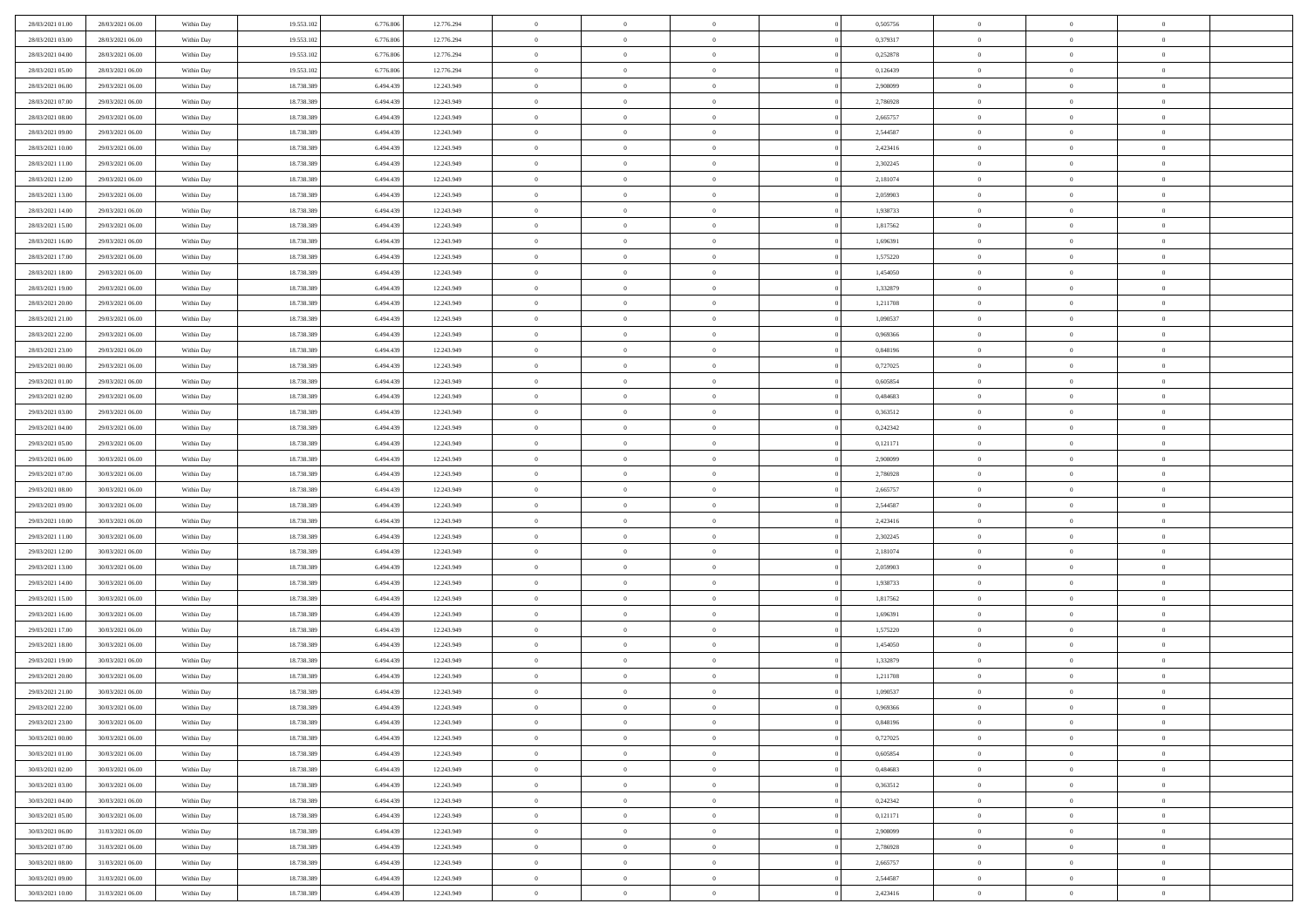| 30/03/2021 11:00 | 31/03/2021 06:00 | Within Day | 18,738,389 | 6.494.439 | 12.243.949 | $\overline{0}$ | $\Omega$   | $\Omega$ | 2,302245 | $\Omega$   |          |  |
|------------------|------------------|------------|------------|-----------|------------|----------------|------------|----------|----------|------------|----------|--|
| 30/03/2021 12:00 | 31/03/2021 06:00 | Within Day | 18.738.389 | 6.494.439 | 12.243.949 |                | $\Omega$   |          | 2,181074 |            |          |  |
| 30/03/2021 13:00 | 31/03/2021 06:00 | Within Day | 18.738.389 | 6.494.439 | 12.243.949 | $\theta$       | $\Omega$   | $\Omega$ | 2,059903 | $\Omega$   | $\Omega$ |  |
| 30/03/2021 14:00 | 31/03/2021 06:00 | Within Day | 18.738.38  | 6.494.43  | 12.243.949 | $\theta$       | $\Omega$   | $\Omega$ | 1,938733 |            | $\Omega$ |  |
| 30/03/2021 15:00 | 31/03/2021 06:00 | Within Day | 18,738,389 | 6.494.439 | 12.243.949 | $\mathbf{a}$   | $\Omega$   |          | 1,817562 | $\Omega$   |          |  |
| 30/03/2021 16:00 | 31/03/2021 06:00 | Within Day | 18.738.38  | 6.494.439 | 12.243.949 | $\sqrt{2}$     |            |          | 1,696391 |            |          |  |
| 30/03/2021 17:00 | 31/03/2021 06:00 | Within Day | 18.738.38  | 6.494.439 | 12.243.949 | $\mathbf{a}$   | $^{\circ}$ | $\Omega$ | 1,575220 | $\Omega$   | $\Omega$ |  |
| 30/03/2021 18:00 | 31/03/2021 06:00 | Within Day | 18.738.389 | 6.494.439 | 12.243.949 |                | $\Omega$   |          | 1,454050 |            |          |  |
| 30/03/2021 19:00 | 31/03/2021 06:00 | Within Day | 18,738,389 | 6.494.439 | 12.243.949 | $\theta$       | $\Omega$   | $\Omega$ | 1,332879 | $\Omega$   | $\Omega$ |  |
| 30/03/2021 20:00 | 31/03/2021 06:00 | Within Day | 18.738.389 | 6.494.439 | 12.243.949 |                | -0         |          | 1,211708 |            |          |  |
| 30/03/2021 21:00 | 31/03/2021 06:00 | Within Day | 18,738,389 | 6.494.439 | 12.243.949 | $\theta$       | $^{\circ}$ |          | 1,090537 | $\Omega$   |          |  |
| 30/03/2021 22:00 | 31/03/2021 06:00 | Within Day | 18.738.389 | 6.494.439 | 12.243.949 | $\theta$       | $\Omega$   |          | 0,969366 |            |          |  |
| 30/03/2021 23:00 | 31/03/2021 06:00 | Within Day | 18.738.389 | 6.494.439 | 12.243.949 | $\mathbf{a}$   | $\Omega$   |          | 0,848196 | $\Omega$   |          |  |
| 31/03/2021 00:00 | 31/03/2021 06:00 | Within Day | 18.738.389 | 6.494.439 | 12.243.949 | $\theta$       |            |          | 0,727025 |            |          |  |
| 31/03/2021 01:00 | 31/03/2021 06:00 | Within Day | 18,738,389 | 6.494.439 | 12.243.949 | $\theta$       | $\Omega$   | $\Omega$ | 0,605854 | $\sqrt{2}$ | $\Omega$ |  |
| 31/03/2021 02:00 | 31/03/2021 06:00 | Within Day | 18.738.389 | 6.494.439 | 12.243.949 |                |            |          | 0,484683 |            |          |  |
| 31/03/2021 03:00 | 31/03/2021 06:00 | Within Day | 18.738.38  | 6.494.439 | 12.243.949 | $\theta$       | $^{\circ}$ | $\Omega$ | 0,363512 | $\Omega$   | $\Omega$ |  |
| 31/03/2021 04:00 | 31/03/2021 06:00 | Within Day | 18.738.38  | 6.494.439 | 12.243.949 | $\mathbf{a}$   | $\Omega$   |          | 0,242342 |            |          |  |
| 31/03/2021 06:00 | 01/04/2021 06:00 | Within Day | 18.738.389 | 6.494.439 | 12.243.949 | $\theta$       | $\Omega$   |          | 2,908099 |            |          |  |

(\*) GCV used for the purpose of the conversion does not corresponding to the actual GCV of the Gas Day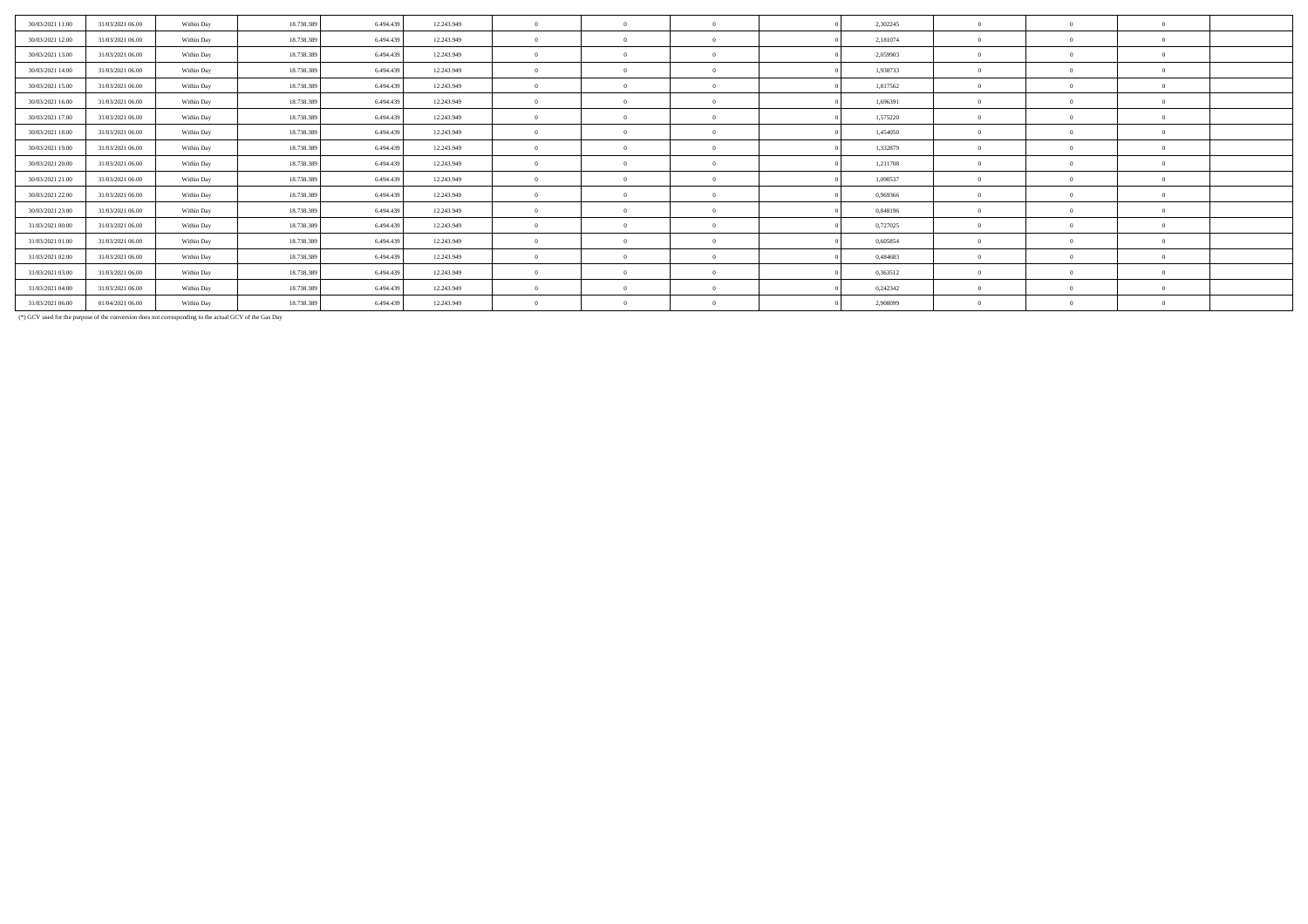## **SNAM RETE GAS**

**Transportation capacity at Entry Point interconnected with foreign pipelines**

**Update to 31/03/2021 of offered and assigned capacity in auction day-ahead and within-day**

**Thermal Year 2020/2021**

(Values in Scm/day (15° C; 1,01325 bar); Prices in c/Scm)

| <b>Entry Point</b> |  |
|--------------------|--|
|--------------------|--|

**a CELA** 

| Timeframe        |                  |                     |                            |                                              |            | Offered capacity |                | <b>Assigned capacity</b> | Day-Ahead                   |                      | Prices                        |                           |                           |      |
|------------------|------------------|---------------------|----------------------------|----------------------------------------------|------------|------------------|----------------|--------------------------|-----------------------------|----------------------|-------------------------------|---------------------------|---------------------------|------|
| From             | To               | <b>Auction type</b> | Transportation<br>capacity | <b>Assigned capacity</b><br>(before auction) | Firm       | Interruptible    | Firm           | Interruptible            | <b>Interrupted Capacity</b> | Reserve price - Firm | <b>Auction premium - Firm</b> | Reserve price -           | Auction premium -         | Note |
| 01/03/2021 06:00 | 02/03/2021 06:00 | Day Ahead           | 41.300.000                 | 14.313.95                                    | 26.986.049 | $\bf{0}$         | $\Omega$       | $\Omega$                 | Interruptible               | 0,013194             | $\overline{0}$                | Interruptible<br>0,013194 | Interruptible<br>$\Omega$ |      |
| 02/03/2021 06:00 | 03/03/2021 06:00 | Day Ahead           | 41.300.000                 | 14.313.950                                   | 26.986.049 | $\overline{0}$   | $\theta$       | $\overline{0}$           |                             | 0,013194             | $\overline{0}$                | 0,013194                  | $\mathbf{0}$              |      |
| 03/03/2021 06:00 | 04/03/2021 06:00 | Day Ahead           | 41.300.000                 | 14.313.95                                    | 26.986.049 | $\overline{0}$   | $\theta$       | $\Omega$                 |                             | 0,013194             | $\overline{0}$                | 0,013194                  | $\theta$                  |      |
| 04/03/2021 06:00 | 05/03/2021 06:00 | Day Ahead           | 41.300.000                 | 14.313.950                                   | 26.986.049 | $\bf{0}$         | $\overline{0}$ | $\Omega$                 |                             | 0,013194             | $\mathbf{0}$                  | 0,013194                  | $\theta$                  |      |
| 05/03/2021 06:00 | 06/03/2021 06:00 | Day Ahead           | 41.300.000                 | 14.313.950                                   | 26.986.049 | $\bf{0}$         | $\overline{0}$ | $\Omega$                 |                             | 0,013194             | $\mathbf{0}$                  | 0,013194                  | $\theta$                  |      |
| 06/03/2021 06:00 | 07/03/2021 06:00 | Day Ahead           | 41.300.000                 | 14.313.950                                   | 26.986.049 | $\overline{0}$   | $\overline{0}$ | $\Omega$                 |                             | 0,013194             | $\mathbf{0}$                  | 0,013194                  | $\overline{0}$            |      |
| 07/03/2021 06:00 | 08/03/2021 06:00 | Day Ahead           | 41.300.000                 | 14.313.950                                   | 26.986.049 | $\overline{0}$   | $\theta$       | $\Omega$                 |                             | 0,013194             | $\overline{0}$                | 0,013194                  | $\overline{0}$            |      |
| 08/03/2021 06:00 | 09/03/2021 06:00 | Day Ahead           | 41,300,000                 | 14.313.950                                   | 26,986,049 | $\theta$         | $\theta$       | $\Omega$                 |                             | 0.013194             | $\theta$                      | 0.013194                  | $\Omega$                  |      |
| 09/03/2021 06:00 | 10/03/2021 06:00 | Day Ahead           | 41.300.000                 | 14.313.95                                    | 26.986.049 | $\theta$         | $\Omega$       | $\Omega$                 |                             | 0,013194             | $\mathbf{0}$                  | 0,013194                  | $\Omega$                  |      |
| 10/03/2021 06:00 | 11/03/2021 06:00 | Day Ahead           | 41.300.000                 | 14.313.950                                   | 26.986.049 | $\bf{0}$         | $\overline{0}$ | $\overline{0}$           |                             | 0,013194             | $\mathbf{0}$                  | 0,013194                  | $\theta$                  |      |
| 11/03/2021 06:00 | 12/03/2021 06:00 | Day Ahead           | 41.300,000                 | 14.313.950                                   | 26,986,049 | $\theta$         | $\theta$       | $\Omega$                 |                             | 0.013194             | $\theta$                      | 0.013194                  | $\Omega$                  |      |
| 12/03/2021 06:00 | 13/03/2021 06:00 | Day Ahead           | 41.300.000                 | 14.313.95                                    | 26.986.049 | $\bf{0}$         | $\Omega$       | $\Omega$                 |                             | 0,013194             | $\overline{0}$                | 0,013194                  | $\overline{0}$            |      |
| 13/03/2021 06:00 | 14/03/2021 06:00 | Day Ahead           | 41.300.000                 | 14.313.950                                   | 26.986.049 | $\bf{0}$         | $\Omega$       | $\Omega$                 |                             | 0,013194             | $\theta$                      | 0,013194                  | $\overline{0}$            |      |
| 14/03/2021 06:00 | 15/03/2021 06:00 | Day Ahead           | 41.300.000                 | 14.313.95                                    | 26.986.049 | $\theta$         | $\theta$       | $\Omega$                 |                             | 0,013194             | $\theta$                      | 0,013194                  | $\theta$                  |      |
| 15/03/2021 06:00 | 16/03/2021 06:00 | Day Ahead           | 41.300.000                 | 14.313.950                                   | 26.986.049 | $\overline{0}$   | $\Omega$       | $\Omega$                 |                             | 0,013194             | $\mathbf{0}$                  | 0,013194                  | $\Omega$                  |      |
| 16/03/2021 06:00 | 17/03/2021 06:00 | Day Ahead           | 41.300.000                 | 14.313.950                                   | 26.986.049 | $\overline{0}$   | $\overline{0}$ | $\Omega$                 |                             | 0,013194             | $\mathbf{0}$                  | 0,013194                  | $\mathbf{0}$              |      |
| 17/03/2021 06:00 | 18/03/2021 06:00 | Day Ahead           | 41.300.000                 | 14.313.95                                    | 26.986.049 | $\overline{0}$   | $\theta$       | $\Omega$                 |                             | 0,013194             | $\overline{0}$                | 0,013194                  | $\overline{0}$            |      |
| 18/03/2021 06:00 | 19/03/2021 06:00 | Day Ahead           | 41.300.000                 | 14.313.950                                   | 26.986.049 | $\overline{0}$   | $\Omega$       | $\Omega$                 |                             | 0,013194             | $\overline{0}$                | 0,013194                  | $\mathbf{0}$              |      |
| 19/03/2021 06:00 | 20/03/2021 06:00 | Day Ahead           | 41.300.000                 | 14.313.950                                   | 26.986.049 | $\overline{0}$   | $\theta$       | $\theta$                 |                             | 0,013194             | $\overline{0}$                | 0,013194                  | $\overline{0}$            |      |
| 20/03/2021 06:00 | 21/03/2021 06:00 | Day Ahead           | 41.300.000                 | 14.313.95                                    | 26.986.049 | $\overline{0}$   | $\overline{0}$ | $\overline{0}$           |                             | 0,013194             | $\,$ 0 $\,$                   | 0,013194                  | $\mathbf{0}$              |      |
| 21/03/2021 06:00 | 22/03/2021 06:00 | Day Ahead           | 41.300.000                 | 14.313.950                                   | 26.986.049 | $\bf{0}$         | $\overline{0}$ | $\Omega$                 |                             | 0,013194             | $\mathbf{0}$                  | 0,013194                  | $\theta$                  |      |
| 22/03/2021 06:00 | 23/03/2021 06:00 | Day Ahead           | 41.300.000                 | 14.313.95                                    | 26.986.049 | $\,$ 0 $\,$      | $\overline{0}$ | $\overline{0}$           |                             | 0,013194             | $\,$ 0 $\,$                   | 0,013194                  | $\overline{0}$            |      |
| 23/03/2021 06:00 | 24/03/2021 06:00 | Day Ahead           | 41.300,000                 | 14.313.950                                   | 26,986,049 | $\theta$         | $\theta$       | $\theta$                 |                             | 0.013194             | $\theta$                      | 0.013194                  | $\Omega$                  |      |
| 24/03/2021 06:00 | 25/03/2021 06:00 | Day Ahead           | 41.300.000                 | 14.313.95                                    | 26.986.049 | $\bf{0}$         | $\Omega$       | $^{\circ}$               |                             | 0,013194             | $\theta$                      | 0,013194                  | $\Omega$                  |      |
| 25/03/2021 06:00 | 26/03/2021 06:00 | Day Ahead           | 41.300.000                 | 14.313.95                                    | 26.986.049 | $\,$ 0 $\,$      | $\overline{0}$ | $\Omega$                 |                             | 0,013194             | $\mathbf{0}$                  | 0,013194                  | $\overline{0}$            |      |
| 26/03/2021 06:00 | 27/03/2021 06:00 | Day Ahead           | 41.300.000                 | 14.313.950                                   | 26.986.049 | $\overline{0}$   | $\overline{0}$ | $\Omega$                 |                             | 0,013194             | $\mathbf{0}$                  | 0,013194                  | $\theta$                  |      |
| 27/03/2021 06:00 | 28/03/2021 06:00 | Day Ahead           | 41.300,000                 | 14.313.950                                   | 28.159.355 | $\overline{0}$   | $\theta$       | $\Omega$                 |                             | 0.013194             | $\mathbf{0}$                  | 0.013194                  | $\mathbf{0}$              |      |
| 28/03/2021 06:00 | 29/03/2021 06:00 | Day Ahead           | 41,300,000                 | 14.313.950                                   | 26,986,049 | $\overline{0}$   | $\overline{0}$ | $\Omega$                 |                             | 0.013194             | $\overline{0}$                | 0,013194                  | $\mathbf{0}$              |      |
| 29/03/2021 06:00 | 30/03/2021 06:00 | Day Ahead           | 41.300.000                 | 14.313.950                                   | 26.986.049 | $\overline{0}$   | $\Omega$       | $\Omega$                 |                             | 0,013194             | $\overline{0}$                | 0,013194                  | $\overline{0}$            |      |
| 30/03/2021 06:00 | 31/03/2021 06:00 | Day Ahead           | 41.300.000                 | 14.313.950                                   | 26.986.049 | $\overline{0}$   | $\Omega$       | $\Omega$                 |                             | 0,013194             | $\overline{0}$                | 0,013194                  | $\Omega$                  |      |
| 31/03/2021 06:00 | 01/04/2021 06:00 | Day Ahead           | 41.300,000                 | 14.313.950                                   | 26,986,049 | $\mathbf{0}$     | $\overline{0}$ | $\overline{0}$           |                             | 0.013194             | $\mathbf{0}$                  | 0.013194                  | $\mathbf{0}$              |      |
| 01/03/2021 06:00 | 02/03/2021 06:00 | Within Day          | 41.300.000                 | 14.313.950                                   | 26.986.049 | $\bf{0}$         | $\overline{0}$ | $\Omega$                 |                             | 1.319445             | $\mathbf{0}$                  | $\overline{0}$            | $\theta$                  |      |
| 01/03/2021 07:00 | 02/03/2021 06:00 | Within Day          | 41.300.000                 | 14.313.95                                    | 25.861.630 | $\bf{0}$         | $\theta$       | $\overline{0}$           |                             | 1,319445             | $\overline{0}$                | $\overline{0}$            | $\overline{0}$            |      |
| 01/03/2021 08:00 | 02/03/2021 06:00 | Within Day          | 41.300.000                 | 14.313.950                                   | 24.737.211 | $\overline{0}$   | $\theta$       | $\Omega$                 |                             | 1,319445             | $\theta$                      | $\theta$                  | $\Omega$                  |      |
| 01/03/2021 09:00 | 02/03/2021 06:00 | Within Day          | 41,300,000                 | 14.313.950                                   | 23.612.793 | $\theta$         | $\Omega$       | $\Omega$                 |                             | 1.319445             | $\overline{0}$                | $\theta$                  | $\Omega$                  |      |
| 01/03/2021 10:00 | 02/03/2021 06:00 | Within Day          | 41.300.000                 | 14.313.95                                    | 22.488.374 | $\overline{0}$   | $\theta$       | $\Omega$                 |                             | 1,319445             | $\mathbf{0}$                  | $\theta$                  | $\overline{0}$            |      |
| 01/03/2021 11:00 | 02/03/2021 06:00 | Within Day          | 41.300.000                 | 14.313.950                                   | 21.363.955 | $\bf{0}$         | $\overline{0}$ | $\Omega$                 |                             | 1,319445             | $\mathbf{0}$                  | $\overline{0}$            | $\theta$                  |      |
| 01/03/2021 12:00 | 02/03/2021 06:00 | Within Day          | 41.300.000                 | 14.313.950                                   | 20.239.537 | $\bf{0}$         | $\Omega$       | $\Omega$                 |                             | 1,319445             | $\overline{0}$                | $\theta$                  | $\overline{0}$            |      |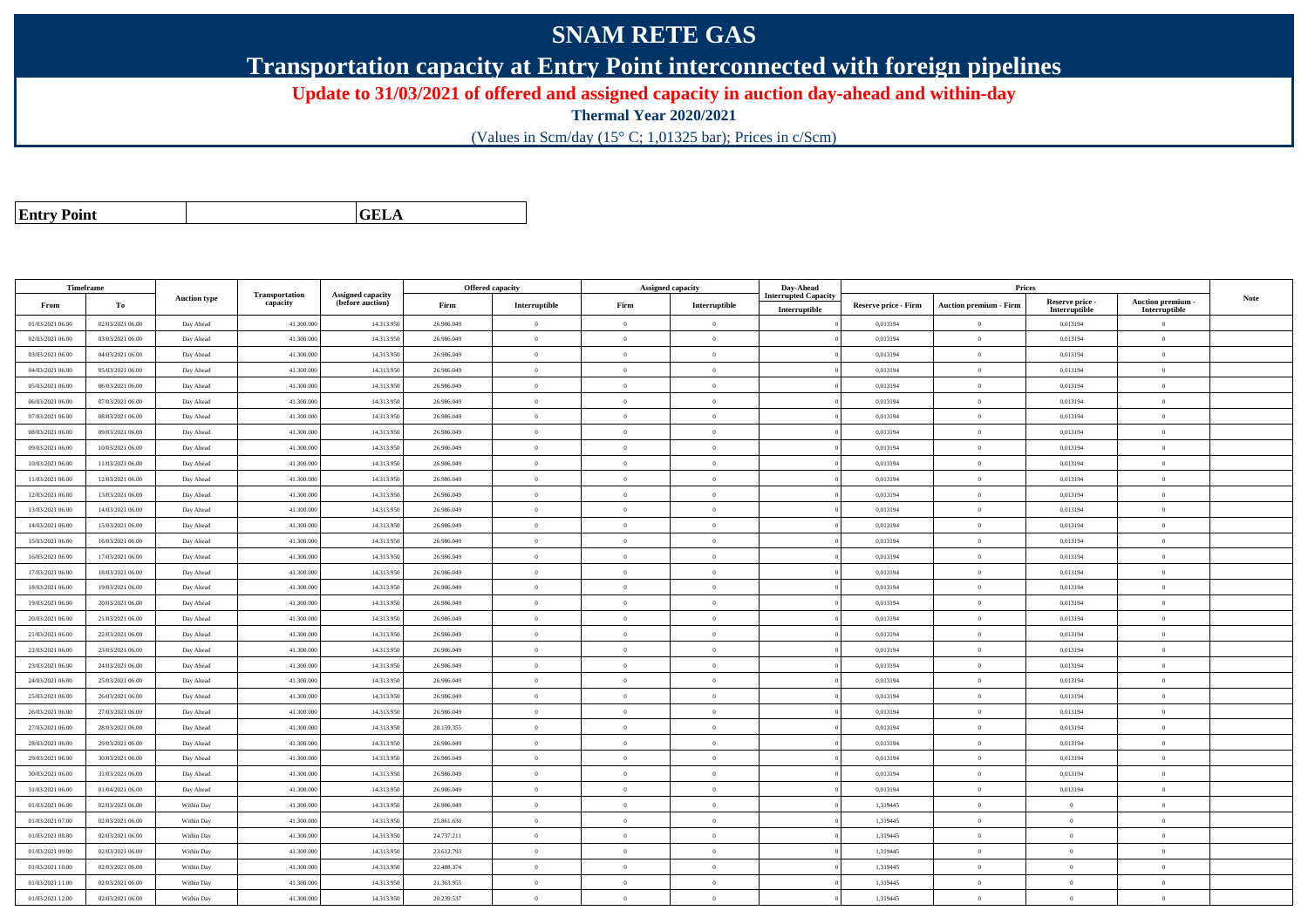| 01/03/2021 13:00 | 02/03/2021 06:00 | Within Day | 41.300.000 | 14.313.950 | 19.115.118 | $\overline{0}$ | $\overline{0}$ | $\Omega$       | 1,319445 | $\bf{0}$       | $\mathbf{0}$   | $\theta$       |  |
|------------------|------------------|------------|------------|------------|------------|----------------|----------------|----------------|----------|----------------|----------------|----------------|--|
| 01/03/2021 14:00 | 02/03/2021 06:00 | Within Day | 41.300.000 | 14.313.950 | 17.990.699 | $\mathbf{0}$   | $\overline{0}$ | $\overline{0}$ | 1,319446 | $\overline{0}$ | $\overline{0}$ | $\theta$       |  |
| 01/03/2021 15:00 | 02/03/2021 06:00 | Within Day | 41.300.000 | 14.313.950 | 16.866.280 | $\,$ 0         | $\overline{0}$ | $\bf{0}$       | 1,319445 | $\,$ 0         | $\overline{0}$ | $\,$ 0 $\,$    |  |
| 01/03/2021 16:00 | 02/03/2021 06:00 | Within Day | 41.300,000 | 14.313.950 | 15.741.862 | $\bf{0}$       | $\overline{0}$ | $\Omega$       | 1,319445 | $\bf{0}$       | $\mathbf{0}$   | $\theta$       |  |
| 01/03/2021 17:00 | 02/03/2021 06:00 | Within Day | 41.300.000 | 14.313.950 | 14.617.443 | $\bf{0}$       | $\overline{0}$ | $\overline{0}$ | 1,319445 | $\overline{0}$ | $\overline{0}$ | $\overline{0}$ |  |
| 01/03/2021 18:00 | 02/03/2021 06:00 | Within Day | 41.300.000 | 14.313.950 | 13.493.024 | $\bf{0}$       | $\overline{0}$ | $\bf{0}$       | 1,319446 | $\,$ 0         | $\overline{0}$ | $\,$ 0 $\,$    |  |
| 01/03/2021 20:00 | 02/03/2021 06:00 | Within Day | 41.300,000 | 14.313.950 | 11.244.187 | $\bf{0}$       | $\overline{0}$ | $\Omega$       | 1,319445 | $\theta$       | $\mathbf{0}$   | $\theta$       |  |
| 01/03/2021 21:00 | 02/03/2021 06:00 | Within Day | 41.300.000 | 14.313.950 | 10.119.768 | $\overline{0}$ | $\overline{0}$ | $\overline{0}$ | 1,319445 | $\mathbf{0}$   | $\overline{0}$ | $\overline{0}$ |  |
| 01/03/2021 22.00 | 02/03/2021 06:00 | Within Day | 41.300.000 | 14.313.950 | 8.995.349  | $\bf{0}$       | $\overline{0}$ | $\bf{0}$       | 1,319445 | $\,$ 0         | $\overline{0}$ | $\,$ 0 $\,$    |  |
| 01/03/2021 23.00 | 02/03/2021 06:00 | Within Day | 41.300,000 | 14.313.950 | 7.870.931  | $\bf{0}$       | $\overline{0}$ | $\Omega$       | 1,319446 | $\theta$       | $\mathbf{0}$   | $\theta$       |  |
| 02/03/2021 00:00 | 02/03/2021 06:00 | Within Day | 41.300.000 | 14.313.950 | 6.746.512  | $\overline{0}$ | $\overline{0}$ | $\overline{0}$ | 1,319446 | $\mathbf{0}$   | $\overline{0}$ | $\overline{0}$ |  |
| 02/03/2021 01:00 | 02/03/2021 06:00 | Within Day | 41.300.000 | 14.313.950 | 5.622.093  | $\bf{0}$       | $\overline{0}$ | $\bf{0}$       | 1,319445 | $\,$ 0         | $\overline{0}$ | $\,$ 0 $\,$    |  |
| 02/03/2021 02:00 | 02/03/2021 06:00 | Within Day | 41.300.000 | 14.313.950 | 4.497.674  | $\bf{0}$       | $\overline{0}$ | $\Omega$       | 1,319445 | $\overline{0}$ | $\mathbf{0}$   | $\theta$       |  |
| 02/03/2021 03:00 | 02/03/2021 06:00 | Within Dav | 41.300.000 | 14.313.950 | 3.373.256  | $\overline{0}$ | $\overline{0}$ | $\overline{0}$ | 1,319444 | $\mathbf{0}$   | $\overline{0}$ | $\overline{0}$ |  |
| 02/03/2021 04:00 | 02/03/2021 06:00 | Within Day | 41.300.000 | 14.313.950 | 2.248.837  | $\bf{0}$       | $\overline{0}$ | $\bf{0}$       | 1,319448 | $\,$ 0         | $\overline{0}$ | $\,$ 0 $\,$    |  |
| 02/03/2021 05:00 | 02/03/2021 06:00 | Within Day | 41,300,000 | 14.313.950 | 1.124.418  | $\bf{0}$       | $\overline{0}$ | $\overline{0}$ | 1,319448 | $\theta$       | $\mathbf{0}$   | $\bf{0}$       |  |
| 02/03/2021 06:00 | 03/03/2021 06:00 | Within Day | 41.300.000 | 14.313.950 | 26.986.049 | $\overline{0}$ | $\overline{0}$ | $\overline{0}$ | 1,319445 | $\mathbf{0}$   | $\overline{0}$ | $\overline{0}$ |  |
| 02/03/2021 07:00 | 03/03/2021 06:00 | Within Day | 41.300.000 | 14.313.950 | 25.861.630 | $\bf{0}$       | $\overline{0}$ | $\bf{0}$       | 1,319445 | $\,$ 0         | $\overline{0}$ | $\,$ 0 $\,$    |  |
| 02/03/2021 08:00 | 03/03/2021 06:00 | Within Day | 41.300,000 | 14.313.950 | 24.737.211 | $\bf{0}$       | $\overline{0}$ | $\Omega$       | 1,319445 | $\theta$       | $\mathbf{0}$   | $\theta$       |  |
| 02/03/2021 09:00 | 03/03/2021 06:00 | Within Day | 41.300.000 | 14.313.950 | 23.612.793 | $\overline{0}$ | $\overline{0}$ | $\overline{0}$ | 1,319445 | $\mathbf{0}$   | $\overline{0}$ | $\overline{0}$ |  |
| 02/03/2021 10:00 | 03/03/2021 06:00 | Within Day | 41.300.000 | 14.313.950 | 22.488.374 | $\bf{0}$       | $\overline{0}$ | $\bf{0}$       | 1,319445 | $\,$ 0         | $\overline{0}$ | $\,$ 0 $\,$    |  |
| 02/03/2021 11:00 | 03/03/2021 06:00 | Within Day | 41.300,000 | 14.313.950 | 21.363.955 | $\bf{0}$       | $\overline{0}$ | $\Omega$       | 1,319445 | $\bf{0}$       | $\mathbf{0}$   | $\theta$       |  |
| 02/03/2021 12:00 | 03/03/2021 06:00 | Within Dav | 41.300.000 | 14.313.950 | 20.239.537 | $\overline{0}$ | $\overline{0}$ | $\overline{0}$ | 1,319445 | $\mathbf{0}$   | $\overline{0}$ | $\overline{0}$ |  |
| 02/03/2021 13:00 | 03/03/2021 06:00 | Within Day | 41.300.000 | 14.313.950 | 19.115.118 | $\bf{0}$       | $\overline{0}$ | $\bf{0}$       | 1,319445 | $\,$ 0         | $\overline{0}$ | $\,$ 0 $\,$    |  |
| 02/03/2021 14:00 | 03/03/2021 06:00 | Within Day | 41.300,000 | 14.313.950 | 17.990.699 | $\bf{0}$       | $\overline{0}$ | $\overline{0}$ | 1,319446 | $\bf{0}$       | $\overline{0}$ | $\bf{0}$       |  |
| 02/03/2021 15:00 | 03/03/2021 06:00 | Within Day | 41.300.000 | 14.313.950 | 16.866.280 | $\overline{0}$ | $\overline{0}$ | $\overline{0}$ | 1,319445 | $\mathbf{0}$   | $\overline{0}$ | $\overline{0}$ |  |
| 02/03/2021 16:00 | 03/03/2021 06:00 | Within Day | 41.300.000 | 14.313.950 | 15.741.862 | $\bf{0}$       | $\overline{0}$ | $\bf{0}$       | 1,319445 | $\,$ 0         | $\overline{0}$ | $\,$ 0 $\,$    |  |
| 02/03/2021 17:00 | 03/03/2021 06:00 | Within Day | 41.300,000 | 14.313.950 | 14.617.443 | $\bf{0}$       | $\overline{0}$ | $\Omega$       | 1,319445 | $\theta$       | $\mathbf{0}$   | $\theta$       |  |
| 02/03/2021 18:00 | 03/03/2021 06:00 | Within Day | 41.300.000 | 14.313.950 | 13.493.024 | $\overline{0}$ | $\overline{0}$ | $\overline{0}$ | 1,319446 | $\mathbf{0}$   | $\overline{0}$ | $\overline{0}$ |  |
| 02/03/2021 19:00 | 03/03/2021 06:00 | Within Day | 41.300.000 | 14.313.950 | 12.368.605 | $\bf{0}$       | $\overline{0}$ | $\bf{0}$       | 1,319446 | $\,$ 0         | $\overline{0}$ | $\,$ 0 $\,$    |  |
| 02/03/2021 20:00 | 03/03/2021 06:00 | Within Day | 41.300.000 | 14.313.950 | 11.244.187 | $\bf{0}$       | $\bf{0}$       | $\overline{0}$ | 1,319445 | $\bf{0}$       | $\overline{0}$ | $\,0\,$        |  |
| 02/03/2021 21:00 | 03/03/2021 06:00 | Within Dav | 41.300.000 | 14.313.950 | 10.119.768 | $\overline{0}$ | $\overline{0}$ | $\overline{0}$ | 1,319445 | $\mathbf{0}$   | $\overline{0}$ | $\overline{0}$ |  |
| 02/03/2021 22:00 | 03/03/2021 06:00 | Within Day | 41.300.000 | 14.313.950 | 8.995.349  | $\bf{0}$       | $\overline{0}$ | $\bf{0}$       | 1,319445 | $\,$ 0         | $\overline{0}$ | $\,$ 0 $\,$    |  |
| 02/03/2021 23:00 | 03/03/2021 06:00 | Within Day | 41.300.000 | 14.313.950 | 7.870.931  | $\bf{0}$       | $\bf{0}$       | $\bf{0}$       | 1,319446 | $\bf{0}$       | $\overline{0}$ | $\,0\,$        |  |
| 03/03/2021 00:00 | 03/03/2021 06:00 | Within Day | 41.300.000 | 14.313.950 | 6.746.512  | $\overline{0}$ | $\overline{0}$ | $\overline{0}$ | 1,319446 | $\overline{0}$ | $\overline{0}$ | $\overline{0}$ |  |
| 03/03/2021 01:00 | 03/03/2021 06:00 | Within Day | 41.300.000 | 14.313.950 | 5.622.093  | $\bf{0}$       | $\overline{0}$ | $\bf{0}$       | 1,319445 | $\,$ 0         | $\overline{0}$ | $\,$ 0 $\,$    |  |
| 03/03/2021 02:00 | 03/03/2021 06:00 | Within Day | 41.300.000 | 14.313.950 | 4.497.674  | $\bf{0}$       | $\overline{0}$ | $\overline{0}$ | 1,319445 | $\bf{0}$       | $\overline{0}$ | $\,0\,$        |  |
| 03/03/2021 03:00 | 03/03/2021 06:00 | Within Day | 41.300.000 | 14.313.950 | 3.373.256  | $\overline{0}$ | $\overline{0}$ | $\overline{0}$ | 1,319444 | $\mathbf{0}$   | $\overline{0}$ | $\overline{0}$ |  |
| 03/03/2021 04:00 | 03/03/2021 06:00 | Within Day | 41.300.000 | 14.313.950 | 2.248.837  | $\bf{0}$       | $\overline{0}$ | $\bf{0}$       | 1,319448 | $\,$ 0         | $\overline{0}$ | $\,$ 0 $\,$    |  |
| 03/03/2021 05:00 | 03/03/2021 06:00 | Within Day | 41.300.000 | 14.313.950 | 1.124.418  | $\bf{0}$       | $\overline{0}$ | $\overline{0}$ | 1,319448 | $\bf{0}$       | $\overline{0}$ | $\,0\,$        |  |
| 03/03/2021 06:00 | 04/03/2021 06:00 | Within Dav | 41.300.000 | 14.313.950 | 26.986.049 | $\overline{0}$ | $\overline{0}$ | $\overline{0}$ | 1,319445 | $\overline{0}$ | $\overline{0}$ | $\overline{0}$ |  |
| 03/03/2021 07:00 | 04/03/2021 06:00 | Within Day | 41.300.000 | 14.313.950 | 25.861.630 | $\bf{0}$       | $\overline{0}$ | $\bf{0}$       | 1,319445 | $\,$ 0         | $\overline{0}$ | $\,$ 0 $\,$    |  |
| 03/03/2021 08:00 | 04/03/2021 06:00 | Within Day | 41.300.000 | 14.313.950 | 24.737.211 | $\bf{0}$       | $\overline{0}$ | $\bf{0}$       | 1,319445 | $\bf{0}$       | $\overline{0}$ | $\,0\,$        |  |
| 03/03/2021 09:00 | 04/03/2021 06:00 | Within Day | 41.300.000 | 14.313.950 | 23.612.793 | $\mathbf{0}$   | $\overline{0}$ | $\overline{0}$ | 1,319445 | $\overline{0}$ | $\overline{0}$ | $\overline{0}$ |  |
| 03/03/2021 10:00 | 04/03/2021 06:00 | Within Day | 41.300.000 | 14.313.950 | 22.488.374 | $\bf{0}$       | $\overline{0}$ | $\theta$       | 1,319445 | $\overline{0}$ | $\theta$       | $\theta$       |  |
| 03/03/2021 11:00 | 04/03/2021 06:00 | Within Day | 41.300.000 | 14.313.950 | 21.363.955 | $\bf{0}$       | $\overline{0}$ | $\bf{0}$       | 1,319445 | $\bf{0}$       | $\overline{0}$ | $\,0\,$        |  |
| 03/03/2021 12:00 | 04/03/2021 06:00 | Within Day | 41.300.000 | 14.313.950 | 20.239.537 | $\overline{0}$ | $\overline{0}$ | $\overline{0}$ | 1,319445 | $\overline{0}$ | $\bf{0}$       | $\overline{0}$ |  |
| 03/03/2021 13:00 | 04/03/2021 06:00 | Within Day | 41.300.000 | 14.313.950 | 19.115.118 | $\,$ 0 $\,$    | $\overline{0}$ | $\overline{0}$ | 1,319445 | $\mathbf{0}$   | $\,$ 0 $\,$    | $\,$ 0 $\,$    |  |
| 03/03/2021 14:00 | 04/03/2021 06:00 | Within Day | 41.300.000 | 14.313.950 | 17.990.699 | $\bf{0}$       | $\overline{0}$ | $\overline{0}$ | 1,319446 | $\bf{0}$       | $\overline{0}$ | $\bf{0}$       |  |
| 03/03/2021 15:00 | 04/03/2021 06:00 | Within Day | 41.300.000 | 14.313.950 | 16.866.280 | $\bf{0}$       | $\overline{0}$ | $\overline{0}$ | 1,319445 | $\overline{0}$ | $\overline{0}$ | $\overline{0}$ |  |
| 03/03/2021 16:00 | 04/03/2021 06:00 | Within Day | 41.300.000 | 14.313.950 | 15.741.862 | $\,$ 0 $\,$    | $\overline{0}$ | $\overline{0}$ | 1,319445 | $\,$ 0 $\,$    | $\overline{0}$ | $\,$ 0 $\,$    |  |
| 03/03/2021 17:00 | 04/03/2021 06:00 | Within Day | 41.300.000 | 14.313.950 | 14.617.443 | $\bf{0}$       | $\overline{0}$ | $\overline{0}$ | 1,319445 | $\bf{0}$       | $\overline{0}$ | $\overline{0}$ |  |
| 03/03/2021 18:00 | 04/03/2021 06:00 | Within Day | 41.300.000 | 14.313.950 | 13.493.024 | $\overline{0}$ | $\overline{0}$ | $\overline{0}$ | 1,319446 | $\overline{0}$ | $\bf{0}$       | $\overline{0}$ |  |
| 03/03/2021 19:00 | 04/03/2021 06:00 | Within Day | 41.300.000 | 14.313.950 | 12.368.605 | $\,$ 0 $\,$    | $\overline{0}$ | $\overline{0}$ | 1,319446 | $\,$ 0 $\,$    | $\,$ 0 $\,$    | $\,$ 0 $\,$    |  |
| 03/03/2021 20:00 | 04/03/2021 06:00 | Within Day | 41.300.000 | 14.313.950 | 11.244.187 | $\bf{0}$       | $\overline{0}$ | $\overline{0}$ | 1,319445 | $\mathbf{0}$   | $\overline{0}$ | $\bf{0}$       |  |
| 03/03/2021 21:00 | 04/03/2021 06:00 | Within Day | 41.300.000 | 14.313.950 | 10.119.768 | $\bf{0}$       | $\overline{0}$ | $\overline{0}$ | 1,319445 | $\mathbf{0}$   | $\bf{0}$       | $\overline{0}$ |  |
| 03/03/2021 22:00 | 04/03/2021 06:00 | Within Day | 41.300.000 | 14.313.950 | 8.995.349  | $\,0\,$        | $\overline{0}$ | $\overline{0}$ | 1,319445 | $\,$ 0         | $\overline{0}$ | $\,$ 0 $\,$    |  |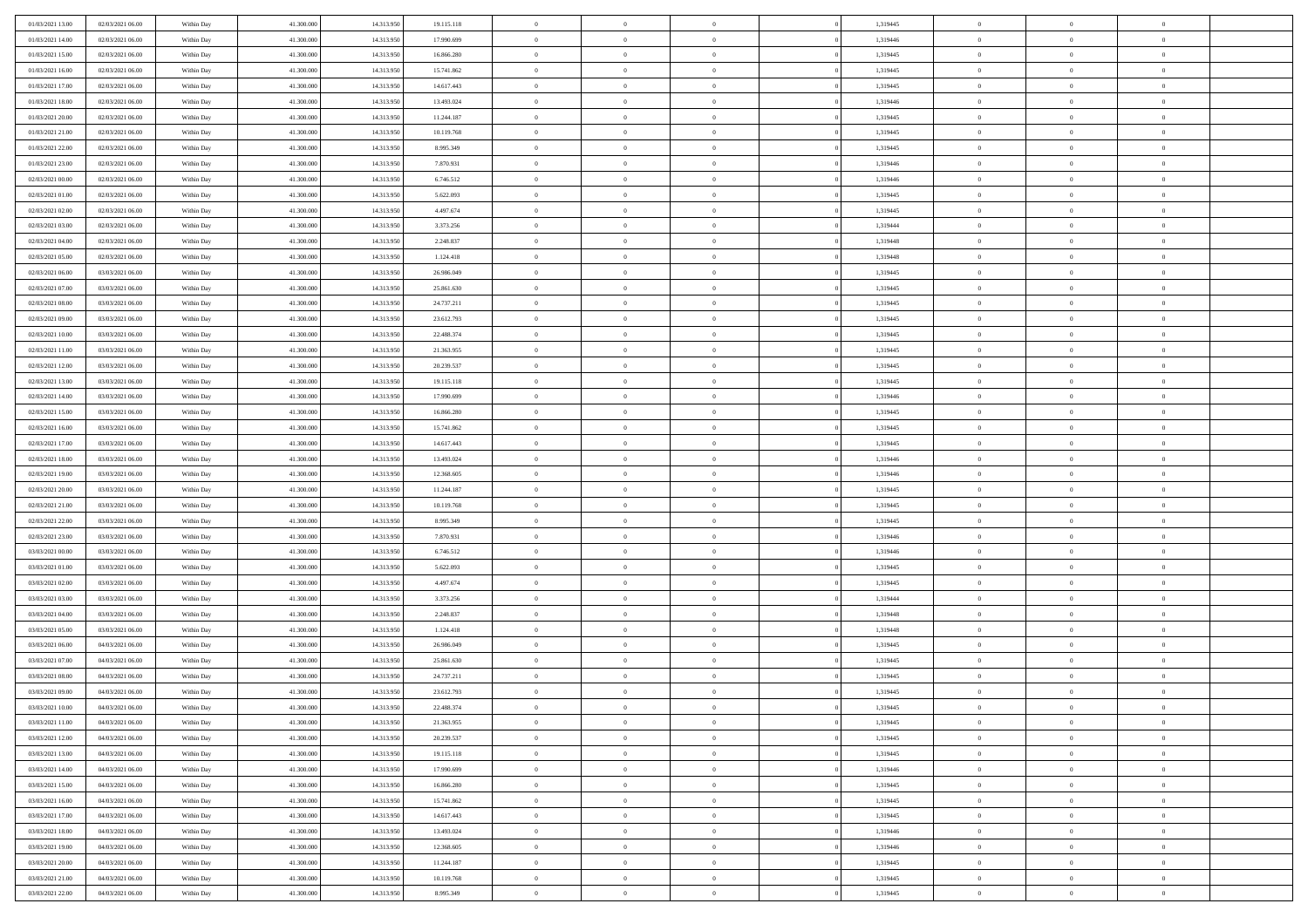| 03/03/2021 23:00 | 04/03/2021 06:00 | Within Day | 41.300.000 | 14.313.950 | 7.870.931  | $\overline{0}$ | $\overline{0}$ | $\Omega$       | 1,319446 | $\bf{0}$       | $\mathbf{0}$   | $\theta$       |  |
|------------------|------------------|------------|------------|------------|------------|----------------|----------------|----------------|----------|----------------|----------------|----------------|--|
| 04/03/2021 00:00 | 04/03/2021 06:00 | Within Day | 41.300.000 | 14.313.950 | 6.746.512  | $\mathbf{0}$   | $\overline{0}$ | $\overline{0}$ | 1,319446 | $\overline{0}$ | $\overline{0}$ | $\theta$       |  |
| 04/03/2021 01:00 | 04/03/2021 06:00 | Within Day | 41.300.000 | 14.313.950 | 5.622.093  | $\,$ 0         | $\overline{0}$ | $\bf{0}$       | 1,319445 | $\,$ 0         | $\overline{0}$ | $\,$ 0 $\,$    |  |
| 04/03/2021 02.00 | 04/03/2021 06:00 | Within Day | 41.300,000 | 14.313.950 | 4.497.674  | $\bf{0}$       | $\overline{0}$ | $\Omega$       | 1,319445 | $\bf{0}$       | $\mathbf{0}$   | $\theta$       |  |
| 04/03/2021 03:00 | 04/03/2021 06:00 | Within Day | 41.300.000 | 14.313.950 | 3.373.256  | $\bf{0}$       | $\overline{0}$ | $\overline{0}$ | 1,319444 | $\mathbf{0}$   | $\overline{0}$ | $\overline{0}$ |  |
| 04/03/2021 04:00 | 04/03/2021 06:00 | Within Day | 41.300.000 | 14.313.950 | 2.248.837  | $\bf{0}$       | $\overline{0}$ | $\bf{0}$       | 1,319448 | $\,$ 0         | $\overline{0}$ | $\,$ 0 $\,$    |  |
| 04/03/2021 05:00 | 04/03/2021 06:00 | Within Day | 41.300,000 | 14.313.950 | 1.124.418  | $\bf{0}$       | $\overline{0}$ | $\Omega$       | 1,319448 | $\theta$       | $\mathbf{0}$   | $\theta$       |  |
| 04/03/2021 06:00 | 05/03/2021 06:00 | Within Day | 41.300.000 | 14.313.950 | 26.986.049 | $\overline{0}$ | $\overline{0}$ | $\overline{0}$ | 1,319445 | $\mathbf{0}$   | $\overline{0}$ | $\overline{0}$ |  |
| 04/03/2021 07:00 | 05/03/2021 06:00 | Within Day | 41.300.000 | 14.313.950 | 25.861.630 | $\bf{0}$       | $\overline{0}$ | $\bf{0}$       | 1,319445 | $\,$ 0         | $\overline{0}$ | $\,$ 0 $\,$    |  |
| 04/03/2021 08:00 | 05/03/2021 06:00 | Within Day | 41.300,000 | 14.313.950 | 24.737.211 | $\bf{0}$       | $\overline{0}$ | $\Omega$       | 1,319445 | $\theta$       | $\mathbf{0}$   | $\theta$       |  |
| 04/03/2021 09:00 | 05/03/2021 06:00 | Within Day | 41.300.000 | 14.313.950 | 23.612.793 | $\overline{0}$ | $\overline{0}$ | $\overline{0}$ | 1,319445 | $\overline{0}$ | $\overline{0}$ | $\overline{0}$ |  |
| 04/03/2021 10:00 | 05/03/2021 06:00 | Within Day | 41.300.000 | 14.313.950 | 22.488.374 | $\,$ 0         | $\overline{0}$ | $\bf{0}$       | 1,319445 | $\,$ 0         | $\overline{0}$ | $\,$ 0 $\,$    |  |
| 04/03/2021 11:00 | 05/03/2021 06:00 | Within Day | 41.300.000 | 14.313.950 | 21.363.955 | $\bf{0}$       | $\overline{0}$ | $\Omega$       | 1,319445 | $\overline{0}$ | $\mathbf{0}$   | $\theta$       |  |
| 04/03/2021 12:00 | 05/03/2021 06:00 | Within Dav | 41.300.000 | 14.313.950 | 20.239.537 | $\overline{0}$ | $\overline{0}$ | $\overline{0}$ | 1,319445 | $\mathbf{0}$   | $\overline{0}$ | $\overline{0}$ |  |
| 04/03/2021 13:00 | 05/03/2021 06:00 | Within Day | 41.300.000 | 14.313.950 | 19.115.118 | $\bf{0}$       | $\overline{0}$ | $\bf{0}$       | 1,319445 | $\,$ 0         | $\overline{0}$ | $\,$ 0 $\,$    |  |
| 04/03/2021 14:00 | 05/03/2021 06:00 | Within Day | 41,300,000 | 14.313.950 | 17.990.699 | $\bf{0}$       | $\overline{0}$ | $\overline{0}$ | 1,319446 | $\bf{0}$       | $\mathbf{0}$   | $\bf{0}$       |  |
| 04/03/2021 15:00 | 05/03/2021 06:00 | Within Day | 41.300.000 | 14.313.950 | 16.866.280 | $\overline{0}$ | $\overline{0}$ | $\overline{0}$ | 1,319445 | $\mathbf{0}$   | $\overline{0}$ | $\overline{0}$ |  |
| 04/03/2021 16:00 | 05/03/2021 06:00 | Within Day | 41.300.000 | 14.313.950 | 15.741.862 | $\bf{0}$       | $\overline{0}$ | $\bf{0}$       | 1,319445 | $\,$ 0         | $\overline{0}$ | $\,$ 0 $\,$    |  |
| 04/03/2021 17:00 | 05/03/2021 06:00 | Within Day | 41.300,000 | 14.313.950 | 14.617.443 | $\bf{0}$       | $\overline{0}$ | $\Omega$       | 1,319445 | $\theta$       | $\mathbf{0}$   | $\theta$       |  |
| 04/03/2021 18:00 | 05/03/2021 06:00 | Within Day | 41.300.000 | 14.313.950 | 13.493.024 | $\overline{0}$ | $\overline{0}$ | $\overline{0}$ | 1,319446 | $\mathbf{0}$   | $\overline{0}$ | $\overline{0}$ |  |
| 04/03/2021 19:00 | 05/03/2021 06:00 | Within Day | 41.300.000 | 14.313.950 | 12.368.605 | $\bf{0}$       | $\overline{0}$ | $\bf{0}$       | 1,319446 | $\,$ 0         | $\overline{0}$ | $\,$ 0 $\,$    |  |
| 04/03/2021 20:00 | 05/03/2021 06:00 | Within Day | 41.300,000 | 14.313.950 | 11.244.187 | $\bf{0}$       | $\overline{0}$ | $\Omega$       | 1,319445 | $\bf{0}$       | $\mathbf{0}$   | $\theta$       |  |
| 04/03/2021 21:00 | 05/03/2021 06:00 | Within Dav | 41.300.000 | 14.313.950 | 10.119.768 | $\overline{0}$ | $\overline{0}$ | $\overline{0}$ | 1,319445 | $\mathbf{0}$   | $\overline{0}$ | $\overline{0}$ |  |
| 04/03/2021 22.00 | 05/03/2021 06:00 | Within Day | 41.300.000 | 14.313.950 | 8.995.349  | $\bf{0}$       | $\overline{0}$ | $\bf{0}$       | 1,319445 | $\,$ 0         | $\overline{0}$ | $\,$ 0 $\,$    |  |
| 04/03/2021 23.00 | 05/03/2021 06:00 | Within Day | 41.300,000 | 14.313.950 | 7.870.931  | $\bf{0}$       | $\overline{0}$ | $\overline{0}$ | 1,319446 | $\bf{0}$       | $\bf{0}$       | $\bf{0}$       |  |
| 05/03/2021 00:00 | 05/03/2021 06:00 | Within Day | 41.300.000 | 14.313.950 | 6.746.512  | $\overline{0}$ | $\overline{0}$ | $\overline{0}$ | 1,319446 | $\overline{0}$ | $\overline{0}$ | $\overline{0}$ |  |
| 05/03/2021 01:00 | 05/03/2021 06:00 | Within Day | 41.300.000 | 14.313.950 | 5.622.093  | $\bf{0}$       | $\overline{0}$ | $\bf{0}$       | 1,319445 | $\,$ 0         | $\overline{0}$ | $\,$ 0 $\,$    |  |
| 05/03/2021 02:00 | 05/03/2021 06:00 | Within Day | 41.300,000 | 14.313.950 | 4.497.674  | $\bf{0}$       | $\overline{0}$ | $\Omega$       | 1,319445 | $\theta$       | $\mathbf{0}$   | $\theta$       |  |
| 05/03/2021 03:00 | 05/03/2021 06:00 | Within Day | 41.300.000 | 14.313.950 | 3.373.256  | $\overline{0}$ | $\overline{0}$ | $\overline{0}$ | 1,319444 | $\mathbf{0}$   | $\overline{0}$ | $\overline{0}$ |  |
| 05/03/2021 04:00 | 05/03/2021 06:00 | Within Day | 41.300.000 | 14.313.950 | 2.248.837  | $\bf{0}$       | $\overline{0}$ | $\bf{0}$       | 1,319448 | $\,$ 0         | $\overline{0}$ | $\,$ 0 $\,$    |  |
| 05/03/2021 05:00 | 05/03/2021 06:00 | Within Day | 41.300.000 | 14.313.950 | 1.124.418  | $\,$ 0         | $\bf{0}$       | $\overline{0}$ | 1,319448 | $\bf{0}$       | $\overline{0}$ | $\,0\,$        |  |
| 05/03/2021 06:00 | 06/03/2021 06:00 | Within Dav | 41.300.000 | 14.313.950 | 26.986.049 | $\overline{0}$ | $\overline{0}$ | $\overline{0}$ | 1,319445 | $\mathbf{0}$   | $\overline{0}$ | $\overline{0}$ |  |
| 05/03/2021 07:00 | 06/03/2021 06:00 | Within Day | 41.300.000 | 14.313.950 | 25.861.630 | $\bf{0}$       | $\overline{0}$ | $\bf{0}$       | 1,319445 | $\,$ 0         | $\overline{0}$ | $\,$ 0 $\,$    |  |
| 05/03/2021 08:00 | 06/03/2021 06:00 | Within Day | 41.300.000 | 14.313.950 | 24.737.211 | $\bf{0}$       | $\bf{0}$       | $\bf{0}$       | 1,319445 | $\bf{0}$       | $\overline{0}$ | $\,0\,$        |  |
| 05/03/2021 09:00 | 06/03/2021 06:00 | Within Day | 41.300.000 | 14.313.950 | 23.612.793 | $\overline{0}$ | $\overline{0}$ | $\overline{0}$ | 1,319445 | $\overline{0}$ | $\overline{0}$ | $\overline{0}$ |  |
| 05/03/2021 10:00 | 06/03/2021 06:00 | Within Day | 41.300.000 | 14.313.950 | 22.488.374 | $\bf{0}$       | $\overline{0}$ | $\bf{0}$       | 1,319445 | $\,$ 0         | $\overline{0}$ | $\,$ 0 $\,$    |  |
| 05/03/2021 11:00 | 06/03/2021 06:00 | Within Day | 41.300.000 | 14.313.950 | 21.363.955 | $\bf{0}$       | $\bf{0}$       | $\overline{0}$ | 1,319445 | $\bf{0}$       | $\overline{0}$ | $\,0\,$        |  |
| 05/03/2021 12:00 | 06/03/2021 06:00 | Within Day | 41.300.000 | 14.313.950 | 20.239.537 | $\overline{0}$ | $\overline{0}$ | $\overline{0}$ | 1,319445 | $\mathbf{0}$   | $\overline{0}$ | $\overline{0}$ |  |
| 05/03/2021 13:00 | 06/03/2021 06:00 | Within Day | 41.300.000 | 14.313.950 | 19.115.118 | $\bf{0}$       | $\overline{0}$ | $\bf{0}$       | 1,319445 | $\,$ 0         | $\overline{0}$ | $\,$ 0 $\,$    |  |
| 05/03/2021 14:00 | 06/03/2021 06:00 | Within Day | 41.300.000 | 14.313.950 | 17.990.699 | $\bf{0}$       | $\overline{0}$ | $\overline{0}$ | 1,319446 | $\bf{0}$       | $\overline{0}$ | $\,0\,$        |  |
| 05/03/2021 15:00 | 06/03/2021 06:00 | Within Dav | 41.300.000 | 14.313.950 | 16.866.280 | $\overline{0}$ | $\overline{0}$ | $\overline{0}$ | 1,319445 | $\overline{0}$ | $\overline{0}$ | $\overline{0}$ |  |
| 05/03/2021 16:00 | 06/03/2021 06:00 | Within Day | 41.300.000 | 14.313.950 | 15.741.862 | $\bf{0}$       | $\overline{0}$ | $\bf{0}$       | 1,319445 | $\,$ 0         | $\overline{0}$ | $\,$ 0 $\,$    |  |
| 05/03/2021 20:00 | 06/03/2021 06:00 | Within Day | 41.300.000 | 14.313.950 | 11.244.187 | $\bf{0}$       | $\overline{0}$ | $\bf{0}$       | 1,319445 | $\bf{0}$       | $\overline{0}$ | $\,0\,$        |  |
| 05/03/2021 21:00 | 06/03/2021 06:00 | Within Day | 41.300.000 | 14.313.950 | 10.119.768 | $\mathbf{0}$   | $\overline{0}$ | $\overline{0}$ | 1,319445 | $\overline{0}$ | $\overline{0}$ | $\overline{0}$ |  |
| 05/03/2021 22:00 | 06/03/2021 06:00 | Within Day | 41.300.000 | 14.313.950 | 8.995.349  | $\bf{0}$       | $\overline{0}$ | $\theta$       | 1,319445 | $\overline{0}$ | $\theta$       | $\theta$       |  |
| 05/03/2021 23.00 | 06/03/2021 06:00 | Within Day | 41.300.000 | 14.313.950 | 7.870.931  | $\bf{0}$       | $\overline{0}$ | $\bf{0}$       | 1,319446 | $\bf{0}$       | $\overline{0}$ | $\,0\,$        |  |
| 06/03/2021 00:00 | 06/03/2021 06:00 | Within Day | 41.300.000 | 14.313.950 | 6.746.512  | $\overline{0}$ | $\overline{0}$ | $\overline{0}$ | 1,319446 | $\overline{0}$ | $\bf{0}$       | $\overline{0}$ |  |
| 06/03/2021 01:00 | 06/03/2021 06:00 | Within Day | 41.300.000 | 14.313.950 | 5.622.093  | $\,$ 0 $\,$    | $\overline{0}$ | $\overline{0}$ | 1,319445 | $\,$ 0 $\,$    | $\overline{0}$ | $\,$ 0 $\,$    |  |
| 06/03/2021 02:00 | 06/03/2021 06:00 | Within Day | 41.300.000 | 14.313.950 | 4.497.674  | $\bf{0}$       | $\overline{0}$ | $\overline{0}$ | 1,319445 | $\bf{0}$       | $\overline{0}$ | $\bf{0}$       |  |
| 06/03/2021 03:00 | 06/03/2021 06:00 | Within Day | 41.300.000 | 14.313.950 | 3.373.256  | $\bf{0}$       | $\overline{0}$ | $\overline{0}$ | 1,319444 | $\mathbf{0}$   | $\overline{0}$ | $\overline{0}$ |  |
| 06/03/2021 04:00 | 06/03/2021 06:00 | Within Day | 41.300.000 | 14.313.950 | 2.248.837  | $\,$ 0 $\,$    | $\overline{0}$ | $\overline{0}$ | 1,319448 | $\,$ 0 $\,$    | $\overline{0}$ | $\,$ 0 $\,$    |  |
| 06/03/2021 05:00 | 06/03/2021 06:00 | Within Day | 41.300.000 | 14.313.950 | 1.124.418  | $\bf{0}$       | $\overline{0}$ | $\overline{0}$ | 1,319448 | $\bf{0}$       | $\overline{0}$ | $\overline{0}$ |  |
| 06/03/2021 06:00 | 07/03/2021 06:00 | Within Day | 41.300.000 | 14.313.950 | 26.986.049 | $\overline{0}$ | $\overline{0}$ | $\overline{0}$ | 1,319445 | $\overline{0}$ | $\bf{0}$       | $\overline{0}$ |  |
| 06/03/2021 07:00 | 07/03/2021 06:00 | Within Day | 41.300.000 | 14.313.950 | 25.861.630 | $\,$ 0 $\,$    | $\overline{0}$ | $\overline{0}$ | 1,319445 | $\,$ 0 $\,$    | $\overline{0}$ | $\,$ 0 $\,$    |  |
| 06/03/2021 08:00 | 07/03/2021 06:00 | Within Day | 41.300.000 | 14.313.950 | 24.737.211 | $\bf{0}$       | $\bf{0}$       | $\overline{0}$ | 1,319445 | $\mathbf{0}$   | $\overline{0}$ | $\bf{0}$       |  |
| 06/03/2021 09:00 | 07/03/2021 06:00 | Within Day | 41.300.000 | 14.313.950 | 23.612.793 | $\bf{0}$       | $\overline{0}$ | $\overline{0}$ | 1,319445 | $\overline{0}$ | $\bf{0}$       | $\overline{0}$ |  |
| 06/03/2021 10:00 | 07/03/2021 06:00 | Within Day | 41.300.000 | 14.313.950 | 22.488.374 | $\,0\,$        | $\overline{0}$ | $\bf{0}$       | 1,319445 | $\,$ 0         | $\overline{0}$ | $\,$ 0 $\,$    |  |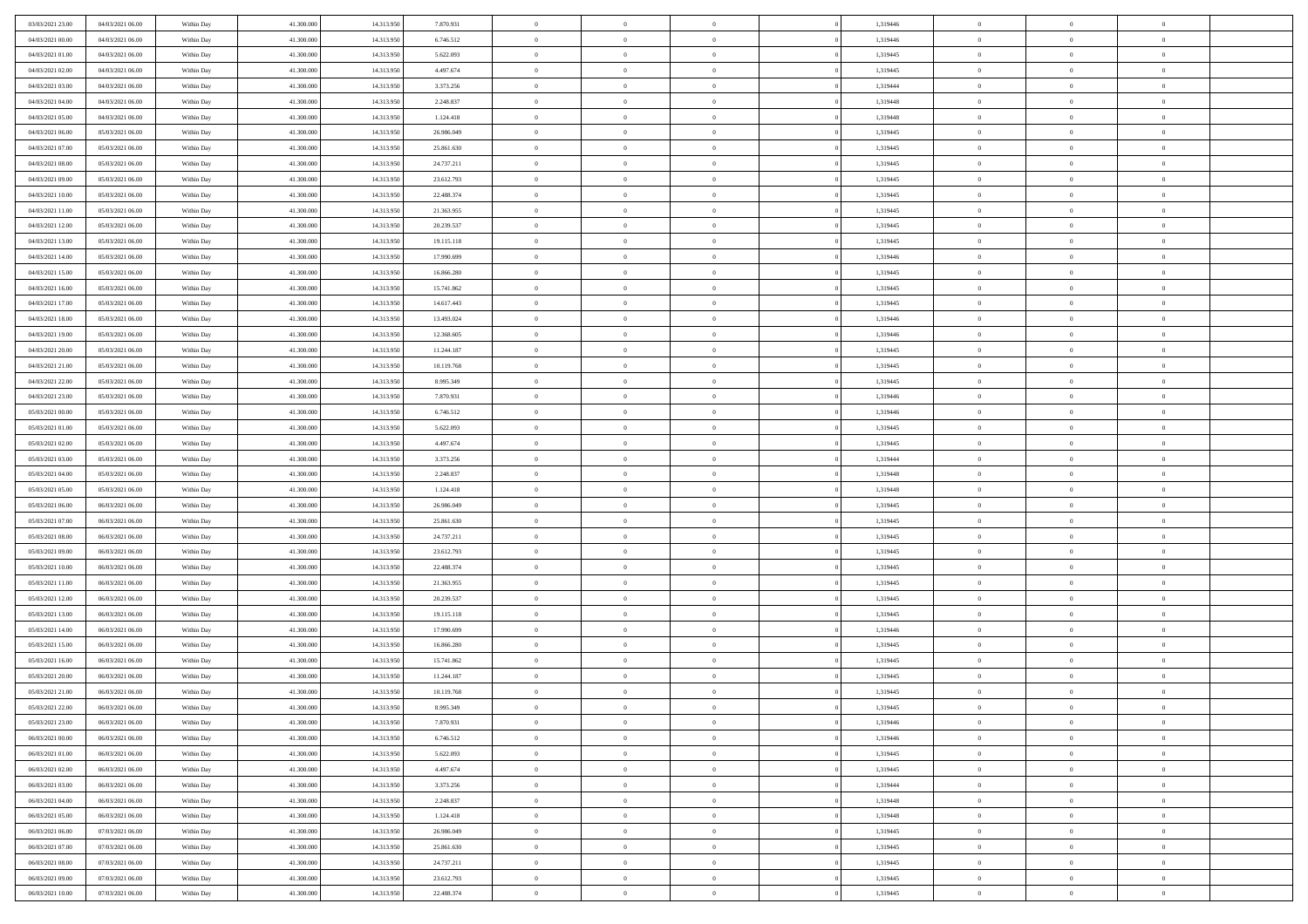| 06/03/2021 11:00 | 07/03/2021 06:00 | Within Day | 41.300.000 | 14.313.950 | 21.363.955 | $\overline{0}$ | $\overline{0}$ | $\Omega$       | 1,319445 | $\bf{0}$       | $\mathbf{0}$   | $\theta$       |  |
|------------------|------------------|------------|------------|------------|------------|----------------|----------------|----------------|----------|----------------|----------------|----------------|--|
| 06/03/2021 12:00 | 07/03/2021 06:00 | Within Day | 41.300.000 | 14.313.950 | 20.239.537 | $\mathbf{0}$   | $\overline{0}$ | $\overline{0}$ | 1,319445 | $\overline{0}$ | $\overline{0}$ | $\theta$       |  |
| 06/03/2021 13:00 | 07/03/2021 06:00 | Within Day | 41.300.000 | 14.313.950 | 19.115.118 | $\,$ 0         | $\overline{0}$ | $\bf{0}$       | 1,319445 | $\,$ 0         | $\overline{0}$ | $\,$ 0 $\,$    |  |
| 06/03/2021 14:00 | 07/03/2021 06:00 | Within Day | 41.300,000 | 14.313.950 | 17.990.699 | $\bf{0}$       | $\overline{0}$ | $\Omega$       | 1,319446 | $\bf{0}$       | $\mathbf{0}$   | $\theta$       |  |
| 06/03/2021 15:00 | 07/03/2021 06:00 | Within Day | 41.300.000 | 14.313.950 | 16.866.280 | $\bf{0}$       | $\overline{0}$ | $\overline{0}$ | 1,319445 | $\mathbf{0}$   | $\overline{0}$ | $\overline{0}$ |  |
| 06/03/2021 16:00 | 07/03/2021 06:00 | Within Day | 41.300.000 | 14.313.950 | 15.741.862 | $\bf{0}$       | $\overline{0}$ | $\bf{0}$       | 1,319445 | $\,$ 0         | $\overline{0}$ | $\,$ 0 $\,$    |  |
| 06/03/2021 17:00 | 07/03/2021 06:00 | Within Day | 41.300,000 | 14.313.950 | 14.617.443 | $\bf{0}$       | $\overline{0}$ | $\Omega$       | 1,319445 | $\theta$       | $\mathbf{0}$   | $\theta$       |  |
| 06/03/2021 18:00 | 07/03/2021 06:00 | Within Day | 41.300.000 | 14.313.950 | 13.493.024 | $\overline{0}$ | $\overline{0}$ | $\overline{0}$ | 1,319446 | $\mathbf{0}$   | $\overline{0}$ | $\overline{0}$ |  |
| 06/03/2021 19:00 | 07/03/2021 06:00 | Within Day | 41.300.000 | 14.313.950 | 12.368.605 | $\bf{0}$       | $\overline{0}$ | $\bf{0}$       | 1,319446 | $\,$ 0         | $\overline{0}$ | $\,$ 0 $\,$    |  |
| 06/03/2021 20:00 | 07/03/2021 06:00 | Within Day | 41.300,000 | 14.313.950 | 11.244.187 | $\bf{0}$       | $\overline{0}$ | $\Omega$       | 1,319445 | $\theta$       | $\mathbf{0}$   | $\theta$       |  |
| 06/03/2021 21:00 | 07/03/2021 06:00 | Within Day | 41.300.000 | 14.313.950 | 10.119.768 | $\overline{0}$ | $\overline{0}$ | $\overline{0}$ | 1,319445 | $\mathbf{0}$   | $\overline{0}$ | $\overline{0}$ |  |
| 06/03/2021 22:00 | 07/03/2021 06:00 | Within Day | 41.300.000 | 14.313.950 | 8.995.349  | $\bf{0}$       | $\overline{0}$ | $\bf{0}$       | 1,319445 | $\,$ 0         | $\overline{0}$ | $\,$ 0 $\,$    |  |
| 06/03/2021 23.00 | 07/03/2021 06:00 | Within Day | 41.300.000 | 14.313.950 | 7.870.931  | $\bf{0}$       | $\overline{0}$ | $\Omega$       | 1,319446 | $\overline{0}$ | $\mathbf{0}$   | $\theta$       |  |
| 07/03/2021 00:00 | 07/03/2021 06:00 | Within Dav | 41.300.000 | 14.313.950 | 6.746.512  | $\overline{0}$ | $\overline{0}$ | $\overline{0}$ | 1,319446 | $\mathbf{0}$   | $\overline{0}$ | $\overline{0}$ |  |
| 07/03/2021 01:00 | 07/03/2021 06:00 | Within Day | 41.300.000 | 14.313.950 | 5.622.093  | $\bf{0}$       | $\overline{0}$ | $\bf{0}$       | 1,319445 | $\,$ 0         | $\overline{0}$ | $\,$ 0 $\,$    |  |
| 07/03/2021 02:00 | 07/03/2021 06:00 | Within Day | 41,300,000 | 14.313.950 | 4.497.674  | $\bf{0}$       | $\overline{0}$ | $\overline{0}$ | 1,319445 | $\theta$       | $\mathbf{0}$   | $\bf{0}$       |  |
| 07/03/2021 03:00 | 07/03/2021 06:00 | Within Day | 41.300.000 | 14.313.950 | 3.373.256  | $\overline{0}$ | $\overline{0}$ | $\overline{0}$ | 1,319444 | $\mathbf{0}$   | $\overline{0}$ | $\overline{0}$ |  |
| 07/03/2021 04:00 | 07/03/2021 06:00 | Within Day | 41.300.000 | 14.313.950 | 2.248.837  | $\bf{0}$       | $\overline{0}$ | $\bf{0}$       | 1,319448 | $\,$ 0         | $\overline{0}$ | $\,$ 0 $\,$    |  |
| 07/03/2021 05:00 | 07/03/2021 06:00 | Within Day | 41.300,000 | 14.313.950 | 1.124.418  | $\bf{0}$       | $\overline{0}$ | $\Omega$       | 1,319448 | $\theta$       | $\mathbf{0}$   | $\theta$       |  |
| 07/03/2021 06:00 | 08/03/2021 06:00 | Within Day | 41.300.000 | 14.313.950 | 26.986.049 | $\overline{0}$ | $\overline{0}$ | $\overline{0}$ | 1,319445 | $\mathbf{0}$   | $\overline{0}$ | $\overline{0}$ |  |
| 07/03/2021 07:00 | 08/03/2021 06:00 | Within Day | 41.300.000 | 14.313.950 | 25.861.630 | $\bf{0}$       | $\overline{0}$ | $\bf{0}$       | 1,319445 | $\,$ 0         | $\overline{0}$ | $\,$ 0 $\,$    |  |
| 07/03/2021 08:00 | 08/03/2021 06:00 | Within Day | 41.300,000 | 14.313.950 | 24.737.211 | $\bf{0}$       | $\overline{0}$ | $\Omega$       | 1,319445 | $\bf{0}$       | $\theta$       | $\theta$       |  |
| 07/03/2021 09:00 | 08/03/2021 06:00 | Within Dav | 41.300.000 | 14.313.950 | 23.612.793 | $\overline{0}$ | $\overline{0}$ | $\overline{0}$ | 1,319445 | $\mathbf{0}$   | $\overline{0}$ | $\overline{0}$ |  |
| 07/03/2021 11:00 | 08/03/2021 06:00 | Within Day | 41.300.000 | 14.313.950 | 21.363.955 | $\bf{0}$       | $\overline{0}$ | $\bf{0}$       | 1,319445 | $\,$ 0         | $\overline{0}$ | $\,$ 0 $\,$    |  |
| 07/03/2021 12:00 | 08/03/2021 06:00 | Within Day | 41.300,000 | 14.313.950 | 20.239.537 | $\bf{0}$       | $\overline{0}$ | $\overline{0}$ | 1,319445 | $\bf{0}$       | $\bf{0}$       | $\bf{0}$       |  |
| 07/03/2021 13:00 | 08/03/2021 06:00 | Within Day | 41.300.000 | 14.313.950 | 19.115.118 | $\overline{0}$ | $\overline{0}$ | $\overline{0}$ | 1,319445 | $\mathbf{0}$   | $\overline{0}$ | $\overline{0}$ |  |
| 07/03/2021 14:00 | 08/03/2021 06:00 | Within Day | 41.300.000 | 14.313.950 | 17.990.699 | $\bf{0}$       | $\overline{0}$ | $\bf{0}$       | 1,319446 | $\,$ 0         | $\overline{0}$ | $\,$ 0 $\,$    |  |
| 07/03/2021 15:00 | 08/03/2021 06:00 | Within Day | 41.300,000 | 14.313.950 | 16,866,280 | $\bf{0}$       | $\overline{0}$ | $\Omega$       | 1,319445 | $\theta$       | $\mathbf{0}$   | $\theta$       |  |
| 07/03/2021 16:00 | 08/03/2021 06:00 | Within Day | 41.300.000 | 14.313.950 | 15.741.862 | $\overline{0}$ | $\overline{0}$ | $\overline{0}$ | 1,319445 | $\mathbf{0}$   | $\overline{0}$ | $\overline{0}$ |  |
| 07/03/2021 17:00 | 08/03/2021 06:00 | Within Day | 41.300.000 | 14.313.950 | 14.617.443 | $\bf{0}$       | $\overline{0}$ | $\bf{0}$       | 1,319445 | $\,$ 0         | $\overline{0}$ | $\,$ 0 $\,$    |  |
| 07/03/2021 18:00 | 08/03/2021 06:00 | Within Day | 41.300.000 | 14.313.950 | 13.493.024 | $\,$ 0         | $\bf{0}$       | $\overline{0}$ | 1,319446 | $\bf{0}$       | $\overline{0}$ | $\,0\,$        |  |
| 07/03/2021 19:00 | 08/03/2021 06:00 | Within Dav | 41.300.000 | 14.313.950 | 12.368.605 | $\overline{0}$ | $\overline{0}$ | $\overline{0}$ | 1,319446 | $\mathbf{0}$   | $\overline{0}$ | $\overline{0}$ |  |
| 07/03/2021 20:00 | 08/03/2021 06:00 | Within Day | 41.300.000 | 14.313.950 | 11.244.187 | $\bf{0}$       | $\overline{0}$ | $\bf{0}$       | 1,319445 | $\,$ 0         | $\overline{0}$ | $\,$ 0 $\,$    |  |
| 07/03/2021 21:00 | 08/03/2021 06:00 | Within Day | 41.300.000 | 14.313.950 | 10.119.768 | $\bf{0}$       | $\bf{0}$       | $\bf{0}$       | 1,319445 | $\bf{0}$       | $\overline{0}$ | $\,0\,$        |  |
| 07/03/2021 22:00 | 08/03/2021 06:00 | Within Day | 41.300.000 | 14.313.950 | 8.995.349  | $\overline{0}$ | $\overline{0}$ | $\overline{0}$ | 1,319445 | $\overline{0}$ | $\overline{0}$ | $\overline{0}$ |  |
| 07/03/2021 23:00 | 08/03/2021 06:00 | Within Day | 41.300.000 | 14.313.950 | 7.870.931  | $\bf{0}$       | $\overline{0}$ | $\bf{0}$       | 1,319446 | $\,$ 0         | $\overline{0}$ | $\,$ 0 $\,$    |  |
| 08/03/2021 00:00 | 08/03/2021 06:00 | Within Day | 41.300.000 | 14.313.950 | 6.746.512  | $\bf{0}$       | $\bf{0}$       | $\overline{0}$ | 1,319446 | $\bf{0}$       | $\overline{0}$ | $\,0\,$        |  |
| 08/03/2021 01:00 | 08/03/2021 06:00 | Within Day | 41.300.000 | 14.313.950 | 5.622.093  | $\overline{0}$ | $\overline{0}$ | $\overline{0}$ | 1,319445 | $\mathbf{0}$   | $\overline{0}$ | $\overline{0}$ |  |
| 08/03/2021 02:00 | 08/03/2021 06:00 | Within Day | 41.300.000 | 14.313.950 | 4.497.674  | $\bf{0}$       | $\overline{0}$ | $\bf{0}$       | 1,319445 | $\,$ 0         | $\overline{0}$ | $\,$ 0 $\,$    |  |
| 08/03/2021 03:00 | 08/03/2021 06:00 | Within Day | 41.300.000 | 14.313.950 | 3.373.256  | $\bf{0}$       | $\bf{0}$       | $\overline{0}$ | 1,319444 | $\bf{0}$       | $\overline{0}$ | $\,0\,$        |  |
| 08/03/2021 04:00 | 08/03/2021 06:00 | Within Dav | 41.300.000 | 14.313.950 | 2.248.837  | $\overline{0}$ | $\overline{0}$ | $\overline{0}$ | 1,319448 | $\overline{0}$ | $\overline{0}$ | $\overline{0}$ |  |
| 08/03/2021 05:00 | 08/03/2021 06:00 | Within Day | 41.300.000 | 14.313.950 | 1.124.418  | $\bf{0}$       | $\overline{0}$ | $\bf{0}$       | 1,319448 | $\,$ 0         | $\overline{0}$ | $\,$ 0 $\,$    |  |
| 08/03/2021 06:00 | 09/03/2021 06:00 | Within Day | 41.300.000 | 14.313.950 | 26.986.049 | $\bf{0}$       | $\bf{0}$       | $\bf{0}$       | 1,319445 | $\bf{0}$       | $\overline{0}$ | $\,0\,$        |  |
| 08/03/2021 07:00 | 09/03/2021 06:00 | Within Day | 41.300.000 | 14.313.950 | 25.861.630 | $\mathbf{0}$   | $\overline{0}$ | $\overline{0}$ | 1,319445 | $\overline{0}$ | $\overline{0}$ | $\overline{0}$ |  |
| 08/03/2021 08:00 | 09/03/2021 06:00 | Within Day | 41.300.000 | 14.313.950 | 24.737.211 | $\bf{0}$       | $\overline{0}$ | $\theta$       | 1,319445 | $\overline{0}$ | $\theta$       | $\theta$       |  |
| 08/03/2021 09:00 | 09/03/2021 06:00 | Within Day | 41.300.000 | 14.313.950 | 23.612.793 | $\bf{0}$       | $\bf{0}$       | $\bf{0}$       | 1,319445 | $\bf{0}$       | $\overline{0}$ | $\,0\,$        |  |
| 08/03/2021 10:00 | 09/03/2021 06:00 | Within Day | 41.300.000 | 14.313.950 | 22.488.374 | $\overline{0}$ | $\overline{0}$ | $\overline{0}$ | 1,319445 | $\overline{0}$ | $\bf{0}$       | $\overline{0}$ |  |
| 08/03/2021 11:00 | 09/03/2021 06:00 | Within Day | 41.300.000 | 14.313.950 | 21.363.955 | $\,$ 0 $\,$    | $\overline{0}$ | $\overline{0}$ | 1,319445 | $\,$ 0 $\,$    | $\overline{0}$ | $\,$ 0 $\,$    |  |
| 08/03/2021 12:00 | 09/03/2021 06:00 | Within Day | 41.300.000 | 14.313.950 | 20.239.537 | $\bf{0}$       | $\bf{0}$       | $\overline{0}$ | 1,319445 | $\bf{0}$       | $\overline{0}$ | $\bf{0}$       |  |
| 08/03/2021 13:00 | 09/03/2021 06:00 | Within Day | 41.300.000 | 14.313.950 | 19.115.118 | $\bf{0}$       | $\overline{0}$ | $\overline{0}$ | 1,319445 | $\mathbf{0}$   | $\overline{0}$ | $\overline{0}$ |  |
| 08/03/2021 14:00 | 09/03/2021 06:00 | Within Day | 41.300.000 | 14.313.950 | 17.990.699 | $\,$ 0 $\,$    | $\overline{0}$ | $\overline{0}$ | 1,319446 | $\,$ 0 $\,$    | $\overline{0}$ | $\,$ 0 $\,$    |  |
| 08/03/2021 15:00 | 09/03/2021 06:00 | Within Day | 41.300.000 | 14.313.950 | 16.866.280 | $\bf{0}$       | $\overline{0}$ | $\overline{0}$ | 1,319445 | $\bf{0}$       | $\overline{0}$ | $\overline{0}$ |  |
| 08/03/2021 16:00 | 09/03/2021 06:00 | Within Day | 41.300.000 | 14.313.950 | 15.741.862 | $\overline{0}$ | $\overline{0}$ | $\overline{0}$ | 1,319445 | $\overline{0}$ | $\bf{0}$       | $\overline{0}$ |  |
| 08/03/2021 17:00 | 09/03/2021 06:00 | Within Day | 41.300.000 | 14.313.950 | 14.617.443 | $\,$ 0 $\,$    | $\overline{0}$ | $\overline{0}$ | 1,319445 | $\,$ 0 $\,$    | $\overline{0}$ | $\,$ 0 $\,$    |  |
| 08/03/2021 18:00 | 09/03/2021 06:00 | Within Day | 41.300.000 | 14.313.950 | 13.493.024 | $\bf{0}$       | $\bf{0}$       | $\overline{0}$ | 1,319446 | $\mathbf{0}$   | $\overline{0}$ | $\bf{0}$       |  |
| 08/03/2021 19:00 | 09/03/2021 06:00 | Within Day | 41.300.000 | 14.313.950 | 12.368.605 | $\bf{0}$       | $\overline{0}$ | $\overline{0}$ | 1,319446 | $\overline{0}$ | $\bf{0}$       | $\overline{0}$ |  |
| 08/03/2021 20:00 | 09/03/2021 06:00 | Within Day | 41.300.000 | 14.313.950 | 11.244.187 | $\,0\,$        | $\overline{0}$ | $\overline{0}$ | 1,319445 | $\,$ 0         | $\overline{0}$ | $\,$ 0 $\,$    |  |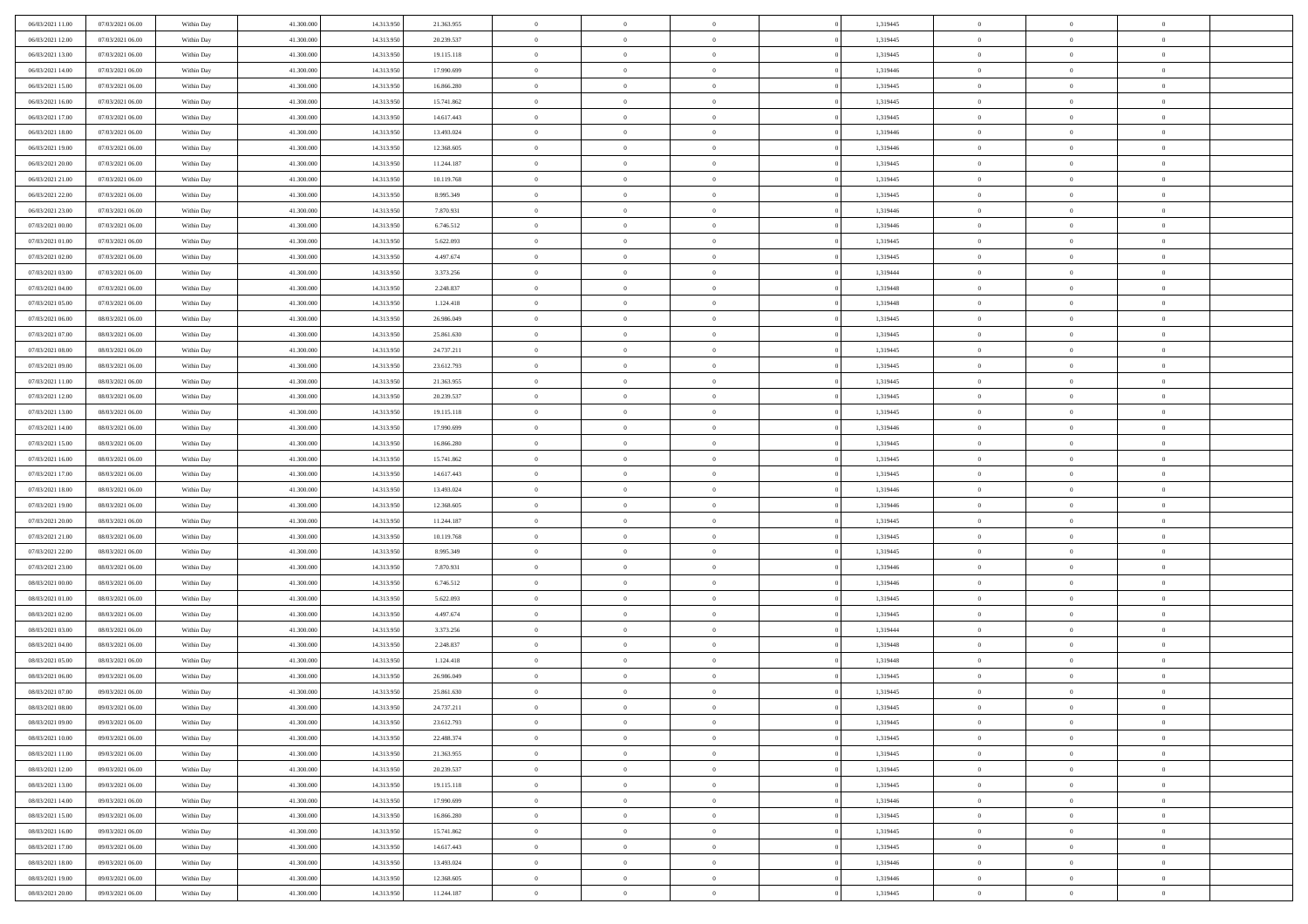| 08/03/2021 21:00 | 09/03/2021 06:00 | Within Day | 41.300.000 | 14.313.950 | 10.119.768 | $\overline{0}$ | $\overline{0}$ | $\Omega$       | 1,319445 | $\bf{0}$       | $\mathbf{0}$   | $\bf{0}$       |  |
|------------------|------------------|------------|------------|------------|------------|----------------|----------------|----------------|----------|----------------|----------------|----------------|--|
| 08/03/2021 22:00 | 09/03/2021 06:00 | Within Day | 41.300.000 | 14.313.950 | 8.995.349  | $\mathbf{0}$   | $\overline{0}$ | $\overline{0}$ | 1,319445 | $\overline{0}$ | $\overline{0}$ | $\theta$       |  |
| 08/03/2021 23:00 | 09/03/2021 06:00 | Within Day | 41.300.000 | 14.313.950 | 7.870.931  | $\,$ 0         | $\overline{0}$ | $\bf{0}$       | 1,319446 | $\,$ 0         | $\overline{0}$ | $\,$ 0 $\,$    |  |
| 09/03/2021 00:00 | 09/03/2021 06:00 | Within Day | 41.300,000 | 14.313.950 | 6.746.512  | $\bf{0}$       | $\overline{0}$ | $\Omega$       | 1,319446 | $\bf{0}$       | $\mathbf{0}$   | $\theta$       |  |
| 09/03/2021 01:00 | 09/03/2021 06:00 | Within Day | 41.300.000 | 14.313.950 | 5.622.093  | $\bf{0}$       | $\overline{0}$ | $\overline{0}$ | 1,319445 | $\mathbf{0}$   | $\overline{0}$ | $\overline{0}$ |  |
| 09/03/2021 02:00 | 09/03/2021 06:00 | Within Day | 41.300.000 | 14.313.950 | 4.497.674  | $\bf{0}$       | $\overline{0}$ | $\bf{0}$       | 1,319445 | $\,$ 0         | $\overline{0}$ | $\,$ 0 $\,$    |  |
| 09/03/2021 03:00 | 09/03/2021 06:00 | Within Day | 41.300,000 | 14.313.950 | 3.373.256  | $\bf{0}$       | $\overline{0}$ | $\overline{0}$ | 1,319444 | $\theta$       | $\mathbf{0}$   | $\theta$       |  |
| 09/03/2021 04:00 | 09/03/2021 06:00 | Within Day | 41.300.000 | 14.313.950 | 2.248.837  | $\overline{0}$ | $\overline{0}$ | $\overline{0}$ | 1,319448 | $\mathbf{0}$   | $\overline{0}$ | $\overline{0}$ |  |
| 09/03/2021 05:00 | 09/03/2021 06:00 | Within Day | 41.300.000 | 14.313.950 | 1.124.418  | $\bf{0}$       | $\overline{0}$ | $\bf{0}$       | 1,319448 | $\,$ 0         | $\overline{0}$ | $\,$ 0 $\,$    |  |
| 09/03/2021 06:00 | 10/03/2021 06:00 | Within Day | 41.300,000 | 14.313.950 | 26,986,049 | $\bf{0}$       | $\overline{0}$ | $\Omega$       | 1,319445 | $\theta$       | $\mathbf{0}$   | $\theta$       |  |
| 09/03/2021 07:00 | 10/03/2021 06:00 | Within Day | 41.300.000 | 14.313.950 | 25.861.630 | $\overline{0}$ | $\overline{0}$ | $\overline{0}$ | 1,319445 | $\mathbf{0}$   | $\overline{0}$ | $\overline{0}$ |  |
| 09/03/2021 08:00 | 10/03/2021 06:00 | Within Day | 41.300.000 | 14.313.950 | 24.737.211 | $\bf{0}$       | $\overline{0}$ | $\bf{0}$       | 1,319445 | $\,$ 0         | $\overline{0}$ | $\,$ 0 $\,$    |  |
| 09/03/2021 09:00 | 10/03/2021 06:00 | Within Day | 41.300.000 | 14.313.950 | 23.612.793 | $\bf{0}$       | $\overline{0}$ | $\Omega$       | 1,319445 | $\overline{0}$ | $\mathbf{0}$   | $\theta$       |  |
| 09/03/2021 10:00 | 10/03/2021 06:00 | Within Dav | 41.300.000 | 14.313.950 | 22.488.374 | $\overline{0}$ | $\overline{0}$ | $\overline{0}$ | 1,319445 | $\mathbf{0}$   | $\overline{0}$ | $\overline{0}$ |  |
| 09/03/2021 11:00 | 10/03/2021 06:00 | Within Day | 41.300.000 | 14.313.950 | 21.363.955 | $\bf{0}$       | $\overline{0}$ | $\bf{0}$       | 1,319445 | $\,$ 0         | $\overline{0}$ | $\,$ 0 $\,$    |  |
| 09/03/2021 12:00 | 10/03/2021 06:00 | Within Day | 41,300,000 | 14.313.950 | 20.239.537 | $\bf{0}$       | $\overline{0}$ | $\overline{0}$ | 1,319445 | $\theta$       | $\mathbf{0}$   | $\bf{0}$       |  |
| 09/03/2021 13:00 | 10/03/2021 06:00 | Within Day | 41.300.000 | 14.313.950 | 19.115.118 | $\overline{0}$ | $\overline{0}$ | $\overline{0}$ | 1,319445 | $\mathbf{0}$   | $\overline{0}$ | $\overline{0}$ |  |
| 09/03/2021 14:00 | 10/03/2021 06:00 | Within Day | 41.300.000 | 14.313.950 | 17.990.699 | $\bf{0}$       | $\overline{0}$ | $\bf{0}$       | 1,319446 | $\,$ 0         | $\overline{0}$ | $\,$ 0 $\,$    |  |
| 09/03/2021 15:00 | 10/03/2021 06:00 | Within Day | 41.300,000 | 14.313.950 | 16,866,280 | $\bf{0}$       | $\overline{0}$ | $\Omega$       | 1,319445 | $\theta$       | $\mathbf{0}$   | $\theta$       |  |
| 09/03/2021 16:00 | 10/03/2021 06:00 | Within Day | 41.300.000 | 14.313.950 | 15.741.862 | $\overline{0}$ | $\overline{0}$ | $\overline{0}$ | 1,319445 | $\mathbf{0}$   | $\overline{0}$ | $\overline{0}$ |  |
| 09/03/2021 17:00 | 10/03/2021 06:00 | Within Day | 41.300.000 | 14.313.950 | 14.617.443 | $\bf{0}$       | $\overline{0}$ | $\bf{0}$       | 1,319445 | $\,$ 0         | $\overline{0}$ | $\,$ 0 $\,$    |  |
| 09/03/2021 18:00 | 10/03/2021 06:00 | Within Day | 41.300,000 | 14.313.950 | 13.493.024 | $\bf{0}$       | $\overline{0}$ | $\Omega$       | 1,319446 | $\bf{0}$       | $\mathbf{0}$   | $\theta$       |  |
| 09/03/2021 19:00 | 10/03/2021 06:00 | Within Dav | 41.300.000 | 14.313.950 | 12.368.605 | $\overline{0}$ | $\overline{0}$ | $\overline{0}$ | 1,319446 | $\mathbf{0}$   | $\overline{0}$ | $\overline{0}$ |  |
| 09/03/2021 20:00 | 10/03/2021 06:00 | Within Day | 41.300.000 | 14.313.950 | 11.244.187 | $\bf{0}$       | $\overline{0}$ | $\bf{0}$       | 1,319445 | $\,$ 0         | $\overline{0}$ | $\,$ 0 $\,$    |  |
| 09/03/2021 21:00 | 10/03/2021 06:00 | Within Day | 41.300,000 | 14.313.950 | 10.119.768 | $\bf{0}$       | $\overline{0}$ | $\overline{0}$ | 1,319445 | $\bf{0}$       | $\bf{0}$       | $\bf{0}$       |  |
| 09/03/2021 22:00 | 10/03/2021 06:00 | Within Day | 41.300.000 | 14.313.950 | 8.995.349  | $\overline{0}$ | $\overline{0}$ | $\overline{0}$ | 1,319445 | $\mathbf{0}$   | $\overline{0}$ | $\overline{0}$ |  |
| 09/03/2021 23:00 | 10/03/2021 06:00 | Within Day | 41.300.000 | 14.313.950 | 7.870.931  | $\bf{0}$       | $\overline{0}$ | $\bf{0}$       | 1,319446 | $\,$ 0         | $\overline{0}$ | $\,$ 0 $\,$    |  |
| 10/03/2021 00:00 | 10/03/2021 06:00 | Within Day | 41.300,000 | 14.313.950 | 6.746.512  | $\bf{0}$       | $\overline{0}$ | $\Omega$       | 1,319446 | $\theta$       | $\mathbf{0}$   | $\theta$       |  |
| 10/03/2021 01:00 | 10/03/2021 06:00 | Within Day | 41.300.000 | 14.313.950 | 5.622.093  | $\overline{0}$ | $\overline{0}$ | $\overline{0}$ | 1,319445 | $\mathbf{0}$   | $\overline{0}$ | $\overline{0}$ |  |
| 10/03/2021 02:00 | 10/03/2021 06:00 | Within Day | 41.300.000 | 14.313.950 | 4.497.674  | $\bf{0}$       | $\overline{0}$ | $\bf{0}$       | 1,319445 | $\,$ 0         | $\overline{0}$ | $\,$ 0 $\,$    |  |
| 10/03/2021 03:00 | 10/03/2021 06:00 | Within Day | 41.300.000 | 14.313.950 | 3.373.256  | $\bf{0}$       | $\bf{0}$       | $\overline{0}$ | 1,319444 | $\bf{0}$       | $\overline{0}$ | $\,0\,$        |  |
| 10/03/2021 04:00 | 10/03/2021 06:00 | Within Dav | 41.300.000 | 14.313.950 | 2.248.837  | $\overline{0}$ | $\overline{0}$ | $\overline{0}$ | 1,319448 | $\mathbf{0}$   | $\overline{0}$ | $\overline{0}$ |  |
| 10/03/2021 05:00 | 10/03/2021 06:00 | Within Day | 41.300.000 | 14.313.950 | 1.124.418  | $\bf{0}$       | $\overline{0}$ | $\bf{0}$       | 1,319448 | $\,$ 0         | $\overline{0}$ | $\,$ 0 $\,$    |  |
| 10/03/2021 06:00 | 11/03/2021 06:00 | Within Day | 41.300.000 | 14.313.950 | 26.986.049 | $\bf{0}$       | $\bf{0}$       | $\bf{0}$       | 1,319445 | $\bf{0}$       | $\overline{0}$ | $\,0\,$        |  |
| 10/03/2021 07:00 | 11/03/2021 06:00 | Within Day | 41.300.000 | 14.313.950 | 25.861.630 | $\overline{0}$ | $\overline{0}$ | $\overline{0}$ | 1,319445 | $\overline{0}$ | $\overline{0}$ | $\overline{0}$ |  |
| 10/03/2021 08:00 | 11/03/2021 06:00 | Within Day | 41.300.000 | 14.313.950 | 24.737.211 | $\bf{0}$       | $\overline{0}$ | $\bf{0}$       | 1,319445 | $\,$ 0         | $\overline{0}$ | $\,$ 0 $\,$    |  |
| 10/03/2021 09:00 | 11/03/2021 06:00 | Within Day | 41.300.000 | 14.313.950 | 23.612.793 | $\bf{0}$       | $\bf{0}$       | $\overline{0}$ | 1,319445 | $\bf{0}$       | $\overline{0}$ | $\,0\,$        |  |
| 10/03/2021 10:00 | 11/03/2021 06:00 | Within Day | 41.300.000 | 14.313.950 | 22.488.374 | $\overline{0}$ | $\overline{0}$ | $\overline{0}$ | 1,319445 | $\mathbf{0}$   | $\overline{0}$ | $\overline{0}$ |  |
| 10/03/2021 11:00 | 11/03/2021 06:00 | Within Day | 41.300.000 | 14.313.950 | 21.363.955 | $\bf{0}$       | $\overline{0}$ | $\bf{0}$       | 1,319445 | $\,$ 0         | $\overline{0}$ | $\,$ 0 $\,$    |  |
| 10/03/2021 12:00 | 11/03/2021 06:00 | Within Day | 41.300.000 | 14.313.950 | 20.239.537 | $\bf{0}$       | $\bf{0}$       | $\overline{0}$ | 1,319445 | $\bf{0}$       | $\overline{0}$ | $\,0\,$        |  |
| 10/03/2021 13:00 | 11/03/2021 06:00 | Within Dav | 41.300.000 | 14.313.950 | 19.115.118 | $\overline{0}$ | $\overline{0}$ | $\overline{0}$ | 1,319445 | $\overline{0}$ | $\overline{0}$ | $\overline{0}$ |  |
| 10/03/2021 14:00 | 11/03/2021 06:00 | Within Day | 41.300.000 | 14.313.950 | 17.990.699 | $\bf{0}$       | $\overline{0}$ | $\bf{0}$       | 1,319446 | $\,$ 0         | $\overline{0}$ | $\,$ 0 $\,$    |  |
| 10/03/2021 15:00 | 11/03/2021 06:00 | Within Day | 41.300.000 | 14.313.950 | 16.866.280 | $\bf{0}$       | $\bf{0}$       | $\bf{0}$       | 1,319445 | $\bf{0}$       | $\overline{0}$ | $\,0\,$        |  |
| 10/03/2021 16:00 | 11/03/2021 06:00 | Within Day | 41.300.000 | 14.313.950 | 15.741.862 | $\mathbf{0}$   | $\overline{0}$ | $\overline{0}$ | 1,319445 | $\overline{0}$ | $\overline{0}$ | $\overline{0}$ |  |
| 10/03/2021 17:00 | 11/03/2021 06:00 | Within Day | 41.300.000 | 14.313.950 | 14.617.443 | $\bf{0}$       | $\overline{0}$ | $\theta$       | 1,319445 | $\overline{0}$ | $\theta$       | $\theta$       |  |
| 10/03/2021 18:00 | 11/03/2021 06:00 | Within Day | 41.300.000 | 14.313.950 | 13.493.024 | $\bf{0}$       | $\bf{0}$       | $\bf{0}$       | 1,319446 | $\bf{0}$       | $\overline{0}$ | $\,0\,$        |  |
| 10/03/2021 19:00 | 11/03/2021 06:00 | Within Day | 41.300.000 | 14.313.950 | 12.368.605 | $\overline{0}$ | $\overline{0}$ | $\overline{0}$ | 1,319446 | $\overline{0}$ | $\bf{0}$       | $\overline{0}$ |  |
| 10/03/2021 20:00 | 11/03/2021 06:00 | Within Day | 41.300.000 | 14.313.950 | 11.244.187 | $\,$ 0 $\,$    | $\overline{0}$ | $\overline{0}$ | 1,319445 | $\mathbf{0}$   | $\,$ 0 $\,$    | $\,$ 0 $\,$    |  |
| 10/03/2021 21:00 | 11/03/2021 06:00 | Within Day | 41.300.000 | 14.313.950 | 10.119.768 | $\bf{0}$       | $\bf{0}$       | $\overline{0}$ | 1,319445 | $\bf{0}$       | $\overline{0}$ | $\bf{0}$       |  |
| 10/03/2021 22:00 | 11/03/2021 06:00 | Within Day | 41.300.000 | 14.313.950 | 8.995.349  | $\bf{0}$       | $\overline{0}$ | $\overline{0}$ | 1,319445 | $\overline{0}$ | $\overline{0}$ | $\overline{0}$ |  |
| 10/03/2021 23:00 | 11/03/2021 06:00 | Within Day | 41.300.000 | 14.313.950 | 7.870.931  | $\,$ 0 $\,$    | $\overline{0}$ | $\overline{0}$ | 1,319446 | $\,$ 0 $\,$    | $\overline{0}$ | $\,$ 0 $\,$    |  |
| 11/03/2021 00:00 | 11/03/2021 06:00 | Within Day | 41.300.000 | 14.313.950 | 6.746.512  | $\bf{0}$       | $\overline{0}$ | $\overline{0}$ | 1,319446 | $\bf{0}$       | $\overline{0}$ | $\overline{0}$ |  |
| 11/03/2021 01:00 | 11/03/2021 06:00 | Within Day | 41.300.000 | 14.313.950 | 5.622.093  | $\overline{0}$ | $\overline{0}$ | $\overline{0}$ | 1,319445 | $\overline{0}$ | $\bf{0}$       | $\overline{0}$ |  |
| 11/03/2021 02:00 | 11/03/2021 06:00 | Within Day | 41.300.000 | 14.313.950 | 4.497.674  | $\,$ 0 $\,$    | $\overline{0}$ | $\overline{0}$ | 1,319445 | $\,$ 0 $\,$    | $\,$ 0 $\,$    | $\,$ 0 $\,$    |  |
| 11/03/2021 03:00 | 11/03/2021 06:00 | Within Day | 41.300.000 | 14.313.950 | 3.373.256  | $\bf{0}$       | $\bf{0}$       | $\overline{0}$ | 1,319444 | $\bf{0}$       | $\overline{0}$ | $\bf{0}$       |  |
| 11/03/2021 04:00 | 11/03/2021 06:00 | Within Day | 41.300.000 | 14.313.950 | 2.248.837  | $\overline{0}$ | $\overline{0}$ | $\overline{0}$ | 1,319448 | $\mathbf{0}$   | $\bf{0}$       | $\overline{0}$ |  |
| 11/03/2021 05:00 | 11/03/2021 06:00 | Within Day | 41.300.000 | 14.313.950 | 1.124.418  | $\,0\,$        | $\overline{0}$ | $\overline{0}$ | 1,319448 | $\,$ 0         | $\overline{0}$ | $\,$ 0 $\,$    |  |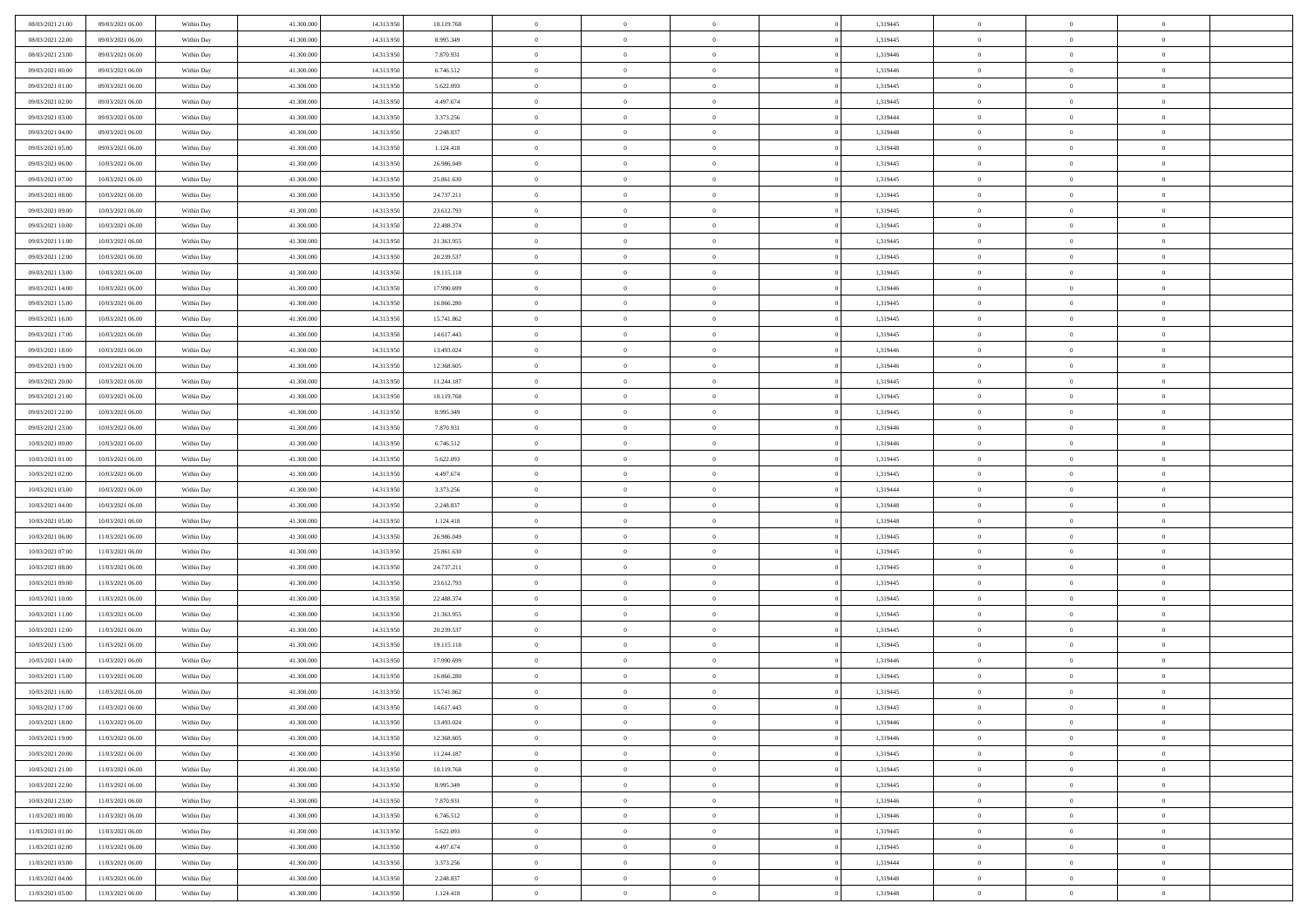| 11/03/2021 06:00<br>12/03/2021 06:00<br>41.300,000<br>14.313.950<br>Within Day<br>26.986.049<br>$\bf{0}$<br>$\overline{0}$<br>$\overline{0}$       | 1,319445<br>$\bf{0}$<br>$\bf{0}$<br>$\overline{0}$             |
|----------------------------------------------------------------------------------------------------------------------------------------------------|----------------------------------------------------------------|
| 11/03/2021 07:00<br>12/03/2021 06:00<br>41.300.000<br>14.313.950<br>25.861.630<br>$\overline{0}$<br>$\overline{0}$<br>$\overline{0}$<br>Within Day | 1,319445<br>$\mathbf{0}$<br>$\bf{0}$<br>$\theta$               |
| 11/03/2021 08:00<br>12/03/2021 06:00<br>Within Day<br>41.300.000<br>14.313.950<br>24.737.211<br>$\,$ 0<br>$\overline{0}$<br>$\overline{0}$         | 1,319445<br>$\,$ 0 $\,$<br>$\,0\,$<br>$\overline{0}$           |
| 11/03/2021 09:00<br>41.300,000<br>14.313.950<br>23.612.793<br>12/03/2021 06:00<br>Within Day<br>$\overline{0}$<br>$\overline{0}$<br>$\Omega$       | 1.319445<br>$\overline{0}$<br>$\theta$<br>$\overline{0}$       |
| 11/03/2021 10:00<br>12/03/2021 06:00<br>41.300.000<br>14.313.950<br>22.488.374<br>$\mathbf{0}$<br>$\overline{0}$<br>$\overline{0}$<br>Within Day   | 1,319445<br>$\mathbf{0}$<br>$\bf{0}$<br>$\overline{0}$         |
| 11/03/2021 11:00<br>12/03/2021 06:00<br>41.300.000<br>14.313.950<br>21.363.955<br>$\,$ 0<br>$\overline{0}$<br>Within Day<br>$\overline{0}$         | 1,319445<br>$\,$ 0 $\,$<br>$\,0\,$<br>$\overline{0}$           |
| 11/03/2021 12:00<br>41.300,000<br>14.313.950<br>20.239.537<br>12/03/2021 06:00<br>Within Day<br>$\bf{0}$<br>$\overline{0}$<br>$\Omega$             | 1,319445<br>$\bf{0}$<br>$\overline{0}$<br>$\overline{0}$       |
| 11/03/2021 13:00<br>12/03/2021 06:00<br>41.300.000<br>14.313.950<br>19.115.118<br>$\overline{0}$<br>$\overline{0}$<br>$\overline{0}$<br>Within Day | 1,319445<br>$\mathbf{0}$<br>$\bf{0}$<br>$\theta$               |
| 11/03/2021 14:00<br>12/03/2021 06:00<br>41.300.000<br>14.313.950<br>17.990.699<br>$\,$ 0<br>$\overline{0}$<br>Within Day<br>$\overline{0}$         | 1,319446<br>$\,$ 0 $\,$<br>$\,0\,$<br>$\overline{0}$           |
| 11/03/2021 15:00<br>41.300,000<br>14.313.950<br>12/03/2021 06:00<br>Within Day<br>16.866.280<br>$\overline{0}$<br>$\overline{0}$<br>$\Omega$       | 1,319445<br>$\overline{0}$<br>$\theta$<br>$\overline{0}$       |
| 11/03/2021 16:00<br>12/03/2021 06:00<br>41.300.000<br>14.313.950<br>15.741.862<br>$\mathbf{0}$<br>$\overline{0}$<br>$\overline{0}$<br>Within Day   | 1,319445<br>$\mathbf{0}$<br>$\bf{0}$<br>$\theta$               |
| 11/03/2021 17:00<br>12/03/2021 06:00<br>Within Day<br>41.300.000<br>14.313.950<br>14.617.443<br>$\,$ 0<br>$\overline{0}$<br>$\overline{0}$         | 1,319445<br>$\,$ 0 $\,$<br>$\,$ 0 $\,$<br>$\overline{0}$       |
| 11/03/2021 18:00<br>41.300,000<br>14.313.950<br>13.493.024<br>12/03/2021 06:00<br>Within Day<br>$\overline{0}$<br>$\overline{0}$<br>$\Omega$       | 1,319446<br>$\overline{0}$<br>$\theta$<br>$\overline{0}$       |
| 11/03/2021 19:00<br>12/03/2021 06:00<br>41.300.000<br>14.313.950<br>12.368.605<br>$\mathbf{0}$<br>$\overline{0}$<br>$\overline{0}$<br>Within Day   | 1,319446<br>$\mathbf{0}$<br>$\bf{0}$<br>$\overline{0}$         |
| 11/03/2021 20:00<br>12/03/2021 06:00<br>41.300.000<br>14.313.950<br>11.244.187<br>$\,$ 0<br>$\overline{0}$<br>Within Day<br>$\overline{0}$         | 1,319445<br>$\,$ 0 $\,$<br>$\,$ 0 $\,$<br>$\overline{0}$       |
| 11/03/2021 21:00<br>41.300,000<br>14.313.950<br>12/03/2021 06:00<br>Within Day<br>10.119.768<br>$\bf{0}$<br>$\overline{0}$<br>$\Omega$             | 1,319445<br>$\bf{0}$<br>$\theta$<br>$\overline{0}$             |
| 11/03/2021 22:00<br>12/03/2021 06:00<br>41.300.000<br>14.313.950<br>8.995.349<br>$\mathbf{0}$<br>$\overline{0}$<br>$\overline{0}$<br>Within Day    | 1,319445<br>$\mathbf{0}$<br>$\bf{0}$<br>$\theta$               |
| 11/03/2021 23:00<br>12/03/2021 06:00<br>41.300.000<br>14.313.950<br>7.870.931<br>$\,$ 0<br>$\overline{0}$<br>Within Day<br>$\overline{0}$          | 1,319446<br>$\,$ 0 $\,$<br>$\,$ 0 $\,$<br>$\overline{0}$       |
| 12/03/2021 00:00<br>41.300,000<br>14.313.950<br>12/03/2021 06:00<br>Within Day<br>6.746.512<br>$\bf{0}$<br>$\overline{0}$<br>$\Omega$              | 1,319446<br>$\overline{0}$<br>$\theta$<br>$\overline{0}$       |
| 12/03/2021 01:00<br>12/03/2021 06:00<br>41.300.000<br>14.313.950<br>5.622.093<br>$\mathbf{0}$<br>$\overline{0}$<br>$\overline{0}$<br>Within Day    | 1,319445<br>$\mathbf{0}$<br>$\bf{0}$<br>$\theta$               |
| 12/03/2021 02:00<br>12/03/2021 06:00<br>Within Day<br>41.300.000<br>14.313.950<br>4.497.674<br>$\,$ 0<br>$\overline{0}$<br>$\overline{0}$          | 1,319445<br>$\,$ 0 $\,$<br>$\,$ 0 $\,$<br>$\overline{0}$       |
| 12/03/2021 03:00<br>41.300,000<br>14.313.950<br>3.373.256<br>$\overline{0}$<br>12/03/2021 06:00<br>Within Day<br>$\overline{0}$<br>$\Omega$        | 1.319444<br>$\overline{0}$<br>$\theta$<br>$\overline{0}$       |
| 12/03/2021 04:00<br>12/03/2021 06:00<br>41.300.000<br>14.313.950<br>2.248.837<br>$\mathbf{0}$<br>$\overline{0}$<br>Within Day<br>$\overline{0}$    | 1,319448<br>$\mathbf{0}$<br>$\bf{0}$<br>$\theta$               |
| 12/03/2021 05:00<br>12/03/2021 06:00<br>41.300.000<br>14.313.950<br>$\,$ 0<br>$\overline{0}$<br>Within Day<br>1.124.418<br>$\overline{0}$          | 1,319448<br>$\,$ 0 $\,$<br>$\,$ 0 $\,$<br>$\overline{0}$       |
| 12/03/2021 06:00<br>41.300,000<br>14.313.950<br>13/03/2021 06:00<br>Within Day<br>26.986.049<br>$\bf{0}$<br>$\overline{0}$<br>$\Omega$             | 1,319445<br>$\bf{0}$<br>$\overline{0}$<br>$\bf{0}$             |
| 12/03/2021 07:00<br>13/03/2021 06:00<br>41.300.000<br>14.313.950<br>25.861.630<br>$\overline{0}$<br>$\overline{0}$<br>$\overline{0}$<br>Within Day | 1,319445<br>$\mathbf{0}$<br>$\bf{0}$<br>$\theta$               |
| 12/03/2021 08:00<br>13/03/2021 06:00<br>41.300.000<br>14.313.950<br>24.737.211<br>$\,$ 0<br>$\overline{0}$<br>Within Day<br>$\overline{0}$         | 1,319445<br>$\,$ 0 $\,$<br>$\,$ 0 $\,$<br>$\overline{0}$       |
| 12/03/2021 09:00<br>41.300,000<br>14.313.950<br>23.612.793<br>13/03/2021 06:00<br>Within Day<br>$\overline{0}$<br>$\overline{0}$<br>$\Omega$       | 1,319445<br>$\overline{0}$<br>$\theta$<br>$\overline{0}$       |
| 12/03/2021 10:00<br>13/03/2021 06:00<br>41.300.000<br>14.313.950<br>22.488.374<br>$\mathbf{0}$<br>$\overline{0}$<br>$\overline{0}$<br>Within Day   | 1,319445<br>$\mathbf{0}$<br>$\bf{0}$<br>$\overline{0}$         |
| 12/03/2021 11:00<br>13/03/2021 06:00<br>41.300.000<br>14.313.950<br>21.363.955<br>$\,$ 0<br>$\overline{0}$<br>Within Day<br>$\overline{0}$         | 1,319445<br>$\,$ 0 $\,$<br>$\,$ 0 $\,$<br>$\overline{0}$       |
| 12/03/2021 12:00<br>13/03/2021 06:00<br>Within Day<br>41.300.000<br>14.313.950<br>20.239.537<br>$\bf{0}$<br>$\overline{0}$<br>$\Omega$             | 1,319445<br>$\bf{0}$<br>$\overline{0}$<br>$\bf{0}$             |
| 12/03/2021 13:00<br>13/03/2021 06:00<br>41.300.000<br>14.313.950<br>19.115.118<br>$\mathbf{0}$<br>$\overline{0}$<br>Within Day<br>$\overline{0}$   | 1,319445<br>$\mathbf{0}$<br>$\bf{0}$<br>$\theta$               |
| 12/03/2021 14:00<br>13/03/2021 06:00<br>41.300.000<br>14.313.950<br>17.990.699<br>$\,$ 0<br>$\overline{0}$<br>Within Day<br>$\overline{0}$         | 1,319446<br>$\,$ 0 $\,$<br>$\,$ 0 $\,$<br>$\overline{0}$       |
| 12/03/2021 15:00<br>13/03/2021 06:00<br>Within Day<br>41.300.000<br>14.313.950<br>16.866.280<br>$\bf{0}$<br>$\overline{0}$<br>$\overline{0}$       | 1,319445<br>$\mathbf{0}$<br>$\overline{0}$<br>$\bf{0}$         |
| 12/03/2021 16:00<br>13/03/2021 06:00<br>41.300.000<br>14.313.950<br>15.741.862<br>$\mathbf{0}$<br>$\overline{0}$<br>$\overline{0}$<br>Within Day   | 1,319445<br>$\overline{0}$<br>$\bf{0}$<br>$\theta$             |
| 12/03/2021 17:00<br>13/03/2021 06:00<br>41.300.000<br>14.313.950<br>14.617.443<br>$\overline{0}$<br>$\overline{0}$<br>Within Day<br>$\overline{0}$ | 1,319445<br>$\,$ 0 $\,$<br>$\,$ 0 $\,$<br>$\overline{0}$       |
| 12/03/2021 18:00<br>13/03/2021 06:00<br>Within Day<br>41.300.000<br>14.313.950<br>13.493.024<br>$\bf{0}$<br>$\overline{0}$<br>$\Omega$             | 1,319446<br>$\bf{0}$<br>$\overline{0}$<br>$\bf{0}$             |
| 12/03/2021 19:00<br>13/03/2021 06:00<br>41.300.000<br>14.313.950<br>12.368.605<br>$\mathbf{0}$<br>$\overline{0}$<br>$\overline{0}$<br>Within Day   | 1,319446<br>$\mathbf{0}$<br>$\bf{0}$<br>$\overline{0}$         |
| 12/03/2021 20:00<br>13/03/2021 06:00<br>Within Day<br>41.300.000<br>14.313.950<br>11.244.187<br>$\,$ 0<br>$\overline{0}$<br>$\overline{0}$         | 1,319445<br>$\,$ 0 $\,$<br>$\,0\,$<br>$\overline{0}$           |
| 12/03/2021 21:00<br>13/03/2021 06:00<br>Within Day<br>41.300.000<br>14.313.950<br>10.119.768<br>$\bf{0}$<br>$\overline{0}$<br>$\Omega$             | 1,319445<br>$\bf{0}$<br>$\overline{0}$<br>$\bf{0}$             |
| 12/03/2021 22:00<br>13/03/2021 06:00<br>41.300.000<br>14.313.950<br>8.995.349<br>$\mathbf{0}$<br>$\overline{0}$<br>Within Day<br>$\overline{0}$    | 1,319445<br>$\overline{0}$<br>$\overline{0}$<br>$\theta$       |
| 12/03/2021 23:00<br>13/03/2021 06:00<br>41.300.000<br>14.313.950<br>7.870.931<br>$\,$ 0<br>$\overline{0}$<br>Within Day<br>$\overline{0}$          | 1,319446<br>$\,$ 0 $\,$<br>$\,0\,$<br>$\overline{0}$           |
| 13/03/2021 00:00<br>13/03/2021 06:00<br>Within Day<br>41.300.000<br>14.313.950<br>6.746.512<br>$\bf{0}$<br>$\overline{0}$<br>$\overline{0}$        | 1,319446<br>$\bf{0}$<br>$\overline{0}$<br>$\bf{0}$             |
| 13/03/2021 01:00<br>13/03/2021 06:00<br>41.300.000<br>14.313.950<br>5.622.093<br>$\mathbf{0}$<br>$\overline{0}$<br>$\overline{0}$<br>Within Day    | 1,319445<br>$\overline{0}$<br>$\bf{0}$<br>$\theta$             |
| 13/03/2021 02:00<br>13/03/2021 06:00<br>Within Day<br>41.300.000<br>14.313.950<br>4.497.674<br>$\theta$<br>$\overline{0}$<br>$\theta$              | 1,319445<br>$\overline{0}$<br>$\overline{0}$<br>$\overline{0}$ |
| 13/03/2021 03:00<br>13/03/2021 06:00<br>Within Day<br>41.300.000<br>14.313.950<br>3.373.256<br>$\bf{0}$<br>$\overline{0}$<br>$\overline{0}$        | 1,319444<br>$\mathbf{0}$<br>$\overline{0}$<br>$\bf{0}$         |
| 41.300.000<br>14.313.950<br>$\overline{0}$<br>$\overline{0}$<br>13/03/2021 04:00<br>13/03/2021 06:00<br>Within Day<br>2.248.837<br>$\overline{0}$  | $\,$ 0 $\,$<br>$\overline{0}$<br>1,319448<br>$\overline{0}$    |
| 13/03/2021 05:00<br>13/03/2021 06:00<br>Within Day<br>41.300.000<br>14.313.950<br>1.124.418<br>$\,$ 0 $\,$<br>$\overline{0}$<br>$\overline{0}$     | 1,319448<br>$\,$ 0 $\,$<br>$\,$ 0 $\,$<br>$\theta$             |
| 13/03/2021 06:00<br>14/03/2021 06:00<br>Within Day<br>41.300.000<br>14.313.950<br>26.986.049<br>$\bf{0}$<br>$\overline{0}$<br>$\overline{0}$       | 1,319445<br>$\mathbf{0}$<br>$\overline{0}$<br>$\mathbf{0}$     |
| $\overline{0}$<br>13/03/2021 07:00<br>14/03/2021 06:00<br>41.300.000<br>14.313.950<br>25.861.630<br>$\mathbf{0}$<br>$\overline{0}$<br>Within Day   | 1,319445<br>$\mathbf{0}$<br>$\bf{0}$<br>$\overline{0}$         |
| 13/03/2021 08:00<br>14/03/2021 06:00<br>Within Day<br>41.300.000<br>14.313.950<br>24.737.211<br>$\,$ 0 $\,$<br>$\overline{0}$<br>$\overline{0}$    | 1,319445<br>$\,$ 0 $\,$<br>$\overline{0}$<br>$\theta$          |
| 13/03/2021 09:00<br>14/03/2021 06:00<br>Within Day<br>41.300.000<br>14.313.950<br>23.612.793<br>$\mathbf{0}$<br>$\overline{0}$<br>$\overline{0}$   |                                                                |
| 41.300.000<br>14.313.950<br>$\,$ 0 $\,$<br>$\overline{0}$<br>13/03/2021 10:00<br>14/03/2021 06:00<br>Within Day<br>22.488.374<br>$\overline{0}$    | 1,319445<br>$\mathbf{0}$<br>$\overline{0}$<br>$\overline{0}$   |
|                                                                                                                                                    | $\,$ 0 $\,$<br>$\overline{0}$<br>1,319445<br>$\bf{0}$          |
| 13/03/2021 11:00<br>14/03/2021 06:00<br>Within Day<br>41.300.000<br>14.313.950<br>21.363.955<br>$\,$ 0 $\,$<br>$\overline{0}$<br>$\overline{0}$    | 1,319445<br>$\,$ 0 $\,$<br>$\,$ 0<br>$\theta$                  |
| 13/03/2021 12:00<br>14/03/2021 06:00<br>Within Day<br>41.300.000<br>14.313.950<br>20.239.537<br>$\bf{0}$<br>$\overline{0}$<br>$\overline{0}$       | 1,319445<br>$\mathbf{0}$<br>$\overline{0}$<br>$\mathbf{0}$     |
| $\overline{0}$<br>13/03/2021 13:00<br>14/03/2021 06:00<br>Within Day<br>41.300.000<br>14.313.950<br>19.115.118<br>$\mathbf{0}$<br>$\overline{0}$   | 1,319445<br>$\mathbf{0}$<br>$\bf{0}$<br>$\overline{0}$         |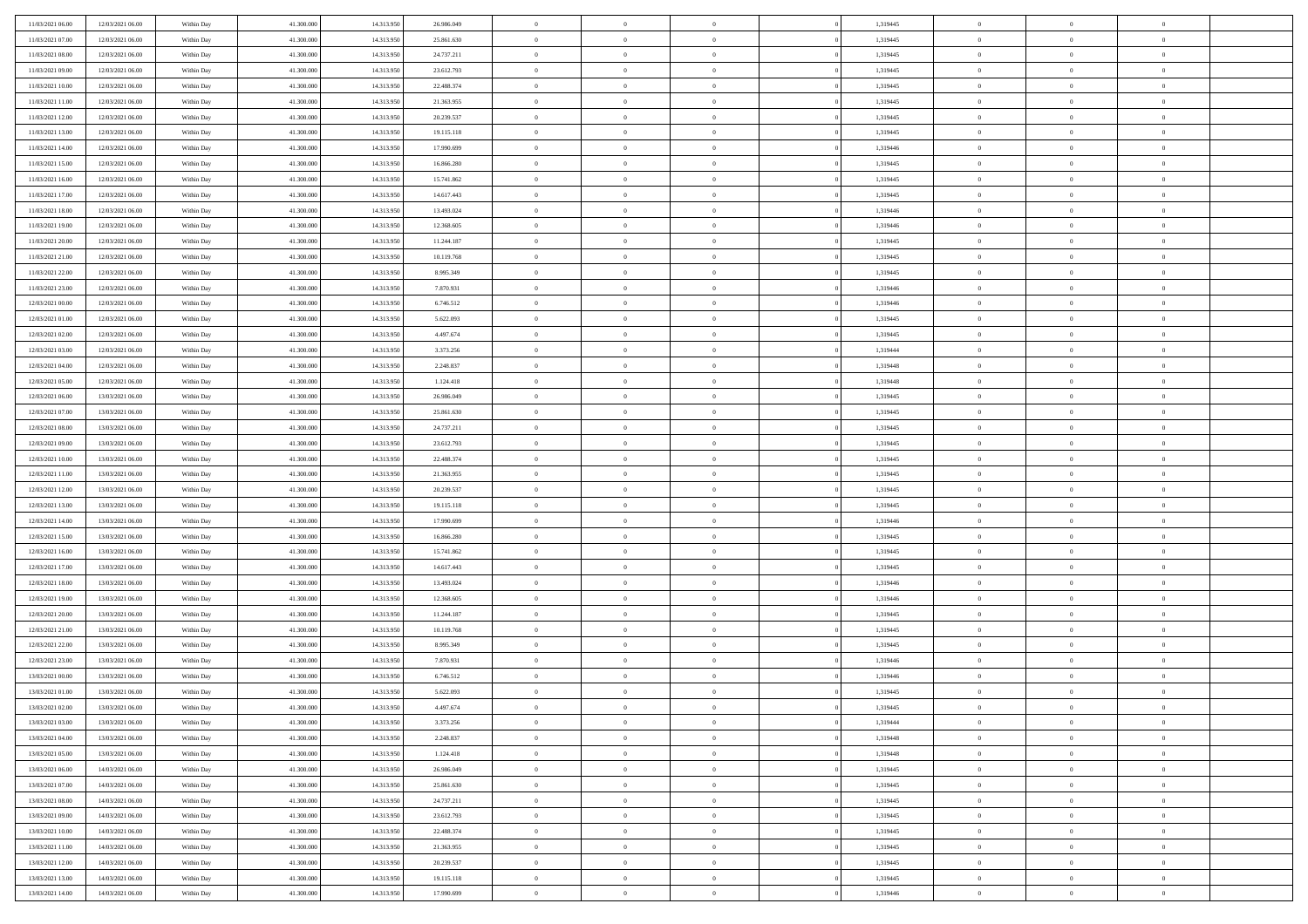| 13/03/2021 15:00                     | 14/03/2021 06:00                     | Within Day               | 41,300,000               | 14.313.950               | 16.866.280               | $\bf{0}$                   | $\overline{0}$                   | $\Omega$                         | 1,319445             | $\theta$                     | $\overline{0}$                   | $\overline{0}$             |  |
|--------------------------------------|--------------------------------------|--------------------------|--------------------------|--------------------------|--------------------------|----------------------------|----------------------------------|----------------------------------|----------------------|------------------------------|----------------------------------|----------------------------|--|
| 13/03/2021 16:00                     | 14/03/2021 06:00                     | Within Day               | 41.300.000               | 14.313.950               | 15.741.862               | $\mathbf{0}$               | $\overline{0}$                   | $\overline{0}$                   | 1,319445             | $\theta$                     | $\overline{0}$                   | $\theta$                   |  |
| 13/03/2021 17:00                     | 14/03/2021 06:00                     | Within Day               | 41.300.000               | 14.313.950               | 14.617.443               | $\,$ 0                     | $\overline{0}$                   | $\bf{0}$                         | 1,319445             | $\,0\,$                      | $\overline{0}$                   | $\,$ 0 $\,$                |  |
| 13/03/2021 18:00                     | 14/03/2021 06:00                     | Within Day               | 41,300,000               | 14.313.950               | 13.493.024               | $\bf{0}$                   | $\overline{0}$                   | $\overline{0}$                   | 1,319446             | $\overline{0}$               | $\theta$                         | $\overline{0}$             |  |
| 13/03/2021 19:00                     | 14/03/2021 06:00                     | Within Day               | 41.300.000               | 14.313.950               | 12.368.605               | $\mathbf{0}$               | $\overline{0}$                   | $\overline{0}$                   | 1,319446             | $\overline{0}$               | $\overline{0}$                   | $\overline{0}$             |  |
| 13/03/2021 20:00                     | 14/03/2021 06:00                     | Within Day               | 41.300.000               | 14.313.950               | 11.244.187               | $\bf{0}$                   | $\overline{0}$                   | $\bf{0}$                         | 1,319445             | $\,0\,$                      | $\overline{0}$                   | $\,$ 0 $\,$                |  |
| 13/03/2021 21:00                     | 14/03/2021 06:00                     | Within Day               | 41,300,000               | 14.313.950               | 10.119.768               | $\bf{0}$                   | $\overline{0}$                   | $\overline{0}$                   | 1,319445             | $\bf{0}$                     | $\overline{0}$                   | $\theta$                   |  |
| 13/03/2021 22:00                     | 14/03/2021 06:00                     | Within Day               | 41.300.000               | 14.313.950               | 8.995.349                | $\overline{0}$             | $\overline{0}$                   | $\overline{0}$                   | 1,319445             | $\mathbf{0}$                 | $\overline{0}$                   | $\theta$                   |  |
| 13/03/2021 23:00                     | 14/03/2021 06:00                     | Within Day               | 41.300.000               | 14.313.950               | 7.870.931                | $\bf{0}$                   | $\overline{0}$                   | $\bf{0}$                         | 1,319446             | $\,0\,$                      | $\overline{0}$                   | $\,$ 0 $\,$                |  |
| 14/03/2021 00:00                     | 14/03/2021 06:00                     | Within Day               | 41,300,000               | 14.313.950               | 6.746.512                | $\bf{0}$                   | $\overline{0}$                   | $\overline{0}$                   | 1,319446             | $\theta$                     | $\overline{0}$                   | $\overline{0}$             |  |
| 14/03/2021 01:00                     | 14/03/2021 06:00                     | Within Day               | 41.300.000               | 14.313.950               | 5.622.093                | $\mathbf{0}$               | $\overline{0}$                   | $\overline{0}$                   | 1,319445             | $\mathbf{0}$                 | $\overline{0}$                   | $\overline{0}$             |  |
| 14/03/2021 02:00                     | 14/03/2021 06:00                     | Within Day               | 41.300.000               | 14.313.950               | 4.497.674                | $\bf{0}$                   | $\overline{0}$                   | $\bf{0}$                         | 1,319445             | $\,0\,$                      | $\overline{0}$                   | $\,$ 0 $\,$                |  |
| 14/03/2021 03:00                     | 14/03/2021 06:00                     | Within Day               | 41,300,000               | 14.313.950               | 3.373.256                | $\bf{0}$                   | $\overline{0}$                   | $\Omega$                         | 1,319444             | $\theta$                     | $\theta$                         | $\theta$                   |  |
| 14/03/2021 04:00                     | 14/03/2021 06:00                     | Within Day               | 41.300.000               | 14.313.950               | 2.248.837                | $\overline{0}$             | $\overline{0}$                   | $\overline{0}$                   | 1,319448             | $\mathbf{0}$                 | $\overline{0}$                   | $\overline{0}$             |  |
| 14/03/2021 05:00                     | 14/03/2021 06:00                     | Within Day               | 41.300.000               | 14.313.950               | 1.124.418                | $\bf{0}$                   | $\overline{0}$                   | $\bf{0}$                         | 1,319448             | $\,0\,$                      | $\overline{0}$                   | $\,$ 0 $\,$                |  |
| 14/03/2021 06:00                     | 15/03/2021 06:00                     | Within Day               | 41,300,000               | 14.313.950               | 26.986.049               | $\bf{0}$                   | $\overline{0}$                   | $\overline{0}$                   | 1,319445             | $\bf{0}$                     | $\overline{0}$                   | $\bf{0}$                   |  |
| 14/03/2021 07:00                     | 15/03/2021 06:00                     | Within Day               | 41.300.000               | 14.313.950               | 25.861.630               | $\overline{0}$             | $\overline{0}$                   | $\overline{0}$                   | 1,319445             | $\mathbf{0}$                 | $\overline{0}$                   | $\theta$                   |  |
| 14/03/2021 08:00                     | 15/03/2021 06:00                     | Within Day               | 41.300.000               | 14.313.950               | 24.737.211               | $\bf{0}$                   | $\overline{0}$                   | $\bf{0}$                         | 1,319445             | $\,0\,$                      | $\overline{0}$                   | $\,$ 0 $\,$                |  |
| 14/03/2021 09:00                     | 15/03/2021 06:00                     | Within Day               | 41,300,000               | 14.313.950               | 23.612.793               | $\bf{0}$                   | $\overline{0}$                   | $\overline{0}$                   | 1,319445             | $\theta$                     | $\overline{0}$                   | $\overline{0}$             |  |
| 14/03/2021 11:00                     | 15/03/2021 06:00                     | Within Dav               | 41.300.000               | 14.313.950               | 21.363.955               | $\overline{0}$             | $\overline{0}$                   | $\overline{0}$                   | 1,319445             | $\mathbf{0}$                 | $\overline{0}$                   | $\theta$                   |  |
| 14/03/2021 12:00                     | 15/03/2021 06:00                     | Within Day               | 41.300.000               | 14.313.950               | 20.239.537               | $\bf{0}$                   | $\overline{0}$                   | $\bf{0}$                         | 1,319445             | $\,0\,$                      | $\overline{0}$                   | $\,$ 0 $\,$                |  |
| 14/03/2021 13:00                     | 15/03/2021 06:00                     | Within Day               | 41,300,000               | 14.313.950               | 19.115.118               | $\bf{0}$                   | $\overline{0}$                   | $\Omega$                         | 1,319445             | $\theta$                     | $\theta$                         | $\theta$                   |  |
| 14/03/2021 14:00                     | 15/03/2021 06:00                     | Within Dav               | 41.300.000               | 14.313.950               | 17.990.699               | $\overline{0}$             | $\overline{0}$                   | $\overline{0}$                   | 1,319446             | $\mathbf{0}$                 | $\overline{0}$                   | $\overline{0}$             |  |
| 14/03/2021 15:00                     | 15/03/2021 06:00                     | Within Day               | 41.300.000               | 14.313.950               | 16.866.280               | $\bf{0}$                   | $\overline{0}$                   | $\bf{0}$                         | 1,319445             | $\,0\,$                      | $\overline{0}$                   | $\,$ 0 $\,$                |  |
| 14/03/2021 16:00                     | 15/03/2021 06:00                     | Within Day               | 41,300,000               | 14.313.950               | 15.741.862               | $\bf{0}$                   | $\overline{0}$                   | $\overline{0}$                   | 1,319445             | $\bf{0}$                     | $\overline{0}$                   | $\overline{0}$             |  |
| 14/03/2021 17:00                     | 15/03/2021 06:00                     | Within Dav               | 41.300.000               | 14.313.950               | 14.617.443               | $\overline{0}$             | $\overline{0}$                   | $\overline{0}$                   | 1,319445             | $\mathbf{0}$                 | $\bf{0}$                         | $\theta$                   |  |
| 14/03/2021 18:00                     | 15/03/2021 06:00                     | Within Day               | 41.300.000               | 14.313.950               | 13.493.024               | $\bf{0}$                   | $\overline{0}$                   | $\bf{0}$                         | 1,319446             | $\,0\,$                      | $\overline{0}$                   | $\,$ 0 $\,$                |  |
| 14/03/2021 19:00                     | 15/03/2021 06:00                     | Within Day               | 41,300,000               | 14.313.950               | 12.368.605               | $\bf{0}$                   | $\overline{0}$                   | $\overline{0}$                   | 1,319446             | $\theta$                     | $\theta$                         | $\overline{0}$             |  |
| 14/03/2021 20:00                     | 15/03/2021 06:00                     | Within Dav               | 41.300.000               | 14.313.950               | 11.244.187               | $\overline{0}$             | $\overline{0}$                   | $\overline{0}$                   | 1,319445             | $\mathbf{0}$                 | $\bf{0}$                         | $\overline{0}$             |  |
| 14/03/2021 21:00                     | 15/03/2021 06:00                     | Within Day               | 41.300.000               | 14.313.950               | 10.119.768               | $\bf{0}$                   | $\overline{0}$                   | $\bf{0}$                         | 1,319445             | $\,0\,$                      | $\overline{0}$                   | $\,$ 0                     |  |
| 14/03/2021 22:00                     | 15/03/2021 06:00                     | Within Day               | 41.300.000               | 14.313.950               | 8.995.349                | $\bf{0}$                   | $\bf{0}$                         | $\overline{0}$                   | 1,319445             | $\bf{0}$                     | $\overline{0}$                   | $\theta$                   |  |
| 14/03/2021 23:00                     | 15/03/2021 06:00                     | Within Dav               | 41.300.000               | 14.313.950               | 7.870.931                | $\overline{0}$             | $\overline{0}$                   | $\overline{0}$                   | 1,319446             | $\mathbf{0}$                 | $\overline{0}$                   | $\overline{0}$             |  |
| 15/03/2021 00:00                     | 15/03/2021 06:00                     | Within Day               | 41.300.000               | 14.313.950               | 6.746.512                | $\bf{0}$                   | $\overline{0}$                   | $\bf{0}$                         | 1,319446             | $\,0\,$                      | $\overline{0}$                   | $\,$ 0 $\,$                |  |
| 15/03/2021 01:00                     | 15/03/2021 06:00                     | Within Day               | 41.300.000               | 14.313.950               | 5.622.093                | $\bf{0}$                   | $\bf{0}$                         | $\bf{0}$                         | 1,319445             | $\bf{0}$                     | $\overline{0}$                   | $\bf{0}$                   |  |
| 15/03/2021 02:00                     | 15/03/2021 06:00                     | Within Dav               | 41.300.000               | 14.313.950               | 4.497.674                | $\overline{0}$             | $\overline{0}$                   | $\overline{0}$                   | 1,319445             | $\mathbf{0}$                 | $\overline{0}$                   | $\theta$                   |  |
| 15/03/2021 03:00                     | 15/03/2021 06:00                     | Within Day               | 41.300.000               | 14.313.950               | 3.373.256                | $\bf{0}$                   | $\overline{0}$                   | $\bf{0}$                         | 1,319444             | $\,0\,$                      | $\overline{0}$                   | $\bf{0}$                   |  |
| 15/03/2021 04:00                     | 15/03/2021 06:00                     | Within Day               | 41.300.000               | 14.313.950               | 2.248.837                | $\bf{0}$                   | $\bf{0}$                         | $\overline{0}$                   | 1,319448             | $\bf{0}$                     | $\overline{0}$                   | $\theta$                   |  |
| 15/03/2021 05:00                     | 15/03/2021 06:00                     | Within Day               | 41.300.000               | 14.313.950               | 1.124.418                | $\overline{0}$             | $\overline{0}$                   | $\overline{0}$                   | 1,319448             | $\mathbf{0}$                 | $\overline{0}$                   | $\overline{0}$             |  |
| 15/03/2021 06:00                     | 16/03/2021 06:00                     | Within Day               | 41.300.000               | 14.313.950               | 26.986.049               | $\bf{0}$                   | $\overline{0}$                   | $\bf{0}$                         | 1,319445             | $\,0\,$                      | $\overline{0}$                   | $\,$ 0                     |  |
| 15/03/2021 07:00                     | 16/03/2021 06:00                     | Within Day               | 41.300.000               | 14.313.950               | 25.861.630               | $\bf{0}$                   | $\bf{0}$                         | $\overline{0}$                   | 1,319445             | $\bf{0}$                     | $\overline{0}$                   | $\theta$                   |  |
| 15/03/2021 08:00                     | 16/03/2021 06:00                     | Within Day               | 41.300.000               | 14.313.950               | 24.737.211               | $\overline{0}$             | $\overline{0}$                   | $\overline{0}$                   | 1,319445             | $\theta$                     | $\overline{0}$                   | $\theta$                   |  |
| 15/03/2021 09:00                     | 16/03/2021 06:00                     | Within Day               | 41.300.000               | 14.313.950               | 23.612.793               | $\bf{0}$                   | $\overline{0}$                   | $\bf{0}$                         | 1,319445             | $\,0\,$                      | $\overline{0}$                   | $\,$ 0 $\,$                |  |
| 15/03/2021 10:00                     | 16/03/2021 06:00                     | Within Day               | 41.300.000               | 14.313.950               | 22.488.374               | $\bf{0}$                   | $\overline{0}$                   | $\bf{0}$                         | 1,319445             | $\bf{0}$                     | $\overline{0}$                   | $\bf{0}$                   |  |
| 15/03/2021 11:00                     | 16/03/2021 06:00                     | Within Dav               | 41.300.000               | 14.313.950               | 21.363.955               | $\mathbf{0}$               | $\overline{0}$                   | $\overline{0}$                   | 1,319445             | $\theta$                     | $\bf{0}$                         | $\theta$                   |  |
| 15/03/2021 12:00                     | 16/03/2021 06:00                     | Within Day               | 41.300.000               | 14.313.950               | 20.239.537               | $\bf{0}$                   | $\overline{0}$                   | $\theta$                         | 1,319445             | $\bf{0}$                     | $\overline{0}$                   | $\theta$                   |  |
| 15/03/2021 13:00<br>15/03/2021 14:00 | 16/03/2021 06:00<br>16/03/2021 06:00 | Within Day<br>Within Day | 41.300.000<br>41.300.000 | 14.313.950<br>14.313.950 | 19.115.118<br>17.990.699 | $\bf{0}$<br>$\overline{0}$ | $\overline{0}$<br>$\overline{0}$ | $\bf{0}$<br>$\overline{0}$       | 1,319445<br>1,319446 | $\bf{0}$<br>$\overline{0}$   | $\overline{0}$<br>$\overline{0}$ | $\bf{0}$<br>$\overline{0}$ |  |
|                                      |                                      |                          |                          |                          |                          | $\,$ 0 $\,$                |                                  |                                  |                      |                              | $\,$ 0 $\,$                      | $\,$ 0 $\,$                |  |
| 15/03/2021 15:00<br>15/03/2021 16:00 | 16/03/2021 06:00                     | Within Day               | 41.300.000               | 14.313.950               | 16.866.280               |                            | $\overline{0}$                   | $\overline{0}$                   | 1,319445             | $\,$ 0 $\,$                  |                                  | $\bf{0}$                   |  |
| 15/03/2021 17:00                     | 16/03/2021 06:00<br>16/03/2021 06:00 | Within Day<br>Within Day | 41.300.000<br>41.300.000 | 14.313.950<br>14.313.950 | 15.741.862<br>14.617.443 | $\bf{0}$<br>$\mathbf{0}$   | $\overline{0}$<br>$\overline{0}$ | $\overline{0}$<br>$\overline{0}$ | 1,319445<br>1,319445 | $\mathbf{0}$<br>$\mathbf{0}$ | $\overline{0}$<br>$\bf{0}$       | $\overline{0}$             |  |
| 15/03/2021 18:00                     | 16/03/2021 06:00                     | Within Day               | 41.300.000               | 14.313.950               | 13.493.024               | $\,$ 0 $\,$                | $\overline{0}$                   | $\overline{0}$                   | 1,319446             | $\,$ 0 $\,$                  | $\overline{0}$                   | $\,$ 0                     |  |
| 15/03/2021 19:00                     | 16/03/2021 06:00                     | Within Day               | 41.300.000               | 14.313.950               | 12.368.605               | $\bf{0}$                   | $\overline{0}$                   | $\overline{0}$                   | 1,319446             | $\overline{0}$               | $\overline{0}$                   | $\bf{0}$                   |  |
| 15/03/2021 20:00                     | 16/03/2021 06:00                     | Within Day               | 41.300.000               | 14.313.950               | 11.244.187               | $\mathbf{0}$               | $\overline{0}$                   | $\overline{0}$                   | 1,319445             | $\overline{0}$               | $\bf{0}$                         | $\overline{0}$             |  |
| 15/03/2021 21:00                     | 16/03/2021 06:00                     | Within Day               | 41.300.000               | 14.313.950               | 10.119.768               | $\,$ 0 $\,$                | $\overline{0}$                   | $\overline{0}$                   | 1,319445             | $\,$ 0 $\,$                  | $\,$ 0 $\,$                      | $\,$ 0                     |  |
| 15/03/2021 22:00                     | 16/03/2021 06:00                     | Within Day               | 41.300.000               | 14.313.950               | 8.995.349                | $\bf{0}$                   | $\bf{0}$                         | $\overline{0}$                   | 1,319445             | $\mathbf{0}$                 | $\overline{0}$                   | $\bf{0}$                   |  |
| 15/03/2021 23:00                     | 16/03/2021 06:00                     | Within Day               | 41.300.000               | 14.313.950               | 7.870.931                | $\overline{0}$             | $\overline{0}$                   | $\overline{0}$                   | 1,319446             | $\overline{0}$               | $\overline{0}$                   | $\overline{0}$             |  |
| 16/03/2021 00:00                     | 16/03/2021 06:00                     | Within Day               | 41.300.000               | 14.313.950               | 6.746.512                | $\,0\,$                    | $\overline{0}$                   | $\bf{0}$                         | 1,319446             | $\,0\,$                      | $\overline{0}$                   | $\,$ 0 $\,$                |  |
|                                      |                                      |                          |                          |                          |                          |                            |                                  |                                  |                      |                              |                                  |                            |  |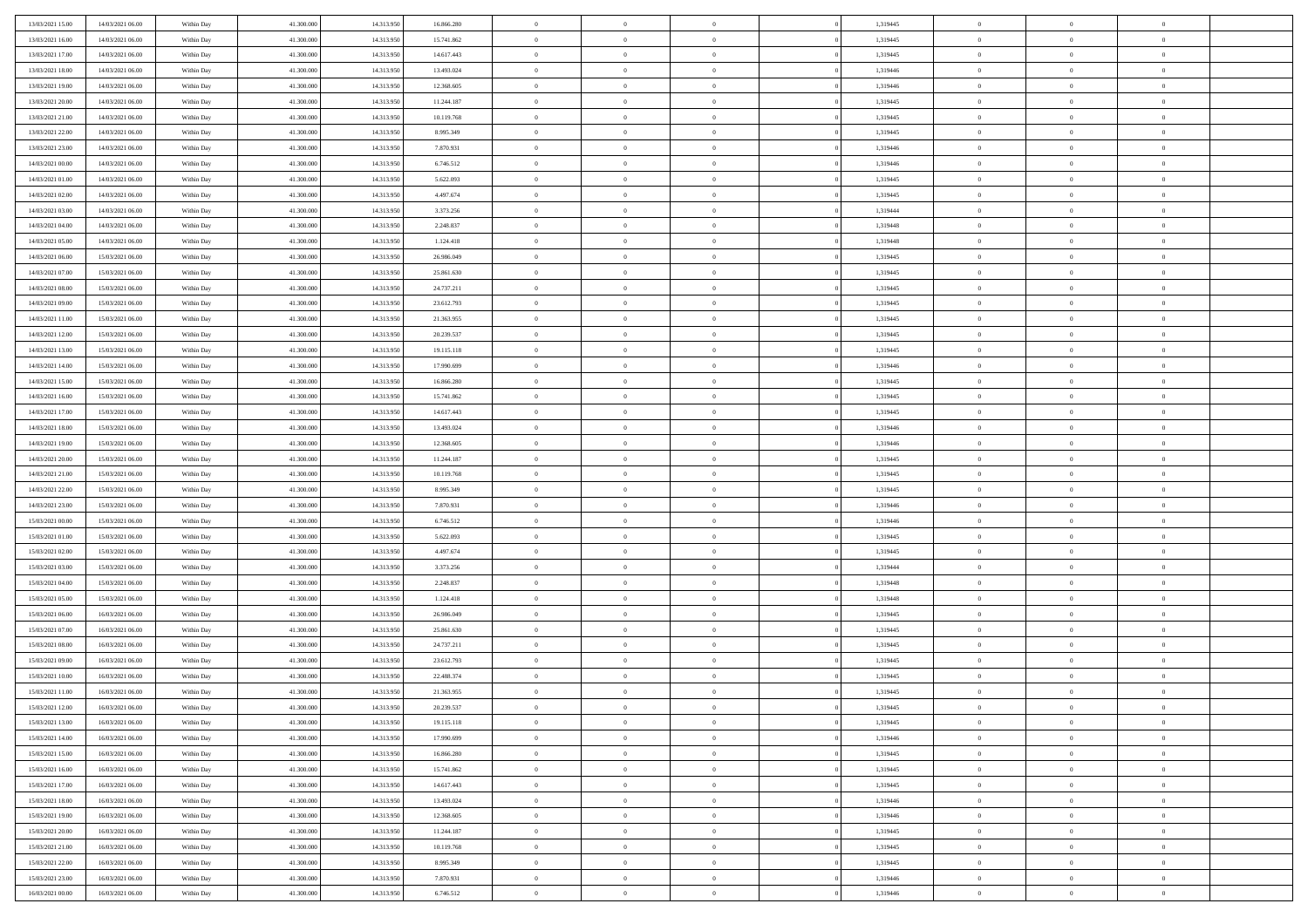| 16/03/2021 01:00 | 16/03/2021 06:00 | Within Day | 41,300,000 | 14.313.950 | 5.622.093  | $\bf{0}$       | $\overline{0}$ | $\Omega$       | 1,319445 | $\theta$       | $\overline{0}$ | $\overline{0}$ |  |
|------------------|------------------|------------|------------|------------|------------|----------------|----------------|----------------|----------|----------------|----------------|----------------|--|
| 16/03/2021 02:00 | 16/03/2021 06:00 | Within Day | 41.300.000 | 14.313.950 | 4.497.674  | $\mathbf{0}$   | $\overline{0}$ | $\overline{0}$ | 1,319445 | $\theta$       | $\bf{0}$       | $\theta$       |  |
| 16/03/2021 03:00 | 16/03/2021 06:00 | Within Day | 41.300.000 | 14.313.950 | 3.373.256  | $\,$ 0         | $\overline{0}$ | $\bf{0}$       | 1,319444 | $\,0\,$        | $\overline{0}$ | $\,$ 0 $\,$    |  |
| 16/03/2021 04:00 | 16/03/2021 06:00 | Within Day | 41,300,000 | 14.313.950 | 2.248.837  | $\bf{0}$       | $\overline{0}$ | $\overline{0}$ | 1,319448 | $\overline{0}$ | $\theta$       | $\overline{0}$ |  |
| 16/03/2021 05:00 | 16/03/2021 06:00 | Within Day | 41.300.000 | 14.313.950 | 1.124.418  | $\mathbf{0}$   | $\overline{0}$ | $\overline{0}$ | 1,319448 | $\overline{0}$ | $\bf{0}$       | $\overline{0}$ |  |
| 16/03/2021 06:00 | 17/03/2021 06:00 | Within Day | 41.300.000 | 14.313.950 | 26.986.049 | $\bf{0}$       | $\overline{0}$ | $\bf{0}$       | 1,319445 | $\,0\,$        | $\overline{0}$ | $\,$ 0 $\,$    |  |
| 16/03/2021 07:00 | 17/03/2021 06:00 | Within Day | 41,300,000 | 14.313.950 | 25.861.630 | $\bf{0}$       | $\overline{0}$ | $\overline{0}$ | 1,319445 | $\bf{0}$       | $\overline{0}$ | $\theta$       |  |
| 16/03/2021 08:00 | 17/03/2021 06:00 | Within Day | 41.300.000 | 14.313.950 | 24.737.211 | $\overline{0}$ | $\overline{0}$ | $\overline{0}$ | 1,319445 | $\mathbf{0}$   | $\overline{0}$ | $\theta$       |  |
| 16/03/2021 09:00 | 17/03/2021 06:00 | Within Day | 41.300.000 | 14.313.950 | 23.612.793 | $\bf{0}$       | $\overline{0}$ | $\bf{0}$       | 1,319445 | $\,0\,$        | $\overline{0}$ | $\,$ 0 $\,$    |  |
| 16/03/2021 10:00 | 17/03/2021 06:00 | Within Day | 41,300,000 | 14.313.950 | 22.488.374 | $\bf{0}$       | $\overline{0}$ | $\overline{0}$ | 1,319445 | $\theta$       | $\overline{0}$ | $\overline{0}$ |  |
| 16/03/2021 11:00 | 17/03/2021 06:00 | Within Day | 41.300.000 | 14.313.950 | 21.363.955 | $\overline{0}$ | $\overline{0}$ | $\overline{0}$ | 1,319445 | $\mathbf{0}$   | $\overline{0}$ | $\overline{0}$ |  |
| 16/03/2021 12:00 | 17/03/2021 06:00 | Within Day | 41.300.000 | 14.313.950 | 20.239.537 | $\bf{0}$       | $\overline{0}$ | $\bf{0}$       | 1,319445 | $\,0\,$        | $\overline{0}$ | $\,$ 0 $\,$    |  |
| 16/03/2021 13:00 | 17/03/2021 06:00 | Within Day | 41,300,000 | 14.313.950 | 19.115.118 | $\bf{0}$       | $\overline{0}$ | $\Omega$       | 1,319445 | $\theta$       | $\theta$       | $\theta$       |  |
| 16/03/2021 14:00 | 17/03/2021 06:00 | Within Day | 41.300.000 | 14.313.950 | 17.990.699 | $\overline{0}$ | $\overline{0}$ | $\overline{0}$ | 1,319446 | $\mathbf{0}$   | $\overline{0}$ | $\overline{0}$ |  |
| 16/03/2021 15:00 | 17/03/2021 06:00 | Within Day | 41.300.000 | 14.313.950 | 16.866.280 | $\bf{0}$       | $\overline{0}$ | $\bf{0}$       | 1,319445 | $\,0\,$        | $\overline{0}$ | $\,$ 0 $\,$    |  |
| 16/03/2021 16:00 | 17/03/2021 06:00 | Within Day | 41,300,000 | 14.313.950 | 15.741.862 | $\bf{0}$       | $\overline{0}$ | $\overline{0}$ | 1,319445 | $\bf{0}$       | $\overline{0}$ | $\overline{0}$ |  |
| 16/03/2021 17:00 | 17/03/2021 06:00 | Within Day | 41.300.000 | 14.313.950 | 14.617.443 | $\overline{0}$ | $\overline{0}$ | $\overline{0}$ | 1,319445 | $\mathbf{0}$   | $\overline{0}$ | $\theta$       |  |
| 16/03/2021 18:00 | 17/03/2021 06:00 | Within Day | 41.300.000 | 14.313.950 | 13.493.024 | $\bf{0}$       | $\overline{0}$ | $\bf{0}$       | 1,319446 | $\,0\,$        | $\overline{0}$ | $\,$ 0 $\,$    |  |
| 16/03/2021 19:00 | 17/03/2021 06:00 | Within Day | 41,300,000 | 14.313.950 | 12.368.605 | $\bf{0}$       | $\overline{0}$ | $\overline{0}$ | 1,319446 | $\theta$       | $\theta$       | $\overline{0}$ |  |
| 16/03/2021 20:00 | 17/03/2021 06:00 | Within Day | 41.300.000 | 14.313.950 | 11.244.187 | $\overline{0}$ | $\overline{0}$ | $\overline{0}$ | 1,319445 | $\mathbf{0}$   | $\overline{0}$ | $\theta$       |  |
| 16/03/2021 21:00 | 17/03/2021 06:00 | Within Day | 41.300.000 | 14.313.950 | 10.119.768 | $\bf{0}$       | $\overline{0}$ | $\bf{0}$       | 1,319445 | $\,0\,$        | $\overline{0}$ | $\,$ 0 $\,$    |  |
| 16/03/2021 22:00 | 17/03/2021 06:00 | Within Day | 41,300,000 | 14.313.950 | 8.995.349  | $\bf{0}$       | $\overline{0}$ | $\Omega$       | 1,319445 | $\theta$       | $\theta$       | $\theta$       |  |
| 16/03/2021 23:00 | 17/03/2021 06:00 | Within Day | 41.300.000 | 14.313.950 | 7.870.931  | $\overline{0}$ | $\overline{0}$ | $\overline{0}$ | 1,319446 | $\mathbf{0}$   | $\overline{0}$ | $\overline{0}$ |  |
| 17/03/2021 00:00 | 17/03/2021 06:00 | Within Day | 41.300.000 | 14.313.950 | 6.746.512  | $\bf{0}$       | $\overline{0}$ | $\bf{0}$       | 1,319446 | $\,0\,$        | $\overline{0}$ | $\,$ 0 $\,$    |  |
| 17/03/2021 01:00 | 17/03/2021 06:00 | Within Day | 41,300,000 | 14.313.950 | 5.622.093  | $\bf{0}$       | $\overline{0}$ | $\overline{0}$ | 1,319445 | $\bf{0}$       | $\overline{0}$ | $\overline{0}$ |  |
| 17/03/2021 02:00 | 17/03/2021 06:00 | Within Dav | 41.300.000 | 14.313.950 | 4.497.674  | $\overline{0}$ | $\overline{0}$ | $\overline{0}$ | 1,319445 | $\mathbf{0}$   | $\overline{0}$ | $\theta$       |  |
| 17/03/2021 03:00 | 17/03/2021 06:00 | Within Day | 41.300.000 | 14.313.950 | 3.373.256  | $\bf{0}$       | $\overline{0}$ | $\bf{0}$       | 1,319444 | $\,0\,$        | $\overline{0}$ | $\,$ 0 $\,$    |  |
| 17/03/2021 04:00 | 17/03/2021 06:00 | Within Day | 41,300,000 | 14.313.950 | 2.248.837  | $\bf{0}$       | $\overline{0}$ | $\overline{0}$ | 1,319448 | $\theta$       | $\theta$       | $\overline{0}$ |  |
| 17/03/2021 05:00 | 17/03/2021 06:00 | Within Dav | 41.300.000 | 14.313.950 | 1.124.418  | $\overline{0}$ | $\overline{0}$ | $\overline{0}$ | 1,319448 | $\mathbf{0}$   | $\overline{0}$ | $\overline{0}$ |  |
| 17/03/2021 06:00 | 18/03/2021 06:00 | Within Day | 41.300.000 | 14.313.950 | 26.986.049 | $\bf{0}$       | $\overline{0}$ | $\bf{0}$       | 1,319445 | $\,0\,$        | $\overline{0}$ | $\,$ 0         |  |
| 17/03/2021 07:00 | 18/03/2021 06:00 | Within Day | 41.300.000 | 14.313.950 | 25.861.630 | $\,$ 0         | $\bf{0}$       | $\overline{0}$ | 1,319445 | $\bf{0}$       | $\overline{0}$ | $\theta$       |  |
| 17/03/2021 08:00 | 18/03/2021 06:00 | Within Dav | 41.300.000 | 14.313.950 | 24.737.211 | $\overline{0}$ | $\overline{0}$ | $\overline{0}$ | 1,319445 | $\mathbf{0}$   | $\overline{0}$ | $\overline{0}$ |  |
| 17/03/2021 09:00 | 18/03/2021 06:00 | Within Day | 41.300.000 | 14.313.950 | 23.612.793 | $\bf{0}$       | $\overline{0}$ | $\bf{0}$       | 1,319445 | $\,0\,$        | $\overline{0}$ | $\,$ 0 $\,$    |  |
| 17/03/2021 10:00 | 18/03/2021 06:00 | Within Day | 41.300.000 | 14.313.950 | 22.488.374 | $\bf{0}$       | $\bf{0}$       | $\bf{0}$       | 1,319445 | $\bf{0}$       | $\overline{0}$ | $\bf{0}$       |  |
| 17/03/2021 11:00 | 18/03/2021 06:00 | Within Dav | 41.300.000 | 14.313.950 | 21.363.955 | $\overline{0}$ | $\overline{0}$ | $\overline{0}$ | 1,319445 | $\mathbf{0}$   | $\overline{0}$ | $\theta$       |  |
| 17/03/2021 12:00 | 18/03/2021 06:00 | Within Day | 41.300.000 | 14.313.950 | 20.239.537 | $\bf{0}$       | $\overline{0}$ | $\bf{0}$       | 1,319445 | $\,0\,$        | $\overline{0}$ | $\bf{0}$       |  |
| 17/03/2021 13:00 | 18/03/2021 06:00 | Within Day | 41.300.000 | 14.313.950 | 19.115.118 | $\bf{0}$       | $\bf{0}$       | $\overline{0}$ | 1,319445 | $\bf{0}$       | $\overline{0}$ | $\theta$       |  |
| 17/03/2021 14:00 | 18/03/2021 06:00 | Within Day | 41.300.000 | 14.313.950 | 17.990.699 | $\overline{0}$ | $\overline{0}$ | $\overline{0}$ | 1,319446 | $\mathbf{0}$   | $\bf{0}$       | $\overline{0}$ |  |
| 17/03/2021 15:00 | 18/03/2021 06:00 | Within Day | 41.300.000 | 14.313.950 | 16.866.280 | $\bf{0}$       | $\overline{0}$ | $\bf{0}$       | 1,319445 | $\,0\,$        | $\overline{0}$ | $\,$ 0         |  |
| 17/03/2021 16:00 | 18/03/2021 06:00 | Within Day | 41.300.000 | 14.313.950 | 15.741.862 | $\bf{0}$       | $\bf{0}$       | $\overline{0}$ | 1,319445 | $\bf{0}$       | $\overline{0}$ | $\theta$       |  |
| 17/03/2021 17:00 | 18/03/2021 06:00 | Within Day | 41.300.000 | 14.313.950 | 14.617.443 | $\overline{0}$ | $\overline{0}$ | $\overline{0}$ | 1,319445 | $\theta$       | $\overline{0}$ | $\theta$       |  |
| 17/03/2021 18:00 | 18/03/2021 06:00 | Within Day | 41.300.000 | 14.313.950 | 13.493.024 | $\bf{0}$       | $\overline{0}$ | $\bf{0}$       | 1,319446 | $\,0\,$        | $\overline{0}$ | $\theta$       |  |
| 17/03/2021 19:00 | 18/03/2021 06:00 | Within Day | 41.300.000 | 14.313.950 | 12.368.605 | $\bf{0}$       | $\bf{0}$       | $\bf{0}$       | 1,319446 | $\bf{0}$       | $\overline{0}$ | $\bf{0}$       |  |
| 17/03/2021 20:00 | 18/03/2021 06:00 | Within Dav | 41.300.000 | 14.313.950 | 11.244.187 | $\mathbf{0}$   | $\overline{0}$ | $\overline{0}$ | 1,319445 | $\theta$       | $\bf{0}$       | $\theta$       |  |
| 17/03/2021 21:00 | 18/03/2021 06:00 | Within Day | 41.300.000 | 14.313.950 | 10.119.768 | $\bf{0}$       | $\overline{0}$ | $\theta$       | 1,319445 | $\bf{0}$       | $\overline{0}$ | $\theta$       |  |
| 17/03/2021 22.00 | 18/03/2021 06:00 | Within Day | 41.300.000 | 14.313.950 | 8.995.349  | $\bf{0}$       | $\bf{0}$       | $\bf{0}$       | 1,319445 | $\bf{0}$       | $\overline{0}$ | $\bf{0}$       |  |
| 17/03/2021 23:00 | 18/03/2021 06:00 | Within Day | 41.300.000 | 14.313.950 | 7.870.931  | $\overline{0}$ | $\overline{0}$ | $\overline{0}$ | 1,319446 | $\overline{0}$ | $\overline{0}$ | $\overline{0}$ |  |
| 18/03/2021 00:00 | 18/03/2021 06:00 | Within Day | 41.300.000 | 14.313.950 | 6.746.512  | $\,$ 0 $\,$    | $\overline{0}$ | $\overline{0}$ | 1,319446 | $\,$ 0 $\,$    | $\,$ 0 $\,$    | $\,0\,$        |  |
| 18/03/2021 01:00 | 18/03/2021 06:00 | Within Day | 41.300.000 | 14.313.950 | 5.622.093  | $\bf{0}$       | $\bf{0}$       | $\overline{0}$ | 1,319445 | $\mathbf{0}$   | $\overline{0}$ | $\bf{0}$       |  |
| 18/03/2021 02:00 | 18/03/2021 06:00 | Within Day | 41.300.000 | 14.313.950 | 4.497.674  | $\,$ 0 $\,$    | $\overline{0}$ | $\overline{0}$ | 1,319445 | $\mathbf{0}$   | $\overline{0}$ | $\overline{0}$ |  |
| 18/03/2021 03:00 | 18/03/2021 06:00 | Within Day | 41.300.000 | 14.313.950 | 3.373.256  | $\,$ 0 $\,$    | $\overline{0}$ | $\overline{0}$ | 1,319444 | $\,$ 0 $\,$    | $\overline{0}$ | $\,$ 0         |  |
| 18/03/2021 04:00 | 18/03/2021 06:00 | Within Day | 41.300.000 | 14.313.950 | 2.248.837  | $\bf{0}$       | $\overline{0}$ | $\overline{0}$ | 1,319448 | $\overline{0}$ | $\overline{0}$ | $\bf{0}$       |  |
| 18/03/2021 05:00 | 18/03/2021 06:00 | Within Day | 41.300.000 | 14.313.950 | 1.124.418  | $\,$ 0 $\,$    | $\overline{0}$ | $\overline{0}$ | 1,319448 | $\overline{0}$ | $\overline{0}$ | $\overline{0}$ |  |
| 18/03/2021 06:00 | 19/03/2021 06:00 | Within Day | 41.300.000 | 14.313.950 | 26.986.049 | $\,$ 0 $\,$    | $\overline{0}$ | $\overline{0}$ | 1,319445 | $\,$ 0 $\,$    | $\,$ 0 $\,$    | $\,$ 0         |  |
| 18/03/2021 07:00 | 19/03/2021 06:00 | Within Day | 41.300.000 | 14.313.950 | 25.861.630 | $\bf{0}$       | $\bf{0}$       | $\overline{0}$ | 1,319445 | $\mathbf{0}$   | $\overline{0}$ | $\bf{0}$       |  |
| 18/03/2021 08:00 | 19/03/2021 06:00 | Within Day | 41.300.000 | 14.313.950 | 24.737.211 | $\overline{0}$ | $\overline{0}$ | $\overline{0}$ | 1,319445 | $\overline{0}$ | $\overline{0}$ | $\overline{0}$ |  |
| 18/03/2021 09:00 | 19/03/2021 06:00 | Within Day | 41.300.000 | 14.313.950 | 23.612.793 | $\,0\,$        | $\overline{0}$ | $\bf{0}$       | 1,319445 | $\,0\,$        | $\overline{0}$ | $\,0\,$        |  |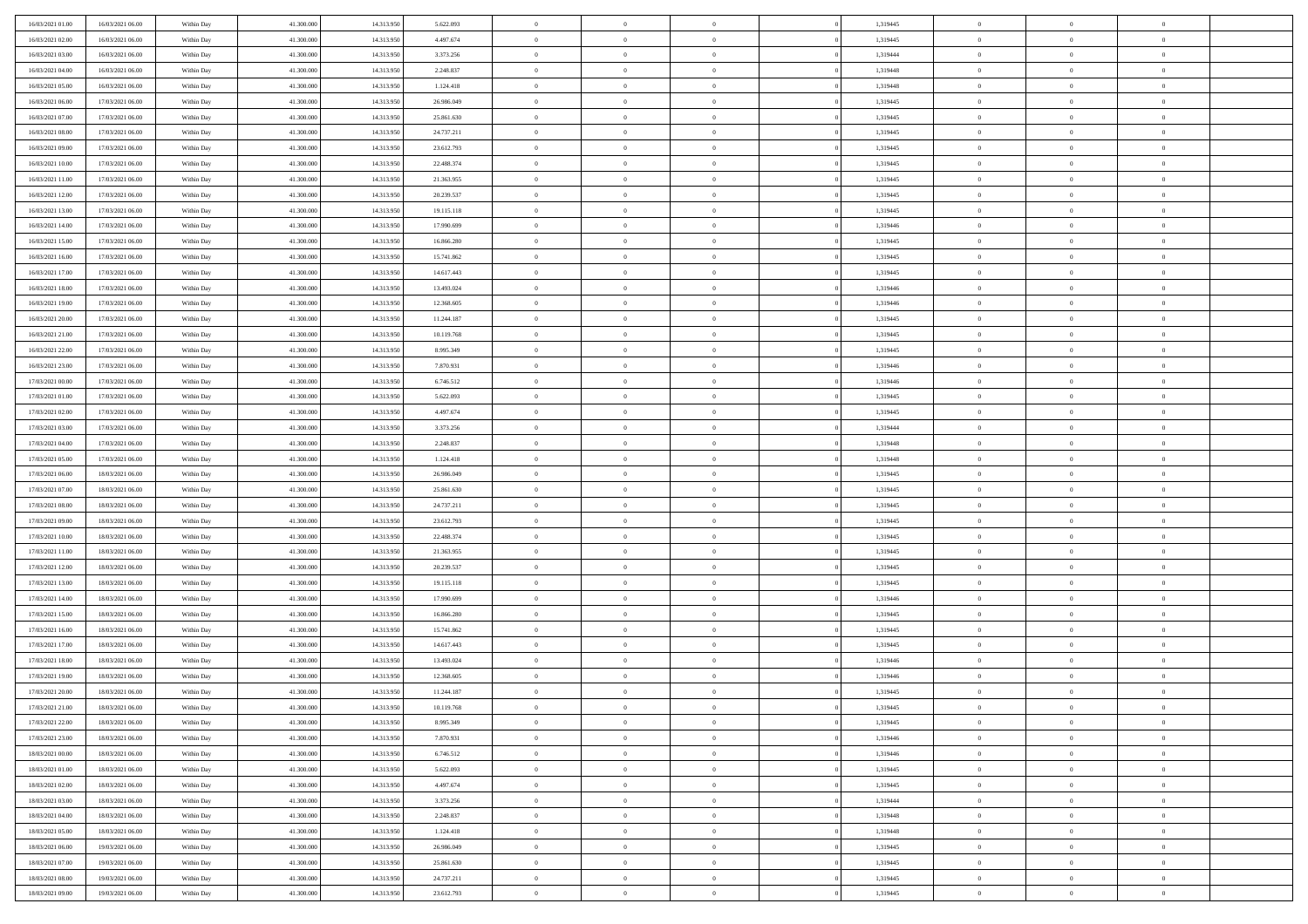| 18/03/2021 10:00 | 19/03/2021 06:00 | Within Day | 41.300.000 | 14.313.950 | 22.488.374 | $\overline{0}$ | $\overline{0}$ | $\Omega$       | 1,319445 | $\bf{0}$       | $\mathbf{0}$   | $\bf{0}$       |  |
|------------------|------------------|------------|------------|------------|------------|----------------|----------------|----------------|----------|----------------|----------------|----------------|--|
| 18/03/2021 11:00 | 19/03/2021 06:00 | Within Day | 41.300.000 | 14.313.950 | 21.363.955 | $\mathbf{0}$   | $\overline{0}$ | $\overline{0}$ | 1,319445 | $\overline{0}$ | $\overline{0}$ | $\overline{0}$ |  |
| 18/03/2021 12:00 | 19/03/2021 06:00 | Within Day | 41.300.000 | 14.313.950 | 20.239.537 | $\,$ 0         | $\overline{0}$ | $\bf{0}$       | 1,319445 | $\,$ 0         | $\overline{0}$ | $\,$ 0 $\,$    |  |
| 18/03/2021 13:00 | 19/03/2021 06:00 | Within Day | 41.300,000 | 14.313.950 | 19.115.118 | $\bf{0}$       | $\overline{0}$ | $\Omega$       | 1,319445 | $\bf{0}$       | $\mathbf{0}$   | $\theta$       |  |
| 18/03/2021 14:00 | 19/03/2021 06:00 | Within Dav | 41.300.000 | 14.313.950 | 17.990.699 | $\bf{0}$       | $\overline{0}$ | $\overline{0}$ | 1,319446 | $\overline{0}$ | $\overline{0}$ | $\overline{0}$ |  |
| 18/03/2021 15:00 | 19/03/2021 06:00 | Within Day | 41.300.000 | 14.313.950 | 16.866.280 | $\bf{0}$       | $\overline{0}$ | $\bf{0}$       | 1,319445 | $\,$ 0         | $\overline{0}$ | $\,$ 0 $\,$    |  |
| 18/03/2021 16:00 | 19/03/2021 06:00 | Within Day | 41.300,000 | 14.313.950 | 15.741.862 | $\bf{0}$       | $\overline{0}$ | $\overline{0}$ | 1,319445 | $\theta$       | $\overline{0}$ | $\theta$       |  |
| 18/03/2021 17:00 | 19/03/2021 06:00 | Within Day | 41.300.000 | 14.313.950 | 14.617.443 | $\overline{0}$ | $\overline{0}$ | $\overline{0}$ | 1,319445 | $\mathbf{0}$   | $\overline{0}$ | $\overline{0}$ |  |
| 18/03/2021 18:00 | 19/03/2021 06:00 | Within Day | 41.300.000 | 14.313.950 | 13.493.024 | $\bf{0}$       | $\overline{0}$ | $\bf{0}$       | 1,319446 | $\,$ 0         | $\overline{0}$ | $\,$ 0 $\,$    |  |
| 18/03/2021 19:00 | 19/03/2021 06:00 | Within Day | 41.300,000 | 14.313.950 | 12.368.605 | $\bf{0}$       | $\overline{0}$ | $\Omega$       | 1,319446 | $\theta$       | $\mathbf{0}$   | $\theta$       |  |
| 18/03/2021 20:00 | 19/03/2021 06:00 | Within Day | 41.300.000 | 14.313.950 | 11.244.187 | $\overline{0}$ | $\overline{0}$ | $\overline{0}$ | 1,319445 | $\mathbf{0}$   | $\overline{0}$ | $\overline{0}$ |  |
| 18/03/2021 21:00 | 19/03/2021 06:00 | Within Day | 41.300.000 | 14.313.950 | 10.119.768 | $\bf{0}$       | $\overline{0}$ | $\bf{0}$       | 1,319445 | $\,$ 0         | $\overline{0}$ | $\,$ 0 $\,$    |  |
| 18/03/2021 22:00 | 19/03/2021 06:00 | Within Day | 41.300.000 | 14.313.950 | 8.995.349  | $\bf{0}$       | $\overline{0}$ | $\Omega$       | 1,319445 | $\overline{0}$ | $\mathbf{0}$   | $\theta$       |  |
| 18/03/2021 23:00 | 19/03/2021 06:00 | Within Day | 41.300.000 | 14.313.950 | 7.870.931  | $\overline{0}$ | $\overline{0}$ | $\overline{0}$ | 1,319446 | $\mathbf{0}$   | $\overline{0}$ | $\overline{0}$ |  |
| 19/03/2021 00:00 | 19/03/2021 06:00 | Within Day | 41.300.000 | 14.313.950 | 6.746.512  | $\bf{0}$       | $\overline{0}$ | $\bf{0}$       | 1,319446 | $\,$ 0         | $\overline{0}$ | $\,$ 0 $\,$    |  |
| 19/03/2021 01:00 | 19/03/2021 06:00 | Within Day | 41,300,000 | 14.313.950 | 5.622.093  | $\bf{0}$       | $\overline{0}$ | $\overline{0}$ | 1,319445 | $\bf{0}$       | $\mathbf{0}$   | $\bf{0}$       |  |
| 19/03/2021 02:00 | 19/03/2021 06:00 | Within Day | 41.300.000 | 14.313.950 | 4.497.674  | $\overline{0}$ | $\overline{0}$ | $\overline{0}$ | 1,319445 | $\mathbf{0}$   | $\overline{0}$ | $\overline{0}$ |  |
| 19/03/2021 03:00 | 19/03/2021 06:00 | Within Day | 41.300.000 | 14.313.950 | 3.373.256  | $\bf{0}$       | $\overline{0}$ | $\bf{0}$       | 1,319444 | $\,$ 0         | $\overline{0}$ | $\,$ 0 $\,$    |  |
| 19/03/2021 04:00 | 19/03/2021 06:00 | Within Day | 41.300,000 | 14.313.950 | 2.248.837  | $\bf{0}$       | $\overline{0}$ | $\Omega$       | 1,319448 | $\theta$       | $\mathbf{0}$   | $\theta$       |  |
| 19/03/2021 05:00 | 19/03/2021 06:00 | Within Day | 41.300.000 | 14.313.950 | 1.124.418  | $\overline{0}$ | $\overline{0}$ | $\overline{0}$ | 1,319448 | $\mathbf{0}$   | $\overline{0}$ | $\overline{0}$ |  |
| 19/03/2021 06:00 | 20/03/2021 06:00 | Within Day | 41.300.000 | 14.313.950 | 26.986.049 | $\bf{0}$       | $\overline{0}$ | $\bf{0}$       | 1,319445 | $\,$ 0         | $\overline{0}$ | $\,$ 0 $\,$    |  |
| 19/03/2021 07:00 | 20/03/2021 06:00 | Within Day | 41.300,000 | 14.313.950 | 25.861.630 | $\bf{0}$       | $\overline{0}$ | $\Omega$       | 1,319445 | $\bf{0}$       | $\mathbf{0}$   | $\theta$       |  |
| 19/03/2021 08:00 | 20/03/2021 06:00 | Within Dav | 41.300.000 | 14.313.950 | 24.737.211 | $\overline{0}$ | $\overline{0}$ | $\overline{0}$ | 1,319445 | $\mathbf{0}$   | $\overline{0}$ | $\overline{0}$ |  |
| 19/03/2021 09:00 | 20/03/2021 06:00 | Within Day | 41.300.000 | 14.313.950 | 23.612.793 | $\bf{0}$       | $\overline{0}$ | $\bf{0}$       | 1,319445 | $\,$ 0         | $\overline{0}$ | $\,$ 0 $\,$    |  |
| 19/03/2021 10:00 | 20/03/2021 06:00 | Within Day | 41.300,000 | 14.313.950 | 22.488.374 | $\bf{0}$       | $\overline{0}$ | $\overline{0}$ | 1,319445 | $\bf{0}$       | $\overline{0}$ | $\bf{0}$       |  |
| 19/03/2021 11:00 | 20/03/2021 06:00 | Within Day | 41.300.000 | 14.313.950 | 21.363.955 | $\overline{0}$ | $\overline{0}$ | $\overline{0}$ | 1,319445 | $\mathbf{0}$   | $\overline{0}$ | $\overline{0}$ |  |
| 19/03/2021 12:00 | 20/03/2021 06:00 | Within Day | 41.300.000 | 14.313.950 | 20.239.537 | $\bf{0}$       | $\overline{0}$ | $\bf{0}$       | 1,319445 | $\,$ 0         | $\overline{0}$ | $\,$ 0 $\,$    |  |
| 19/03/2021 13:00 | 20/03/2021 06:00 | Within Day | 41.300,000 | 14.313.950 | 19.115.118 | $\bf{0}$       | $\overline{0}$ | $\Omega$       | 1,319445 | $\theta$       | $\mathbf{0}$   | $\theta$       |  |
| 19/03/2021 14:00 | 20/03/2021 06:00 | Within Day | 41.300.000 | 14.313.950 | 17.990.699 | $\overline{0}$ | $\overline{0}$ | $\overline{0}$ | 1,319446 | $\mathbf{0}$   | $\overline{0}$ | $\overline{0}$ |  |
| 19/03/2021 15:00 | 20/03/2021 06:00 | Within Day | 41.300.000 | 14.313.950 | 16.866.280 | $\bf{0}$       | $\overline{0}$ | $\bf{0}$       | 1,319445 | $\,$ 0         | $\overline{0}$ | $\,$ 0 $\,$    |  |
| 19/03/2021 16:00 | 20/03/2021 06:00 | Within Day | 41.300.000 | 14.313.950 | 15.741.862 | $\bf{0}$       | $\bf{0}$       | $\overline{0}$ | 1,319445 | $\bf{0}$       | $\overline{0}$ | $\,0\,$        |  |
| 19/03/2021 17:00 | 20/03/2021 06:00 | Within Dav | 41.300.000 | 14.313.950 | 14.617.443 | $\overline{0}$ | $\overline{0}$ | $\overline{0}$ | 1,319445 | $\mathbf{0}$   | $\overline{0}$ | $\overline{0}$ |  |
| 19/03/2021 18:00 | 20/03/2021 06:00 | Within Day | 41.300.000 | 14.313.950 | 13.493.024 | $\bf{0}$       | $\overline{0}$ | $\bf{0}$       | 1,319446 | $\,$ 0         | $\overline{0}$ | $\,$ 0 $\,$    |  |
| 19/03/2021 19:00 | 20/03/2021 06:00 | Within Day | 41.300.000 | 14.313.950 | 12.368.605 | $\bf{0}$       | $\bf{0}$       | $\bf{0}$       | 1,319446 | $\bf{0}$       | $\overline{0}$ | $\,0\,$        |  |
| 19/03/2021 20:00 | 20/03/2021 06:00 | Within Day | 41.300.000 | 14.313.950 | 11.244.187 | $\overline{0}$ | $\overline{0}$ | $\overline{0}$ | 1,319445 | $\overline{0}$ | $\overline{0}$ | $\overline{0}$ |  |
| 19/03/2021 21:00 | 20/03/2021 06:00 | Within Day | 41.300.000 | 14.313.950 | 10.119.768 | $\bf{0}$       | $\overline{0}$ | $\bf{0}$       | 1,319445 | $\,$ 0         | $\overline{0}$ | $\,$ 0 $\,$    |  |
| 19/03/2021 22.00 | 20/03/2021 06:00 | Within Day | 41.300.000 | 14.313.950 | 8.995.349  | $\bf{0}$       | $\bf{0}$       | $\overline{0}$ | 1,319445 | $\bf{0}$       | $\overline{0}$ | $\,0\,$        |  |
| 19/03/2021 23:00 | 20/03/2021 06:00 | Within Day | 41.300.000 | 14.313.950 | 7.870.931  | $\overline{0}$ | $\overline{0}$ | $\overline{0}$ | 1,319446 | $\mathbf{0}$   | $\overline{0}$ | $\overline{0}$ |  |
| 20/03/2021 00:00 | 20/03/2021 06:00 | Within Day | 41.300.000 | 14.313.950 | 6.746.512  | $\bf{0}$       | $\overline{0}$ | $\bf{0}$       | 1,319446 | $\,$ 0         | $\overline{0}$ | $\,$ 0 $\,$    |  |
| 20/03/2021 01:00 | 20/03/2021 06:00 | Within Day | 41.300.000 | 14.313.950 | 5.622.093  | $\bf{0}$       | $\bf{0}$       | $\overline{0}$ | 1,319445 | $\bf{0}$       | $\overline{0}$ | $\,0\,$        |  |
| 20/03/2021 02:00 | 20/03/2021 06:00 | Within Day | 41.300.000 | 14.313.950 | 4.497.674  | $\overline{0}$ | $\overline{0}$ | $\overline{0}$ | 1,319445 | $\overline{0}$ | $\overline{0}$ | $\overline{0}$ |  |
| 20/03/2021 03:00 | 20/03/2021 06:00 | Within Day | 41.300.000 | 14.313.950 | 3.373.256  | $\bf{0}$       | $\overline{0}$ | $\bf{0}$       | 1,319444 | $\,$ 0         | $\overline{0}$ | $\,$ 0 $\,$    |  |
| 20/03/2021 04:00 | 20/03/2021 06:00 | Within Day | 41.300.000 | 14.313.950 | 2.248.837  | $\bf{0}$       | $\bf{0}$       | $\bf{0}$       | 1,319448 | $\bf{0}$       | $\overline{0}$ | $\,0\,$        |  |
| 20/03/2021 05:00 | 20/03/2021 06:00 | Within Day | 41.300.000 | 14.313.950 | 1.124.418  | $\mathbf{0}$   | $\overline{0}$ | $\overline{0}$ | 1,319448 | $\overline{0}$ | $\overline{0}$ | $\overline{0}$ |  |
| 20/03/2021 06:00 | 21/03/2021 06:00 | Within Day | 41.300.000 | 14.313.950 | 26.986.049 | $\bf{0}$       | $\overline{0}$ | $\theta$       | 1,319445 | $\overline{0}$ | $\overline{0}$ | $\theta$       |  |
| 20/03/2021 07:00 | 21/03/2021 06:00 | Within Day | 41.300.000 | 14.313.950 | 25.861.630 | $\bf{0}$       | $\bf{0}$       | $\bf{0}$       | 1,319445 | $\bf{0}$       | $\overline{0}$ | $\bf{0}$       |  |
| 20/03/2021 08:00 | 21/03/2021 06:00 | Within Day | 41.300.000 | 14.313.950 | 24.737.211 | $\overline{0}$ | $\overline{0}$ | $\overline{0}$ | 1,319445 | $\overline{0}$ | $\bf{0}$       | $\overline{0}$ |  |
| 20/03/2021 09:00 | 21/03/2021 06:00 | Within Day | 41.300.000 | 14.313.950 | 23.612.793 | $\,$ 0 $\,$    | $\overline{0}$ | $\overline{0}$ | 1,319445 | $\mathbf{0}$   | $\,$ 0 $\,$    | $\,$ 0 $\,$    |  |
| 20/03/2021 10:00 | 21/03/2021 06:00 | Within Day | 41.300.000 | 14.313.950 | 22.488.374 | $\bf{0}$       | $\overline{0}$ | $\overline{0}$ | 1,319445 | $\bf{0}$       | $\overline{0}$ | $\bf{0}$       |  |
| 20/03/2021 11:00 | 21/03/2021 06:00 | Within Day | 41.300.000 | 14.313.950 | 21.363.955 | $\bf{0}$       | $\overline{0}$ | $\overline{0}$ | 1,319445 | $\overline{0}$ | $\overline{0}$ | $\overline{0}$ |  |
| 20/03/2021 12:00 | 21/03/2021 06:00 | Within Day | 41.300.000 | 14.313.950 | 20.239.537 | $\,$ 0 $\,$    | $\overline{0}$ | $\overline{0}$ | 1,319445 | $\,$ 0 $\,$    | $\overline{0}$ | $\,$ 0 $\,$    |  |
| 20/03/2021 13:00 | 21/03/2021 06:00 | Within Day | 41.300.000 | 14.313.950 | 19.115.118 | $\bf{0}$       | $\overline{0}$ | $\overline{0}$ | 1,319445 | $\bf{0}$       | $\overline{0}$ | $\overline{0}$ |  |
| 20/03/2021 14:00 | 21/03/2021 06:00 | Within Day | 41.300.000 | 14.313.950 | 17.990.699 | $\overline{0}$ | $\overline{0}$ | $\overline{0}$ | 1,319446 | $\overline{0}$ | $\bf{0}$       | $\overline{0}$ |  |
| 20/03/2021 15:00 | 21/03/2021 06:00 | Within Day | 41.300.000 | 14.313.950 | 16.866.280 | $\,$ 0 $\,$    | $\overline{0}$ | $\overline{0}$ | 1,319445 | $\mathbf{0}$   | $\,$ 0 $\,$    | $\,$ 0 $\,$    |  |
| 20/03/2021 16:00 | 21/03/2021 06:00 | Within Day | 41.300.000 | 14.313.950 | 15.741.862 | $\bf{0}$       | $\overline{0}$ | $\overline{0}$ | 1,319445 | $\mathbf{0}$   | $\overline{0}$ | $\bf{0}$       |  |
| 20/03/2021 17:00 | 21/03/2021 06:00 | Within Day | 41.300.000 | 14.313.950 | 14.617.443 | $\bf{0}$       | $\overline{0}$ | $\overline{0}$ | 1,319445 | $\mathbf{0}$   | $\bf{0}$       | $\overline{0}$ |  |
| 20/03/2021 18:00 | 21/03/2021 06:00 | Within Day | 41.300.000 | 14.313.950 | 13.493.024 | $\,0\,$        | $\overline{0}$ | $\overline{0}$ | 1,319446 | $\,$ 0         | $\overline{0}$ | $\,$ 0 $\,$    |  |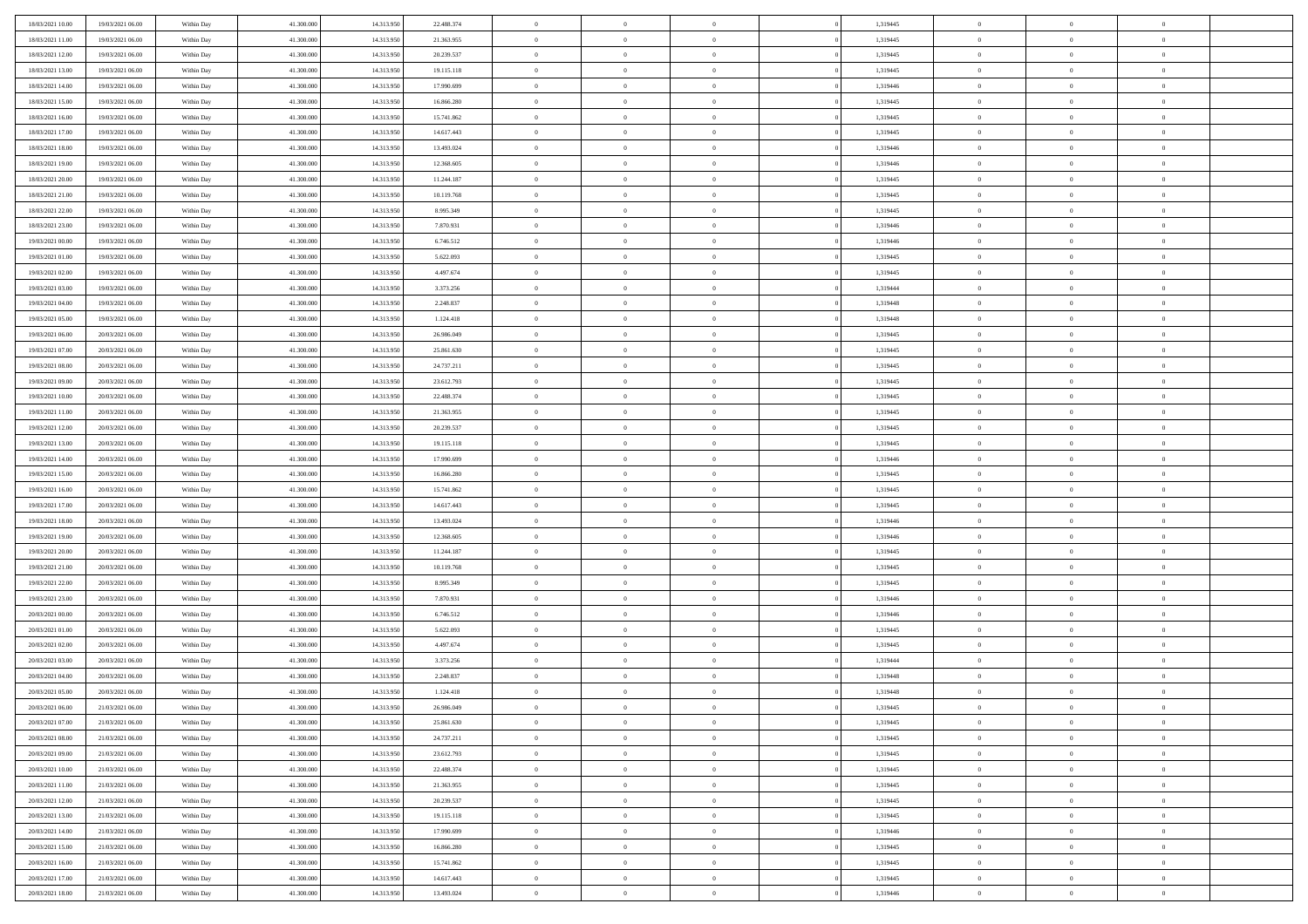| 20/03/2021 19:00 | 21/03/2021 06:00 | Within Day | 41.300.000 | 14.313.950 | 12.368.605 | $\overline{0}$ | $\overline{0}$ | $\Omega$       | 1,319446 | $\bf{0}$       | $\mathbf{0}$   | $\bf{0}$       |  |
|------------------|------------------|------------|------------|------------|------------|----------------|----------------|----------------|----------|----------------|----------------|----------------|--|
| 20/03/2021 20:00 | 21/03/2021 06:00 | Within Dav | 41.300.000 | 14.313.950 | 11.244.187 | $\mathbf{0}$   | $\overline{0}$ | $\overline{0}$ | 1,319445 | $\overline{0}$ | $\overline{0}$ | $\overline{0}$ |  |
| 20/03/2021 21:00 | 21/03/2021 06:00 | Within Day | 41.300.000 | 14.313.950 | 10.119.768 | $\,$ 0         | $\overline{0}$ | $\bf{0}$       | 1,319445 | $\,$ 0         | $\overline{0}$ | $\,$ 0 $\,$    |  |
| 20/03/2021 22:00 | 21/03/2021 06:00 | Within Day | 41.300,000 | 14.313.950 | 8.995.349  | $\bf{0}$       | $\overline{0}$ | $\Omega$       | 1,319445 | $\bf{0}$       | $\mathbf{0}$   | $\theta$       |  |
| 20/03/2021 23:00 | 21/03/2021 06:00 | Within Dav | 41.300.000 | 14.313.950 | 7.870.931  | $\bf{0}$       | $\overline{0}$ | $\overline{0}$ | 1,319446 | $\overline{0}$ | $\overline{0}$ | $\overline{0}$ |  |
| 21/03/2021 00:00 | 21/03/2021 06:00 | Within Day | 41.300.000 | 14.313.950 | 6.746.512  | $\bf{0}$       | $\overline{0}$ | $\bf{0}$       | 1,319446 | $\,$ 0         | $\overline{0}$ | $\,$ 0 $\,$    |  |
| 21/03/2021 01:00 | 21/03/2021 06:00 | Within Day | 41.300,000 | 14.313.950 | 5.622.093  | $\bf{0}$       | $\overline{0}$ | $\overline{0}$ | 1,319445 | $\bf{0}$       | $\overline{0}$ | $\theta$       |  |
| 21/03/2021 02:00 | 21/03/2021 06:00 | Within Day | 41.300.000 | 14.313.950 | 4.497.674  | $\overline{0}$ | $\overline{0}$ | $\overline{0}$ | 1,319445 | $\mathbf{0}$   | $\overline{0}$ | $\overline{0}$ |  |
| 21/03/2021 03:00 | 21/03/2021 06:00 | Within Day | 41.300.000 | 14.313.950 | 3.373.256  | $\bf{0}$       | $\overline{0}$ | $\bf{0}$       | 1,319444 | $\,$ 0         | $\overline{0}$ | $\,$ 0 $\,$    |  |
| 21/03/2021 04:00 | 21/03/2021 06:00 | Within Day | 41.300,000 | 14.313.950 | 2.248.837  | $\bf{0}$       | $\overline{0}$ | $\Omega$       | 1,319448 | $\theta$       | $\mathbf{0}$   | $\theta$       |  |
| 21/03/2021 05:00 | 21/03/2021 06:00 | Within Day | 41.300.000 | 14.313.950 | 1.124.418  | $\overline{0}$ | $\overline{0}$ | $\overline{0}$ | 1,319448 | $\mathbf{0}$   | $\overline{0}$ | $\overline{0}$ |  |
| 21/03/2021 06:00 | 22/03/2021 06:00 | Within Day | 41.300.000 | 14.313.950 | 26.986.049 | $\bf{0}$       | $\overline{0}$ | $\bf{0}$       | 1,319445 | $\,$ 0         | $\overline{0}$ | $\,$ 0 $\,$    |  |
| 21/03/2021 07:00 | 22/03/2021 06:00 | Within Day | 41.300,000 | 14.313.950 | 25.861.630 | $\bf{0}$       | $\overline{0}$ | $\Omega$       | 1,319445 | $\overline{0}$ | $\mathbf{0}$   | $\theta$       |  |
| 21/03/2021 08:00 | 22/03/2021 06:00 | Within Day | 41.300.000 | 14.313.950 | 24.737.211 | $\overline{0}$ | $\overline{0}$ | $\overline{0}$ | 1,319445 | $\mathbf{0}$   | $\overline{0}$ | $\overline{0}$ |  |
| 21/03/2021 09:00 | 22/03/2021 06:00 | Within Day | 41.300.000 | 14.313.950 | 23.612.793 | $\bf{0}$       | $\overline{0}$ | $\bf{0}$       | 1,319445 | $\,$ 0         | $\overline{0}$ | $\,$ 0 $\,$    |  |
| 21/03/2021 11:00 | 22/03/2021 06:00 | Within Day | 41,300,000 | 14.313.950 | 21.363.955 | $\bf{0}$       | $\overline{0}$ | $\overline{0}$ | 1,319445 | $\bf{0}$       | $\mathbf{0}$   | $\bf{0}$       |  |
| 21/03/2021 12:00 | 22/03/2021 06:00 | Within Day | 41.300.000 | 14.313.950 | 20.239.537 | $\overline{0}$ | $\overline{0}$ | $\overline{0}$ | 1,319445 | $\mathbf{0}$   | $\overline{0}$ | $\overline{0}$ |  |
| 21/03/2021 13:00 | 22/03/2021 06:00 | Within Day | 41.300.000 | 14.313.950 | 19.115.118 | $\bf{0}$       | $\overline{0}$ | $\bf{0}$       | 1,319445 | $\,$ 0         | $\overline{0}$ | $\,$ 0 $\,$    |  |
| 21/03/2021 14:00 | 22/03/2021 06:00 | Within Day | 41.300,000 | 14.313.950 | 17.990.699 | $\bf{0}$       | $\overline{0}$ | $\Omega$       | 1,319446 | $\theta$       | $\mathbf{0}$   | $\theta$       |  |
| 21/03/2021 15:00 | 22/03/2021 06:00 | Within Day | 41.300.000 | 14.313.950 | 16.866.280 | $\overline{0}$ | $\overline{0}$ | $\overline{0}$ | 1,319445 | $\mathbf{0}$   | $\overline{0}$ | $\overline{0}$ |  |
| 21/03/2021 16:00 | 22/03/2021 06:00 | Within Day | 41.300.000 | 14.313.950 | 15.741.862 | $\bf{0}$       | $\overline{0}$ | $\bf{0}$       | 1,319445 | $\,$ 0         | $\overline{0}$ | $\,$ 0 $\,$    |  |
| 21/03/2021 17:00 | 22/03/2021 06:00 | Within Day | 41.300,000 | 14.313.950 | 14.617.443 | $\bf{0}$       | $\overline{0}$ | $\Omega$       | 1,319445 | $\bf{0}$       | $\mathbf{0}$   | $\theta$       |  |
| 21/03/2021 18:00 | 22/03/2021 06:00 | Within Day | 41.300.000 | 14.313.950 | 13.493.024 | $\overline{0}$ | $\overline{0}$ | $\overline{0}$ | 1,319446 | $\mathbf{0}$   | $\overline{0}$ | $\overline{0}$ |  |
| 21/03/2021 19:00 | 22/03/2021 06:00 | Within Day | 41.300.000 | 14.313.950 | 12.368.605 | $\bf{0}$       | $\overline{0}$ | $\bf{0}$       | 1,319446 | $\,$ 0         | $\overline{0}$ | $\,$ 0 $\,$    |  |
| 21/03/2021 20:00 | 22/03/2021 06:00 | Within Day | 41.300,000 | 14.313.950 | 11.244.187 | $\bf{0}$       | $\overline{0}$ | $\overline{0}$ | 1,319445 | $\bf{0}$       | $\overline{0}$ | $\bf{0}$       |  |
| 21/03/2021 21:00 | 22/03/2021 06:00 | Within Day | 41.300.000 | 14.313.950 | 10.119.768 | $\overline{0}$ | $\overline{0}$ | $\overline{0}$ | 1,319445 | $\mathbf{0}$   | $\overline{0}$ | $\overline{0}$ |  |
| 21/03/2021 22:00 | 22/03/2021 06:00 | Within Day | 41.300.000 | 14.313.950 | 8.995.349  | $\bf{0}$       | $\overline{0}$ | $\bf{0}$       | 1,319445 | $\,$ 0         | $\overline{0}$ | $\,$ 0 $\,$    |  |
| 21/03/2021 23:00 | 22/03/2021 06:00 | Within Day | 41.300,000 | 14.313.950 | 7.870.931  | $\bf{0}$       | $\overline{0}$ | $\Omega$       | 1,319446 | $\theta$       | $\mathbf{0}$   | $\theta$       |  |
| 22/03/2021 00:00 | 22/03/2021 06:00 | Within Day | 41.300.000 | 14.313.950 | 6.746.512  | $\overline{0}$ | $\overline{0}$ | $\overline{0}$ | 1,319446 | $\mathbf{0}$   | $\overline{0}$ | $\overline{0}$ |  |
| 22/03/2021 01:00 | 22/03/2021 06:00 | Within Day | 41.300.000 | 14.313.950 | 5.622.093  | $\bf{0}$       | $\overline{0}$ | $\bf{0}$       | 1,319445 | $\,$ 0         | $\overline{0}$ | $\,$ 0 $\,$    |  |
| 22/03/2021 02:00 | 22/03/2021 06:00 | Within Day | 41.300.000 | 14.313.950 | 4.497.674  | $\bf{0}$       | $\bf{0}$       | $\overline{0}$ | 1,319445 | $\bf{0}$       | $\overline{0}$ | $\,0\,$        |  |
| 22/03/2021 03:00 | 22/03/2021 06:00 | Within Day | 41.300.000 | 14.313.950 | 3.373.256  | $\overline{0}$ | $\overline{0}$ | $\overline{0}$ | 1,319444 | $\mathbf{0}$   | $\overline{0}$ | $\overline{0}$ |  |
| 22/03/2021 04:00 | 22/03/2021 06:00 | Within Day | 41.300.000 | 14.313.950 | 2.248.837  | $\bf{0}$       | $\overline{0}$ | $\bf{0}$       | 1,319448 | $\,$ 0         | $\overline{0}$ | $\,$ 0 $\,$    |  |
| 22/03/2021 05:00 | 22/03/2021 06:00 | Within Day | 41.300.000 | 14.313.950 | 1.124.418  | $\bf{0}$       | $\bf{0}$       | $\bf{0}$       | 1,319448 | $\bf{0}$       | $\overline{0}$ | $\,0\,$        |  |
| 22/03/2021 06:00 | 23/03/2021 06:00 | Within Day | 41.300.000 | 14.313.950 | 26.986.049 | $\overline{0}$ | $\overline{0}$ | $\overline{0}$ | 1,319445 | $\overline{0}$ | $\overline{0}$ | $\overline{0}$ |  |
| 22/03/2021 07:00 | 23/03/2021 06:00 | Within Day | 41.300.000 | 14.313.950 | 25.861.630 | $\bf{0}$       | $\overline{0}$ | $\bf{0}$       | 1,319445 | $\,$ 0         | $\overline{0}$ | $\,$ 0 $\,$    |  |
| 22/03/2021 08:00 | 23/03/2021 06:00 | Within Day | 41.300.000 | 14.313.950 | 24.737.211 | $\bf{0}$       | $\bf{0}$       | $\overline{0}$ | 1,319445 | $\bf{0}$       | $\overline{0}$ | $\,0\,$        |  |
| 22/03/2021 09:00 | 23/03/2021 06:00 | Within Day | 41.300.000 | 14.313.950 | 23.612.793 | $\overline{0}$ | $\overline{0}$ | $\overline{0}$ | 1,319445 | $\mathbf{0}$   | $\overline{0}$ | $\overline{0}$ |  |
| 22/03/2021 10:00 | 23/03/2021 06:00 | Within Day | 41.300.000 | 14.313.950 | 22.488.374 | $\bf{0}$       | $\overline{0}$ | $\bf{0}$       | 1,319445 | $\,$ 0         | $\overline{0}$ | $\,$ 0 $\,$    |  |
| 22/03/2021 11:00 | 23/03/2021 06:00 | Within Day | 41.300.000 | 14.313.950 | 21.363.955 | $\bf{0}$       | $\bf{0}$       | $\overline{0}$ | 1,319445 | $\bf{0}$       | $\overline{0}$ | $\,0\,$        |  |
| 22/03/2021 12:00 | 23/03/2021 06:00 | Within Day | 41.300.000 | 14.313.950 | 20.239.537 | $\overline{0}$ | $\overline{0}$ | $\overline{0}$ | 1,319445 | $\overline{0}$ | $\overline{0}$ | $\overline{0}$ |  |
| 22/03/2021 13:00 | 23/03/2021 06:00 | Within Day | 41.300.000 | 14.313.950 | 19.115.118 | $\bf{0}$       | $\overline{0}$ | $\bf{0}$       | 1,319445 | $\,$ 0         | $\overline{0}$ | $\,$ 0 $\,$    |  |
| 22/03/2021 14:00 | 23/03/2021 06:00 | Within Day | 41.300.000 | 14.313.950 | 17.990.699 | $\bf{0}$       | $\bf{0}$       | $\bf{0}$       | 1,319446 | $\bf{0}$       | $\overline{0}$ | $\,0\,$        |  |
| 22/03/2021 15:00 | 23/03/2021 06:00 | Within Day | 41.300.000 | 14.313.950 | 16.866.280 | $\mathbf{0}$   | $\overline{0}$ | $\overline{0}$ | 1,319445 | $\mathbf{0}$   | $\overline{0}$ | $\overline{0}$ |  |
| 22/03/2021 16:00 | 23/03/2021 06:00 | Within Day | 41.300.000 | 14.313.950 | 15.741.862 | $\bf{0}$       | $\overline{0}$ | $\theta$       | 1,319445 | $\overline{0}$ | $\overline{0}$ | $\theta$       |  |
| 22/03/2021 17:00 | 23/03/2021 06:00 | Within Day | 41.300.000 | 14.313.950 | 14.617.443 | $\bf{0}$       | $\bf{0}$       | $\bf{0}$       | 1,319445 | $\bf{0}$       | $\overline{0}$ | $\bf{0}$       |  |
| 22/03/2021 18:00 | 23/03/2021 06:00 | Within Day | 41.300.000 | 14.313.950 | 13.493.024 | $\overline{0}$ | $\overline{0}$ | $\overline{0}$ | 1,319446 | $\overline{0}$ | $\bf{0}$       | $\overline{0}$ |  |
| 22/03/2021 19:00 | 23/03/2021 06:00 | Within Day | 41.300.000 | 14.313.950 | 12.368.605 | $\,$ 0 $\,$    | $\overline{0}$ | $\overline{0}$ | 1,319446 | $\mathbf{0}$   | $\,$ 0 $\,$    | $\,$ 0 $\,$    |  |
| 22/03/2021 20:00 | 23/03/2021 06:00 | Within Day | 41.300.000 | 14.313.950 | 11.244.187 | $\bf{0}$       | $\bf{0}$       | $\overline{0}$ | 1,319445 | $\bf{0}$       | $\overline{0}$ | $\bf{0}$       |  |
| 22/03/2021 21:00 | 23/03/2021 06:00 | Within Day | 41.300.000 | 14.313.950 | 10.119.768 | $\bf{0}$       | $\overline{0}$ | $\overline{0}$ | 1,319445 | $\mathbf{0}$   | $\overline{0}$ | $\overline{0}$ |  |
| 22/03/2021 22:00 | 23/03/2021 06:00 | Within Day | 41.300.000 | 14.313.950 | 8.995.349  | $\,$ 0 $\,$    | $\overline{0}$ | $\overline{0}$ | 1,319445 | $\,$ 0 $\,$    | $\overline{0}$ | $\,$ 0 $\,$    |  |
| 22/03/2021 23:00 | 23/03/2021 06:00 | Within Day | 41.300.000 | 14.313.950 | 7.870.931  | $\bf{0}$       | $\overline{0}$ | $\overline{0}$ | 1,319446 | $\bf{0}$       | $\overline{0}$ | $\overline{0}$ |  |
| 23/03/2021 00:00 | 23/03/2021 06:00 | Within Day | 41.300.000 | 14.313.950 | 6.746.512  | $\overline{0}$ | $\overline{0}$ | $\overline{0}$ | 1,319446 | $\overline{0}$ | $\bf{0}$       | $\overline{0}$ |  |
| 23/03/2021 01:00 | 23/03/2021 06:00 | Within Day | 41.300.000 | 14.313.950 | 5.622.093  | $\,$ 0 $\,$    | $\overline{0}$ | $\overline{0}$ | 1,319445 | $\,$ 0 $\,$    | $\,$ 0 $\,$    | $\,$ 0 $\,$    |  |
| 23/03/2021 02:00 | 23/03/2021 06:00 | Within Day | 41.300.000 | 14.313.950 | 4.497.674  | $\bf{0}$       | $\overline{0}$ | $\overline{0}$ | 1,319445 | $\mathbf{0}$   | $\overline{0}$ | $\bf{0}$       |  |
| 23/03/2021 03:00 | 23/03/2021 06:00 | Within Day | 41.300.000 | 14.313.950 | 3.373.256  | $\overline{0}$ | $\overline{0}$ | $\overline{0}$ | 1,319444 | $\mathbf{0}$   | $\bf{0}$       | $\overline{0}$ |  |
| 23/03/2021 04:00 | 23/03/2021 06:00 | Within Day | 41.300.000 | 14.313.950 | 2.248.837  | $\,0\,$        | $\overline{0}$ | $\overline{0}$ | 1,319448 | $\,$ 0         | $\overline{0}$ | $\,$ 0 $\,$    |  |
|                  |                  |            |            |            |            |                |                |                |          |                |                |                |  |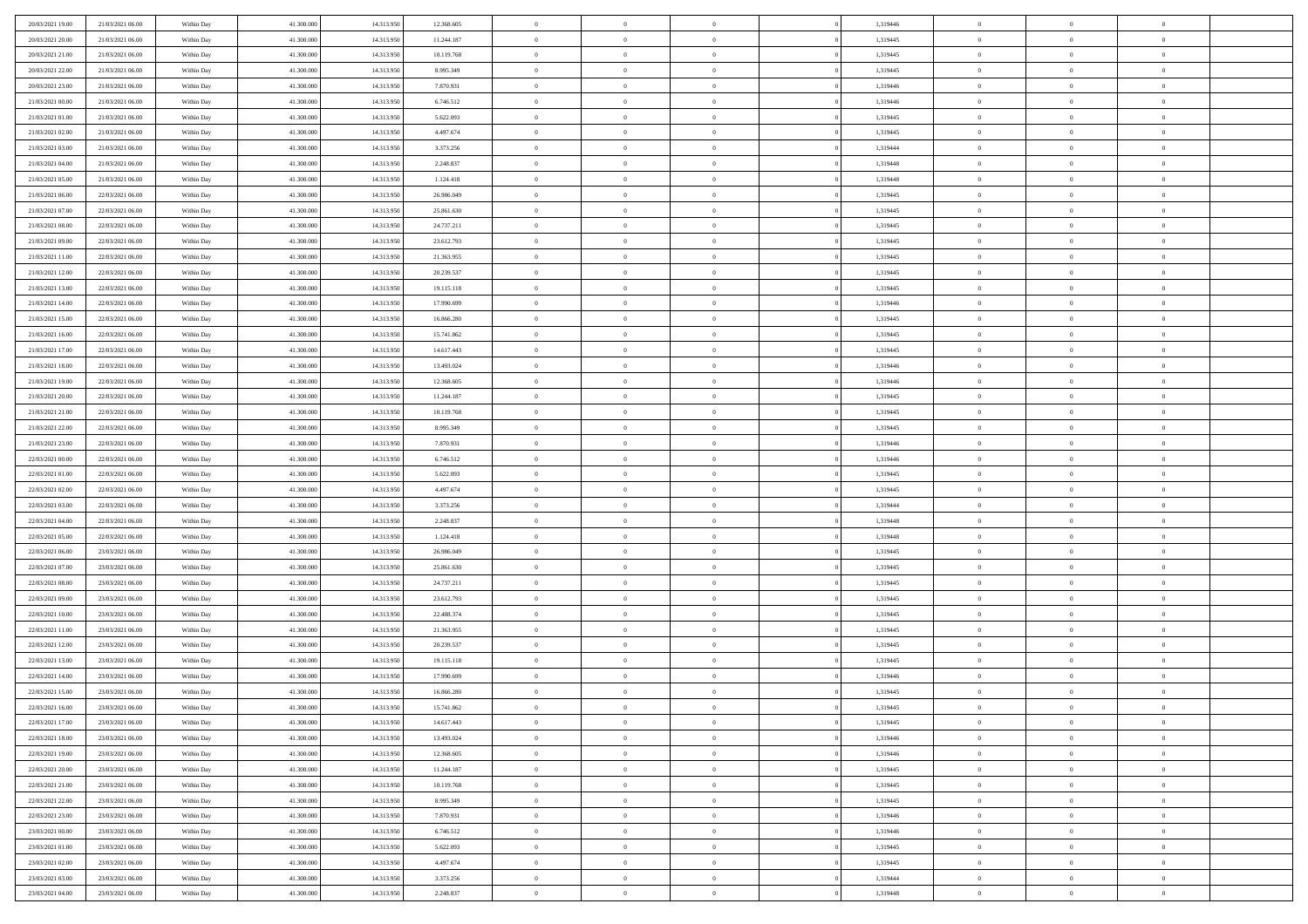| 23/03/2021 05:00 | 23/03/2021 06:00 | Within Day | 41.300.000 | 14.313.950 | 1.124.418  | $\overline{0}$ | $\overline{0}$ | $\Omega$       | 1,319448 | $\bf{0}$       | $\mathbf{0}$   | $\bf{0}$       |  |
|------------------|------------------|------------|------------|------------|------------|----------------|----------------|----------------|----------|----------------|----------------|----------------|--|
| 23/03/2021 06:00 | 24/03/2021 06:00 | Within Day | 41.300.000 | 14.313.950 | 26.986.049 | $\mathbf{0}$   | $\overline{0}$ | $\overline{0}$ | 1,319445 | $\overline{0}$ | $\overline{0}$ | $\overline{0}$ |  |
| 23/03/2021 07:00 | 24/03/2021 06:00 | Within Day | 41.300.000 | 14.313.950 | 25.861.630 | $\,$ 0         | $\overline{0}$ | $\bf{0}$       | 1,319445 | $\,$ 0         | $\overline{0}$ | $\,$ 0 $\,$    |  |
| 23/03/2021 08:00 | 24/03/2021 06:00 | Within Day | 41.300,000 | 14.313.950 | 24.737.211 | $\bf{0}$       | $\overline{0}$ | $\Omega$       | 1,319445 | $\bf{0}$       | $\mathbf{0}$   | $\theta$       |  |
| 23/03/2021 09:00 | 24/03/2021 06:00 | Within Day | 41.300.000 | 14.313.950 | 23.612.793 | $\bf{0}$       | $\overline{0}$ | $\overline{0}$ | 1,319445 | $\mathbf{0}$   | $\overline{0}$ | $\overline{0}$ |  |
| 23/03/2021 10:00 | 24/03/2021 06:00 | Within Day | 41.300.000 | 14.313.950 | 22.488.374 | $\bf{0}$       | $\overline{0}$ | $\bf{0}$       | 1,319445 | $\,$ 0         | $\overline{0}$ | $\,$ 0 $\,$    |  |
| 23/03/2021 11:00 | 24/03/2021 06:00 | Within Day | 41.300,000 | 14.313.950 | 21.363.955 | $\bf{0}$       | $\overline{0}$ | $\overline{0}$ | 1,319445 | $\bf{0}$       | $\overline{0}$ | $\theta$       |  |
| 23/03/2021 12:00 | 24/03/2021 06:00 | Within Day | 41.300.000 | 14.313.950 | 20.239.537 | $\overline{0}$ | $\overline{0}$ | $\overline{0}$ | 1,319445 | $\mathbf{0}$   | $\overline{0}$ | $\overline{0}$ |  |
| 23/03/2021 13:00 | 24/03/2021 06:00 | Within Day | 41.300.000 | 14.313.950 | 19.115.118 | $\bf{0}$       | $\overline{0}$ | $\bf{0}$       | 1,319445 | $\,$ 0         | $\overline{0}$ | $\,$ 0 $\,$    |  |
| 23/03/2021 14:00 | 24/03/2021 06:00 | Within Day | 41.300,000 | 14.313.950 | 17.990.699 | $\bf{0}$       | $\overline{0}$ | $\Omega$       | 1,319446 | $\theta$       | $\mathbf{0}$   | $\theta$       |  |
| 23/03/2021 15:00 | 24/03/2021 06:00 | Within Day | 41.300.000 | 14.313.950 | 16.866.280 | $\overline{0}$ | $\overline{0}$ | $\overline{0}$ | 1,319445 | $\mathbf{0}$   | $\overline{0}$ | $\overline{0}$ |  |
| 23/03/2021 16:00 | 24/03/2021 06:00 | Within Day | 41.300.000 | 14.313.950 | 15.741.862 | $\bf{0}$       | $\overline{0}$ | $\bf{0}$       | 1,319445 | $\,$ 0         | $\overline{0}$ | $\,$ 0 $\,$    |  |
| 23/03/2021 17:00 | 24/03/2021 06:00 | Within Day | 41.300.000 | 14.313.950 | 14.617.443 | $\bf{0}$       | $\overline{0}$ | $\Omega$       | 1,319445 | $\theta$       | $\mathbf{0}$   | $\theta$       |  |
| 23/03/2021 18:00 | 24/03/2021 06:00 | Within Day | 41.300.000 | 14.313.950 | 13.493.024 | $\overline{0}$ | $\overline{0}$ | $\overline{0}$ | 1,319446 | $\overline{0}$ | $\overline{0}$ | $\overline{0}$ |  |
| 23/03/2021 19:00 | 24/03/2021 06:00 | Within Day | 41.300.000 | 14.313.950 | 12.368.605 | $\bf{0}$       | $\overline{0}$ | $\bf{0}$       | 1,319446 | $\,$ 0         | $\overline{0}$ | $\,$ 0 $\,$    |  |
| 23/03/2021 20:00 | 24/03/2021 06:00 | Within Day | 41,300,000 | 14.313.950 | 11.244.187 | $\bf{0}$       | $\overline{0}$ | $\overline{0}$ | 1,319445 | $\bf{0}$       | $\overline{0}$ | $\bf{0}$       |  |
| 23/03/2021 21:00 | 24/03/2021 06:00 | Within Day | 41.300.000 | 14.313.950 | 10.119.768 | $\overline{0}$ | $\overline{0}$ | $\overline{0}$ | 1,319445 | $\mathbf{0}$   | $\overline{0}$ | $\overline{0}$ |  |
| 23/03/2021 22:00 | 24/03/2021 06:00 | Within Day | 41.300.000 | 14.313.950 | 8.995.349  | $\bf{0}$       | $\overline{0}$ | $\bf{0}$       | 1,319445 | $\,$ 0         | $\overline{0}$ | $\,$ 0 $\,$    |  |
| 23/03/2021 23:00 | 24/03/2021 06:00 | Within Day | 41.300,000 | 14.313.950 | 7.870.931  | $\bf{0}$       | $\overline{0}$ | $\Omega$       | 1,319446 | $\theta$       | $\mathbf{0}$   | $\theta$       |  |
| 24/03/2021 00:00 | 24/03/2021 06:00 | Within Day | 41.300.000 | 14.313.950 | 6.746.512  | $\overline{0}$ | $\overline{0}$ | $\overline{0}$ | 1,319446 | $\mathbf{0}$   | $\overline{0}$ | $\overline{0}$ |  |
| 24/03/2021 01:00 | 24/03/2021 06:00 | Within Day | 41.300.000 | 14.313.950 | 5.622.093  | $\bf{0}$       | $\overline{0}$ | $\bf{0}$       | 1,319445 | $\,$ 0         | $\overline{0}$ | $\,$ 0 $\,$    |  |
| 24/03/2021 02.00 | 24/03/2021 06:00 | Within Day | 41.300,000 | 14.313.950 | 4.497.674  | $\bf{0}$       | $\overline{0}$ | $\Omega$       | 1,319445 | $\theta$       | $\mathbf{0}$   | $\theta$       |  |
| 24/03/2021 03:00 | 24/03/2021 06:00 | Within Day | 41.300.000 | 14.313.950 | 3.373.256  | $\overline{0}$ | $\overline{0}$ | $\overline{0}$ | 1,319444 | $\mathbf{0}$   | $\overline{0}$ | $\overline{0}$ |  |
| 24/03/2021 04:00 | 24/03/2021 06:00 | Within Day | 41.300.000 | 14.313.950 | 2.248.837  | $\bf{0}$       | $\overline{0}$ | $\bf{0}$       | 1,319448 | $\,$ 0         | $\overline{0}$ | $\,$ 0 $\,$    |  |
| 24/03/2021 05:00 | 24/03/2021 06:00 | Within Day | 41.300,000 | 14.313.950 | 1.124.418  | $\bf{0}$       | $\overline{0}$ | $\overline{0}$ | 1,319448 | $\bf{0}$       | $\overline{0}$ | $\bf{0}$       |  |
| 24/03/2021 06:00 | 25/03/2021 06:00 | Within Day | 41.300.000 | 14.313.950 | 26.986.049 | $\overline{0}$ | $\overline{0}$ | $\overline{0}$ | 1,319445 | $\mathbf{0}$   | $\overline{0}$ | $\overline{0}$ |  |
| 24/03/2021 07:00 | 25/03/2021 06:00 | Within Day | 41.300.000 | 14.313.950 | 25.861.630 | $\bf{0}$       | $\overline{0}$ | $\bf{0}$       | 1,319445 | $\,$ 0         | $\overline{0}$ | $\,$ 0 $\,$    |  |
| 24/03/2021 08:00 | 25/03/2021 06:00 | Within Day | 41.300,000 | 14.313.950 | 24.737.211 | $\bf{0}$       | $\overline{0}$ | $\Omega$       | 1,319445 | $\theta$       | $\mathbf{0}$   | $\theta$       |  |
| 24/03/2021 09:00 | 25/03/2021 06:00 | Within Day | 41.300.000 | 14.313.950 | 23.612.793 | $\overline{0}$ | $\overline{0}$ | $\overline{0}$ | 1,319445 | $\mathbf{0}$   | $\overline{0}$ | $\overline{0}$ |  |
| 24/03/2021 10:00 | 25/03/2021 06:00 | Within Day | 41.300.000 | 14.313.950 | 22.488.374 | $\bf{0}$       | $\overline{0}$ | $\bf{0}$       | 1,319445 | $\,$ 0         | $\overline{0}$ | $\,$ 0 $\,$    |  |
| 24/03/2021 11:00 | 25/03/2021 06:00 | Within Day | 41.300.000 | 14.313.950 | 21.363.955 | $\bf{0}$       | $\bf{0}$       | $\overline{0}$ | 1,319445 | $\bf{0}$       | $\overline{0}$ | $\,0\,$        |  |
| 24/03/2021 12:00 | 25/03/2021 06:00 | Within Day | 41.300.000 | 14.313.950 | 20.239.537 | $\overline{0}$ | $\overline{0}$ | $\overline{0}$ | 1,319445 | $\mathbf{0}$   | $\overline{0}$ | $\overline{0}$ |  |
| 24/03/2021 13:00 | 25/03/2021 06:00 | Within Day | 41.300.000 | 14.313.950 | 19.115.118 | $\bf{0}$       | $\overline{0}$ | $\bf{0}$       | 1,319445 | $\,$ 0         | $\overline{0}$ | $\,$ 0 $\,$    |  |
| 24/03/2021 14:00 | 25/03/2021 06:00 | Within Day | 41.300.000 | 14.313.950 | 17.990.699 | $\bf{0}$       | $\bf{0}$       | $\bf{0}$       | 1,319446 | $\bf{0}$       | $\overline{0}$ | $\,0\,$        |  |
| 24/03/2021 15:00 | 25/03/2021 06:00 | Within Day | 41.300.000 | 14.313.950 | 16.866.280 | $\overline{0}$ | $\overline{0}$ | $\overline{0}$ | 1,319445 | $\mathbf{0}$   | $\overline{0}$ | $\overline{0}$ |  |
| 24/03/2021 16:00 | 25/03/2021 06:00 | Within Day | 41.300.000 | 14.313.950 | 15.741.862 | $\bf{0}$       | $\overline{0}$ | $\bf{0}$       | 1,319445 | $\,$ 0         | $\overline{0}$ | $\,$ 0 $\,$    |  |
| 24/03/2021 17:00 | 25/03/2021 06:00 | Within Day | 41.300.000 | 14.313.950 | 14.617.443 | $\bf{0}$       | $\bf{0}$       | $\overline{0}$ | 1,319445 | $\bf{0}$       | $\overline{0}$ | $\,0\,$        |  |
| 24/03/2021 18:00 | 25/03/2021 06:00 | Within Day | 41.300.000 | 14.313.950 | 13.493.024 | $\overline{0}$ | $\overline{0}$ | $\overline{0}$ | 1,319446 | $\mathbf{0}$   | $\overline{0}$ | $\overline{0}$ |  |
| 24/03/2021 19:00 | 25/03/2021 06:00 | Within Day | 41.300.000 | 14.313.950 | 12.368.605 | $\bf{0}$       | $\overline{0}$ | $\bf{0}$       | 1,319446 | $\,$ 0         | $\overline{0}$ | $\,$ 0 $\,$    |  |
| 24/03/2021 20:00 | 25/03/2021 06:00 | Within Day | 41.300.000 | 14.313.950 | 11.244.187 | $\bf{0}$       | $\bf{0}$       | $\overline{0}$ | 1,319445 | $\bf{0}$       | $\overline{0}$ | $\,0\,$        |  |
| 24/03/2021 21:00 | 25/03/2021 06:00 | Within Day | 41.300.000 | 14.313.950 | 10.119.768 | $\overline{0}$ | $\overline{0}$ | $\overline{0}$ | 1,319445 | $\mathbf{0}$   | $\overline{0}$ | $\overline{0}$ |  |
| 24/03/2021 22.00 | 25/03/2021 06:00 | Within Day | 41.300.000 | 14.313.950 | 8.995.349  | $\bf{0}$       | $\overline{0}$ | $\bf{0}$       | 1,319445 | $\,$ 0         | $\overline{0}$ | $\,$ 0 $\,$    |  |
| 24/03/2021 23.00 | 25/03/2021 06:00 | Within Day | 41.300.000 | 14.313.950 | 7.870.931  | $\bf{0}$       | $\bf{0}$       | $\bf{0}$       | 1,319446 | $\bf{0}$       | $\overline{0}$ | $\,0\,$        |  |
| 25/03/2021 00:00 | 25/03/2021 06:00 | Within Day | 41.300.000 | 14.313.950 | 6.746.512  | $\mathbf{0}$   | $\overline{0}$ | $\overline{0}$ | 1,319446 | $\mathbf{0}$   | $\overline{0}$ | $\overline{0}$ |  |
| 25/03/2021 01:00 | 25/03/2021 06:00 | Within Day | 41.300.000 | 14.313.950 | 5.622.093  | $\bf{0}$       | $\overline{0}$ | $\theta$       | 1,319445 | $\overline{0}$ | $\overline{0}$ | $\theta$       |  |
| 25/03/2021 02:00 | 25/03/2021 06:00 | Within Day | 41.300.000 | 14.313.950 | 4.497.674  | $\bf{0}$       | $\bf{0}$       | $\bf{0}$       | 1,319445 | $\bf{0}$       | $\overline{0}$ | $\bf{0}$       |  |
| 25/03/2021 03:00 | 25/03/2021 06:00 | Within Day | 41.300.000 | 14.313.950 | 3.373.256  | $\overline{0}$ | $\overline{0}$ | $\overline{0}$ | 1,319444 | $\mathbf{0}$   | $\bf{0}$       | $\overline{0}$ |  |
| 25/03/2021 04:00 | 25/03/2021 06:00 | Within Day | 41.300.000 | 14.313.950 | 2.248.837  | $\,$ 0 $\,$    | $\overline{0}$ | $\overline{0}$ | 1,319448 | $\mathbf{0}$   | $\,$ 0 $\,$    | $\,$ 0 $\,$    |  |
| 25/03/2021 05:00 | 25/03/2021 06:00 | Within Day | 41.300.000 | 14.313.950 | 1.124.418  | $\bf{0}$       | $\bf{0}$       | $\overline{0}$ | 1,319448 | $\bf{0}$       | $\overline{0}$ | $\bf{0}$       |  |
| 25/03/2021 06:00 | 26/03/2021 06:00 | Within Day | 41.300.000 | 14.313.950 | 26.986.049 | $\bf{0}$       | $\overline{0}$ | $\overline{0}$ | 1,319445 | $\mathbf{0}$   | $\overline{0}$ | $\overline{0}$ |  |
| 25/03/2021 07:00 | 26/03/2021 06:00 | Within Day | 41.300.000 | 14.313.950 | 25.861.630 | $\,$ 0 $\,$    | $\overline{0}$ | $\overline{0}$ | 1,319445 | $\,$ 0 $\,$    | $\overline{0}$ | $\,$ 0 $\,$    |  |
| 25/03/2021 08:00 | 26/03/2021 06:00 | Within Day | 41.300.000 | 14.313.950 | 24.737.211 | $\bf{0}$       | $\overline{0}$ | $\overline{0}$ | 1,319445 | $\bf{0}$       | $\overline{0}$ | $\overline{0}$ |  |
| 25/03/2021 09:00 | 26/03/2021 06:00 | Within Day | 41.300.000 | 14.313.950 | 23.612.793 | $\overline{0}$ | $\overline{0}$ | $\overline{0}$ | 1,319445 | $\overline{0}$ | $\bf{0}$       | $\overline{0}$ |  |
| 25/03/2021 10:00 | 26/03/2021 06:00 | Within Day | 41.300.000 | 14.313.950 | 22.488.374 | $\,$ 0 $\,$    | $\overline{0}$ | $\overline{0}$ | 1,319445 | $\,$ 0 $\,$    | $\,$ 0 $\,$    | $\,$ 0 $\,$    |  |
| 25/03/2021 11:00 | 26/03/2021 06:00 | Within Day | 41.300.000 | 14.313.950 | 21.363.955 | $\bf{0}$       | $\overline{0}$ | $\overline{0}$ | 1,319445 | $\mathbf{0}$   | $\overline{0}$ | $\bf{0}$       |  |
| 25/03/2021 12:00 | 26/03/2021 06:00 | Within Day | 41.300.000 | 14.313.950 | 20.239.537 | $\bf{0}$       | $\overline{0}$ | $\overline{0}$ | 1,319445 | $\mathbf{0}$   | $\bf{0}$       | $\overline{0}$ |  |
| 25/03/2021 13:00 | 26/03/2021 06:00 | Within Day | 41.300.000 | 14.313.950 | 19.115.118 | $\,0\,$        | $\overline{0}$ | $\overline{0}$ | 1,319445 | $\,$ 0         | $\overline{0}$ | $\,$ 0 $\,$    |  |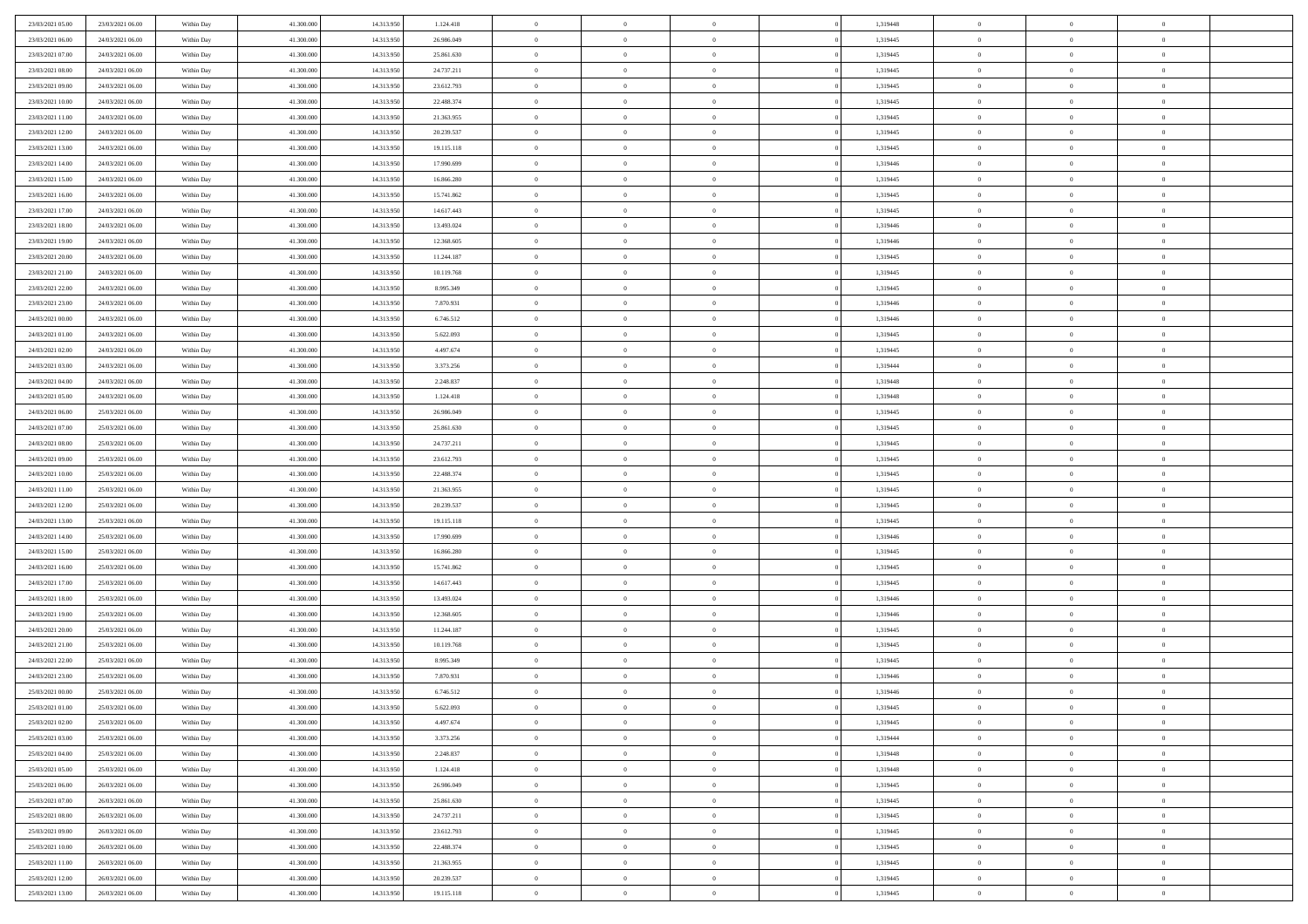| 25/03/2021 14:00 | 26/03/2021 06:00 | Within Day | 41.300.000 | 14.313.950 | 17.990.699 | $\overline{0}$ | $\overline{0}$ | $\Omega$       | 1,319446 | $\bf{0}$       | $\mathbf{0}$   | $\bf{0}$       |  |
|------------------|------------------|------------|------------|------------|------------|----------------|----------------|----------------|----------|----------------|----------------|----------------|--|
| 25/03/2021 15:00 | 26/03/2021 06:00 | Within Dav | 41.300.000 | 14.313.950 | 16.866.280 | $\mathbf{0}$   | $\overline{0}$ | $\overline{0}$ | 1,319445 | $\overline{0}$ | $\overline{0}$ | $\overline{0}$ |  |
| 25/03/2021 16:00 | 26/03/2021 06:00 | Within Day | 41.300.000 | 14.313.950 | 15.741.862 | $\,$ 0         | $\overline{0}$ | $\bf{0}$       | 1,319445 | $\,$ 0         | $\overline{0}$ | $\,$ 0 $\,$    |  |
| 25/03/2021 17:00 | 26/03/2021 06:00 | Within Day | 41.300,000 | 14.313.950 | 14.617.443 | $\bf{0}$       | $\overline{0}$ | $\Omega$       | 1,319445 | $\bf{0}$       | $\mathbf{0}$   | $\theta$       |  |
| 25/03/2021 18:00 | 26/03/2021 06:00 | Within Day | 41.300.000 | 14.313.950 | 13.493.024 | $\bf{0}$       | $\overline{0}$ | $\overline{0}$ | 1,319446 | $\mathbf{0}$   | $\overline{0}$ | $\overline{0}$ |  |
| 25/03/2021 19:00 | 26/03/2021 06:00 | Within Day | 41.300.000 | 14.313.950 | 12.368.605 | $\bf{0}$       | $\overline{0}$ | $\bf{0}$       | 1,319446 | $\,$ 0         | $\overline{0}$ | $\,$ 0 $\,$    |  |
| 25/03/2021 20:00 | 26/03/2021 06:00 | Within Day | 41.300,000 | 14.313.950 | 11.244.187 | $\bf{0}$       | $\overline{0}$ | $\overline{0}$ | 1,319445 | $\bf{0}$       | $\bf{0}$       | $\theta$       |  |
| 25/03/2021 21:00 | 26/03/2021 06:00 | Within Day | 41.300.000 | 14.313.950 | 10.119.768 | $\overline{0}$ | $\overline{0}$ | $\overline{0}$ | 1,319445 | $\mathbf{0}$   | $\overline{0}$ | $\overline{0}$ |  |
| 25/03/2021 22:00 | 26/03/2021 06:00 | Within Day | 41.300.000 | 14.313.950 | 8.995.349  | $\bf{0}$       | $\overline{0}$ | $\bf{0}$       | 1,319445 | $\,$ 0         | $\overline{0}$ | $\,$ 0 $\,$    |  |
| 25/03/2021 23.00 | 26/03/2021 06:00 | Within Day | 41.300,000 | 14.313.950 | 7.870.931  | $\overline{0}$ | $\overline{0}$ | $\Omega$       | 1,319446 | $\theta$       | $\mathbf{0}$   | $\theta$       |  |
| 26/03/2021 00:00 | 26/03/2021 06:00 | Within Day | 41.300.000 | 14.313.950 | 6.746.512  | $\bf{0}$       | $\overline{0}$ | $\overline{0}$ | 1,319446 | $\mathbf{0}$   | $\overline{0}$ | $\overline{0}$ |  |
| 26/03/2021 01:00 | 26/03/2021 06:00 | Within Day | 41.300.000 | 14.313.950 | 5.622.093  | $\bf{0}$       | $\overline{0}$ | $\bf{0}$       | 1,319445 | $\,$ 0         | $\overline{0}$ | $\,$ 0 $\,$    |  |
| 26/03/2021 02:00 | 26/03/2021 06:00 | Within Day | 41.300,000 | 14.313.950 | 4.497.674  | $\theta$       | $\overline{0}$ | $\Omega$       | 1,319445 | $\theta$       | $\mathbf{0}$   | $\theta$       |  |
| 26/03/2021 03:00 | 26/03/2021 06:00 | Within Day | 41.300.000 | 14.313.950 | 3.373.256  | $\overline{0}$ | $\overline{0}$ | $\overline{0}$ | 1,319444 | $\overline{0}$ | $\overline{0}$ | $\overline{0}$ |  |
| 26/03/2021 04:00 | 26/03/2021 06:00 | Within Day | 41.300.000 | 14.313.950 | 2.248.837  | $\bf{0}$       | $\overline{0}$ | $\bf{0}$       | 1,319448 | $\,$ 0         | $\overline{0}$ | $\,$ 0 $\,$    |  |
| 26/03/2021 05:00 | 26/03/2021 06:00 | Within Day | 41,300,000 | 14.313.950 | 1.124.418  | $\bf{0}$       | $\overline{0}$ | $\overline{0}$ | 1,319448 | $\bf{0}$       | $\bf{0}$       | $\bf{0}$       |  |
| 26/03/2021 06:00 | 27/03/2021 06:00 | Within Day | 41.300.000 | 14.313.950 | 26.986.049 | $\overline{0}$ | $\overline{0}$ | $\overline{0}$ | 1,319445 | $\mathbf{0}$   | $\overline{0}$ | $\overline{0}$ |  |
| 26/03/2021 07:00 | 27/03/2021 06:00 | Within Day | 41.300.000 | 14.313.950 | 25.861.630 | $\bf{0}$       | $\overline{0}$ | $\bf{0}$       | 1,319445 | $\,$ 0         | $\overline{0}$ | $\,$ 0 $\,$    |  |
| 26/03/2021 08:00 | 27/03/2021 06:00 | Within Day | 41.300,000 | 14.313.950 | 24.737.211 | $\bf{0}$       | $\overline{0}$ | $\Omega$       | 1,319445 | $\theta$       | $\mathbf{0}$   | $\theta$       |  |
| 26/03/2021 09:00 | 27/03/2021 06:00 | Within Day | 41.300.000 | 14.313.950 | 23.612.793 | $\overline{0}$ | $\overline{0}$ | $\overline{0}$ | 1,319445 | $\mathbf{0}$   | $\overline{0}$ | $\overline{0}$ |  |
| 26/03/2021 10:00 | 27/03/2021 06:00 | Within Day | 41.300.000 | 14.313.950 | 22.488.374 | $\bf{0}$       | $\overline{0}$ | $\bf{0}$       | 1,319445 | $\,$ 0         | $\overline{0}$ | $\,$ 0 $\,$    |  |
| 26/03/2021 11:00 | 27/03/2021 06:00 | Within Day | 41.300,000 | 14.313.950 | 21.363.955 | $\bf{0}$       | $\overline{0}$ | $\Omega$       | 1,319445 | $\theta$       | $\mathbf{0}$   | $\theta$       |  |
| 26/03/2021 12:00 | 27/03/2021 06:00 | Within Day | 41.300.000 | 14.313.950 | 20.239.537 | $\overline{0}$ | $\overline{0}$ | $\overline{0}$ | 1,319445 | $\mathbf{0}$   | $\overline{0}$ | $\overline{0}$ |  |
| 26/03/2021 13:00 | 27/03/2021 06:00 | Within Day | 41.300.000 | 14.313.950 | 19.115.118 | $\bf{0}$       | $\overline{0}$ | $\bf{0}$       | 1,319445 | $\,$ 0         | $\overline{0}$ | $\,$ 0 $\,$    |  |
| 26/03/2021 14:00 | 27/03/2021 06:00 | Within Day | 41.300,000 | 14.313.950 | 17.990.699 | $\bf{0}$       | $\overline{0}$ | $\overline{0}$ | 1,319446 | $\bf{0}$       | $\bf{0}$       | $\bf{0}$       |  |
| 26/03/2021 15:00 | 27/03/2021 06:00 | Within Day | 41.300.000 | 14.313.950 | 16.866.280 | $\overline{0}$ | $\overline{0}$ | $\overline{0}$ | 1,319445 | $\mathbf{0}$   | $\overline{0}$ | $\overline{0}$ |  |
| 26/03/2021 16:00 | 27/03/2021 06:00 | Within Day | 41.300.000 | 14.313.950 | 15.741.862 | $\bf{0}$       | $\overline{0}$ | $\bf{0}$       | 1,319445 | $\,$ 0         | $\overline{0}$ | $\,$ 0 $\,$    |  |
| 26/03/2021 17:00 | 27/03/2021 06:00 | Within Day | 41.300,000 | 14.313.950 | 14.617.443 | $\bf{0}$       | $\overline{0}$ | $\Omega$       | 1,319445 | $\theta$       | $\mathbf{0}$   | $\theta$       |  |
| 26/03/2021 18:00 | 27/03/2021 06:00 | Within Day | 41.300.000 | 14.313.950 | 13.493.024 | $\overline{0}$ | $\overline{0}$ | $\overline{0}$ | 1,319446 | $\mathbf{0}$   | $\overline{0}$ | $\overline{0}$ |  |
| 26/03/2021 19:00 | 27/03/2021 06:00 | Within Day | 41.300.000 | 14.313.950 | 12.368.605 | $\bf{0}$       | $\overline{0}$ | $\bf{0}$       | 1,319446 | $\,$ 0         | $\overline{0}$ | $\,$ 0 $\,$    |  |
| 26/03/2021 20:00 | 27/03/2021 06:00 | Within Day | 41.300.000 | 14.313.950 | 11.244.187 | $\bf{0}$       | $\bf{0}$       | $\overline{0}$ | 1,319445 | $\bf{0}$       | $\overline{0}$ | $\,0\,$        |  |
| 26/03/2021 21:00 | 27/03/2021 06:00 | Within Day | 41.300.000 | 14.313.950 | 10.119.768 | $\overline{0}$ | $\overline{0}$ | $\overline{0}$ | 1,319445 | $\mathbf{0}$   | $\overline{0}$ | $\overline{0}$ |  |
| 26/03/2021 22:00 | 27/03/2021 06:00 | Within Day | 41.300.000 | 14.313.950 | 8.995.349  | $\bf{0}$       | $\overline{0}$ | $\bf{0}$       | 1,319445 | $\,$ 0         | $\overline{0}$ | $\,$ 0 $\,$    |  |
| 26/03/2021 23:00 | 27/03/2021 06:00 | Within Day | 41.300.000 | 14.313.950 | 7.870.931  | $\bf{0}$       | $\bf{0}$       | $\bf{0}$       | 1,319446 | $\bf{0}$       | $\overline{0}$ | $\,0\,$        |  |
| 27/03/2021 00:00 | 27/03/2021 06:00 | Within Day | 41.300.000 | 14.313.950 | 6.746.512  | $\overline{0}$ | $\overline{0}$ | $\overline{0}$ | 1,319446 | $\mathbf{0}$   | $\overline{0}$ | $\overline{0}$ |  |
| 27/03/2021 01:00 | 27/03/2021 06:00 | Within Day | 41.300.000 | 14.313.950 | 5.622.093  | $\bf{0}$       | $\overline{0}$ | $\bf{0}$       | 1,319445 | $\,$ 0         | $\overline{0}$ | $\,$ 0 $\,$    |  |
| 27/03/2021 02:00 | 27/03/2021 06:00 | Within Day | 41.300.000 | 14.313.950 | 4.497.674  | $\bf{0}$       | $\bf{0}$       | $\overline{0}$ | 1,319445 | $\bf{0}$       | $\overline{0}$ | $\,0\,$        |  |
| 27/03/2021 03:00 | 27/03/2021 06:00 | Within Day | 41.300.000 | 14.313.950 | 3.373.256  | $\overline{0}$ | $\overline{0}$ | $\overline{0}$ | 1,319444 | $\mathbf{0}$   | $\overline{0}$ | $\overline{0}$ |  |
| 27/03/2021 04:00 | 27/03/2021 06:00 | Within Day | 41.300.000 | 14.313.950 | 2.248.837  | $\bf{0}$       | $\overline{0}$ | $\bf{0}$       | 1,319448 | $\,$ 0         | $\overline{0}$ | $\,$ 0 $\,$    |  |
| 27/03/2021 05:00 | 27/03/2021 06:00 | Within Day | 41.300.000 | 14.313.950 | 1.124.418  | $\bf{0}$       | $\bf{0}$       | $\overline{0}$ | 1,319448 | $\bf{0}$       | $\overline{0}$ | $\,0\,$        |  |
| 27/03/2021 06:00 | 28/03/2021 06:00 | Within Day | 41.300.000 | 14.313.950 | 26.986.048 | $\overline{0}$ | $\overline{0}$ | $\overline{0}$ | 1,376812 | $\mathbf{0}$   | $\overline{0}$ | $\overline{0}$ |  |
| 27/03/2021 07:00 | 28/03/2021 06:00 | Within Day | 41.300.000 | 14.313.950 | 25.812.741 | $\bf{0}$       | $\overline{0}$ | $\bf{0}$       | 1,376813 | $\,$ 0         | $\overline{0}$ | $\,$ 0 $\,$    |  |
| 27/03/2021 08:00 | 28/03/2021 06:00 | Within Day | 41.300.000 | 14.313.950 | 24.639.435 | $\bf{0}$       | $\bf{0}$       | $\bf{0}$       | 1,376813 | $\bf{0}$       | $\overline{0}$ | $\,0\,$        |  |
| 27/03/2021 09:00 | 28/03/2021 06:00 | Within Day | 41.300.000 | 14.313.950 | 23.466.128 | $\mathbf{0}$   | $\overline{0}$ | $\overline{0}$ | 1,376813 | $\mathbf{0}$   | $\overline{0}$ | $\overline{0}$ |  |
| 27/03/2021 10:00 | 28/03/2021 06:00 | Within Day | 41.300.000 | 14.313.950 | 22.292.822 | $\bf{0}$       | $\overline{0}$ | $\theta$       | 1,376813 | $\overline{0}$ | $\overline{0}$ | $\theta$       |  |
| 27/03/2021 11:00 | 28/03/2021 06:00 | Within Day | 41.300.000 | 14.313.950 | 21.119.515 | $\bf{0}$       | $\bf{0}$       | $\bf{0}$       | 1,376813 | $\bf{0}$       | $\overline{0}$ | $\bf{0}$       |  |
| 27/03/2021 12:00 | 28/03/2021 06:00 | Within Day | 41.300.000 | 14.313.950 | 19.946.209 | $\overline{0}$ | $\overline{0}$ | $\overline{0}$ | 1,376812 | $\overline{0}$ | $\bf{0}$       | $\overline{0}$ |  |
| 27/03/2021 13:00 | 28/03/2021 06:00 | Within Day | 41.300.000 | 14.313.950 | 18.772.903 | $\,$ 0 $\,$    | $\overline{0}$ | $\overline{0}$ | 1,376812 | $\mathbf{0}$   | $\,$ 0 $\,$    | $\,$ 0 $\,$    |  |
| 27/03/2021 14:00 | 28/03/2021 06:00 | Within Day | 41.300.000 | 14.313.950 | 17.599.596 | $\bf{0}$       | $\bf{0}$       | $\overline{0}$ | 1,376812 | $\bf{0}$       | $\overline{0}$ | $\bf{0}$       |  |
| 27/03/2021 15:00 | 28/03/2021 06:00 | Within Day | 41.300.000 | 14.313.950 | 16.426.290 | $\bf{0}$       | $\overline{0}$ | $\overline{0}$ | 1,376812 | $\overline{0}$ | $\overline{0}$ | $\overline{0}$ |  |
| 27/03/2021 16:00 | 28/03/2021 06:00 | Within Day | 41.300.000 | 14.313.950 | 15.252.983 | $\,$ 0 $\,$    | $\overline{0}$ | $\overline{0}$ | 1,376812 | $\,$ 0 $\,$    | $\overline{0}$ | $\,$ 0 $\,$    |  |
| 27/03/2021 17:00 | 28/03/2021 06:00 | Within Day | 41.300.000 | 14.313.950 | 14.079.677 | $\bf{0}$       | $\overline{0}$ | $\overline{0}$ | 1,376812 | $\bf{0}$       | $\overline{0}$ | $\overline{0}$ |  |
| 27/03/2021 18:00 | 28/03/2021 06:00 | Within Day | 41.300.000 | 14.313.950 | 12.906.370 | $\overline{0}$ | $\overline{0}$ | $\overline{0}$ | 1,376813 | $\overline{0}$ | $\bf{0}$       | $\overline{0}$ |  |
| 27/03/2021 19:00 | 28/03/2021 06:00 | Within Day | 41.300.000 | 14.313.950 | 11.733.064 | $\,$ 0 $\,$    | $\overline{0}$ | $\overline{0}$ | 1,376813 | $\mathbf{0}$   | $\,$ 0 $\,$    | $\,$ 0 $\,$    |  |
| 27/03/2021 20:00 | 28/03/2021 06:00 | Within Day | 41.300.000 | 14.313.950 | 10.559.757 | $\bf{0}$       | $\overline{0}$ | $\overline{0}$ | 1,376813 | $\mathbf{0}$   | $\overline{0}$ | $\bf{0}$       |  |
| 27/03/2021 21:00 | 28/03/2021 06:00 | Within Day | 41.300.000 | 14.313.950 | 9.386.451  | $\bf{0}$       | $\overline{0}$ | $\overline{0}$ | 1,376813 | $\mathbf{0}$   | $\bf{0}$       | $\overline{0}$ |  |
| 27/03/2021 22.00 | 28/03/2021 06:00 | Within Day | 41.300.000 | 14.313.950 | 8.213.145  | $\,0\,$        | $\overline{0}$ | $\overline{0}$ | 1,376813 | $\,$ 0         | $\overline{0}$ | $\,$ 0 $\,$    |  |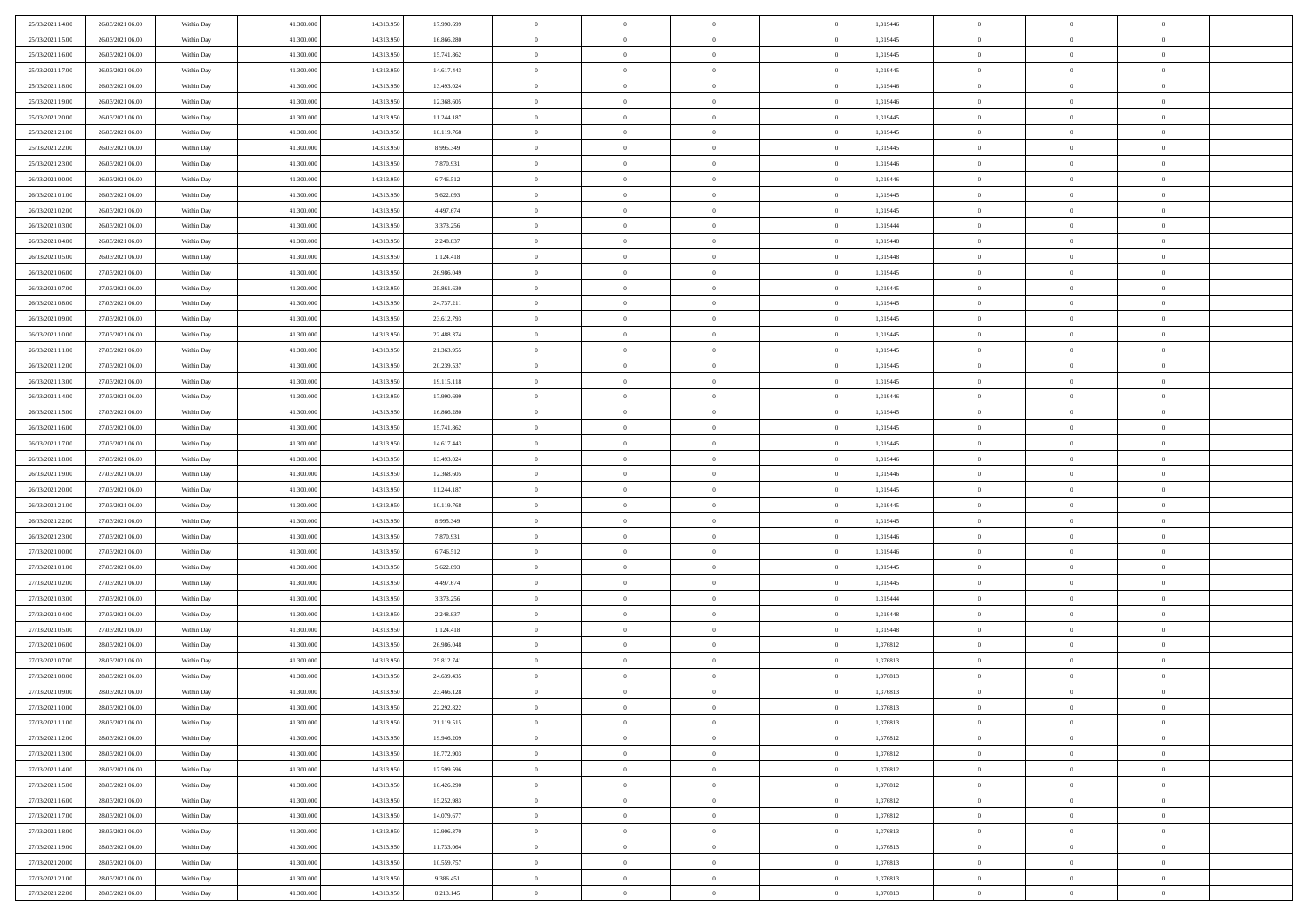| 27/03/2021 23:00 | 28/03/2021 06:00 | Within Day | 41.300.000 | 14.313.950 | 7.039.838  | $\overline{0}$ | $\overline{0}$ | $\Omega$       | 1,376813 | $\bf{0}$       | $\mathbf{0}$   | $\bf{0}$       |  |
|------------------|------------------|------------|------------|------------|------------|----------------|----------------|----------------|----------|----------------|----------------|----------------|--|
| 28/03/2021 00:00 | 28/03/2021 06:00 | Within Day | 41.300.000 | 14.313.950 | 5.866.532  | $\mathbf{0}$   | $\overline{0}$ | $\overline{0}$ | 1,376812 | $\overline{0}$ | $\overline{0}$ | $\overline{0}$ |  |
| 28/03/2021 01:00 | 28/03/2021 06:00 | Within Day | 41.300.000 | 14.313.950 | 4.693.225  | $\,$ 0         | $\overline{0}$ | $\bf{0}$       | 1,376812 | $\,$ 0         | $\overline{0}$ | $\,$ 0 $\,$    |  |
| 28/03/2021 03:00 | 28/03/2021 06:00 | Within Day | 41.300,000 | 14.313.950 | 3.519.919  | $\bf{0}$       | $\overline{0}$ | $\Omega$       | 1.376812 | $\bf{0}$       | $\mathbf{0}$   | $\theta$       |  |
| 28/03/2021 04:00 | 28/03/2021 06:00 | Within Day | 41.300.000 | 14.313.950 | 2.346.612  | $\bf{0}$       | $\overline{0}$ | $\overline{0}$ | 1,376812 | $\overline{0}$ | $\overline{0}$ | $\overline{0}$ |  |
| 28/03/2021 05:00 | 28/03/2021 06:00 | Within Day | 41.300.000 | 14.313.950 | 1.173.306  | $\bf{0}$       | $\overline{0}$ | $\bf{0}$       | 1,376812 | $\,$ 0         | $\overline{0}$ | $\,$ 0 $\,$    |  |
| 28/03/2021 06:00 | 29/03/2021 06:00 | Within Day | 41.300,000 | 14.313.950 | 26.986.049 | $\bf{0}$       | $\overline{0}$ | $\overline{0}$ | 1,319445 | $\bf{0}$       | $\bf{0}$       | $\theta$       |  |
| 28/03/2021 07:00 | 29/03/2021 06:00 | Within Day | 41.300.000 | 14.313.950 | 25.861.630 | $\overline{0}$ | $\overline{0}$ | $\overline{0}$ | 1,319445 | $\mathbf{0}$   | $\overline{0}$ | $\overline{0}$ |  |
| 28/03/2021 08:00 | 29/03/2021 06:00 | Within Day | 41.300.000 | 14.313.950 | 24.737.211 | $\bf{0}$       | $\overline{0}$ | $\bf{0}$       | 1,319445 | $\,$ 0         | $\overline{0}$ | $\,$ 0 $\,$    |  |
| 28/03/2021 09:00 | 29/03/2021 06:00 | Within Day | 41.300,000 | 14.313.950 | 23.612.793 | $\bf{0}$       | $\overline{0}$ | $\Omega$       | 1,319445 | $\theta$       | $\mathbf{0}$   | $\theta$       |  |
| 28/03/2021 10:00 | 29/03/2021 06:00 | Within Day | 41.300.000 | 14.313.950 | 22.488.374 | $\overline{0}$ | $\overline{0}$ | $\overline{0}$ | 1,319445 | $\mathbf{0}$   | $\overline{0}$ | $\overline{0}$ |  |
| 28/03/2021 11:00 | 29/03/2021 06:00 | Within Day | 41.300.000 | 14.313.950 | 21.363.955 | $\bf{0}$       | $\overline{0}$ | $\bf{0}$       | 1,319445 | $\,$ 0         | $\overline{0}$ | $\,$ 0 $\,$    |  |
| 28/03/2021 12:00 | 29/03/2021 06:00 | Within Day | 41.300.000 | 14.313.950 | 20.239.537 | $\bf{0}$       | $\overline{0}$ | $\Omega$       | 1,319445 | $\theta$       | $\mathbf{0}$   | $\theta$       |  |
| 28/03/2021 13:00 | 29/03/2021 06:00 | Within Day | 41.300.000 | 14.313.950 | 19.115.118 | $\overline{0}$ | $\overline{0}$ | $\overline{0}$ | 1,319445 | $\overline{0}$ | $\overline{0}$ | $\overline{0}$ |  |
| 28/03/2021 14:00 | 29/03/2021 06:00 | Within Day | 41.300.000 | 14.313.950 | 17.990.699 | $\bf{0}$       | $\overline{0}$ | $\bf{0}$       | 1,319446 | $\,$ 0         | $\overline{0}$ | $\,$ 0 $\,$    |  |
| 28/03/2021 15:00 | 29/03/2021 06:00 | Within Day | 41,300,000 | 14.313.950 | 16.866.280 | $\bf{0}$       | $\overline{0}$ | $\overline{0}$ | 1,319445 | $\bf{0}$       | $\bf{0}$       | $\bf{0}$       |  |
| 28/03/2021 16:00 | 29/03/2021 06:00 | Within Day | 41.300.000 | 14.313.950 | 15.741.862 | $\overline{0}$ | $\overline{0}$ | $\overline{0}$ | 1,319445 | $\mathbf{0}$   | $\overline{0}$ | $\overline{0}$ |  |
| 28/03/2021 17:00 | 29/03/2021 06:00 | Within Day | 41.300.000 | 14.313.950 | 14.617.443 | $\bf{0}$       | $\overline{0}$ | $\bf{0}$       | 1,319445 | $\,$ 0         | $\overline{0}$ | $\,$ 0 $\,$    |  |
| 28/03/2021 18:00 | 29/03/2021 06:00 | Within Day | 41.300,000 | 14.313.950 | 13.493.024 | $\bf{0}$       | $\overline{0}$ | $\Omega$       | 1,319446 | $\theta$       | $\mathbf{0}$   | $\theta$       |  |
| 28/03/2021 19:00 | 29/03/2021 06:00 | Within Day | 41.300.000 | 14.313.950 | 12.368.605 | $\overline{0}$ | $\overline{0}$ | $\overline{0}$ | 1,319446 | $\mathbf{0}$   | $\overline{0}$ | $\overline{0}$ |  |
| 28/03/2021 20:00 | 29/03/2021 06:00 | Within Day | 41.300.000 | 14.313.950 | 11.244.187 | $\bf{0}$       | $\overline{0}$ | $\bf{0}$       | 1,319445 | $\,$ 0         | $\overline{0}$ | $\,$ 0 $\,$    |  |
| 28/03/2021 21:00 | 29/03/2021 06:00 | Within Day | 41.300,000 | 14.313.950 | 10.119.768 | $\bf{0}$       | $\overline{0}$ | $\Omega$       | 1,319445 | $\theta$       | $\mathbf{0}$   | $\theta$       |  |
| 28/03/2021 22:00 | 29/03/2021 06:00 | Within Day | 41.300.000 | 14.313.950 | 8.995.349  | $\overline{0}$ | $\overline{0}$ | $\overline{0}$ | 1,319445 | $\mathbf{0}$   | $\overline{0}$ | $\overline{0}$ |  |
| 28/03/2021 23:00 | 29/03/2021 06:00 | Within Day | 41.300.000 | 14.313.950 | 7.870.931  | $\bf{0}$       | $\overline{0}$ | $\bf{0}$       | 1,319446 | $\,$ 0         | $\overline{0}$ | $\,$ 0 $\,$    |  |
| 29/03/2021 00:00 | 29/03/2021 06:00 | Within Day | 41.300,000 | 14.313.950 | 6.746.512  | $\bf{0}$       | $\overline{0}$ | $\overline{0}$ | 1,319446 | $\bf{0}$       | $\bf{0}$       | $\bf{0}$       |  |
| 29/03/2021 01:00 | 29/03/2021 06:00 | Within Day | 41.300.000 | 14.313.950 | 5.622.093  | $\overline{0}$ | $\overline{0}$ | $\overline{0}$ | 1,319445 | $\mathbf{0}$   | $\overline{0}$ | $\overline{0}$ |  |
| 29/03/2021 02:00 | 29/03/2021 06:00 | Within Day | 41.300.000 | 14.313.950 | 4.497.674  | $\bf{0}$       | $\overline{0}$ | $\bf{0}$       | 1,319445 | $\,$ 0         | $\overline{0}$ | $\,$ 0 $\,$    |  |
| 29/03/2021 03:00 | 29/03/2021 06:00 | Within Day | 41.300,000 | 14.313.950 | 3.373.256  | $\bf{0}$       | $\overline{0}$ | $\Omega$       | 1,319444 | $\theta$       | $\mathbf{0}$   | $\theta$       |  |
| 29/03/2021 04:00 | 29/03/2021 06:00 | Within Day | 41.300.000 | 14.313.950 | 2.248.837  | $\overline{0}$ | $\overline{0}$ | $\overline{0}$ | 1,319448 | $\mathbf{0}$   | $\overline{0}$ | $\overline{0}$ |  |
| 29/03/2021 05:00 | 29/03/2021 06:00 | Within Day | 41.300.000 | 14.313.950 | 1.124.418  | $\bf{0}$       | $\overline{0}$ | $\bf{0}$       | 1,319448 | $\,$ 0         | $\overline{0}$ | $\,$ 0 $\,$    |  |
| 29/03/2021 06:00 | 30/03/2021 06:00 | Within Day | 41.300.000 | 14.313.950 | 26.986.049 | $\bf{0}$       | $\bf{0}$       | $\overline{0}$ | 1,319445 | $\bf{0}$       | $\overline{0}$ | $\,0\,$        |  |
| 29/03/2021 07:00 | 30/03/2021 06:00 | Within Day | 41.300.000 | 14.313.950 | 25.861.630 | $\overline{0}$ | $\overline{0}$ | $\overline{0}$ | 1,319445 | $\mathbf{0}$   | $\overline{0}$ | $\overline{0}$ |  |
| 29/03/2021 08:00 | 30/03/2021 06:00 | Within Day | 41.300.000 | 14.313.950 | 24.737.211 | $\bf{0}$       | $\overline{0}$ | $\bf{0}$       | 1,319445 | $\,$ 0         | $\overline{0}$ | $\,$ 0 $\,$    |  |
| 29/03/2021 09:00 | 30/03/2021 06:00 | Within Day | 41.300.000 | 14.313.950 | 23.612.793 | $\bf{0}$       | $\bf{0}$       | $\bf{0}$       | 1,319445 | $\bf{0}$       | $\overline{0}$ | $\,0\,$        |  |
| 29/03/2021 10:00 | 30/03/2021 06:00 | Within Day | 41.300.000 | 14.313.950 | 22.488.374 | $\overline{0}$ | $\overline{0}$ | $\overline{0}$ | 1,319445 | $\mathbf{0}$   | $\overline{0}$ | $\overline{0}$ |  |
| 29/03/2021 11:00 | 30/03/2021 06:00 | Within Day | 41.300.000 | 14.313.950 | 21.363.955 | $\bf{0}$       | $\overline{0}$ | $\bf{0}$       | 1,319445 | $\,$ 0         | $\overline{0}$ | $\,$ 0 $\,$    |  |
| 29/03/2021 12:00 | 30/03/2021 06:00 | Within Day | 41.300.000 | 14.313.950 | 20.239.537 | $\bf{0}$       | $\bf{0}$       | $\overline{0}$ | 1,319445 | $\bf{0}$       | $\overline{0}$ | $\,0\,$        |  |
| 29/03/2021 13:00 | 30/03/2021 06:00 | Within Day | 41.300.000 | 14.313.950 | 19.115.118 | $\overline{0}$ | $\overline{0}$ | $\overline{0}$ | 1,319445 | $\mathbf{0}$   | $\overline{0}$ | $\overline{0}$ |  |
| 29/03/2021 14:00 | 30/03/2021 06:00 | Within Day | 41.300.000 | 14.313.950 | 17.990.699 | $\bf{0}$       | $\overline{0}$ | $\bf{0}$       | 1,319446 | $\,$ 0         | $\overline{0}$ | $\,$ 0 $\,$    |  |
| 29/03/2021 15:00 | 30/03/2021 06:00 | Within Day | 41.300.000 | 14.313.950 | 16.866.280 | $\bf{0}$       | $\bf{0}$       | $\overline{0}$ | 1,319445 | $\bf{0}$       | $\overline{0}$ | $\,0\,$        |  |
| 29/03/2021 16:00 | 30/03/2021 06:00 | Within Day | 41.300.000 | 14.313.950 | 15.741.862 | $\overline{0}$ | $\overline{0}$ | $\overline{0}$ | 1,319445 | $\mathbf{0}$   | $\overline{0}$ | $\overline{0}$ |  |
| 29/03/2021 17:00 | 30/03/2021 06:00 | Within Day | 41.300.000 | 14.313.950 | 14.617.443 | $\bf{0}$       | $\overline{0}$ | $\bf{0}$       | 1,319445 | $\,$ 0         | $\overline{0}$ | $\,$ 0 $\,$    |  |
| 29/03/2021 18:00 | 30/03/2021 06:00 | Within Day | 41.300.000 | 14.313.950 | 13.493.024 | $\bf{0}$       | $\bf{0}$       | $\bf{0}$       | 1,319446 | $\bf{0}$       | $\overline{0}$ | $\,0\,$        |  |
| 29/03/2021 19:00 | 30/03/2021 06:00 | Within Dav | 41.300.000 | 14.313.950 | 12.368.605 | $\mathbf{0}$   | $\overline{0}$ | $\overline{0}$ | 1,319446 | $\mathbf{0}$   | $\overline{0}$ | $\overline{0}$ |  |
| 29/03/2021 20:00 | 30/03/2021 06:00 | Within Day | 41.300.000 | 14.313.950 | 11.244.187 | $\bf{0}$       | $\overline{0}$ | $\theta$       | 1,319445 | $\overline{0}$ | $\overline{0}$ | $\theta$       |  |
| 29/03/2021 21:00 | 30/03/2021 06:00 | Within Day | 41.300.000 | 14.313.950 | 10.119.768 | $\bf{0}$       | $\bf{0}$       | $\bf{0}$       | 1,319445 | $\bf{0}$       | $\overline{0}$ | $\,0\,$        |  |
| 29/03/2021 22:00 | 30/03/2021 06:00 | Within Day | 41.300.000 | 14.313.950 | 8.995.349  | $\overline{0}$ | $\overline{0}$ | $\overline{0}$ | 1,319445 | $\overline{0}$ | $\bf{0}$       | $\overline{0}$ |  |
| 29/03/2021 23:00 | 30/03/2021 06:00 | Within Day | 41.300.000 | 14.313.950 | 7.870.931  | $\,$ 0 $\,$    | $\overline{0}$ | $\overline{0}$ | 1,319446 | $\mathbf{0}$   | $\,$ 0 $\,$    | $\,$ 0 $\,$    |  |
| 30/03/2021 00:00 | 30/03/2021 06:00 | Within Day | 41.300.000 | 14.313.950 | 6.746.512  | $\bf{0}$       | $\overline{0}$ | $\overline{0}$ | 1,319446 | $\bf{0}$       | $\overline{0}$ | $\bf{0}$       |  |
| 30/03/2021 01:00 | 30/03/2021 06:00 | Within Day | 41.300.000 | 14.313.950 | 5.622.093  | $\bf{0}$       | $\overline{0}$ | $\overline{0}$ | 1,319445 | $\mathbf{0}$   | $\overline{0}$ | $\overline{0}$ |  |
| 30/03/2021 02:00 | 30/03/2021 06:00 | Within Day | 41.300.000 | 14.313.950 | 4.497.674  | $\,$ 0 $\,$    | $\overline{0}$ | $\overline{0}$ | 1,319445 | $\,$ 0 $\,$    | $\overline{0}$ | $\,$ 0 $\,$    |  |
| 30/03/2021 03:00 | 30/03/2021 06:00 | Within Day | 41.300.000 | 14.313.950 | 3.373.256  | $\bf{0}$       | $\overline{0}$ | $\overline{0}$ | 1,319444 | $\bf{0}$       | $\overline{0}$ | $\overline{0}$ |  |
| 30/03/2021 04:00 | 30/03/2021 06:00 | Within Day | 41.300.000 | 14.313.950 | 2.248.837  | $\overline{0}$ | $\overline{0}$ | $\overline{0}$ | 1,319448 | $\overline{0}$ | $\bf{0}$       | $\overline{0}$ |  |
| 30/03/2021 05:00 | 30/03/2021 06:00 | Within Day | 41.300.000 | 14.313.950 | 1.124.418  | $\,$ 0 $\,$    | $\overline{0}$ | $\overline{0}$ | 1,319448 | $\,$ 0 $\,$    | $\,$ 0 $\,$    | $\,$ 0 $\,$    |  |
| 30/03/2021 06:00 | 31/03/2021 06:00 | Within Day | 41.300.000 | 14.313.950 | 26.986.049 | $\bf{0}$       | $\overline{0}$ | $\overline{0}$ | 1,319445 | $\mathbf{0}$   | $\overline{0}$ | $\bf{0}$       |  |
| 30/03/2021 07:00 | 31/03/2021 06:00 | Within Day | 41.300.000 | 14.313.950 | 25.861.630 | $\bf{0}$       | $\overline{0}$ | $\overline{0}$ | 1,319445 | $\mathbf{0}$   | $\bf{0}$       | $\overline{0}$ |  |
| 30/03/2021 08:00 | 31/03/2021 06:00 | Within Day | 41.300.000 | 14.313.950 | 24.737.211 | $\,0\,$        | $\overline{0}$ | $\overline{0}$ | 1,319445 | $\,$ 0         | $\overline{0}$ | $\,$ 0 $\,$    |  |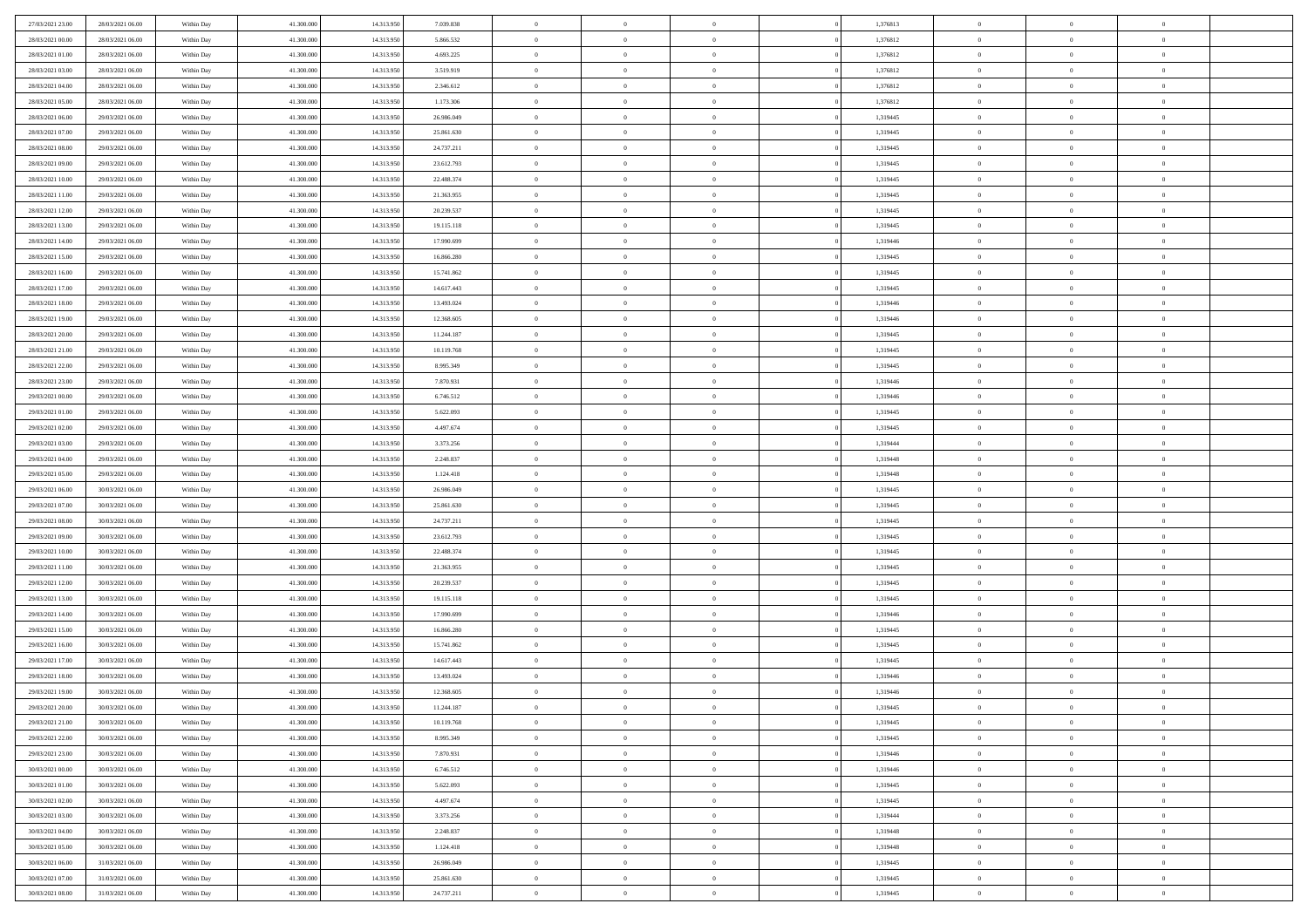| 30/03/2021 09:00 | 31/03/2021 06:00 | Within Day | 41,300,000 | 14.313.950 | 23.612.793 | $\theta$       | $\Omega$   | $\Omega$ | 1,319445 | $\Omega$ |          | $\Omega$ |  |
|------------------|------------------|------------|------------|------------|------------|----------------|------------|----------|----------|----------|----------|----------|--|
| 30/03/2021 10:00 | 31/03/2021 06:00 | Within Day | 41,300,000 | 14.313.950 | 22.488.374 | $\overline{0}$ | $\Omega$   | $\Omega$ | 1,319445 | $\Omega$ |          | $\Omega$ |  |
| 30/03/2021 11:00 | 31/03/2021 06:00 | Within Day | 41,300,000 | 14.313.950 | 21.363.955 | $\theta$       | $\Omega$   |          | 1,319445 |          |          |          |  |
| 30/03/2021 12:00 | 31/03/2021 06:00 | Within Day | 41.300.000 | 14.313.950 | 20.239.537 | $\theta$       | $\Omega$   | $\Omega$ | 1,319445 | $\Omega$ |          | $\Omega$ |  |
| 30/03/2021 13:00 | 31/03/2021 06:00 | Within Day | 41,300,000 | 14.313.950 | 19.115.118 | $\theta$       | $\Omega$   | $\Omega$ | 1,319445 | $\Omega$ |          | $\Omega$ |  |
| 30/03/2021 14:00 | 31/03/2021 06:00 | Within Day | 41,300,000 | 14.313.950 | 17.990.699 | $\overline{0}$ | $\Omega$   | $\Omega$ | 1,319446 | $\Omega$ | - 0      | $\Omega$ |  |
| 30/03/2021 15:00 | 31/03/2021 06:00 | Within Day | 41,300,000 | 14.313.950 | 16,866,280 | $\theta$       | $\Omega$   | $\Omega$ | 1.319445 | $\Omega$ | $\theta$ | $\Omega$ |  |
| 30/03/2021 16:00 | 31/03/2021 06:00 | Within Day | 41.300.000 | 14.313.950 | 15.741.862 | $\mathbf{a}$   | $\Omega$   | $\Omega$ | 1,319445 | $\Omega$ |          | $\Omega$ |  |
| 30/03/2021 17:00 | 31/03/2021 06:00 | Within Day | 41.300.000 | 14.313.950 | 14.617.443 | $\theta$       | $\sqrt{2}$ | $\Omega$ | 1,319445 | $\Omega$ |          | $\Omega$ |  |
| 30/03/2021 18:00 | 31/03/2021 06:00 | Within Day | 41,300,000 | 14.313.950 | 13.493.024 | $\mathbf{a}$   | $\Omega$   | $\Omega$ | 1,319446 | $\Omega$ |          | $\Omega$ |  |
| 30/03/2021 19:00 | 31/03/2021 06:00 | Within Day | 41,300,000 | 14.313.950 | 12.368.605 | $\theta$       | $\Omega$   | $\Omega$ | 1,319446 | $\Omega$ |          | $\Omega$ |  |
| 30/03/2021 20:00 | 31/03/2021 06:00 | Within Day | 41.300.000 | 14.313.950 | 11.244.187 | $\theta$       | $^{\circ}$ | $\Omega$ | 1,319445 | $\Omega$ |          | $\Omega$ |  |
| 30/03/2021 21:00 | 31/03/2021 06:00 | Within Day | 41,300,000 | 14.313.950 | 10.119.768 | $\theta$       | $\Omega$   | $\Omega$ | 1,319445 | $\Omega$ |          | $\Omega$ |  |
| 30/03/2021 22:00 | 31/03/2021 06:00 | Within Day | 41,300,000 | 14.313.950 | 8.995.349  | $\mathbf{a}$   | $\Omega$   | $\Omega$ | 1,319445 |          |          | $\Omega$ |  |
| 30/03/2021 23:00 | 31/03/2021 06:00 | Within Day | 41,300,000 | 14.313.950 | 7.870.931  | $\theta$       | $^{\circ}$ | $\Omega$ | 1,319446 | $\Omega$ |          | $\Omega$ |  |
| 31/03/2021 00:00 | 31/03/2021 06:00 | Within Day | 41,300,000 | 14.313.950 | 6.746.512  | $\theta$       | $\Omega$   | $\Omega$ | 1,319446 | $\Omega$ |          | $\Omega$ |  |
| 31/03/2021 01:00 | 31/03/2021 06:00 | Within Day | 41,300,000 | 14.313.950 | 5.622.093  | $\theta$       | $^{\circ}$ | $\Omega$ | 1,319445 | $\Omega$ |          | $\Omega$ |  |
| 31/03/2021 02:00 | 31/03/2021 06:00 | Within Day | 41,300,000 | 14.313.950 | 4.497.674  | $\theta$       | $\Omega$   |          | 1,319445 |          |          |          |  |
| 31/03/2021 03:00 | 31/03/2021 06:00 | Within Day | 41,300,000 | 14.313.950 | 3.373.256  | $\theta$       | $^{\circ}$ |          | 1,319444 |          |          |          |  |
| 31/03/2021 04:00 | 31/03/2021 06:00 | Within Day | 41.300.000 | 14.313.950 | 2.248.837  | $\theta$       | $\Omega$   | $\Omega$ | 1,319448 |          |          |          |  |
| 31/03/2021 06:00 | 01/04/2021 06:00 | Within Day | 41,300,000 | 14.313.950 | 26,986,049 |                | $^{\circ}$ |          | 1,319445 |          |          | $\Omega$ |  |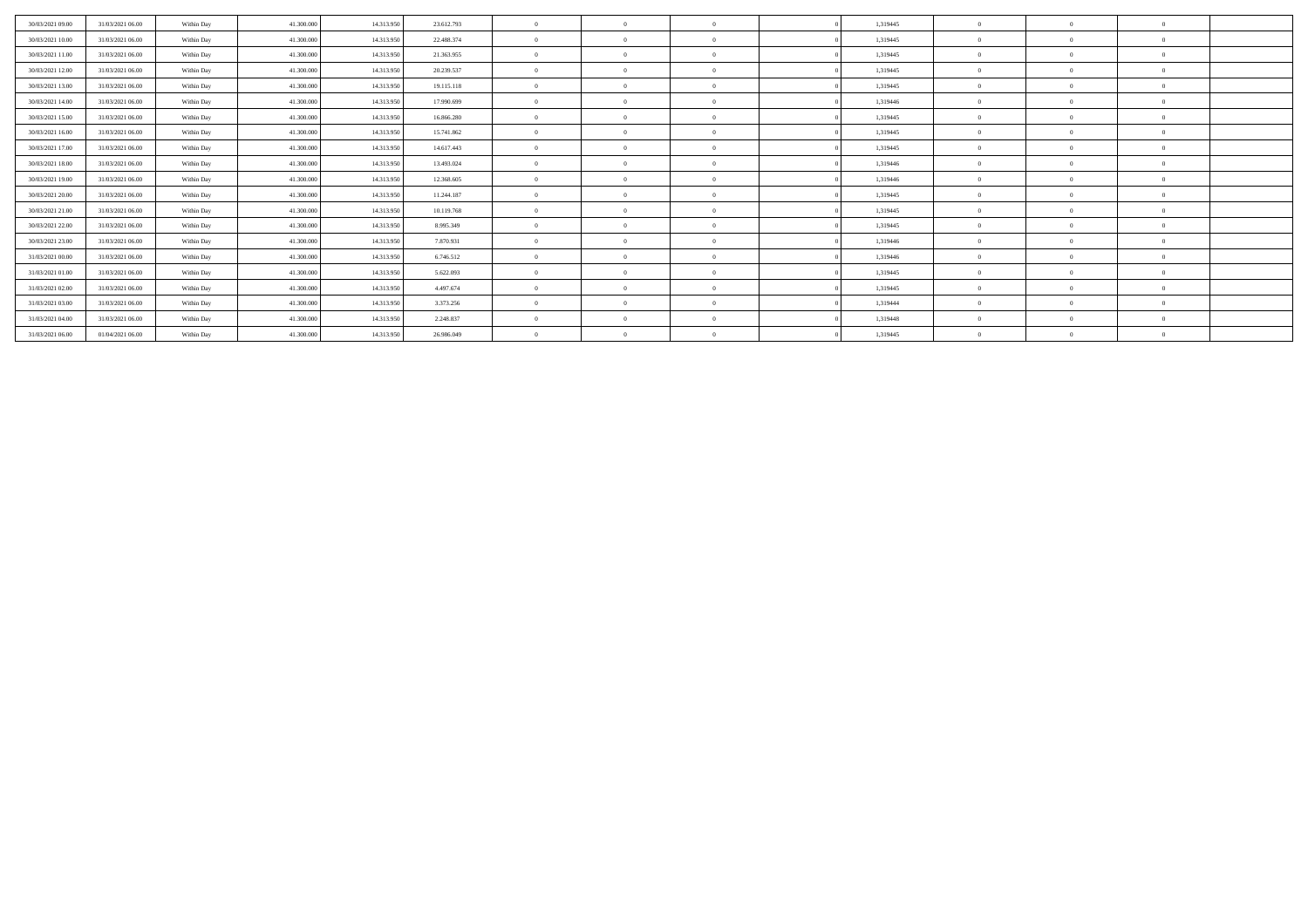## **SNAM RETE GAS**

**Transportation capacity at Entry Point interconnected with foreign pipelines**

**Update to 31/03/2021 of offered and assigned capacity in auction day-ahead and within-day**

**Thermal Year 2020/2021**

(Values in Ncm/day (0° C; 1,01325 bar) - 1 Scm=0,94794378 Ncm; Prices in c/Ncm)

| <b>Entry Point</b> |  |
|--------------------|--|
|                    |  |

**GELA**

| Transportation<br>Assigned capacity<br>terrupted Capacity<br><b>Auction type</b><br>Reserve price -<br>capacity<br>(before auction)<br>To<br>Firm<br>Interruptible<br>Firm<br>Interruptible<br>From<br><b>Reserve price - Firm</b><br><b>Auction premium - Firm</b><br>Interruptible<br>Interruptible<br>01/03/2021 06:00<br>02/03/2021 06:00<br>43.567.985<br>15.099.99<br>28.467.985<br>$\theta$<br>0,012508<br>0,012508<br>$\overline{0}$<br>$\overline{0}$<br>$\bf{0}$<br>Day Ahead<br>43.567.985<br>15.099.99<br>02/03/2021 06:00<br>03/03/2021 06:00<br>Day Ahead<br>28.467.985<br>$\theta$<br>$\Omega$<br>$\Omega$<br>0,012508<br>$\bf{0}$<br>0,012508<br>03/03/2021 06:00<br>04/03/2021 06:00<br>Day Ahead<br>43.567.98<br>15.099.99<br>28.467.985<br>$\overline{0}$<br>$\overline{0}$<br>$\theta$<br>0,012508<br>$\bf{0}$<br>0,012508<br>43.567.985<br>0.012508<br>04/03/2021 06:00<br>05/03/2021 06:00<br>Day Ahead<br>15.099.99<br>28.467.985<br>$\overline{0}$<br>$\overline{0}$<br>$\overline{0}$<br>0.012508<br>$\mathbf{0}$<br>05/03/2021 06:00<br>43.567.98<br>15,099.99<br>28.467.985<br>0,012508<br>$\bf{0}$<br>0,012508<br>06/03/2021 06:00<br>Day Ahead<br>$\overline{0}$<br>$\Omega$<br>$\Omega$<br>43.567.98<br>06/03/2021 06:00<br>07/03/2021 06:00<br>15.099.99<br>28.467.985<br>$\overline{0}$<br>$\overline{0}$<br>0,012508<br>$\bf{0}$<br>0,012508<br>Day Ahead<br>$\Omega$<br>07/03/2021 06:00<br>08/03/2021 06:00<br>43.567.985<br>15.099.99<br>28.467.985<br>$\overline{0}$<br>$\theta$<br>0,012508<br>$\bf{0}$<br>0,012508<br>Day Ahead<br>$\theta$<br>08/03/2021 06:00<br>09/03/2021 06:00<br>43.567.985<br>15,099.99<br>28.467.985<br>$\overline{0}$<br>$\theta$<br>0.012508<br>$\mathbf{0}$<br>0.012508<br>$\Omega$<br>Day Ahead<br>$\theta$<br>43.567.985<br>15.099.99<br>$\theta$<br>0,012508<br>09/03/2021 06:00<br>10/03/2021 06:00<br>28.467.985<br>$\theta$<br>$\Omega$<br>$\bf{0}$<br>0,012508<br>$\Omega$<br>Day Ahead<br>10/03/2021 06:00<br>11/03/2021 06:00<br>Day Ahead<br>43.567.98<br>15.099.99<br>28.467.985<br>$\overline{0}$<br>$\theta$<br>$\theta$<br>0,012508<br>$\bf{0}$<br>0,012508<br>11/03/2021 06:00<br>12/03/2021 06:00<br>15.099.99<br>0,012508<br>Day Ahead<br>43.567.98<br>28.467.985<br>$\overline{0}$<br>$\theta$<br>$\theta$<br>0,012508<br>$\bf{0}$<br>43.567.985<br>15.099.99<br>12/03/2021 06:00<br>13/03/2021 06:00<br>28.467.985<br>$\overline{0}$<br>$\theta$<br>$\overline{0}$<br>0,012508<br>$\bf{0}$<br>0,012508<br>Day Ahead<br>15.099.99<br>13/03/2021 06:00<br>14/03/2021 06:00<br>43.567.985<br>28.467.985<br>$\overline{0}$<br>$\Omega$<br>$\Omega$<br>0,012508<br>$\theta$<br>0,012508<br>Day Ahead<br>14/03/2021 06:00<br>15/03/2021 06:00<br>Day Ahead<br>43.567.98<br>15.099.99<br>28.467.985<br>$\overline{0}$<br>$\theta$<br>0,012508<br>$\bf{0}$<br>0,012508<br>$\overline{0}$<br>15/03/2021 06:00<br>16/03/2021 06:00<br>43,567,985<br>15.099.99<br>28.467.985<br>$\overline{0}$<br>$\Omega$<br>$\overline{0}$<br>0.012508<br>$\mathbf{0}$<br>0.012508<br>Day Ahead<br>16/03/2021 06:00<br>17/03/2021 06:00<br>43.567.98<br>15.099.99<br>28.467.985<br>$\overline{0}$<br>0.012508<br>0,012508<br>Day Ahead<br>$\overline{0}$<br>$\theta$<br>$\bf{0}$<br>43.567.98<br>15.099.99<br>17/03/2021 06:00<br>18/03/2021 06:00<br>Day Ahead<br>28.467.985<br>$\overline{0}$<br>$\theta$<br>$\theta$<br>0,012508<br>$\bf{0}$<br>0,012508<br>43.567.985<br>15.099.99<br>28.467.985<br>$\theta$<br>0,012508<br>$\bf{0}$<br>0,012508<br>18/03/2021 06:00<br>19/03/2021 06:00<br>Day Ahead<br>$\overline{0}$<br>$\theta$<br>19/03/2021 06:00<br>43.567.98<br>15.099.99<br>28.467.985<br>$\theta$<br>0,012508<br>0,012508<br>20/03/2021 06:00<br>Day Ahead<br>$\overline{0}$<br>$\theta$<br>$\overline{0}$<br>20/03/2021 06:00<br>21/03/2021 06:00<br>43.567.985<br>15.099.99<br>28.467.985<br>$\overline{0}$<br>$\Omega$<br>0,012508<br>$\bf{0}$<br>0,012508<br>Day Ahead<br>$\Omega$<br>21/03/2021 06:00<br>22/03/2021 06:00<br>Day Ahead<br>43.567.98<br>15.099.99<br>28.467.985<br>$\overline{0}$<br>$\theta$<br>$\theta$<br>0,012508<br>$\bf{0}$<br>0,012508<br>22/03/2021 06:00<br>23/03/2021 06:00<br>Day Ahead<br>43.567.98<br>15.099.99<br>28.467.985<br>$\theta$<br>0,012508<br>$\bf{0}$<br>0,012508<br>$\theta$<br>$\theta$<br>23/03/2021 06:00<br>24/03/2021 06:00<br>43.567.985<br>15.099.99<br>28.467.985<br>$\overline{0}$<br>$\theta$<br>0,012508<br>$\mathbf{0}$<br>0,012508<br>Day Ahead<br>$\theta$<br>43.567.985<br>15.099.99<br>0,012508<br>0,012508<br>24/03/2021 06:00<br>25/03/2021 06:00<br>Day Ahead<br>28.467.985<br>$\overline{0}$<br>$\theta$<br>$\theta$<br>$\overline{0}$<br>25/03/2021 06:00<br>26/03/2021 06:00<br>Day Ahead<br>43.567.98<br>15.099.99<br>28.467.985<br>$\overline{0}$<br>$\theta$<br>$\theta$<br>0,012508<br>$\bf{0}$<br>0,012508<br>26/03/2021 06:00<br>43.567.98<br>15.099.99<br>28.467.985<br>0,012508<br>$\bf{0}$<br>0,012508<br>27/03/2021 06:00<br>Day Ahead<br>$\overline{0}$<br>$\theta$<br>$\theta$<br>15,099.99<br>27/03/2021 06:00<br>28/03/2021 06:00<br>43.567.98<br>29.705.723<br>$\Omega$<br>0.012508<br>$\bf{0}$<br>0,012508<br>Day Ahead<br>$\overline{0}$<br>$\Omega$<br>43.567.98<br>15.099.99<br>28.467.985<br>0,012508<br>0,012508<br>28/03/2021 06:00<br>29/03/2021 06:00<br>Day Ahead<br>$\theta$<br>$\Omega$<br>$\Omega$<br>$\bf{0}$<br>29/03/2021 06:00<br>30/03/2021 06:00<br>Day Ahead<br>43.567.985<br>15.099.99<br>28.467.985<br>$\mathbf{0}$<br>$\theta$<br>$\overline{0}$<br>0,012508<br>$\bf{0}$<br>0,012508 | Timeframe |  |  | Offered capacity | <b>Assigned capacity</b> | Day-Ahead | Prices |                                 |      |
|--------------------------------------------------------------------------------------------------------------------------------------------------------------------------------------------------------------------------------------------------------------------------------------------------------------------------------------------------------------------------------------------------------------------------------------------------------------------------------------------------------------------------------------------------------------------------------------------------------------------------------------------------------------------------------------------------------------------------------------------------------------------------------------------------------------------------------------------------------------------------------------------------------------------------------------------------------------------------------------------------------------------------------------------------------------------------------------------------------------------------------------------------------------------------------------------------------------------------------------------------------------------------------------------------------------------------------------------------------------------------------------------------------------------------------------------------------------------------------------------------------------------------------------------------------------------------------------------------------------------------------------------------------------------------------------------------------------------------------------------------------------------------------------------------------------------------------------------------------------------------------------------------------------------------------------------------------------------------------------------------------------------------------------------------------------------------------------------------------------------------------------------------------------------------------------------------------------------------------------------------------------------------------------------------------------------------------------------------------------------------------------------------------------------------------------------------------------------------------------------------------------------------------------------------------------------------------------------------------------------------------------------------------------------------------------------------------------------------------------------------------------------------------------------------------------------------------------------------------------------------------------------------------------------------------------------------------------------------------------------------------------------------------------------------------------------------------------------------------------------------------------------------------------------------------------------------------------------------------------------------------------------------------------------------------------------------------------------------------------------------------------------------------------------------------------------------------------------------------------------------------------------------------------------------------------------------------------------------------------------------------------------------------------------------------------------------------------------------------------------------------------------------------------------------------------------------------------------------------------------------------------------------------------------------------------------------------------------------------------------------------------------------------------------------------------------------------------------------------------------------------------------------------------------------------------------------------------------------------------------------------------------------------------------------------------------------------------------------------------------------------------------------------------------------------------------------------------------------------------------------------------------------------------------------------------------------------------------------------------------------------------------------------------------------------------------------------------------------------------------------------------------------------------------------------------------------------------------------------------------------------------------------------------------------------------------------------------------------------------------------------------------------------------------------------------------------------------------------------------------------------------------------------------------------------------------------------------------------------------------------------------------------------------------------------------------------------------------------------------------------------------------------------------------------------------------------------------------------------------------------------------------------------------------------------------------------|-----------|--|--|------------------|--------------------------|-----------|--------|---------------------------------|------|
|                                                                                                                                                                                                                                                                                                                                                                                                                                                                                                                                                                                                                                                                                                                                                                                                                                                                                                                                                                                                                                                                                                                                                                                                                                                                                                                                                                                                                                                                                                                                                                                                                                                                                                                                                                                                                                                                                                                                                                                                                                                                                                                                                                                                                                                                                                                                                                                                                                                                                                                                                                                                                                                                                                                                                                                                                                                                                                                                                                                                                                                                                                                                                                                                                                                                                                                                                                                                                                                                                                                                                                                                                                                                                                                                                                                                                                                                                                                                                                                                                                                                                                                                                                                                                                                                                                                                                                                                                                                                                                                                                                                                                                                                                                                                                                                                                                                                                                                                                                                                                                                                                                                                                                                                                                                                                                                                                                                                                                                                                                                                                                          |           |  |  |                  |                          |           |        | <b>Auction premium</b>          | Note |
|                                                                                                                                                                                                                                                                                                                                                                                                                                                                                                                                                                                                                                                                                                                                                                                                                                                                                                                                                                                                                                                                                                                                                                                                                                                                                                                                                                                                                                                                                                                                                                                                                                                                                                                                                                                                                                                                                                                                                                                                                                                                                                                                                                                                                                                                                                                                                                                                                                                                                                                                                                                                                                                                                                                                                                                                                                                                                                                                                                                                                                                                                                                                                                                                                                                                                                                                                                                                                                                                                                                                                                                                                                                                                                                                                                                                                                                                                                                                                                                                                                                                                                                                                                                                                                                                                                                                                                                                                                                                                                                                                                                                                                                                                                                                                                                                                                                                                                                                                                                                                                                                                                                                                                                                                                                                                                                                                                                                                                                                                                                                                                          |           |  |  |                  |                          |           |        | Interruptible<br>$\overline{0}$ |      |
|                                                                                                                                                                                                                                                                                                                                                                                                                                                                                                                                                                                                                                                                                                                                                                                                                                                                                                                                                                                                                                                                                                                                                                                                                                                                                                                                                                                                                                                                                                                                                                                                                                                                                                                                                                                                                                                                                                                                                                                                                                                                                                                                                                                                                                                                                                                                                                                                                                                                                                                                                                                                                                                                                                                                                                                                                                                                                                                                                                                                                                                                                                                                                                                                                                                                                                                                                                                                                                                                                                                                                                                                                                                                                                                                                                                                                                                                                                                                                                                                                                                                                                                                                                                                                                                                                                                                                                                                                                                                                                                                                                                                                                                                                                                                                                                                                                                                                                                                                                                                                                                                                                                                                                                                                                                                                                                                                                                                                                                                                                                                                                          |           |  |  |                  |                          |           |        | $\overline{0}$                  |      |
|                                                                                                                                                                                                                                                                                                                                                                                                                                                                                                                                                                                                                                                                                                                                                                                                                                                                                                                                                                                                                                                                                                                                                                                                                                                                                                                                                                                                                                                                                                                                                                                                                                                                                                                                                                                                                                                                                                                                                                                                                                                                                                                                                                                                                                                                                                                                                                                                                                                                                                                                                                                                                                                                                                                                                                                                                                                                                                                                                                                                                                                                                                                                                                                                                                                                                                                                                                                                                                                                                                                                                                                                                                                                                                                                                                                                                                                                                                                                                                                                                                                                                                                                                                                                                                                                                                                                                                                                                                                                                                                                                                                                                                                                                                                                                                                                                                                                                                                                                                                                                                                                                                                                                                                                                                                                                                                                                                                                                                                                                                                                                                          |           |  |  |                  |                          |           |        | $\overline{0}$                  |      |
|                                                                                                                                                                                                                                                                                                                                                                                                                                                                                                                                                                                                                                                                                                                                                                                                                                                                                                                                                                                                                                                                                                                                                                                                                                                                                                                                                                                                                                                                                                                                                                                                                                                                                                                                                                                                                                                                                                                                                                                                                                                                                                                                                                                                                                                                                                                                                                                                                                                                                                                                                                                                                                                                                                                                                                                                                                                                                                                                                                                                                                                                                                                                                                                                                                                                                                                                                                                                                                                                                                                                                                                                                                                                                                                                                                                                                                                                                                                                                                                                                                                                                                                                                                                                                                                                                                                                                                                                                                                                                                                                                                                                                                                                                                                                                                                                                                                                                                                                                                                                                                                                                                                                                                                                                                                                                                                                                                                                                                                                                                                                                                          |           |  |  |                  |                          |           |        | $\theta$                        |      |
|                                                                                                                                                                                                                                                                                                                                                                                                                                                                                                                                                                                                                                                                                                                                                                                                                                                                                                                                                                                                                                                                                                                                                                                                                                                                                                                                                                                                                                                                                                                                                                                                                                                                                                                                                                                                                                                                                                                                                                                                                                                                                                                                                                                                                                                                                                                                                                                                                                                                                                                                                                                                                                                                                                                                                                                                                                                                                                                                                                                                                                                                                                                                                                                                                                                                                                                                                                                                                                                                                                                                                                                                                                                                                                                                                                                                                                                                                                                                                                                                                                                                                                                                                                                                                                                                                                                                                                                                                                                                                                                                                                                                                                                                                                                                                                                                                                                                                                                                                                                                                                                                                                                                                                                                                                                                                                                                                                                                                                                                                                                                                                          |           |  |  |                  |                          |           |        | $\theta$                        |      |
|                                                                                                                                                                                                                                                                                                                                                                                                                                                                                                                                                                                                                                                                                                                                                                                                                                                                                                                                                                                                                                                                                                                                                                                                                                                                                                                                                                                                                                                                                                                                                                                                                                                                                                                                                                                                                                                                                                                                                                                                                                                                                                                                                                                                                                                                                                                                                                                                                                                                                                                                                                                                                                                                                                                                                                                                                                                                                                                                                                                                                                                                                                                                                                                                                                                                                                                                                                                                                                                                                                                                                                                                                                                                                                                                                                                                                                                                                                                                                                                                                                                                                                                                                                                                                                                                                                                                                                                                                                                                                                                                                                                                                                                                                                                                                                                                                                                                                                                                                                                                                                                                                                                                                                                                                                                                                                                                                                                                                                                                                                                                                                          |           |  |  |                  |                          |           |        | $\overline{0}$                  |      |
|                                                                                                                                                                                                                                                                                                                                                                                                                                                                                                                                                                                                                                                                                                                                                                                                                                                                                                                                                                                                                                                                                                                                                                                                                                                                                                                                                                                                                                                                                                                                                                                                                                                                                                                                                                                                                                                                                                                                                                                                                                                                                                                                                                                                                                                                                                                                                                                                                                                                                                                                                                                                                                                                                                                                                                                                                                                                                                                                                                                                                                                                                                                                                                                                                                                                                                                                                                                                                                                                                                                                                                                                                                                                                                                                                                                                                                                                                                                                                                                                                                                                                                                                                                                                                                                                                                                                                                                                                                                                                                                                                                                                                                                                                                                                                                                                                                                                                                                                                                                                                                                                                                                                                                                                                                                                                                                                                                                                                                                                                                                                                                          |           |  |  |                  |                          |           |        | $\mathbf{0}$                    |      |
|                                                                                                                                                                                                                                                                                                                                                                                                                                                                                                                                                                                                                                                                                                                                                                                                                                                                                                                                                                                                                                                                                                                                                                                                                                                                                                                                                                                                                                                                                                                                                                                                                                                                                                                                                                                                                                                                                                                                                                                                                                                                                                                                                                                                                                                                                                                                                                                                                                                                                                                                                                                                                                                                                                                                                                                                                                                                                                                                                                                                                                                                                                                                                                                                                                                                                                                                                                                                                                                                                                                                                                                                                                                                                                                                                                                                                                                                                                                                                                                                                                                                                                                                                                                                                                                                                                                                                                                                                                                                                                                                                                                                                                                                                                                                                                                                                                                                                                                                                                                                                                                                                                                                                                                                                                                                                                                                                                                                                                                                                                                                                                          |           |  |  |                  |                          |           |        |                                 |      |
|                                                                                                                                                                                                                                                                                                                                                                                                                                                                                                                                                                                                                                                                                                                                                                                                                                                                                                                                                                                                                                                                                                                                                                                                                                                                                                                                                                                                                                                                                                                                                                                                                                                                                                                                                                                                                                                                                                                                                                                                                                                                                                                                                                                                                                                                                                                                                                                                                                                                                                                                                                                                                                                                                                                                                                                                                                                                                                                                                                                                                                                                                                                                                                                                                                                                                                                                                                                                                                                                                                                                                                                                                                                                                                                                                                                                                                                                                                                                                                                                                                                                                                                                                                                                                                                                                                                                                                                                                                                                                                                                                                                                                                                                                                                                                                                                                                                                                                                                                                                                                                                                                                                                                                                                                                                                                                                                                                                                                                                                                                                                                                          |           |  |  |                  |                          |           |        |                                 |      |
|                                                                                                                                                                                                                                                                                                                                                                                                                                                                                                                                                                                                                                                                                                                                                                                                                                                                                                                                                                                                                                                                                                                                                                                                                                                                                                                                                                                                                                                                                                                                                                                                                                                                                                                                                                                                                                                                                                                                                                                                                                                                                                                                                                                                                                                                                                                                                                                                                                                                                                                                                                                                                                                                                                                                                                                                                                                                                                                                                                                                                                                                                                                                                                                                                                                                                                                                                                                                                                                                                                                                                                                                                                                                                                                                                                                                                                                                                                                                                                                                                                                                                                                                                                                                                                                                                                                                                                                                                                                                                                                                                                                                                                                                                                                                                                                                                                                                                                                                                                                                                                                                                                                                                                                                                                                                                                                                                                                                                                                                                                                                                                          |           |  |  |                  |                          |           |        |                                 |      |
|                                                                                                                                                                                                                                                                                                                                                                                                                                                                                                                                                                                                                                                                                                                                                                                                                                                                                                                                                                                                                                                                                                                                                                                                                                                                                                                                                                                                                                                                                                                                                                                                                                                                                                                                                                                                                                                                                                                                                                                                                                                                                                                                                                                                                                                                                                                                                                                                                                                                                                                                                                                                                                                                                                                                                                                                                                                                                                                                                                                                                                                                                                                                                                                                                                                                                                                                                                                                                                                                                                                                                                                                                                                                                                                                                                                                                                                                                                                                                                                                                                                                                                                                                                                                                                                                                                                                                                                                                                                                                                                                                                                                                                                                                                                                                                                                                                                                                                                                                                                                                                                                                                                                                                                                                                                                                                                                                                                                                                                                                                                                                                          |           |  |  |                  |                          |           |        | $\theta$                        |      |
|                                                                                                                                                                                                                                                                                                                                                                                                                                                                                                                                                                                                                                                                                                                                                                                                                                                                                                                                                                                                                                                                                                                                                                                                                                                                                                                                                                                                                                                                                                                                                                                                                                                                                                                                                                                                                                                                                                                                                                                                                                                                                                                                                                                                                                                                                                                                                                                                                                                                                                                                                                                                                                                                                                                                                                                                                                                                                                                                                                                                                                                                                                                                                                                                                                                                                                                                                                                                                                                                                                                                                                                                                                                                                                                                                                                                                                                                                                                                                                                                                                                                                                                                                                                                                                                                                                                                                                                                                                                                                                                                                                                                                                                                                                                                                                                                                                                                                                                                                                                                                                                                                                                                                                                                                                                                                                                                                                                                                                                                                                                                                                          |           |  |  |                  |                          |           |        | $\overline{0}$                  |      |
|                                                                                                                                                                                                                                                                                                                                                                                                                                                                                                                                                                                                                                                                                                                                                                                                                                                                                                                                                                                                                                                                                                                                                                                                                                                                                                                                                                                                                                                                                                                                                                                                                                                                                                                                                                                                                                                                                                                                                                                                                                                                                                                                                                                                                                                                                                                                                                                                                                                                                                                                                                                                                                                                                                                                                                                                                                                                                                                                                                                                                                                                                                                                                                                                                                                                                                                                                                                                                                                                                                                                                                                                                                                                                                                                                                                                                                                                                                                                                                                                                                                                                                                                                                                                                                                                                                                                                                                                                                                                                                                                                                                                                                                                                                                                                                                                                                                                                                                                                                                                                                                                                                                                                                                                                                                                                                                                                                                                                                                                                                                                                                          |           |  |  |                  |                          |           |        | $\mathbf{0}$                    |      |
|                                                                                                                                                                                                                                                                                                                                                                                                                                                                                                                                                                                                                                                                                                                                                                                                                                                                                                                                                                                                                                                                                                                                                                                                                                                                                                                                                                                                                                                                                                                                                                                                                                                                                                                                                                                                                                                                                                                                                                                                                                                                                                                                                                                                                                                                                                                                                                                                                                                                                                                                                                                                                                                                                                                                                                                                                                                                                                                                                                                                                                                                                                                                                                                                                                                                                                                                                                                                                                                                                                                                                                                                                                                                                                                                                                                                                                                                                                                                                                                                                                                                                                                                                                                                                                                                                                                                                                                                                                                                                                                                                                                                                                                                                                                                                                                                                                                                                                                                                                                                                                                                                                                                                                                                                                                                                                                                                                                                                                                                                                                                                                          |           |  |  |                  |                          |           |        | $\theta$                        |      |
|                                                                                                                                                                                                                                                                                                                                                                                                                                                                                                                                                                                                                                                                                                                                                                                                                                                                                                                                                                                                                                                                                                                                                                                                                                                                                                                                                                                                                                                                                                                                                                                                                                                                                                                                                                                                                                                                                                                                                                                                                                                                                                                                                                                                                                                                                                                                                                                                                                                                                                                                                                                                                                                                                                                                                                                                                                                                                                                                                                                                                                                                                                                                                                                                                                                                                                                                                                                                                                                                                                                                                                                                                                                                                                                                                                                                                                                                                                                                                                                                                                                                                                                                                                                                                                                                                                                                                                                                                                                                                                                                                                                                                                                                                                                                                                                                                                                                                                                                                                                                                                                                                                                                                                                                                                                                                                                                                                                                                                                                                                                                                                          |           |  |  |                  |                          |           |        | $\overline{0}$                  |      |
|                                                                                                                                                                                                                                                                                                                                                                                                                                                                                                                                                                                                                                                                                                                                                                                                                                                                                                                                                                                                                                                                                                                                                                                                                                                                                                                                                                                                                                                                                                                                                                                                                                                                                                                                                                                                                                                                                                                                                                                                                                                                                                                                                                                                                                                                                                                                                                                                                                                                                                                                                                                                                                                                                                                                                                                                                                                                                                                                                                                                                                                                                                                                                                                                                                                                                                                                                                                                                                                                                                                                                                                                                                                                                                                                                                                                                                                                                                                                                                                                                                                                                                                                                                                                                                                                                                                                                                                                                                                                                                                                                                                                                                                                                                                                                                                                                                                                                                                                                                                                                                                                                                                                                                                                                                                                                                                                                                                                                                                                                                                                                                          |           |  |  |                  |                          |           |        | $\Omega$                        |      |
|                                                                                                                                                                                                                                                                                                                                                                                                                                                                                                                                                                                                                                                                                                                                                                                                                                                                                                                                                                                                                                                                                                                                                                                                                                                                                                                                                                                                                                                                                                                                                                                                                                                                                                                                                                                                                                                                                                                                                                                                                                                                                                                                                                                                                                                                                                                                                                                                                                                                                                                                                                                                                                                                                                                                                                                                                                                                                                                                                                                                                                                                                                                                                                                                                                                                                                                                                                                                                                                                                                                                                                                                                                                                                                                                                                                                                                                                                                                                                                                                                                                                                                                                                                                                                                                                                                                                                                                                                                                                                                                                                                                                                                                                                                                                                                                                                                                                                                                                                                                                                                                                                                                                                                                                                                                                                                                                                                                                                                                                                                                                                                          |           |  |  |                  |                          |           |        | $\theta$                        |      |
|                                                                                                                                                                                                                                                                                                                                                                                                                                                                                                                                                                                                                                                                                                                                                                                                                                                                                                                                                                                                                                                                                                                                                                                                                                                                                                                                                                                                                                                                                                                                                                                                                                                                                                                                                                                                                                                                                                                                                                                                                                                                                                                                                                                                                                                                                                                                                                                                                                                                                                                                                                                                                                                                                                                                                                                                                                                                                                                                                                                                                                                                                                                                                                                                                                                                                                                                                                                                                                                                                                                                                                                                                                                                                                                                                                                                                                                                                                                                                                                                                                                                                                                                                                                                                                                                                                                                                                                                                                                                                                                                                                                                                                                                                                                                                                                                                                                                                                                                                                                                                                                                                                                                                                                                                                                                                                                                                                                                                                                                                                                                                                          |           |  |  |                  |                          |           |        | $\overline{0}$                  |      |
|                                                                                                                                                                                                                                                                                                                                                                                                                                                                                                                                                                                                                                                                                                                                                                                                                                                                                                                                                                                                                                                                                                                                                                                                                                                                                                                                                                                                                                                                                                                                                                                                                                                                                                                                                                                                                                                                                                                                                                                                                                                                                                                                                                                                                                                                                                                                                                                                                                                                                                                                                                                                                                                                                                                                                                                                                                                                                                                                                                                                                                                                                                                                                                                                                                                                                                                                                                                                                                                                                                                                                                                                                                                                                                                                                                                                                                                                                                                                                                                                                                                                                                                                                                                                                                                                                                                                                                                                                                                                                                                                                                                                                                                                                                                                                                                                                                                                                                                                                                                                                                                                                                                                                                                                                                                                                                                                                                                                                                                                                                                                                                          |           |  |  |                  |                          |           |        | $\mathbf{0}$                    |      |
|                                                                                                                                                                                                                                                                                                                                                                                                                                                                                                                                                                                                                                                                                                                                                                                                                                                                                                                                                                                                                                                                                                                                                                                                                                                                                                                                                                                                                                                                                                                                                                                                                                                                                                                                                                                                                                                                                                                                                                                                                                                                                                                                                                                                                                                                                                                                                                                                                                                                                                                                                                                                                                                                                                                                                                                                                                                                                                                                                                                                                                                                                                                                                                                                                                                                                                                                                                                                                                                                                                                                                                                                                                                                                                                                                                                                                                                                                                                                                                                                                                                                                                                                                                                                                                                                                                                                                                                                                                                                                                                                                                                                                                                                                                                                                                                                                                                                                                                                                                                                                                                                                                                                                                                                                                                                                                                                                                                                                                                                                                                                                                          |           |  |  |                  |                          |           |        | $\overline{0}$                  |      |
|                                                                                                                                                                                                                                                                                                                                                                                                                                                                                                                                                                                                                                                                                                                                                                                                                                                                                                                                                                                                                                                                                                                                                                                                                                                                                                                                                                                                                                                                                                                                                                                                                                                                                                                                                                                                                                                                                                                                                                                                                                                                                                                                                                                                                                                                                                                                                                                                                                                                                                                                                                                                                                                                                                                                                                                                                                                                                                                                                                                                                                                                                                                                                                                                                                                                                                                                                                                                                                                                                                                                                                                                                                                                                                                                                                                                                                                                                                                                                                                                                                                                                                                                                                                                                                                                                                                                                                                                                                                                                                                                                                                                                                                                                                                                                                                                                                                                                                                                                                                                                                                                                                                                                                                                                                                                                                                                                                                                                                                                                                                                                                          |           |  |  |                  |                          |           |        | $\Omega$                        |      |
|                                                                                                                                                                                                                                                                                                                                                                                                                                                                                                                                                                                                                                                                                                                                                                                                                                                                                                                                                                                                                                                                                                                                                                                                                                                                                                                                                                                                                                                                                                                                                                                                                                                                                                                                                                                                                                                                                                                                                                                                                                                                                                                                                                                                                                                                                                                                                                                                                                                                                                                                                                                                                                                                                                                                                                                                                                                                                                                                                                                                                                                                                                                                                                                                                                                                                                                                                                                                                                                                                                                                                                                                                                                                                                                                                                                                                                                                                                                                                                                                                                                                                                                                                                                                                                                                                                                                                                                                                                                                                                                                                                                                                                                                                                                                                                                                                                                                                                                                                                                                                                                                                                                                                                                                                                                                                                                                                                                                                                                                                                                                                                          |           |  |  |                  |                          |           |        | $\overline{0}$                  |      |
|                                                                                                                                                                                                                                                                                                                                                                                                                                                                                                                                                                                                                                                                                                                                                                                                                                                                                                                                                                                                                                                                                                                                                                                                                                                                                                                                                                                                                                                                                                                                                                                                                                                                                                                                                                                                                                                                                                                                                                                                                                                                                                                                                                                                                                                                                                                                                                                                                                                                                                                                                                                                                                                                                                                                                                                                                                                                                                                                                                                                                                                                                                                                                                                                                                                                                                                                                                                                                                                                                                                                                                                                                                                                                                                                                                                                                                                                                                                                                                                                                                                                                                                                                                                                                                                                                                                                                                                                                                                                                                                                                                                                                                                                                                                                                                                                                                                                                                                                                                                                                                                                                                                                                                                                                                                                                                                                                                                                                                                                                                                                                                          |           |  |  |                  |                          |           |        | $\overline{0}$                  |      |
|                                                                                                                                                                                                                                                                                                                                                                                                                                                                                                                                                                                                                                                                                                                                                                                                                                                                                                                                                                                                                                                                                                                                                                                                                                                                                                                                                                                                                                                                                                                                                                                                                                                                                                                                                                                                                                                                                                                                                                                                                                                                                                                                                                                                                                                                                                                                                                                                                                                                                                                                                                                                                                                                                                                                                                                                                                                                                                                                                                                                                                                                                                                                                                                                                                                                                                                                                                                                                                                                                                                                                                                                                                                                                                                                                                                                                                                                                                                                                                                                                                                                                                                                                                                                                                                                                                                                                                                                                                                                                                                                                                                                                                                                                                                                                                                                                                                                                                                                                                                                                                                                                                                                                                                                                                                                                                                                                                                                                                                                                                                                                                          |           |  |  |                  |                          |           |        | $\Omega$                        |      |
|                                                                                                                                                                                                                                                                                                                                                                                                                                                                                                                                                                                                                                                                                                                                                                                                                                                                                                                                                                                                                                                                                                                                                                                                                                                                                                                                                                                                                                                                                                                                                                                                                                                                                                                                                                                                                                                                                                                                                                                                                                                                                                                                                                                                                                                                                                                                                                                                                                                                                                                                                                                                                                                                                                                                                                                                                                                                                                                                                                                                                                                                                                                                                                                                                                                                                                                                                                                                                                                                                                                                                                                                                                                                                                                                                                                                                                                                                                                                                                                                                                                                                                                                                                                                                                                                                                                                                                                                                                                                                                                                                                                                                                                                                                                                                                                                                                                                                                                                                                                                                                                                                                                                                                                                                                                                                                                                                                                                                                                                                                                                                                          |           |  |  |                  |                          |           |        | $\theta$                        |      |
|                                                                                                                                                                                                                                                                                                                                                                                                                                                                                                                                                                                                                                                                                                                                                                                                                                                                                                                                                                                                                                                                                                                                                                                                                                                                                                                                                                                                                                                                                                                                                                                                                                                                                                                                                                                                                                                                                                                                                                                                                                                                                                                                                                                                                                                                                                                                                                                                                                                                                                                                                                                                                                                                                                                                                                                                                                                                                                                                                                                                                                                                                                                                                                                                                                                                                                                                                                                                                                                                                                                                                                                                                                                                                                                                                                                                                                                                                                                                                                                                                                                                                                                                                                                                                                                                                                                                                                                                                                                                                                                                                                                                                                                                                                                                                                                                                                                                                                                                                                                                                                                                                                                                                                                                                                                                                                                                                                                                                                                                                                                                                                          |           |  |  |                  |                          |           |        | $\overline{0}$                  |      |
|                                                                                                                                                                                                                                                                                                                                                                                                                                                                                                                                                                                                                                                                                                                                                                                                                                                                                                                                                                                                                                                                                                                                                                                                                                                                                                                                                                                                                                                                                                                                                                                                                                                                                                                                                                                                                                                                                                                                                                                                                                                                                                                                                                                                                                                                                                                                                                                                                                                                                                                                                                                                                                                                                                                                                                                                                                                                                                                                                                                                                                                                                                                                                                                                                                                                                                                                                                                                                                                                                                                                                                                                                                                                                                                                                                                                                                                                                                                                                                                                                                                                                                                                                                                                                                                                                                                                                                                                                                                                                                                                                                                                                                                                                                                                                                                                                                                                                                                                                                                                                                                                                                                                                                                                                                                                                                                                                                                                                                                                                                                                                                          |           |  |  |                  |                          |           |        | $\mathbf{0}$                    |      |
|                                                                                                                                                                                                                                                                                                                                                                                                                                                                                                                                                                                                                                                                                                                                                                                                                                                                                                                                                                                                                                                                                                                                                                                                                                                                                                                                                                                                                                                                                                                                                                                                                                                                                                                                                                                                                                                                                                                                                                                                                                                                                                                                                                                                                                                                                                                                                                                                                                                                                                                                                                                                                                                                                                                                                                                                                                                                                                                                                                                                                                                                                                                                                                                                                                                                                                                                                                                                                                                                                                                                                                                                                                                                                                                                                                                                                                                                                                                                                                                                                                                                                                                                                                                                                                                                                                                                                                                                                                                                                                                                                                                                                                                                                                                                                                                                                                                                                                                                                                                                                                                                                                                                                                                                                                                                                                                                                                                                                                                                                                                                                                          |           |  |  |                  |                          |           |        | $\Omega$                        |      |
|                                                                                                                                                                                                                                                                                                                                                                                                                                                                                                                                                                                                                                                                                                                                                                                                                                                                                                                                                                                                                                                                                                                                                                                                                                                                                                                                                                                                                                                                                                                                                                                                                                                                                                                                                                                                                                                                                                                                                                                                                                                                                                                                                                                                                                                                                                                                                                                                                                                                                                                                                                                                                                                                                                                                                                                                                                                                                                                                                                                                                                                                                                                                                                                                                                                                                                                                                                                                                                                                                                                                                                                                                                                                                                                                                                                                                                                                                                                                                                                                                                                                                                                                                                                                                                                                                                                                                                                                                                                                                                                                                                                                                                                                                                                                                                                                                                                                                                                                                                                                                                                                                                                                                                                                                                                                                                                                                                                                                                                                                                                                                                          |           |  |  |                  |                          |           |        | $\Omega$                        |      |
|                                                                                                                                                                                                                                                                                                                                                                                                                                                                                                                                                                                                                                                                                                                                                                                                                                                                                                                                                                                                                                                                                                                                                                                                                                                                                                                                                                                                                                                                                                                                                                                                                                                                                                                                                                                                                                                                                                                                                                                                                                                                                                                                                                                                                                                                                                                                                                                                                                                                                                                                                                                                                                                                                                                                                                                                                                                                                                                                                                                                                                                                                                                                                                                                                                                                                                                                                                                                                                                                                                                                                                                                                                                                                                                                                                                                                                                                                                                                                                                                                                                                                                                                                                                                                                                                                                                                                                                                                                                                                                                                                                                                                                                                                                                                                                                                                                                                                                                                                                                                                                                                                                                                                                                                                                                                                                                                                                                                                                                                                                                                                                          |           |  |  |                  |                          |           |        | $\mathbf{0}$                    |      |
| 30/03/2021 06:00<br>31/03/2021 06:00<br>43.567.985<br>15,099.99<br>28.467.985<br>$\theta$<br>0.012508<br>$\theta$<br>0.012508<br>Day Ahead<br>$\theta$<br>$\sqrt{2}$                                                                                                                                                                                                                                                                                                                                                                                                                                                                                                                                                                                                                                                                                                                                                                                                                                                                                                                                                                                                                                                                                                                                                                                                                                                                                                                                                                                                                                                                                                                                                                                                                                                                                                                                                                                                                                                                                                                                                                                                                                                                                                                                                                                                                                                                                                                                                                                                                                                                                                                                                                                                                                                                                                                                                                                                                                                                                                                                                                                                                                                                                                                                                                                                                                                                                                                                                                                                                                                                                                                                                                                                                                                                                                                                                                                                                                                                                                                                                                                                                                                                                                                                                                                                                                                                                                                                                                                                                                                                                                                                                                                                                                                                                                                                                                                                                                                                                                                                                                                                                                                                                                                                                                                                                                                                                                                                                                                                     |           |  |  |                  |                          |           |        | $\theta$                        |      |
| 31/03/2021 06:00<br>01/04/2021 06:00<br>43.567.985<br>15.099.99<br>28.467.985<br>$\mathbf{0}$<br>$\overline{0}$<br>$\overline{0}$<br>0,012508<br>$\,$ 0 $\,$<br>0,012508<br>Day Ahead                                                                                                                                                                                                                                                                                                                                                                                                                                                                                                                                                                                                                                                                                                                                                                                                                                                                                                                                                                                                                                                                                                                                                                                                                                                                                                                                                                                                                                                                                                                                                                                                                                                                                                                                                                                                                                                                                                                                                                                                                                                                                                                                                                                                                                                                                                                                                                                                                                                                                                                                                                                                                                                                                                                                                                                                                                                                                                                                                                                                                                                                                                                                                                                                                                                                                                                                                                                                                                                                                                                                                                                                                                                                                                                                                                                                                                                                                                                                                                                                                                                                                                                                                                                                                                                                                                                                                                                                                                                                                                                                                                                                                                                                                                                                                                                                                                                                                                                                                                                                                                                                                                                                                                                                                                                                                                                                                                                    |           |  |  |                  |                          |           |        | $\theta$                        |      |
| 43.567.985<br>15.099.999<br>28.467.985<br>1,250760<br>01/03/2021 06:00<br>02/03/2021 06:00<br>Within Day<br>$\overline{0}$<br>$\theta$<br>$\theta$<br>$\bf{0}$<br>$\overline{0}$                                                                                                                                                                                                                                                                                                                                                                                                                                                                                                                                                                                                                                                                                                                                                                                                                                                                                                                                                                                                                                                                                                                                                                                                                                                                                                                                                                                                                                                                                                                                                                                                                                                                                                                                                                                                                                                                                                                                                                                                                                                                                                                                                                                                                                                                                                                                                                                                                                                                                                                                                                                                                                                                                                                                                                                                                                                                                                                                                                                                                                                                                                                                                                                                                                                                                                                                                                                                                                                                                                                                                                                                                                                                                                                                                                                                                                                                                                                                                                                                                                                                                                                                                                                                                                                                                                                                                                                                                                                                                                                                                                                                                                                                                                                                                                                                                                                                                                                                                                                                                                                                                                                                                                                                                                                                                                                                                                                         |           |  |  |                  |                          |           |        | $\theta$                        |      |
| 01/03/2021 07:00<br>02/03/2021 06:00<br>43.567.98<br>15.099.99<br>27.281.818<br>1,250760<br>Within Day<br>$\overline{0}$<br>$\theta$<br>$\theta$<br>$\bf{0}$<br>$\theta$                                                                                                                                                                                                                                                                                                                                                                                                                                                                                                                                                                                                                                                                                                                                                                                                                                                                                                                                                                                                                                                                                                                                                                                                                                                                                                                                                                                                                                                                                                                                                                                                                                                                                                                                                                                                                                                                                                                                                                                                                                                                                                                                                                                                                                                                                                                                                                                                                                                                                                                                                                                                                                                                                                                                                                                                                                                                                                                                                                                                                                                                                                                                                                                                                                                                                                                                                                                                                                                                                                                                                                                                                                                                                                                                                                                                                                                                                                                                                                                                                                                                                                                                                                                                                                                                                                                                                                                                                                                                                                                                                                                                                                                                                                                                                                                                                                                                                                                                                                                                                                                                                                                                                                                                                                                                                                                                                                                                 |           |  |  |                  |                          |           |        | $\overline{0}$                  |      |
| 01/03/2021 08:00<br>02/03/2021 06:00<br>Within Day<br>43.567.985<br>15.099.999<br>26.095.652<br>$\mathbf{0}$<br>$\overline{0}$<br>$\overline{0}$<br>1,250760<br>$\bf{0}$<br>$\overline{0}$                                                                                                                                                                                                                                                                                                                                                                                                                                                                                                                                                                                                                                                                                                                                                                                                                                                                                                                                                                                                                                                                                                                                                                                                                                                                                                                                                                                                                                                                                                                                                                                                                                                                                                                                                                                                                                                                                                                                                                                                                                                                                                                                                                                                                                                                                                                                                                                                                                                                                                                                                                                                                                                                                                                                                                                                                                                                                                                                                                                                                                                                                                                                                                                                                                                                                                                                                                                                                                                                                                                                                                                                                                                                                                                                                                                                                                                                                                                                                                                                                                                                                                                                                                                                                                                                                                                                                                                                                                                                                                                                                                                                                                                                                                                                                                                                                                                                                                                                                                                                                                                                                                                                                                                                                                                                                                                                                                               |           |  |  |                  |                          |           |        | $\theta$                        |      |
| 15.099.99<br>01/03/2021 09:00<br>02/03/2021 06:00<br>43.567.985<br>24.909.487<br>1,250760<br>Within Day<br>$\Omega$<br>$\Omega$<br>$\Omega$<br>$\theta$<br>$\sqrt{2}$                                                                                                                                                                                                                                                                                                                                                                                                                                                                                                                                                                                                                                                                                                                                                                                                                                                                                                                                                                                                                                                                                                                                                                                                                                                                                                                                                                                                                                                                                                                                                                                                                                                                                                                                                                                                                                                                                                                                                                                                                                                                                                                                                                                                                                                                                                                                                                                                                                                                                                                                                                                                                                                                                                                                                                                                                                                                                                                                                                                                                                                                                                                                                                                                                                                                                                                                                                                                                                                                                                                                                                                                                                                                                                                                                                                                                                                                                                                                                                                                                                                                                                                                                                                                                                                                                                                                                                                                                                                                                                                                                                                                                                                                                                                                                                                                                                                                                                                                                                                                                                                                                                                                                                                                                                                                                                                                                                                                    |           |  |  |                  |                          |           |        | $\Omega$                        |      |
| 01/03/2021 10:00<br>02/03/2021 06:00<br>Within Day<br>43.567.98<br>15.099.99<br>23.723.320<br>$\overline{0}$<br>$\theta$<br>$\theta$<br>1,250760<br>$\bf{0}$<br>$\theta$                                                                                                                                                                                                                                                                                                                                                                                                                                                                                                                                                                                                                                                                                                                                                                                                                                                                                                                                                                                                                                                                                                                                                                                                                                                                                                                                                                                                                                                                                                                                                                                                                                                                                                                                                                                                                                                                                                                                                                                                                                                                                                                                                                                                                                                                                                                                                                                                                                                                                                                                                                                                                                                                                                                                                                                                                                                                                                                                                                                                                                                                                                                                                                                                                                                                                                                                                                                                                                                                                                                                                                                                                                                                                                                                                                                                                                                                                                                                                                                                                                                                                                                                                                                                                                                                                                                                                                                                                                                                                                                                                                                                                                                                                                                                                                                                                                                                                                                                                                                                                                                                                                                                                                                                                                                                                                                                                                                                 |           |  |  |                  |                          |           |        | $\overline{0}$                  |      |
| 01/03/2021 11:00<br>02/03/2021 06:00<br>Within Day<br>43.567.98<br>15.099.99<br>22.537.154<br>$\overline{0}$<br>$\theta$<br>1,250760<br>$\bf{0}$<br>$\theta$<br>$\theta$                                                                                                                                                                                                                                                                                                                                                                                                                                                                                                                                                                                                                                                                                                                                                                                                                                                                                                                                                                                                                                                                                                                                                                                                                                                                                                                                                                                                                                                                                                                                                                                                                                                                                                                                                                                                                                                                                                                                                                                                                                                                                                                                                                                                                                                                                                                                                                                                                                                                                                                                                                                                                                                                                                                                                                                                                                                                                                                                                                                                                                                                                                                                                                                                                                                                                                                                                                                                                                                                                                                                                                                                                                                                                                                                                                                                                                                                                                                                                                                                                                                                                                                                                                                                                                                                                                                                                                                                                                                                                                                                                                                                                                                                                                                                                                                                                                                                                                                                                                                                                                                                                                                                                                                                                                                                                                                                                                                                 |           |  |  |                  |                          |           |        | $\mathbf{0}$                    |      |
| 01/03/2021 12:00<br>02/03/2021 06:00<br>Within Day<br>43.567.985<br>15.099.999<br>21.350.989<br>$\theta$<br>1.250760<br>$\theta$<br>$\theta$<br>$\theta$<br>$\theta$                                                                                                                                                                                                                                                                                                                                                                                                                                                                                                                                                                                                                                                                                                                                                                                                                                                                                                                                                                                                                                                                                                                                                                                                                                                                                                                                                                                                                                                                                                                                                                                                                                                                                                                                                                                                                                                                                                                                                                                                                                                                                                                                                                                                                                                                                                                                                                                                                                                                                                                                                                                                                                                                                                                                                                                                                                                                                                                                                                                                                                                                                                                                                                                                                                                                                                                                                                                                                                                                                                                                                                                                                                                                                                                                                                                                                                                                                                                                                                                                                                                                                                                                                                                                                                                                                                                                                                                                                                                                                                                                                                                                                                                                                                                                                                                                                                                                                                                                                                                                                                                                                                                                                                                                                                                                                                                                                                                                     |           |  |  |                  |                          |           |        | $\Omega$                        |      |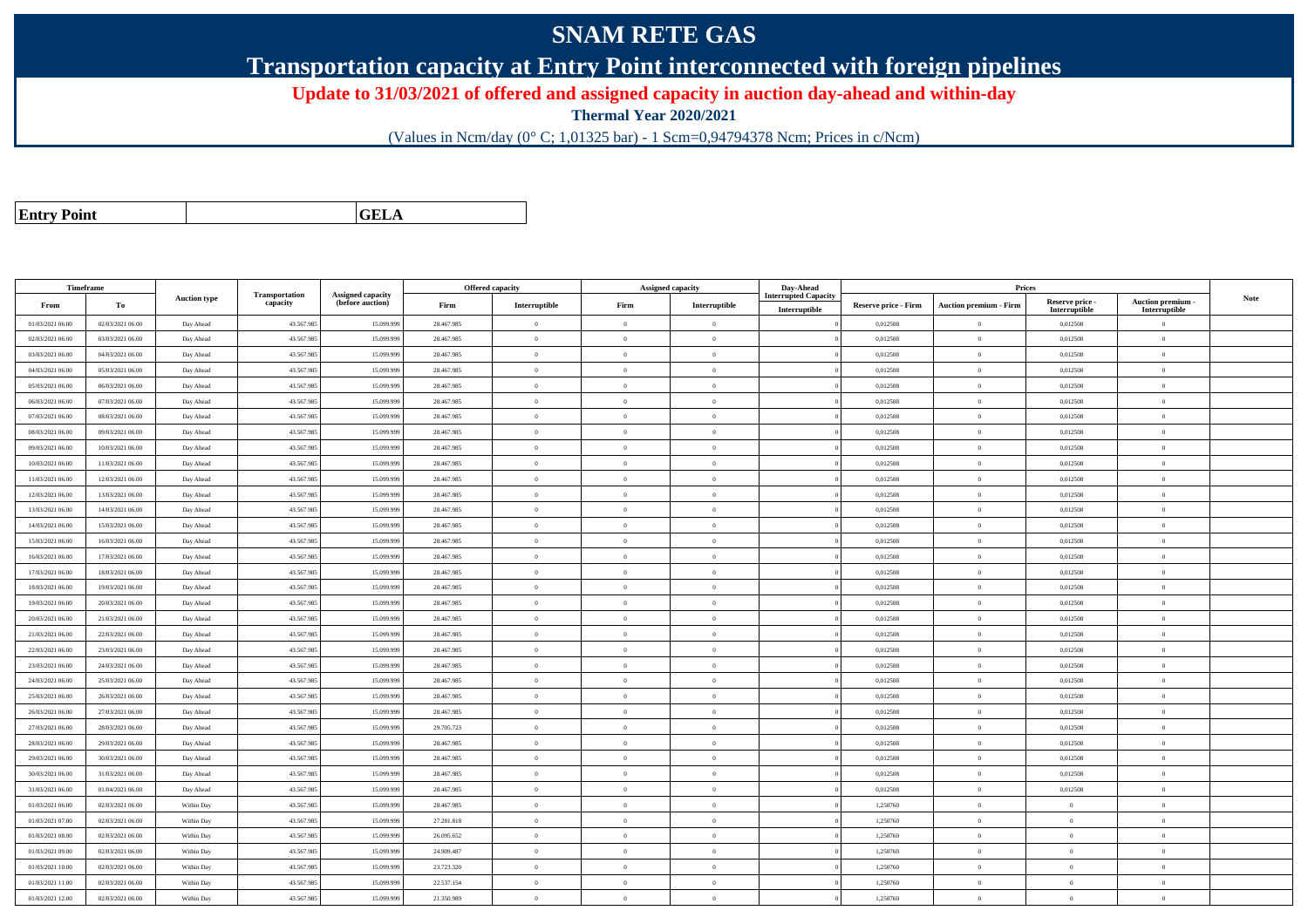| 01/03/2021 13:00 | 02/03/2021 06:00 | Within Day | 43.567.985 | 15.099.99  | 20.164.822 | $\bf{0}$       | $\overline{0}$ | $\overline{0}$ | 1,250760 | $\bf{0}$       | $\bf{0}$       | $\theta$       |  |
|------------------|------------------|------------|------------|------------|------------|----------------|----------------|----------------|----------|----------------|----------------|----------------|--|
| 01/03/2021 14:00 | 02/03/2021 06:00 | Within Day | 43.567.985 | 15.099.999 | 18.978.656 | $\overline{0}$ | $\overline{0}$ | $\overline{0}$ | 1,250760 | $\theta$       | $\overline{0}$ | $\theta$       |  |
| 01/03/2021 15:00 | 02/03/2021 06:00 | Within Day | 43.567.985 | 15.099.999 | 17.792.490 | $\,0\,$        | $\overline{0}$ | $\bf{0}$       | 1,250760 | $\,$ 0 $\,$    | $\overline{0}$ | $\,$ 0 $\,$    |  |
| 01/03/2021 16:00 | 02/03/2021 06:00 | Within Day | 43.567.985 | 15.099.999 | 16.606.324 | $\mathbf{0}$   | $\Omega$       | $\overline{0}$ | 1,250760 | $\theta$       | $\mathbf{0}$   | $\theta$       |  |
| 01/03/2021 17:00 | 02/03/2021 06:00 | Within Day | 43.567.985 | 15.099.999 | 15.420.158 | $\bf{0}$       | $\overline{0}$ | $\overline{0}$ | 1,250760 | $\overline{0}$ | $\overline{0}$ | $\overline{0}$ |  |
| 01/03/2021 18:00 | 02/03/2021 06:00 | Within Day | 43.567.985 | 15.099.999 | 14.233.992 | $\,$ 0 $\,$    | $\overline{0}$ | $\bf{0}$       | 1,250760 | $\,$ 0 $\,$    | $\overline{0}$ | $\,$ 0 $\,$    |  |
| 01/03/2021 20:00 | 02/03/2021 06:00 | Within Day | 43.567.985 | 15.099.999 | 11.861.660 | $\bf{0}$       | $\overline{0}$ | $\overline{0}$ | 1,250760 | $\bf{0}$       | $\overline{0}$ | $\theta$       |  |
| 01/03/2021 21:00 | 02/03/2021 06:00 | Within Day | 43.567.985 | 15.099.999 | 10.675.494 | $\overline{0}$ | $\overline{0}$ | $\overline{0}$ | 1,250760 | $\overline{0}$ | $\overline{0}$ | $\overline{0}$ |  |
| 01/03/2021 22:00 | 02/03/2021 06:00 | Within Day | 43.567.985 | 15.099.999 | 9.489.328  | $\,$ 0 $\,$    | $\overline{0}$ | $\bf{0}$       | 1,250760 | $\,$ 0 $\,$    | $\overline{0}$ | $\bf{0}$       |  |
| 01/03/2021 23:00 | 02/03/2021 06:00 | Within Day | 43.567.985 | 15.099.999 | 8.303.162  | $\overline{0}$ | $\mathbf{0}$   | $\overline{0}$ | 1,250761 | $\theta$       | $\mathbf{0}$   | $\theta$       |  |
| 02/03/2021 00:00 | 02/03/2021 06:00 | Within Day | 43.567.985 | 15.099.999 | 7.116.996  | $\overline{0}$ | $\overline{0}$ | $\overline{0}$ | 1,250760 | $\overline{0}$ | $\overline{0}$ | $\overline{0}$ |  |
| 02/03/2021 01:00 | 02/03/2021 06:00 | Within Day | 43.567.985 | 15.099.999 | 5.930.830  | $\,$ 0 $\,$    | $\overline{0}$ | $\bf{0}$       | 1,250760 | $\,$ 0 $\,$    | $\overline{0}$ | $\,$ 0 $\,$    |  |
| 02/03/2021 02:00 | 02/03/2021 06:00 | Within Day | 43.567.985 | 15.099.999 | 4.744.663  | $\bf{0}$       | $\overline{0}$ | $\overline{0}$ | 1,250760 | $\bf{0}$       | $\overline{0}$ | $\theta$       |  |
| 02/03/2021 03:00 | 02/03/2021 06:00 | Within Day | 43.567.985 | 15.099.999 | 3.558.498  | $\overline{0}$ | $\overline{0}$ | $\overline{0}$ | 1,250759 | $\overline{0}$ | $\overline{0}$ | $\overline{0}$ |  |
| 02/03/2021 04:00 | 02/03/2021 06:00 | Within Day | 43.567.985 | 15.099.999 | 2.372.332  | $\,$ 0 $\,$    | $\overline{0}$ | $\bf{0}$       | 1,250762 | $\,$ 0 $\,$    | $\overline{0}$ | $\,$ 0 $\,$    |  |
| 02/03/2021 05:00 | 02/03/2021 06:00 | Within Day | 43.567.985 | 15.099.999 | 1.186.165  | $\overline{0}$ | $\mathbf{0}$   | $\overline{0}$ | 1,250762 | $\theta$       | $\mathbf{0}$   | $\theta$       |  |
| 02/03/2021 06:00 | 03/03/2021 06:00 | Within Day | 43.567.985 | 15.099.999 | 28.467.985 | $\overline{0}$ | $\overline{0}$ | $\overline{0}$ | 1,250760 | $\overline{0}$ | $\overline{0}$ | $\overline{0}$ |  |
| 02/03/2021 07:00 | 03/03/2021 06:00 | Within Day | 43.567.985 | 15.099.999 | 27.281.818 | $\,$ 0 $\,$    | $\overline{0}$ | $\bf{0}$       | 1,250760 | $\,$ 0 $\,$    | $\overline{0}$ | $\,$ 0 $\,$    |  |
| 02/03/2021 08:00 | 03/03/2021 06:00 | Within Day | 43.567.985 | 15.099.999 | 26.095.652 | $\bf{0}$       | $\Omega$       | $\overline{0}$ | 1,250760 | $\theta$       | $\theta$       | $\theta$       |  |
| 02/03/2021 09:00 | 03/03/2021 06:00 | Within Day | 43.567.985 | 15.099.999 | 24.909.487 | $\overline{0}$ | $\overline{0}$ | $\overline{0}$ | 1,250760 | $\overline{0}$ | $\overline{0}$ | $\overline{0}$ |  |
| 02/03/2021 10:00 | 03/03/2021 06:00 | Within Day | 43.567.985 | 15.099.999 | 23.723.320 | $\,$ 0 $\,$    | $\overline{0}$ | $\bf{0}$       | 1,250760 | $\,$ 0 $\,$    | $\overline{0}$ | $\,$ 0 $\,$    |  |
| 02/03/2021 11:00 | 03/03/2021 06:00 | Within Day | 43.567.985 | 15.099.999 | 22.537.154 | $\overline{0}$ | $\overline{0}$ | $\overline{0}$ | 1,250760 | $\bf{0}$       | $\overline{0}$ | $\theta$       |  |
| 02/03/2021 12:00 | 03/03/2021 06:00 | Within Day | 43.567.985 | 15.099.999 | 21.350.989 | $\overline{0}$ | $\overline{0}$ | $\overline{0}$ | 1,250760 | $\overline{0}$ | $\overline{0}$ | $\overline{0}$ |  |
| 02/03/2021 13:00 | 03/03/2021 06:00 | Within Day | 43.567.985 | 15.099.999 | 20.164.822 | $\,$ 0 $\,$    | $\overline{0}$ | $\bf{0}$       | 1,250760 | $\,$ 0 $\,$    | $\overline{0}$ | $\bf{0}$       |  |
| 02/03/2021 14:00 | 03/03/2021 06:00 | Within Day | 43.567.985 | 15.099.99  | 18.978.656 | $\overline{0}$ | $\mathbf{0}$   | $\overline{0}$ | 1,250760 | $\theta$       | $\mathbf{0}$   | $\theta$       |  |
| 02/03/2021 15:00 | 03/03/2021 06:00 | Within Day | 43.567.985 | 15.099.999 | 17.792.490 | $\overline{0}$ | $\overline{0}$ | $\overline{0}$ | 1,250760 | $\overline{0}$ | $\overline{0}$ | $\overline{0}$ |  |
| 02/03/2021 16:00 | 03/03/2021 06:00 | Within Day | 43.567.985 | 15.099.999 | 16.606.324 | $\,$ 0 $\,$    | $\overline{0}$ | $\bf{0}$       | 1,250760 | $\,$ 0 $\,$    | $\overline{0}$ | $\,$ 0 $\,$    |  |
| 02/03/2021 17:00 | 03/03/2021 06:00 | Within Day | 43.567.985 | 15.099.999 | 15.420.158 | $\bf{0}$       | $\overline{0}$ | $\overline{0}$ | 1,250760 | $\bf{0}$       | $\overline{0}$ | $\bf{0}$       |  |
| 02/03/2021 18:00 | 03/03/2021 06:00 | Within Day | 43.567.985 | 15.099.999 | 14.233.992 | $\overline{0}$ | $\overline{0}$ | $\overline{0}$ | 1,250760 | $\overline{0}$ | $\overline{0}$ | $\theta$       |  |
| 02/03/2021 19:00 | 03/03/2021 06:00 | Within Day | 43.567.985 | 15.099.999 | 13.047.825 | $\,$ 0 $\,$    | $\overline{0}$ | $\bf{0}$       | 1,250760 | $\,$ 0 $\,$    | $\overline{0}$ | $\,$ 0 $\,$    |  |
| 02/03/2021 20:00 | 03/03/2021 06:00 | Within Day | 43.567.985 | 15.099.999 | 11.861.660 | $\,0\,$        | $\overline{0}$ | $\bf{0}$       | 1,250760 | $\,$ 0 $\,$    | $\overline{0}$ | $\bf{0}$       |  |
| 02/03/2021 21:00 | 03/03/2021 06:00 | Within Day | 43.567.985 | 15.099.999 | 10.675.494 | $\overline{0}$ | $\overline{0}$ | $\overline{0}$ | 1,250760 | $\mathbf{0}$   | $\overline{0}$ | $\overline{0}$ |  |
| 02/03/2021 22:00 | 03/03/2021 06:00 | Within Day | 43.567.985 | 15.099.999 | 9.489.328  | $\,$ 0 $\,$    | $\overline{0}$ | $\bf{0}$       | 1,250760 | $\,$ 0 $\,$    | $\overline{0}$ | $\,$ 0 $\,$    |  |
| 02/03/2021 23:00 | 03/03/2021 06:00 | Within Day | 43.567.985 | 15.099.999 | 8.303.162  | $\,0\,$        | $\overline{0}$ | $\bf{0}$       | 1,250761 | $\bf{0}$       | $\overline{0}$ | $\bf{0}$       |  |
| 03/03/2021 00:00 | 03/03/2021 06:00 | Within Day | 43.567.985 | 15.099.999 | 7.116.996  | $\overline{0}$ | $\overline{0}$ | $\overline{0}$ | 1,250760 | $\mathbf{0}$   | $\overline{0}$ | $\theta$       |  |
| 03/03/2021 01:00 | 03/03/2021 06:00 | Within Day | 43.567.985 | 15.099.999 | 5.930.830  | $\,$ 0 $\,$    | $\overline{0}$ | $\bf{0}$       | 1,250760 | $\,$ 0 $\,$    | $\overline{0}$ | $\,$ 0 $\,$    |  |
| 03/03/2021 02:00 | 03/03/2021 06:00 | Within Day | 43.567.985 | 15.099.999 | 4.744.663  | $\bf{0}$       | $\overline{0}$ | $\bf{0}$       | 1,250760 | $\bf{0}$       | $\overline{0}$ | $\bf{0}$       |  |
| 03/03/2021 03:00 | 03/03/2021 06:00 | Within Day | 43.567.985 | 15.099.999 | 3.558.498  | $\overline{0}$ | $\overline{0}$ | $\overline{0}$ | 1,250759 | $\mathbf{0}$   | $\overline{0}$ | $\overline{0}$ |  |
| 03/03/2021 04:00 | 03/03/2021 06:00 | Within Day | 43.567.985 | 15.099.999 | 2.372.332  | $\,$ 0 $\,$    | $\overline{0}$ | $\bf{0}$       | 1,250762 | $\,$ 0 $\,$    | $\overline{0}$ | $\,$ 0 $\,$    |  |
| 03/03/2021 05:00 | 03/03/2021 06:00 | Within Day | 43.567.985 | 15.099.999 | 1.186.165  | $\,0\,$        | $\overline{0}$ | $\bf{0}$       | 1,250762 | $\bf{0}$       | $\overline{0}$ | $\bf{0}$       |  |
| 03/03/2021 06:00 | 04/03/2021 06:00 | Within Day | 43.567.985 | 15.099.999 | 28.467.985 | $\overline{0}$ | $\overline{0}$ | $\overline{0}$ | 1,250760 | $\mathbf{0}$   | $\overline{0}$ | $\overline{0}$ |  |
| 03/03/2021 07:00 | 04/03/2021 06:00 | Within Day | 43.567.985 | 15.099.999 | 27.281.818 | $\,$ 0 $\,$    | $\overline{0}$ | $\bf{0}$       | 1,250760 | $\,$ 0 $\,$    | $\overline{0}$ | $\,$ 0 $\,$    |  |
| 03/03/2021 08:00 | 04/03/2021 06:00 | Within Day | 43.567.985 | 15.099.999 | 26.095.652 | $\bf{0}$       | $\overline{0}$ | $\bf{0}$       | 1,250760 | $\bf{0}$       | $\overline{0}$ | $\bf{0}$       |  |
| 03/03/2021 09:00 | 04/03/2021 06:00 | Within Day | 43.567.985 | 15.099.999 | 24.909.487 | $\mathbf{0}$   | $\overline{0}$ | $\overline{0}$ | 1,250760 | $\theta$       | $\overline{0}$ | $\overline{0}$ |  |
| 03/03/2021 10:00 | 04/03/2021 06:00 | Within Day | 43.567.985 | 15.099.999 | 23.723.320 | $\mathbf{0}$   | $\overline{0}$ | $\theta$       | 1,250760 | $\overline{0}$ | $\overline{0}$ | $\theta$       |  |
| 03/03/2021 11:00 | 04/03/2021 06:00 | Within Day | 43.567.985 | 15.099.999 | 22.537.154 | $\bf{0}$       | $\overline{0}$ | $\bf{0}$       | 1,250760 | $\bf{0}$       | $\overline{0}$ | $\bf{0}$       |  |
| 03/03/2021 12:00 | 04/03/2021 06:00 | Within Day | 43.567.985 | 15.099.999 | 21.350.989 | $\bf{0}$       | $\overline{0}$ | $\overline{0}$ | 1,250760 | $\overline{0}$ | $\overline{0}$ | $\overline{0}$ |  |
| 03/03/2021 13:00 | 04/03/2021 06:00 | Within Day | 43.567.985 | 15.099.999 | 20.164.822 | $\,$ 0         | $\overline{0}$ | $\overline{0}$ | 1,250760 | $\,$ 0 $\,$    | $\,$ 0 $\,$    | $\,$ 0 $\,$    |  |
| 03/03/2021 14:00 | 04/03/2021 06:00 | Within Day | 43.567.985 | 15.099.999 | 18.978.656 | $\bf{0}$       | $\overline{0}$ | $\overline{0}$ | 1,250760 | $\mathbf{0}$   | $\overline{0}$ | $\bf{0}$       |  |
| 03/03/2021 15:00 | 04/03/2021 06:00 | Within Day | 43.567.985 | 15.099.999 | 17.792.490 | $\overline{0}$ | $\overline{0}$ | $\overline{0}$ | 1,250760 | $\mathbf{0}$   | $\overline{0}$ | $\overline{0}$ |  |
| 03/03/2021 16:00 | 04/03/2021 06:00 | Within Day | 43.567.985 | 15.099.999 | 16.606.324 | $\,$ 0         | $\overline{0}$ | $\overline{0}$ | 1,250760 | $\,$ 0 $\,$    | $\overline{0}$ | $\,$ 0 $\,$    |  |
| 03/03/2021 17:00 | 04/03/2021 06:00 | Within Day | 43.567.985 | 15.099.999 | 15.420.158 | $\overline{0}$ | $\overline{0}$ | $\overline{0}$ | 1,250760 | $\overline{0}$ | $\overline{0}$ | $\bf{0}$       |  |
| 03/03/2021 18:00 | 04/03/2021 06:00 | Within Day | 43.567.985 | 15.099.999 | 14.233.992 | $\mathbf{0}$   | $\overline{0}$ | $\overline{0}$ | 1,250760 | $\overline{0}$ | $\overline{0}$ | $\overline{0}$ |  |
| 03/03/2021 19:00 | 04/03/2021 06:00 | Within Day | 43.567.985 | 15.099.999 | 13.047.825 | $\,$ 0         | $\overline{0}$ | $\overline{0}$ | 1,250760 | $\,$ 0 $\,$    | $\,$ 0 $\,$    | $\,$ 0 $\,$    |  |
| 03/03/2021 20:00 | 04/03/2021 06:00 | Within Day | 43.567.985 | 15.099.999 | 11.861.660 | $\bf{0}$       | $\overline{0}$ | $\overline{0}$ | 1,250760 | $\mathbf{0}$   | $\overline{0}$ | $\bf{0}$       |  |
| 03/03/2021 21:00 | 04/03/2021 06:00 | Within Day | 43.567.985 | 15.099.999 | 10.675.494 | $\mathbf{0}$   | $\overline{0}$ | $\overline{0}$ | 1,250760 | $\overline{0}$ | $\overline{0}$ | $\overline{0}$ |  |
| 03/03/2021 22:00 | 04/03/2021 06:00 | Within Day | 43.567.985 | 15.099.999 | 9.489.328  | $\,$ 0 $\,$    | $\overline{0}$ | $\bf{0}$       | 1,250760 | $\,$ 0 $\,$    | $\overline{0}$ | $\,$ 0 $\,$    |  |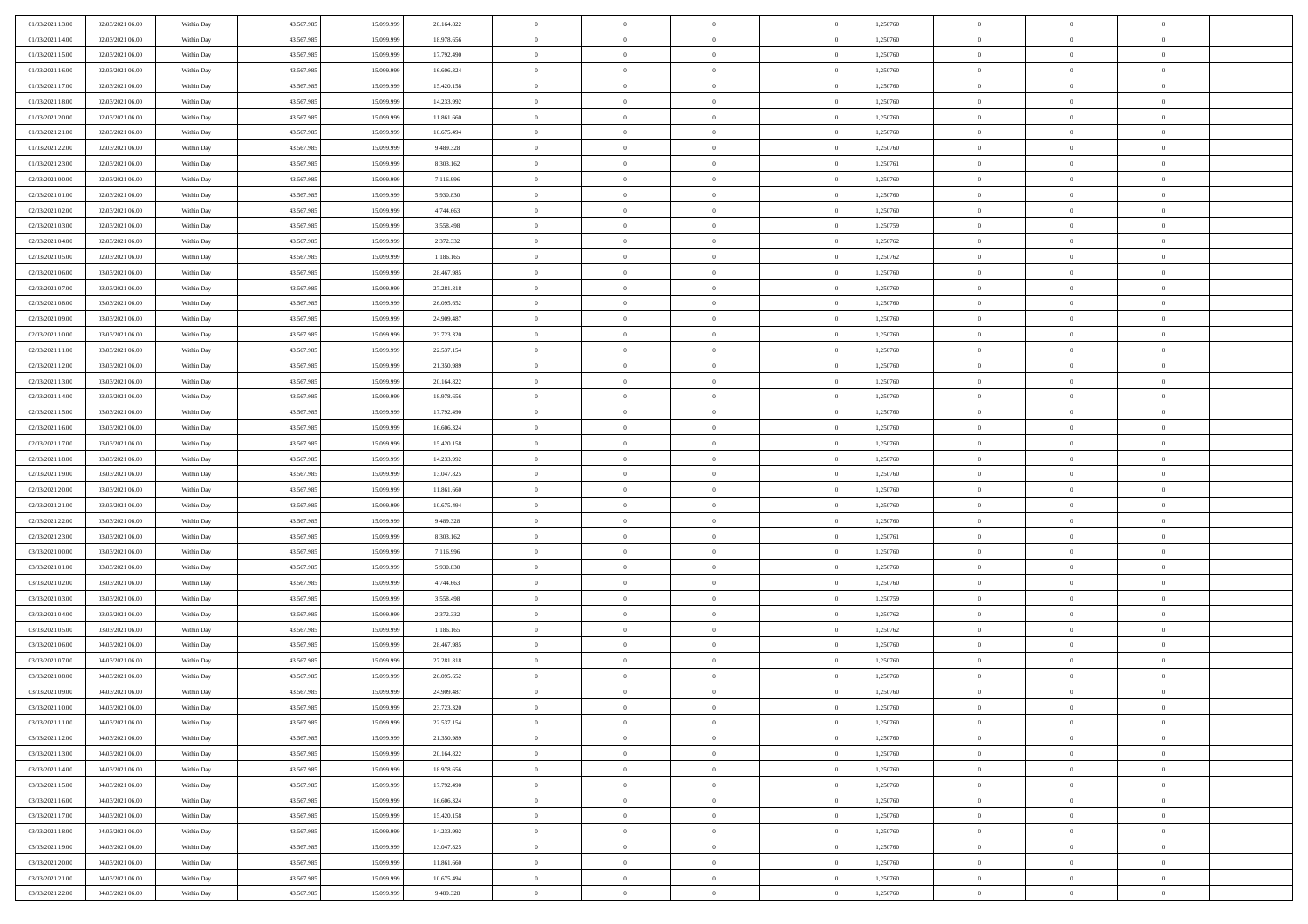| 03/03/2021 23:00 | 04/03/2021 06:00 | Within Day | 43.567.985 | 15.099.99  | 8.303.162  | $\bf{0}$       | $\overline{0}$ | $\overline{0}$ | 1,250761 | $\bf{0}$       | $\bf{0}$       | $\theta$       |  |
|------------------|------------------|------------|------------|------------|------------|----------------|----------------|----------------|----------|----------------|----------------|----------------|--|
| 04/03/2021 00:00 | 04/03/2021 06:00 | Within Day | 43.567.985 | 15.099.999 | 7.116.996  | $\overline{0}$ | $\overline{0}$ | $\overline{0}$ | 1,250760 | $\theta$       | $\overline{0}$ | $\theta$       |  |
| 04/03/2021 01:00 | 04/03/2021 06:00 | Within Day | 43.567.985 | 15.099.999 | 5.930.830  | $\,0\,$        | $\overline{0}$ | $\bf{0}$       | 1,250760 | $\,$ 0 $\,$    | $\overline{0}$ | $\,$ 0 $\,$    |  |
| 04/03/2021 02:00 | 04/03/2021 06:00 | Within Day | 43.567.985 | 15.099.999 | 4.744.663  | $\bf{0}$       | $\Omega$       | $\overline{0}$ | 1,250760 | $\theta$       | $\mathbf{0}$   | $\theta$       |  |
| 04/03/2021 03:00 | 04/03/2021 06:00 | Within Day | 43.567.985 | 15.099.999 | 3.558.498  | $\overline{0}$ | $\overline{0}$ | $\overline{0}$ | 1,250759 | $\overline{0}$ | $\overline{0}$ | $\overline{0}$ |  |
| 04/03/2021 04:00 | 04/03/2021 06:00 | Within Day | 43.567.985 | 15.099.999 | 2.372.332  | $\,$ 0 $\,$    | $\overline{0}$ | $\bf{0}$       | 1,250762 | $\,$ 0 $\,$    | $\overline{0}$ | $\,$ 0 $\,$    |  |
| 04/03/2021 05:00 | 04/03/2021 06:00 | Within Day | 43.567.985 | 15.099.999 | 1.186.165  | $\bf{0}$       | $\overline{0}$ | $\overline{0}$ | 1,250762 | $\bf{0}$       | $\bf{0}$       | $\theta$       |  |
| 04/03/2021 06:00 | 05/03/2021 06:00 | Within Day | 43.567.985 | 15.099.999 | 28.467.985 | $\overline{0}$ | $\overline{0}$ | $\overline{0}$ | 1,250760 | $\overline{0}$ | $\overline{0}$ | $\theta$       |  |
| 04/03/2021 07:00 | 05/03/2021 06:00 | Within Day | 43.567.985 | 15.099.999 | 27.281.818 | $\,$ 0 $\,$    | $\overline{0}$ | $\bf{0}$       | 1,250760 | $\,$ 0 $\,$    | $\overline{0}$ | $\bf{0}$       |  |
| 04/03/2021 08:00 | 05/03/2021 06:00 | Within Day | 43.567.985 | 15.099.999 | 26.095.652 | $\overline{0}$ | $\mathbf{0}$   | $\overline{0}$ | 1,250760 | $\theta$       | $\mathbf{0}$   | $\theta$       |  |
| 04/03/2021 09:00 | 05/03/2021 06:00 | Within Day | 43.567.985 | 15.099.999 | 24.909.487 | $\overline{0}$ | $\overline{0}$ | $\overline{0}$ | 1,250760 | $\overline{0}$ | $\overline{0}$ | $\overline{0}$ |  |
| 04/03/2021 10:00 | 05/03/2021 06:00 | Within Day | 43.567.985 | 15.099.999 | 23.723.320 | $\,$ 0 $\,$    | $\overline{0}$ | $\bf{0}$       | 1,250760 | $\,$ 0 $\,$    | $\overline{0}$ | $\,$ 0 $\,$    |  |
| 04/03/2021 11:00 | 05/03/2021 06:00 | Within Day | 43.567.985 | 15.099.999 | 22.537.154 | $\bf{0}$       | $\overline{0}$ | $\overline{0}$ | 1,250760 | $\bf{0}$       | $\mathbf{0}$   | $\theta$       |  |
| 04/03/2021 12:00 | 05/03/2021 06:00 | Within Day | 43.567.985 | 15.099.999 | 21.350.989 | $\overline{0}$ | $\overline{0}$ | $\overline{0}$ | 1,250760 | $\overline{0}$ | $\overline{0}$ | $\theta$       |  |
| 04/03/2021 13:00 | 05/03/2021 06:00 | Within Day | 43.567.985 | 15.099.999 | 20.164.822 | $\,$ 0 $\,$    | $\overline{0}$ | $\bf{0}$       | 1,250760 | $\,$ 0 $\,$    | $\overline{0}$ | $\,$ 0 $\,$    |  |
| 04/03/2021 14:00 | 05/03/2021 06:00 | Within Day | 43.567.985 | 15.099.999 | 18.978.656 | $\bf{0}$       | $\mathbf{0}$   | $\overline{0}$ | 1,250760 | $\theta$       | $\mathbf{0}$   | $\theta$       |  |
| 04/03/2021 15:00 | 05/03/2021 06:00 | Within Day | 43.567.985 | 15.099.999 | 17.792.490 | $\overline{0}$ | $\overline{0}$ | $\overline{0}$ | 1,250760 | $\overline{0}$ | $\overline{0}$ | $\overline{0}$ |  |
| 04/03/2021 16:00 | 05/03/2021 06:00 | Within Day | 43.567.985 | 15.099.999 | 16.606.324 | $\,$ 0 $\,$    | $\overline{0}$ | $\bf{0}$       | 1,250760 | $\,$ 0 $\,$    | $\overline{0}$ | $\,$ 0 $\,$    |  |
| 04/03/2021 17:00 | 05/03/2021 06:00 | Within Day | 43.567.985 | 15.099.999 | 15.420.158 | $\bf{0}$       | $\Omega$       | $\overline{0}$ | 1,250760 | $\theta$       | $\theta$       | $\theta$       |  |
| 04/03/2021 18:00 | 05/03/2021 06:00 | Within Day | 43.567.985 | 15.099.999 | 14.233.992 | $\overline{0}$ | $\overline{0}$ | $\overline{0}$ | 1,250760 | $\overline{0}$ | $\overline{0}$ | $\overline{0}$ |  |
| 04/03/2021 19:00 | 05/03/2021 06:00 | Within Day | 43.567.985 | 15.099.999 | 13.047.825 | $\,$ 0 $\,$    | $\overline{0}$ | $\bf{0}$       | 1,250760 | $\,$ 0 $\,$    | $\overline{0}$ | $\,$ 0 $\,$    |  |
| 04/03/2021 20:00 | 05/03/2021 06:00 | Within Day | 43.567.985 | 15.099.999 | 11.861.660 | $\overline{0}$ | $\overline{0}$ | $\overline{0}$ | 1,250760 | $\bf{0}$       | $\mathbf{0}$   | $\theta$       |  |
| 04/03/2021 21:00 | 05/03/2021 06:00 | Within Day | 43.567.985 | 15.099.999 | 10.675.494 | $\overline{0}$ | $\overline{0}$ | $\overline{0}$ | 1,250760 | $\overline{0}$ | $\overline{0}$ | $\overline{0}$ |  |
| 04/03/2021 22:00 | 05/03/2021 06:00 | Within Day | 43.567.985 | 15.099.999 | 9.489.328  | $\,$ 0 $\,$    | $\overline{0}$ | $\bf{0}$       | 1,250760 | $\,$ 0 $\,$    | $\overline{0}$ | $\bf{0}$       |  |
| 04/03/2021 23:00 | 05/03/2021 06:00 | Within Day | 43.567.985 | 15.099.99  | 8.303.162  | $\overline{0}$ | $\mathbf{0}$   | $\overline{0}$ | 1,250761 | $\theta$       | $\mathbf{0}$   | $\theta$       |  |
| 05/03/2021 00:00 | 05/03/2021 06:00 | Within Day | 43.567.985 | 15.099.999 | 7.116.996  | $\overline{0}$ | $\overline{0}$ | $\overline{0}$ | 1,250760 | $\overline{0}$ | $\overline{0}$ | $\overline{0}$ |  |
| 05/03/2021 01:00 | 05/03/2021 06:00 | Within Day | 43.567.985 | 15.099.999 | 5.930.830  | $\,$ 0 $\,$    | $\overline{0}$ | $\bf{0}$       | 1,250760 | $\,$ 0 $\,$    | $\overline{0}$ | $\,$ 0 $\,$    |  |
| 05/03/2021 02:00 | 05/03/2021 06:00 | Within Day | 43.567.985 | 15.099.999 | 4.744.663  | $\bf{0}$       | $\overline{0}$ | $\overline{0}$ | 1,250760 | $\bf{0}$       | $\bf{0}$       | $\bf{0}$       |  |
| 05/03/2021 03:00 | 05/03/2021 06:00 | Within Day | 43.567.985 | 15.099.999 | 3.558.498  | $\overline{0}$ | $\overline{0}$ | $\overline{0}$ | 1,250759 | $\mathbf{0}$   | $\overline{0}$ | $\theta$       |  |
| 05/03/2021 04:00 | 05/03/2021 06:00 | Within Day | 43.567.985 | 15.099.999 | 2.372.332  | $\,$ 0 $\,$    | $\overline{0}$ | $\bf{0}$       | 1,250762 | $\,$ 0 $\,$    | $\overline{0}$ | $\,$ 0 $\,$    |  |
| 05/03/2021 05:00 | 05/03/2021 06:00 | Within Day | 43.567.985 | 15.099.999 | 1.186.165  | $\,0\,$        | $\overline{0}$ | $\bf{0}$       | 1,250762 | $\,$ 0 $\,$    | $\overline{0}$ | $\bf{0}$       |  |
| 05/03/2021 06:00 | 06/03/2021 06:00 | Within Day | 43.567.985 | 15.099.999 | 28.467.985 | $\overline{0}$ | $\overline{0}$ | $\overline{0}$ | 1,250760 | $\mathbf{0}$   | $\overline{0}$ | $\overline{0}$ |  |
| 05/03/2021 07:00 | 06/03/2021 06:00 | Within Day | 43.567.985 | 15.099.999 | 27.281.818 | $\,$ 0 $\,$    | $\overline{0}$ | $\bf{0}$       | 1,250760 | $\,$ 0 $\,$    | $\overline{0}$ | $\,$ 0 $\,$    |  |
| 05/03/2021 08:00 | 06/03/2021 06:00 | Within Day | 43.567.985 | 15.099.999 | 26.095.652 | $\,0\,$        | $\overline{0}$ | $\bf{0}$       | 1,250760 | $\bf{0}$       | $\overline{0}$ | $\bf{0}$       |  |
| 05/03/2021 09:00 | 06/03/2021 06:00 | Within Day | 43.567.985 | 15.099.999 | 24.909.487 | $\overline{0}$ | $\overline{0}$ | $\overline{0}$ | 1,250760 | $\theta$       | $\overline{0}$ | $\theta$       |  |
| 05/03/2021 10:00 | 06/03/2021 06:00 | Within Day | 43.567.985 | 15.099.999 | 23.723.320 | $\,$ 0 $\,$    | $\overline{0}$ | $\bf{0}$       | 1,250760 | $\,$ 0 $\,$    | $\overline{0}$ | $\,$ 0 $\,$    |  |
| 05/03/2021 11:00 | 06/03/2021 06:00 | Within Day | 43.567.985 | 15.099.999 | 22.537.154 | $\bf{0}$       | $\overline{0}$ | $\bf{0}$       | 1,250760 | $\bf{0}$       | $\overline{0}$ | $\bf{0}$       |  |
| 05/03/2021 12:00 | 06/03/2021 06:00 | Within Day | 43.567.985 | 15.099.999 | 21.350.989 | $\overline{0}$ | $\overline{0}$ | $\overline{0}$ | 1,250760 | $\mathbf{0}$   | $\overline{0}$ | $\overline{0}$ |  |
| 05/03/2021 13:00 | 06/03/2021 06:00 | Within Day | 43.567.985 | 15.099.999 | 20.164.822 | $\,$ 0 $\,$    | $\overline{0}$ | $\bf{0}$       | 1,250760 | $\,$ 0 $\,$    | $\overline{0}$ | $\,$ 0 $\,$    |  |
| 05/03/2021 14:00 | 06/03/2021 06:00 | Within Day | 43.567.985 | 15.099.999 | 18.978.656 | $\mathbf{0}$   | $\overline{0}$ | $\bf{0}$       | 1,250760 | $\bf{0}$       | $\overline{0}$ | $\bf{0}$       |  |
| 05/03/2021 15:00 | 06/03/2021 06:00 | Within Day | 43.567.985 | 15.099.999 | 17.792.490 | $\overline{0}$ | $\overline{0}$ | $\overline{0}$ | 1,250760 | $\mathbf{0}$   | $\overline{0}$ | $\overline{0}$ |  |
| 05/03/2021 16:00 | 06/03/2021 06:00 | Within Day | 43.567.985 | 15.099.999 | 16.606.324 | $\,$ 0 $\,$    | $\overline{0}$ | $\bf{0}$       | 1,250760 | $\,$ 0 $\,$    | $\overline{0}$ | $\,$ 0 $\,$    |  |
| 05/03/2021 20:00 | 06/03/2021 06:00 | Within Day | 43.567.985 | 15.099.999 | 11.861.660 | $\bf{0}$       | $\overline{0}$ | $\bf{0}$       | 1,250760 | $\bf{0}$       | $\overline{0}$ | $\bf{0}$       |  |
| 05/03/2021 21:00 | 06/03/2021 06:00 | Within Day | 43.567.985 | 15.099.999 | 10.675.494 | $\mathbf{0}$   | $\overline{0}$ | $\overline{0}$ | 1,250760 | $\theta$       | $\overline{0}$ | $\overline{0}$ |  |
| 05/03/2021 22:00 | 06/03/2021 06:00 | Within Day | 43.567.985 | 15.099.999 | 9.489.328  | $\mathbf{0}$   | $\overline{0}$ | $\theta$       | 1,250760 | $\overline{0}$ | $\overline{0}$ | $\theta$       |  |
| 05/03/2021 23:00 | 06/03/2021 06:00 | Within Day | 43.567.985 | 15.099.999 | 8.303.162  | $\bf{0}$       | $\overline{0}$ | $\bf{0}$       | 1,250761 | $\bf{0}$       | $\overline{0}$ | $\bf{0}$       |  |
| 06/03/2021 00:00 | 06/03/2021 06:00 | Within Day | 43.567.985 | 15.099.999 | 7.116.996  | $\bf{0}$       | $\overline{0}$ | $\overline{0}$ | 1,250760 | $\overline{0}$ | $\overline{0}$ | $\overline{0}$ |  |
| 06/03/2021 01:00 | 06/03/2021 06:00 | Within Day | 43.567.985 | 15.099.999 | 5.930.830  | $\,$ 0         | $\overline{0}$ | $\overline{0}$ | 1,250760 | $\,$ 0 $\,$    | $\overline{0}$ | $\,$ 0 $\,$    |  |
| 06/03/2021 02:00 | 06/03/2021 06:00 | Within Day | 43.567.985 | 15.099.999 | 4.744.663  | $\bf{0}$       | $\overline{0}$ | $\overline{0}$ | 1,250760 | $\mathbf{0}$   | $\overline{0}$ | $\bf{0}$       |  |
| 06/03/2021 03:00 | 06/03/2021 06:00 | Within Day | 43.567.985 | 15.099.999 | 3.558.498  | $\overline{0}$ | $\overline{0}$ | $\overline{0}$ | 1,250759 | $\mathbf{0}$   | $\overline{0}$ | $\overline{0}$ |  |
| 06/03/2021 04:00 | 06/03/2021 06:00 | Within Day | 43.567.985 | 15.099.999 | 2.372.332  | $\,$ 0         | $\overline{0}$ | $\overline{0}$ | 1,250762 | $\,$ 0 $\,$    | $\overline{0}$ | $\,$ 0 $\,$    |  |
| 06/03/2021 05:00 | 06/03/2021 06:00 | Within Day | 43.567.985 | 15.099.999 | 1.186.165  | $\overline{0}$ | $\overline{0}$ | $\overline{0}$ | 1,250762 | $\overline{0}$ | $\overline{0}$ | $\bf{0}$       |  |
| 06/03/2021 06:00 | 07/03/2021 06:00 | Within Day | 43.567.985 | 15.099.999 | 28.467.985 | $\mathbf{0}$   | $\overline{0}$ | $\overline{0}$ | 1,250760 | $\overline{0}$ | $\overline{0}$ | $\overline{0}$ |  |
| 06/03/2021 07:00 | 07/03/2021 06:00 | Within Day | 43.567.985 | 15.099.999 | 27.281.818 | $\,$ 0         | $\overline{0}$ | $\overline{0}$ | 1,250760 | $\,$ 0 $\,$    | $\,$ 0 $\,$    | $\,$ 0 $\,$    |  |
| 06/03/2021 08:00 | 07/03/2021 06:00 | Within Day | 43.567.985 | 15.099.999 | 26.095.652 | $\bf{0}$       | $\overline{0}$ | $\overline{0}$ | 1,250760 | $\mathbf{0}$   | $\overline{0}$ | $\bf{0}$       |  |
| 06/03/2021 09:00 | 07/03/2021 06:00 | Within Day | 43.567.985 | 15.099.999 | 24.909.487 | $\mathbf{0}$   | $\overline{0}$ | $\overline{0}$ | 1,250760 | $\overline{0}$ | $\overline{0}$ | $\overline{0}$ |  |
| 06/03/2021 10:00 | 07/03/2021 06:00 | Within Day | 43.567.985 | 15.099.999 | 23.723.320 | $\,$ 0         | $\overline{0}$ | $\bf{0}$       | 1,250760 | $\,$ 0 $\,$    | $\overline{0}$ | $\,$ 0 $\,$    |  |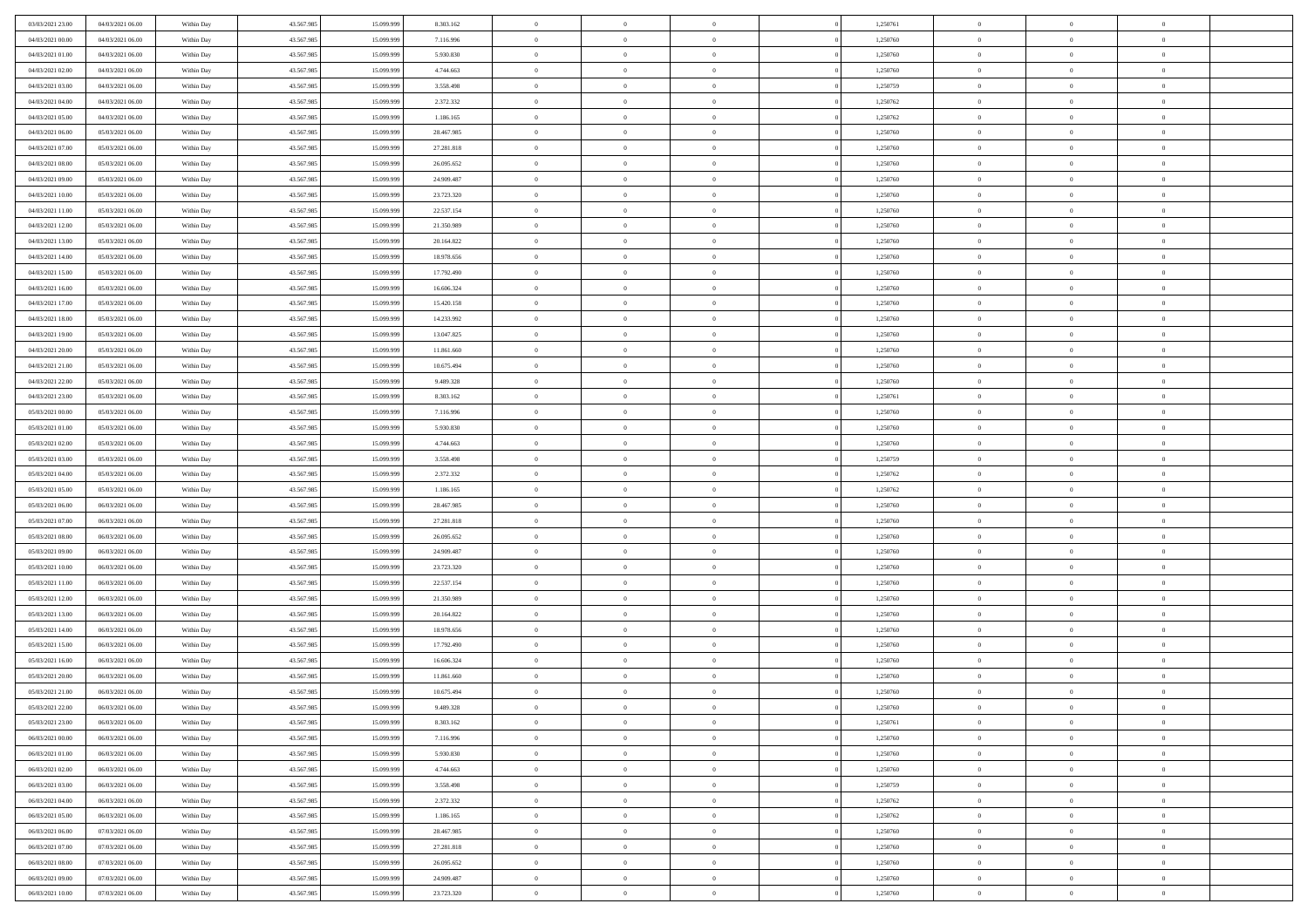| 06/03/2021 11:00 | 07/03/2021 06:00 | Within Day               | 43.567.985 | 15.099.999 | 22.537.154 | $\,$ 0         | $\overline{0}$ | $\theta$       |          | 1,250760             | $\bf{0}$       | $\overline{0}$ | $\,0\,$        |  |
|------------------|------------------|--------------------------|------------|------------|------------|----------------|----------------|----------------|----------|----------------------|----------------|----------------|----------------|--|
| 06/03/2021 12:00 | 07/03/2021 06:00 | Within Day               | 43.567.985 | 15.099.999 | 21.350.989 | $\overline{0}$ | $\overline{0}$ | $\overline{0}$ |          | 1,250760             | $\overline{0}$ | $\overline{0}$ | $\theta$       |  |
| 06/03/2021 13:00 | 07/03/2021 06:00 | Within Dav               | 43.567.985 | 15.099.999 | 20.164.822 | $\mathbf{0}$   | $\overline{0}$ | $\overline{0}$ |          | 1,250760             | $\mathbf{0}$   | $\overline{0}$ | $\overline{0}$ |  |
| 06/03/2021 14:00 | 07/03/2021 06:00 | Within Day               | 43.567.985 | 15.099.999 | 18.978.656 | $\bf{0}$       | $\overline{0}$ | $\bf{0}$       |          | 1,250760             | $\bf{0}$       | $\overline{0}$ | $\bf{0}$       |  |
| 06/03/2021 15:00 | 07/03/2021 06:00 | Within Day               | 43.567.985 | 15.099.999 | 17.792.490 | $\bf{0}$       | $\overline{0}$ | $\overline{0}$ |          | 1,250760             | $\bf{0}$       | $\theta$       | $\,0\,$        |  |
| 06/03/2021 16:00 | 07/03/2021 06:00 | Within Dav               | 43.567.985 | 15.099.999 | 16.606.324 | $\mathbf{0}$   | $\overline{0}$ | $\overline{0}$ |          | 1,250760             | $\mathbf{0}$   | $\overline{0}$ | $\overline{0}$ |  |
| 06/03/2021 17:00 | 07/03/2021 06:00 | Within Day               | 43.567.985 | 15.099.999 | 15.420.158 | $\bf{0}$       | $\overline{0}$ | $\overline{0}$ |          | 1,250760             | $\bf{0}$       | $\overline{0}$ | $\,0\,$        |  |
| 06/03/2021 18:00 | 07/03/2021 06:00 | Within Day               | 43.567.985 | 15.099.999 | 14.233.992 | $\overline{0}$ | $\overline{0}$ | $\overline{0}$ |          | 1,250760             | $\,$ 0 $\,$    | $\overline{0}$ | $\theta$       |  |
| 06/03/2021 19:00 | 07/03/2021 06:00 | Within Day               | 43.567.985 | 15.099.999 | 13.047.825 | $\mathbf{0}$   | $\overline{0}$ | $\overline{0}$ |          | 1,250760             | $\mathbf{0}$   | $\overline{0}$ | $\overline{0}$ |  |
| 06/03/2021 20:00 | 07/03/2021 06:00 | Within Day               | 43.567.985 | 15.099.999 | 11.861.660 | $\bf{0}$       | $\overline{0}$ | $\overline{0}$ |          | 1,250760             | $\bf{0}$       | $\overline{0}$ | $\,0\,$        |  |
| 06/03/2021 21:00 | 07/03/2021 06:00 | Within Day               | 43.567.985 | 15.099.999 | 10.675.494 | $\overline{0}$ | $\overline{0}$ | $\overline{0}$ |          | 1,250760             | $\bf{0}$       | $\mathbf{0}$   | $\theta$       |  |
| 06/03/2021 22:00 | 07/03/2021 06:00 | Within Dav               | 43.567.985 | 15.099.999 | 9.489.328  | $\mathbf{0}$   | $\overline{0}$ | $\overline{0}$ |          | 1,250760             | $\mathbf{0}$   | $\overline{0}$ | $\overline{0}$ |  |
| 06/03/2021 23.00 | 07/03/2021 06:00 | Within Day               | 43.567.985 | 15.099.999 | 8.303.162  | $\bf{0}$       | $\overline{0}$ | $\bf{0}$       |          | 1,250761             | $\bf{0}$       | $\overline{0}$ | $\bf{0}$       |  |
| 07/03/2021 00:00 | 07/03/2021 06:00 | Within Day               | 43.567.985 | 15.099.999 | 7.116.996  | $\bf{0}$       | $\overline{0}$ | $\overline{0}$ |          | 1,250760             | $\bf{0}$       | $\theta$       | $\,0\,$        |  |
| 07/03/2021 01:00 | 07/03/2021 06:00 | Within Dav               | 43.567.985 | 15.099.999 | 5.930.830  | $\overline{0}$ | $\overline{0}$ | $\overline{0}$ |          | 1,250760             | $\mathbf{0}$   | $\overline{0}$ | $\overline{0}$ |  |
| 07/03/2021 02:00 | 07/03/2021 06:00 | Within Day               | 43.567.985 | 15.099.999 | 4.744.663  | $\bf{0}$       | $\overline{0}$ | $\overline{0}$ |          | 1,250760             | $\bf{0}$       | $\overline{0}$ | $\,0\,$        |  |
| 07/03/2021 03:00 | 07/03/2021 06:00 |                          | 43.567.985 | 15.099.999 | 3.558.498  | $\overline{0}$ | $\overline{0}$ | $\overline{0}$ |          | 1,250759             | $\bf{0}$       | $\overline{0}$ | $\theta$       |  |
| 07/03/2021 04:00 | 07/03/2021 06:00 | Within Day<br>Within Day | 43.567.985 | 15.099.999 | 2.372.332  | $\mathbf{0}$   | $\overline{0}$ | $\overline{0}$ |          | 1,250762             | $\mathbf{0}$   | $\overline{0}$ | $\overline{0}$ |  |
| 07/03/2021 05:00 | 07/03/2021 06:00 | Within Day               | 43.567.985 | 15.099.999 | 1.186.165  | $\bf{0}$       | $\overline{0}$ | $\overline{0}$ |          | 1,250762             | $\bf{0}$       | $\overline{0}$ | $\,0\,$        |  |
| 07/03/2021 06:00 | 08/03/2021 06:00 |                          | 43.567.985 | 15.099.999 | 28.467.985 | $\overline{0}$ | $\overline{0}$ | $\overline{0}$ |          |                      | $\bf{0}$       | $\overline{0}$ | $\overline{0}$ |  |
| 07/03/2021 07:00 | 08/03/2021 06:00 | Within Day<br>Within Dav | 43.567.985 | 15.099.999 | 27.281.818 | $\mathbf{0}$   | $\overline{0}$ | $\overline{0}$ |          | 1,250760<br>1,250760 | $\mathbf{0}$   | $\overline{0}$ | $\overline{0}$ |  |
|                  |                  |                          |            |            |            | $\bf{0}$       |                |                |          |                      | $\bf{0}$       |                | $\bf{0}$       |  |
| 07/03/2021 08:00 | 08/03/2021 06:00 | Within Day               | 43.567.985 | 15.099.999 | 26.095.652 |                | $\overline{0}$ | $\bf{0}$       |          | 1,250760             |                | $\overline{0}$ |                |  |
| 07/03/2021 09:00 | 08/03/2021 06:00 | Within Day               | 43.567.985 | 15.099.999 | 24.909.487 | $\bf{0}$       | $\overline{0}$ | $\overline{0}$ |          | 1,250760             | $\bf{0}$       | $\bf{0}$       | $\,0\,$        |  |
| 07/03/2021 11:00 | 08/03/2021 06:00 | Within Dav               | 43.567.985 | 15.099.999 | 22.537.154 | $\mathbf{0}$   | $\overline{0}$ | $\overline{0}$ |          | 1,250760             | $\mathbf{0}$   | $\overline{0}$ | $\overline{0}$ |  |
| 07/03/2021 12:00 | 08/03/2021 06:00 | Within Day               | 43.567.985 | 15.099.999 | 21.350.989 | $\bf{0}$       | $\overline{0}$ | $\overline{0}$ |          | 1,250760             | $\bf{0}$       | $\overline{0}$ | $\,0\,$        |  |
| 07/03/2021 13:00 | 08/03/2021 06:00 | Within Day               | 43.567.985 | 15.099.999 | 20.164.822 | $\overline{0}$ | $\overline{0}$ | $\overline{0}$ |          | 1,250760             | $\bf{0}$       | $\overline{0}$ | $\overline{0}$ |  |
| 07/03/2021 14:00 | 08/03/2021 06:00 | Within Day               | 43.567.985 | 15.099.999 | 18.978.656 | $\mathbf{0}$   | $\overline{0}$ | $\overline{0}$ |          | 1,250760             | $\mathbf{0}$   | $\overline{0}$ | $\overline{0}$ |  |
| 07/03/2021 15:00 | 08/03/2021 06:00 | Within Day               | 43.567.985 | 15.099.999 | 17.792.490 | $\bf{0}$       | $\bf{0}$       | $\overline{0}$ |          | 1,250760             | $\bf{0}$       | $\overline{0}$ | $\,0\,$        |  |
| 07/03/2021 16:00 | 08/03/2021 06:00 | Within Day               | 43.567.985 | 15.099.999 | 16.606.324 | $\bf{0}$       | $\bf{0}$       | $\overline{0}$ |          | 1,250760             | $\bf{0}$       | $\mathbf{0}$   | $\overline{0}$ |  |
| 07/03/2021 17:00 | 08/03/2021 06:00 | Within Dav               | 43.567.985 | 15.099.999 | 15.420.158 | $\mathbf{0}$   | $\overline{0}$ | $\overline{0}$ |          | 1,250760             | $\mathbf{0}$   | $\overline{0}$ | $\overline{0}$ |  |
| 07/03/2021 18:00 | 08/03/2021 06:00 | Within Day               | 43.567.985 | 15.099.999 | 14.233.992 | $\bf{0}$       | $\overline{0}$ | $\theta$       |          | 1,250760             | $\,$ 0         | $\overline{0}$ | $\theta$       |  |
| 07/03/2021 19:00 | 08/03/2021 06:00 | Within Day               | 43.567.985 | 15.099.999 | 13.047.825 | $\bf{0}$       | $\bf{0}$       | $\overline{0}$ |          | 1,250760             | $\bf{0}$       | $\mathbf{0}$   | $\overline{0}$ |  |
| 07/03/2021 20:00 | 08/03/2021 06:00 | Within Dav               | 43.567.985 | 15.099.999 | 11.861.660 | $\mathbf{0}$   | $\overline{0}$ | $\overline{0}$ |          | 1,250760             | $\mathbf{0}$   | $\overline{0}$ | $\overline{0}$ |  |
| 07/03/2021 21:00 | 08/03/2021 06:00 | Within Day               | 43.567.985 | 15.099.999 | 10.675.494 | $\bf{0}$       | $\overline{0}$ | $\theta$       |          | 1,250760             | $\,$ 0         | $\overline{0}$ | $\theta$       |  |
| 07/03/2021 22:00 | 08/03/2021 06:00 | Within Day               | 43.567.985 | 15.099.999 | 9.489.328  | $\overline{0}$ | $\overline{0}$ | $\overline{0}$ |          | 1,250760             | $\bf{0}$       | $\overline{0}$ | $\overline{0}$ |  |
| 07/03/2021 23:00 | 08/03/2021 06:00 | Within Day               | 43.567.985 | 15.099.999 | 8.303.162  | $\mathbf{0}$   | $\overline{0}$ | $\overline{0}$ |          | 1,250761             | $\mathbf{0}$   | $\overline{0}$ | $\overline{0}$ |  |
| 08/03/2021 00:00 | 08/03/2021 06:00 | Within Day               | 43.567.985 | 15.099.999 | 7.116.996  | $\bf{0}$       | $\overline{0}$ | $\theta$       |          | 1,250760             | $\,$ 0         | $\overline{0}$ | $\theta$       |  |
| 08/03/2021 01:00 | 08/03/2021 06:00 | Within Day               | 43.567.985 | 15.099.999 | 5.930.830  | $\bf{0}$       | $\overline{0}$ | $\overline{0}$ |          | 1,250760             | $\bf{0}$       | $\mathbf{0}$   | $\bf{0}$       |  |
| 08/03/2021 02:00 | 08/03/2021 06:00 | Within Dav               | 43.567.985 | 15.099.999 | 4.744.663  | $\mathbf{0}$   | $\overline{0}$ | $\overline{0}$ |          | 1,250760             | $\mathbf{0}$   | $\overline{0}$ | $\overline{0}$ |  |
| 08/03/2021 03:00 | 08/03/2021 06:00 | Within Day               | 43.567.985 | 15.099.999 | 3.558.498  | $\bf{0}$       | $\overline{0}$ | $\theta$       |          | 1,250759             | $\,$ 0         | $\overline{0}$ | $\theta$       |  |
| 08/03/2021 04:00 | 08/03/2021 06:00 | Within Day               | 43.567.985 | 15.099.999 | 2.372.332  | $\bf{0}$       | $\overline{0}$ | $\overline{0}$ |          | 1,250762             | $\bf{0}$       | $\overline{0}$ | $\bf{0}$       |  |
| 08/03/2021 05:00 | 08/03/2021 06:00 | Within Dav               | 43.567.985 | 15.099.999 | 1.186.165  | $\mathbf{0}$   | $\overline{0}$ | $\overline{0}$ |          | 1,250762             | $\mathbf{0}$   | $\overline{0}$ | $\overline{0}$ |  |
| 08/03/2021 06:00 | 09/03/2021 06:00 | Within Day               | 43.567.985 | 15.099.999 | 28.467.985 | $\bf{0}$       | $\overline{0}$ | $\theta$       |          | 1,250760             | $\,$ 0         | $\overline{0}$ | $\theta$       |  |
| 08/03/2021 07:00 | 09/03/2021 06:00 | Within Day               | 43.567.985 | 15.099.999 | 27.281.818 | $\bf{0}$       | $\overline{0}$ | $\overline{0}$ |          | 1,250760             | $\bf{0}$       | $\overline{0}$ | $\bf{0}$       |  |
| 08/03/2021 08:00 | 09/03/2021 06:00 | Within Day               | 43.567.985 | 15.099.999 | 26.095.652 | $\bf{0}$       | $\overline{0}$ | $\Omega$       |          | 1,250760             | $\overline{0}$ | $\theta$       | $\theta$       |  |
| 08/03/2021 09:00 | 09/03/2021 06:00 | Within Day               | 43.567.985 | 15.099.999 | 24.909.487 | $\,0\,$        | $\overline{0}$ | $\theta$       |          | 1,250760             | $\,$ 0 $\,$    | $\bf{0}$       | $\theta$       |  |
| 08/03/2021 10:00 | 09/03/2021 06:00 | Within Day               | 43.567.985 | 15.099.999 | 23.723.320 | $\overline{0}$ | $\overline{0}$ | $\overline{0}$ |          | 1,250760             | $\overline{0}$ | $\overline{0}$ | $\overline{0}$ |  |
| 08/03/2021 11:00 | 09/03/2021 06:00 | Within Day               | 43.567.985 | 15.099.999 | 22.537.154 | $\bf{0}$       | $\overline{0}$ | $\overline{0}$ |          | 1,250760             | $\overline{0}$ | $\bf{0}$       | $\mathbf{0}$   |  |
| 08/03/2021 12:00 | 09/03/2021 06:00 | Within Day               | 43.567.985 | 15.099.999 | 21.350.989 | $\bf{0}$       | $\overline{0}$ | $\overline{0}$ | $\theta$ | 1,250760             | $\,$ 0 $\,$    | $\bf{0}$       | $\,$ 0 $\,$    |  |
| 08/03/2021 13:00 | 09/03/2021 06:00 | Within Day               | 43.567.985 | 15.099.999 | 20.164.822 | $\bf{0}$       | $\overline{0}$ | $\overline{0}$ |          | 1,250760             | $\,$ 0 $\,$    | $\overline{0}$ | $\overline{0}$ |  |
| 08/03/2021 14:00 | 09/03/2021 06:00 | Within Day               | 43.567.985 | 15.099.999 | 18.978.656 | $\bf{0}$       | $\overline{0}$ | $\overline{0}$ |          | 1,250760             | $\mathbf{0}$   | $\overline{0}$ | $\overline{0}$ |  |
| 08/03/2021 15:00 | 09/03/2021 06:00 | Within Day               | 43.567.985 | 15.099.999 | 17.792.490 | $\,0\,$        | $\overline{0}$ | $\overline{0}$ | $\theta$ | 1,250760             | $\,$ 0 $\,$    | $\overline{0}$ | $\overline{0}$ |  |
| 08/03/2021 16:00 | 09/03/2021 06:00 | Within Day               | 43.567.985 | 15.099.999 | 16.606.324 | $\bf{0}$       | $\overline{0}$ | $\overline{0}$ |          | 1,250760             | $\overline{0}$ | $\overline{0}$ | $\overline{0}$ |  |
| 08/03/2021 17:00 | 09/03/2021 06:00 | Within Day               | 43.567.985 | 15.099.999 | 15.420.158 | $\bf{0}$       | $\overline{0}$ | $\overline{0}$ |          | 1,250760             | $\mathbf{0}$   | $\overline{0}$ | $\overline{0}$ |  |
| 08/03/2021 18:00 | 09/03/2021 06:00 | Within Day               | 43.567.985 | 15.099.999 | 14.233.992 | $\,0\,$        | $\overline{0}$ | $\overline{0}$ |          | 1,250760             | $\,$ 0 $\,$    | $\overline{0}$ | $\overline{0}$ |  |
| 08/03/2021 19:00 | 09/03/2021 06:00 | Within Day               | 43.567.985 | 15.099.999 | 13.047.825 | $\bf{0}$       | $\overline{0}$ | $\overline{0}$ |          | 1,250760             | $\bf{0}$       | $\mathbf{0}$   | $\overline{0}$ |  |
| 08/03/2021 20:00 | 09/03/2021 06:00 | Within Day               | 43.567.985 | 15.099.999 | 11.861.660 | $\mathbf{0}$   | $\overline{0}$ | $\overline{0}$ |          | 1,250760             | $\mathbf{0}$   | $\overline{0}$ | $\overline{0}$ |  |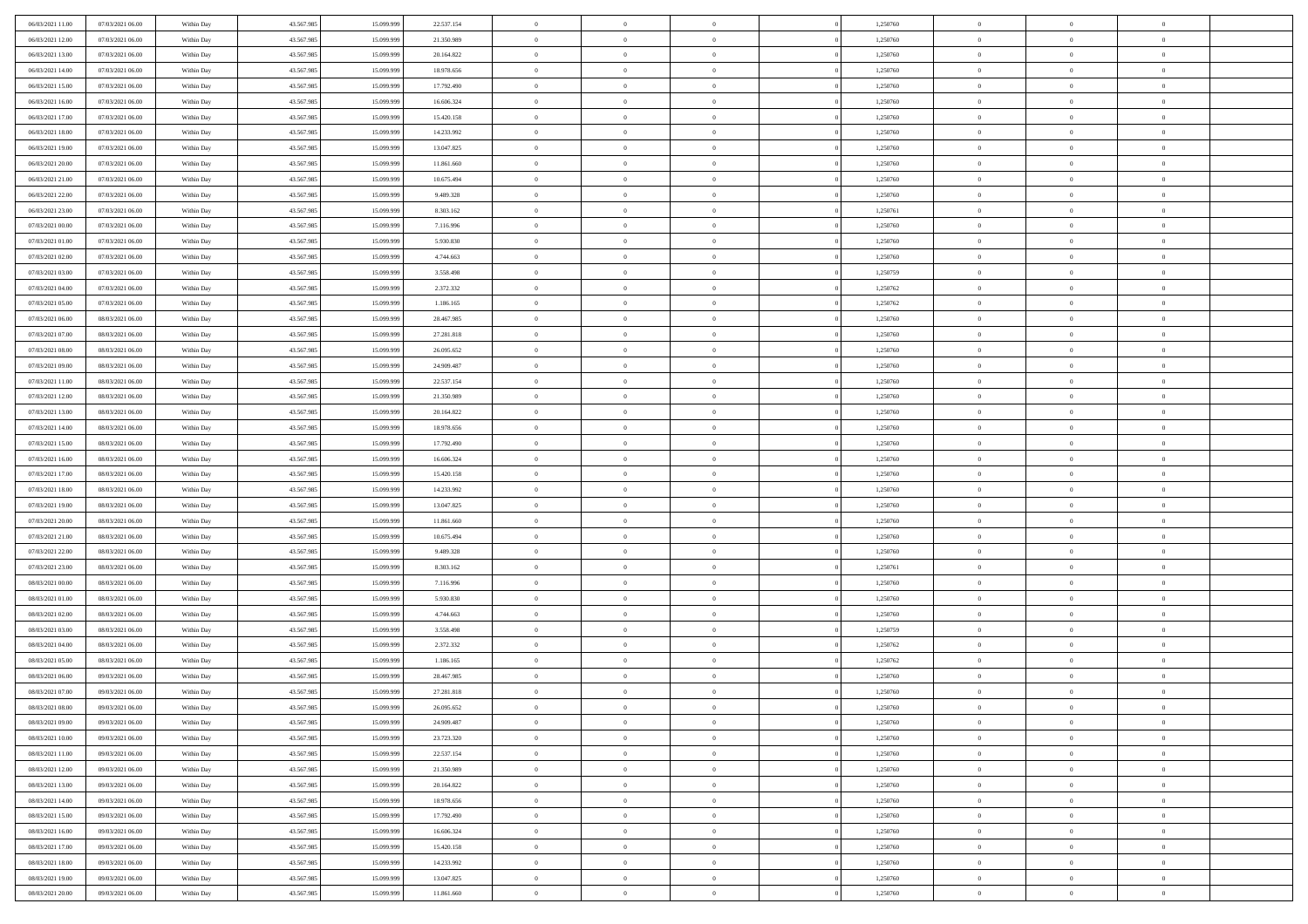| 08/03/2021 21:00 | 09/03/2021 06:00 | Within Day               | 43.567.985 | 15.099.999 | 10.675.494 | $\,$ 0         | $\overline{0}$ | $\theta$       |          | 1,250760 | $\bf{0}$       | $\overline{0}$ | $\,0\,$        |  |
|------------------|------------------|--------------------------|------------|------------|------------|----------------|----------------|----------------|----------|----------|----------------|----------------|----------------|--|
| 08/03/2021 22:00 | 09/03/2021 06:00 | Within Day               | 43.567.985 | 15.099.999 | 9.489.328  | $\overline{0}$ | $\overline{0}$ | $\overline{0}$ |          | 1,250760 | $\overline{0}$ | $\overline{0}$ | $\theta$       |  |
| 08/03/2021 23:00 | 09/03/2021 06:00 | Within Dav               | 43.567.985 | 15.099.999 | 8.303.162  | $\mathbf{0}$   | $\overline{0}$ | $\overline{0}$ |          | 1,250761 | $\mathbf{0}$   | $\overline{0}$ | $\overline{0}$ |  |
| 09/03/2021 00:00 | 09/03/2021 06:00 | Within Day               | 43.567.985 | 15.099.999 | 7.116.996  | $\bf{0}$       | $\overline{0}$ | $\bf{0}$       |          | 1,250760 | $\bf{0}$       | $\overline{0}$ | $\bf{0}$       |  |
| 09/03/2021 01:00 | 09/03/2021 06:00 | Within Day               | 43.567.985 | 15.099.999 | 5.930.830  | $\bf{0}$       | $\overline{0}$ | $\overline{0}$ |          | 1,250760 | $\bf{0}$       | $\theta$       | $\,0\,$        |  |
| 09/03/2021 02:00 | 09/03/2021 06:00 | Within Dav               | 43.567.985 | 15.099.999 | 4.744.663  | $\mathbf{0}$   | $\overline{0}$ | $\overline{0}$ |          | 1,250760 | $\mathbf{0}$   | $\overline{0}$ | $\overline{0}$ |  |
|                  |                  |                          |            |            |            |                |                |                |          |          |                |                |                |  |
| 09/03/2021 03:00 | 09/03/2021 06:00 | Within Day               | 43.567.985 | 15.099.999 | 3.558.498  | $\bf{0}$       | $\overline{0}$ | $\overline{0}$ |          | 1,250759 | $\bf{0}$       | $\overline{0}$ | $\,0\,$        |  |
| 09/03/2021 04:00 | 09/03/2021 06:00 | Within Day               | 43.567.985 | 15.099.999 | 2.372.332  | $\theta$       | $\overline{0}$ | $\overline{0}$ |          | 1,250762 | $\,$ 0 $\,$    | $\overline{0}$ | $\theta$       |  |
| 09/03/2021 05:00 | 09/03/2021 06:00 | Within Day               | 43.567.985 | 15.099.999 | 1.186.165  | $\mathbf{0}$   | $\overline{0}$ | $\overline{0}$ |          | 1,250762 | $\mathbf{0}$   | $\overline{0}$ | $\overline{0}$ |  |
| 09/03/2021 06:00 | 10/03/2021 06:00 | Within Day               | 43.567.985 | 15.099.999 | 28.467.985 | $\bf{0}$       | $\overline{0}$ | $\overline{0}$ |          | 1,250760 | $\bf{0}$       | $\overline{0}$ | $\,0\,$        |  |
| 09/03/2021 07:00 | 10/03/2021 06:00 | Within Day               | 43.567.985 | 15.099.999 | 27.281.818 | $\overline{0}$ | $\overline{0}$ | $\overline{0}$ |          | 1,250760 | $\bf{0}$       | $\mathbf{0}$   | $\theta$       |  |
| 09/03/2021 08:00 | 10/03/2021 06:00 | Within Dav               | 43.567.985 | 15.099.999 | 26.095.652 | $\mathbf{0}$   | $\overline{0}$ | $\overline{0}$ |          | 1,250760 | $\mathbf{0}$   | $\overline{0}$ | $\overline{0}$ |  |
| 09/03/2021 09:00 | 10/03/2021 06:00 | Within Day               | 43.567.985 | 15.099.999 | 24.909.487 | $\bf{0}$       | $\overline{0}$ | $\bf{0}$       |          | 1,250760 | $\bf{0}$       | $\overline{0}$ | $\,0\,$        |  |
| 09/03/2021 10:00 | 10/03/2021 06:00 | Within Day               | 43.567.985 | 15.099.999 | 23.723.320 | $\bf{0}$       | $\overline{0}$ | $\overline{0}$ |          | 1,250760 | $\bf{0}$       | $\theta$       | $\,0\,$        |  |
| 09/03/2021 11:00 | 10/03/2021 06:00 | Within Dav               | 43.567.985 | 15.099.999 | 22.537.154 | $\mathbf{0}$   | $\overline{0}$ | $\overline{0}$ |          | 1,250760 | $\mathbf{0}$   | $\overline{0}$ | $\overline{0}$ |  |
| 09/03/2021 12:00 | 10/03/2021 06:00 | Within Day               | 43.567.985 | 15.099.999 | 21.350.989 | $\bf{0}$       | $\overline{0}$ | $\overline{0}$ |          | 1,250760 | $\bf{0}$       | $\overline{0}$ | $\,0\,$        |  |
| 09/03/2021 13:00 | 10/03/2021 06:00 | Within Day               | 43.567.985 | 15.099.999 | 20.164.822 | $\overline{0}$ | $\overline{0}$ | $\overline{0}$ |          | 1,250760 | $\bf{0}$       | $\overline{0}$ | $\theta$       |  |
| 09/03/2021 14:00 | 10/03/2021 06:00 | Within Day               | 43.567.985 | 15.099.999 | 18.978.656 | $\mathbf{0}$   | $\overline{0}$ | $\overline{0}$ |          | 1,250760 | $\mathbf{0}$   | $\overline{0}$ | $\overline{0}$ |  |
| 09/03/2021 15:00 | 10/03/2021 06:00 | Within Day               | 43.567.985 | 15.099.999 | 17.792.490 | $\,$ 0         | $\bf{0}$       | $\overline{0}$ |          | 1,250760 | $\bf{0}$       | $\overline{0}$ | $\,0\,$        |  |
| 09/03/2021 16:00 | 10/03/2021 06:00 | Within Day               | 43.567.985 | 15.099.999 | 16.606.324 | $\overline{0}$ | $\overline{0}$ | $\overline{0}$ |          | 1,250760 | $\bf{0}$       | $\overline{0}$ | $\overline{0}$ |  |
| 09/03/2021 17:00 | 10/03/2021 06:00 | Within Dav               | 43.567.985 | 15.099.999 | 15.420.158 | $\mathbf{0}$   | $\overline{0}$ | $\overline{0}$ |          | 1,250760 | $\mathbf{0}$   | $\overline{0}$ | $\overline{0}$ |  |
| 09/03/2021 18:00 | 10/03/2021 06:00 | Within Day               | 43.567.985 | 15.099.999 | 14.233.992 | $\bf{0}$       | $\overline{0}$ | $\bf{0}$       |          | 1,250760 | $\bf{0}$       | $\overline{0}$ | $\bf{0}$       |  |
| 09/03/2021 19:00 | 10/03/2021 06:00 | Within Day               | 43.567.985 | 15.099.999 | 13.047.825 | $\bf{0}$       | $\bf{0}$       | $\overline{0}$ |          | 1,250760 | $\bf{0}$       | $\overline{0}$ | $\,0\,$        |  |
| 09/03/2021 20:00 | 10/03/2021 06:00 | Within Dav               | 43.567.985 | 15.099.999 | 11.861.660 | $\mathbf{0}$   | $\overline{0}$ | $\overline{0}$ |          | 1,250760 | $\mathbf{0}$   | $\overline{0}$ | $\theta$       |  |
| 09/03/2021 21:00 | 10/03/2021 06:00 | Within Day               | 43.567.985 | 15.099.999 | 10.675.494 | $\bf{0}$       | $\bf{0}$       | $\overline{0}$ |          | 1,250760 | $\bf{0}$       | $\overline{0}$ | $\,0\,$        |  |
| 09/03/2021 22:00 | 10/03/2021 06:00 | Within Day               | 43.567.985 | 15.099.999 | 9.489.328  | $\overline{0}$ | $\overline{0}$ | $\overline{0}$ |          | 1,250760 | $\bf{0}$       | $\overline{0}$ | $\overline{0}$ |  |
| 09/03/2021 23:00 | 10/03/2021 06:00 | Within Day               | 43.567.985 | 15.099.999 | 8.303.162  | $\mathbf{0}$   | $\overline{0}$ | $\overline{0}$ |          | 1,250761 | $\mathbf{0}$   | $\overline{0}$ | $\overline{0}$ |  |
| 10/03/2021 00:00 | 10/03/2021 06:00 | Within Day               | 43.567.985 | 15.099.999 | 7.116.996  | $\bf{0}$       | $\bf{0}$       | $\overline{0}$ |          | 1,250760 | $\bf{0}$       | $\overline{0}$ | $\,0\,$        |  |
| 10/03/2021 01:00 | 10/03/2021 06:00 |                          | 43.567.985 | 15.099.999 | 5.930.830  | $\bf{0}$       | $\bf{0}$       | $\overline{0}$ |          | 1,250760 | $\bf{0}$       | $\mathbf{0}$   | $\overline{0}$ |  |
| 10/03/2021 02:00 | 10/03/2021 06:00 | Within Day<br>Within Dav | 43.567.985 | 15.099.999 | 4.744.663  | $\mathbf{0}$   | $\overline{0}$ | $\overline{0}$ |          | 1,250760 | $\mathbf{0}$   | $\overline{0}$ | $\overline{0}$ |  |
|                  |                  |                          |            |            |            | $\bf{0}$       | $\overline{0}$ | $\theta$       |          |          | $\,$ 0         | $\overline{0}$ | $\theta$       |  |
| 10/03/2021 03:00 | 10/03/2021 06:00 | Within Day               | 43.567.985 | 15.099.999 | 3.558.498  |                |                |                |          | 1,250759 |                | $\mathbf{0}$   |                |  |
| 10/03/2021 04:00 | 10/03/2021 06:00 | Within Day               | 43.567.985 | 15.099.999 | 2.372.332  | $\bf{0}$       | $\bf{0}$       | $\overline{0}$ |          | 1,250762 | $\bf{0}$       |                | $\bf{0}$       |  |
| 10/03/2021 05:00 | 10/03/2021 06:00 | Within Dav               | 43.567.985 | 15.099.999 | 1.186.165  | $\mathbf{0}$   | $\overline{0}$ | $\overline{0}$ |          | 1,250762 | $\mathbf{0}$   | $\overline{0}$ | $\overline{0}$ |  |
| 10/03/2021 06:00 | 11/03/2021 06:00 | Within Day               | 43.567.985 | 15.099.999 | 28.467.985 | $\bf{0}$       | $\overline{0}$ | $\theta$       |          | 1,250760 | $\,$ 0         | $\overline{0}$ | $\theta$       |  |
| 10/03/2021 07:00 | 11/03/2021 06:00 | Within Day               | 43.567.985 | 15.099.999 | 27.281.818 | $\overline{0}$ | $\overline{0}$ | $\overline{0}$ |          | 1,250760 | $\bf{0}$       | $\overline{0}$ | $\overline{0}$ |  |
| 10/03/2021 08:00 | 11/03/2021 06:00 | Within Day               | 43.567.985 | 15.099.999 | 26.095.652 | $\mathbf{0}$   | $\overline{0}$ | $\overline{0}$ |          | 1,250760 | $\mathbf{0}$   | $\overline{0}$ | $\overline{0}$ |  |
| 10/03/2021 09:00 | 11/03/2021 06:00 | Within Day               | 43.567.985 | 15.099.999 | 24.909.487 | $\bf{0}$       | $\overline{0}$ | $\theta$       |          | 1,250760 | $\,$ 0         | $\overline{0}$ | $\theta$       |  |
| 10/03/2021 10:00 | 11/03/2021 06:00 | Within Day               | 43.567.985 | 15.099.999 | 23.723.320 | $\bf{0}$       | $\overline{0}$ | $\overline{0}$ |          | 1,250760 | $\bf{0}$       | $\mathbf{0}$   | $\bf{0}$       |  |
| 10/03/2021 11:00 | 11/03/2021 06:00 | Within Dav               | 43.567.985 | 15.099.999 | 22.537.154 | $\mathbf{0}$   | $\overline{0}$ | $\overline{0}$ |          | 1,250760 | $\mathbf{0}$   | $\overline{0}$ | $\overline{0}$ |  |
| 10/03/2021 12:00 | 11/03/2021 06:00 | Within Day               | 43.567.985 | 15.099.999 | 21.350.989 | $\bf{0}$       | $\overline{0}$ | $\theta$       |          | 1,250760 | $\,$ 0         | $\overline{0}$ | $\theta$       |  |
| 10/03/2021 13:00 | 11/03/2021 06:00 | Within Day               | 43.567.985 | 15.099.999 | 20.164.822 | $\bf{0}$       | $\overline{0}$ | $\overline{0}$ |          | 1,250760 | $\bf{0}$       | $\overline{0}$ | $\bf{0}$       |  |
| 10/03/2021 14:00 | 11/03/2021 06:00 | Within Dav               | 43.567.985 | 15.099.999 | 18.978.656 | $\mathbf{0}$   | $\overline{0}$ | $\overline{0}$ |          | 1,250760 | $\mathbf{0}$   | $\overline{0}$ | $\overline{0}$ |  |
| 10/03/2021 15:00 | 11/03/2021 06:00 | Within Day               | 43.567.985 | 15.099.999 | 17.792.490 | $\bf{0}$       | $\overline{0}$ | $\theta$       |          | 1,250760 | $\,$ 0         | $\overline{0}$ | $\theta$       |  |
| 10/03/2021 16:00 | 11/03/2021 06:00 | Within Day               | 43.567.985 | 15.099.999 | 16.606.324 | $\bf{0}$       | $\overline{0}$ | $\overline{0}$ |          | 1,250760 | $\,$ 0 $\,$    | $\overline{0}$ | $\bf{0}$       |  |
| 10/03/2021 17:00 | 11/03/2021 06:00 | Within Day               | 43.567.985 | 15.099.999 | 15.420.158 | $\bf{0}$       | $\overline{0}$ |                |          | 1,250760 | $\overline{0}$ | $\theta$       | $\theta$       |  |
| 10/03/2021 18:00 | 11/03/2021 06:00 | Within Day               | 43.567.985 | 15.099.999 | 14.233.992 | $\,0\,$        | $\overline{0}$ | $\theta$       |          | 1,250760 | $\,$ 0 $\,$    | $\bf{0}$       | $\theta$       |  |
| 10/03/2021 19:00 | 11/03/2021 06:00 | Within Day               | 43.567.985 | 15.099.999 | 13.047.825 | $\overline{0}$ | $\overline{0}$ | $\overline{0}$ |          | 1,250760 | $\overline{0}$ | $\overline{0}$ | $\overline{0}$ |  |
| 10/03/2021 20:00 | 11/03/2021 06:00 | Within Day               | 43.567.985 | 15.099.999 | 11.861.660 | $\bf{0}$       | $\overline{0}$ | $\overline{0}$ |          | 1,250760 | $\overline{0}$ | $\bf{0}$       | $\overline{0}$ |  |
| 10/03/2021 21:00 | 11/03/2021 06:00 | Within Day               | 43.567.985 | 15.099.999 | 10.675.494 | $\bf{0}$       | $\overline{0}$ | $\overline{0}$ | $\theta$ | 1,250760 | $\,$ 0 $\,$    | $\bf{0}$       | $\,$ 0 $\,$    |  |
| 10/03/2021 22:00 | 11/03/2021 06:00 | Within Day               | 43.567.985 | 15.099.999 | 9.489.328  | $\overline{0}$ | $\overline{0}$ | $\overline{0}$ |          | 1,250760 | $\,$ 0 $\,$    | $\overline{0}$ | $\overline{0}$ |  |
| 10/03/2021 23:00 | 11/03/2021 06:00 | Within Day               | 43.567.985 | 15.099.999 | 8.303.162  | $\bf{0}$       | $\overline{0}$ | $\overline{0}$ |          | 1,250761 | $\mathbf{0}$   | $\overline{0}$ | $\overline{0}$ |  |
| 11/03/2021 00:00 | 11/03/2021 06:00 | Within Day               | 43.567.985 | 15.099.999 | 7.116.996  | $\,$ 0 $\,$    | $\overline{0}$ | $\overline{0}$ | $\theta$ | 1,250760 | $\mathbf{0}$   | $\overline{0}$ | $\,$ 0 $\,$    |  |
| 11/03/2021 01:00 | 11/03/2021 06:00 | Within Day               | 43.567.985 | 15.099.999 | 5.930.830  | $\overline{0}$ | $\overline{0}$ | $\overline{0}$ |          | 1,250760 | $\overline{0}$ | $\overline{0}$ | $\overline{0}$ |  |
| 11/03/2021 02:00 | 11/03/2021 06:00 | Within Day               | 43.567.985 | 15.099.999 | 4.744.663  | $\bf{0}$       | $\overline{0}$ | $\overline{0}$ |          | 1,250760 | $\overline{0}$ | $\bf{0}$       | $\overline{0}$ |  |
| 11/03/2021 03:00 | 11/03/2021 06:00 | Within Day               | 43.567.985 | 15.099.999 | 3.558.498  | $\,0\,$        | $\overline{0}$ | $\overline{0}$ |          | 1,250759 | $\mathbf{0}$   | $\overline{0}$ | $\,$ 0 $\,$    |  |
| 11/03/2021 04:00 | 11/03/2021 06:00 | Within Day               | 43.567.985 | 15.099.999 | 2.372.332  | $\overline{0}$ | $\overline{0}$ | $\overline{0}$ |          | 1,250762 | $\mathbf{0}$   | $\overline{0}$ | $\overline{0}$ |  |
| 11/03/2021 05:00 | 11/03/2021 06:00 | Within Day               | 43.567.985 | 15.099.999 | 1.186.165  | $\bf{0}$       | $\overline{0}$ | $\overline{0}$ |          | 1,250762 | $\mathbf{0}$   | $\overline{0}$ | $\overline{0}$ |  |
|                  |                  |                          |            |            |            |                |                |                |          |          |                |                |                |  |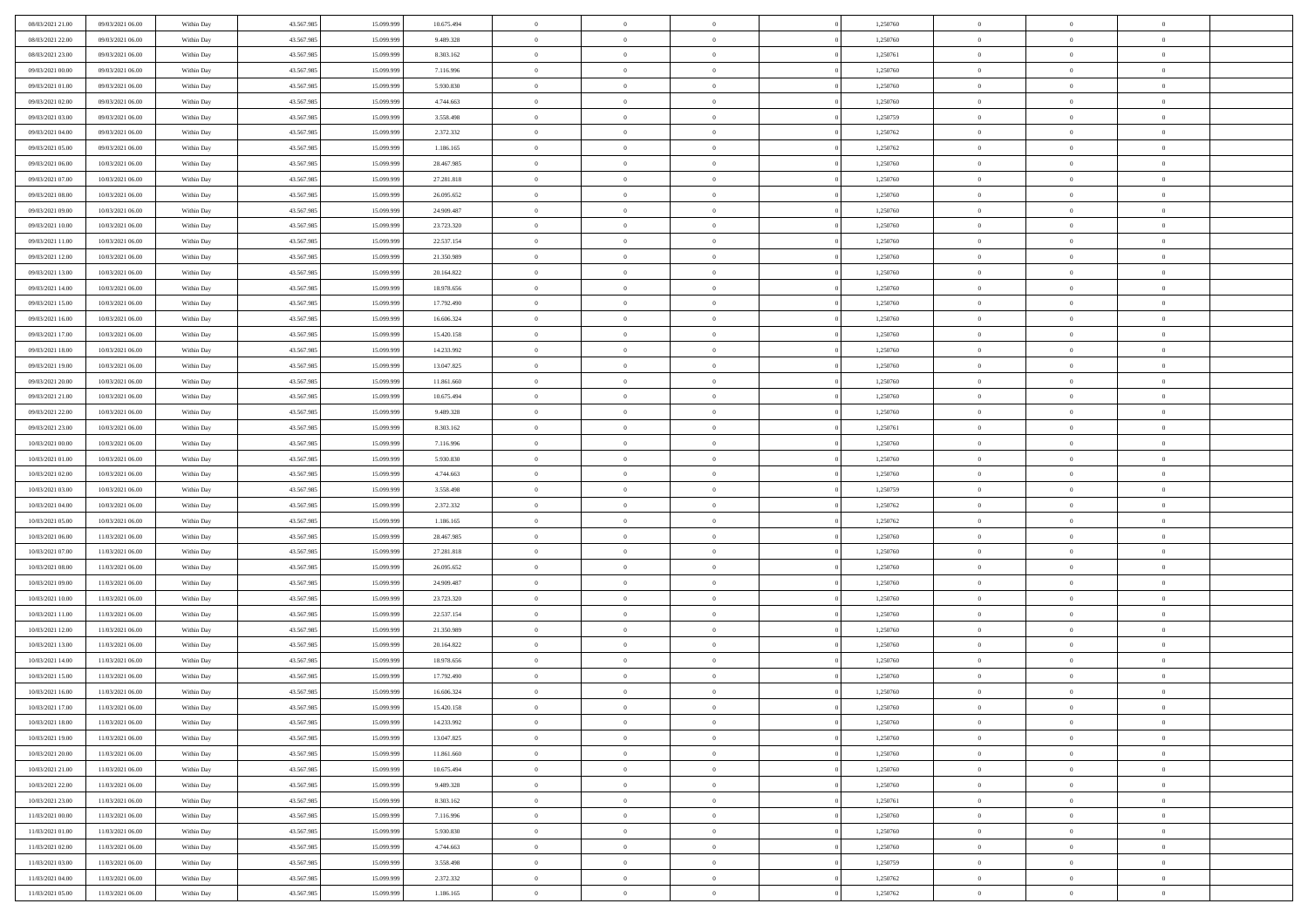| 11/03/2021 06:00                     | 12/03/2021 06:00                     | Within Day               | 43.567.985               | 15.099.999               | 28.467.985               | $\,$ 0 $\,$          | $\overline{0}$                   | $\overline{0}$                 |          | 1,250760             | $\bf{0}$           | $\overline{0}$                 | $\,0\,$                    |  |
|--------------------------------------|--------------------------------------|--------------------------|--------------------------|--------------------------|--------------------------|----------------------|----------------------------------|--------------------------------|----------|----------------------|--------------------|--------------------------------|----------------------------|--|
| 11/03/2021 07:00                     | 12/03/2021 06:00                     | Within Day               | 43.567.985               | 15,099,999               | 27.281.818               | $\overline{0}$       | $\overline{0}$                   | $\mathbf{0}$                   |          | 1,250760             | $\theta$           | $\overline{0}$                 | $\theta$                   |  |
| 11/03/2021 08:00                     | 12/03/2021 06:00                     | Within Dav               | 43.567.985               | 15.099.999               | 26.095.652               | $\theta$             | $\overline{0}$                   | $\overline{0}$                 |          | 1,250760             | $\mathbf{0}$       | $\overline{0}$                 | $\overline{0}$             |  |
| 11/03/2021 09:00                     | 12/03/2021 06:00                     | Within Day               | 43.567.985               | 15.099.999               | 24.909.487               | $\,$ 0 $\,$          | $\overline{0}$                   | $\overline{0}$                 |          | 1,250760             | $\bf{0}$           | $\overline{0}$                 | $\bf{0}$                   |  |
| 11/03/2021 10:00                     | 12/03/2021 06:00                     | Within Day               | 43.567.985               | 15.099.999               | 23.723.320               | $\bf{0}$             | $\overline{0}$                   | $\mathbf{0}$                   |          | 1,250760             | $\bf{0}$           | $\theta$                       | $\,0\,$                    |  |
| 11/03/2021 11:00                     | 12/03/2021 06:00                     | Within Dav               | 43.567.985               | 15.099.999               | 22.537.154               | $\theta$             | $\overline{0}$                   | $\mathbf{0}$                   |          | 1,250760             | $\mathbf{0}$       | $\overline{0}$                 | $\overline{0}$             |  |
| 11/03/2021 12:00                     | 12/03/2021 06:00                     | Within Day               | 43.567.985               | 15.099.999               | 21.350.989               | $\,$ 0 $\,$          | $\overline{0}$                   | $\overline{0}$                 |          | 1,250760             | $\bf{0}$           | $\overline{0}$                 | $\bf{0}$                   |  |
| 11/03/2021 13:00                     | 12/03/2021 06:00                     | Within Day               | 43.567.985               | 15.099.999               | 20.164.822               | $\overline{0}$       | $\overline{0}$                   | $\mathbf{0}$                   |          | 1,250760             | $\,$ 0 $\,$        | $\overline{0}$                 | $\theta$                   |  |
| 11/03/2021 14:00                     | 12/03/2021 06:00                     | Within Day               | 43.567.985               | 15.099.999               | 18.978.656               | $\theta$             | $\overline{0}$                   | $\mathbf{0}$                   |          | 1,250760             | $\mathbf{0}$       | $\overline{0}$                 | $\overline{0}$             |  |
| 11/03/2021 15:00                     | 12/03/2021 06:00                     | Within Day               | 43.567.985               | 15.099.999               | 17.792.490               | $\,$ 0 $\,$          | $\overline{0}$                   | $\Omega$                       |          | 1,250760             | $\bf{0}$           | $\overline{0}$                 | $\bf{0}$                   |  |
| 11/03/2021 16:00                     | 12/03/2021 06:00                     | Within Day               | 43.567.985               | 15.099.999               | 16.606.324               | $\bf{0}$             | $\overline{0}$                   | $\mathbf{0}$                   |          | 1,250760             | $\bf{0}$           | $\mathbf{0}$                   | $\theta$                   |  |
| 11/03/2021 17:00                     | 12/03/2021 06:00                     | Within Dav               | 43.567.985               | 15.099.999               | 15.420.158               | $\theta$             | $\overline{0}$                   | $\overline{0}$                 |          | 1,250760             | $\mathbf{0}$       | $\overline{0}$                 | $\overline{0}$             |  |
| 11/03/2021 18:00                     | 12/03/2021 06:00                     | Within Day               | 43.567.985               | 15.099.999               | 14.233.992               | $\,$ 0 $\,$          | $\overline{0}$                   | $\overline{0}$                 |          | 1,250760             | $\bf{0}$           | $\overline{0}$                 | $\bf{0}$                   |  |
| 11/03/2021 19:00                     | 12/03/2021 06:00                     | Within Day               | 43.567.985               | 15.099.999               | 13.047.825               | $\bf{0}$             | $\overline{0}$                   | $\mathbf{0}$                   |          | 1,250760             | $\bf{0}$           | $\theta$                       | $\,0\,$                    |  |
| 11/03/2021 20:00                     | 12/03/2021 06:00                     | Within Dav               | 43.567.985               | 15.099.999               | 11.861.660               | $\theta$             | $\overline{0}$                   | $\overline{0}$                 |          | 1,250760             | $\mathbf{0}$       | $\overline{0}$                 | $\overline{0}$             |  |
| 11/03/2021 21:00                     | 12/03/2021 06:00                     | Within Day               | 43.567.985               | 15.099.999               | 10.675.494               | $\,$ 0 $\,$          | $\overline{0}$                   | $\Omega$                       |          | 1,250760             | $\bf{0}$           | $\overline{0}$                 | $\bf{0}$                   |  |
| 11/03/2021 22:00                     | 12/03/2021 06:00                     | Within Day               | 43.567.985               | 15.099.999               | 9.489.328                | $\,$ 0 $\,$          | $\overline{0}$                   | $\mathbf{0}$                   |          | 1,250760             | $\bf{0}$           | $\overline{0}$                 | $\theta$                   |  |
| 11/03/2021 23:00                     | 12/03/2021 06:00                     | Within Day               | 43.567.985               | 15.099.999               | 8.303.162                | $\theta$             | $\overline{0}$                   | $\mathbf{0}$                   |          | 1,250761             | $\mathbf{0}$       | $\overline{0}$                 | $\overline{0}$             |  |
| 12/03/2021 00:00                     | 12/03/2021 06:00                     | Within Day               | 43.567.985               | 15.099.999               | 7.116.996                | $\,$ 0 $\,$          | $\overline{0}$                   | $\overline{0}$                 |          | 1,250760             | $\bf{0}$           | $\overline{0}$                 | $\,0\,$                    |  |
| 12/03/2021 01:00                     | 12/03/2021 06:00                     | Within Day               | 43.567.985               | 15.099.999               | 5.930.830                | $\bf{0}$             | $\overline{0}$                   | $\mathbf{0}$                   |          | 1,250760             | $\bf{0}$           | $\mathbf{0}$                   | $\overline{0}$             |  |
| 12/03/2021 02:00                     | 12/03/2021 06:00                     | Within Dav               | 43.567.985               | 15.099.999               | 4.744.663                | $\theta$             | $\overline{0}$                   | $\overline{0}$                 |          | 1,250760             | $\mathbf{0}$       | $\overline{0}$                 | $\overline{0}$             |  |
| 12/03/2021 03:00                     | 12/03/2021 06:00                     | Within Day               | 43.567.985               | 15.099.999               | 3.558.498                | $\,$ 0 $\,$          | $\overline{0}$                   | $\overline{0}$                 |          | 1,250759             | $\bf{0}$           | $\overline{0}$                 | $\bf{0}$                   |  |
| 12/03/2021 04:00                     | 12/03/2021 06:00                     | Within Day               | 43.567.985               | 15.099.999               | 2.372.332                | $\,$ 0               | $\overline{0}$                   | $\mathbf{0}$                   |          | 1,250762             | $\bf{0}$           | $\bf{0}$                       | $\,0\,$                    |  |
| 12/03/2021 05:00                     | 12/03/2021 06:00                     | Within Dav               | 43.567.985               | 15.099.999               | 1.186.165                | $\theta$             | $\overline{0}$                   | $\mathbf{0}$                   |          | 1,250762             | $\mathbf{0}$       | $\overline{0}$                 | $\overline{0}$             |  |
| 12/03/2021 06:00                     | 13/03/2021 06:00                     | Within Day               | 43.567.985               | 15.099.999               | 28.467.985               | $\,$ 0 $\,$          | $\overline{0}$                   | $\overline{0}$                 |          | 1,250760             | $\bf{0}$           | $\overline{0}$                 | $\bf{0}$                   |  |
| 12/03/2021 07:00                     | 13/03/2021 06:00                     | Within Day               | 43.567.985               | 15.099.999               | 27.281.818               | $\,$ 0               | $\overline{0}$                   | $\mathbf{0}$                   |          | 1,250760             | $\mathbf{0}$       | $\overline{0}$                 | $\theta$                   |  |
| 12/03/2021 08:00                     | 13/03/2021 06:00                     | Within Day               | 43.567.985               | 15.099.999               | 26.095.652               | $\theta$             | $\overline{0}$                   | $\mathbf{0}$                   |          | 1,250760             | $\mathbf{0}$       | $\overline{0}$                 | $\overline{0}$             |  |
| 12/03/2021 09:00                     | 13/03/2021 06:00                     | Within Day               | 43.567.985               | 15.099.999               | 24.909.487               | $\,$ 0 $\,$          | $\overline{0}$                   | $\overline{0}$                 |          | 1,250760             | $\bf{0}$           | $\overline{0}$                 | $\bf{0}$                   |  |
| 12/03/2021 10:00                     | 13/03/2021 06:00                     | Within Day               | 43.567.985               | 15.099.999               | 23.723.320               | $\bf{0}$             | $\overline{0}$                   | $\mathbf{0}$                   |          | 1,250760             | $\bf{0}$           | $\mathbf{0}$                   | $\overline{0}$             |  |
| 12/03/2021 11:00                     | 13/03/2021 06:00                     | Within Dav               | 43.567.985               | 15.099.999               | 22.537.154               | $\theta$             | $\overline{0}$                   | $\overline{0}$                 |          | 1,250760             | $\mathbf{0}$       | $\overline{0}$                 | $\overline{0}$             |  |
| 12/03/2021 12:00                     | 13/03/2021 06:00                     | Within Day               | 43.567.985               | 15.099.999               | 21.350.989               | $\,$ 0 $\,$          | $\overline{0}$                   | $\overline{0}$                 |          | 1,250760             | $\,$ 0             | $\overline{0}$                 | $\,$ 0 $\,$                |  |
| 12/03/2021 13:00                     | 13/03/2021 06:00                     | Within Day               | 43.567.985               | 15.099.999               | 20.164.822               | $\bf{0}$             | $\overline{0}$                   | $\mathbf{0}$                   |          | 1,250760             | $\bf{0}$           | $\mathbf{0}$                   | $\bf{0}$                   |  |
| 12/03/2021 14:00                     | 13/03/2021 06:00                     | Within Dav               | 43.567.985               | 15.099.999               | 18.978.656               | $\theta$             | $\overline{0}$                   | $\overline{0}$                 |          | 1,250760             | $\mathbf{0}$       | $\overline{0}$                 | $\overline{0}$             |  |
| 12/03/2021 15:00                     | 13/03/2021 06:00                     | Within Day               | 43.567.985               | 15.099.999               | 17.792.490               | $\theta$             | $\overline{0}$                   | $\overline{0}$                 |          | 1,250760             | $\,$ 0             | $\overline{0}$                 | $\theta$                   |  |
| 12/03/2021 16:00                     | 13/03/2021 06:00                     | Within Day               | 43.567.985               | 15.099.999               | 16.606.324               | $\bf{0}$             | $\overline{0}$                   | $\mathbf{0}$                   |          | 1,250760             | $\mathbf{0}$       | $\overline{0}$                 | $\overline{0}$             |  |
| 12/03/2021 17:00                     | 13/03/2021 06:00                     | Within Day               | 43.567.985               | 15.099.999               | 15.420.158               | $\theta$             | $\overline{0}$                   | $\mathbf{0}$                   |          | 1,250760             | $\mathbf{0}$       | $\overline{0}$                 | $\overline{0}$<br>$\theta$ |  |
| 12/03/2021 18:00                     | 13/03/2021 06:00                     | Within Day               | 43.567.985               | 15.099.999<br>15.099.999 | 14.233.992               | $\theta$<br>$\bf{0}$ | $\overline{0}$                   | $\overline{0}$<br>$\mathbf{0}$ |          | 1,250760             | $\,$ 0<br>$\bf{0}$ | $\overline{0}$<br>$\mathbf{0}$ |                            |  |
| 12/03/2021 19:00<br>12/03/2021 20:00 | 13/03/2021 06:00<br>13/03/2021 06:00 | Within Day<br>Within Dav | 43.567.985<br>43.567.985 | 15.099.999               | 13.047.825<br>11.861.660 | $\theta$             | $\overline{0}$<br>$\overline{0}$ | $\overline{0}$                 |          | 1,250760<br>1,250760 | $\mathbf{0}$       | $\overline{0}$                 | $\bf{0}$<br>$\overline{0}$ |  |
| 12/03/2021 21:00                     |                                      |                          | 43.567.985               | 15.099.999               | 10.675.494               | $\,$ 0 $\,$          | $\overline{0}$                   | $\overline{0}$                 |          | 1,250760             | $\,$ 0             | $\overline{0}$                 | $\,$ 0 $\,$                |  |
| 12/03/2021 22:00                     | 13/03/2021 06:00<br>13/03/2021 06:00 | Within Day<br>Within Day | 43.567.985               | 15.099.999               | 9.489.328                | $\bf{0}$             | $\,$ 0 $\,$                      | $\overline{0}$                 |          | 1,250760             | $\,$ 0 $\,$        | $\bf{0}$                       | $\bf{0}$                   |  |
| 12/03/2021 23:00                     | 13/03/2021 06:00                     | Within Dav               | 43.567.985               | 15.099.999               | 8.303.162                | $\theta$             | $\overline{0}$                   | $\mathbf{0}$                   |          | 1,250761             | $\mathbf{0}$       | $\overline{0}$                 | $\theta$                   |  |
| 13/03/2021 00:00                     | 13/03/2021 06:00                     | Within Day               | 43.567.985               | 15.099.999               | 7.116.996                | $\overline{0}$       | $\overline{0}$                   | $\overline{0}$                 |          | 1,250760             | $\,$ 0             | $\overline{0}$                 | $\theta$                   |  |
| 13/03/2021 01:00                     | 13/03/2021 06:00                     | Within Day               | 43.567.985               | 15.099.999               | 5.930.830                | $\bf{0}$             | $\overline{0}$                   | $\mathbf{0}$                   |          | 1,250760             | $\mathbf{0}$       | $\overline{0}$                 | $\bf{0}$                   |  |
| 13/03/2021 02:00                     | 13/03/2021 06:00                     | Within Day               | 43.567.985               | 15.099.999               | 4.744.663                | $\overline{0}$       | $\theta$                         |                                |          | 1,250760             | $\overline{0}$     | $\theta$                       | $\theta$                   |  |
| 13/03/2021 03:00                     | 13/03/2021 06:00                     | Within Day               | 43.567.985               | 15.099.999               | 3.558.498                | $\,$ 0 $\,$          | $\overline{0}$                   | $\overline{0}$                 |          | 1,250759             | $\,$ 0 $\,$        | $\bf{0}$                       | $\theta$                   |  |
| 13/03/2021 04:00                     | 13/03/2021 06:00                     | Within Day               | 43.567.985               | 15.099.999               | 2.372.332                | $\sim$ 0             | $\,$ 0 $\,$                      | $\overline{0}$                 |          | 1,250762             | $\,$ 0 $\,$        | $\overline{0}$                 | $\overline{0}$             |  |
| 13/03/2021 05:00                     | 13/03/2021 06:00                     | Within Day               | 43.567.985               | 15.099.999               | 1.186.165                | $\overline{0}$       | $\overline{0}$                   | $\overline{0}$                 |          | 1,250762             | $\,$ 0 $\,$        | $\bf{0}$                       | $\overline{0}$             |  |
| 13/03/2021 06:00                     | 14/03/2021 06:00                     | Within Day               | 43.567.985               | 15.099.999               | 28.467.985               | $\,$ 0 $\,$          | $\overline{0}$                   | $\overline{0}$                 | $\theta$ | 1,250760             | $\,$ 0 $\,$        | $\bf{0}$                       | $\,$ 0 $\,$                |  |
| 13/03/2021 07:00                     | 14/03/2021 06:00                     | Within Day               | 43.567.985               | 15.099.999               | 27.281.818               | $\,$ 0 $\,$          | $\,$ 0 $\,$                      | $\overline{0}$                 |          | 1,250760             | $\,$ 0 $\,$        | $\overline{0}$                 | $\overline{0}$             |  |
| 13/03/2021 08:00                     | 14/03/2021 06:00                     | Within Day               | 43.567.985               | 15.099.999               | 26.095.652               | $\overline{0}$       | $\overline{0}$                   | $\overline{0}$                 |          | 1,250760             | $\mathbf{0}$       | $\bf{0}$                       | $\overline{0}$             |  |
| 13/03/2021 09:00                     | 14/03/2021 06:00                     | Within Day               | 43.567.985               | 15.099.999               | 24.909.487               | $\,$ 0 $\,$          | $\overline{0}$                   | $\overline{0}$                 |          | 1,250760             | $\,$ 0 $\,$        | $\bf{0}$                       | $\,$ 0 $\,$                |  |
| 13/03/2021 10:00                     | 14/03/2021 06:00                     | Within Day               | 43.567.985               | 15.099.999               | 23.723.320               | $\bf{0}$             | $\,$ 0 $\,$                      | $\overline{0}$                 |          | 1,250760             | $\,$ 0 $\,$        | $\overline{0}$                 | $\overline{0}$             |  |
| 13/03/2021 11:00                     | 14/03/2021 06:00                     | Within Day               | 43.567.985               | 15.099.999               | 22.537.154               | $\,$ 0 $\,$          | $\overline{0}$                   | $\overline{0}$                 |          | 1,250760             | $\,$ 0 $\,$        | $\bf{0}$                       | $\overline{0}$             |  |
| 13/03/2021 12:00                     | 14/03/2021 06:00                     | Within Day               | 43.567.985               | 15.099.999               | 21.350.989               | $\,$ 0 $\,$          | $\overline{0}$                   | $\overline{0}$                 |          | 1,250760             | $\,$ 0 $\,$        | $\mathbf{0}$                   | $\,$ 0 $\,$                |  |
| 13/03/2021 13:00                     | 14/03/2021 06:00                     | Within Day               | 43.567.985               | 15.099.999               | 20.164.822               | $\,$ 0 $\,$          | $\,$ 0 $\,$                      | $\overline{0}$                 |          | 1,250760             | $\,$ 0 $\,$        | $\overline{0}$                 | $\overline{0}$             |  |
| 13/03/2021 14:00                     | 14/03/2021 06:00                     | Within Day               | 43.567.985               | 15.099.999               | 18.978.656               | $\theta$             | $\overline{0}$                   | $\overline{0}$                 |          | 1,250760             | $\mathbf{0}$       | $\mathbf{0}$                   | $\overline{0}$             |  |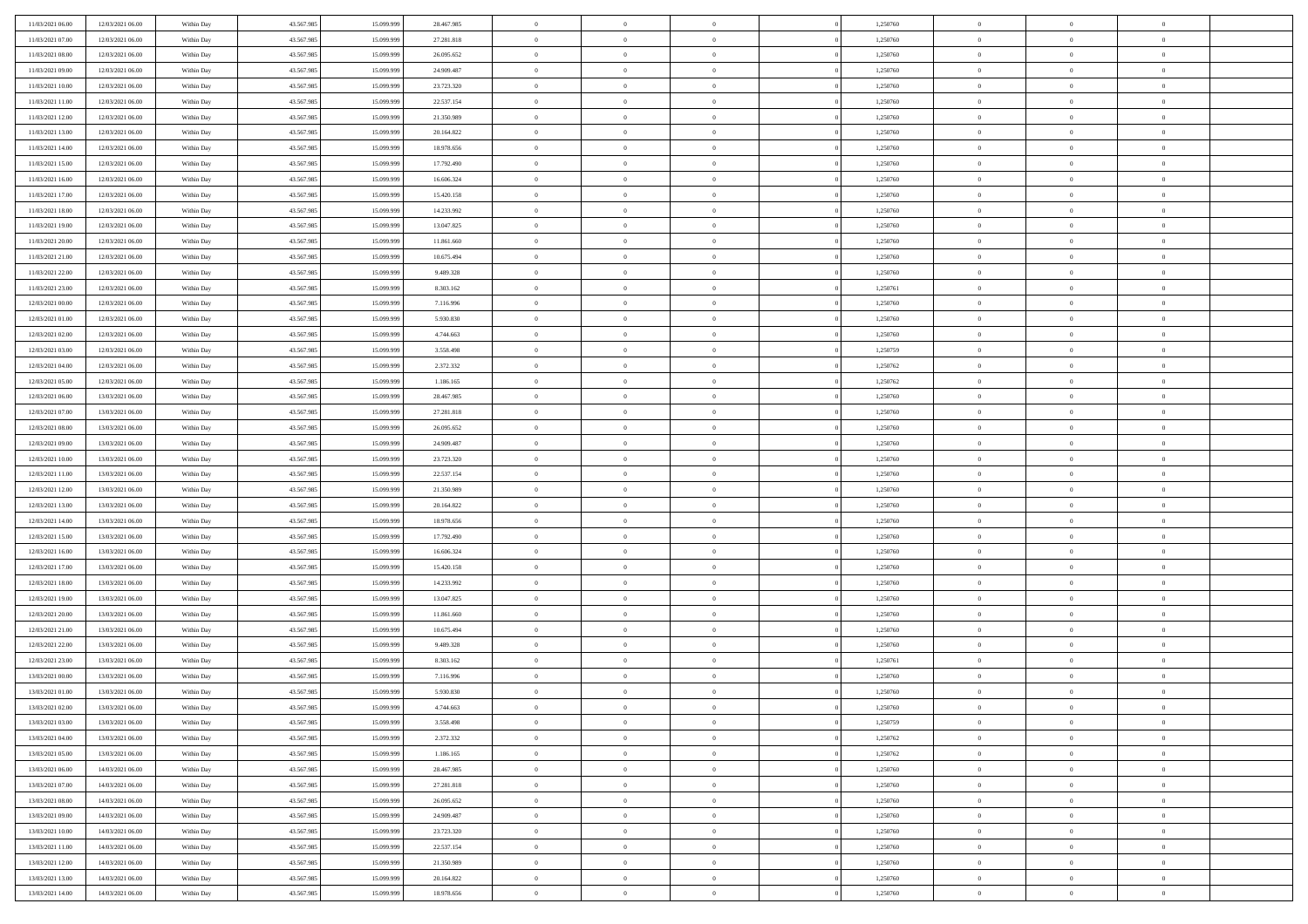| 13/03/2021 15:00                     | 14/03/2021 06:00 | Within Day | 43.567.985 | 15.099.999 | 17.792.490 | $\,$ 0         | $\bf{0}$       | $\theta$       |          | 1,250760 | $\bf{0}$       | $\overline{0}$ | $\,0\,$        |  |
|--------------------------------------|------------------|------------|------------|------------|------------|----------------|----------------|----------------|----------|----------|----------------|----------------|----------------|--|
| 13/03/2021 16:00                     | 14/03/2021 06:00 | Within Day | 43.567.985 | 15.099.999 | 16.606.324 | $\overline{0}$ | $\overline{0}$ | $\overline{0}$ |          | 1,250760 | $\overline{0}$ | $\overline{0}$ | $\theta$       |  |
| 13/03/2021 17:00                     | 14/03/2021 06:00 | Within Dav | 43.567.985 | 15.099.999 | 15.420.158 | $\mathbf{0}$   | $\overline{0}$ | $\overline{0}$ |          | 1,250760 | $\mathbf{0}$   | $\overline{0}$ | $\overline{0}$ |  |
| 13/03/2021 18:00                     | 14/03/2021 06:00 | Within Day | 43.567.985 | 15.099.999 | 14.233.992 | $\bf{0}$       | $\overline{0}$ | $\bf{0}$       |          | 1,250760 | $\bf{0}$       | $\overline{0}$ | $\overline{0}$ |  |
| 13/03/2021 19:00                     | 14/03/2021 06:00 | Within Day | 43.567.985 | 15.099.999 | 13.047.825 | $\bf{0}$       | $\bf{0}$       | $\overline{0}$ |          | 1,250760 | $\bf{0}$       | $\bf{0}$       | $\,0\,$        |  |
| 13/03/2021 20:00                     | 14/03/2021 06:00 | Within Dav | 43.567.985 | 15.099.999 | 11.861.660 | $\overline{0}$ | $\overline{0}$ | $\overline{0}$ |          | 1,250760 | $\mathbf{0}$   | $\overline{0}$ | $\overline{0}$ |  |
| 13/03/2021 21:00                     | 14/03/2021 06:00 | Within Day | 43.567.985 | 15.099.999 | 10.675.494 | $\bf{0}$       | $\bf{0}$       | $\overline{0}$ |          | 1,250760 | $\bf{0}$       | $\overline{0}$ | $\,0\,$        |  |
| 13/03/2021 22:00                     | 14/03/2021 06:00 | Within Day | 43.567.985 | 15.099.999 | 9.489.328  | $\overline{0}$ | $\overline{0}$ | $\overline{0}$ |          | 1,250760 | $\,$ 0 $\,$    | $\overline{0}$ | $\overline{0}$ |  |
| 13/03/2021 23:00                     | 14/03/2021 06:00 | Within Day | 43.567.985 | 15.099.999 | 8.303.162  | $\mathbf{0}$   | $\overline{0}$ | $\overline{0}$ |          | 1,250761 | $\mathbf{0}$   | $\overline{0}$ | $\overline{0}$ |  |
| 14/03/2021 00:00                     | 14/03/2021 06:00 |            | 43.567.985 | 15.099.999 | 7.116.996  | $\bf{0}$       | $\bf{0}$       | $\overline{0}$ |          | 1,250760 | $\bf{0}$       | $\overline{0}$ | $\,0\,$        |  |
|                                      |                  | Within Day | 43.567.985 | 15.099.999 |            | $\bf{0}$       | $\overline{0}$ | $\overline{0}$ |          | 1,250760 | $\bf{0}$       | $\overline{0}$ | $\theta$       |  |
| 14/03/2021 01:00<br>14/03/2021 02:00 | 14/03/2021 06:00 | Within Day |            |            | 5.930.830  | $\mathbf{0}$   |                |                |          |          | $\mathbf{0}$   |                | $\overline{0}$ |  |
|                                      | 14/03/2021 06:00 | Within Dav | 43.567.985 | 15.099.999 | 4.744.663  |                | $\overline{0}$ | $\overline{0}$ |          | 1,250760 |                | $\overline{0}$ |                |  |
| 14/03/2021 03:00                     | 14/03/2021 06:00 | Within Day | 43.567.985 | 15.099.999 | 3.558.498  | $\bf{0}$       | $\overline{0}$ | $\bf{0}$       |          | 1,250759 | $\bf{0}$       | $\overline{0}$ | $\bf{0}$       |  |
| 14/03/2021 04:00                     | 14/03/2021 06:00 | Within Day | 43.567.985 | 15.099.999 | 2.372.332  | $\bf{0}$       | $\overline{0}$ | $\overline{0}$ |          | 1,250762 | $\bf{0}$       | $\mathbf{0}$   | $\,0\,$        |  |
| 14/03/2021 05:00                     | 14/03/2021 06:00 | Within Dav | 43.567.985 | 15.099.999 | 1.186.165  | $\overline{0}$ | $\overline{0}$ | $\overline{0}$ |          | 1,250762 | $\mathbf{0}$   | $\overline{0}$ | $\overline{0}$ |  |
| 14/03/2021 06:00                     | 15/03/2021 06:00 | Within Day | 43.567.985 | 15.099.999 | 28.467.985 | $\bf{0}$       | $\overline{0}$ | $\overline{0}$ |          | 1,250760 | $\bf{0}$       | $\overline{0}$ | $\bf{0}$       |  |
| 14/03/2021 07:00                     | 15/03/2021 06:00 | Within Day | 43.567.985 | 15.099.999 | 27.281.818 | $\overline{0}$ | $\overline{0}$ | $\overline{0}$ |          | 1,250760 | $\,$ 0 $\,$    | $\overline{0}$ | $\overline{0}$ |  |
| 14/03/2021 08:00                     | 15/03/2021 06:00 | Within Day | 43.567.985 | 15.099.999 | 26.095.652 | $\mathbf{0}$   | $\overline{0}$ | $\overline{0}$ |          | 1,250760 | $\mathbf{0}$   | $\overline{0}$ | $\overline{0}$ |  |
| 14/03/2021 09:00                     | 15/03/2021 06:00 | Within Day | 43.567.985 | 15.099.999 | 24.909.487 | $\bf{0}$       | $\overline{0}$ | $\overline{0}$ |          | 1,250760 | $\bf{0}$       | $\overline{0}$ | $\,0\,$        |  |
| 14/03/2021 11:00                     | 15/03/2021 06:00 | Within Day | 43.567.985 | 15.099.999 | 22.537.154 | $\overline{0}$ | $\overline{0}$ | $\overline{0}$ |          | 1,250760 | $\bf{0}$       | $\overline{0}$ | $\overline{0}$ |  |
| 14/03/2021 12:00                     | 15/03/2021 06:00 | Within Dav | 43.567.985 | 15.099.999 | 21.350.989 | $\mathbf{0}$   | $\overline{0}$ | $\overline{0}$ |          | 1,250760 | $\mathbf{0}$   | $\overline{0}$ | $\overline{0}$ |  |
| 14/03/2021 13:00                     | 15/03/2021 06:00 | Within Day | 43.567.985 | 15.099.999 | 20.164.822 | $\bf{0}$       | $\overline{0}$ | $\bf{0}$       |          | 1,250760 | $\bf{0}$       | $\overline{0}$ | $\bf{0}$       |  |
| 14/03/2021 14:00                     | 15/03/2021 06:00 | Within Day | 43.567.985 | 15.099.999 | 18.978.656 | $\bf{0}$       | $\overline{0}$ | $\overline{0}$ |          | 1,250760 | $\bf{0}$       | $\overline{0}$ | $\,0\,$        |  |
| 14/03/2021 15:00                     | 15/03/2021 06:00 | Within Dav | 43.567.985 | 15.099.999 | 17.792.490 | $\mathbf{0}$   | $\overline{0}$ | $\overline{0}$ |          | 1,250760 | $\mathbf{0}$   | $\overline{0}$ | $\overline{0}$ |  |
| 14/03/2021 16:00                     | 15/03/2021 06:00 | Within Day | 43.567.985 | 15.099.999 | 16.606.324 | $\bf{0}$       | $\overline{0}$ | $\overline{0}$ |          | 1,250760 | $\bf{0}$       | $\overline{0}$ | $\,0\,$        |  |
| 14/03/2021 17:00                     | 15/03/2021 06:00 | Within Day | 43.567.985 | 15.099.999 | 15.420.158 | $\overline{0}$ | $\overline{0}$ | $\overline{0}$ |          | 1,250760 | $\bf{0}$       | $\overline{0}$ | $\overline{0}$ |  |
| 14/03/2021 18:00                     | 15/03/2021 06:00 | Within Day | 43.567.985 | 15.099.999 | 14.233.992 | $\mathbf{0}$   | $\overline{0}$ | $\overline{0}$ |          | 1,250760 | $\mathbf{0}$   | $\overline{0}$ | $\overline{0}$ |  |
| 14/03/2021 19:00                     | 15/03/2021 06:00 | Within Day | 43.567.985 | 15.099.999 | 13.047.825 | $\bf{0}$       | $\overline{0}$ | $\overline{0}$ |          | 1,250760 | $\bf{0}$       | $\overline{0}$ | $\,0\,$        |  |
| 14/03/2021 20:00                     | 15/03/2021 06:00 | Within Day | 43.567.985 | 15.099.999 | 11.861.660 | $\bf{0}$       | $\overline{0}$ | $\overline{0}$ |          | 1,250760 | $\bf{0}$       | $\overline{0}$ | $\overline{0}$ |  |
| 14/03/2021 21:00                     | 15/03/2021 06:00 | Within Dav | 43.567.985 | 15.099.999 | 10.675.494 | $\mathbf{0}$   | $\overline{0}$ | $\overline{0}$ |          | 1,250760 | $\mathbf{0}$   | $\overline{0}$ | $\overline{0}$ |  |
| 14/03/2021 22.00                     | 15/03/2021 06:00 | Within Day | 43.567.985 | 15.099.999 | 9.489.328  | $\bf{0}$       | $\overline{0}$ | $\theta$       |          | 1,250760 | $\,$ 0         | $\overline{0}$ | $\theta$       |  |
| 14/03/2021 23:00                     | 15/03/2021 06:00 | Within Day | 43.567.985 | 15.099.999 | 8.303.162  | $\bf{0}$       | $\bf{0}$       | $\overline{0}$ |          | 1,250761 | $\bf{0}$       | $\overline{0}$ | $\bf{0}$       |  |
| 15/03/2021 00:00                     | 15/03/2021 06:00 | Within Dav | 43.567.985 | 15.099.999 | 7.116.996  | $\overline{0}$ | $\overline{0}$ | $\overline{0}$ |          | 1,250760 | $\mathbf{0}$   | $\overline{0}$ | $\overline{0}$ |  |
| 15/03/2021 01:00                     | 15/03/2021 06:00 | Within Day | 43.567.985 | 15.099.999 | 5.930.830  | $\bf{0}$       | $\overline{0}$ | $\theta$       |          | 1,250760 | $\,$ 0         | $\overline{0}$ | $\theta$       |  |
| 15/03/2021 02:00                     | 15/03/2021 06:00 | Within Day | 43.567.985 | 15.099.999 | 4.744.663  | $\overline{0}$ | $\overline{0}$ | $\overline{0}$ |          | 1,250760 | $\bf{0}$       | $\overline{0}$ | $\overline{0}$ |  |
| 15/03/2021 03:00                     | 15/03/2021 06:00 | Within Day | 43.567.985 | 15.099.999 | 3.558.498  | $\mathbf{0}$   | $\overline{0}$ | $\overline{0}$ |          | 1,250759 | $\mathbf{0}$   | $\overline{0}$ | $\overline{0}$ |  |
| 15/03/2021 04:00                     | 15/03/2021 06:00 | Within Day | 43.567.985 | 15.099.999 | 2.372.332  | $\bf{0}$       | $\overline{0}$ | $\theta$       |          | 1,250762 | $\,$ 0         | $\overline{0}$ | $\theta$       |  |
| 15/03/2021 05:00                     | 15/03/2021 06:00 | Within Day | 43.567.985 | 15.099.999 | 1.186.165  | $\bf{0}$       | $\overline{0}$ | $\overline{0}$ |          | 1,250762 | $\bf{0}$       | $\overline{0}$ | $\bf{0}$       |  |
| 15/03/2021 06:00                     | 16/03/2021 06:00 | Within Dav | 43.567.985 | 15.099.999 | 28.467.985 | $\mathbf{0}$   | $\overline{0}$ | $\overline{0}$ |          | 1,250760 | $\mathbf{0}$   | $\overline{0}$ | $\overline{0}$ |  |
| 15/03/2021 07:00                     | 16/03/2021 06:00 | Within Day | 43.567.985 | 15.099.999 | 27.281.818 | $\,0\,$        | $\overline{0}$ | $\theta$       |          | 1,250760 | $\,$ 0         | $\overline{0}$ | $\theta$       |  |
| 15/03/2021 08:00                     | 16/03/2021 06:00 | Within Day | 43.567.985 | 15.099.999 | 26.095.652 | $\bf{0}$       | $\overline{0}$ | $\overline{0}$ |          | 1,250760 | $\bf{0}$       | $\overline{0}$ | $\bf{0}$       |  |
| 15/03/2021 09:00                     | 16/03/2021 06:00 | Within Dav | 43.567.985 | 15.099.999 | 24.909.487 | $\mathbf{0}$   | $\overline{0}$ | $\overline{0}$ |          | 1,250760 | $\mathbf{0}$   | $\overline{0}$ | $\overline{0}$ |  |
| 15/03/2021 10:00                     | 16/03/2021 06:00 | Within Day | 43.567.985 | 15.099.999 | 23.723.320 | $\bf{0}$       | $\overline{0}$ | $\theta$       |          | 1,250760 | $\,$ 0         | $\overline{0}$ | $\theta$       |  |
| 15/03/2021 11:00                     | 16/03/2021 06:00 | Within Day | 43.567.985 | 15.099.999 | 22.537.154 | $\bf{0}$       | $\overline{0}$ | $\overline{0}$ |          | 1,250760 | $\bf{0}$       | $\overline{0}$ | $\bf{0}$       |  |
| 15/03/2021 12:00                     | 16/03/2021 06:00 | Within Day | 43.567.985 | 15.099.999 | 21.350.989 | $\bf{0}$       | $\overline{0}$ | $\Omega$       |          | 1,250760 | $\overline{0}$ | $\theta$       | $\theta$       |  |
| 15/03/2021 13:00                     | 16/03/2021 06:00 |            | 43.567.985 | 15.099.999 | 20.164.822 | $\,0\,$        | $\overline{0}$ | $\theta$       |          | 1,250760 | $\,$ 0 $\,$    | $\bf{0}$       | $\theta$       |  |
|                                      |                  | Within Day |            |            |            |                |                |                |          |          |                |                |                |  |
| 15/03/2021 14:00                     | 16/03/2021 06:00 | Within Day | 43.567.985 | 15.099.999 | 18.978.656 | $\overline{0}$ | $\overline{0}$ | $\overline{0}$ |          | 1,250760 | $\overline{0}$ | $\overline{0}$ | $\overline{0}$ |  |
| 15/03/2021 15:00                     | 16/03/2021 06:00 | Within Day | 43.567.985 | 15.099.999 | 17.792.490 | $\bf{0}$       | $\overline{0}$ | $\overline{0}$ |          | 1,250760 | $\overline{0}$ | $\bf{0}$       | $\overline{0}$ |  |
| 15/03/2021 16:00                     | 16/03/2021 06:00 | Within Day | 43.567.985 | 15.099.999 | 16.606.324 | $\bf{0}$       | $\overline{0}$ | $\overline{0}$ | $\theta$ | 1,250760 | $\mathbf{0}$   | $\bf{0}$       | $\,$ 0 $\,$    |  |
| 15/03/2021 17:00                     | 16/03/2021 06:00 | Within Day | 43.567.985 | 15.099.999 | 15.420.158 | $\bf{0}$       | $\overline{0}$ | $\overline{0}$ |          | 1,250760 | $\,$ 0 $\,$    | $\overline{0}$ | $\overline{0}$ |  |
| 15/03/2021 18:00                     | 16/03/2021 06:00 | Within Day | 43.567.985 | 15.099.999 | 14.233.992 | $\bf{0}$       | $\overline{0}$ | $\overline{0}$ |          | 1,250760 | $\mathbf{0}$   | $\overline{0}$ | $\overline{0}$ |  |
| 15/03/2021 19:00                     | 16/03/2021 06:00 | Within Day | 43.567.985 | 15.099.999 | 13.047.825 | $\,$ 0 $\,$    | $\overline{0}$ | $\overline{0}$ | $\theta$ | 1,250760 | $\mathbf{0}$   | $\overline{0}$ | $\overline{0}$ |  |
| 15/03/2021 20:00                     | 16/03/2021 06:00 | Within Day | 43.567.985 | 15.099.999 | 11.861.660 | $\bf{0}$       | $\overline{0}$ | $\overline{0}$ |          | 1,250760 | $\overline{0}$ | $\overline{0}$ | $\overline{0}$ |  |
| 15/03/2021 21:00                     | 16/03/2021 06:00 | Within Day | 43.567.985 | 15.099.999 | 10.675.494 | $\bf{0}$       | $\overline{0}$ | $\overline{0}$ |          | 1,250760 | $\overline{0}$ | $\bf{0}$       | $\overline{0}$ |  |
| 15/03/2021 22:00                     | 16/03/2021 06:00 | Within Day | 43.567.985 | 15.099.999 | 9.489.328  | $\,0\,$        | $\overline{0}$ | $\overline{0}$ |          | 1,250760 | $\mathbf{0}$   | $\overline{0}$ | $\overline{0}$ |  |
| 15/03/2021 23:00                     | 16/03/2021 06:00 | Within Day | 43.567.985 | 15.099.999 | 8.303.162  | $\overline{0}$ | $\overline{0}$ | $\overline{0}$ |          | 1,250761 | $\mathbf 0$    | $\mathbf{0}$   | $\overline{0}$ |  |
| 16/03/2021 00:00                     | 16/03/2021 06:00 | Within Day | 43.567.985 | 15.099.999 | 7.116.996  | $\mathbf{0}$   | $\overline{0}$ | $\overline{0}$ |          | 1,250760 | $\mathbf{0}$   | $\overline{0}$ | $\overline{0}$ |  |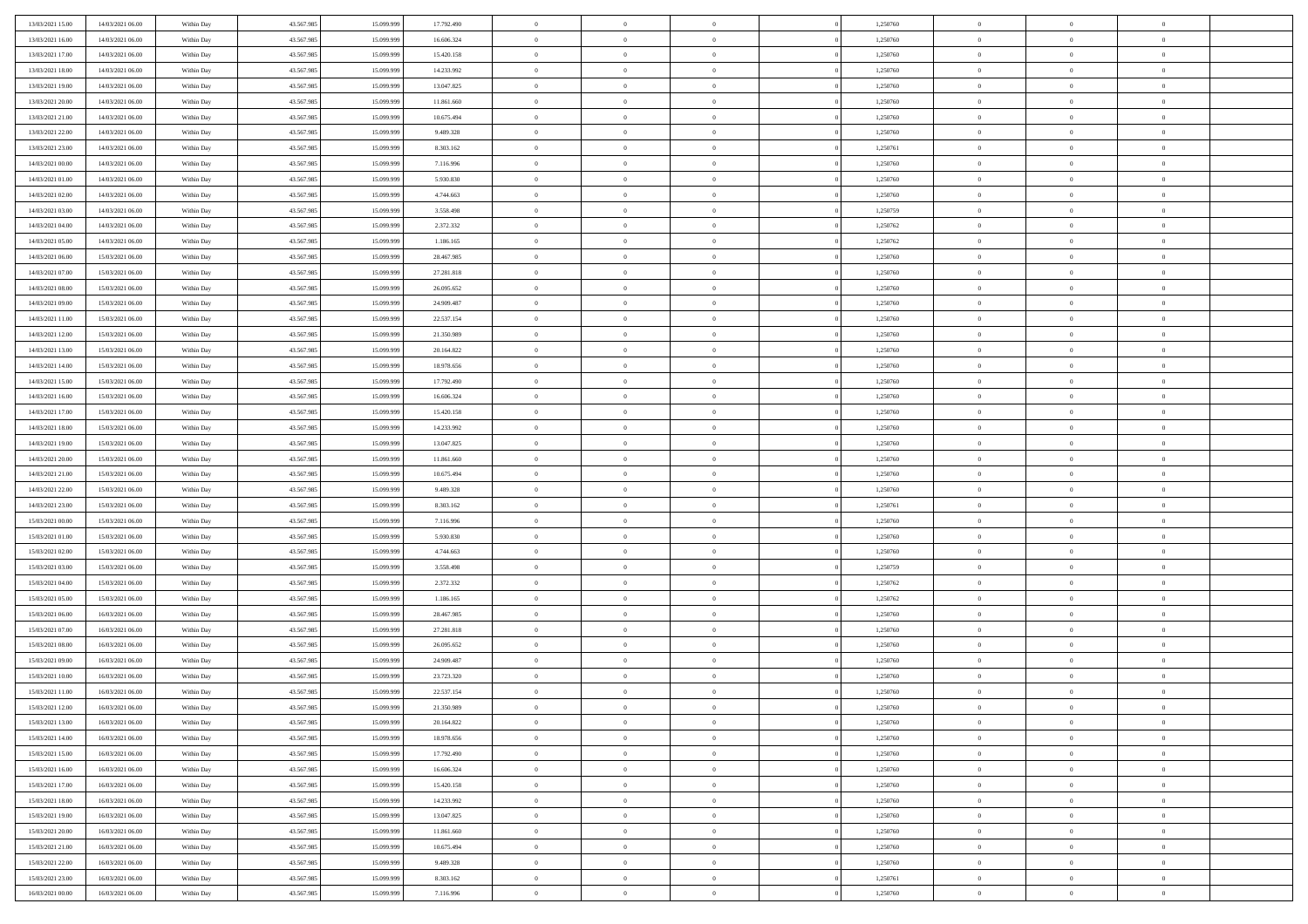| 16/03/2021 01:00 | 16/03/2021 06:00                     | Within Day | 43.567.985 | 15.099.999 | 5.930.830  | $\bf{0}$       | $\overline{0}$ | $\theta$       |          | 1,250760 | $\bf{0}$       | $\overline{0}$ | $\,0\,$        |  |
|------------------|--------------------------------------|------------|------------|------------|------------|----------------|----------------|----------------|----------|----------|----------------|----------------|----------------|--|
| 16/03/2021 02:00 | 16/03/2021 06:00                     | Within Day | 43.567.985 | 15.099.999 | 4.744.663  | $\overline{0}$ | $\overline{0}$ | $\overline{0}$ |          | 1,250760 | $\overline{0}$ | $\overline{0}$ | $\theta$       |  |
| 16/03/2021 03:00 | 16/03/2021 06:00                     | Within Dav | 43.567.985 | 15.099.999 | 3.558.498  | $\mathbf{0}$   | $\overline{0}$ | $\overline{0}$ |          | 1,250759 | $\mathbf{0}$   | $\overline{0}$ | $\overline{0}$ |  |
| 16/03/2021 04:00 | 16/03/2021 06:00                     | Within Day | 43.567.985 | 15.099.999 | 2.372.332  | $\bf{0}$       | $\overline{0}$ | $\bf{0}$       |          | 1,250762 | $\bf{0}$       | $\overline{0}$ | $\bf{0}$       |  |
| 16/03/2021 05:00 | 16/03/2021 06:00                     | Within Day | 43.567.985 | 15.099.999 | 1.186.165  | $\bf{0}$       | $\overline{0}$ | $\overline{0}$ |          | 1,250762 | $\bf{0}$       | $\bf{0}$       | $\,0\,$        |  |
| 16/03/2021 06:00 | 17/03/2021 06:00                     | Within Dav | 43.567.985 | 15.099.999 | 28.467.985 | $\overline{0}$ | $\overline{0}$ | $\overline{0}$ |          | 1,250760 | $\mathbf{0}$   | $\overline{0}$ | $\overline{0}$ |  |
| 16/03/2021 07:00 | 17/03/2021 06:00                     | Within Day | 43.567.985 | 15.099.999 | 27.281.818 | $\bf{0}$       | $\overline{0}$ | $\overline{0}$ |          | 1,250760 | $\bf{0}$       | $\overline{0}$ | $\,0\,$        |  |
| 16/03/2021 08:00 | 17/03/2021 06:00                     | Within Day | 43.567.985 | 15.099.999 | 26.095.652 | $\overline{0}$ | $\overline{0}$ | $\overline{0}$ |          | 1,250760 | $\,$ 0 $\,$    | $\overline{0}$ | $\overline{0}$ |  |
| 16/03/2021 09:00 | 17/03/2021 06:00                     | Within Day | 43.567.985 | 15.099.999 | 24.909.487 | $\mathbf{0}$   | $\overline{0}$ | $\overline{0}$ |          | 1,250760 | $\mathbf{0}$   | $\overline{0}$ | $\overline{0}$ |  |
| 16/03/2021 10:00 | 17/03/2021 06:00                     |            | 43.567.985 | 15.099.999 | 23.723.320 | $\bf{0}$       | $\overline{0}$ | $\overline{0}$ |          | 1,250760 | $\bf{0}$       | $\overline{0}$ | $\,0\,$        |  |
|                  |                                      | Within Day | 43.567.985 | 15.099.999 | 22.537.154 | $\overline{0}$ | $\overline{0}$ | $\overline{0}$ |          | 1,250760 | $\bf{0}$       | $\overline{0}$ | $\theta$       |  |
| 16/03/2021 11:00 | 17/03/2021 06:00<br>17/03/2021 06:00 | Within Day |            |            |            | $\mathbf{0}$   |                |                |          |          | $\mathbf{0}$   |                | $\overline{0}$ |  |
| 16/03/2021 12:00 | 17/03/2021 06:00                     | Within Dav | 43.567.985 | 15.099.999 | 21.350.989 |                | $\overline{0}$ | $\overline{0}$ |          | 1,250760 |                | $\overline{0}$ |                |  |
| 16/03/2021 13:00 |                                      | Within Day | 43.567.985 | 15.099.999 | 20.164.822 | $\bf{0}$       | $\overline{0}$ | $\bf{0}$       |          | 1,250760 | $\bf{0}$       | $\overline{0}$ | $\overline{0}$ |  |
| 16/03/2021 14:00 | 17/03/2021 06:00                     | Within Day | 43.567.985 | 15.099.999 | 18.978.656 | $\bf{0}$       | $\overline{0}$ | $\overline{0}$ |          | 1,250760 | $\bf{0}$       | $\mathbf{0}$   | $\,0\,$        |  |
| 16/03/2021 15:00 | 17/03/2021 06:00                     | Within Dav | 43.567.985 | 15.099.999 | 17.792.490 | $\overline{0}$ | $\overline{0}$ | $\overline{0}$ |          | 1,250760 | $\mathbf{0}$   | $\overline{0}$ | $\overline{0}$ |  |
| 16/03/2021 16:00 | 17/03/2021 06:00                     | Within Day | 43.567.985 | 15.099.999 | 16.606.324 | $\bf{0}$       | $\overline{0}$ | $\overline{0}$ |          | 1,250760 | $\bf{0}$       | $\overline{0}$ | $\bf{0}$       |  |
| 16/03/2021 17:00 | 17/03/2021 06:00                     | Within Day | 43.567.985 | 15.099.999 | 15.420.158 | $\overline{0}$ | $\overline{0}$ | $\overline{0}$ |          | 1,250760 | $\,$ 0 $\,$    | $\overline{0}$ | $\overline{0}$ |  |
| 16/03/2021 18:00 | 17/03/2021 06:00                     | Within Day | 43.567.985 | 15.099.999 | 14.233.992 | $\mathbf{0}$   | $\overline{0}$ | $\overline{0}$ |          | 1,250760 | $\mathbf{0}$   | $\overline{0}$ | $\overline{0}$ |  |
| 16/03/2021 19:00 | 17/03/2021 06:00                     | Within Day | 43.567.985 | 15.099.999 | 13.047.825 | $\bf{0}$       | $\overline{0}$ | $\overline{0}$ |          | 1,250760 | $\bf{0}$       | $\overline{0}$ | $\,0\,$        |  |
| 16/03/2021 20:00 | 17/03/2021 06:00                     | Within Day | 43.567.985 | 15.099.999 | 11.861.660 | $\overline{0}$ | $\overline{0}$ | $\overline{0}$ |          | 1,250760 | $\bf{0}$       | $\overline{0}$ | $\overline{0}$ |  |
| 16/03/2021 21:00 | 17/03/2021 06:00                     | Within Dav | 43.567.985 | 15.099.999 | 10.675.494 | $\mathbf{0}$   | $\overline{0}$ | $\overline{0}$ |          | 1,250760 | $\mathbf{0}$   | $\overline{0}$ | $\overline{0}$ |  |
| 16/03/2021 22.00 | 17/03/2021 06:00                     | Within Day | 43.567.985 | 15.099.999 | 9.489.328  | $\bf{0}$       | $\overline{0}$ | $\overline{0}$ |          | 1,250760 | $\bf{0}$       | $\overline{0}$ | $\bf{0}$       |  |
| 16/03/2021 23:00 | 17/03/2021 06:00                     | Within Day | 43.567.985 | 15.099.999 | 8.303.162  | $\bf{0}$       | $\bf{0}$       | $\overline{0}$ |          | 1,250761 | $\bf{0}$       | $\bf{0}$       | $\,0\,$        |  |
| 17/03/2021 00:00 | 17/03/2021 06:00                     | Within Dav | 43.567.985 | 15.099.999 | 7.116.996  | $\mathbf{0}$   | $\overline{0}$ | $\overline{0}$ |          | 1,250760 | $\mathbf{0}$   | $\overline{0}$ | $\overline{0}$ |  |
| 17/03/2021 01:00 | 17/03/2021 06:00                     | Within Day | 43.567.985 | 15.099.999 | 5.930.830  | $\bf{0}$       | $\bf{0}$       | $\overline{0}$ |          | 1,250760 | $\bf{0}$       | $\overline{0}$ | $\,0\,$        |  |
| 17/03/2021 02:00 | 17/03/2021 06:00                     | Within Day | 43.567.985 | 15.099.999 | 4.744.663  | $\overline{0}$ | $\overline{0}$ | $\overline{0}$ |          | 1,250760 | $\bf{0}$       | $\overline{0}$ | $\overline{0}$ |  |
| 17/03/2021 03:00 | 17/03/2021 06:00                     | Within Dav | 43.567.985 | 15.099.999 | 3.558.498  | $\mathbf{0}$   | $\overline{0}$ | $\overline{0}$ |          | 1,250759 | $\mathbf{0}$   | $\overline{0}$ | $\overline{0}$ |  |
| 17/03/2021 04:00 | 17/03/2021 06:00                     | Within Day | 43.567.985 | 15.099.999 | 2.372.332  | $\bf{0}$       | $\bf{0}$       | $\overline{0}$ |          | 1,250762 | $\bf{0}$       | $\overline{0}$ | $\,0\,$        |  |
| 17/03/2021 05:00 | 17/03/2021 06:00                     | Within Day | 43.567.985 | 15.099.999 | 1.186.165  | $\bf{0}$       | $\bf{0}$       | $\overline{0}$ |          | 1,250762 | $\bf{0}$       | $\bf{0}$       | $\overline{0}$ |  |
| 17/03/2021 06:00 | 18/03/2021 06:00                     | Within Dav | 43.567.985 | 15.099.999 | 28.467.985 | $\mathbf{0}$   | $\overline{0}$ | $\overline{0}$ |          | 1,250760 | $\mathbf{0}$   | $\overline{0}$ | $\overline{0}$ |  |
| 17/03/2021 07:00 | 18/03/2021 06:00                     | Within Day | 43.567.985 | 15.099.999 | 27.281.818 | $\bf{0}$       | $\overline{0}$ | $\theta$       |          | 1,250760 | $\,$ 0         | $\overline{0}$ | $\theta$       |  |
| 17/03/2021 08:00 | 18/03/2021 06:00                     | Within Day | 43.567.985 | 15.099.999 | 26.095.652 | $\bf{0}$       | $\bf{0}$       | $\overline{0}$ |          | 1,250760 | $\bf{0}$       | $\mathbf{0}$   | $\bf{0}$       |  |
| 17/03/2021 09:00 | 18/03/2021 06:00                     | Within Dav | 43.567.985 | 15.099.999 | 24.909.487 | $\mathbf{0}$   | $\overline{0}$ | $\overline{0}$ |          | 1,250760 | $\mathbf{0}$   | $\overline{0}$ | $\overline{0}$ |  |
| 17/03/2021 10:00 | 18/03/2021 06:00                     | Within Day | 43.567.985 | 15.099.999 | 23.723.320 | $\bf{0}$       | $\overline{0}$ | $\theta$       |          | 1,250760 | $\,$ 0         | $\overline{0}$ | $\theta$       |  |
| 17/03/2021 11:00 | 18/03/2021 06:00                     | Within Day | 43.567.985 | 15.099.999 | 22.537.154 | $\overline{0}$ | $\overline{0}$ | $\overline{0}$ |          | 1,250760 | $\bf{0}$       | $\overline{0}$ | $\overline{0}$ |  |
| 17/03/2021 12:00 | 18/03/2021 06:00                     | Within Day | 43.567.985 | 15.099.999 | 21.350.989 | $\mathbf{0}$   | $\overline{0}$ | $\overline{0}$ |          | 1,250760 | $\mathbf{0}$   | $\overline{0}$ | $\overline{0}$ |  |
| 17/03/2021 13:00 | 18/03/2021 06:00                     | Within Day | 43.567.985 | 15.099.999 | 20.164.822 | $\bf{0}$       | $\overline{0}$ | $\theta$       |          | 1,250760 | $\,$ 0         | $\overline{0}$ | $\theta$       |  |
| 17/03/2021 14:00 | 18/03/2021 06:00                     | Within Day | 43.567.985 | 15.099.999 | 18.978.656 | $\bf{0}$       | $\overline{0}$ | $\overline{0}$ |          | 1,250760 | $\bf{0}$       | $\bf{0}$       | $\bf{0}$       |  |
| 17/03/2021 15:00 | 18/03/2021 06:00                     | Within Dav | 43.567.985 | 15.099.999 | 17.792.490 | $\mathbf{0}$   | $\overline{0}$ | $\overline{0}$ |          | 1,250760 | $\mathbf{0}$   | $\overline{0}$ | $\overline{0}$ |  |
| 17/03/2021 16:00 | 18/03/2021 06:00                     | Within Day | 43.567.985 | 15.099.999 | 16.606.324 | $\,0\,$        | $\overline{0}$ | $\theta$       |          | 1,250760 | $\,$ 0         | $\overline{0}$ | $\theta$       |  |
| 17/03/2021 17:00 | 18/03/2021 06:00                     | Within Day | 43.567.985 | 15.099.999 | 15.420.158 | $\bf{0}$       | $\overline{0}$ | $\overline{0}$ |          | 1,250760 | $\bf{0}$       | $\overline{0}$ | $\bf{0}$       |  |
| 17/03/2021 18:00 | 18/03/2021 06:00                     | Within Dav | 43.567.985 | 15.099.999 | 14.233.992 | $\mathbf{0}$   | $\overline{0}$ | $\overline{0}$ |          | 1,250760 | $\mathbf{0}$   | $\overline{0}$ | $\overline{0}$ |  |
| 17/03/2021 19:00 | 18/03/2021 06:00                     | Within Day | 43.567.985 | 15.099.999 | 13.047.825 | $\bf{0}$       | $\overline{0}$ | $\theta$       |          | 1,250760 | $\,$ 0         | $\overline{0}$ | $\theta$       |  |
| 17/03/2021 20:00 | 18/03/2021 06:00                     | Within Day | 43.567.985 | 15.099.999 | 11.861.660 | $\bf{0}$       | $\overline{0}$ | $\overline{0}$ |          | 1,250760 | $\bf{0}$       | $\overline{0}$ | $\bf{0}$       |  |
| 17/03/2021 21:00 | 18/03/2021 06:00                     | Within Day | 43.567.985 | 15.099.999 | 10.675.494 | $\bf{0}$       | $\overline{0}$ | $\Omega$       |          | 1,250760 | $\overline{0}$ | $\theta$       | $\theta$       |  |
| 17/03/2021 22.00 | 18/03/2021 06:00                     | Within Day | 43.567.985 | 15.099.999 | 9.489.328  | $\,0\,$        | $\overline{0}$ | $\theta$       |          | 1,250760 | $\,$ 0 $\,$    | $\bf{0}$       | $\theta$       |  |
| 17/03/2021 23.00 | 18/03/2021 06:00                     | Within Day | 43.567.985 | 15.099.999 | 8.303.162  | $\overline{0}$ | $\overline{0}$ | $\overline{0}$ |          | 1,250761 | $\overline{0}$ | $\overline{0}$ | $\overline{0}$ |  |
| 18/03/2021 00:00 | 18/03/2021 06:00                     |            |            |            |            |                |                |                |          |          | $\overline{0}$ |                |                |  |
|                  |                                      | Within Day | 43.567.985 | 15.099.999 | 7.116.996  | $\bf{0}$       | $\overline{0}$ | $\overline{0}$ |          | 1,250760 |                | $\bf{0}$       | $\overline{0}$ |  |
| 18/03/2021 01:00 | 18/03/2021 06:00                     | Within Day | 43.567.985 | 15.099.999 | 5.930.830  | $\bf{0}$       | $\overline{0}$ | $\overline{0}$ | $\theta$ | 1,250760 | $\mathbf{0}$   | $\bf{0}$       | $\,$ 0 $\,$    |  |
| 18/03/2021 02:00 | 18/03/2021 06:00                     | Within Day | 43.567.985 | 15.099.999 | 4.744.663  | $\overline{0}$ | $\overline{0}$ | $\overline{0}$ |          | 1,250760 | $\,$ 0 $\,$    | $\overline{0}$ | $\overline{0}$ |  |
| 18/03/2021 03:00 | 18/03/2021 06:00                     | Within Day | 43.567.985 | 15.099.999 | 3.558.498  | $\bf{0}$       | $\overline{0}$ | $\overline{0}$ |          | 1,250759 | $\mathbf{0}$   | $\overline{0}$ | $\overline{0}$ |  |
| 18/03/2021 04:00 | 18/03/2021 06:00                     | Within Day | 43.567.985 | 15.099.999 | 2.372.332  | $\,$ 0 $\,$    | $\overline{0}$ | $\overline{0}$ | $\theta$ | 1,250762 | $\,$ 0 $\,$    | $\overline{0}$ | $\overline{0}$ |  |
| 18/03/2021 05:00 | 18/03/2021 06:00                     | Within Day | 43.567.985 | 15.099.999 | 1.186.165  | $\bf{0}$       | $\overline{0}$ | $\overline{0}$ |          | 1,250762 | $\overline{0}$ | $\overline{0}$ | $\overline{0}$ |  |
| 18/03/2021 06:00 | 19/03/2021 06:00                     | Within Day | 43.567.985 | 15.099.999 | 28.467.985 | $\bf{0}$       | $\overline{0}$ | $\overline{0}$ |          | 1,250760 | $\mathbf{0}$   | $\bf{0}$       | $\overline{0}$ |  |
| 18/03/2021 07:00 | 19/03/2021 06:00                     | Within Day | 43.567.985 | 15.099.999 | 27.281.818 | $\,0\,$        | $\overline{0}$ | $\overline{0}$ |          | 1,250760 | $\,$ 0 $\,$    | $\overline{0}$ | $\overline{0}$ |  |
| 18/03/2021 08:00 | 19/03/2021 06:00                     | Within Day | 43.567.985 | 15.099.999 | 26.095.652 | $\overline{0}$ | $\overline{0}$ | $\overline{0}$ |          | 1,250760 | $\bf{0}$       | $\mathbf{0}$   | $\overline{0}$ |  |
| 18/03/2021 09:00 | 19/03/2021 06:00                     | Within Day | 43.567.985 | 15.099.999 | 24.909.487 | $\mathbf{0}$   | $\overline{0}$ | $\overline{0}$ |          | 1,250760 | $\mathbf{0}$   | $\overline{0}$ | $\overline{0}$ |  |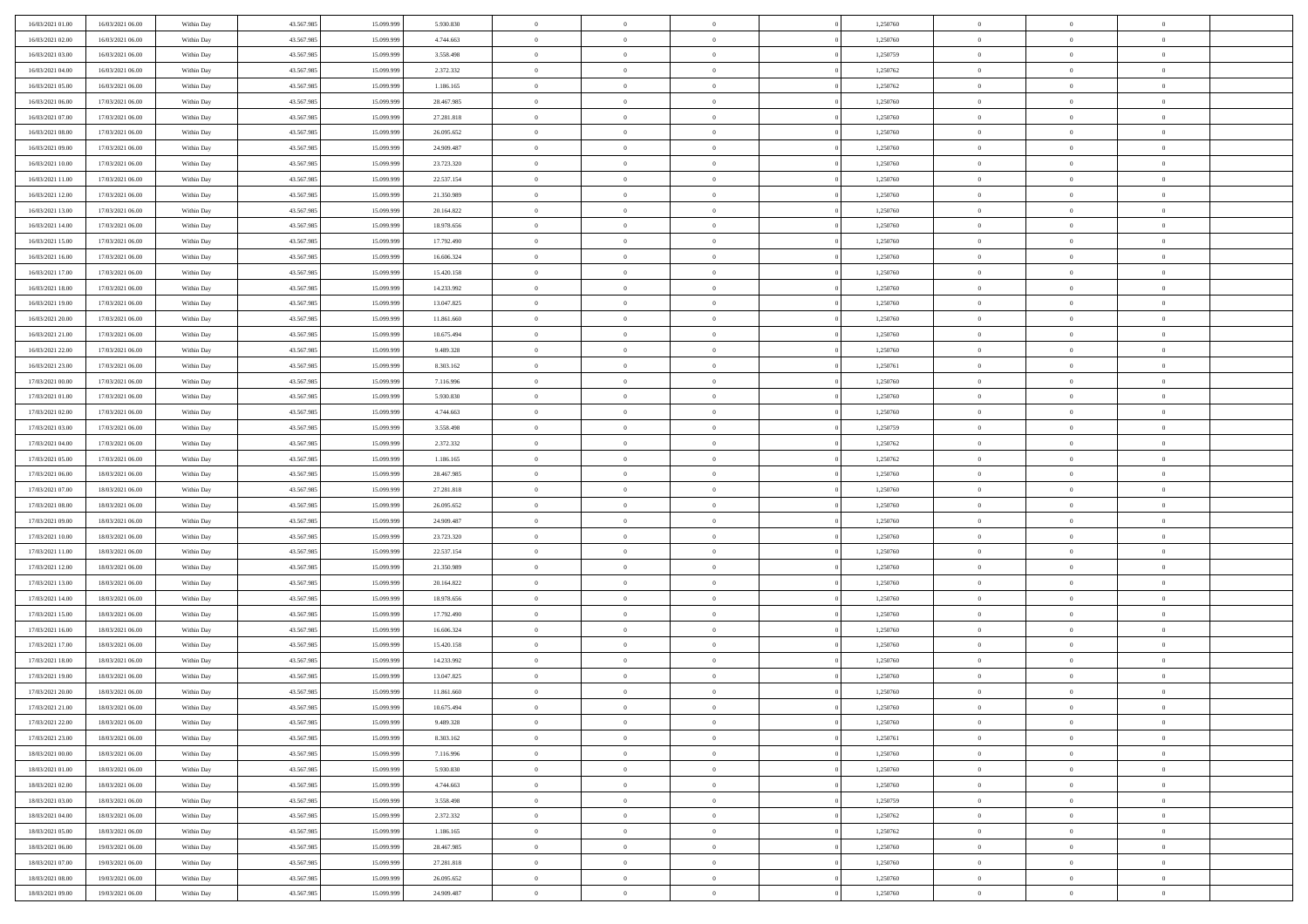| 18/03/2021 10:00                     | 19/03/2021 06:00 | Within Day | 43.567.985 | 15.099.999 | 23.723.320 | $\,$ 0         | $\overline{0}$ | $\theta$       |          | 1,250760 | $\bf{0}$                 | $\overline{0}$ | $\,0\,$        |  |
|--------------------------------------|------------------|------------|------------|------------|------------|----------------|----------------|----------------|----------|----------|--------------------------|----------------|----------------|--|
| 18/03/2021 11:00                     | 19/03/2021 06:00 | Within Day | 43.567.985 | 15.099.999 | 22.537.154 | $\overline{0}$ | $\overline{0}$ | $\overline{0}$ |          | 1,250760 | $\overline{0}$           | $\overline{0}$ | $\theta$       |  |
| 18/03/2021 12:00                     | 19/03/2021 06:00 | Within Dav | 43.567.985 | 15.099.999 | 21.350.989 | $\mathbf{0}$   | $\overline{0}$ | $\overline{0}$ |          | 1,250760 | $\mathbf{0}$             | $\overline{0}$ | $\overline{0}$ |  |
| 18/03/2021 13:00                     | 19/03/2021 06:00 | Within Day | 43.567.985 | 15.099.999 | 20.164.822 | $\bf{0}$       | $\overline{0}$ | $\bf{0}$       |          | 1,250760 | $\bf{0}$                 | $\overline{0}$ | $\bf{0}$       |  |
| 18/03/2021 14:00                     | 19/03/2021 06:00 | Within Day | 43.567.985 | 15.099.999 | 18.978.656 | $\bf{0}$       | $\overline{0}$ | $\overline{0}$ |          | 1,250760 | $\bf{0}$                 | $\bf{0}$       | $\,0\,$        |  |
| 18/03/2021 15:00                     | 19/03/2021 06:00 | Within Dav | 43.567.985 | 15.099.999 | 17.792.490 | $\mathbf{0}$   | $\overline{0}$ | $\overline{0}$ |          | 1,250760 | $\mathbf{0}$             | $\overline{0}$ | $\overline{0}$ |  |
| 18/03/2021 16:00                     | 19/03/2021 06:00 | Within Day | 43.567.985 | 15.099.999 | 16.606.324 | $\bf{0}$       | $\overline{0}$ | $\overline{0}$ |          | 1,250760 | $\bf{0}$                 | $\overline{0}$ | $\,0\,$        |  |
| 18/03/2021 17:00                     | 19/03/2021 06:00 | Within Day | 43.567.985 | 15.099.999 | 15.420.158 | $\overline{0}$ | $\overline{0}$ | $\overline{0}$ |          | 1,250760 | $\,$ 0 $\,$              | $\overline{0}$ | $\overline{0}$ |  |
| 18/03/2021 18:00                     | 19/03/2021 06:00 | Within Day | 43.567.985 | 15.099.999 | 14.233.992 | $\mathbf{0}$   | $\overline{0}$ | $\overline{0}$ |          | 1,250760 | $\mathbf{0}$             | $\overline{0}$ | $\overline{0}$ |  |
| 18/03/2021 19:00                     | 19/03/2021 06:00 |            | 43.567.985 | 15.099.999 | 13.047.825 | $\bf{0}$       | $\overline{0}$ | $\overline{0}$ |          | 1,250760 | $\bf{0}$                 | $\overline{0}$ | $\,0\,$        |  |
|                                      |                  | Within Day |            | 15.099.999 |            | $\overline{0}$ | $\overline{0}$ |                |          |          |                          | $\mathbf{0}$   | $\theta$       |  |
| 18/03/2021 20:00<br>18/03/2021 21:00 | 19/03/2021 06:00 | Within Day | 43.567.985 |            | 11.861.660 | $\mathbf{0}$   |                | $\overline{0}$ |          | 1,250760 | $\bf{0}$<br>$\mathbf{0}$ |                | $\overline{0}$ |  |
|                                      | 19/03/2021 06:00 | Within Dav | 43.567.985 | 15.099.999 | 10.675.494 |                | $\overline{0}$ | $\overline{0}$ |          | 1,250760 |                          | $\overline{0}$ |                |  |
| 18/03/2021 22:00                     | 19/03/2021 06:00 | Within Day | 43.567.985 | 15.099.999 | 9.489.328  | $\bf{0}$       | $\overline{0}$ | $\bf{0}$       |          | 1,250760 | $\bf{0}$                 | $\overline{0}$ | $\bf{0}$       |  |
| 18/03/2021 23:00                     | 19/03/2021 06:00 | Within Day | 43.567.985 | 15.099.999 | 8.303.162  | $\bf{0}$       | $\overline{0}$ | $\overline{0}$ |          | 1,250761 | $\bf{0}$                 | $\theta$       | $\,0\,$        |  |
| 19/03/2021 00:00                     | 19/03/2021 06:00 | Within Dav | 43.567.985 | 15.099.999 | 7.116.996  | $\overline{0}$ | $\overline{0}$ | $\overline{0}$ |          | 1,250760 | $\mathbf{0}$             | $\overline{0}$ | $\overline{0}$ |  |
| 19/03/2021 01:00                     | 19/03/2021 06:00 | Within Day | 43.567.985 | 15.099.999 | 5.930.830  | $\bf{0}$       | $\bf{0}$       | $\overline{0}$ |          | 1,250760 | $\bf{0}$                 | $\overline{0}$ | $\bf{0}$       |  |
| 19/03/2021 02:00                     | 19/03/2021 06:00 | Within Day | 43.567.985 | 15.099.999 | 4.744.663  | $\overline{0}$ | $\overline{0}$ | $\overline{0}$ |          | 1,250760 | $\bf{0}$                 | $\overline{0}$ | $\theta$       |  |
| 19/03/2021 03:00                     | 19/03/2021 06:00 | Within Day | 43.567.985 | 15.099.999 | 3.558.498  | $\mathbf{0}$   | $\overline{0}$ | $\overline{0}$ |          | 1,250759 | $\mathbf{0}$             | $\overline{0}$ | $\overline{0}$ |  |
| 19/03/2021 04:00                     | 19/03/2021 06:00 | Within Day | 43.567.985 | 15.099.999 | 2.372.332  | $\bf{0}$       | $\bf{0}$       | $\overline{0}$ |          | 1,250762 | $\bf{0}$                 | $\overline{0}$ | $\,0\,$        |  |
| 19/03/2021 05:00                     | 19/03/2021 06:00 | Within Day | 43.567.985 | 15.099.999 | 1.186.165  | $\overline{0}$ | $\overline{0}$ | $\overline{0}$ |          | 1,250762 | $\bf{0}$                 | $\overline{0}$ | $\overline{0}$ |  |
| 19/03/2021 06:00                     | 20/03/2021 06:00 | Within Dav | 43.567.985 | 15.099.999 | 28.467.985 | $\mathbf{0}$   | $\overline{0}$ | $\overline{0}$ |          | 1,250760 | $\mathbf{0}$             | $\overline{0}$ | $\overline{0}$ |  |
| 19/03/2021 07:00                     | 20/03/2021 06:00 | Within Day | 43.567.985 | 15.099.999 | 27.281.818 | $\bf{0}$       | $\overline{0}$ | $\bf{0}$       |          | 1,250760 | $\bf{0}$                 | $\overline{0}$ | $\bf{0}$       |  |
| 19/03/2021 08:00                     | 20/03/2021 06:00 | Within Day | 43.567.985 | 15.099.999 | 26.095.652 | $\bf{0}$       | $\bf{0}$       | $\overline{0}$ |          | 1,250760 | $\bf{0}$                 | $\overline{0}$ | $\,0\,$        |  |
| 19/03/2021 09:00                     | 20/03/2021 06:00 | Within Dav | 43.567.985 | 15.099.999 | 24.909.487 | $\mathbf{0}$   | $\overline{0}$ | $\overline{0}$ |          | 1,250760 | $\mathbf{0}$             | $\overline{0}$ | $\theta$       |  |
| 19/03/2021 10:00                     | 20/03/2021 06:00 | Within Day | 43.567.985 | 15.099.999 | 23.723.320 | $\bf{0}$       | $\bf{0}$       | $\overline{0}$ |          | 1,250760 | $\bf{0}$                 | $\overline{0}$ | $\,0\,$        |  |
| 19/03/2021 11:00                     | 20/03/2021 06:00 | Within Day | 43.567.985 | 15.099.999 | 22.537.154 | $\overline{0}$ | $\overline{0}$ | $\overline{0}$ |          | 1,250760 | $\bf{0}$                 | $\overline{0}$ | $\overline{0}$ |  |
| 19/03/2021 12:00                     | 20/03/2021 06:00 | Within Dav | 43.567.985 | 15.099.999 | 21.350.989 | $\mathbf{0}$   | $\overline{0}$ | $\overline{0}$ |          | 1,250760 | $\mathbf{0}$             | $\overline{0}$ | $\overline{0}$ |  |
| 19/03/2021 13:00                     | 20/03/2021 06:00 | Within Day | 43.567.985 | 15.099.999 | 20.164.822 | $\bf{0}$       | $\bf{0}$       | $\overline{0}$ |          | 1,250760 | $\bf{0}$                 | $\overline{0}$ | $\,0\,$        |  |
| 19/03/2021 14:00                     | 20/03/2021 06:00 | Within Day | 43.567.985 | 15.099.999 | 18.978.656 | $\bf{0}$       | $\bf{0}$       | $\overline{0}$ |          | 1,250760 | $\bf{0}$                 | $\overline{0}$ | $\bf{0}$       |  |
| 19/03/2021 15:00                     | 20/03/2021 06:00 | Within Dav | 43.567.985 | 15.099.999 | 17.792.490 | $\mathbf{0}$   | $\overline{0}$ | $\overline{0}$ |          | 1,250760 | $\mathbf{0}$             | $\overline{0}$ | $\overline{0}$ |  |
| 19/03/2021 16:00                     | 20/03/2021 06:00 | Within Day | 43.567.985 | 15.099.999 | 16.606.324 | $\bf{0}$       | $\overline{0}$ | $\theta$       |          | 1,250760 | $\,$ 0                   | $\overline{0}$ | $\theta$       |  |
| 19/03/2021 17:00                     | 20/03/2021 06:00 | Within Day | 43.567.985 | 15.099.999 | 15.420.158 | $\bf{0}$       | $\bf{0}$       | $\overline{0}$ |          | 1,250760 | $\bf{0}$                 | $\mathbf{0}$   | $\bf{0}$       |  |
| 19/03/2021 18:00                     | 20/03/2021 06:00 | Within Dav | 43.567.985 | 15.099.999 | 14.233.992 | $\mathbf{0}$   | $\overline{0}$ | $\overline{0}$ |          | 1,250760 | $\mathbf{0}$             | $\overline{0}$ | $\overline{0}$ |  |
| 19/03/2021 19:00                     | 20/03/2021 06:00 | Within Day | 43.567.985 | 15.099.999 | 13.047.825 | $\bf{0}$       | $\overline{0}$ | $\theta$       |          | 1,250760 | $\,$ 0                   | $\overline{0}$ | $\theta$       |  |
| 19/03/2021 20:00                     | 20/03/2021 06:00 | Within Day | 43.567.985 | 15.099.999 | 11.861.660 | $\overline{0}$ | $\overline{0}$ | $\overline{0}$ |          | 1,250760 | $\bf{0}$                 | $\overline{0}$ | $\overline{0}$ |  |
| 19/03/2021 21:00                     | 20/03/2021 06:00 | Within Day | 43.567.985 | 15.099.999 | 10.675.494 | $\mathbf{0}$   | $\overline{0}$ | $\overline{0}$ |          | 1,250760 | $\mathbf{0}$             | $\overline{0}$ | $\overline{0}$ |  |
| 19/03/2021 22:00                     | 20/03/2021 06:00 | Within Day | 43.567.985 | 15.099.999 | 9.489.328  | $\bf{0}$       | $\overline{0}$ | $\theta$       |          | 1,250760 | $\,$ 0                   | $\overline{0}$ | $\theta$       |  |
| 19/03/2021 23:00                     | 20/03/2021 06:00 | Within Day | 43.567.985 | 15.099.999 | 8.303.162  | $\bf{0}$       | $\overline{0}$ | $\overline{0}$ |          | 1,250761 | $\bf{0}$                 | $\mathbf{0}$   | $\bf{0}$       |  |
| 20/03/2021 00:00                     | 20/03/2021 06:00 | Within Dav | 43.567.985 | 15.099.999 | 7.116.996  | $\mathbf{0}$   | $\overline{0}$ | $\overline{0}$ |          | 1,250760 | $\mathbf{0}$             | $\overline{0}$ | $\overline{0}$ |  |
| 20/03/2021 01:00                     | 20/03/2021 06:00 | Within Day | 43.567.985 | 15.099.999 | 5.930.830  | $\,0\,$        | $\overline{0}$ | $\theta$       |          | 1,250760 | $\,$ 0                   | $\overline{0}$ | $\theta$       |  |
| 20/03/2021 02:00                     | 20/03/2021 06:00 | Within Day | 43.567.985 | 15.099.999 | 4.744.663  | $\bf{0}$       | $\overline{0}$ | $\overline{0}$ |          | 1,250760 | $\bf{0}$                 | $\overline{0}$ | $\overline{0}$ |  |
| 20/03/2021 03:00                     | 20/03/2021 06:00 | Within Dav | 43.567.985 | 15.099.999 | 3.558.498  | $\mathbf{0}$   | $\overline{0}$ | $\overline{0}$ |          | 1,250759 | $\mathbf{0}$             | $\overline{0}$ | $\overline{0}$ |  |
| 20/03/2021 04:00                     | 20/03/2021 06:00 | Within Day | 43.567.985 | 15.099.999 | 2.372.332  | $\bf{0}$       | $\overline{0}$ | $\theta$       |          | 1,250762 | $\,$ 0                   | $\overline{0}$ | $\theta$       |  |
| 20/03/2021 05:00                     | 20/03/2021 06:00 | Within Day | 43.567.985 | 15.099.999 | 1.186.165  | $\bf{0}$       | $\overline{0}$ | $\overline{0}$ |          | 1,250762 | $\bf{0}$                 | $\overline{0}$ | $\overline{0}$ |  |
| 20/03/2021 06:00                     | 21/03/2021 06:00 | Within Day | 43.567.985 | 15.099.999 | 28.467.985 | $\bf{0}$       | $\overline{0}$ | $\Omega$       |          | 1,250760 | $\overline{0}$           | $\theta$       | $\theta$       |  |
| 20/03/2021 07:00                     | 21/03/2021 06:00 | Within Day | 43.567.985 | 15.099.999 | 27.281.818 | $\,0\,$        | $\overline{0}$ | $\theta$       |          | 1,250760 | $\,$ 0 $\,$              | $\bf{0}$       | $\theta$       |  |
| 20/03/2021 08:00                     | 21/03/2021 06:00 | Within Day | 43.567.985 | 15.099.999 | 26.095.652 | $\overline{0}$ | $\overline{0}$ | $\overline{0}$ |          | 1,250760 | $\overline{0}$           | $\overline{0}$ | $\overline{0}$ |  |
| 20/03/2021 09:00                     | 21/03/2021 06:00 | Within Day | 43.567.985 | 15.099.999 | 24.909.487 | $\bf{0}$       | $\overline{0}$ | $\overline{0}$ |          | 1,250760 | $\overline{0}$           | $\bf{0}$       | $\overline{0}$ |  |
|                                      |                  |            |            |            |            |                |                |                | $\theta$ |          |                          | $\bf{0}$       | $\,$ 0 $\,$    |  |
| 20/03/2021 10:00                     | 21/03/2021 06:00 | Within Day | 43.567.985 | 15.099.999 | 23.723.320 | $\bf{0}$       | $\overline{0}$ | $\overline{0}$ |          | 1,250760 | $\mathbf{0}$             | $\overline{0}$ |                |  |
| 20/03/2021 11:00                     | 21/03/2021 06:00 | Within Day | 43.567.985 | 15.099.999 | 22.537.154 | $\bf{0}$       | $\overline{0}$ | $\overline{0}$ |          | 1,250760 | $\,$ 0 $\,$              |                | $\overline{0}$ |  |
| 20/03/2021 12:00                     | 21/03/2021 06:00 | Within Day | 43.567.985 | 15.099.999 | 21.350.989 | $\bf{0}$       | $\overline{0}$ | $\overline{0}$ |          | 1,250760 | $\mathbf{0}$             | $\overline{0}$ | $\overline{0}$ |  |
| 20/03/2021 13:00                     | 21/03/2021 06:00 | Within Day | 43.567.985 | 15.099.999 | 20.164.822 | $\,$ 0 $\,$    | $\overline{0}$ | $\overline{0}$ | $\theta$ | 1,250760 | $\mathbf{0}$             | $\overline{0}$ | $\overline{0}$ |  |
| 20/03/2021 14:00                     | 21/03/2021 06:00 | Within Day | 43.567.985 | 15.099.999 | 18.978.656 | $\bf{0}$       | $\overline{0}$ | $\overline{0}$ |          | 1,250760 | $\overline{0}$           | $\overline{0}$ | $\overline{0}$ |  |
| 20/03/2021 15:00                     | 21/03/2021 06:00 | Within Day | 43.567.985 | 15.099.999 | 17.792.490 | $\bf{0}$       | $\overline{0}$ | $\overline{0}$ |          | 1,250760 | $\overline{0}$           | $\bf{0}$       | $\overline{0}$ |  |
| 20/03/2021 16:00                     | 21/03/2021 06:00 | Within Day | 43.567.985 | 15.099.999 | 16.606.324 | $\,0\,$        | $\overline{0}$ | $\overline{0}$ |          | 1,250760 | $\mathbf{0}$             | $\overline{0}$ | $\overline{0}$ |  |
| 20/03/2021 17:00                     | 21/03/2021 06:00 | Within Day | 43.567.985 | 15.099.999 | 15.420.158 | $\bf{0}$       | $\overline{0}$ | $\overline{0}$ |          | 1,250760 | $\mathbf{0}$             | $\mathbf{0}$   | $\overline{0}$ |  |
| 20/03/2021 18:00                     | 21/03/2021 06:00 | Within Day | 43.567.985 | 15.099.999 | 14.233.992 | $\overline{0}$ | $\overline{0}$ | $\overline{0}$ |          | 1,250760 | $\mathbf{0}$             | $\overline{0}$ | $\overline{0}$ |  |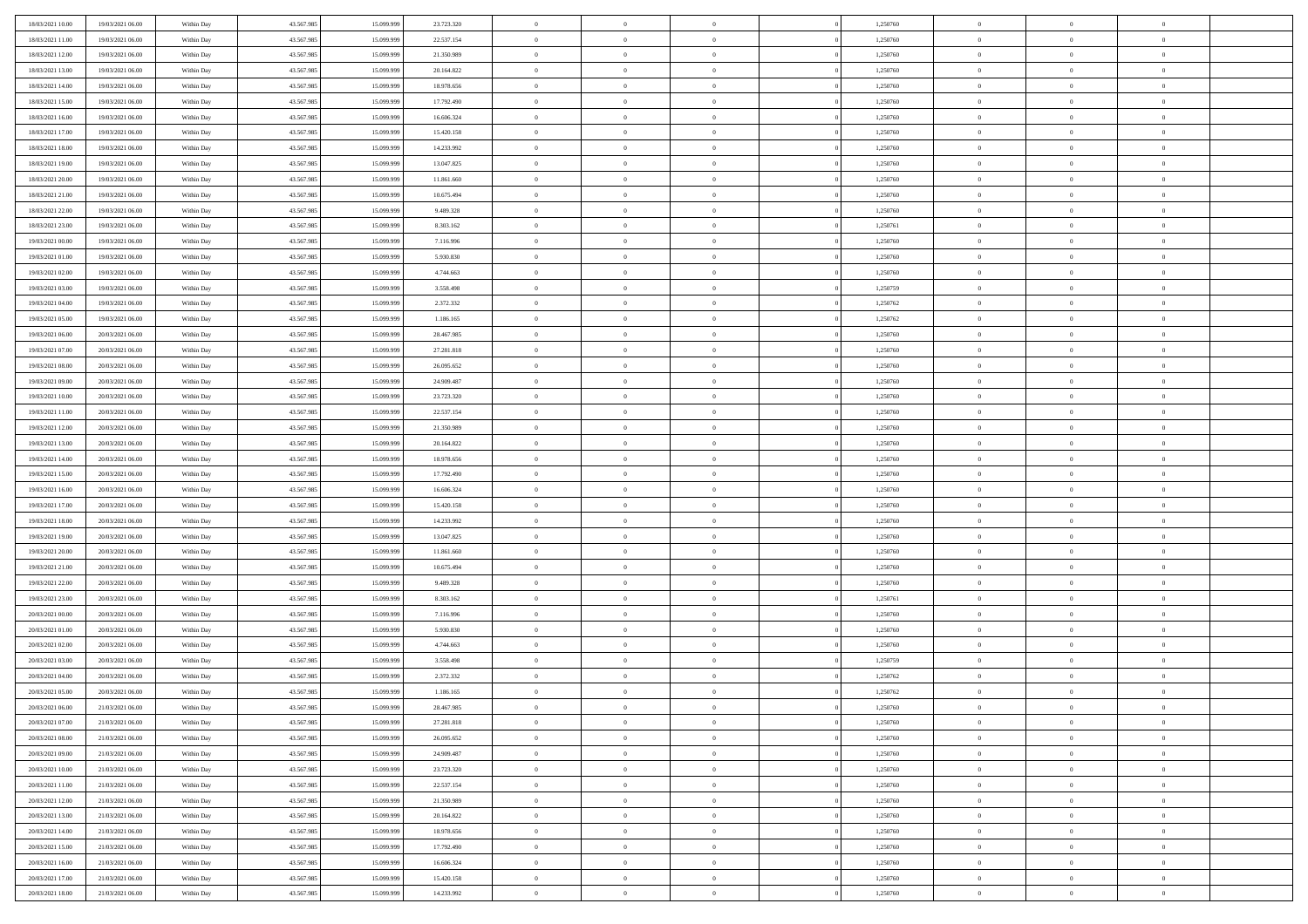| 20/03/2021 19:00                     | 21/03/2021 06:00                     | Within Day               | 43.567.985 | 15.099.999 | 13.047.825               | $\,$ 0         | $\overline{0}$ | $\theta$       |          | 1,250760             | $\bf{0}$       | $\overline{0}$ | $\,0\,$        |  |
|--------------------------------------|--------------------------------------|--------------------------|------------|------------|--------------------------|----------------|----------------|----------------|----------|----------------------|----------------|----------------|----------------|--|
| 20/03/2021 20:00                     | 21/03/2021 06:00                     | Within Day               | 43.567.985 | 15.099.999 | 11.861.660               | $\overline{0}$ | $\overline{0}$ | $\overline{0}$ |          | 1,250760             | $\overline{0}$ | $\overline{0}$ | $\theta$       |  |
| 20/03/2021 21:00                     | 21/03/2021 06:00                     | Within Dav               | 43.567.985 | 15.099.999 | 10.675.494               | $\mathbf{0}$   | $\overline{0}$ | $\overline{0}$ |          | 1,250760             | $\mathbf{0}$   | $\overline{0}$ | $\overline{0}$ |  |
| 20/03/2021 22:00                     | 21/03/2021 06:00                     | Within Day               | 43.567.985 | 15.099.999 | 9.489.328                | $\bf{0}$       | $\overline{0}$ | $\bf{0}$       |          | 1,250760             | $\bf{0}$       | $\overline{0}$ | $\bf{0}$       |  |
| 20/03/2021 23:00                     | 21/03/2021 06:00                     | Within Day               | 43.567.985 | 15.099.999 | 8.303.162                | $\bf{0}$       | $\bf{0}$       | $\overline{0}$ |          | 1,250761             | $\bf{0}$       | $\bf{0}$       | $\,0\,$        |  |
| 21/03/2021 00:00                     | 21/03/2021 06:00                     | Within Dav               | 43.567.985 | 15.099.999 | 7.116.996                | $\mathbf{0}$   | $\overline{0}$ | $\overline{0}$ |          | 1,250760             | $\mathbf{0}$   | $\overline{0}$ | $\overline{0}$ |  |
| 21/03/2021 01:00                     | 21/03/2021 06:00                     | Within Day               | 43.567.985 | 15.099.999 | 5.930.830                | $\bf{0}$       | $\bf{0}$       | $\overline{0}$ |          | 1,250760             | $\bf{0}$       | $\overline{0}$ | $\,0\,$        |  |
| 21/03/2021 02:00                     | 21/03/2021 06:00                     | Within Day               | 43.567.985 | 15.099.999 | 4.744.663                | $\overline{0}$ | $\overline{0}$ | $\overline{0}$ |          | 1,250760             | $\,$ 0 $\,$    | $\overline{0}$ | $\theta$       |  |
| 21/03/2021 03:00                     | 21/03/2021 06:00                     | Within Dav               | 43.567.985 | 15.099.999 | 3.558.498                | $\mathbf{0}$   | $\overline{0}$ | $\overline{0}$ |          | 1,250759             | $\mathbf{0}$   | $\overline{0}$ | $\overline{0}$ |  |
| 21/03/2021 04:00                     | 21/03/2021 06:00                     | Within Day               | 43.567.985 | 15.099.999 | 2.372.332                | $\bf{0}$       | $\bf{0}$       | $\overline{0}$ |          | 1,250762             | $\bf{0}$       | $\overline{0}$ | $\,0\,$        |  |
| 21/03/2021 05:00                     | 21/03/2021 06:00                     | Within Day               | 43.567.985 | 15,099,999 | 1.186.165                | $\bf{0}$       | $\overline{0}$ | $\overline{0}$ |          | 1,250762             | $\bf{0}$       | $\overline{0}$ | $\theta$       |  |
| 21/03/2021 06:00                     | 22/03/2021 06:00                     | Within Dav               | 43.567.985 | 15.099.999 | 28.467.985               | $\mathbf{0}$   | $\overline{0}$ | $\overline{0}$ |          | 1,250760             | $\mathbf{0}$   | $\overline{0}$ | $\overline{0}$ |  |
| 21/03/2021 07:00                     | 22/03/2021 06:00                     | Within Day               | 43.567.985 | 15.099.999 | 27.281.818               | $\bf{0}$       | $\overline{0}$ | $\bf{0}$       |          | 1,250760             | $\bf{0}$       | $\overline{0}$ | $\bf{0}$       |  |
| 21/03/2021 08:00                     | 22/03/2021 06:00                     | Within Day               | 43.567.985 | 15.099.999 | 26.095.652               | $\bf{0}$       | $\overline{0}$ | $\overline{0}$ |          | 1,250760             | $\bf{0}$       | $\mathbf{0}$   | $\,0\,$        |  |
| 21/03/2021 09:00                     | 22/03/2021 06:00                     | Within Dav               | 43.567.985 | 15.099.999 | 24.909.487               | $\overline{0}$ | $\overline{0}$ | $\overline{0}$ |          | 1,250760             | $\mathbf{0}$   | $\overline{0}$ | $\overline{0}$ |  |
| 21/03/2021 11:00                     | 22/03/2021 06:00                     | Within Day               | 43.567.985 | 15.099.999 | 22.537.154               | $\bf{0}$       | $\bf{0}$       | $\overline{0}$ |          | 1,250760             | $\bf{0}$       | $\overline{0}$ | $\bf{0}$       |  |
| 21/03/2021 12:00                     | 22/03/2021 06:00                     |                          | 43.567.985 | 15.099.999 | 21.350.989               | $\overline{0}$ | $\overline{0}$ | $\overline{0}$ |          | 1,250760             | $\bf{0}$       | $\overline{0}$ | $\theta$       |  |
| 21/03/2021 13:00                     | 22/03/2021 06:00                     | Within Day<br>Within Day | 43.567.985 | 15.099.999 | 20.164.822               | $\mathbf{0}$   | $\overline{0}$ | $\overline{0}$ |          | 1,250760             | $\mathbf{0}$   | $\overline{0}$ | $\overline{0}$ |  |
| 21/03/2021 14:00                     | 22/03/2021 06:00                     | Within Day               | 43.567.985 | 15.099.999 | 18.978.656               | $\bf{0}$       | $\bf{0}$       | $\overline{0}$ |          | 1,250760             | $\bf{0}$       | $\overline{0}$ | $\,0\,$        |  |
| 21/03/2021 15:00                     | 22/03/2021 06:00                     |                          | 43.567.985 | 15.099.999 |                          | $\bf{0}$       | $\overline{0}$ | $\overline{0}$ |          |                      | $\bf{0}$       | $\overline{0}$ | $\bf{0}$       |  |
| 21/03/2021 16:00                     | 22/03/2021 06:00                     | Within Day<br>Within Dav | 43.567.985 | 15.099.999 | 17.792.490<br>16.606.324 | $\mathbf{0}$   | $\overline{0}$ | $\overline{0}$ |          | 1,250760<br>1,250760 | $\mathbf{0}$   | $\overline{0}$ | $\overline{0}$ |  |
| 21/03/2021 17:00                     | 22/03/2021 06:00                     |                          |            |            |                          | $\bf{0}$       |                |                |          |                      | $\bf{0}$       |                | $\bf{0}$       |  |
|                                      |                                      | Within Day               | 43.567.985 | 15.099.999 | 15.420.158               |                | $\overline{0}$ | $\bf{0}$       |          | 1,250760             |                | $\overline{0}$ |                |  |
| 21/03/2021 18:00<br>21/03/2021 19:00 | 22/03/2021 06:00<br>22/03/2021 06:00 | Within Day               | 43.567.985 | 15.099.999 | 14.233.992               | $\bf{0}$       | $\overline{0}$ | $\overline{0}$ |          | 1,250760             | $\bf{0}$       | $\overline{0}$ | $\,0\,$        |  |
|                                      |                                      | Within Dav               | 43.567.985 | 15.099.999 | 13.047.825               | $\mathbf{0}$   | $\overline{0}$ | $\overline{0}$ |          | 1,250760             | $\mathbf{0}$   | $\overline{0}$ | $\overline{0}$ |  |
| 21/03/2021 20:00                     | 22/03/2021 06:00                     | Within Day               | 43.567.985 | 15.099.999 | 11.861.660               | $\bf{0}$       | $\overline{0}$ | $\overline{0}$ |          | 1,250760             | $\bf{0}$       | $\overline{0}$ | $\,0\,$        |  |
| 21/03/2021 21:00                     | 22/03/2021 06:00                     | Within Day               | 43.567.985 | 15.099.999 | 10.675.494               | $\overline{0}$ | $\overline{0}$ | $\overline{0}$ |          | 1,250760             | $\bf{0}$       | $\overline{0}$ | $\overline{0}$ |  |
| 21/03/2021 22:00                     | 22/03/2021 06:00                     | Within Dav               | 43.567.985 | 15.099.999 | 9.489.328                | $\mathbf{0}$   | $\overline{0}$ | $\overline{0}$ |          | 1,250760             | $\mathbf{0}$   | $\overline{0}$ | $\overline{0}$ |  |
| 21/03/2021 23:00                     | 22/03/2021 06:00                     | Within Day               | 43.567.985 | 15.099.999 | 8.303.162                | $\bf{0}$       | $\overline{0}$ | $\overline{0}$ |          | 1,250761             | $\bf{0}$       | $\overline{0}$ | $\,0\,$        |  |
| 22/03/2021 00:00                     | 22/03/2021 06:00                     | Within Day               | 43.567.985 | 15,099,999 | 7.116.996                | $\bf{0}$       | $\overline{0}$ | $\overline{0}$ |          | 1,250760             | $\bf{0}$       | $\overline{0}$ | $\overline{0}$ |  |
| 22/03/2021 01:00                     | 22/03/2021 06:00                     | Within Dav               | 43.567.985 | 15.099.999 | 5.930.830                | $\mathbf{0}$   | $\overline{0}$ | $\overline{0}$ |          | 1,250760             | $\mathbf{0}$   | $\overline{0}$ | $\overline{0}$ |  |
| 22/03/2021 02:00                     | 22/03/2021 06:00                     | Within Day               | 43.567.985 | 15.099.999 | 4.744.663                | $\bf{0}$       | $\overline{0}$ | $\theta$       |          | 1,250760             | $\,$ 0         | $\overline{0}$ | $\theta$       |  |
| 22/03/2021 03:00                     | 22/03/2021 06:00                     | Within Day               | 43.567.985 | 15.099.999 | 3.558.498                | $\bf{0}$       | $\overline{0}$ | $\overline{0}$ |          | 1,250759             | $\bf{0}$       | $\overline{0}$ | $\overline{0}$ |  |
| 22/03/2021 04:00                     | 22/03/2021 06:00                     | Within Dav               | 43.567.985 | 15.099.999 | 2.372.332                | $\mathbf{0}$   | $\overline{0}$ | $\overline{0}$ |          | 1,250762             | $\mathbf{0}$   | $\overline{0}$ | $\overline{0}$ |  |
| 22/03/2021 05:00                     | 22/03/2021 06:00                     | Within Day               | 43.567.985 | 15.099.999 | 1.186.165                | $\bf{0}$       | $\overline{0}$ | $\theta$       |          | 1,250762             | $\,$ 0         | $\overline{0}$ | $\theta$       |  |
| 22/03/2021 06:00                     | 23/03/2021 06:00                     | Within Day               | 43.567.985 | 15.099.999 | 28.467.985               | $\bf{0}$       | $\overline{0}$ | $\overline{0}$ |          | 1,250760             | $\bf{0}$       | $\overline{0}$ | $\overline{0}$ |  |
| 22/03/2021 07:00                     | 23/03/2021 06:00                     | Within Day               | 43.567.985 | 15.099.999 | 27.281.818               | $\mathbf{0}$   | $\overline{0}$ | $\overline{0}$ |          | 1,250760             | $\mathbf{0}$   | $\overline{0}$ | $\overline{0}$ |  |
| 22/03/2021 08:00                     | 23/03/2021 06:00                     | Within Day               | 43.567.985 | 15.099.999 | 26.095.652               | $\bf{0}$       | $\overline{0}$ | $\theta$       |          | 1,250760             | $\,$ 0         | $\overline{0}$ | $\theta$       |  |
| 22/03/2021 09:00                     | 23/03/2021 06:00                     | Within Day               | 43.567.985 | 15.099.999 | 24.909.487               | $\bf{0}$       | $\overline{0}$ | $\overline{0}$ |          | 1,250760             | $\bf{0}$       | $\bf{0}$       | $\overline{0}$ |  |
| 22/03/2021 10:00                     | 23/03/2021 06:00                     | Within Dav               | 43.567.985 | 15.099.999 | 23.723.320               | $\mathbf{0}$   | $\overline{0}$ | $\overline{0}$ |          | 1,250760             | $\mathbf{0}$   | $\overline{0}$ | $\overline{0}$ |  |
| 22/03/2021 11:00                     | 23/03/2021 06:00                     | Within Day               | 43.567.985 | 15.099.999 | 22.537.154               | $\,0\,$        | $\overline{0}$ | $\theta$       |          | 1,250760             | $\,$ 0         | $\overline{0}$ | $\theta$       |  |
| 22/03/2021 12:00                     | 23/03/2021 06:00                     | Within Day               | 43.567.985 | 15.099.999 | 21.350.989               | $\bf{0}$       | $\overline{0}$ | $\overline{0}$ |          | 1,250760             | $\bf{0}$       | $\overline{0}$ | $\overline{0}$ |  |
| 22/03/2021 13:00                     | 23/03/2021 06:00                     | Within Dav               | 43.567.985 | 15.099.999 | 20.164.822               | $\mathbf{0}$   | $\overline{0}$ | $\overline{0}$ |          | 1,250760             | $\mathbf{0}$   | $\overline{0}$ | $\overline{0}$ |  |
| 22/03/2021 14:00                     | 23/03/2021 06:00                     | Within Day               | 43.567.985 | 15.099.999 | 18.978.656               | $\bf{0}$       | $\overline{0}$ | $\theta$       |          | 1,250760             | $\,$ 0         | $\overline{0}$ | $\theta$       |  |
| 22/03/2021 15:00                     | 23/03/2021 06:00                     | Within Day               | 43.567.985 | 15.099.999 | 17.792.490               | $\bf{0}$       | $\overline{0}$ | $\overline{0}$ |          | 1,250760             | $\,$ 0 $\,$    | $\overline{0}$ | $\bf{0}$       |  |
| 22/03/2021 16:00                     | 23/03/2021 06:00                     | Within Day               | 43.567.985 | 15.099.999 | 16.606.324               | $\bf{0}$       | $\overline{0}$ | $\Omega$       |          | 1,250760             | $\overline{0}$ | $\theta$       | $\theta$       |  |
| 22/03/2021 17:00                     | 23/03/2021 06:00                     | Within Day               | 43.567.985 | 15.099.999 | 15.420.158               | $\,0\,$        | $\overline{0}$ | $\theta$       |          | 1,250760             | $\,$ 0 $\,$    | $\bf{0}$       | $\theta$       |  |
| 22/03/2021 18:00                     | 23/03/2021 06:00                     | Within Day               | 43.567.985 | 15.099.999 | 14.233.992               | $\overline{0}$ | $\overline{0}$ | $\overline{0}$ |          | 1,250760             | $\overline{0}$ | $\overline{0}$ | $\overline{0}$ |  |
| 22/03/2021 19:00                     | 23/03/2021 06:00                     | Within Day               | 43.567.985 | 15.099.999 | 13.047.825               | $\bf{0}$       | $\overline{0}$ | $\overline{0}$ |          | 1,250760             | $\overline{0}$ | $\bf{0}$       | $\mathbf{0}$   |  |
| 22/03/2021 20:00                     | 23/03/2021 06:00                     | Within Day               | 43.567.985 | 15.099.999 | 11.861.660               | $\bf{0}$       | $\overline{0}$ | $\overline{0}$ | $\theta$ | 1,250760             | $\mathbf{0}$   | $\bf{0}$       | $\,$ 0 $\,$    |  |
| 22/03/2021 21:00                     | 23/03/2021 06:00                     | Within Day               | 43.567.985 | 15.099.999 | 10.675.494               | $\bf{0}$       | $\overline{0}$ | $\overline{0}$ |          | 1,250760             | $\,$ 0 $\,$    | $\overline{0}$ | $\overline{0}$ |  |
| 22/03/2021 22:00                     | 23/03/2021 06:00                     | Within Day               | 43.567.985 | 15.099.999 | 9.489.328                | $\bf{0}$       | $\overline{0}$ | $\overline{0}$ |          | 1,250760             | $\mathbf{0}$   | $\overline{0}$ | $\overline{0}$ |  |
| 22/03/2021 23:00                     | 23/03/2021 06:00                     | Within Day               | 43.567.985 | 15.099.999 | 8.303.162                | $\,0\,$        | $\overline{0}$ | $\overline{0}$ | $\theta$ | 1,250761             | $\,$ 0 $\,$    | $\mathbf{0}$   | $\overline{0}$ |  |
| 23/03/2021 00:00                     | 23/03/2021 06:00                     | Within Day               | 43.567.985 | 15.099.999 | 7.116.996                | $\bf{0}$       | $\overline{0}$ | $\overline{0}$ |          | 1,250760             | $\overline{0}$ | $\overline{0}$ | $\overline{0}$ |  |
| 23/03/2021 01:00                     | 23/03/2021 06:00                     | Within Day               | 43.567.985 | 15.099.999 | 5.930.830                | $\bf{0}$       | $\overline{0}$ | $\overline{0}$ |          | 1,250760             | $\mathbf{0}$   | $\bf{0}$       | $\overline{0}$ |  |
| 23/03/2021 02:00                     | 23/03/2021 06:00                     | Within Day               | 43.567.985 | 15.099.999 | 4.744.663                | $\,$ 0 $\,$    | $\overline{0}$ | $\overline{0}$ |          | 1,250760             | $\mathbf{0}$   | $\mathbf{0}$   | $\overline{0}$ |  |
| 23/03/2021 03:00                     | 23/03/2021 06:00                     | Within Day               | 43.567.985 | 15.099.999 | 3.558.498                | $\overline{0}$ | $\bf{0}$       | $\overline{0}$ |          | 1,250759             | $\mathbf{0}$   | $\mathbf{0}$   | $\overline{0}$ |  |
| 23/03/2021 04:00                     | 23/03/2021 06:00                     | Within Day               | 43.567.985 | 15.099.999 | 2.372.332                | $\bf{0}$       | $\overline{0}$ | $\overline{0}$ |          | 1,250762             | $\mathbf{0}$   | $\overline{0}$ | $\overline{0}$ |  |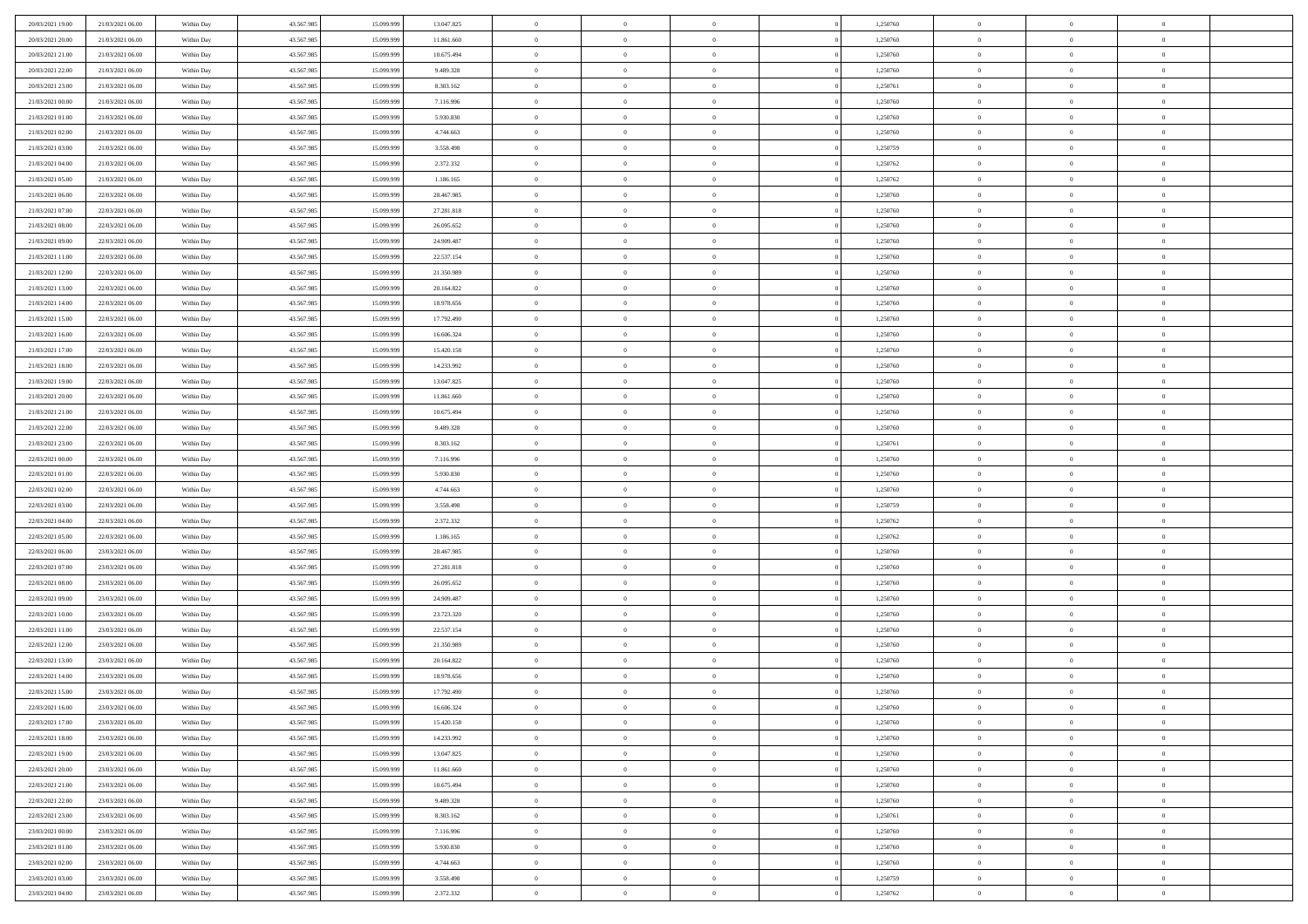| 23/03/2021 05:00 | 23/03/2021 06:00 | Within Day | 43.567.985 | 15.099.999 | 1.186.165  | $\,$ 0                   | $\bf{0}$       | $\theta$       |          | 1,250762 | $\bf{0}$                 | $\overline{0}$ | $\,0\,$                          |  |
|------------------|------------------|------------|------------|------------|------------|--------------------------|----------------|----------------|----------|----------|--------------------------|----------------|----------------------------------|--|
| 23/03/2021 06:00 | 24/03/2021 06:00 | Within Day | 43.567.985 | 15.099.999 | 28.467.985 | $\overline{0}$           | $\overline{0}$ | $\overline{0}$ |          | 1,250760 | $\overline{0}$           | $\overline{0}$ | $\theta$                         |  |
| 23/03/2021 07:00 | 24/03/2021 06:00 | Within Dav | 43.567.985 | 15.099.999 | 27.281.818 | $\mathbf{0}$             | $\overline{0}$ | $\overline{0}$ |          | 1,250760 | $\mathbf{0}$             | $\overline{0}$ | $\overline{0}$                   |  |
| 23/03/2021 08:00 | 24/03/2021 06:00 | Within Day | 43.567.985 | 15.099.999 | 26.095.652 | $\bf{0}$                 | $\overline{0}$ | $\bf{0}$       |          | 1,250760 | $\bf{0}$                 | $\overline{0}$ | $\bf{0}$                         |  |
| 23/03/2021 09:00 | 24/03/2021 06:00 | Within Day | 43.567.985 | 15.099.999 | 24.909.487 | $\bf{0}$                 | $\bf{0}$       | $\overline{0}$ |          | 1,250760 | $\bf{0}$                 | $\bf{0}$       | $\,0\,$                          |  |
| 23/03/2021 10:00 | 24/03/2021 06:00 | Within Dav | 43.567.985 | 15.099.999 | 23.723.320 | $\mathbf{0}$             | $\overline{0}$ | $\overline{0}$ |          | 1,250760 | $\mathbf{0}$             | $\overline{0}$ | $\overline{0}$                   |  |
|                  |                  |            |            |            |            |                          |                |                |          |          |                          |                |                                  |  |
| 23/03/2021 11:00 | 24/03/2021 06:00 | Within Day | 43.567.985 | 15.099.999 | 22.537.154 | $\bf{0}$                 | $\bf{0}$       | $\overline{0}$ |          | 1,250760 | $\bf{0}$                 | $\overline{0}$ | $\,0\,$                          |  |
| 23/03/2021 12:00 | 24/03/2021 06:00 | Within Day | 43.567.985 | 15.099.999 | 21.350.989 | $\overline{0}$           | $\overline{0}$ | $\overline{0}$ |          | 1,250760 | $\,$ 0 $\,$              | $\overline{0}$ | $\theta$                         |  |
| 23/03/2021 13:00 | 24/03/2021 06:00 | Within Day | 43.567.985 | 15.099.999 | 20.164.822 | $\mathbf{0}$             | $\overline{0}$ | $\overline{0}$ |          | 1,250760 | $\mathbf{0}$             | $\overline{0}$ | $\overline{0}$                   |  |
| 23/03/2021 14:00 | 24/03/2021 06:00 | Within Day | 43.567.985 | 15.099.999 | 18.978.656 | $\bf{0}$                 | $\bf{0}$       | $\overline{0}$ |          | 1,250760 | $\bf{0}$                 | $\overline{0}$ | $\,0\,$                          |  |
| 23/03/2021 15:00 | 24/03/2021 06:00 | Within Day | 43.567.985 | 15.099.999 | 17.792.490 | $\bf{0}$                 | $\overline{0}$ | $\overline{0}$ |          | 1,250760 | $\bf{0}$                 | $\overline{0}$ | $\theta$                         |  |
| 23/03/2021 16:00 | 24/03/2021 06:00 | Within Dav | 43.567.985 | 15.099.999 | 16.606.324 | $\mathbf{0}$             | $\overline{0}$ | $\overline{0}$ |          | 1,250760 | $\mathbf{0}$             | $\overline{0}$ | $\overline{0}$                   |  |
| 23/03/2021 17:00 | 24/03/2021 06:00 | Within Day | 43.567.985 | 15.099.999 | 15.420.158 | $\bf{0}$                 | $\overline{0}$ | $\bf{0}$       |          | 1,250760 | $\bf{0}$                 | $\overline{0}$ | $\bf{0}$                         |  |
| 23/03/2021 18:00 | 24/03/2021 06:00 | Within Day | 43.567.985 | 15.099.999 | 14.233.992 | $\bf{0}$                 | $\overline{0}$ | $\overline{0}$ |          | 1,250760 | $\bf{0}$                 | $\mathbf{0}$   | $\,0\,$                          |  |
| 23/03/2021 19:00 | 24/03/2021 06:00 | Within Dav | 43.567.985 | 15.099.999 | 13.047.825 | $\overline{0}$           | $\overline{0}$ | $\overline{0}$ |          | 1,250760 | $\mathbf{0}$             | $\overline{0}$ | $\overline{0}$                   |  |
| 23/03/2021 20:00 | 24/03/2021 06:00 | Within Day | 43.567.985 | 15.099.999 | 11.861.660 | $\bf{0}$                 | $\overline{0}$ | $\overline{0}$ |          | 1,250760 | $\bf{0}$                 | $\overline{0}$ | $\bf{0}$                         |  |
| 23/03/2021 21:00 | 24/03/2021 06:00 | Within Day | 43.567.985 | 15.099.999 | 10.675.494 | $\overline{0}$           | $\overline{0}$ | $\overline{0}$ |          | 1,250760 | $\bf{0}$                 | $\overline{0}$ | $\theta$                         |  |
| 23/03/2021 22:00 | 24/03/2021 06:00 | Within Day | 43.567.985 | 15.099.999 | 9.489.328  | $\mathbf{0}$             | $\overline{0}$ | $\overline{0}$ |          | 1,250760 | $\mathbf{0}$             | $\overline{0}$ | $\overline{0}$                   |  |
| 23/03/2021 23:00 | 24/03/2021 06:00 | Within Day | 43.567.985 | 15.099.999 | 8.303.162  | $\bf{0}$                 | $\overline{0}$ | $\overline{0}$ |          | 1,250761 | $\bf{0}$                 | $\overline{0}$ | $\,0\,$                          |  |
| 24/03/2021 00:00 | 24/03/2021 06:00 | Within Day | 43.567.985 | 15.099.999 | 7.116.996  | $\bf{0}$                 | $\overline{0}$ | $\overline{0}$ |          | 1,250760 | $\bf{0}$                 | $\overline{0}$ | $\overline{0}$                   |  |
| 24/03/2021 01:00 | 24/03/2021 06:00 | Within Dav | 43.567.985 | 15.099.999 | 5.930.830  | $\mathbf{0}$             | $\overline{0}$ | $\overline{0}$ |          | 1,250760 | $\mathbf{0}$             | $\overline{0}$ | $\overline{0}$                   |  |
| 24/03/2021 02.00 | 24/03/2021 06:00 | Within Day | 43.567.985 | 15.099.999 | 4.744.663  | $\bf{0}$                 | $\overline{0}$ | $\bf{0}$       |          | 1,250760 | $\bf{0}$                 | $\overline{0}$ | $\bf{0}$                         |  |
| 24/03/2021 03:00 | 24/03/2021 06:00 | Within Day | 43.567.985 | 15.099.999 | 3.558.498  | $\bf{0}$                 | $\overline{0}$ | $\overline{0}$ |          | 1,250759 | $\bf{0}$                 | $\bf{0}$       | $\,0\,$                          |  |
| 24/03/2021 04:00 | 24/03/2021 06:00 | Within Dav | 43.567.985 | 15.099.999 | 2.372.332  | $\mathbf{0}$             | $\overline{0}$ | $\overline{0}$ |          | 1,250762 | $\mathbf{0}$             | $\overline{0}$ | $\overline{0}$                   |  |
| 24/03/2021 05:00 | 24/03/2021 06:00 | Within Day | 43.567.985 | 15.099.999 | 1.186.165  | $\bf{0}$                 | $\overline{0}$ | $\overline{0}$ |          | 1,250762 | $\bf{0}$                 | $\overline{0}$ | $\,0\,$                          |  |
| 24/03/2021 06:00 | 25/03/2021 06:00 | Within Day | 43.567.985 | 15.099.999 | 28.467.985 | $\overline{0}$           | $\overline{0}$ | $\overline{0}$ |          | 1,250760 | $\bf{0}$                 | $\overline{0}$ | $\overline{0}$                   |  |
| 24/03/2021 07:00 | 25/03/2021 06:00 | Within Dav | 43.567.985 | 15.099.999 | 27.281.818 | $\mathbf{0}$             | $\overline{0}$ | $\overline{0}$ |          | 1,250760 | $\mathbf{0}$             | $\overline{0}$ | $\overline{0}$                   |  |
| 24/03/2021 08:00 | 25/03/2021 06:00 |            | 43.567.985 | 15.099.999 | 26.095.652 | $\bf{0}$                 | $\overline{0}$ | $\overline{0}$ |          | 1,250760 | $\bf{0}$                 | $\overline{0}$ | $\,0\,$                          |  |
|                  |                  | Within Day |            | 15.099.999 |            |                          |                |                |          |          |                          |                |                                  |  |
| 24/03/2021 09:00 | 25/03/2021 06:00 | Within Day | 43.567.985 |            | 24.909.487 | $\bf{0}$<br>$\mathbf{0}$ | $\overline{0}$ | $\overline{0}$ |          | 1,250760 | $\bf{0}$<br>$\mathbf{0}$ | $\bf{0}$       | $\overline{0}$<br>$\overline{0}$ |  |
| 24/03/2021 10:00 | 25/03/2021 06:00 | Within Dav | 43.567.985 | 15.099.999 | 23.723.320 |                          | $\overline{0}$ | $\overline{0}$ |          | 1,250760 |                          | $\overline{0}$ |                                  |  |
| 24/03/2021 11:00 | 25/03/2021 06:00 | Within Day | 43.567.985 | 15.099.999 | 22.537.154 | $\bf{0}$                 | $\overline{0}$ | $\theta$       |          | 1,250760 | $\,$ 0                   | $\overline{0}$ | $\theta$                         |  |
| 24/03/2021 12:00 | 25/03/2021 06:00 | Within Day | 43.567.985 | 15.099.999 | 21.350.989 | $\bf{0}$                 | $\overline{0}$ | $\overline{0}$ |          | 1,250760 | $\bf{0}$                 | $\bf{0}$       | $\overline{0}$                   |  |
| 24/03/2021 13:00 | 25/03/2021 06:00 | Within Dav | 43.567.985 | 15.099.999 | 20.164.822 | $\mathbf{0}$             | $\overline{0}$ | $\overline{0}$ |          | 1,250760 | $\mathbf{0}$             | $\overline{0}$ | $\overline{0}$                   |  |
| 24/03/2021 14:00 | 25/03/2021 06:00 | Within Day | 43.567.985 | 15.099.999 | 18.978.656 | $\bf{0}$                 | $\overline{0}$ | $\theta$       |          | 1,250760 | $\,$ 0                   | $\overline{0}$ | $\theta$                         |  |
| 24/03/2021 15:00 | 25/03/2021 06:00 | Within Day | 43.567.985 | 15.099.999 | 17.792.490 | $\bf{0}$                 | $\overline{0}$ | $\overline{0}$ |          | 1,250760 | $\bf{0}$                 | $\overline{0}$ | $\overline{0}$                   |  |
| 24/03/2021 16:00 | 25/03/2021 06:00 | Within Day | 43.567.985 | 15.099.999 | 16.606.324 | $\mathbf{0}$             | $\overline{0}$ | $\overline{0}$ |          | 1,250760 | $\mathbf{0}$             | $\overline{0}$ | $\overline{0}$                   |  |
| 24/03/2021 17:00 | 25/03/2021 06:00 | Within Day | 43.567.985 | 15.099.999 | 15.420.158 | $\bf{0}$                 | $\overline{0}$ | $\theta$       |          | 1,250760 | $\,$ 0                   | $\overline{0}$ | $\theta$                         |  |
| 24/03/2021 18:00 | 25/03/2021 06:00 | Within Day | 43.567.985 | 15.099.999 | 14.233.992 | $\bf{0}$                 | $\overline{0}$ | $\overline{0}$ |          | 1,250760 | $\bf{0}$                 | $\overline{0}$ | $\bf{0}$                         |  |
| 24/03/2021 19:00 | 25/03/2021 06:00 | Within Dav | 43.567.985 | 15.099.999 | 13.047.825 | $\mathbf{0}$             | $\overline{0}$ | $\overline{0}$ |          | 1,250760 | $\mathbf{0}$             | $\overline{0}$ | $\overline{0}$                   |  |
| 24/03/2021 20:00 | 25/03/2021 06:00 | Within Day | 43.567.985 | 15.099.999 | 11.861.660 | $\,0\,$                  | $\overline{0}$ | $\theta$       |          | 1,250760 | $\,$ 0                   | $\overline{0}$ | $\theta$                         |  |
| 24/03/2021 21:00 | 25/03/2021 06:00 | Within Day | 43.567.985 | 15.099.999 | 10.675.494 | $\bf{0}$                 | $\overline{0}$ | $\overline{0}$ |          | 1,250760 | $\bf{0}$                 | $\overline{0}$ | $\bf{0}$                         |  |
| 24/03/2021 22:00 | 25/03/2021 06:00 | Within Dav | 43.567.985 | 15.099.999 | 9.489.328  | $\mathbf{0}$             | $\overline{0}$ | $\overline{0}$ |          | 1,250760 | $\mathbf{0}$             | $\overline{0}$ | $\overline{0}$                   |  |
| 24/03/2021 23:00 | 25/03/2021 06:00 | Within Day | 43.567.985 | 15.099.999 | 8.303.162  | $\bf{0}$                 | $\overline{0}$ | $\theta$       |          | 1,250761 | $\,$ 0                   | $\overline{0}$ | $\theta$                         |  |
| 25/03/2021 00:00 | 25/03/2021 06:00 | Within Day | 43.567.985 | 15.099.999 | 7.116.996  | $\bf{0}$                 | $\overline{0}$ | $\overline{0}$ |          | 1,250760 | $\,$ 0 $\,$              | $\overline{0}$ | $\bf{0}$                         |  |
| 25/03/2021 01:00 | 25/03/2021 06:00 | Within Day | 43.567.985 | 15.099.999 | 5.930.830  | $\bf{0}$                 | $\overline{0}$ |                |          | 1,250760 | $\overline{0}$           | $\theta$       | $\theta$                         |  |
| 25/03/2021 02:00 | 25/03/2021 06:00 | Within Day | 43.567.985 | 15.099.999 | 4.744.663  | $\,0\,$                  | $\overline{0}$ | $\theta$       |          | 1,250760 | $\,$ 0 $\,$              | $\bf{0}$       | $\theta$                         |  |
| 25/03/2021 03:00 | 25/03/2021 06:00 | Within Day | 43.567.985 | 15.099.999 | 3.558.498  | $\overline{0}$           | $\overline{0}$ | $\overline{0}$ |          | 1,250759 | $\overline{0}$           | $\overline{0}$ | $\overline{0}$                   |  |
| 25/03/2021 04:00 | 25/03/2021 06:00 | Within Day | 43.567.985 | 15.099.999 | 2.372.332  | $\bf{0}$                 | $\overline{0}$ | $\overline{0}$ |          | 1,250762 | $\overline{0}$           | $\bf{0}$       | $\mathbf{0}$                     |  |
| 25/03/2021 05:00 | 25/03/2021 06:00 | Within Day | 43.567.985 | 15.099.999 | 1.186.165  | $\bf{0}$                 | $\overline{0}$ | $\overline{0}$ | $\theta$ | 1,250762 | $\mathbf{0}$             | $\bf{0}$       | $\,$ 0 $\,$                      |  |
| 25/03/2021 06:00 | 26/03/2021 06:00 | Within Day | 43.567.985 | 15.099.999 | 28.467.985 | $\bf{0}$                 | $\overline{0}$ | $\overline{0}$ |          | 1,250760 | $\,$ 0 $\,$              | $\overline{0}$ | $\overline{0}$                   |  |
| 25/03/2021 07:00 | 26/03/2021 06:00 | Within Day | 43.567.985 | 15.099.999 | 27.281.818 | $\bf{0}$                 | $\overline{0}$ | $\overline{0}$ |          | 1,250760 | $\mathbf{0}$             | $\overline{0}$ | $\overline{0}$                   |  |
| 25/03/2021 08:00 | 26/03/2021 06:00 | Within Day | 43.567.985 | 15.099.999 | 26.095.652 | $\,0\,$                  | $\overline{0}$ | $\overline{0}$ | $\theta$ | 1,250760 | $\,$ 0 $\,$              | $\overline{0}$ | $\overline{0}$                   |  |
| 25/03/2021 09:00 | 26/03/2021 06:00 | Within Day | 43.567.985 | 15.099.999 | 24.909.487 | $\bf{0}$                 | $\overline{0}$ | $\overline{0}$ |          | 1,250760 | $\overline{0}$           | $\overline{0}$ | $\overline{0}$                   |  |
| 25/03/2021 10:00 | 26/03/2021 06:00 | Within Day | 43.567.985 | 15.099.999 | 23.723.320 | $\bf{0}$                 | $\overline{0}$ | $\overline{0}$ |          | 1,250760 | $\mathbf{0}$             | $\bf{0}$       | $\overline{0}$                   |  |
| 25/03/2021 11:00 | 26/03/2021 06:00 | Within Day | 43.567.985 | 15.099.999 | 22.537.154 | $\,0\,$                  | $\overline{0}$ | $\overline{0}$ |          | 1,250760 | $\mathbf{0}$             | $\overline{0}$ | $\overline{0}$                   |  |
| 25/03/2021 12:00 | 26/03/2021 06:00 | Within Day | 43.567.985 | 15.099.999 | 21.350.989 | $\bf{0}$                 | $\overline{0}$ | $\overline{0}$ |          | 1,250760 | $\bf{0}$                 | $\mathbf{0}$   | $\overline{0}$                   |  |
| 25/03/2021 13:00 | 26/03/2021 06:00 | Within Day | 43.567.985 | 15.099.999 | 20.164.822 | $\overline{0}$           | $\overline{0}$ | $\overline{0}$ |          | 1,250760 | $\mathbf{0}$             | $\overline{0}$ | $\overline{0}$                   |  |
|                  |                  |            |            |            |            |                          |                |                |          |          |                          |                |                                  |  |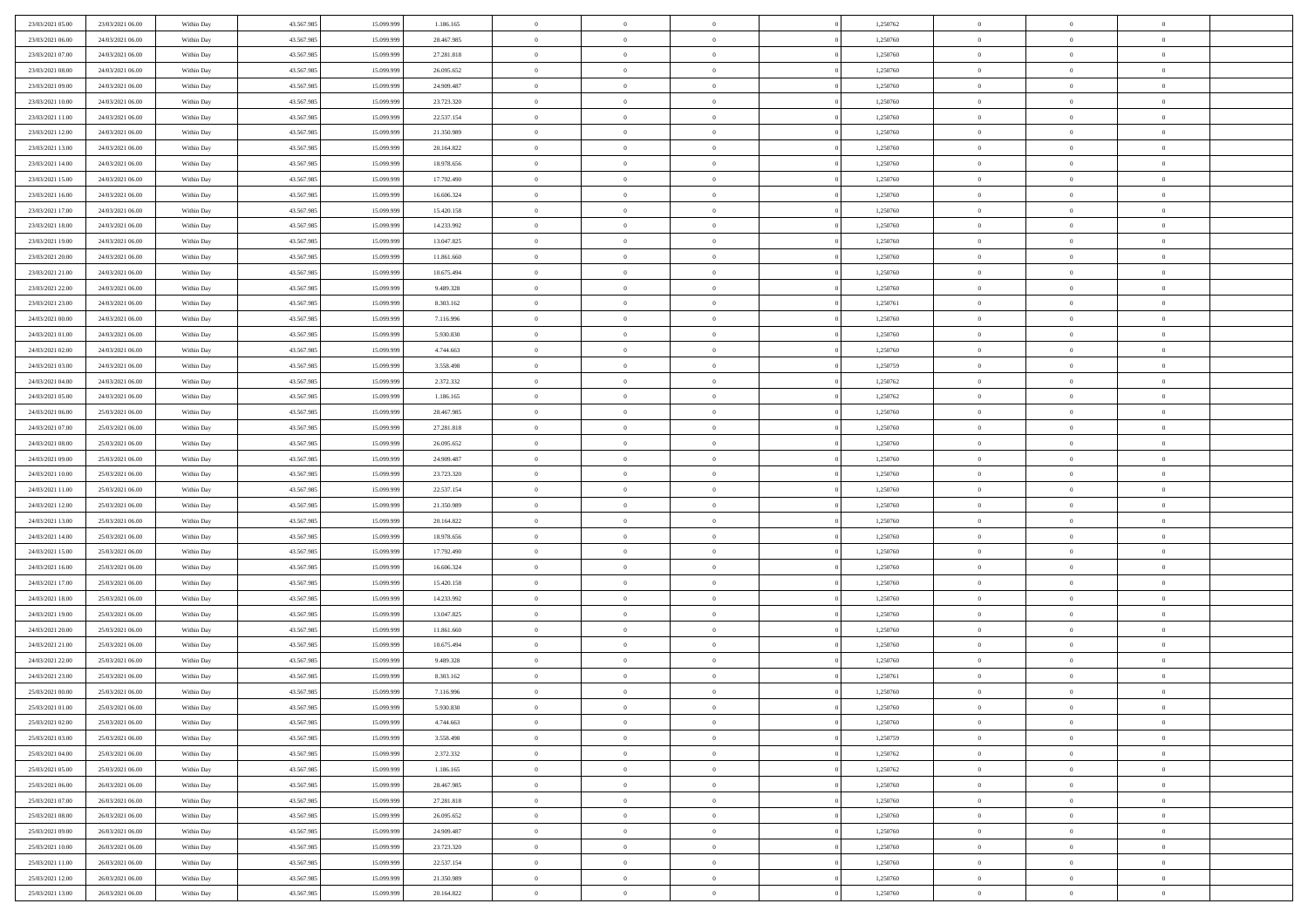| 25/03/2021 14:00 | 26/03/2021 06:00 | Within Day               | 43.567.985 | 15.099.999 | 18.978.656 | $\,0\,$        | $\overline{0}$ | $\bf{0}$       |                | 1,250760 | $\,$ 0 $\,$    | $\overline{0}$ | $\bf{0}$       |  |
|------------------|------------------|--------------------------|------------|------------|------------|----------------|----------------|----------------|----------------|----------|----------------|----------------|----------------|--|
| 25/03/2021 15:00 | 26/03/2021 06:00 | Within Day               | 43.567.985 | 15.099.99  | 17.792.490 | $\overline{0}$ | $\overline{0}$ | $\overline{0}$ |                | 1,250760 | $\theta$       | $\overline{0}$ | $\overline{0}$ |  |
| 25/03/2021 16:00 | 26/03/2021 06:00 | Within Day               | 43.567.985 | 15.099.999 | 16.606.324 | $\mathbf{0}$   | $\overline{0}$ | $\overline{0}$ |                | 1,250760 | $\theta$       | $\overline{0}$ | $\overline{0}$ |  |
| 25/03/2021 17:00 | 26/03/2021 06:00 | Within Day               | 43.567.985 | 15.099.999 | 15.420.158 | $\bf{0}$       | $\overline{0}$ | $\bf{0}$       |                | 1,250760 | $\bf{0}$       | $\overline{0}$ | $\bf{0}$       |  |
| 25/03/2021 18:00 | 26/03/2021 06:00 | Within Day               | 43.567.985 | 15.099.999 | 14.233.992 | $\bf{0}$       | $\overline{0}$ | $\overline{0}$ |                | 1,250760 | $\bf{0}$       | $\bf{0}$       | $\bf{0}$       |  |
| 25/03/2021 19:00 | 26/03/2021 06:00 | Within Day               | 43.567.985 | 15.099.999 | 13.047.825 | $\mathbf{0}$   | $\overline{0}$ | $\overline{0}$ |                | 1,250760 | $\theta$       |                | $\theta$       |  |
|                  |                  |                          |            |            |            |                |                |                |                |          |                | $\overline{0}$ |                |  |
| 25/03/2021 20:00 | 26/03/2021 06:00 | Within Day               | 43.567.985 | 15.099.999 | 11.861.660 | $\mathbf{0}$   | $\overline{0}$ | $\overline{0}$ |                | 1,250760 | $\bf{0}$       | $\overline{0}$ | $\theta$       |  |
| 25/03/2021 21:00 | 26/03/2021 06:00 | Within Day               | 43.567.985 | 15.099.999 | 10.675.494 | $\overline{0}$ | $\mathbf{0}$   | $\overline{0}$ |                | 1,250760 | $\,$ 0 $\,$    | $\overline{0}$ | $\theta$       |  |
| 25/03/2021 22:00 | 26/03/2021 06:00 | Within Day               | 43.567.985 | 15.099.999 | 9.489.328  | $\mathbf{0}$   | $\overline{0}$ | $\overline{0}$ |                | 1,250760 | $\theta$       | $\overline{0}$ | $\overline{0}$ |  |
| 25/03/2021 23:00 | 26/03/2021 06:00 | Within Day               | 43.567.985 | 15.099.999 | 8.303.162  | $\bf{0}$       | $\overline{0}$ | $\overline{0}$ |                | 1,250761 | $\bf{0}$       | $\overline{0}$ | $\bf{0}$       |  |
| 26/03/2021 00:00 | 26/03/2021 06:00 | Within Day               | 43.567.985 | 15.099.999 | 7.116.996  | $\bf{0}$       | $\overline{0}$ | $\overline{0}$ |                | 1,250760 | $\bf{0}$       | $\theta$       | $\theta$       |  |
| 26/03/2021 01:00 | 26/03/2021 06:00 | Within Day               | 43.567.985 | 15.099.999 | 5.930.830  | $\mathbf{0}$   | $\overline{0}$ | $\overline{0}$ |                | 1,250760 | $\theta$       | $\overline{0}$ | $\overline{0}$ |  |
| 26/03/2021 02:00 | 26/03/2021 06:00 | Within Day               | 43.567.985 | 15.099.999 | 4.744.663  | $\,0\,$        | $\overline{0}$ | $\overline{0}$ |                | 1,250760 | $\bf{0}$       | $\overline{0}$ | $\bf{0}$       |  |
| 26/03/2021 03:00 | 26/03/2021 06:00 | Within Day               | 43.567.985 | 15.099.999 | 3.558.498  | $\bf{0}$       | $\overline{0}$ | $\overline{0}$ |                | 1,250759 | $\,$ 0 $\,$    | $\overline{0}$ | $\theta$       |  |
| 26/03/2021 04:00 | 26/03/2021 06:00 | Within Day               | 43.567.985 | 15.099.999 | 2.372.332  | $\mathbf{0}$   | $\overline{0}$ | $\overline{0}$ |                | 1,250762 | $\theta$       | $\overline{0}$ | $\overline{0}$ |  |
| 26/03/2021 05:00 | 26/03/2021 06:00 | Within Day               | 43.567.985 | 15.099.999 | 1.186.165  | $\,0\,$        | $\overline{0}$ | $\overline{0}$ |                | 1,250762 | $\bf{0}$       | $\overline{0}$ | $\bf{0}$       |  |
| 26/03/2021 06:00 | 27/03/2021 06:00 | Within Day               | 43.567.985 | 15.099.999 | 28.467.985 | $\bf{0}$       | $\overline{0}$ | $\overline{0}$ |                | 1,250760 | $\bf{0}$       | $\overline{0}$ | $\overline{0}$ |  |
| 26/03/2021 07:00 | 27/03/2021 06:00 | Within Day               | 43.567.985 | 15.099.999 | 27.281.818 | $\mathbf{0}$   | $\overline{0}$ | $\overline{0}$ |                | 1,250760 | $\theta$       | $\overline{0}$ | $\overline{0}$ |  |
| 26/03/2021 08:00 | 27/03/2021 06:00 | Within Day               | 43.567.985 | 15.099.999 | 26.095.652 | $\bf{0}$       | $\overline{0}$ | $\bf{0}$       |                | 1,250760 | $\bf{0}$       | $\overline{0}$ | $\bf{0}$       |  |
| 26/03/2021 09:00 | 27/03/2021 06:00 | Within Day               | 43.567.985 | 15.099.999 | 24.909.487 | $\bf{0}$       | $\overline{0}$ | $\overline{0}$ |                | 1,250760 | $\,$ 0 $\,$    | $\overline{0}$ | $\bf{0}$       |  |
| 26/03/2021 10:00 | 27/03/2021 06:00 | Within Day               | 43.567.985 | 15.099.999 | 23.723.320 | $\mathbf{0}$   | $\overline{0}$ | $\overline{0}$ |                | 1,250760 | $\theta$       | $\overline{0}$ | $\overline{0}$ |  |
| 26/03/2021 11:00 | 27/03/2021 06:00 | Within Day               | 43.567.985 | 15.099.999 | 22.537.154 | $\mathbf{0}$   | $\overline{0}$ | $\overline{0}$ |                | 1,250760 | $\bf{0}$       | $\overline{0}$ | $\theta$       |  |
| 26/03/2021 12:00 | 27/03/2021 06:00 | Within Day               | 43.567.985 | 15.099.999 | 21.350.989 | $\overline{0}$ | $\overline{0}$ | $\overline{0}$ |                | 1,250760 | $\bf{0}$       | $\overline{0}$ | $\overline{0}$ |  |
| 26/03/2021 13:00 | 27/03/2021 06:00 | Within Day               | 43.567.985 | 15.099.999 | 20.164.822 | $\mathbf{0}$   | $\overline{0}$ | $\overline{0}$ |                | 1,250760 | $\theta$       | $\overline{0}$ | $\overline{0}$ |  |
| 26/03/2021 14:00 | 27/03/2021 06:00 | Within Day               | 43.567.985 | 15.099.999 | 18.978.656 | $\bf{0}$       | $\overline{0}$ | $\overline{0}$ |                | 1,250760 | $\bf{0}$       | $\overline{0}$ | $\bf{0}$       |  |
| 26/03/2021 15:00 | 27/03/2021 06:00 | Within Day               | 43.567.985 | 15.099.999 | 17.792.490 | $\bf{0}$       | $\overline{0}$ | $\overline{0}$ |                | 1,250760 | $\,$ 0 $\,$    | $\overline{0}$ | $\bf{0}$       |  |
| 26/03/2021 16:00 | 27/03/2021 06:00 | Within Day               | 43.567.985 | 15.099.999 | 16.606.324 | $\mathbf{0}$   | $\overline{0}$ | $\overline{0}$ |                | 1,250760 | $\theta$       | $\overline{0}$ | $\overline{0}$ |  |
| 26/03/2021 17:00 | 27/03/2021 06:00 | Within Day               | 43.567.985 | 15.099.999 | 15.420.158 | $\,0\,$        | $\overline{0}$ | $\bf{0}$       |                | 1,250760 | $\bf{0}$       | $\overline{0}$ | $\bf{0}$       |  |
| 26/03/2021 18:00 | 27/03/2021 06:00 | Within Day               | 43.567.985 | 15.099.999 | 14.233.992 | $\overline{0}$ | $\overline{0}$ | $\overline{0}$ |                | 1,250760 | $\,$ 0 $\,$    | $\overline{0}$ | $\overline{0}$ |  |
| 26/03/2021 19:00 | 27/03/2021 06:00 | Within Day               | 43.567.985 | 15.099.999 | 13.047.825 | $\mathbf{0}$   | $\overline{0}$ | $\overline{0}$ |                | 1,250760 | $\theta$       | $\overline{0}$ | $\overline{0}$ |  |
| 26/03/2021 20:00 | 27/03/2021 06:00 | Within Day               | 43.567.985 | 15.099.999 | 11.861.660 | $\mathbf{0}$   | $\overline{0}$ | $\overline{0}$ |                | 1,250760 | $\,$ 0 $\,$    | $\overline{0}$ | $\theta$       |  |
| 26/03/2021 21:00 | 27/03/2021 06:00 | Within Day               | 43.567.985 | 15.099.999 | 10.675.494 | $\bf{0}$       | $\overline{0}$ | $\overline{0}$ |                | 1,250760 | $\bf{0}$       | $\bf{0}$       | $\bf{0}$       |  |
| 26/03/2021 22:00 | 27/03/2021 06:00 | Within Day               | 43.567.985 | 15.099.999 | 9.489.328  | $\mathbf{0}$   | $\overline{0}$ | $\overline{0}$ |                | 1,250760 | $\theta$       | $\overline{0}$ | $\overline{0}$ |  |
| 26/03/2021 23:00 | 27/03/2021 06:00 | Within Day               | 43.567.985 | 15.099.999 | 8.303.162  | $\mathbf{0}$   | $\overline{0}$ | $\overline{0}$ |                | 1,250761 | $\,$ 0 $\,$    | $\overline{0}$ | $\theta$       |  |
| 27/03/2021 00:00 | 27/03/2021 06:00 |                          | 43.567.985 | 15.099.999 | 7.116.996  | $\overline{0}$ | $\overline{0}$ | $\overline{0}$ |                | 1,250760 | $\,$ 0 $\,$    | $\overline{0}$ | $\bf{0}$       |  |
| 27/03/2021 01:00 | 27/03/2021 06:00 | Within Day<br>Within Day | 43.567.985 | 15.099.999 | 5.930.830  | $\mathbf{0}$   | $\overline{0}$ | $\overline{0}$ |                | 1,250760 | $\theta$       | $\overline{0}$ | $\overline{0}$ |  |
|                  |                  |                          |            |            |            | $\mathbf{0}$   | $\overline{0}$ | $\theta$       |                |          | $\,$ 0 $\,$    | $\overline{0}$ | $\theta$       |  |
| 27/03/2021 02:00 | 27/03/2021 06:00 | Within Day               | 43.567.985 | 15.099.999 | 4.744.663  |                | $\overline{0}$ |                |                | 1,250760 |                | $\overline{0}$ | $\overline{0}$ |  |
| 27/03/2021 03:00 | 27/03/2021 06:00 | Within Day               | 43.567.985 | 15.099.999 | 3.558.498  | $\bf{0}$       |                | $\overline{0}$ |                | 1,250759 | $\bf{0}$       |                |                |  |
| 27/03/2021 04:00 | 27/03/2021 06:00 | Within Day               | 43.567.985 | 15.099.999 | 2.372.332  | $\mathbf{0}$   | $\overline{0}$ | $\overline{0}$ |                | 1,250762 | $\theta$       | $\overline{0}$ | $\overline{0}$ |  |
| 27/03/2021 05:00 | 27/03/2021 06:00 | Within Day               | 43.567.985 | 15.099.999 | 1.186.165  | $\mathbf{0}$   | $\overline{0}$ | $\bf{0}$       |                | 1,250762 | $\,$ 0 $\,$    | $\overline{0}$ | $\theta$       |  |
| 27/03/2021 06:00 | 28/03/2021 06:00 | Within Day               | 43.567.985 | 15.099.999 | 28.467.984 | $\bf{0}$       | $\overline{0}$ | $\overline{0}$ |                | 1,305141 | $\bf{0}$       | $\overline{0}$ | $\bf{0}$       |  |
| 27/03/2021 07:00 | 28/03/2021 06:00 | Within Day               | 43.567.985 | 15.099.999 | 27.230.245 | $\mathbf{0}$   | $\overline{0}$ | $\overline{0}$ |                | 1,305141 | $\theta$       | $\overline{0}$ | $\overline{0}$ |  |
| 27/03/2021 08:00 | 28/03/2021 06:00 | Within Day               | 43.567.985 | 15.099.999 | 25.992.507 | $\mathbf{0}$   | $\overline{0}$ | $\overline{0}$ |                | 1,305141 | $\,$ 0 $\,$    | $\overline{0}$ | $\theta$       |  |
| 27/03/2021 09:00 | 28/03/2021 06:00 | Within Day               | 43.567.985 | 15.099.999 | 24.754.768 | $\bf{0}$       | $\overline{0}$ | $\overline{0}$ |                | 1,305141 | $\,$ 0 $\,$    | $\overline{0}$ | $\bf{0}$       |  |
| 27/03/2021 10:00 | 28/03/2021 06:00 | Within Day               | 43.567.985 | 15.099.999 | 23.517.030 | $\bf{0}$       | $\overline{0}$ | $\overline{0}$ |                | 1,305141 | $\overline{0}$ | $^{\circ}$     | $\theta$       |  |
| 27/03/2021 11:00 | 28/03/2021 06:00 | Within Day               | 43.567.985 | 15.099.999 | 22.279.291 | $\,$ 0 $\,$    | $\overline{0}$ | $\overline{0}$ |                | 1,305141 | $\,$ 0 $\,$    | $\bf{0}$       | $\theta$       |  |
| 27/03/2021 12:00 | 28/03/2021 06:00 | Within Day               | 43.567.985 | 15.099.999 | 21.041.553 | $\bf{0}$       | $\overline{0}$ | $\overline{0}$ |                | 1,305141 | $\,$ 0 $\,$    | $\overline{0}$ | $\overline{0}$ |  |
| 27/03/2021 13:00 | 28/03/2021 06:00 | Within Day               | 43.567.985 | 15.099.999 | 19.803.815 | $\mathbf{0}$   | $\overline{0}$ | $\overline{0}$ |                | 1,305141 | $\mathbf{0}$   | $\overline{0}$ | $\overline{0}$ |  |
| 27/03/2021 14:00 | 28/03/2021 06:00 | Within Day               | 43.567.985 | 15.099.999 | 18.566.076 | $\,$ 0         | $\overline{0}$ | $\overline{0}$ | $\overline{0}$ | 1,305141 | $\,$ 0 $\,$    | $\bf{0}$       | $\,$ 0 $\,$    |  |
| 27/03/2021 15:00 | 28/03/2021 06:00 | Within Day               | 43.567.985 | 15.099.999 | 17.328.338 | $\bf{0}$       | $\overline{0}$ | $\overline{0}$ |                | 1,305141 | $\,$ 0 $\,$    | $\overline{0}$ | $\mathbf{0}$   |  |
| 27/03/2021 16:00 | 28/03/2021 06:00 | Within Day               | 43.567.985 | 15.099.999 | 16.090.599 | $\mathbf{0}$   | $\overline{0}$ | $\overline{0}$ |                | 1,305141 | $\overline{0}$ | $\overline{0}$ | $\overline{0}$ |  |
| 27/03/2021 17:00 | 28/03/2021 06:00 | Within Day               | 43.567.985 | 15.099.999 | 14.852.861 | $\,$ 0 $\,$    | $\overline{0}$ | $\overline{0}$ |                | 1,305141 | $\,$ 0 $\,$    | $\bf{0}$       | $\overline{0}$ |  |
| 27/03/2021 18:00 | 28/03/2021 06:00 | Within Day               | 43.567.985 | 15.099.999 | 13.615.122 | $\overline{0}$ | $\overline{0}$ | $\overline{0}$ |                | 1,305141 | $\overline{0}$ | $\overline{0}$ | $\overline{0}$ |  |
| 27/03/2021 19:00 | 28/03/2021 06:00 | Within Day               | 43.567.985 | 15.099.999 | 12.377.384 | $\mathbf{0}$   | $\overline{0}$ | $\overline{0}$ |                | 1,305141 | $\mathbf{0}$   | $\overline{0}$ | $\overline{0}$ |  |
| 27/03/2021 20:00 | 28/03/2021 06:00 | Within Day               | 43.567.985 | 15.099.999 | 11.139.645 | $\,$ 0 $\,$    | $\overline{0}$ | $\overline{0}$ |                | 1,305141 | $\,$ 0 $\,$    | $\bf{0}$       | $\,$ 0 $\,$    |  |
| 27/03/2021 21:00 | 28/03/2021 06:00 | Within Day               | 43.567.985 | 15.099.999 | 9.901.907  | $\bf{0}$       | $\overline{0}$ | $\overline{0}$ |                | 1,305141 | $\,$ 0 $\,$    | $\mathbf{0}$   | $\bf{0}$       |  |
| 27/03/2021 22.00 | 28/03/2021 06:00 | Within Day               | 43.567.985 | 15.099.999 | 8.664.169  | $\mathbf{0}$   | $\overline{0}$ | $\overline{0}$ |                | 1,305141 | $\overline{0}$ | $\overline{0}$ | $\overline{0}$ |  |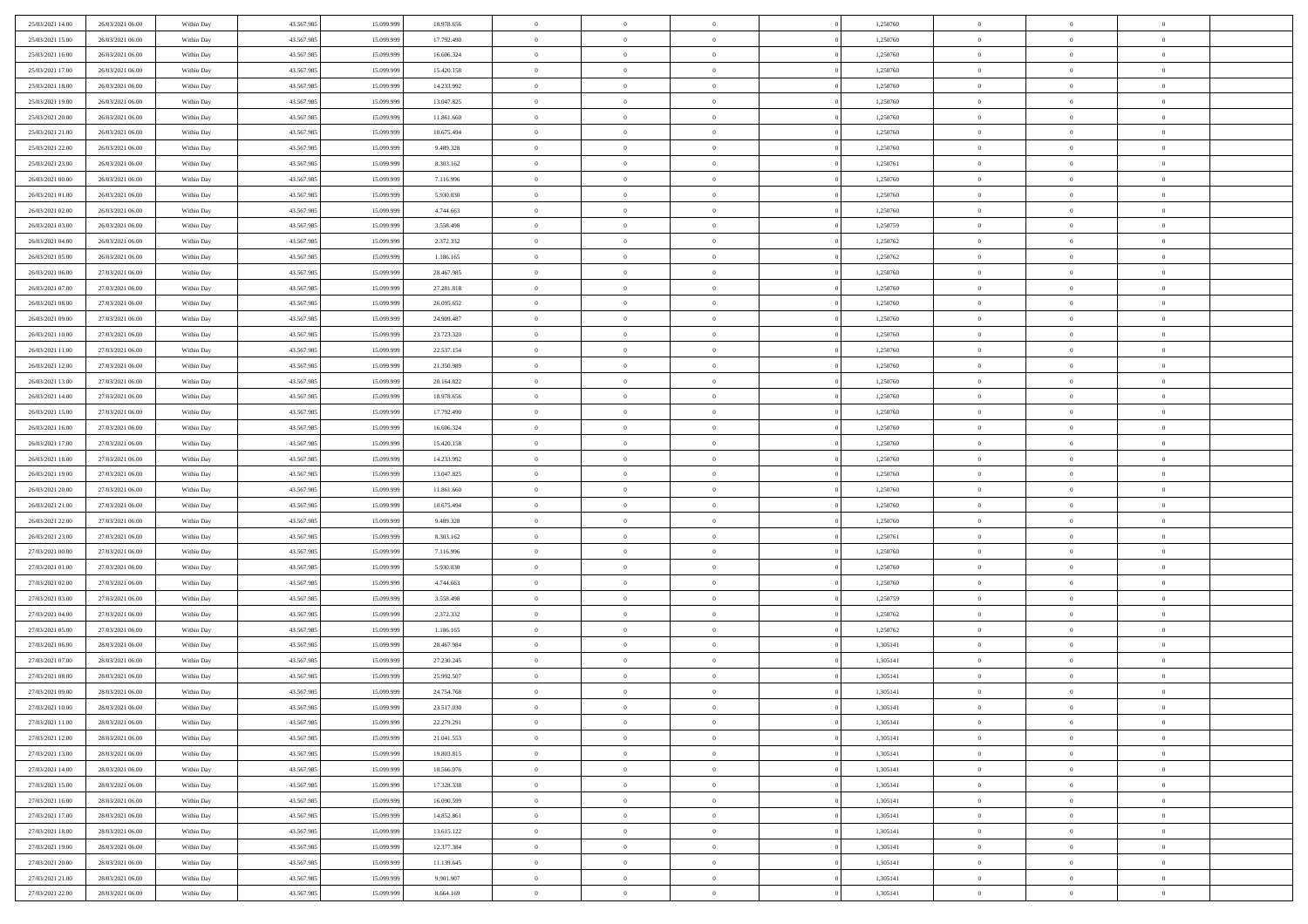| 27/03/2021 23:00 | 28/03/2021 06:00 | Within Day | 43.567.985 | 15.099.99  | 7.426.430  | $\bf{0}$       | $\overline{0}$ | $\overline{0}$ | 1,305142 | $\bf{0}$       | $\bf{0}$       | $\bf{0}$       |  |
|------------------|------------------|------------|------------|------------|------------|----------------|----------------|----------------|----------|----------------|----------------|----------------|--|
| 28/03/2021 00:00 | 28/03/2021 06:00 | Within Day | 43.567.985 | 15.099.999 | 6.188.692  | $\overline{0}$ | $\overline{0}$ | $\overline{0}$ | 1,305140 | $\theta$       | $\overline{0}$ | $\theta$       |  |
| 28/03/2021 01:00 | 28/03/2021 06:00 | Within Day | 43.567.985 | 15.099.999 | 4.950.953  | $\,0\,$        | $\overline{0}$ | $\bf{0}$       | 1,305140 | $\,$ 0 $\,$    | $\overline{0}$ | $\,$ 0 $\,$    |  |
| 28/03/2021 03:00 | 28/03/2021 06:00 | Within Day | 43.567.985 | 15.099.999 | 3.713.215  | $\mathbf{0}$   | $\Omega$       | $\overline{0}$ | 1,305140 | $\theta$       | $\mathbf{0}$   | $\theta$       |  |
| 28/03/2021 04:00 | 28/03/2021 06:00 | Within Day | 43.567.985 | 15.099.999 | 2.475.476  | $\overline{0}$ | $\overline{0}$ | $\overline{0}$ | 1,305140 | $\overline{0}$ | $\overline{0}$ | $\overline{0}$ |  |
| 28/03/2021 05:00 | 28/03/2021 06:00 | Within Day | 43.567.985 | 15.099.999 | 1.237.738  | $\,$ 0 $\,$    | $\overline{0}$ | $\bf{0}$       | 1,305140 | $\,$ 0 $\,$    | $\overline{0}$ | $\,$ 0 $\,$    |  |
| 28/03/2021 06:00 | 29/03/2021 06:00 | Within Day | 43.567.985 | 15.099.999 | 28.467.985 | $\bf{0}$       | $\overline{0}$ | $\overline{0}$ | 1,250760 | $\bf{0}$       | $\bf{0}$       | $\theta$       |  |
| 28/03/2021 07:00 | 29/03/2021 06:00 | Within Day | 43.567.985 | 15.099.999 | 27.281.818 | $\overline{0}$ | $\overline{0}$ | $\overline{0}$ | 1,250760 | $\mathbf{0}$   | $\overline{0}$ | $\overline{0}$ |  |
| 28/03/2021 08:00 | 29/03/2021 06:00 | Within Day | 43.567.985 | 15.099.999 | 26.095.652 | $\,$ 0 $\,$    | $\overline{0}$ | $\bf{0}$       | 1,250760 | $\,$ 0 $\,$    | $\overline{0}$ | $\bf{0}$       |  |
| 28/03/2021 09:00 | 29/03/2021 06:00 | Within Day | 43.567.985 | 15.099.99  | 24.909.487 | $\overline{0}$ | $\mathbf{0}$   | $\overline{0}$ | 1,250760 | $\theta$       | $\mathbf{0}$   | $\theta$       |  |
| 28/03/2021 10:00 | 29/03/2021 06:00 | Within Day | 43.567.985 | 15.099.999 | 23.723.320 | $\overline{0}$ | $\overline{0}$ | $\overline{0}$ | 1,250760 | $\mathbf{0}$   | $\overline{0}$ | $\overline{0}$ |  |
| 28/03/2021 11:00 | 29/03/2021 06:00 | Within Day | 43.567.985 | 15.099.999 | 22.537.154 | $\,$ 0 $\,$    | $\overline{0}$ | $\bf{0}$       | 1,250760 | $\,$ 0 $\,$    | $\overline{0}$ | $\,$ 0 $\,$    |  |
| 28/03/2021 12:00 | 29/03/2021 06:00 | Within Day | 43.567.985 | 15.099.999 | 21.350.989 | $\bf{0}$       | $\overline{0}$ | $\overline{0}$ | 1,250760 | $\bf{0}$       | $\bf{0}$       | $\theta$       |  |
| 28/03/2021 13:00 | 29/03/2021 06:00 | Within Day | 43.567.985 | 15.099.999 | 20.164.822 | $\overline{0}$ | $\overline{0}$ | $\overline{0}$ | 1,250760 | $\mathbf{0}$   | $\overline{0}$ | $\overline{0}$ |  |
| 28/03/2021 14:00 | 29/03/2021 06:00 | Within Day | 43.567.985 | 15.099.999 | 18.978.656 | $\,$ 0 $\,$    | $\overline{0}$ | $\bf{0}$       | 1,250760 | $\,$ 0 $\,$    | $\overline{0}$ | $\,$ 0 $\,$    |  |
| 28/03/2021 15:00 | 29/03/2021 06:00 | Within Day | 43.567.985 | 15.099.999 | 17.792.490 | $\mathbf{0}$   | $\mathbf{0}$   | $\overline{0}$ | 1,250760 | $\theta$       | $\mathbf{0}$   | $\theta$       |  |
| 28/03/2021 16:00 | 29/03/2021 06:00 | Within Day | 43.567.985 | 15.099.999 | 16.606.324 | $\overline{0}$ | $\overline{0}$ | $\overline{0}$ | 1,250760 | $\mathbf{0}$   | $\overline{0}$ | $\overline{0}$ |  |
| 28/03/2021 17:00 | 29/03/2021 06:00 | Within Day | 43.567.985 | 15.099.999 | 15.420.158 | $\,$ 0 $\,$    | $\overline{0}$ | $\bf{0}$       | 1,250760 | $\,$ 0 $\,$    | $\overline{0}$ | $\,$ 0 $\,$    |  |
| 28/03/2021 18:00 | 29/03/2021 06:00 | Within Day | 43.567.985 | 15.099.999 | 14.233.992 | $\mathbf{0}$   | $\Omega$       | $\overline{0}$ | 1,250760 | $\theta$       | $\theta$       | $\theta$       |  |
| 28/03/2021 19:00 | 29/03/2021 06:00 | Within Day | 43.567.985 | 15.099.999 | 13.047.825 | $\overline{0}$ | $\overline{0}$ | $\overline{0}$ | 1,250760 | $\mathbf{0}$   | $\overline{0}$ | $\overline{0}$ |  |
| 28/03/2021 20:00 | 29/03/2021 06:00 | Within Day | 43.567.985 | 15.099.999 | 11.861.660 | $\,$ 0 $\,$    | $\overline{0}$ | $\bf{0}$       | 1,250760 | $\,$ 0 $\,$    | $\overline{0}$ | $\,$ 0 $\,$    |  |
| 28/03/2021 21:00 | 29/03/2021 06:00 | Within Day | 43.567.985 | 15.099.999 | 10.675.494 | $\overline{0}$ | $\overline{0}$ | $\overline{0}$ | 1,250760 | $\bf{0}$       | $\bf{0}$       | $\theta$       |  |
| 28/03/2021 22:00 | 29/03/2021 06:00 | Within Day | 43.567.985 | 15.099.999 | 9.489.328  | $\overline{0}$ | $\overline{0}$ | $\overline{0}$ | 1,250760 | $\mathbf{0}$   | $\overline{0}$ | $\overline{0}$ |  |
| 28/03/2021 23:00 | 29/03/2021 06:00 | Within Day | 43.567.985 | 15.099.999 | 8.303.162  | $\,$ 0 $\,$    | $\overline{0}$ | $\bf{0}$       | 1,250761 | $\,$ 0 $\,$    | $\overline{0}$ | $\bf{0}$       |  |
| 29/03/2021 00:00 | 29/03/2021 06:00 | Within Day | 43.567.985 | 15.099.99  | 7.116.996  | $\overline{0}$ | $\mathbf{0}$   | $\overline{0}$ | 1,250760 | $\theta$       | $\mathbf{0}$   | $\theta$       |  |
| 29/03/2021 01:00 | 29/03/2021 06:00 | Within Day | 43.567.985 | 15.099.999 | 5.930.830  | $\overline{0}$ | $\overline{0}$ | $\overline{0}$ | 1,250760 | $\mathbf{0}$   | $\overline{0}$ | $\overline{0}$ |  |
| 29/03/2021 02:00 | 29/03/2021 06:00 | Within Day | 43.567.985 | 15.099.999 | 4.744.663  | $\,$ 0 $\,$    | $\overline{0}$ | $\bf{0}$       | 1,250760 | $\,$ 0 $\,$    | $\overline{0}$ | $\,$ 0 $\,$    |  |
| 29/03/2021 03:00 | 29/03/2021 06:00 | Within Day | 43.567.985 | 15.099.999 | 3.558.498  | $\bf{0}$       | $\overline{0}$ | $\overline{0}$ | 1,250759 | $\bf{0}$       | $\bf{0}$       | $\bf{0}$       |  |
| 29/03/2021 04:00 | 29/03/2021 06:00 | Within Day | 43.567.985 | 15.099.999 | 2.372.332  | $\overline{0}$ | $\overline{0}$ | $\overline{0}$ | 1,250762 | $\mathbf{0}$   | $\overline{0}$ | $\overline{0}$ |  |
| 29/03/2021 05:00 | 29/03/2021 06:00 | Within Day | 43.567.985 | 15.099.999 | 1.186.165  | $\,$ 0 $\,$    | $\overline{0}$ | $\bf{0}$       | 1,250762 | $\,$ 0 $\,$    | $\overline{0}$ | $\,$ 0 $\,$    |  |
| 29/03/2021 06:00 | 30/03/2021 06:00 | Within Day | 43.567.985 | 15.099.999 | 28.467.985 | $\,0\,$        | $\overline{0}$ | $\bf{0}$       | 1,250760 | $\,$ 0 $\,$    | $\overline{0}$ | $\bf{0}$       |  |
| 29/03/2021 07:00 | 30/03/2021 06:00 | Within Day | 43.567.985 | 15.099.999 | 27.281.818 | $\overline{0}$ | $\overline{0}$ | $\overline{0}$ | 1,250760 | $\mathbf{0}$   | $\overline{0}$ | $\overline{0}$ |  |
| 29/03/2021 08:00 | 30/03/2021 06:00 | Within Day | 43.567.985 | 15.099.999 | 26.095.652 | $\,$ 0 $\,$    | $\overline{0}$ | $\bf{0}$       | 1,250760 | $\,$ 0 $\,$    | $\overline{0}$ | $\,$ 0 $\,$    |  |
| 29/03/2021 09:00 | 30/03/2021 06:00 | Within Day | 43.567.985 | 15.099.999 | 24.909.487 | $\,0\,$        | $\overline{0}$ | $\bf{0}$       | 1,250760 | $\bf{0}$       | $\overline{0}$ | $\bf{0}$       |  |
| 29/03/2021 10:00 | 30/03/2021 06:00 | Within Day | 43.567.985 | 15.099.999 | 23.723.320 | $\overline{0}$ | $\overline{0}$ | $\overline{0}$ | 1,250760 | $\mathbf{0}$   | $\overline{0}$ | $\theta$       |  |
| 29/03/2021 11:00 | 30/03/2021 06:00 | Within Day | 43.567.985 | 15.099.999 | 22.537.154 | $\,$ 0 $\,$    | $\overline{0}$ | $\bf{0}$       | 1,250760 | $\,$ 0 $\,$    | $\overline{0}$ | $\,$ 0 $\,$    |  |
| 29/03/2021 12:00 | 30/03/2021 06:00 | Within Day | 43.567.985 | 15.099.999 | 21.350.989 | $\bf{0}$       | $\overline{0}$ | $\bf{0}$       | 1,250760 | $\bf{0}$       | $\overline{0}$ | $\bf{0}$       |  |
| 29/03/2021 13:00 | 30/03/2021 06:00 | Within Day | 43.567.985 | 15.099.999 | 20.164.822 | $\overline{0}$ | $\overline{0}$ | $\overline{0}$ | 1,250760 | $\mathbf{0}$   | $\overline{0}$ | $\overline{0}$ |  |
| 29/03/2021 14:00 | 30/03/2021 06:00 | Within Day | 43.567.985 | 15.099.999 | 18.978.656 | $\,$ 0 $\,$    | $\overline{0}$ | $\bf{0}$       | 1,250760 | $\,$ 0 $\,$    | $\overline{0}$ | $\,$ 0 $\,$    |  |
| 29/03/2021 15:00 | 30/03/2021 06:00 | Within Day | 43.567.985 | 15.099.999 | 17.792.490 | $\mathbf{0}$   | $\overline{0}$ | $\bf{0}$       | 1,250760 | $\bf{0}$       | $\overline{0}$ | $\bf{0}$       |  |
| 29/03/2021 16:00 | 30/03/2021 06:00 | Within Day | 43.567.985 | 15.099.999 | 16.606.324 | $\overline{0}$ | $\overline{0}$ | $\overline{0}$ | 1,250760 | $\mathbf{0}$   | $\overline{0}$ | $\overline{0}$ |  |
| 29/03/2021 17:00 | 30/03/2021 06:00 | Within Day | 43.567.985 | 15.099.999 | 15.420.158 | $\,$ 0 $\,$    | $\overline{0}$ | $\bf{0}$       | 1,250760 | $\,$ 0 $\,$    | $\overline{0}$ | $\,$ 0 $\,$    |  |
| 29/03/2021 18:00 | 30/03/2021 06:00 | Within Day | 43.567.985 | 15.099.999 | 14.233.992 | $\,0\,$        | $\overline{0}$ | $\bf{0}$       | 1,250760 | $\bf{0}$       | $\overline{0}$ | $\bf{0}$       |  |
| 29/03/2021 19:00 | 30/03/2021 06:00 | Within Day | 43.567.985 | 15.099.999 | 13.047.825 | $\mathbf{0}$   | $\overline{0}$ | $\overline{0}$ | 1,250760 | $\theta$       | $\overline{0}$ | $\overline{0}$ |  |
| 29/03/2021 20:00 | 30/03/2021 06:00 | Within Day | 43.567.985 | 15.099.999 | 11.861.660 | $\mathbf{0}$   | $\overline{0}$ | $\theta$       | 1,250760 | $\overline{0}$ | $\overline{0}$ | $\theta$       |  |
| 29/03/2021 21:00 | 30/03/2021 06:00 | Within Day | 43.567.985 | 15.099.999 | 10.675.494 | $\bf{0}$       | $\overline{0}$ | $\bf{0}$       | 1,250760 | $\bf{0}$       | $\overline{0}$ | $\bf{0}$       |  |
| 29/03/2021 22:00 | 30/03/2021 06:00 | Within Day | 43.567.985 | 15.099.999 | 9.489.328  | $\bf{0}$       | $\overline{0}$ | $\overline{0}$ | 1,250760 | $\overline{0}$ | $\overline{0}$ | $\overline{0}$ |  |
| 29/03/2021 23:00 | 30/03/2021 06:00 | Within Day | 43.567.985 | 15.099.999 | 8.303.162  | $\,$ 0 $\,$    | $\overline{0}$ | $\overline{0}$ | 1,250761 | $\,$ 0 $\,$    | $\,$ 0 $\,$    | $\,$ 0 $\,$    |  |
| 30/03/2021 00:00 | 30/03/2021 06:00 | Within Day | 43.567.985 | 15.099.999 | 7.116.996  | $\bf{0}$       | $\overline{0}$ | $\overline{0}$ | 1,250760 | $\mathbf{0}$   | $\overline{0}$ | $\bf{0}$       |  |
| 30/03/2021 01:00 | 30/03/2021 06:00 | Within Day | 43.567.985 | 15.099.999 | 5.930.830  | $\overline{0}$ | $\overline{0}$ | $\overline{0}$ | 1,250760 | $\mathbf{0}$   | $\overline{0}$ | $\overline{0}$ |  |
| 30/03/2021 02:00 | 30/03/2021 06:00 | Within Day | 43.567.985 | 15.099.999 | 4.744.663  | $\,$ 0         | $\overline{0}$ | $\overline{0}$ | 1,250760 | $\,$ 0 $\,$    | $\overline{0}$ | $\,$ 0 $\,$    |  |
| 30/03/2021 03:00 | 30/03/2021 06:00 | Within Day | 43.567.985 | 15.099.999 | 3.558.498  | $\overline{0}$ | $\overline{0}$ | $\overline{0}$ | 1,250759 | $\overline{0}$ | $\overline{0}$ | $\overline{0}$ |  |
| 30/03/2021 04:00 | 30/03/2021 06:00 | Within Day | 43.567.985 | 15.099.999 | 2.372.332  | $\mathbf{0}$   | $\overline{0}$ | $\overline{0}$ | 1,250762 | $\overline{0}$ | $\overline{0}$ | $\overline{0}$ |  |
| 30/03/2021 05:00 | 30/03/2021 06:00 | Within Day | 43.567.985 | 15.099.999 | 1.186.165  | $\,$ 0         | $\overline{0}$ | $\overline{0}$ | 1,250762 | $\,$ 0 $\,$    | $\,$ 0 $\,$    | $\overline{0}$ |  |
| 30/03/2021 06:00 | 31/03/2021 06:00 | Within Day | 43.567.985 | 15.099.999 | 28.467.985 | $\bf{0}$       | $\overline{0}$ | $\overline{0}$ | 1,250760 | $\mathbf{0}$   | $\overline{0}$ | $\bf{0}$       |  |
| 30/03/2021 07:00 | 31/03/2021 06:00 | Within Day | 43.567.985 | 15.099.999 | 27.281.818 | $\mathbf{0}$   | $\overline{0}$ | $\overline{0}$ | 1,250760 | $\overline{0}$ | $\overline{0}$ | $\overline{0}$ |  |
| 30/03/2021 08:00 | 31/03/2021 06:00 | Within Day | 43.567.985 | 15.099.999 | 26.095.652 | $\,$ 0         | $\overline{0}$ | $\overline{0}$ | 1,250760 | $\,$ 0 $\,$    | $\overline{0}$ | $\,$ 0 $\,$    |  |